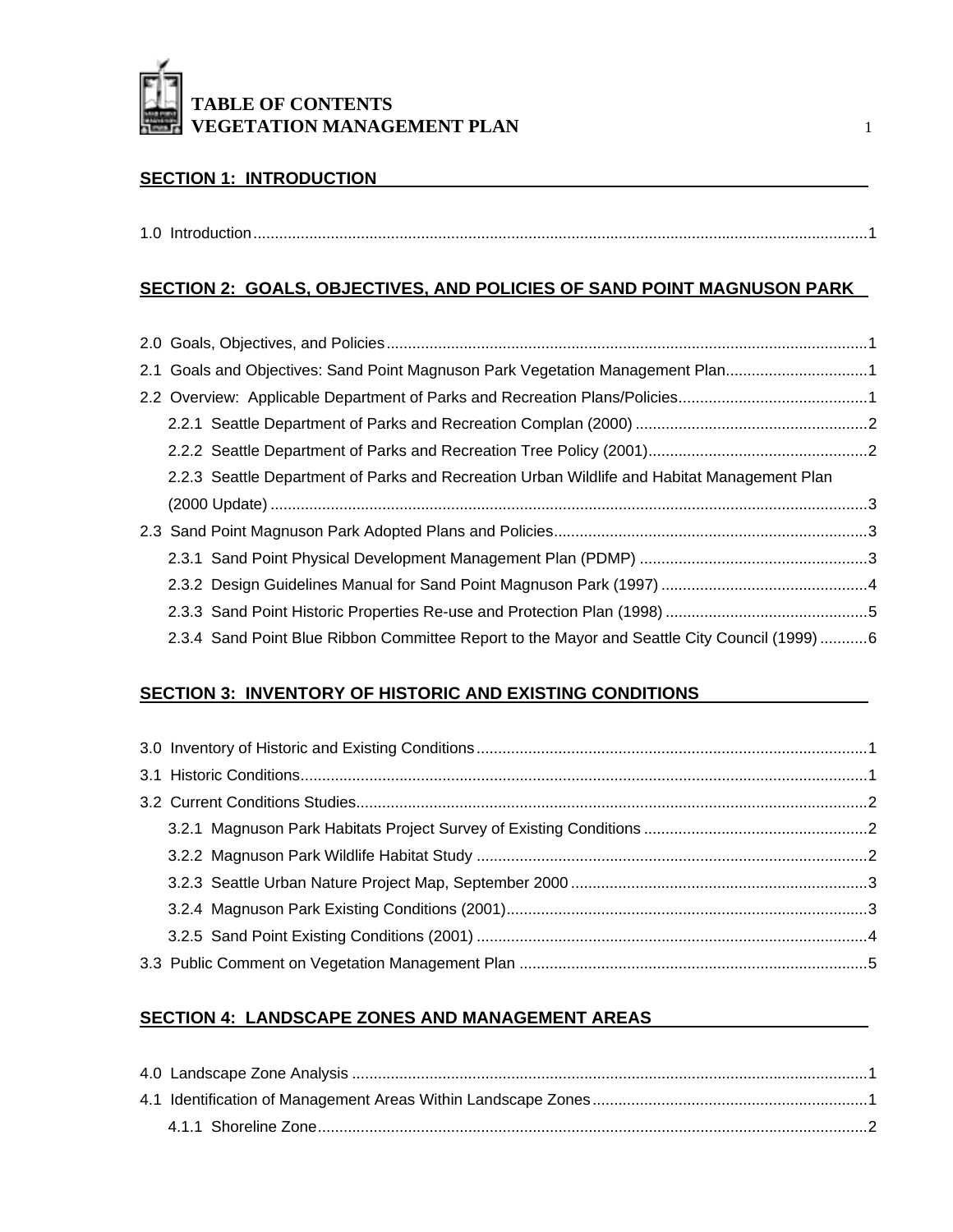

 $\overline{2}$ 

## **SECTION 5: VEGETATION TREATMENT TYPES BY ZONE AND MANAGEMENT AREA**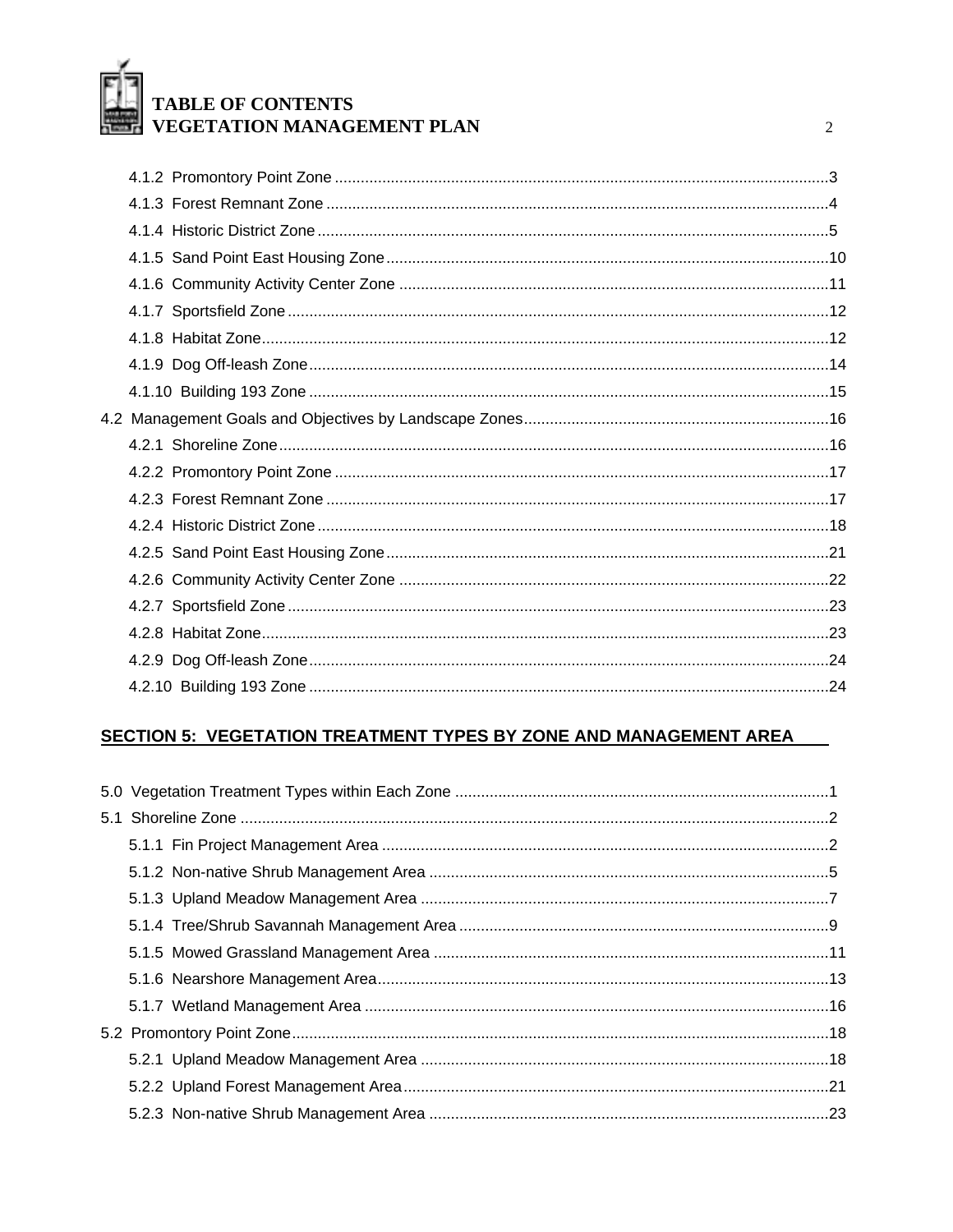# TABLE OF CONTENTS<br>VEGETATION MANAGEMENT PLAN

 $\overline{3}$ 

#### **SECTION 6: MANAGEMENT AND MAINTENANCE PRACTICES**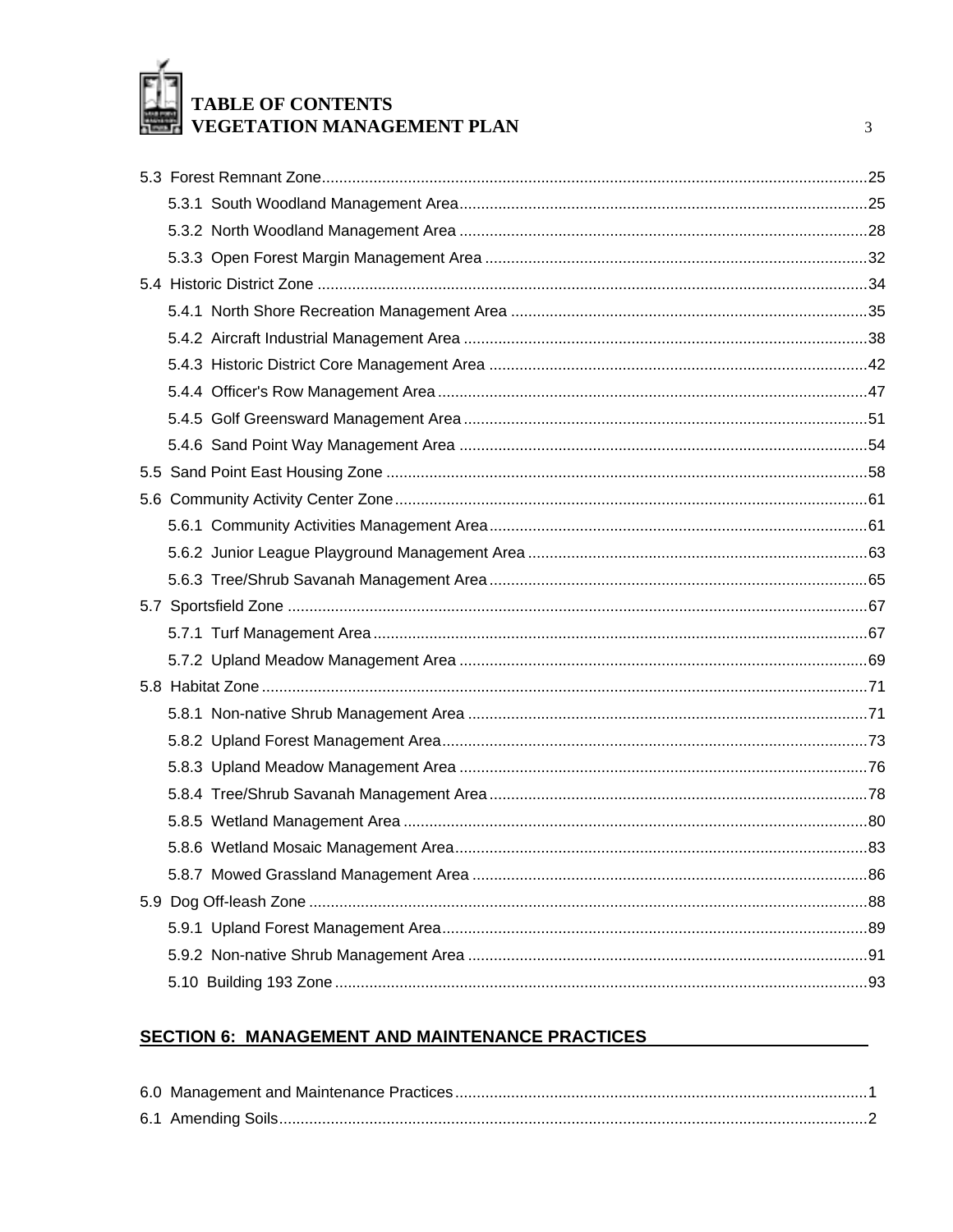

 $\overline{4}$ 

#### **SECTION 7: PLAN IMPLEMENTATION**

#### **SECTION 8: MONITORING**

## **SECTION 9: REFERENCES**

#### **SECTION 10: APPENDICES**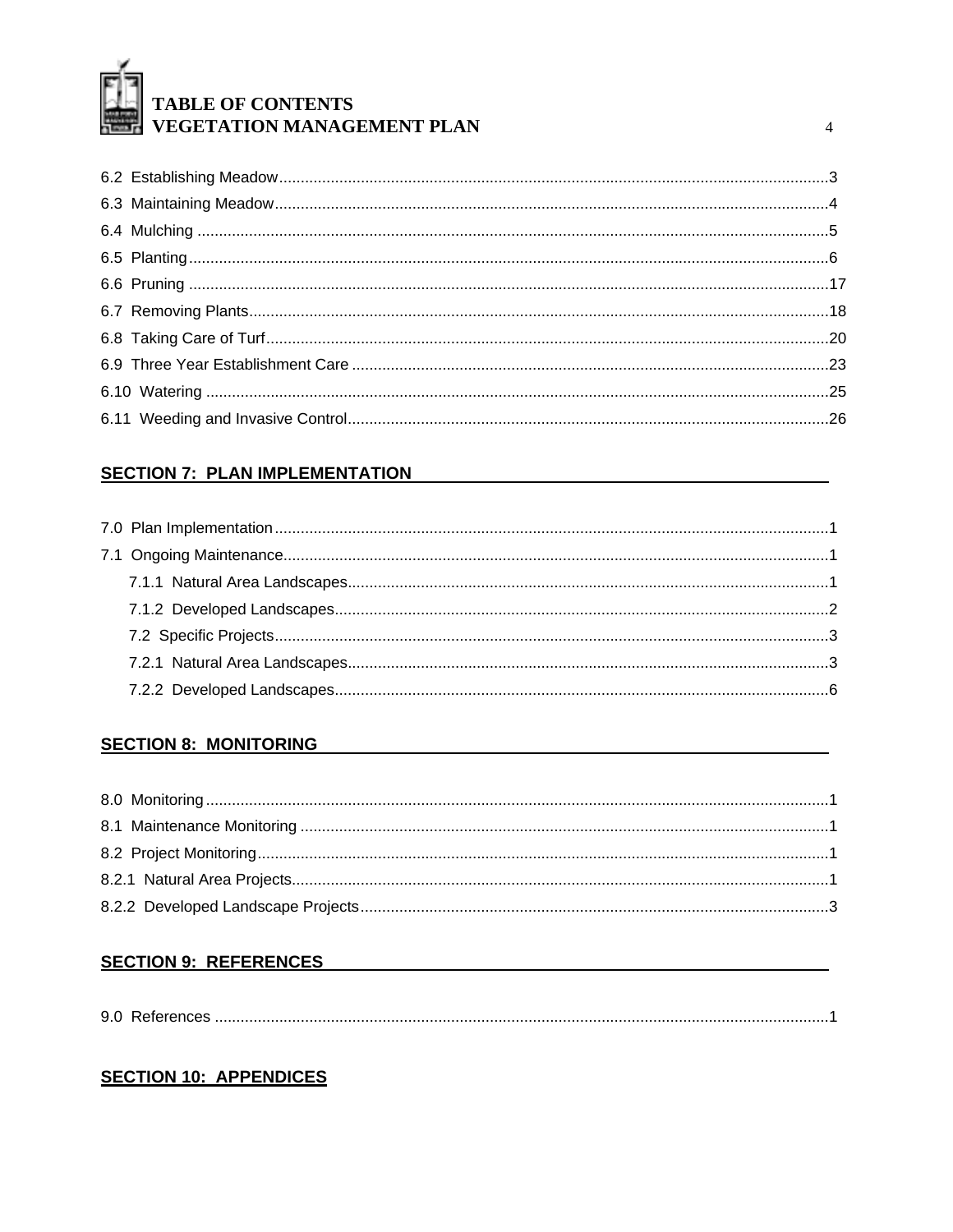

## **SECTION 4**<br>Table 4.1

Size (acreage) of Management Areas by Landscape Zone

Figure 4-1 Landscape Zone Map

#### **SECTION 5**

Maintenance Monitoring Checklists

| Figure 5-1 | Shoreline Zone and Management Areas Map                 |
|------------|---------------------------------------------------------|
| Figure 5-2 | Promontory Point Zone and Management Areas Map          |
| Figure 5-3 | Forest Remnant Zone and Management Areas Map            |
| Figure 5-4 | Historic District Zone and Management Areas Map         |
| Figure 5-5 | Sand Point East Housing Zone and Management Areas Map   |
| Figure 5-6 | Community Activity Center Zone and Management Areas Map |
| Figure 5-7 | Sportsfield Zone and Management Areas Map               |
|            | Figure 5-8 Habitat Zone and Management Areas Map        |
| Figure 5-9 | Dog Off-Leash Zone and Management Areas Map             |
|            | Figure 5-10 Building 193 Zone and Management Areas Map  |
|            |                                                         |

Table 5.1 Master Calendar for all Landscape Zones and Management Areas

#### **SECTION 6**

| Table 6.1  | Recommended Species List for Planting Forest Areas – Xeric/Shady |  |  |  |  |  |
|------------|------------------------------------------------------------------|--|--|--|--|--|
|            | Palette                                                          |  |  |  |  |  |
| Table 6.2  | Recommended Species List for Planting Forest Areas – Mesic/Shady |  |  |  |  |  |
|            | Palette                                                          |  |  |  |  |  |
| Table 6.3  | Recommended Species List for Planting Open Areas – Xeric/Sunny   |  |  |  |  |  |
|            | Palette                                                          |  |  |  |  |  |
| Table 6.4  | Recommended Species List for Planting Forest Areas - Mesic/Sunny |  |  |  |  |  |
|            | Palette                                                          |  |  |  |  |  |
| Table 6.5  | Native Plant Species and Microclimate Requirements               |  |  |  |  |  |
| Table 6.6  | Removal Schedule for Blackberry Thickets (Himalayan, Evergreen)  |  |  |  |  |  |
| Table 6.7  | Removal Schedule for Scot's Broom Thickets                       |  |  |  |  |  |
| Table 6.8  | Removal Schedule for Non-native Poplar, Norway Maple             |  |  |  |  |  |
| Table 6.9  | Removal Schedule for Non-native Hawthorne                        |  |  |  |  |  |
| Table 6.10 | Removal Schedule for Firethorn, Laurel, Holly, Butterfly Bush    |  |  |  |  |  |
| Table 6.11 | Removal Schedule for Japanese Knotweed                           |  |  |  |  |  |
| Table 6.12 | Removal Schedule for English Ivy                                 |  |  |  |  |  |
|            |                                                                  |  |  |  |  |  |

#### **SECTION 7**

| Table 7.1 | <b>High Priority Maintenance for Natural Areas</b>       |
|-----------|----------------------------------------------------------|
| Table 7.2 | <b>High Priority Maintenance for Developed Landscape</b> |
| Table 7.3 | <b>High Priority Projects for Natural Areas</b>          |
| Table 7.4 | Low Priority Projects for Natural Areas                  |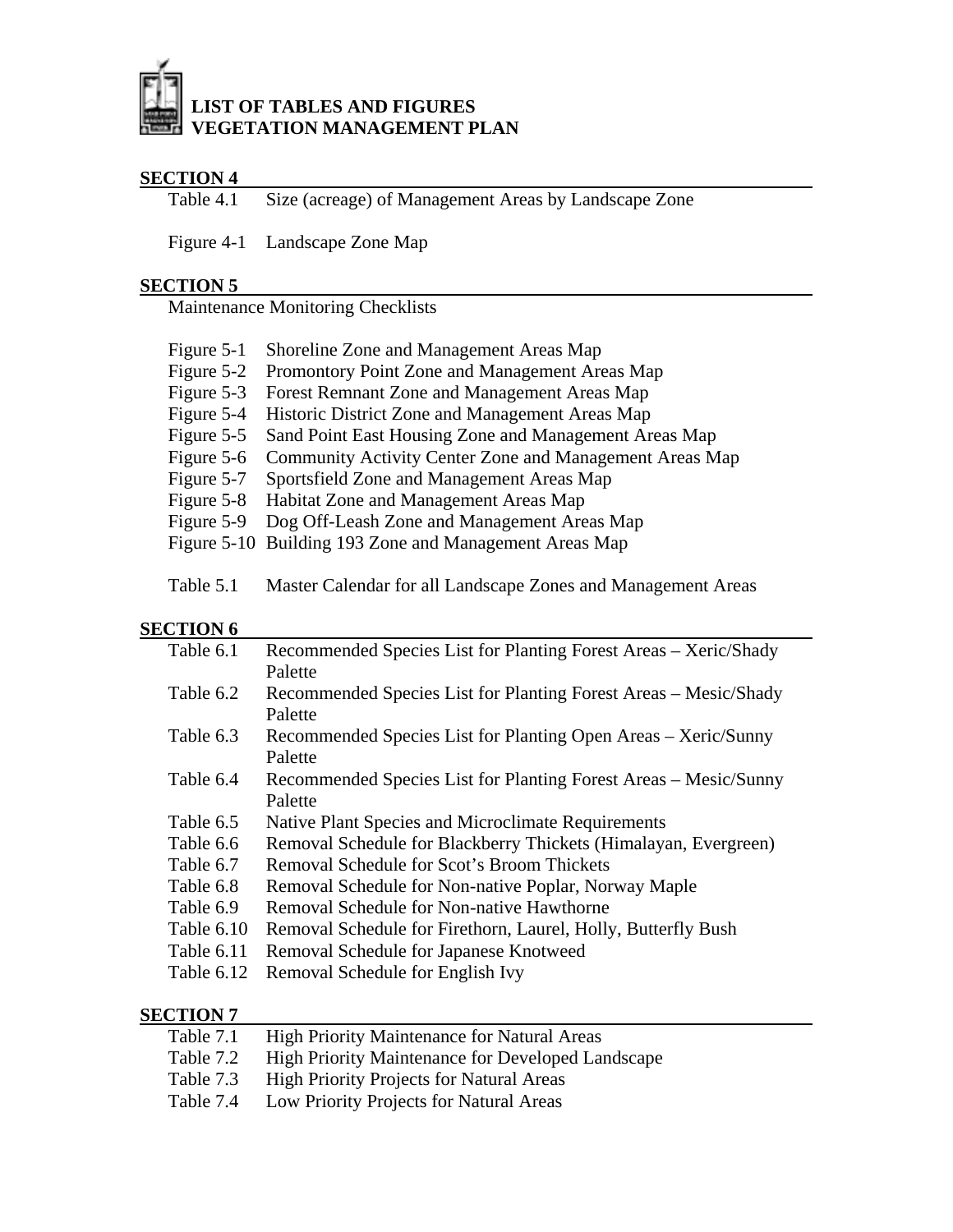## **1.0 INTRODUCTION**

This Vegetation Management Plan has been crafted for Sand Point Magnuson Park, to address a multifaceted need to clarify the intent, methods, and means for managing its diverse landscapes and related uses. Sand Point Magnuson Park represents many things to its many users and neighbors. It is a place for a daily energetic run or a quiet reflective walk; a broad, sweeping expanse of open space along the shorelines of Lake Washington; a place for active sports and recreation; a pastoral viewshed; a setting for picnics, swimming, birding, kite-flying, wind surfing, boat launching, and biking; a venue for myriad cultural, educational, and social gatherings; a sanctuary and a refuge. Sand Point Magnuson is one of Seattle's destination parks, a place as often used by visitors arriving from across the city as by neighbors who simply walk through the front gates. Park use and management are of passionate interest to many who come to the Park, and to those who live nearby. Their interests are as diverse as the landscape of the Park itself.

This plan reflects years of Citywide policies relating to parks and open space within the City of Seattle. It also incorporates the intent of legal documents, which formed the foundation for transfer of Naval Station Puget Sound property from the federal government to local public ownership and care by Seattle Department of Parks and Recreation (DPR) and the University of Washington. In addition, this plan attempts to incorporate some of the disparate perspectives of neighbors and citizens who consider the Park "theirs": those who have lived adjacent to the landscape since it served as an airport, those who worked tirelessly to assure that the site would be protected in some manner and restored to natural conditions, those who seek a balance between 'views' and 'habitat', those who caution about the need to protect endangered species and other wildlife, assorted recreational users whose voices were not heard at public meetings.

The core focus of this plan is vegetation management for the Park. The document starts with an overview of Citywide and Sand Point Magnuson Park-specific guiding plans and policies, plus the issues identified through public meetings on the Plan. Those sources form the backbone of this Vegetation Management Plan. Within the Park, ten discrete Landscape Zones are then identified, according to vegetation types, patterns of use, and prominent geographic distinctions. Within each Landscape Zone, distinct Management Areas are identified. These delineate specific areas where particular, regular maintenance activities are needed to restore, maintain and/or nurture the targeted vegetation communities. The Vegetation Management Plan (VMP) includes a seasonal schedule for each individual Management Area within the ten Park Landscape Zones.

The VMP provides clear direction regarding what should be done, where it should be done, and when it should be done. A section on Management and Maintenance practices details how to perform the work prescribed for each management area, to maintain, restore and control vegetation within the Park. The Implementation Section describes who should do particular types of work in the Park, differentiating activities which are expected - or best performed by - City professional staff from those which present opportunities for citizen stewardship, volunteer and/or corporate involvement, in coordination of Park staff. The final Monitoring Section provides measurable means to determine if the goals and objectives for the VMP are being met.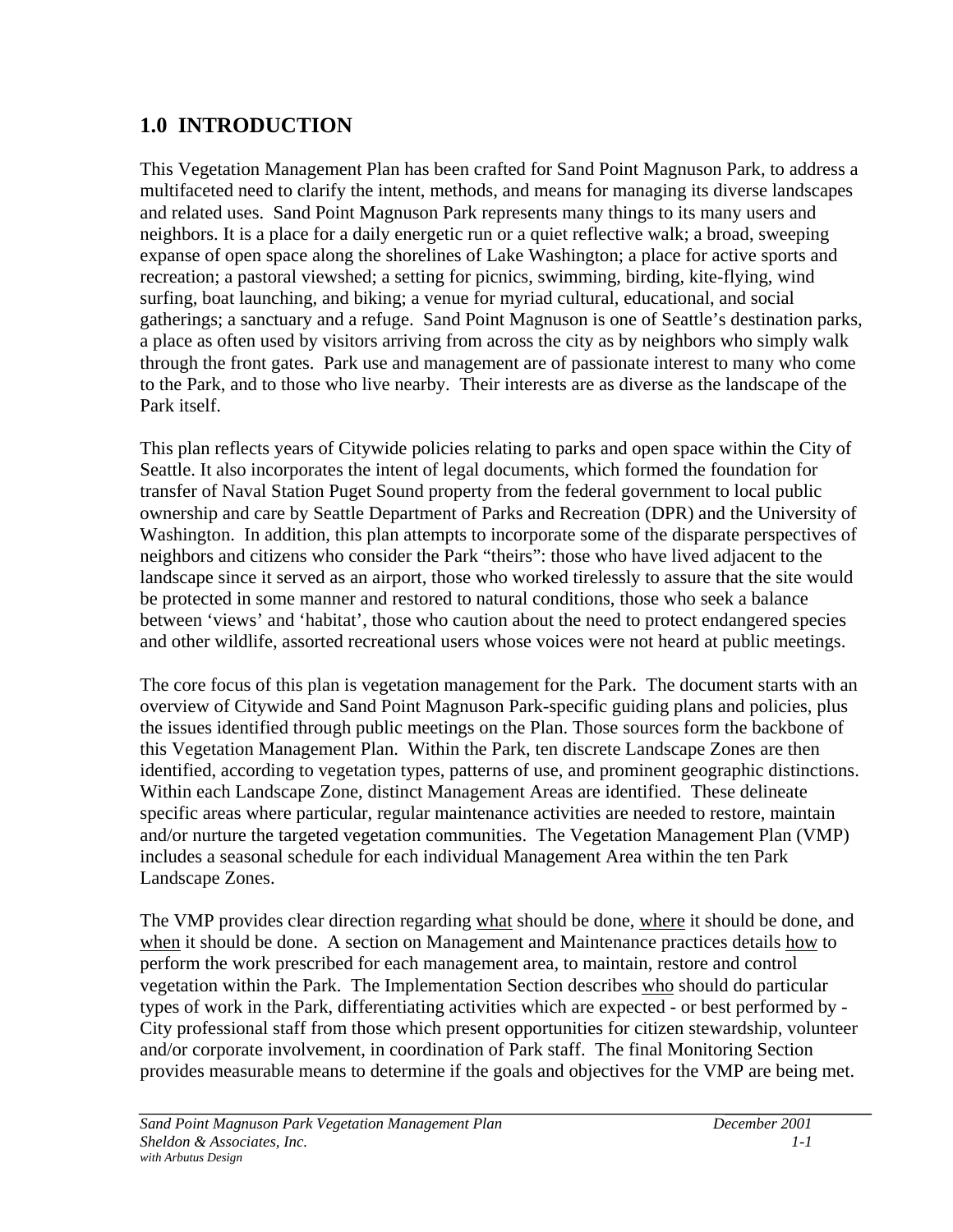#### **SECTION 2: GOALS, OBJECTIVES, AND POLICIES OF SAND POINT MAGNUSON PARK**

| 2.2 Overview: Applicable Department of Parks and Recreation Plans and Policies  1 |  |
|-----------------------------------------------------------------------------------|--|
|                                                                                   |  |
|                                                                                   |  |
| 2.2.3 Seattle Department of Parks and Recreation Urban Wildlife and Habitat       |  |
|                                                                                   |  |
|                                                                                   |  |
|                                                                                   |  |
| 2.3.2 Design Guidelines Manual for Sand Point Magnuson Park (1997) 4              |  |
|                                                                                   |  |
| 2.3.4 Sand Point Blue Ribbon Committee Report to the Mayor and Seattle            |  |
|                                                                                   |  |
|                                                                                   |  |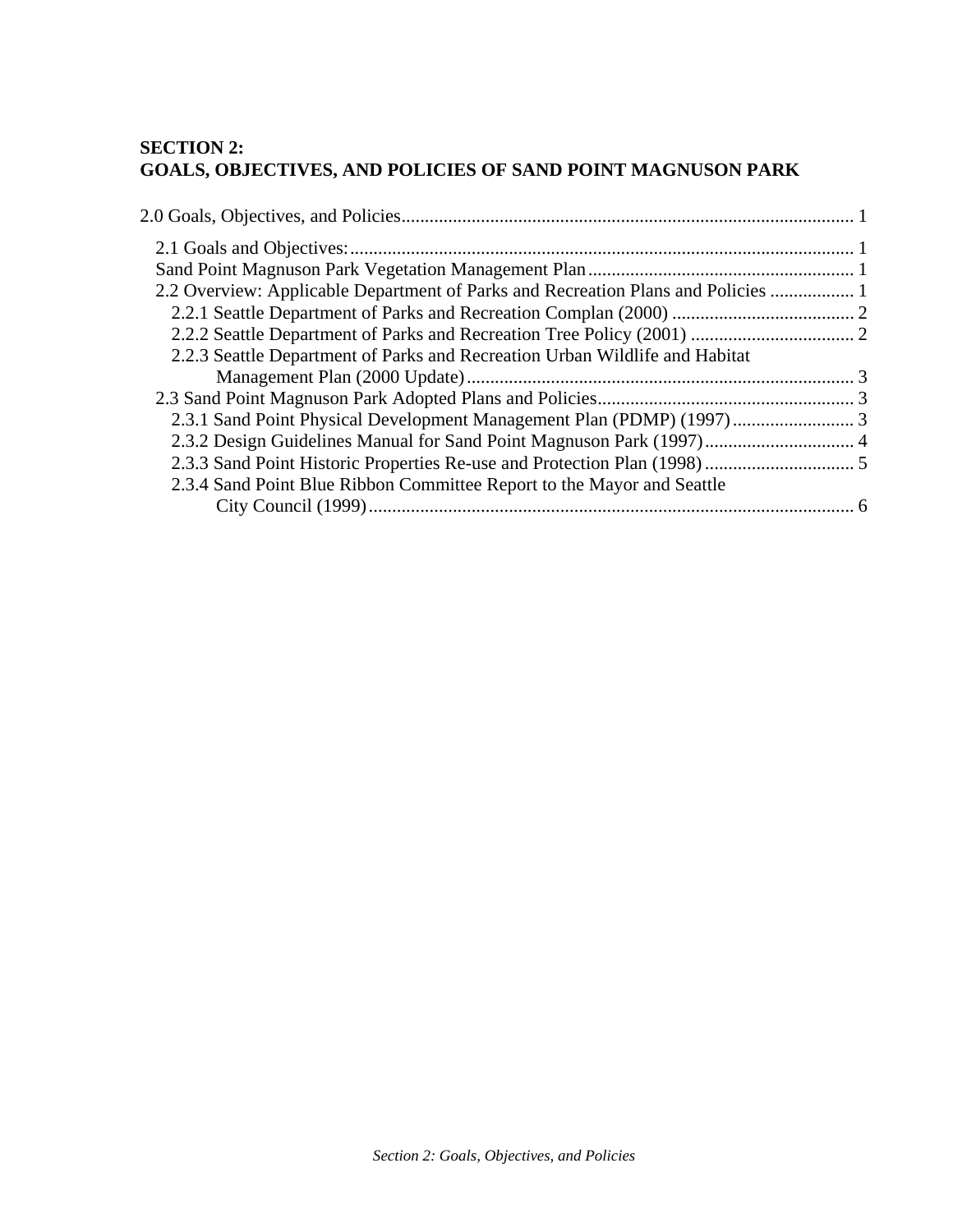## <span id="page-7-0"></span>**2.0 GOALS, OBJECTIVES, AND POLICIES**

The Goals and Objectives for the Vegetation Management Plan for Sand Point Magnuson Park have been derived by compiling the relevant vegetation related policies and goals from all relevant Citywide plans and policies. Then all the related planning, acquisition, and management documents specifically related to the acquisition, management and goals for Sand Point Magnuson Park were reviewed to compile those goals and objectives related specifically to vegetation management. The Goals and Objectives for managing vegetation within Sand Point Management Park have been drafted to reflect Citywide and Sand Point Magnuson Park-specific goals and objectives, with input from a broad range of interested citizens.

## **2.1 Goals and Objectives: Sand Point Magnuson Park Vegetation Management Plan**

Based on a review of applicable Citywide Plans and policies, specific Sand Point Magnuson Park adopted plans and policies, and a broad range of comment from citizens, park users and stewardship groups, the following five goals have been identified to serve as the framework for this Vegetation Management Plan for Sand Point Magnuson Park:

- i. Maintain, preserve and restore the integrity of historic landscape elements within the Park.
- ii. Regenerate the natural habitats of the Park.
- iii. Promote stewardship and sustainability of the vegetation within the Park.
- iv. Provide for active and passive recreation opportunities within the Park.
- v. Integrate the diversity of landscapes and uses within the Park.

None of the Goals and Objectives for this Vegetation Management Plan for Sand Point Magnuson Park reflects the oft-spoken concern from some neighbors regarding the views across the Park to the waters of Lake Washington. Vegetation management Goals and Objectives for this Park, like those for any Park in the City, must reflect all previouslyadopted Citywide goals, objectives, and policies relating to vegetation.

As discussed in Section 3-3 below, the public opinions and comments on the management of vegetation within Sand Point Magnuson Park covered a broad spectrum: from removing all vegetation to the 'conditions like the days of the runways', to completely restoring the site to native upland forest and wetland habitat. The historic documents summarized in Section 2.3.1 and 2.3.2 of this report outline where historically significant viewsheds from inside the park are required to be maintained. This Plan has been drafted to reflect a broad range of public concerns, but does not propose to manage vegetation within the Park to restore or maintain private views from outside the Park.

## **2.2 Overview: Applicable Department of Parks and Recreation Plans and Policies**

The following summaries present bulleted highlights of each applicable Citywide plan or policy that is relevant to managing vegetation within Sand Point Magnuson Park.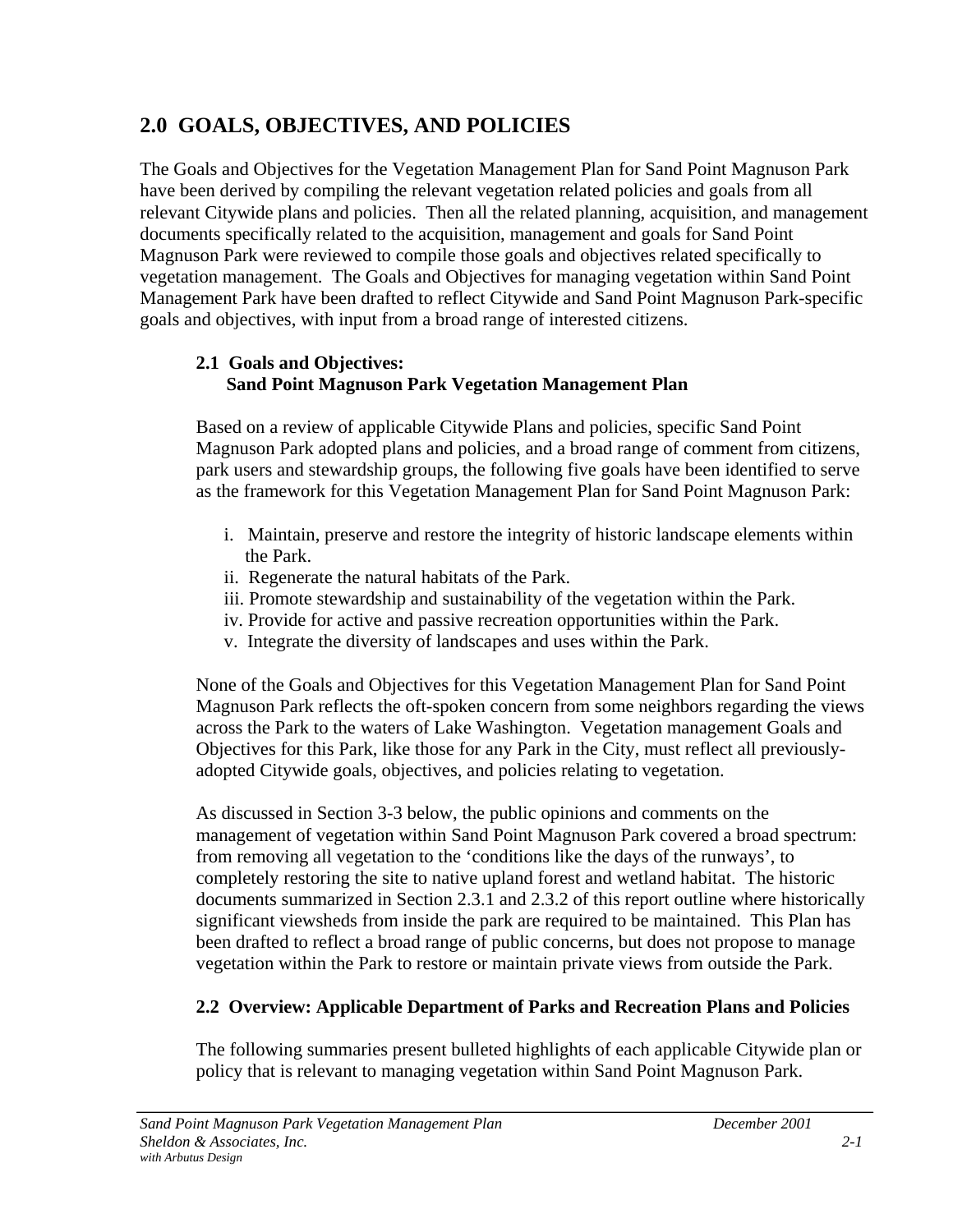## <span id="page-8-0"></span>2.2.1 Seattle Department of Parks and Recreation Complan (2000)

Mission Statement: The mission of Seattle Parks is to connect the people of Seattle and our visitors with programs and places to play, grow, and build community. The following qualities represent values and long term goals that follow from the mission statement.

- Enhancement of both a green and blue Seattle will be strongly advocated for as will habitat for terrestrial and aquatic wildlife.
- The system of open public space will be expanded, as resources become available and maintained to conserve natural areas.
- Selected areas will be restored to a more natural condition, with attention to creeks and other wildlife corridors.
- More recognition will be given to the natural and human history of the city and neighborhoods.
- Manage shoreline resources to protect and where possible enhance habitat for salmon and other native fish.
- Incorporate habitat restoration or enhancement measures in maintenance activities as well as capital projects.

## 2.2.2 Seattle Department of Parks and Recreation Tree Policy (2001)

The Tree Policy was adopted by DPR in June 2001. As stated, the purpose of the Tree Policy is: "To maintain, preserve, and enhance the urban forest within parks. To increase overall tree canopy, tree health, and tree longevity within parks. To ensure that parks trees are managed in such a manner that is consistent with other departmental and municipal policies." The Tree Policy includes guidance for what is to be included within a Vegetation Management Plan (VMP) for a City Park. A VMP is to include:

- Site inventory and assessment including a site map illustrating topography and vegetation.
- Trees that are proposed for removal and/or pruning must be designated.
- Planting design showing species, size, location and any needed erosion control/slope stabilization methods.
- Public involvement plan, if applicable in compliance with DPR Public Involvement Procedures (PIP).
- Maintenance plan including tasks, and frequencies.

For all Vegetation Management Plans the following directives, applicable to Sand Point Magnuson Park, are included:

- Topping of trees (removal of the upper portion by cutting off the main trunk) is disallowed.
- Vegetation work will be evaluated for its overall public benefit with priority given to public safety, limiting removal, increasing forest canopy, and preserving appropriate vegetation.
- No trees on public lands will be removed solely for private views.
- Work related to private views must achieve public benefit beyond view relief.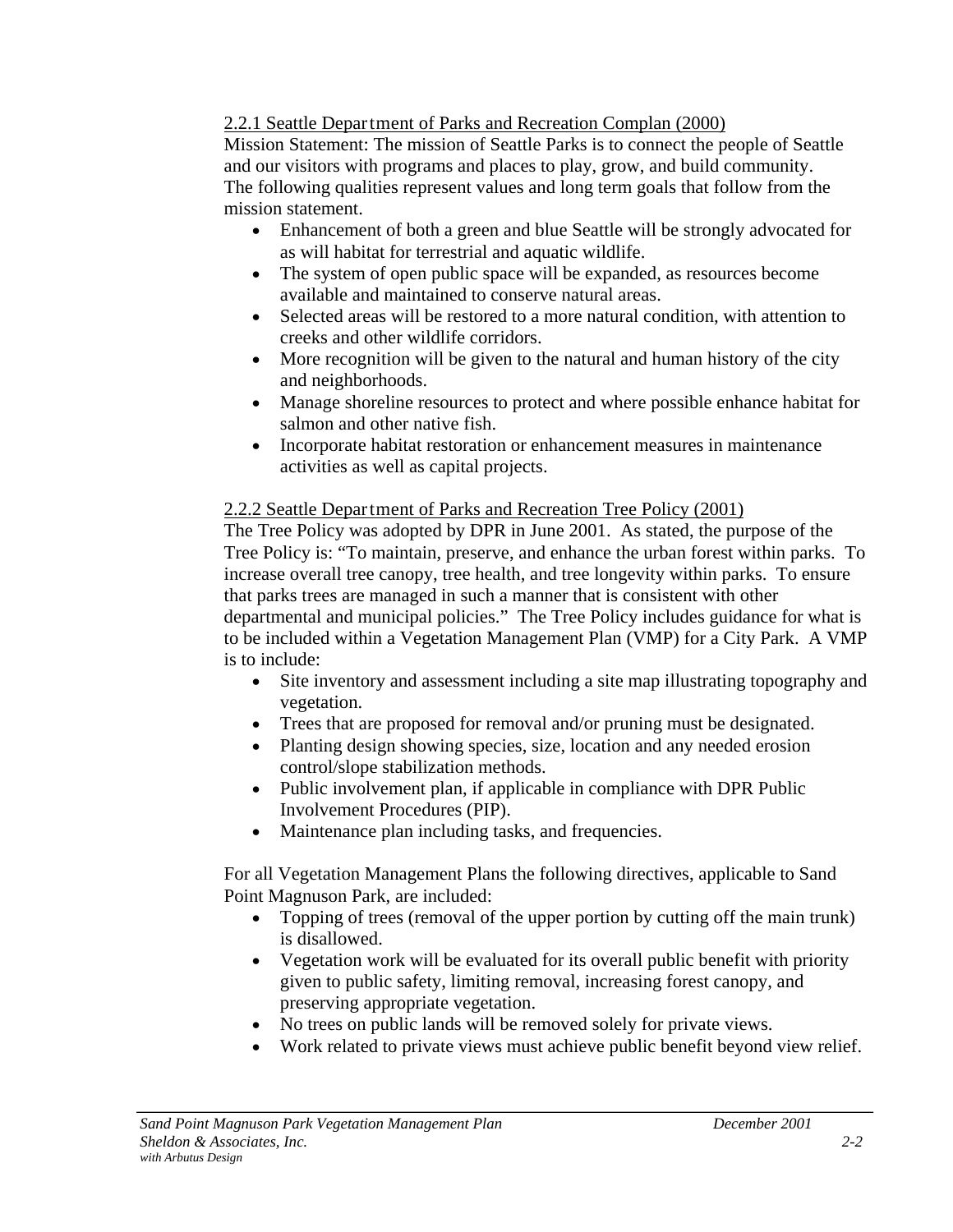#### <span id="page-9-0"></span>2.2.3 Seattle Department of Parks and Recreation Urban Wildlife and Habitat Management Plan (2000 Update)

- Continue and increase wildlife habitat protection and enhancement efforts.
- Protect and enhance wildlife populations.
- Provide environmental education, using wildlife resources.
- Develop and maintain a wildlife resource inventory.
- Promote volunteer involvement in wildlife and habitat protection and enhancement.
- Promote internal education and consistency in Department actions.
- Promote interdepartmental and interagency cooperation to protect wildlife.

## **2.3 Sand Point Magnuson Park Adopted Plans and Policies**

The following goals, objectives and policies have been gleaned from plans that have been adopted specifically to address issues related to the transfer and management of the Sand Point Naval Station to Seattle Parks Department.

2.3.1 Sand Point Physical Development Management Plan (PDMP) (1997) [Amended by Council Resolution 30063 (1999) Magnuson Park Concept Plan, Council Resolution 30293 (2001) Athletic Fields Configuration] Combined with the City Comprehensive Plan Amendments and the City Zoning code, the Sand Point PDMP constitutes the 1997 Reuse Plan for Sand Point Naval Station. Site management parameters relevant to vegetation are: the Site Design Guidelines, Historic Properties Reuse and Protection Plan Plan (HPRP) and the Long Term Management Plan. These are specific Activity Area recommendations in the (PDMP) that relate to vegetation as follows:

## *North Shore Recreation Area*

• Demonstrate environmental stewardship, restore shoreline, and enhance public use of slope with landscaping improvements.

## *Education and Community Activities Area*

• Sites of demolished buildings to be landscaped as usable open space.

## *Arts, Culture, and Community Center Area*

- Replace Building 222 with terraced lawn amphitheater (completed 2001).
- Consider demolishing Building 223 to enlarge open space (completed 1999).
- Create a large landscaped parking lot southeast of Building 41.

## *Federal Institutional Uses*

• Existing federal neighbors (NOAA & National Biological Service) should integrate with Sand Point peninsula, designing for visual integration & physical coherence of site.

## *Magnuson Park Open Space/Recreation Expansion Area*

• Enhance open space & natural areas.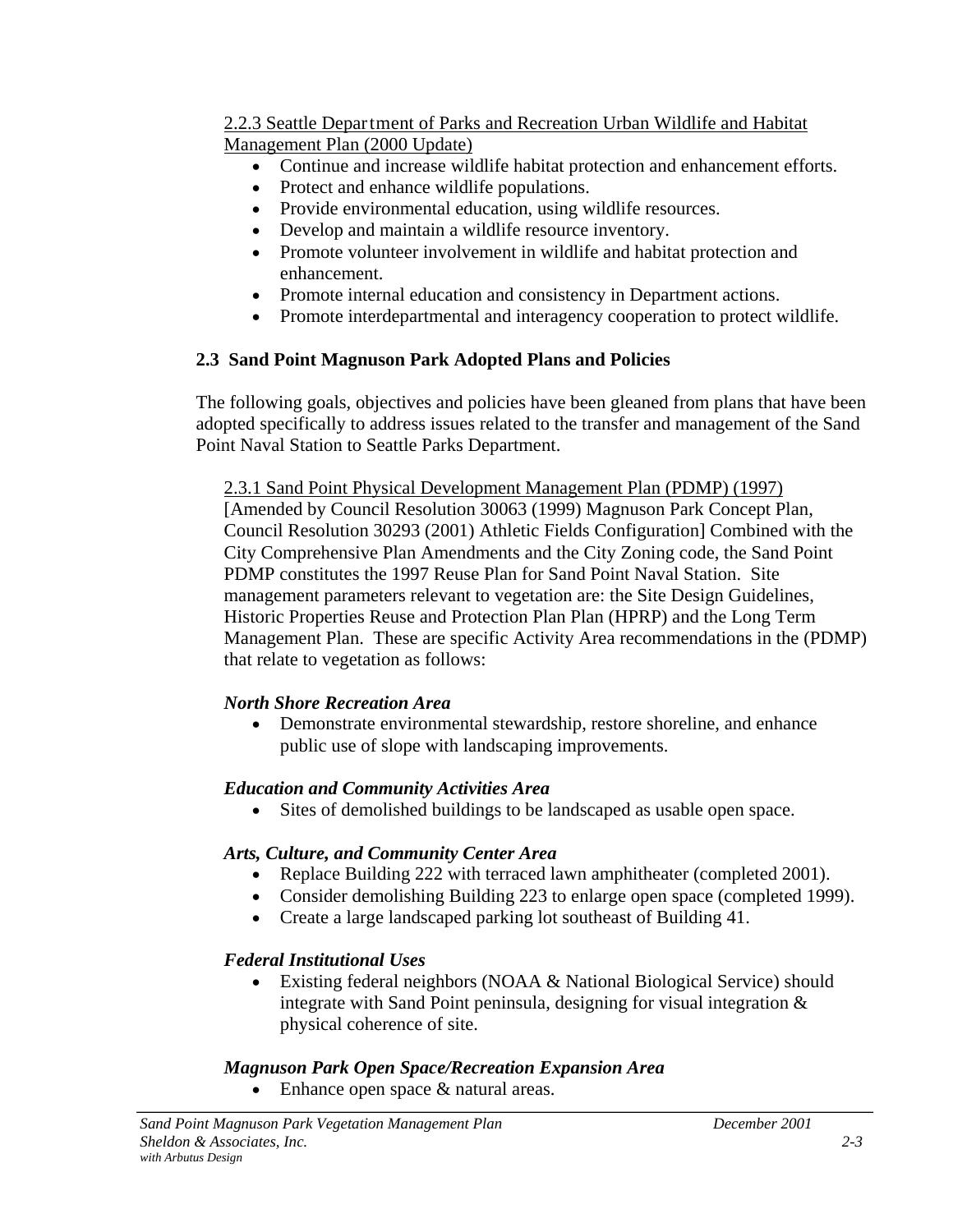- <span id="page-10-0"></span>• Demonstrate environmental sensitivity.
- Improve Park entrance and  $65<sup>th</sup>$  corridor with tree plantings and landscape improvements (in process 2001).
- Create complex ecosystem similar to that which previously existed, for wildlife habitat, environmental education, and recreational activity values.
- Develop large unstructured open space to blend proposed sports fields with existing Magnuson Park.

## 2.3.2 Design Guidelines Manual for Sand Point Magnuson Park (1997)

Provides detailed guidance for physical development of the Park. It is written for administrators, maintenance personnel, Park designers, Park-users and neighbors. The Design Guidelines Manual also includes Technical Guideline Sections (relating to vegetation management) addressing the following issues: Site Design, Open Space & Recreation, Shoreline Restoration, Circulation and Access, Planting, Fences, Walls & Screens, Architecture, Public Art, and Demolition of Existing Structures. The Design Guidelines Manual includes the following directions:

- Lays out formal procedures relating to project implementation.
- Functions independently of particular Park master and facility plans.
- Focuses on design issues of converting historic military base to civilian public use.

## *Overarching Design Goals*

- Create single identifiable place at former Naval Air Station.
- Retain historical character of Sand Point.
- Reveal authentic character of buildings and landscape, rather than creating new identity.

## *Implementation Objectives*

- Foster visual and functional integration of open space, recreation, and campus components of Park with neighboring community.
- Ensure continuity for phased and ongoing incremental improvements for park development, site improvements, and building adaptation/rehabilitation.
- Incorporate stewardship and sustainable design into all aspects of guidelines.

## *Site Design Objectives*

- Unify Park through development of a common landscape treatment & palette.
- Respect and enhance historic character of Sand Point.
- Stabilize, enhance, and restore shoreline to establish sustainable balance of human recreation access and shoreline habitat areas.
- Create a viable wetland habitat with direct hydrologic link to Lake Washington.
- Reduce pavement at Sand Point to allow additional landscaping and decrease runoff.
- Preserve and enhance existing landscape of the Naval Station to maintain historic 1930's character, with new projects and restorations adhering to landscape style of era.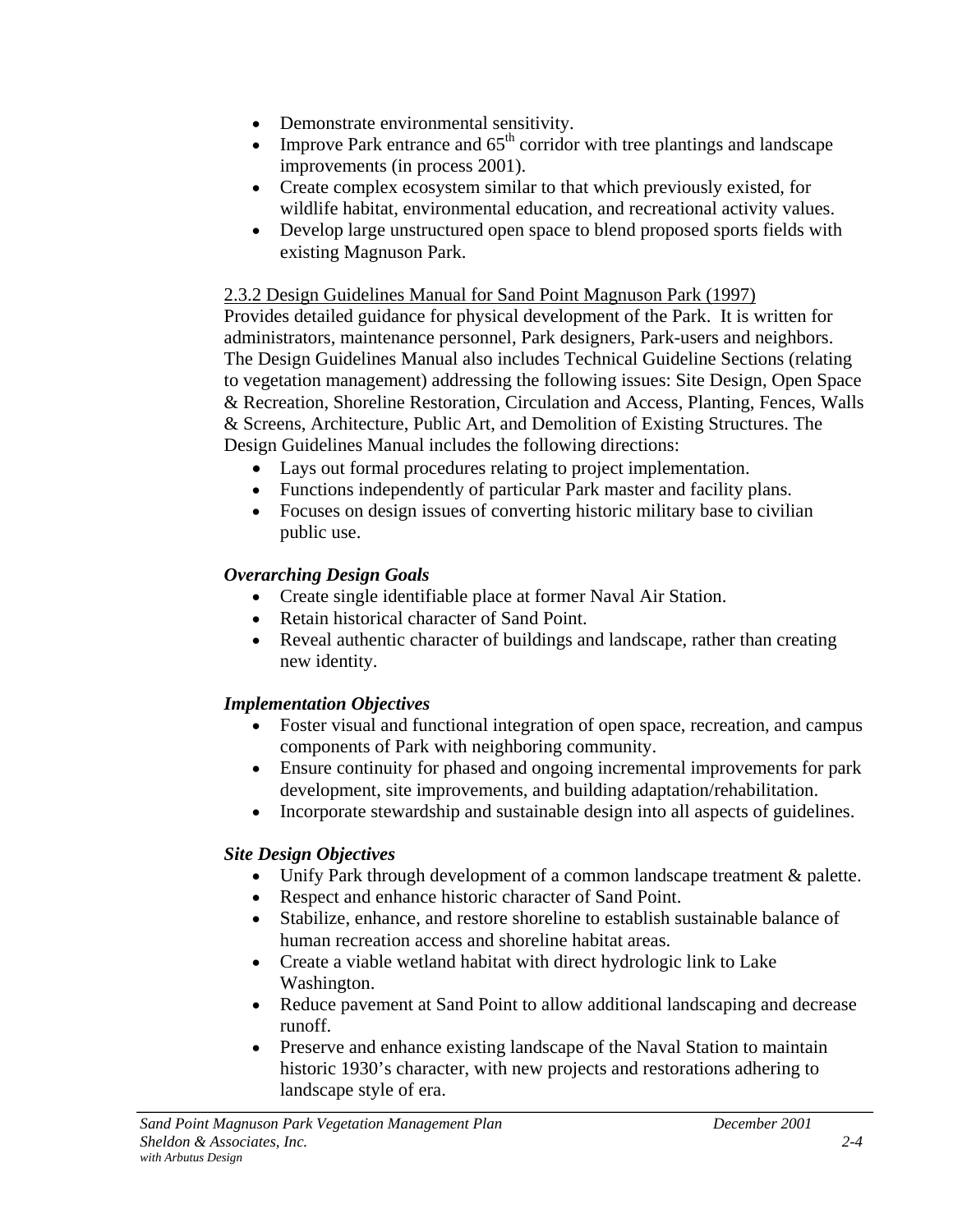## <span id="page-11-0"></span>*Active Recreation Zone Objectives*

- To create landscape transition from historic district to more naturalized Magnuson Park and provide orderly, low maintenance, high use plantings.
- Utilize walls, rockeries, and terracing to retain steep grades, provide planting terraces, screen service functions, and separate incompatible land uses.

## *Architecture Objective*

• New building design should respond to surrounding site conditions: existing topography, natural features, vegetation and significant views.

## *Public Art Objective*

- Artwork should be integrated into the overall site, designed to be compatible with the natural and historic landscapes.
- Artwork should demonstrate sensitivity to environmental concerns: water use, conservation, recycling, and restoration of indigenous landscape, diversity of plant species.

## *Demolition Objective*

- Minimize environmental impact and respect integrity of historic site character during both demolition and site restoration, never leaving site unvegetated for any length of time.
- Protect existing trees to be retained on site.

## 2.3.3 Sand Point Historic Properties Re-use and Protection Plan (1998)

The Historic Properties Re-use and Protection Plan is one of four documents that provides a manual for developers and property managers working with Sand Point Magnuson Park. It outlines appropriate uses, management and maintenance actions to ensure that future projects and long-term maintenance are compatible with the overarching goals and policies established in the Plan. This particular document confirms the Navy's 1994 determination that former Naval Station Puget Sound, Sand Point (now known as the Community Campus area) qualifies for designation as a National Register of Historic Places Historic District, and sets forth the contributing elements and terms of their protection.

## *Deed Covenant Requirements*

Historic preservation covenants included in the Federal government's transfer documents require the City of Seattle and University of Washington (the property recipients) to:

- Prepare a Historic Properties Re-Use and Protection (HPRP) Plan in consultation with the State Historic Preservation Officer (SHPO).
- Review plans and proposals with the SPMP Historic Preservation Coordinator prior to initiation of any construction, alteration, remodeling, demolition, or any other action which would materially affect integrity or appearance of historic resources at Sand Point, including identified vegetation.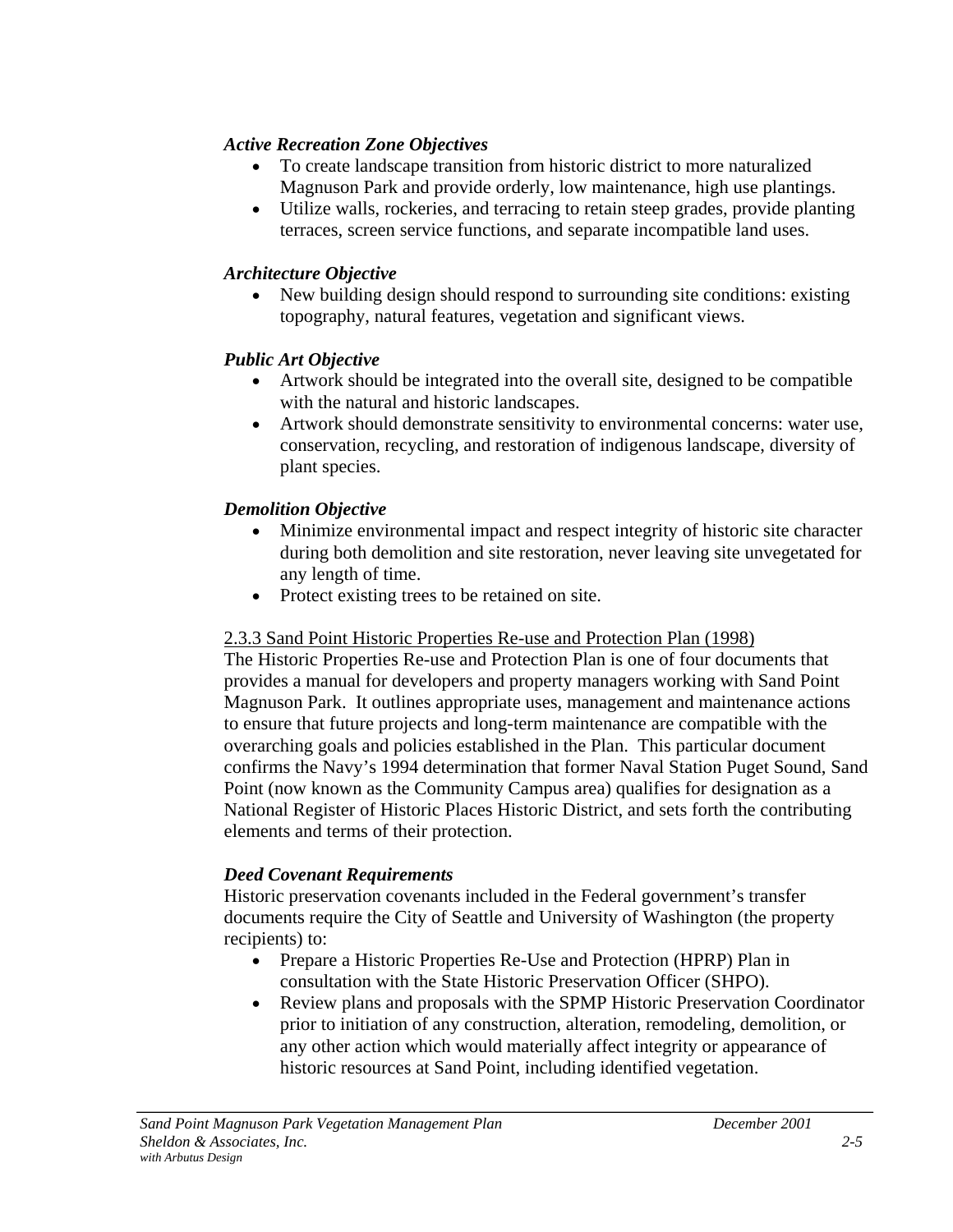<span id="page-12-0"></span>• Insure that all planned actions conform to the Secretary of Interior's Standards and Guidelines for Historic Preservation Projects, and follow stipulated historic review procedures.

## *HPRP Plan Elements*

- Identifies and maps "contributing" Historic District Buildings, Landscape Features and View Corridors to be preserved and maintained, including twelve landscape features that are designated as vegetation resources.
- Defines the policies, principles and guidelines by which historic resources at Sand Point will be maintained and managed, naming "rehabilitation" the preferred treatment for eligible (contributing) resources.
- Adopts Secretary of Interior's Standards to guide historic preservation and rehabilitation at Sand Point, outlining appropriate maintenance and management techniques.
- Establishes review process for proposed projects that have the potential to affect historic properties. According to this plan, a designated SPMP Historic Preservation Coordinator is delegated by the SHPO to spearhead most reviews, one relevant exception being "Removal of a significant landscape feature (listed in Table 2-3), " which triggers automatic consultation with the SHPO in what is known as Level C Review.
- Presents methods to interpret site history to enhance public appreciation and enjoyment.
- Sets up Standard Operating Procedures to address staffing responsibilities and training, procedures for tracking and reviewing activities within the historic district, and appropriate record keeping related to historic resources.
- Mandates and describes four categories of cyclic and ongoing monitoring to fulfill City stewardship responsibilities and long-term management goals for historic resources.

## 2.3.4 Sand Point Blue Ribbon Committee Report to the Mayor and Seattle City Council (1999)

The Committee undertook a comprehensive re-examination of the Sand Point Magnuson Park peninsula, addressing planning, operations, management and financing issues. Their findings included a vision statement plus specific recommerndations relevant to vegetation management, as follows.

## *Vision*

**"**In our priorities, the land comes first, the historic structures of national significance come second, and the rich mix of uses and user groups comes third. Integrate Sand Point within Magnuson Park and begin restoration of expanded park… bringing back to life the magnificent lake, wetlands, habitat and streams. Restore the contours of the land, grow back the lush vegetation…"

## *Design Recommendations*

• Peninsula should be unified and restored, its structures treated as "buildings in a park."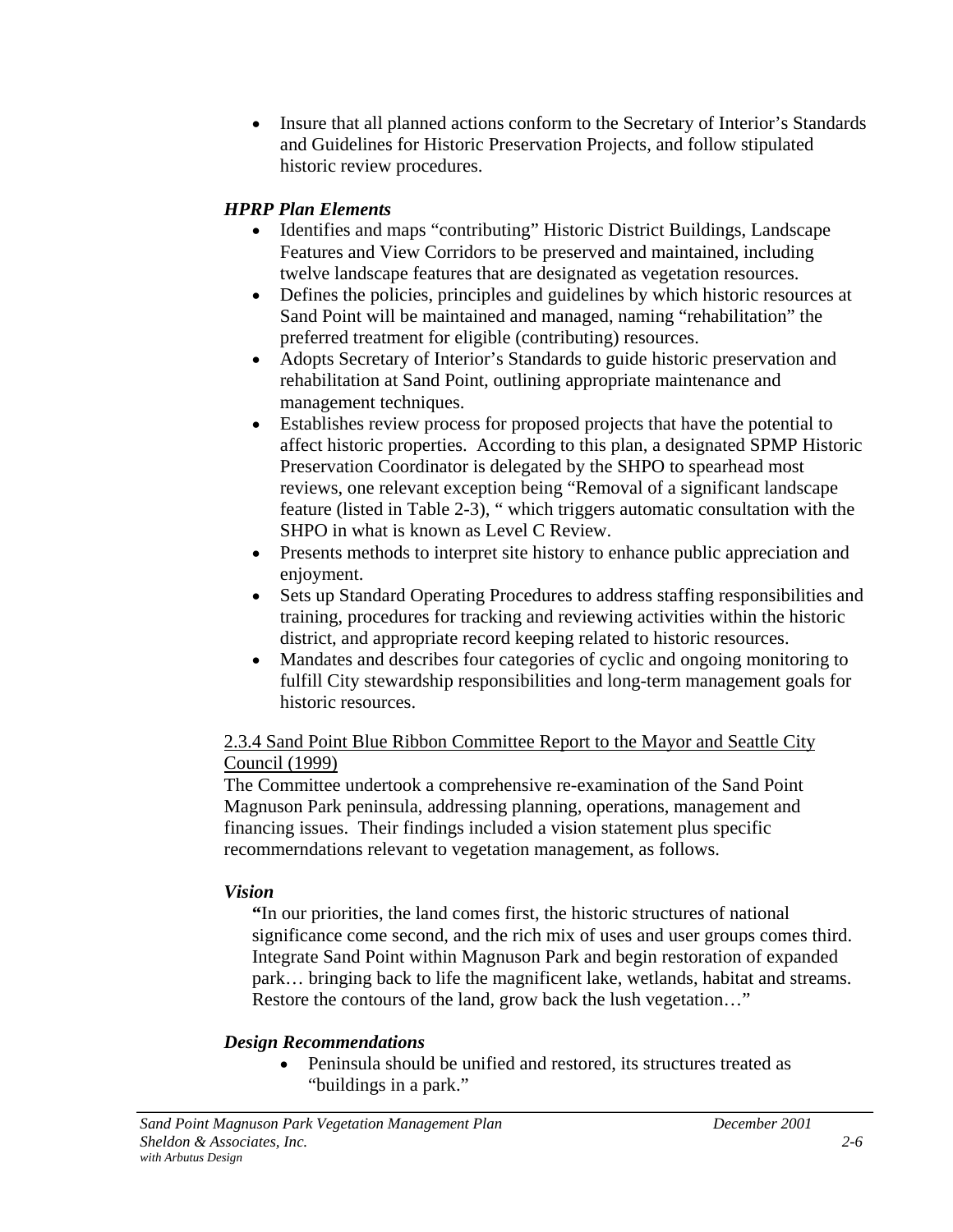- Collaborate with NOAA regarding shared peninsula natural systems and habitat.
- Improve park entrance, involving community in the process.
- Give attention to transition areas: between activity and natural areas; between shoreline and the land, on west side, where Park meets Sand Point Way and the neighborhood.
- Minimize fencing; rely on landscaping and topography where separation is essential.
- Identify and address historic preservation issues and requirements.

## *Management Recommendations*

• Seattle Department of Parks and Recreation should manage expanded Park as an integrated site; responsibilities to include: planning and management of natural areas and restoration projects, maintenance of grounds and sports fields, preparation and implementation of Park design, transportation plan, parking plan and design guidelines.

## *Operations and Use Recommendations*

- Use should be considered not as consumption using up space or land but as adding to the sum total of Magnuson Park.
- City should seek opportunities to employ residents on reclamation, construction, maintenance and other projects.

## *Funding Recommendations*

- Fund short-term projects which will establish framework for longer-term Park success:
	- Mud Lake restoration as critical first step in the Park's environmental restoration.
	- Responsible building preservation and asset maintenance.
	- Improved Park entrance design and construction.
- Fund Seattle Conservation Corps pilot projects: trail construction, shoreline restoration.
- Consider funding branch library emphasizing habitat, environment and sustainability.
- Provide strong and continuous commitment to funding Park maintenance, insuring stewardship for future generations of environmental improvements made.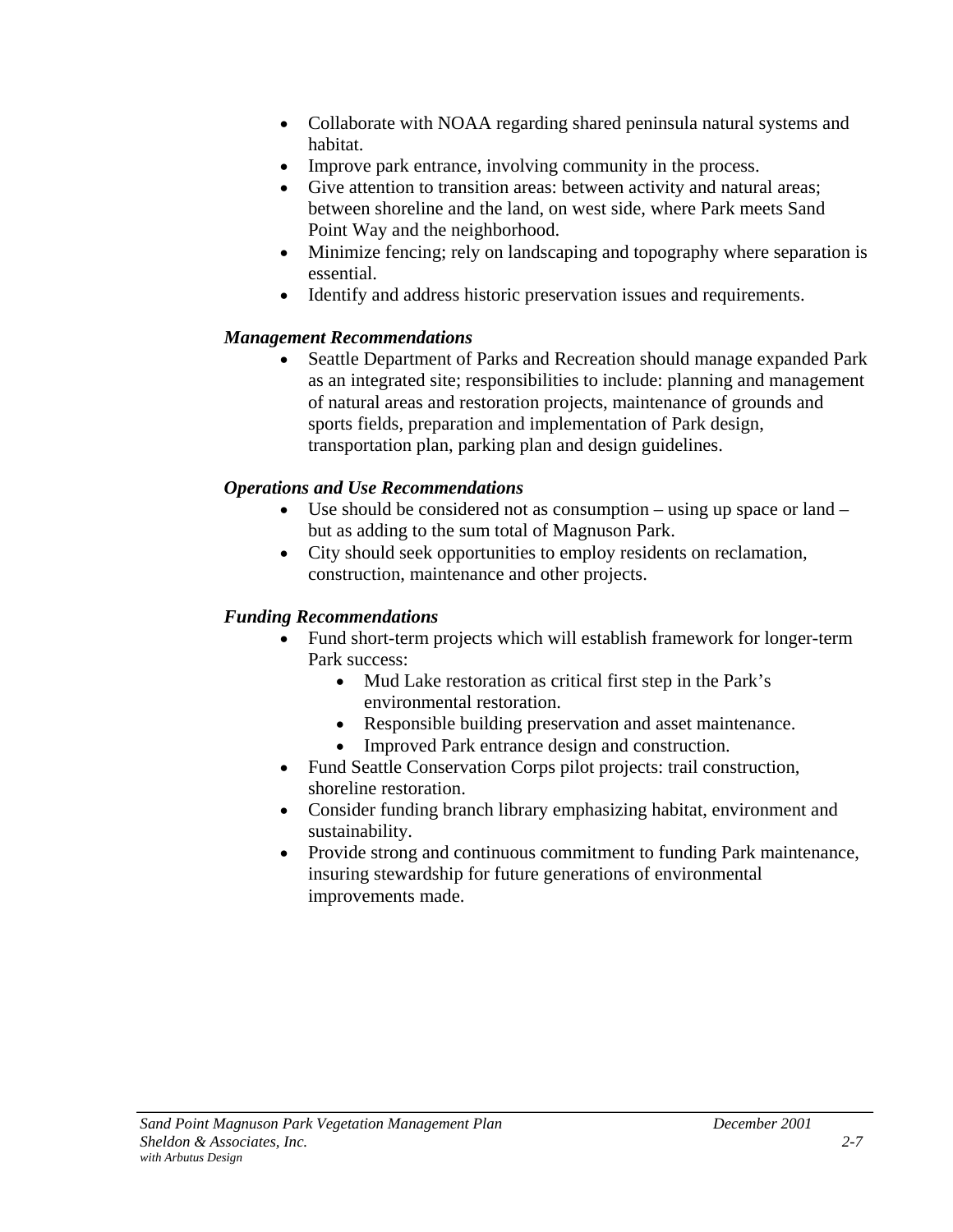#### **SECTION 3: INVENTORY OF HISTORIC AND EXISTING CONDITIONS**

| 3.2.1 Magnuson Park Habitats Project Survey of Existing Conditions  2 |
|-----------------------------------------------------------------------|
|                                                                       |
|                                                                       |
|                                                                       |
|                                                                       |
|                                                                       |
|                                                                       |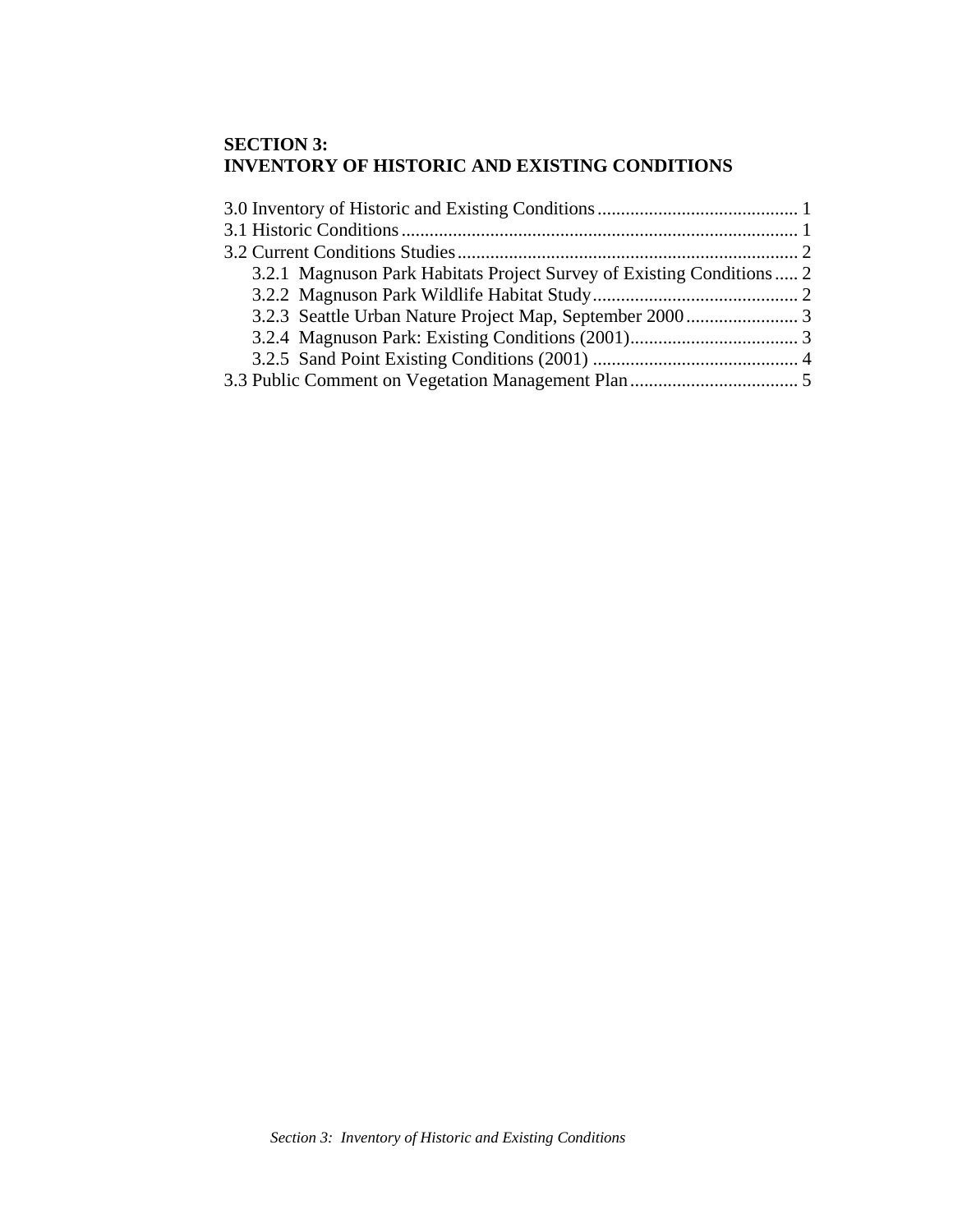## <span id="page-15-0"></span>**3.0 INVENTORY OF HISTORIC AND EXISTING CONDITIONS**

## **3.1 Historic Conditions**

The following is a very abbreviated summary of the tranformations to the Sand Point peninsula landscape, from pre-Euro-American settlement to the present day.

Approximately 700 aboriginal Native Americans were reported living on the shores of Lake Washington and its environs during the mid-nineteenth century (Buerge, 1984). Seven winter villages were located around the lakeshore, usually at the mouth of a salmon stream or along the portage route from the lake to Puget Sound. A group situated near Union Bay used Green Lake and the salmon resources of Ravenna Creek; another one located at Wolf Bay used the small prairie near the current Windermere community and the resources of Mud Lake at what is now Sand Point Magnuson Park (Buerge 1984). A third group lived at the mouth of Thornton Creek at Matthews Beach, just north of Sand Point (Waterman 1922). Use of Lake Washington by Native Americans apparently continued until 1916 when the Lake Washington Ship Canal was built and the water level in the lake was lowered by nine feet, thus affecting fisheries resources which were a key element for Native American use.

Settlement of the Puget Sound area by Euro-Americans commenced in the 1800's. The following is a brief time-line of Euro-American documented use in the vicinity of Sand Point Magnuson Park.

| 1860's         | Euro-Americans begin settling the Puget Sound and Lake Washington<br>areas under the Homestead Act.                                                                                                     |
|----------------|---------------------------------------------------------------------------------------------------------------------------------------------------------------------------------------------------------|
| 1870's         | Morgan J. Carkeek acquired property along Pontiac Bay (NW corner of<br>present day SPMP).                                                                                                               |
| 1885           | Seattle Lake Shore & Eastern Railroad was extended to Pontiac Bay 1885<br>Sand Point area first surveyed by John R. Neal.                                                                               |
| 1900           | Washington Shipyards moved to Houghton, WA; brickyard developed at<br>Pontiac Bay area.                                                                                                                 |
| 1916           | Water level of Lake Washington lowered 9 feet with the construction of<br>the Ship Canal and Chittenden Locks, significantly reducing the size of<br>Mud Lake and Pontiac Bay.                          |
| 1918           | Carkeek property deeded to the city for a park (NW corner of present day<br>SPMP).                                                                                                                      |
| 1919           | King County acquired 416 acres to establish Naval Station Seattle<br>(Carkeek property included in 1929, Carkeek Park moved to NW Seattle).                                                             |
| 1925           | Navy formally accepted the property.                                                                                                                                                                    |
| $1920 - 30$ 's | Sand Point landscape was leveled; Mud Lake and Pontiac Bay were filled<br>to accommodate runways and buildings. An additional 37-acre plot was<br>acquired for necessary improvements and construction. |
| 1935-45        | Most of the buildings constructed on Naval Station Seattle.                                                                                                                                             |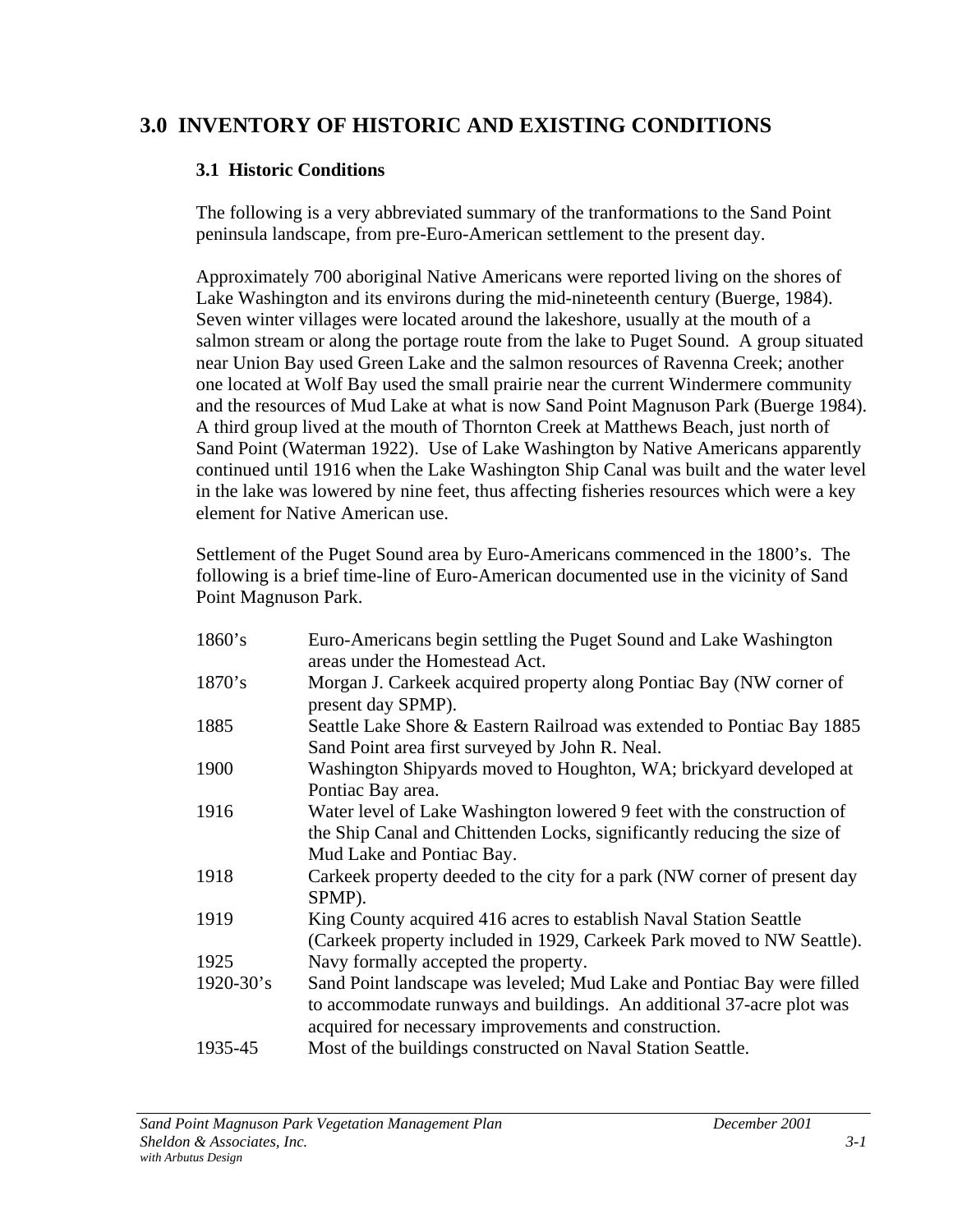<span id="page-16-0"></span>

| 1976-78 | Warren G. Magnuson Park was created and developed after the City        |
|---------|-------------------------------------------------------------------------|
|         | received approximately 195 acres from the decommissioned portion of     |
|         | Naval Seattle. Swimming beach, boat launching, and sports fields areas  |
|         | were built after most of old runway pavements were demolished.          |
| 1993    | Sand Point Magnuson Plan to expand park adopted by the Seattle City     |
|         | Council.                                                                |
| 1996    | Management of remainder of former Navy facility transferred to the City |
|         | of Seattle.                                                             |
| 1999    | Magnuson Park Concept Plan adopted by City Council Resolution           |
|         | (30063).                                                                |

## **3.2 Current Conditions Studies**

Over the years several studies have been conducted within the Park to identify existing habitats, bird and mammal use, and vegetation conditions. The following is a brief summary of the applicable studies; copies of these studies can be obtained from Sand Point Magnuson Park staff at their offices.

#### 3.2.1 Magnuson Park Habitats Project Survey of Existing Conditions (Audubon. January 31, 1997.)

This project, conducted by Seattle Audubon Society, consisted of a four-month survey of existing conditions at Magnuson Park, including bird counts, a study of wildlife habitat, a survey of native and invasive plants, and an examination of the history, present, and future of the park. The project also included a series of interpretive walks and the installation of interpretive signage at the park. A total of 125 species of birds were observed at the park, including permanent residents, spring and summer breeders, wintering birds, migrants, and accidentals. Forty-seven species of birds have been observed in the shoreline areas, 26 species in the forested areas, 25 species in meadow habitats, 32 species in scrub/shrub habitats, and 13 species in managed and disturbed areas. The most frequent mammals present at the park were domestic and feral cats and dogs, mice, rabbits, rats, voles, possums, and raccoons, and possibly beaver and coyote.

Field observations led to the definition of five categories of habitats in Magnuson Park that were illustrated on a map: meadow/wet meadow; shoreline; forest; scrub/shrub habitat; and managed and disturbed areas. Invasive non-native weeds have been introduced to the area through human activities, and are spreading rapidly into native plant communities.

## 3.2.2 Magnuson Park Wildlife Habitat Study

(Adolfson Associates, Inc. November 1998.) This study was also funded by the Seattle Audubon Society. Field observations of habitat types and vertebrate wildlife use at Magnuson Park were conducted in April,

May, June, and September 1998. Six primary habitat types, including forest, scrub/shrub, meadow, shallow near-shore, maintained lawn and developed areas were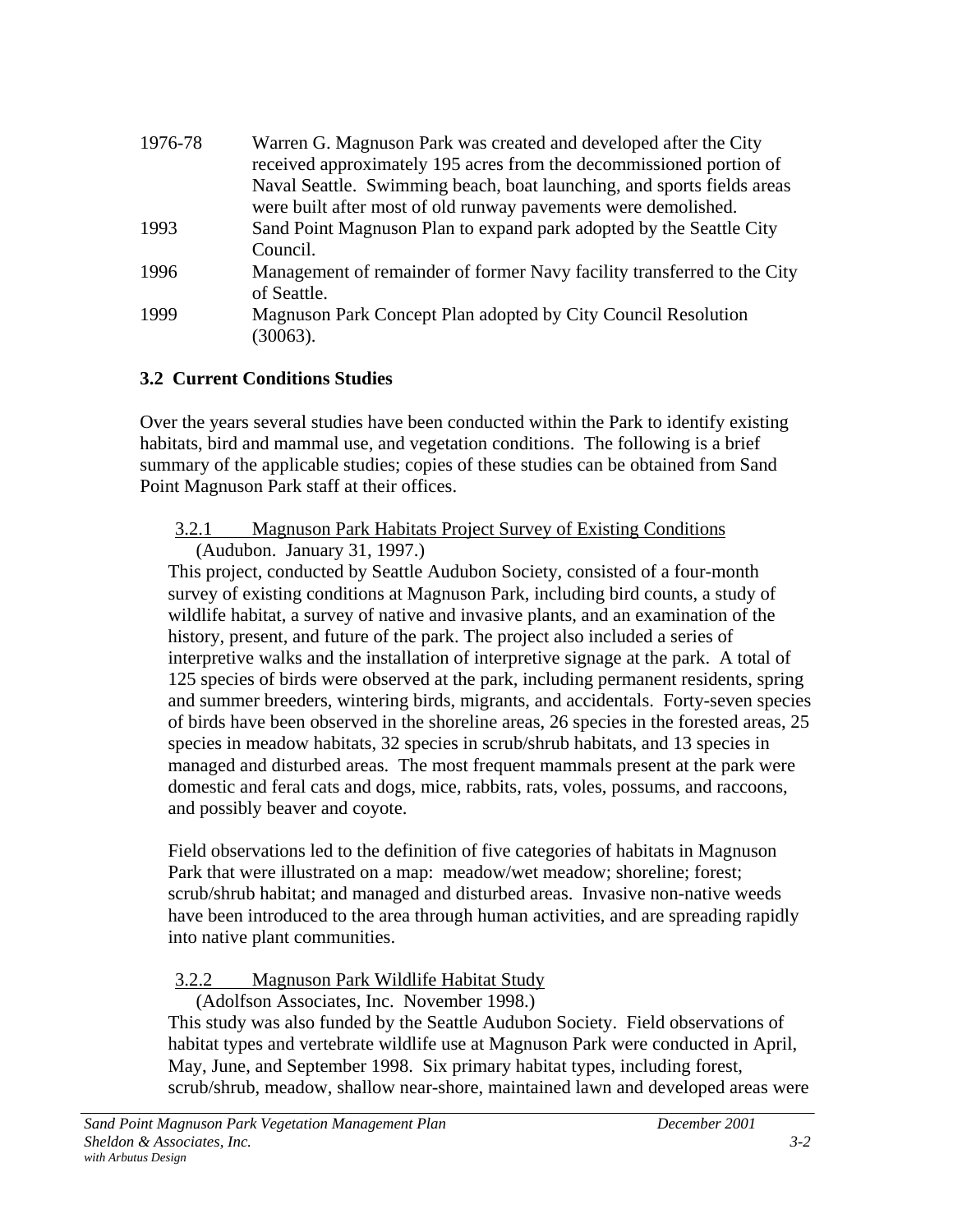identified. In addition, 16 seasonal wetlands and drainage features were identified during reconnaissance-level investigation, including palustrine forested, scrub/shrub, and emergent habitat types. These observations did not include any formal wetland delineation, and did not constitute identification of regulated or jurisdictional wetlands. The report notes that several of these wetlands are connected via culverts that act as drainage features, and that at least one wetland has a seasonally ponded area that provides habitat for Pacific chorus frogs.

#### 3.2.3 Seattle Urban Nature Project Map, September 2000

The Seattle Urban Nature mapping project conducted a field inventory of the resource lands present in Magnuson Park from fieldwork conducted in the summer of 2000. Their map presents a graphical representation of the habitats of Magnuson Park. The four major habitats include forest, open canopy, wetlands, and developed landscape, all presented with various subcategories. Identification of wetlands did not include any official delineation, and did not constitute identification of regulated or jurisdictional wetlands. Their field work and map also identified the areas within the Park where invasive non-natives formed a significant component of the vegetative cover. Their map indicates percent cover of invasive species including Himalayan blackberry, holly, English ivy, reed canary grass, and Scot's broom.

## 3.2.4 Magnuson Park: Existing Conditions (2001)

Field assessment of existing conditions was conducted in the summer of 2001 for this study and other related activities at the Park. That field assessment identified 10 different vegetation community types within the vegetated portions of Sand Point Magnuson Park. All of the habitats and vegetation communities within the Park have been altered historically: most of the quite significantly. The majority of the 'natural' landscapes within the Park are the result of 20+ years of recovery and establishment since the air station uses have stopped. Extensive concrete and pavement runways were removed in the 1970's and in most instances, no attempt to restore or regenerate native plant communities was made.

The result is that the majority of the Park is vegetated by a daunting mix of native and non-native herbs/grasses, shrubs, and trees. Some species, once purposefully planted, now are considered as noxious invasives (Lombardy poplars). Other species were not installed, but have thrived in the severely altered and depleted soils present on the site (Himalayan blackberry and Scot's broom). Even some invasive non-natives, such as blackberry, are cherished by some community members as a source of family activity in late summer berry-picking season. Some non-natives, such as the Lombardy poplars throughout the center of the Park and the non-native weeping willows along the shoreline, present large canopy masses that impact views from within and outside the Park.

Habitat values within the Park are variable. There is great benefit in having such expansive open vegetated open space near the lake margins. However, the lack of native species, the lack of structural elements in the forests, and the paucity of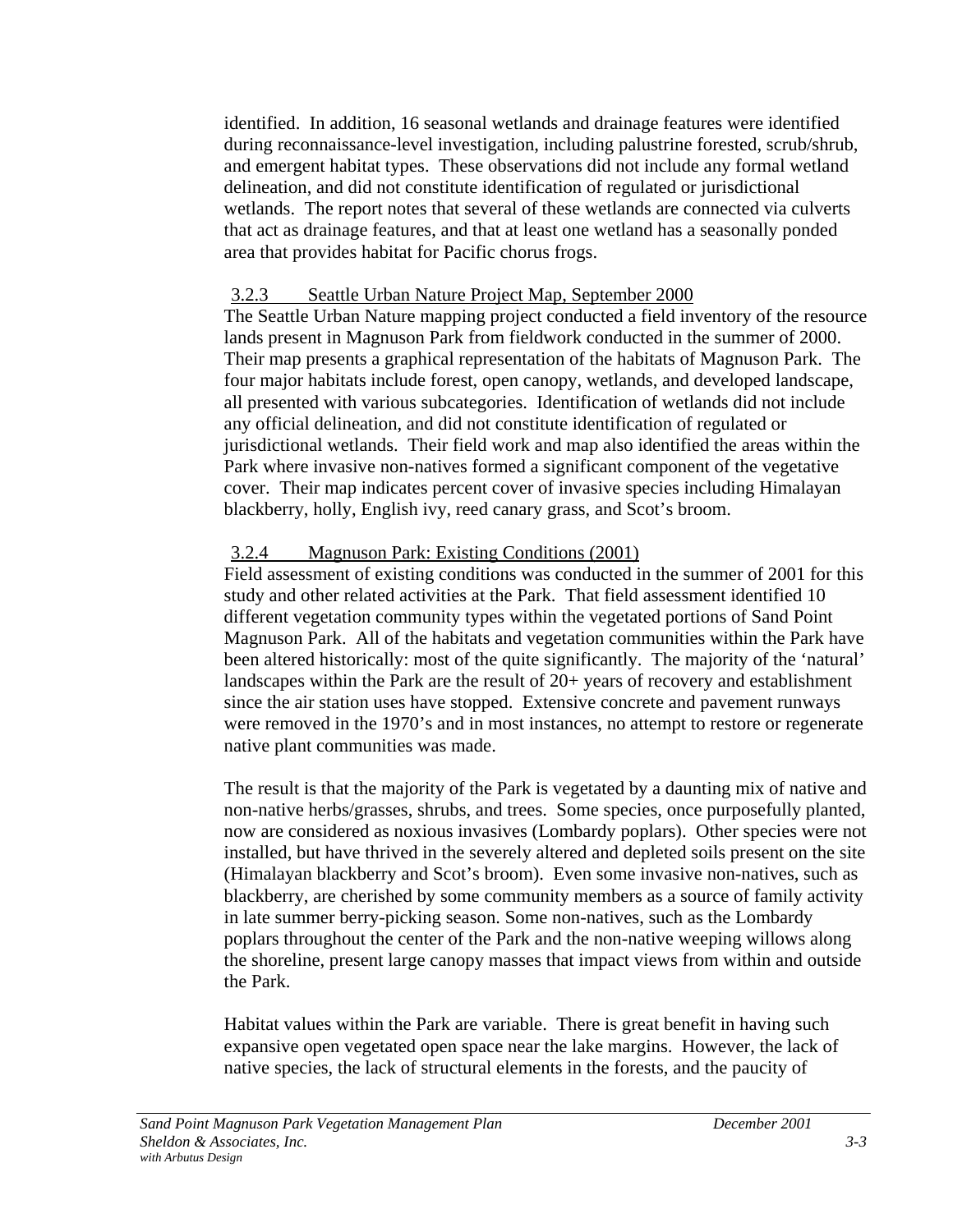vegetation community types in the Park severely limits the benefits of the existing habitats for a wide array of potential wildlife species.

There are wetlands within the natural areas of the Park: expanses of wet meadows characterized by native and non-native grasses and rushes. Multiple small seasonal marshes are present, where surface water collects and stays in pools of 4"-18" in depth, long enough to provide some habitat for amphibians and native freshwater snails. Stands of black cottonwood have established around the margins of these small impoundments, causing them to shift from emergent marsh communities to shrub and tree dominated wetlands. Upland grassland meadows are still present, although non-native hawthorn and Himalayan blackberry pose a risk. Most shrub thickets are dominated by non-native blackberry and hawthorn: both of which provide food source and cover for birds and small mammals.

Promontory Point provides the most intact upland forest complex on the site, though smaller stands of upland black cottonwoods and madrone sapling stands also exist. Small blocks of remnant upland forest also flank  $65<sup>th</sup>$  Avenue NE toward the west end of the Park; the southerly of these blocks contains substantial intact canopy and understory, the northerly, fewer residual natives due to invasion by exotic species. All the vegetation community types are discussed more fully in each specific area of a Management Area, in Section 5 of this report, as well as in appendices.

## 3.2.5 Sand Point Existing Conditions (2001)

Existing vegetation in the developed landscape areas of the former Naval Station Sand Point was documented in two ways, to assess condition of both its canopy and understory components. An understory characterization was completed by walkthrough mapping in late summer, 2001, noting type and general condition of vegetation. See Appendix for summary of baseline findings. In addition to vestige historic shrub plantings, newly-planted beds were examined, and areas of turf, "meadow", and invasives or neglect identified. The developed landscape's understory spans a very wide range of composition and care, although mowed lawn, minimally-maintained, clearly dominates.

To document the canopy element, a comprehensive tree inventory was completed during the first half of 2001. Trees were mapped and individual characteristics noted, including: species, number & diameter of trunks, height, spread, crown type, canopy vigor, health, defects (dead/broken limbs, lean, trunk wound, decay, structural problems), evidence of past management (topping, cabling, pruning), and presence of potential targets should a tree fail.

Complete data sets were generated for the Historic District Zone and Sand Point East Housing Zone, plus some additional partial areas. Summary and analysis of inventory findings are included in Appendix C, in addition to tree locator maps. Full GIS-integrated tree maps and inventory database will be provided both electronically and as hard copy to SPM Park staff, for their ongoing use and reference.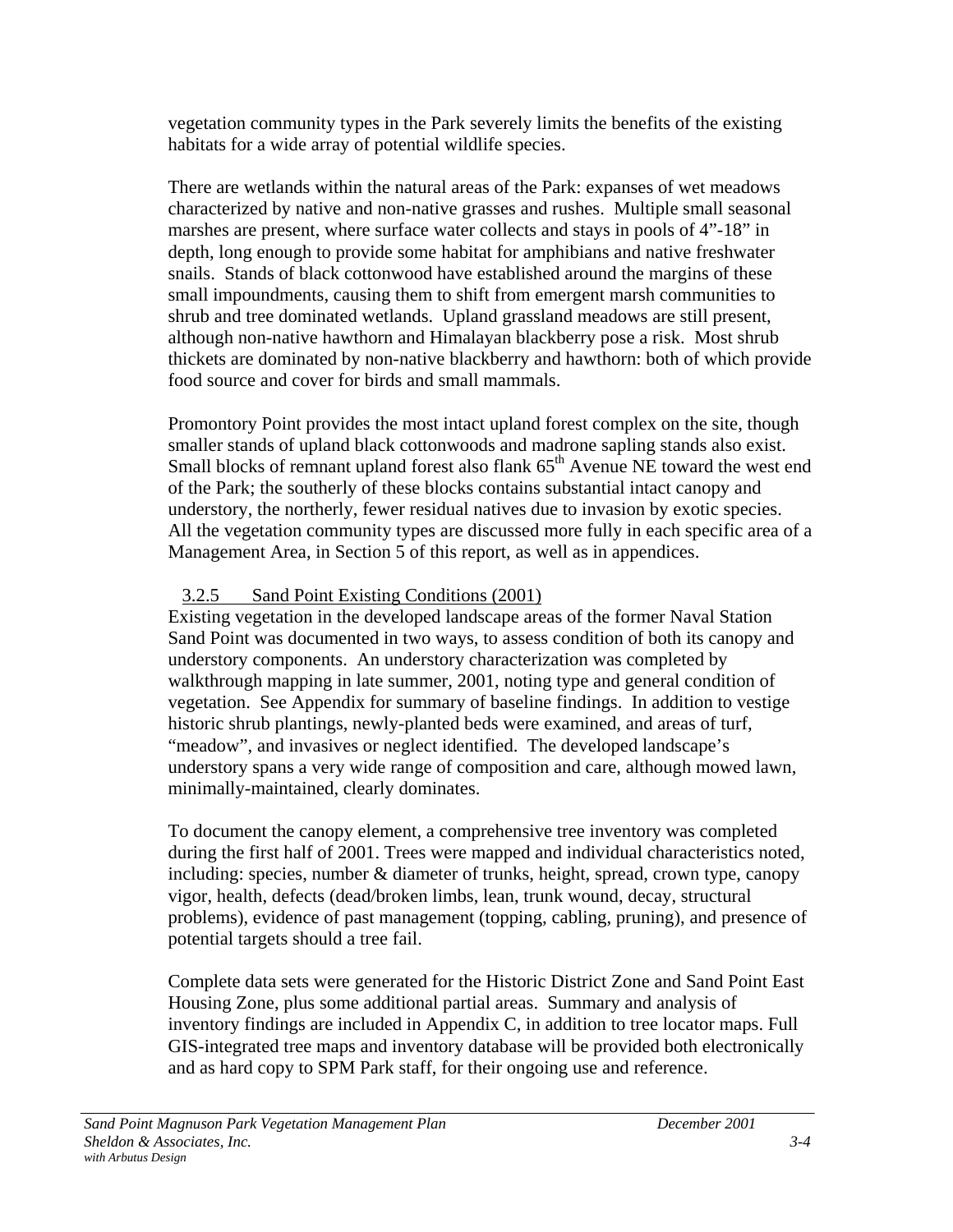<span id="page-19-0"></span>The tree inventory revealed information key to vegetation management planning for Sand Point. A high proportion of trees within the Historic District is identified in the HPRP Plan as "Historic Landscape Features to be Preserved and Maintained." Of these, the majority have been topped, and almost all have potential targets due to the open, pedestrian-accessible understory and proximity to both buildings and roads. Significant numbers of trees are members of species known to have serious inherent problems, including proven invasiveness, susceptibility to insects or disease, and proclivity for structural failure at maturity.

In addition, many trees originally were planted very close to buildings or to one another (notably along Sand Point Way), resulting in both canopy and rootzone cramping and potential for long-term instability. Given the presence of both resident and workforce populations, hazard trees assume added significance, beyond that already associated with a public-use, open park setting. Developing an abatement strategy must therefore be given highest vegetation management priority. All told, a great many problems plague this large, historically-valuable tree population, most of which cannot prudently be ignored.

Just as recreation of habitat will require enormous, sustained investment in other parts of the Park, so also will care and restoration of vegetation in the developed Sand Point landscape. In the former setting, disturbance and neglect are primary culprits, in the latter, errors in past tree selection, placement and maintenance – as well as neglect in understory areas. Vegetation management and site redevelopment thus will need to proceed hand-in-hand, in coordinated fashion.

## **3.3 Public Comment on Vegetation Management Plan**

The City of Seattle DPR staff conducted four public meetings in the summer and fall of 2001 for the proposed Vegetation Management Plan. Information materials were mailed to households in the surrounding neighborhood and northeast Seattle. In addition e-mail notices were sent to citywide and regional environmental organizations. Comments from the public were taken at each meeting. Written comments (letters and emails) were also invited from individuals, active citizens groups, and other organizations. In Appendix A of this report is a summary of the range of comments received during those meetings. Presented below is an abbreviated summary of the main topic areas and perspectives covered by the public comments:

#### *Views*

- Restore views of the beach and lake from private property outside of the Park.
- Maintain expansive views inside the park and across the lake to Mt. Rainier.
- Block views of structures outside the park from areas inside of the Park.
- Don't manage the vegetation within the Park to maintain or restore views from private property to the lake.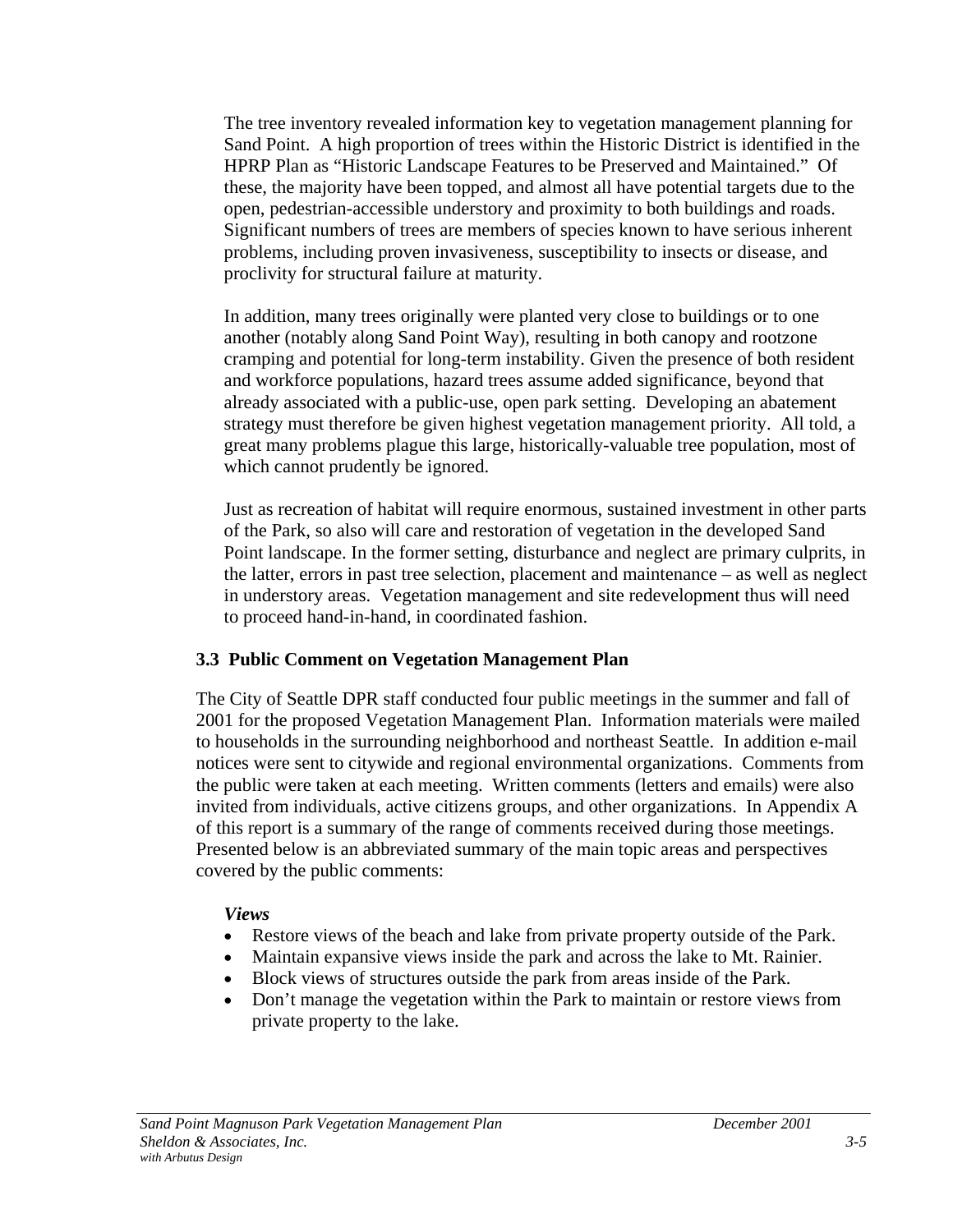## *Habitat*

- Maintain diverse habitat types within the Park.
- Restore habitat types inside the Park.
- Restore fish habitat along the shoreline of Lake Washington.
- Link habitats within the Park to one another and to the Lake.
- Plant native trees and shrubs to create native habitats.
- Don't plant any trees that will grow more than 20 feet tall.

## *Invasive Plants*

- Remove and control aggressive invasive shrubs, trees and herbs.
- Maintain some blackberries for family picking activity.

## *Historic Area*

- Restore and maintain the historic area vegetation per the previously adopted Plans.
- Remove the tall deodora cedars.
- Keep and replace the deodora cedars.
- Restore the gardens, period plantings, azaleas and rhododendrons.
- Maintain the historic view corridors as identified in the Historic Plans.

## *Recreation*

- Provide for continued passive recreation such as walking, biking, swimming.
- Manage Kite Hill to provide for continued use for recreational kite flying

## *Art*

- Maintain the grass area within the Fin Art zone in a manner that benefits the art installation and viewer access.
- Maintain the grass and adjacent native shrub plantings near and in the Fin Art area to restore/create habitat.

Comments on all issues covered a broad range of perspectives, usually including voices from opposite ends of all spectrums on each issue. The most contentious issue was that of the conflict between managing the vegetation within Sand Point Magnuson Park for views from private property located outside of the Park and managing Park vegetation to restore and maintain native habitats within open spaces of the Park. This is not a conflict with a simple resolution: off-site views based on visual access to the beach of Lake Washington within Sand Point Magnuson Park cannot be restored and maintained while restoring native vegetation communities to zones within the main body of the Park and/or pockets along the shoreline.

Restoring views to the conditions of the mid 1970's (the time of Naval Air Station transfer of the lands to City responsibility) would entail removal of many native black cottonwood trees that have reached heights of 40-50+ feet in the 25 years since the landing strip tarmac was removed. Seattle Department of Parks and Recreation's 2001 Tree Policy states that trees on public land will not be removed or topped to provide views from private property. The summary of key vegetation-related relevant goals and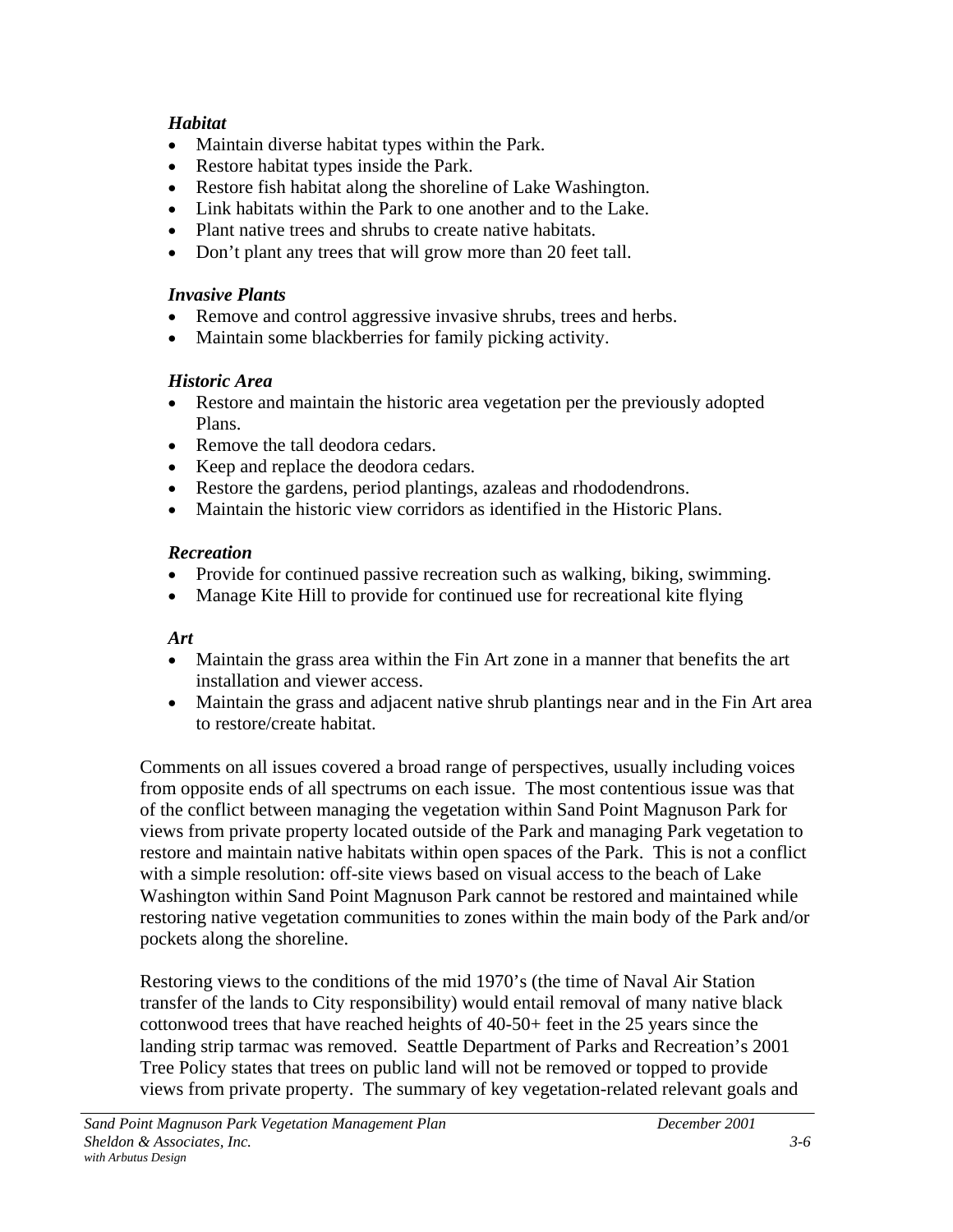policies from applicable adopted City-wide and Sand Point Magnuson specific Plans (see Section 2 of this Plan) directs DPR towards restoring native habitats, managing trees for health and control of hazards, improving canopy coverage by native trees, managing for environmental health and stewardship, and preserving the historic character of specific zones within Sand Point Magnuson Park. This Vegetation Management Plan attempts to follow the directions established by previously adopted City Plans, Policies, and the legal agreements the City entered into, that relate to vegetation issues embedded at Sand Point Magnuson Park.

Comments from the four public meetings, the Board of Park Commissioners Public Hearing, as well as additional written comments received are incorporated into the final VMP where possible.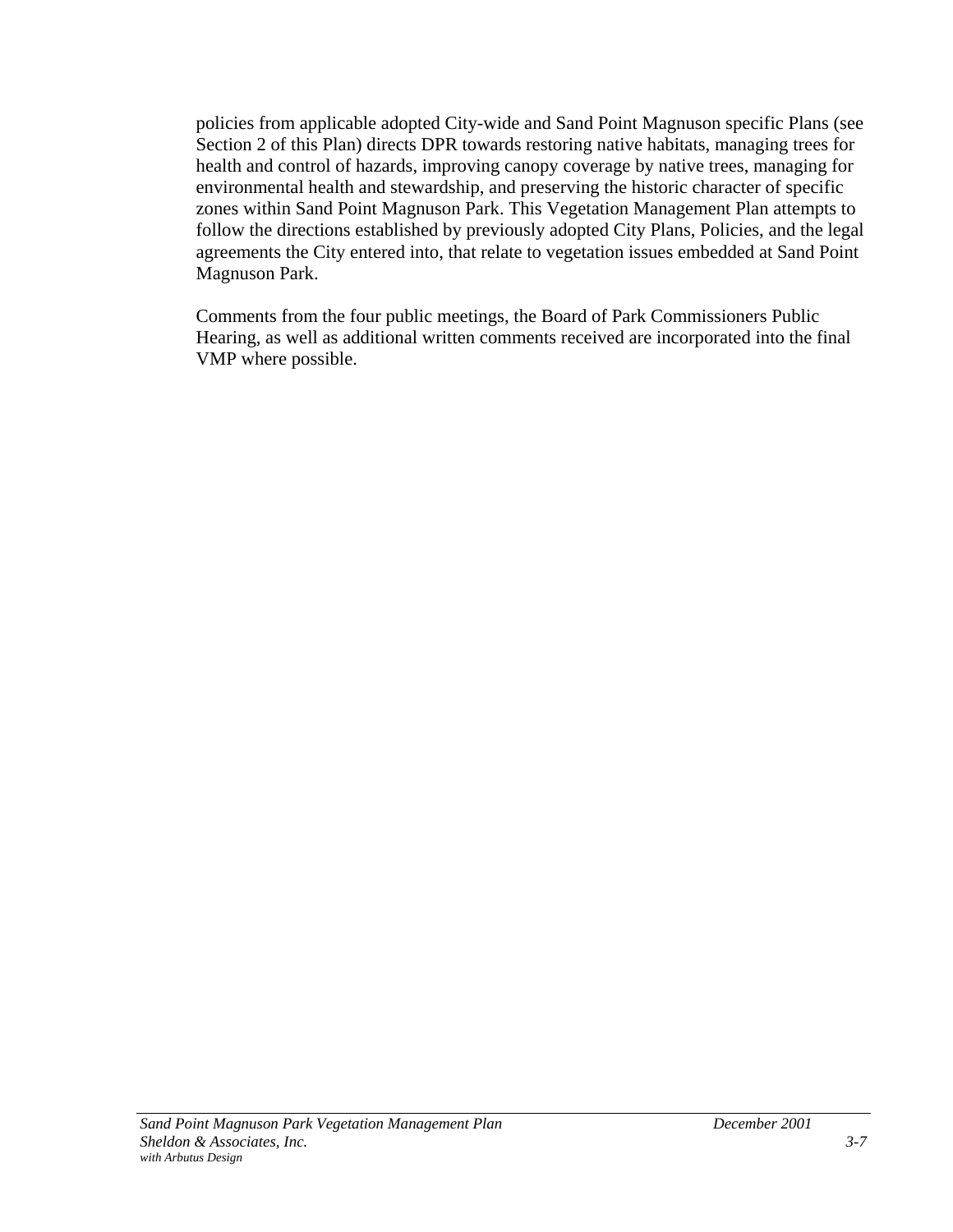## SECTION 4: LANDSCAPE ZONES AND MANAGEMENT AREAS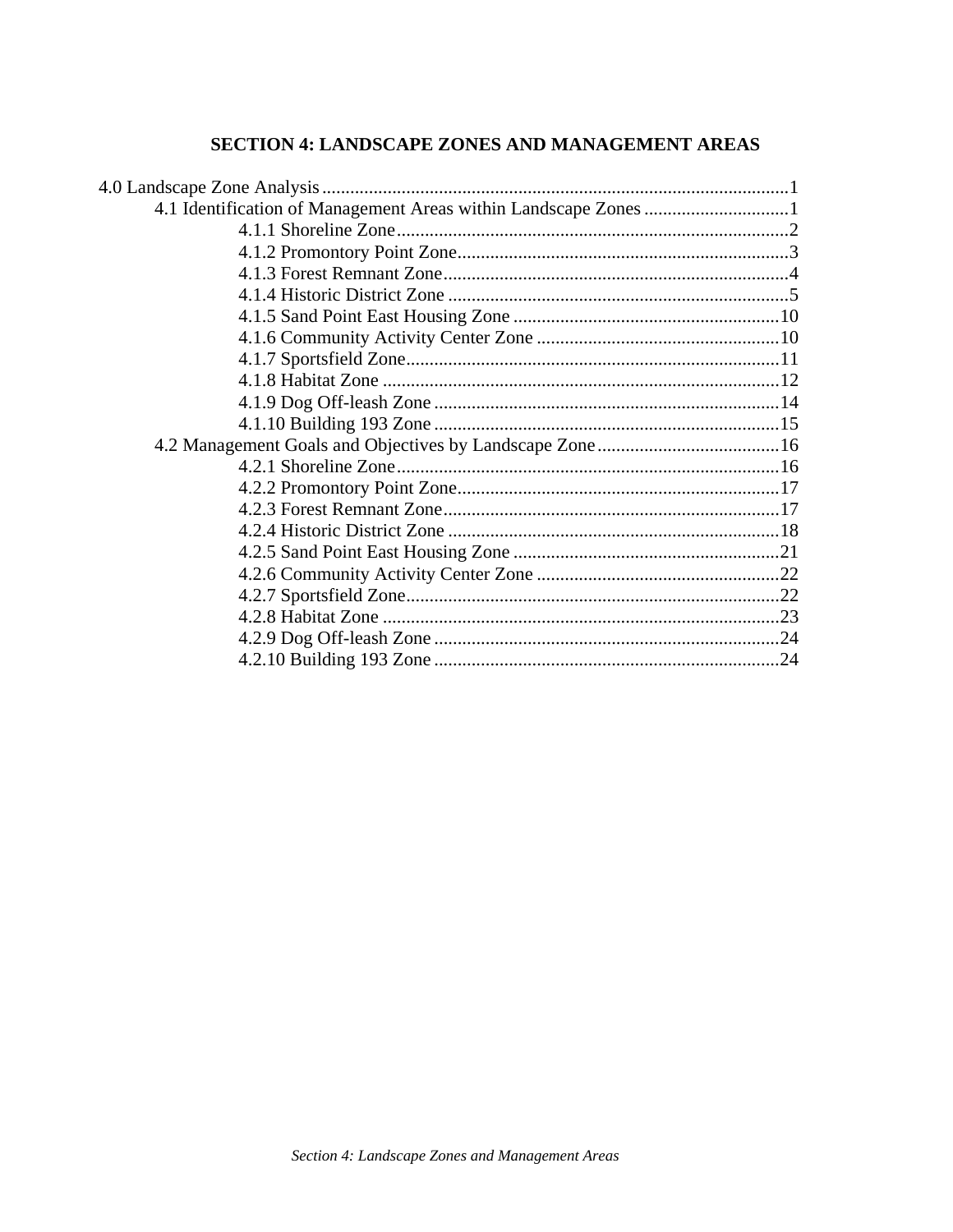## <span id="page-23-0"></span>**4.0 LANDSCAPE ZONE ANALYSIS**

In order to direct and clarify management activities within Sand Point Magnuson Park, the Park has been divided into ten Landscape Zones (LZ) for this Vegetation Management Plan. The LZ's are based on areas defined by vegetation types, patterns of use, or geographic distinctions within the Park. The ten Landscape Zones are mapped and labeled on Figure 4-1, located at the back of this Section 4. Within each Landscape Zone may be one or more Management Areas (MA), which are specific areas where regular maintenance activities are necessary to restore, maintain, or nurture the targeted vegetation or vegetation communities.

Table 4.1 provides a summary of the approximate acreage of each Management Area within each of the Landscape Zones. For the 'built' zones in the Historic District, acreages of the Management Areas were not calculated.

|                                  | <b>ACRES</b><br><b>LVLOL</b> | Non-native<br>Shrub | Tree/Shrub<br>Savannah | $U$ pland<br>Forest | Meadow<br>Upland | Wetland        | Wetland<br>Mosaic | Grass/Turf<br>Mowed | Other*         |
|----------------------------------|------------------------------|---------------------|------------------------|---------------------|------------------|----------------|-------------------|---------------------|----------------|
| <b>LANDSCAPE</b><br><b>ZONES</b> |                              | 19                  | 35                     | 25                  | 41               | 13             | 22                | 40                  | 116            |
|                                  |                              |                     |                        |                     |                  |                |                   |                     |                |
| Habitat                          | 97                           | 11                  | 16.8                   | 10.6                | 18.7             | 11.4           | 22.1              | 6.4                 | $\overline{0}$ |
| Shoreline                        | 42                           | 6                   | 7.5                    | $\theta$            | 15.1             | 1.1            | $\theta$          | 9.8                 | 7.3            |
| Promontory Point                 | 19                           | 1.5                 | $\theta$               | 13                  | 4.8              | $\overline{0}$ | $\theta$          | $\theta$            | $\overline{0}$ |
| Dog Off Leash                    | 9                            | 0.4                 | $\boldsymbol{0}$       |                     | $\Omega$         | $\Omega$       | $\boldsymbol{0}$  | $\Omega$            | 7              |
| Sportsfield                      | 27                           | $\Omega$            | $\overline{0}$         | $\Omega$            | 2.8              | $\Omega$       | $\theta$          | 23.5                | $\Omega$       |
| <b>Community Activity</b>        | 17                           | $\mathbf{0}$        | 10.5                   | $\theta$            | $\Omega$         | $\overline{0}$ | $\theta$          | $\theta$            | 6.2            |
| <b>Subtotals</b>                 | 211                          | 18.9                | 34.8                   | 24.6                | 41.4             | 12.5           | 22.1              | 39.7                | 20.5           |
| Sand Point East<br>Housing       | 5                            | NA                  |                        |                     |                  |                | 5                 |                     |                |
| <b>Historic District</b>         | 79                           | <b>NA</b>           |                        |                     |                  | 79             |                   |                     |                |
| <b>Forest Remnant</b>            | 6                            | Not calculated      |                        |                     |                  | 6              |                   |                     |                |
| Building 193                     | 10                           | NA.                 |                        |                     |                  |                | 10                |                     |                |
| <b>TOTAL ACRES</b>               | 311                          |                     |                        |                     |                  |                |                   |                     |                |

**Table 4.1 Size by Landscape Zone and Management Area**

\* Includes the acreage of four Zones at the bottom of the table, the Fin Art MA, Nearshore MA, Dog Run MA, Community Activities Center MA, and Junior League Playground MA

Note: Acreages are approximations therefore they may not total with complete accuracy

#### **4.1 Identification of Management Areas within Landscape Zones**

Described below are the ten Landscape Zones identified within the Park for the Vegetation Management Plan. Within each LZ may be one or more Management Areas, specific areas where regular maintenance activities are necessary to restore, maintain, or nurture the targeted vegetation or vegetation communities. For each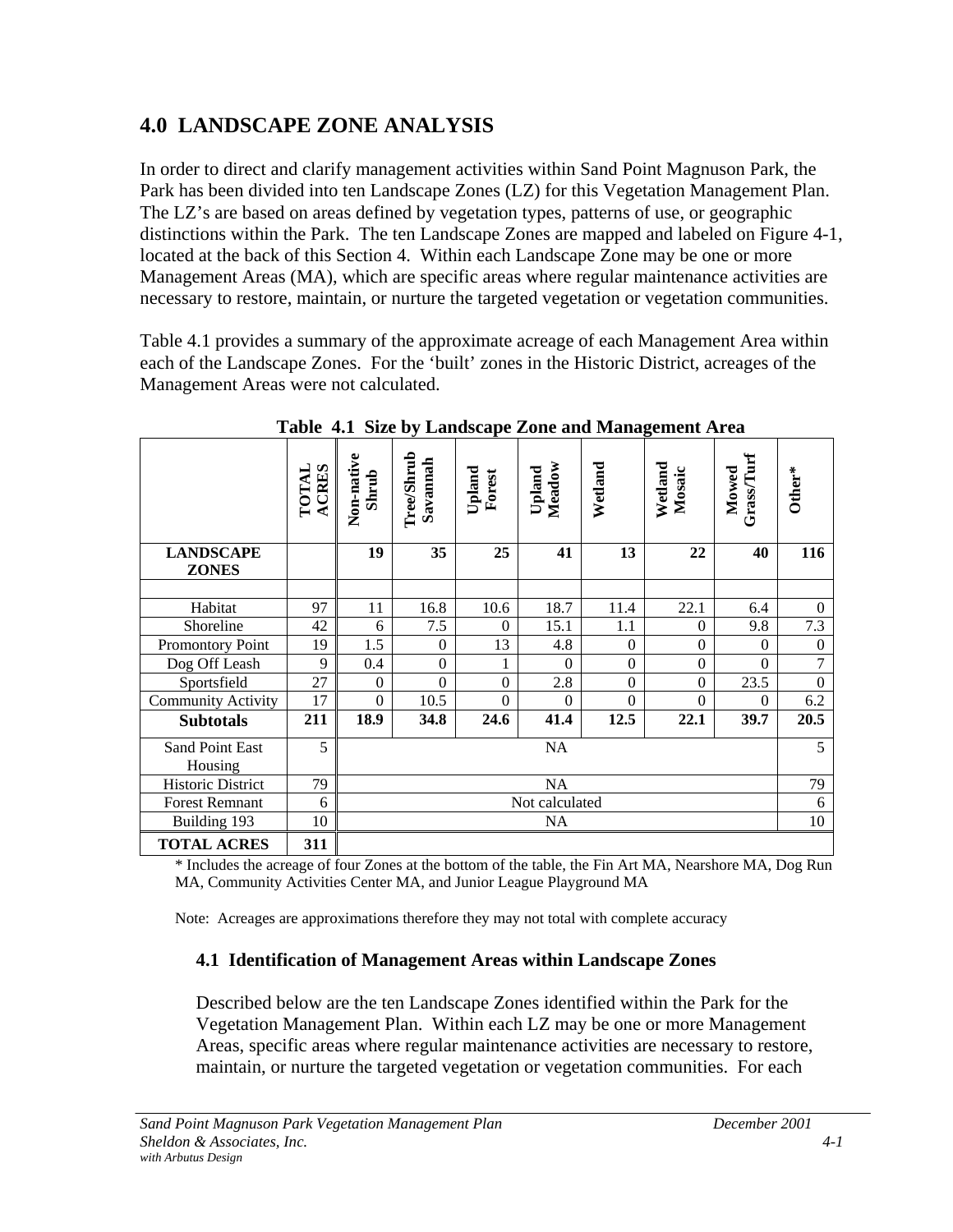Management Area within each of the Landscape Zones, the VMP provides an annual calendar summarizing the seasonal schedule for that Management Area.

For each Management Area there are clear directions as to what should be done, where it should be done, and when it should be done to maintain the health and vigor of the vegetation. Specific management and maintenance practices, for example mulching, turf maintenance, or removing invasives, are based on and in accordance with the standards within DPR standard best management practices. They are described in Section 6 of this report, with specific modifications and clarifications made for management actions anticipated in Sand Point Magnuson Park.

#### 4.1.1 Shoreline Zone

The roughly 45-acre Shoreline Zone encompasses the entire shoreline area within the Park, with the exception of the Dog Off Leash beach at the far north end of the Park. The western boundary of this Zone is the beach access road and the eastern boundary is the shallow nearshore along the beach itself. This Zone receives some of the most intensive and concentrated use with swimmers, boaters, and walkers using and enjoying beaches, the boat ramp and offshore areas, picnic and bathroom facilities, public art installations, and the shoreline promenade throughout the year.

Ecologically this Zone is a key component of the Park, because it includes upwards of 4500-5000' of shallow aquatic habitat and upland habitat interface. Vegetation in the Shoreline Zone is diverse and reflects this area's dual importance as both a high human use area, as well as an important ecological component of the Park and Lake Washington ecosystem. Vegetation types range from mowed grassland to meadow, formal plantings of landscape trees along the promenade to naturally occurring clumps of willow and black cottonwood along the shoreline, and thickets of invasive shrubs to patches of native shrub communities.

## *Management Areas*

#### *Fin Project*

Art installation at the northwest of swimming beach, west of the promenade.

## *Non-native Shrub*

Thickets of predominantly Himalayan blackberry and/or Scot's broom are mostly located in the northern third of the Zone, but also adjacent to the riparian corridor north and south of the boat ramp and in south end of the Zone.

## *Upland Meadow*

These are grassy, unmowed, natural areas dominated by bent grass species, velvet grass, sweet vernal-grass, and forbs, with very few trees or shrubs present. A large area is in the northern third of Zone, with the remainder in two main patches north and south of the boat ramp parking lot.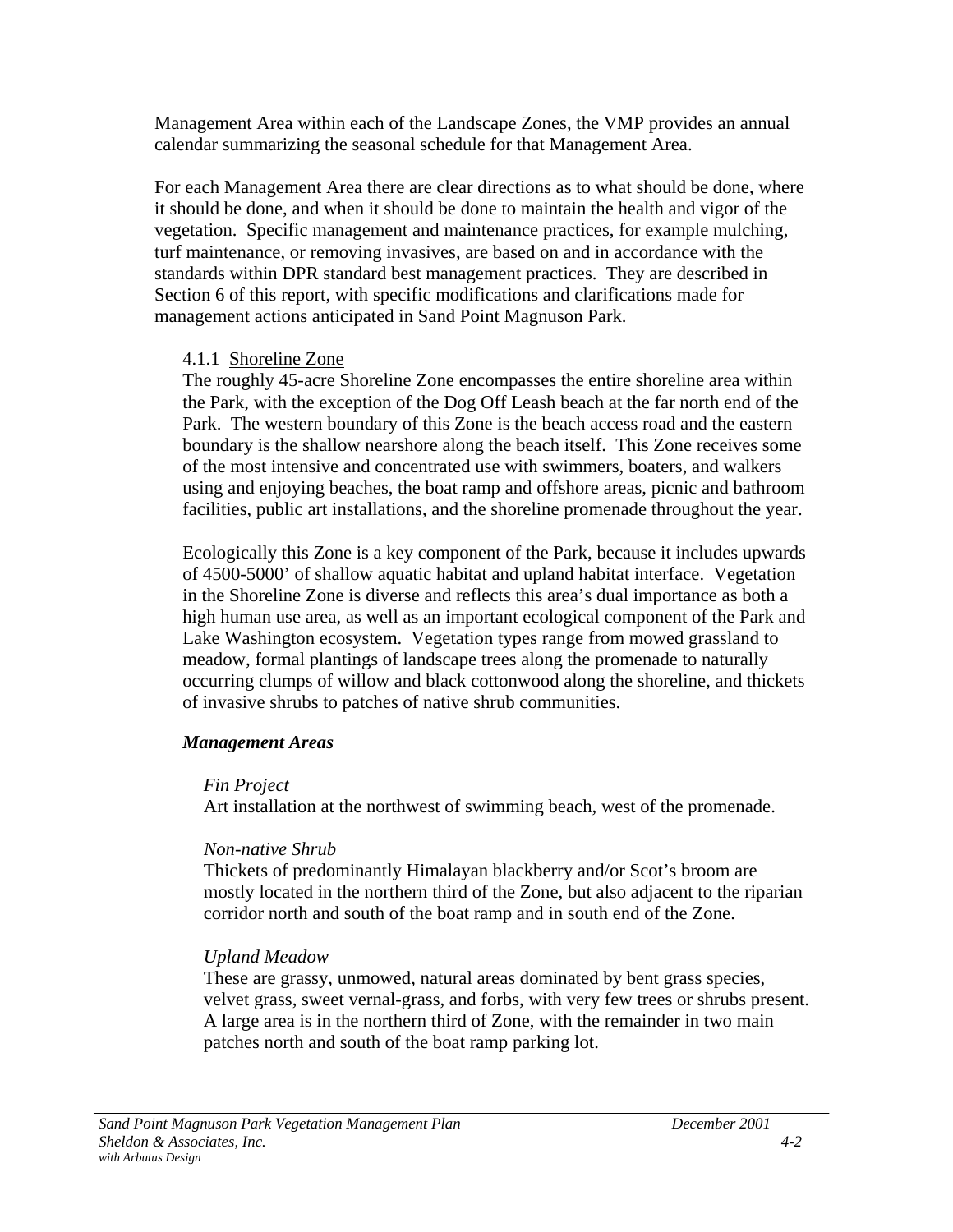#### *Tree/Shrub Savannah*

These are grassy, unmowed, natural areas interspersed with small clusters of trees or shrubs, found along the southern perimeter of the Zone adjacent to the shoreline and Promontory Point, and north of the boat ramp.

#### *Mowed Grassland*

Mowed turf-grass areas are managed for active human use, and are found mostly in the central portion of the Zone associated with the swimming beach, and in the picnic shelter area south of the boat ramp.

#### *Nearshore*

This MA is a narrow strip along the length of the shoreline from the wetted bank waterward 10-15'.

#### *Wetland*

These are areas dominated by wetland vegetation located north of the boat ramp associated with the swale draining east from the shoreline road. No jurisdictional wetland criteria were investigated in making this designation.

#### 4.1.2 Promontory Point Zone

The Promontory Point Zone, located at the far south end of Sand Point Magnuson Park, is made up of roughly 17 acres in a complex of meadow, upland forest and transitional shrub thicket habitats with fairly good access through the Zone via a well-established trail network. The two larger meadow areas that make up approximately one third of the Zone lie in the western half of the site, separated from each other by a narrow east-west ridge of upland forest.

The central portion of the Zone has a prominent ridge of upland forest rising upwards from the south boundary of the Park to the north boundary of the zone near the NE  $65<sup>th</sup>$  St. entrance road. This ridge falls off very steeply to the east, where sand and gravel were historically quarried. The resulting cliff wall has become a prime nesting area for cliff-dwelling birds, and is referred to as Kingfisher Basin. South of Kingfisher Basin lies another ridge of upland forest, and to the east, nearest the parking lot for the boat ramp area, lies the Education Pavilion and Butterfly Garden.

Promontory Point has been the focus of significant planning and implementation efforts spearheaded by community volunteers since 1996, focusing on habitat restoration and place-based environmental education.

## *Management Areas*

## *Upland Meadow*

These are grassy, unmowed, natural areas dominated by bent-grass species, velvet grass, sweet vernal grass, and forbs, with very few trees or shrubs present. They are located in three main areas within this Zone – two east-west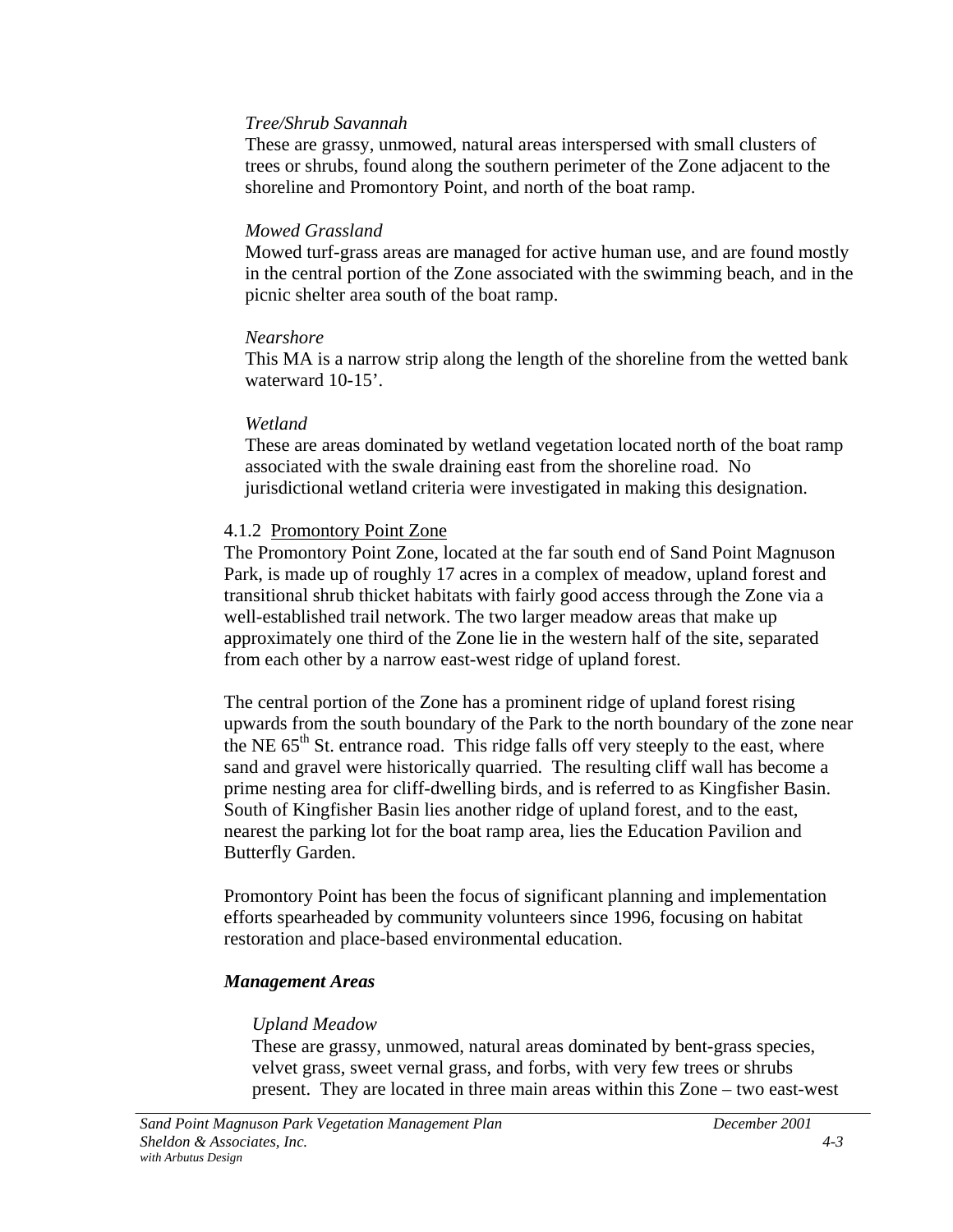running meadows west of the ridge that bisects the Zone, and the area below Kingfisher Basin and including the Education Pavilion and Butterfly Garden.

#### *Upland Forest*

These are areas with tree canopy covering at least 6000 sq. ft or areas that cover an equivalent area with a mixture of trees and shrubs. Upland forest is the dominant community type in this Zone, found in broad bands covering the ridges and slopes radiating from the center of the Zone.

#### *Non-native Shrub*

Thickets of predominantly Himalayan blackberry and/or Scot's broom are found in roughly ¼- acre patches adjacent to meadows, along edges of the Zone, and in forest areas where there are significant canopy gaps.

#### 4.1.3 Forest Remnant Zone

The Forest Remnant Zone includes two woodland areas flanking NE 65<sup>th</sup> St. from  $62<sup>nd</sup>$  Ave. NE eastward toward Sportsfield Drive. Although small, these forest remnants represent vestiges of native vegetation that existed prior to Sand Point's military use. Stand composition and condition vary within the zone. An adjacent cleared area along Sportsfield Drive is included. Appendix D provides additional detail concerning existing vegetation composition, both native and exotic species.

#### *Management Areas*

## *South Woodland*

This rectangular area south of NE  $65<sup>th</sup>$  St. is composed of mostly-intact, mixed native forest dominated by mixed-age Western red cedar, big leaf maple and madrona, with a few Douglas firs. Understory dominants include hazel, Indian plum, sword fern, Oregon grape and salal. A rough cat track approximately bisects the area east to west. The site slopes upward moderately toward the west. Ivy and Himalayan blackberry encroach at the northeast periphery. Because development surrounds this site on all sides, trampling and construction damage also threaten the integrity of its native vegetation.

## *North Woodland*

This wooded area extends from NE  $65<sup>th</sup>$  St. in a band northward to the abandoned tennis courts and clearing surrounding the former bowling alley. The woodland covers a steep slope paralleling the Historic District's Officer's Row just west above, plus flatter terrain below. The canopy includes mixed native and non-native species and age classes, with broadleaf trees far outnumbering conifers. In the south and midsections, a few large Douglas firs and Western red cedars (perhaps 10 total) intermix with alder, cottonwood and big leaf maple. The area's northerly half includes deciduous native trees plus many non-natives, both mature planted specimens and self-sown progeny: European birch, London plane, horse chestnut, cherry, apple, Norway maple, Sawara cypress and English holly all are represented.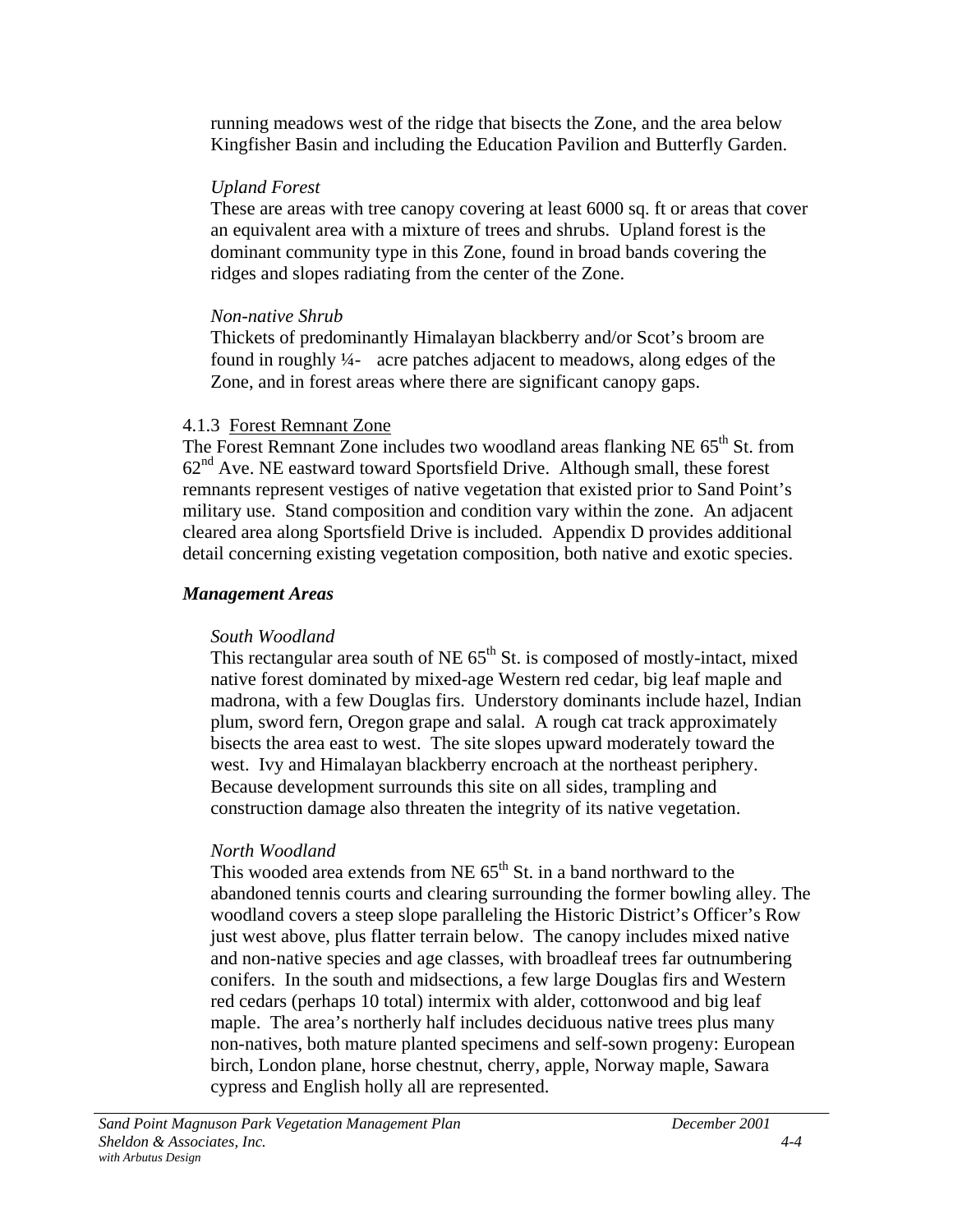Understory is largely dominated by invasives, with considerable unchecked ivy growth high into tree canopies. Himalayan blackberry is abundant at all peripheries. Vestiges of native undergrowth include sword fern, salmonberry and Indian plum, but these are few and struggling.

#### *Open Forest Margin*

This area north of  $65<sup>th</sup>$  St. and west of Sportsfield Drive, bridges from the wooded slope to the sports field access road. It is abandoned, cleared land once used for a playground. Poorly-drained pockets contain sedges. The majority of the area is vegetated in blackberry patches, rough meadow and colonies of Lombardy poplar saplings.

#### 4.1.4 Historic District Zone

This zone is delineated to exactly correspond with the designated Sand Point National Register Historic District boundaries. The zone is unique within the park both for its overall character and for the requirements by which it is altered or maintained. In addition to twenty Naval Base buildings, twenty-three landscape features and five view corridors have been identified as historic resources contributing to the District.

Many of the zone's trees are included among contributing landscape features, either individually or as groups, among them the row along Sand Point Way and the Deodara cedars along  $62<sup>nd</sup>$  Avenue NE (once called Deodara Drive). Some remnant historic shrub plantings also are included; these are a faint shadow of the extensive ornamental plantings designed for Base buildings for which archived drawings exist. While these designs are historic due to their age, it is not known if the design where significant for their use of plant materials or due to the designer's name.

Although unified by its historic character, the zone possesses management areas that differ significantly from one another due to original use and vegetation composition. Each is described below.

#### *Management Areas*

#### *North Shore Recreation Area*

This area is dominated by vast paved areas and a hangar historically used for seaplane landing and storage. Enhancements for aquatic and shore recreation in the future will alter existing vegetation, as will any associated, upslope landscape alterations. Currently, the area contains a mix of native and ornamental plantings, rough meadow, and invasives colonies north and upslope behind the armored shoreline and Building 11. Trees are limited to small groves and rows along zone peripheries, the total count very low (52).

Eleven tree species were identified by inventory, of which three, non-native taxa account for 73% of the population. Two of the dominant taxa are invasive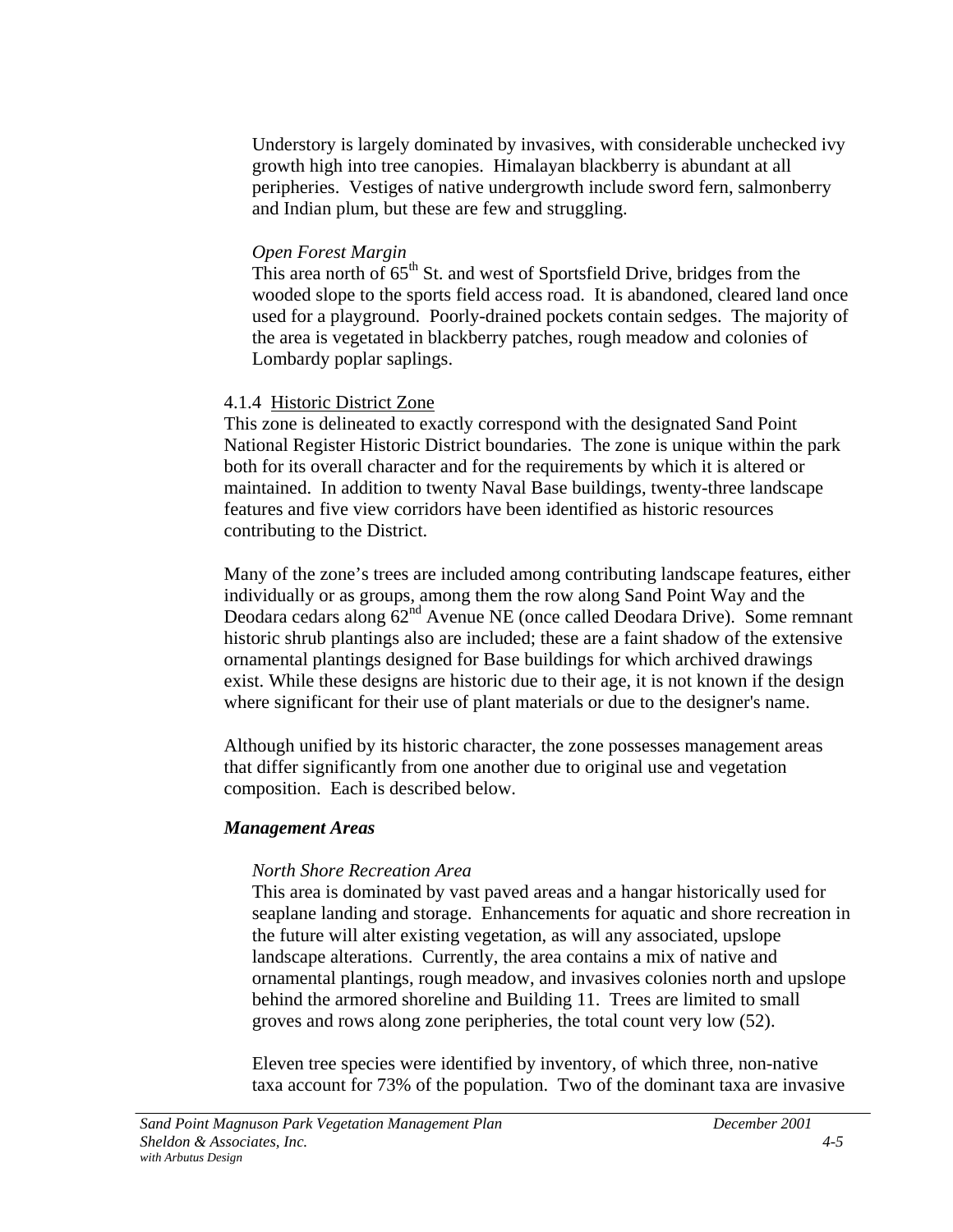species which in time should be eliminated from the park (Lombardy poplar and Norway maple); in addition, all individuals of the third (Blieriana plum) pose potential hazards due to structural problems and identified targets. Target presence is exceptionally high in this zone (associated with 94% of inventoried trees), as is number of trees with defects (77%); however, currently low usage around most trees makes this finding less daunting than it might otherwise be.

The inventory excluded sapling natives planted nursery-fashion near Sand Point Way N.E., most of these Oregon ash and Cascara, many struggling and toodensely spaced. Six sizable native conifers are found in the zone, divided equally between Douglas fir and Western red cedar. Tree health in the zone is predominantly good (80%), despite noted species and structural problems.

Sizeable Douglas firs and mixed deciduous trees are concentrated near the area's north end. The recent, young native plantings that parallel Sand Point Way N.E. give way to blackberry thickets and rough vegetation toward the landscaped NOAA entry (which is not within DPR jurisdiction). A designated view corridor runs due north in line with the access road underpass; while this historic vista has no bearing on management of current vegetation, it could affect plant locations in future park development.

#### *Aircraft Industrial Area*

Landscape elements are a minor feature in this area, limited to narrow vegetated bands adjacent to buildings and roadways: rows of deciduous trees, ornamental shrubbery, lawn, and peripheral meadow, blackberry and young alder thickets. Pavement and structures dominate. Potential exists that plantings may increase in the future to enhance pedestrian park use, while respectful of original industrial character. Recent tree and shrub additions have been made along  $63<sup>rd</sup>$  Avenue NE and the north side of Building 2; original planting plans and the 1997 Design Guidelines contain direction pertinent to these areas.

Trees in this large zone total only 73, of which more than 42% are young red maples. Another 9.5% are Lombardy poplars, the remainder scattered among 17 additional taxa. The tree inventory excludes hillside stands of regenerating red alders just west of Building 5, many of which now exceed sapling caliper. Overall tree health is rated as 90% good, the best among Historic District Zone management areas. Targets are associated with two-thirds of trees inventoried; a fairly low (but not exemplary) 40% were identified as having structural defects. These findings mirror the relative youth of the area's trees.

*Historic District Core* This area constitutes the heart of historic Sand Point, incorporating all major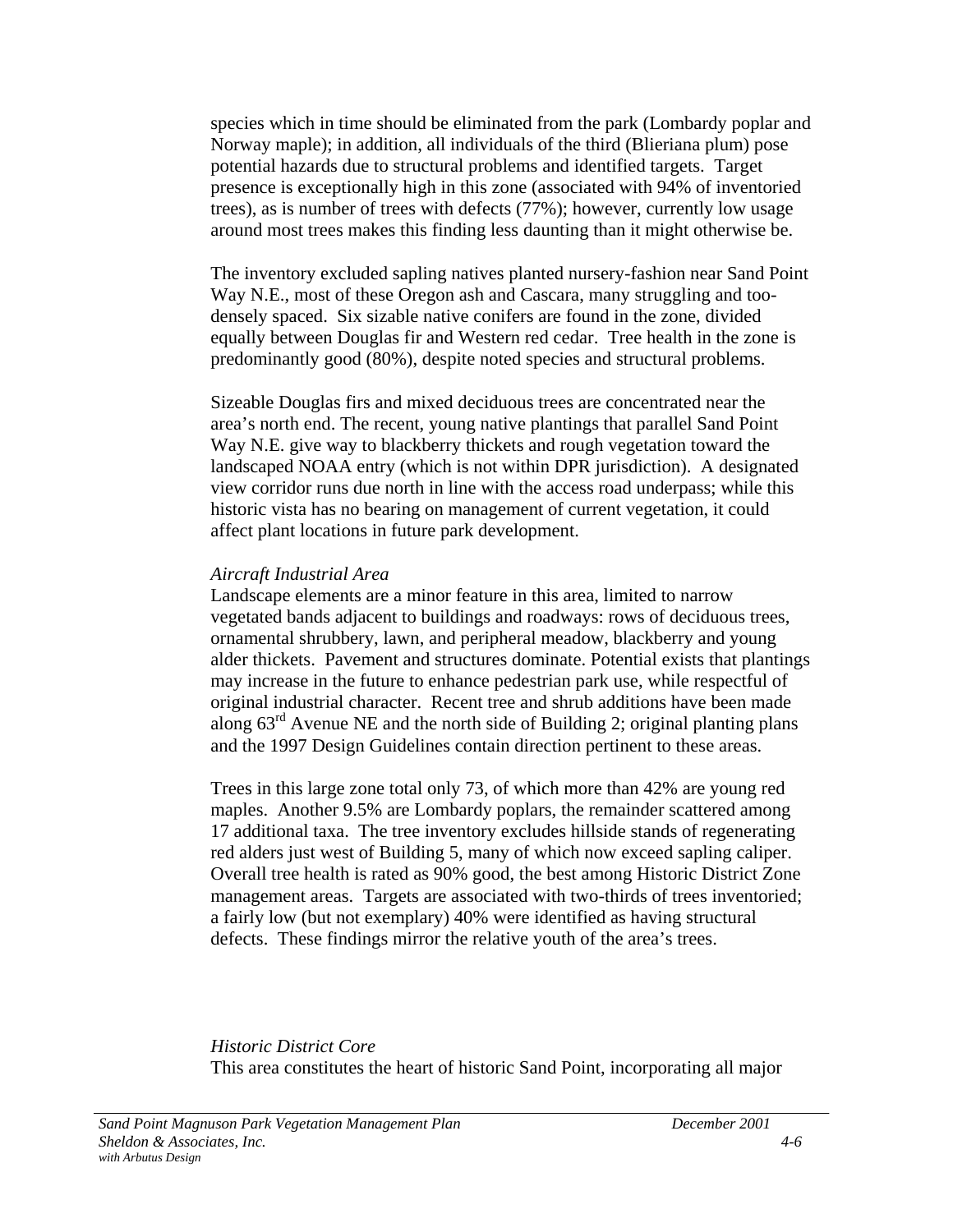Naval administrative and residential buildings, streets and surrounding developed landscape. Mature trees and mowed turf dominate the vegetation, while original and very recent shrub bed plantings provide scattered accents. Pruning, mulching and weed control are little in evidence; past tree topping is visible throughout the area. Historically, the balance was probably quite different. Extensive ornamental plantings were designed for these Base buildings, for which original plans survive. Some, if not all, were installed as individual structures were completed. Research might reveal which historic plantings could appropriately be reinstated.

Identified contributing Historic Landscape Elements include many large conifers – notably 45 of the area's 53 Deodar cedars, a memorial Norway spruce, and a pair of Norway maples recently replaced in kind immediately south of Building 29. Historic view corridors in the area include: eastward along NE 74<sup>th</sup> St., the  $62<sup>nd</sup>$  Ave. north-south axis, eastward from between Buildings 26N & 26S. Vegetation will need to be managed with these vistas in mind.

This management area contains 30% of all Historic District trees (215), exceeded only slightly by the Sand Point Way Management Area. A total of 26 taxa were identified by inventory, dominant among these Deodar cedar (25%), hawthorn (16%), English holly (12%) and Sawara false cypress (11%). The remaining 36% are distributed among 22 species, native taxa representing only 7% of the population, in four species.

More than 22% (almost 50 trees) are included as HPRP Plan-identified Historic Landscape Features to be Preserved and Maintained. Such status requires that special attention and protection be accorded these trees, a mandate which may prove challenging to meet in face of hazard and problem-species trees among them – potentially almost half. Appendix C lists identified historic trees and their additional management needs.

Although 80% of the overall tree population is rated as having good health, 72% have structural defects, 25% have been topped, and 65% or more possess associated targets. Compounded with the maturity and size of many area trees, and its high user population, these findings suggest that hazard poses a significant management concern.

A final concern identified through inventory is that 36% of area trees belong to known problem species: these ultimately should be eliminated and sensitively replaced. Preliminary screening indicates that almost one quarter of area trees need to be more fully evaluated for hazard status and mitigation options. In composite, inventory analysis portrays both large magnitude and high priority for active tree management in this area. Appendix C provides further detail.

*Officer's Row*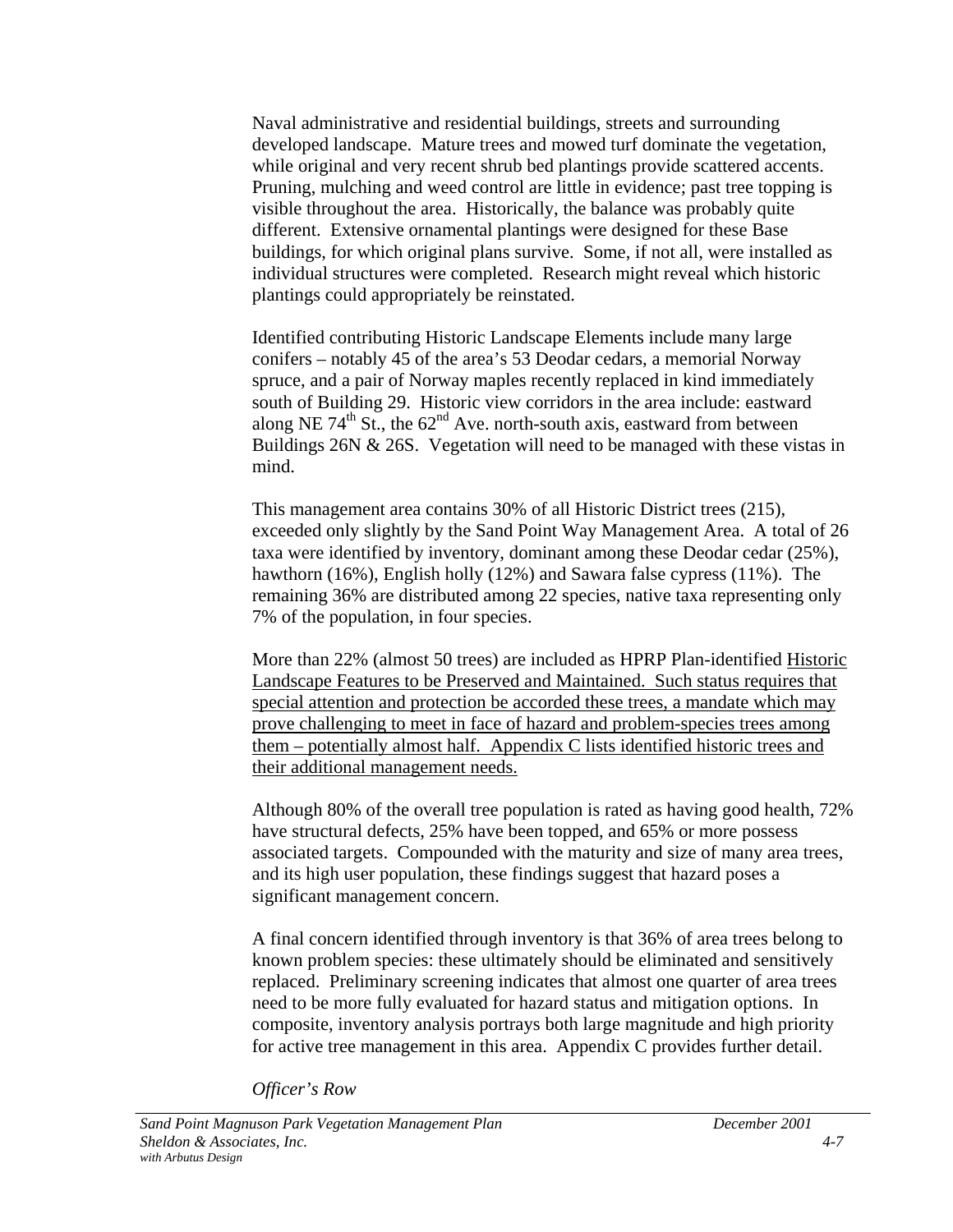This portion of the Historic District consists of the remnant residential landscaping that surrounds three officer's homes now used for teen transitional housing. Overgrown ornamental foundation shrubs remain, with large gaps and variable ivy and weed infestation evident. Adjacent degraded woodland exerts constant invasive plant pressure to the rear of the houses. A resident-planted vegetable garden occupies one small side lawn, little visible from the designated Landscape Feature front yard landscape. Lawn and mostly-deciduous mature trees unify the area's vegetation. A few native conifers and understory plants are present.

Trees inventoried total 61. Because Officer's Row is very small compared to other management areas within the Historic District, its canopy cover is relatively high despite these modest numbers. Species distribution is quite broad (22 taxa), with only two approaching a 10% population share (Blieriana plum and Chinese arborvitae). Natives total about 10% of trees and include Western red cedar and a Pacific madrone.

Half of area trees were found to be in fair condition, another 20% poor. Almost three-quarters have associated targets; equal numbers have defects, and 18% have been topped. Given the round-the-clock residential use of the former officers' quarters, hazard must be accorded elevated attention.

A final noteworthy observation is that the area possesses 23 trees from eight problem species which will need removal over time, both to improve stand health and to reduce invasive plant pressure adjacent to a stand of remnant native forest. Since the entire management area is an identified Historic Landscape Feature, sensitive tree replacement will be required, matching species character as closely as possible to original plant selections.

#### *Golf Greensward*

The landscape in this area consists of rolling lawn with scattered large trees and little additional understory. Once used as an informal officer's golf course, its character echoes traditional, naturalistic English greensward. Toward the south end the vegetation approximates a native grove, including several Pacific madrone with a low undergrowth of seedlings, salal, bracken and sword fern competing with invasive ivy and blackberry.

Near the  $65<sup>th</sup>$  St. entry lie overgrown ornamental shrubs and specimens associated with the former hobby shop, once site of vegetable gardens. This area is already undergoing redesign relative to park entry enhancements; several Lombardy poplars near the southwest corner recently were removed. At the opposite, northeast end is a large Atlas cedar, Sand Point's former official "holiday tree" which continues to provide the visual terminus for designated  $62<sup>nd</sup>$  Avenue vista. Both this individual cedar and the entire greensward have been formally identified as contributing historic landscape features.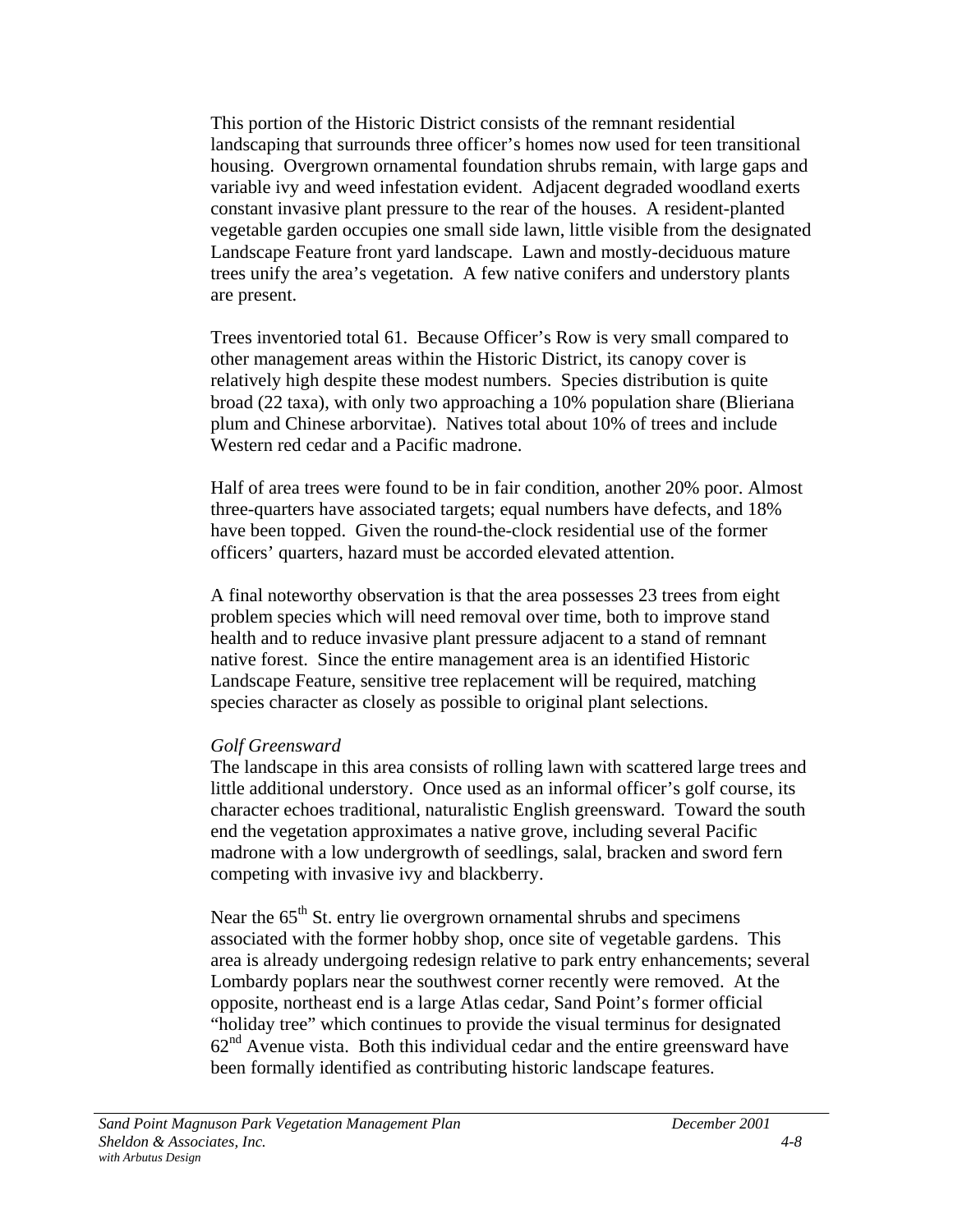Douglas fir and native cedar dominate the canopy with 26.5% of the area's 102 trees, probably all residual from before Naval development. Among native conifers, nearly two-thirds have defects that could compromise their longevity or safety. Over three-quarters of area trees have identified defects, 38% have been topped, and 70% possess potential targets. Since the Golf Greensward's open landscape character invites park users into close contact with its trees, hazard abatement must be accorded high management priority.

A broken row of twelve topped Norway maple trees parallels Avenue A along much of the area's west edge. At over 20% of area trees, Norway maple is the Golf Greensward's most common species, and together with European birch provides much of the mature deciduous canopy cover. Unfortunately, Norway maple and birch possess significant capacity for invasiveness, already evident in adjacent wild areas. Altogether, nearly half of area trees belong to problematic taxa with strong proclivities for disease, pests, structural deterioration or invasiveness. Through time, therefore, a large turnover in individual trees and taxa must be anticipated, within the context of conserving overall landscape character.

#### *Sand Point Way*

This area consists of the narrow, end-to-end band running between Sand Point Way N.E. and internal Avenue A, and a similar breadth continuing northward along the street to the Park's north boundary. The management area is broken at the N.E.  $74<sup>th</sup>$  St. entry and N.E. NOAA Drive, thus divided by these features into three distinct segments. Sand Point Way's primary vegetation is its long rows of trees identified in the HPRP Plan as an element contributing to historic character. A row of 21 Seattle Transportation-planted red maples is included for purposes of vegetation management planning, since overall landscape character depends on continuity between these and Park trees.

Sand Point Way includes more trees than all other Historic District management areas - a total of 223, nearly one third of the zone's total. Given the large number of trees, a modest 18 taxa are represented, and among these over 80% fall into just six species. The three top taxa alone account for 55% of trees, including in descending order Deodar cedar, Lombardy poplar, and Douglas fir. Deodar cedar makes up 24% of all area trees, their distribution concentrated in tight rows along the south and central segments. Lombardy poplars are located in all three sections, both as groups and interspersed with other trees. Douglas fir is clustered toward the two ends of the south section only.

Red maple, Norway maple and flowering crabapple also are found in significant numbers, primarily as single-species blocks to the north of N.E  $74<sup>th</sup>$  St. The area's otherwise eclectic palette suggests somewhat random past plant selection and placement. While future replantings must adhere to historic character, it is the effect of long lines of mixed-species trees which needs to be respected, more than the exact, horticulturally-dubious existing configuration.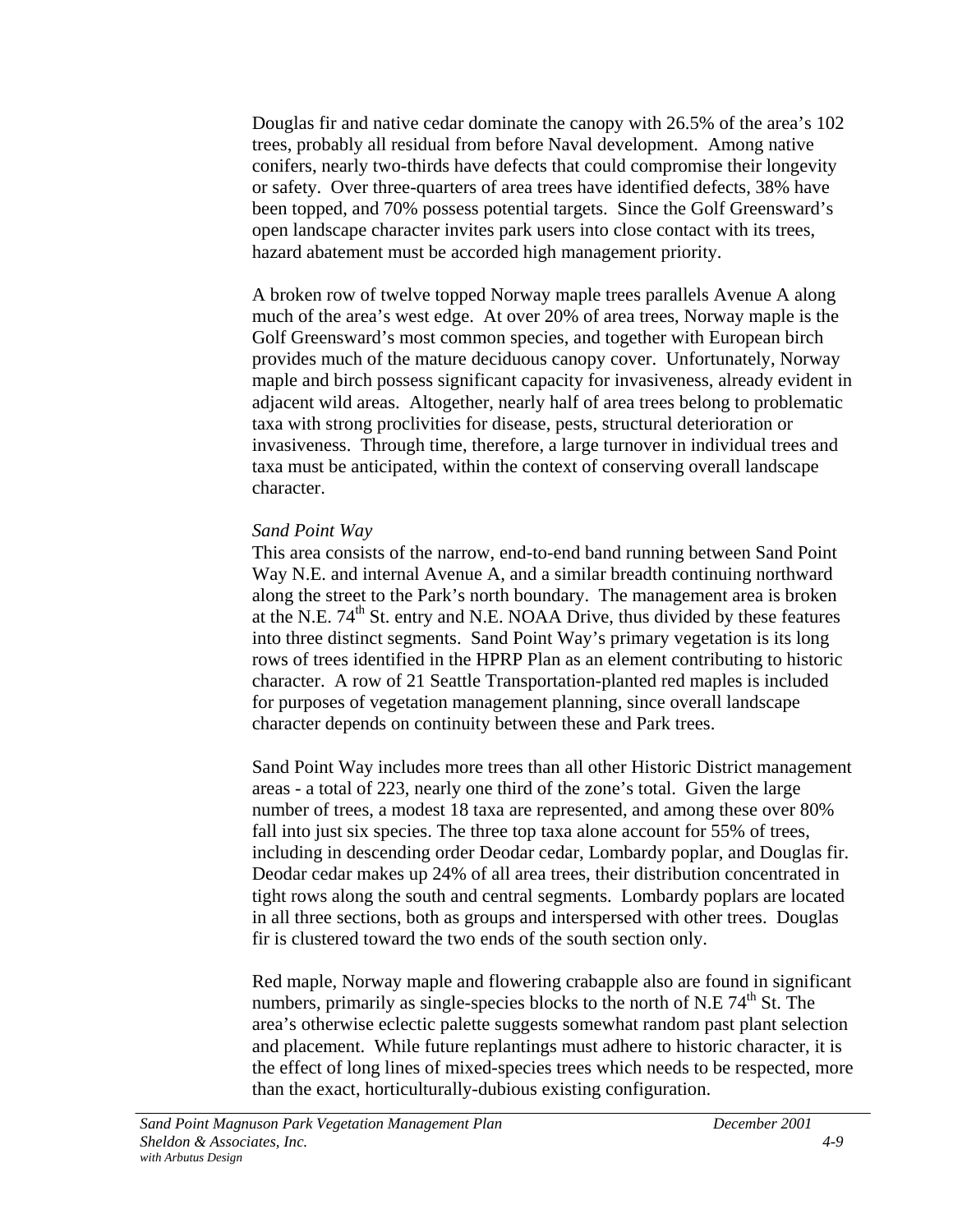Extensive topping and excessively close spacing present problems for ongoing management. 69% of trees have structural defects and 44% have been topped, which for conifers usually represents irreparable damage. Virtually all Sand Point Way trees possess significant potential targets; hazard therefore must be considered a key management concern. Sixty percent of trees are in good health, varying considerably among species.

Understory is generally open, varying from weeds and meadow north of the NOAA drive, to rough lawn, with shrub interplanting in limited sections south of Building 9 (Barracks). Historic drawings, perhaps unrealized, indicate rhododendron plantings along the entire frontage of Sand Point Way N.E. in all three sections; no rhododendrons currently exist in the area.

#### 4.1.5 Sand Point East Housing Zone

This zone is visually and physically contiguous with the Sand Point Historic District on the west, north and part of its south side. Two designated historic view corridors relate strongly to this zone, one north-south along  $62<sup>nd</sup>$  Ave. NE, and one eastward over existing Building 6 toward the lake. Of two remaining military structures in the zone, Building 224 currently is utilized for single-adult housing, while Building 6 is vacant and slated for demolition to develop additional housing.

This Landscape Zone is treated as a single unit, not divided into Management Areas. Vegetation is predominantly lawn, some maintained, some rough, unmown and weedy. Also remaining is considerable pavement associated with parking lots, drives and abandoned tennis courts, some disused and deteriorating with poplar sprouts and blackberry taking hold.

Little canopy exists in this zone. Groups of ornamental trees formally arrayed within the zone include rows of Sawara false cypress and English hawthorn, as well as fruiting apples bordering Sportsfield Drive. Of 37 trees total within the zone, 83% fall into just three taxa, while over half are members of species known for invasiveness, pest or disease problems. Inventory reveals that high percentages possess both defects and potential targets. Appendix C provides further detail on findings and management implications thereof.

Remnant shrub beds bordering parking and buildings contain mixed ornamental species, few native. A row of Chinese elms along the west zone edge has resprouted from basal cuts, to shrublike form. A small vegetable garden, recently developed by housing residents, parallels the south side of Building 224.

#### 4.1.6 Community Activity Center Zone

The Community Activity Center Zone is located directly east of the Historic District and between the ball-fields along the northern boundary of the Park alongside NOAA property. It includes the landscaped Community Activity Center (formerly the Brig) grounds with mowed lawn grass, foundation beds, and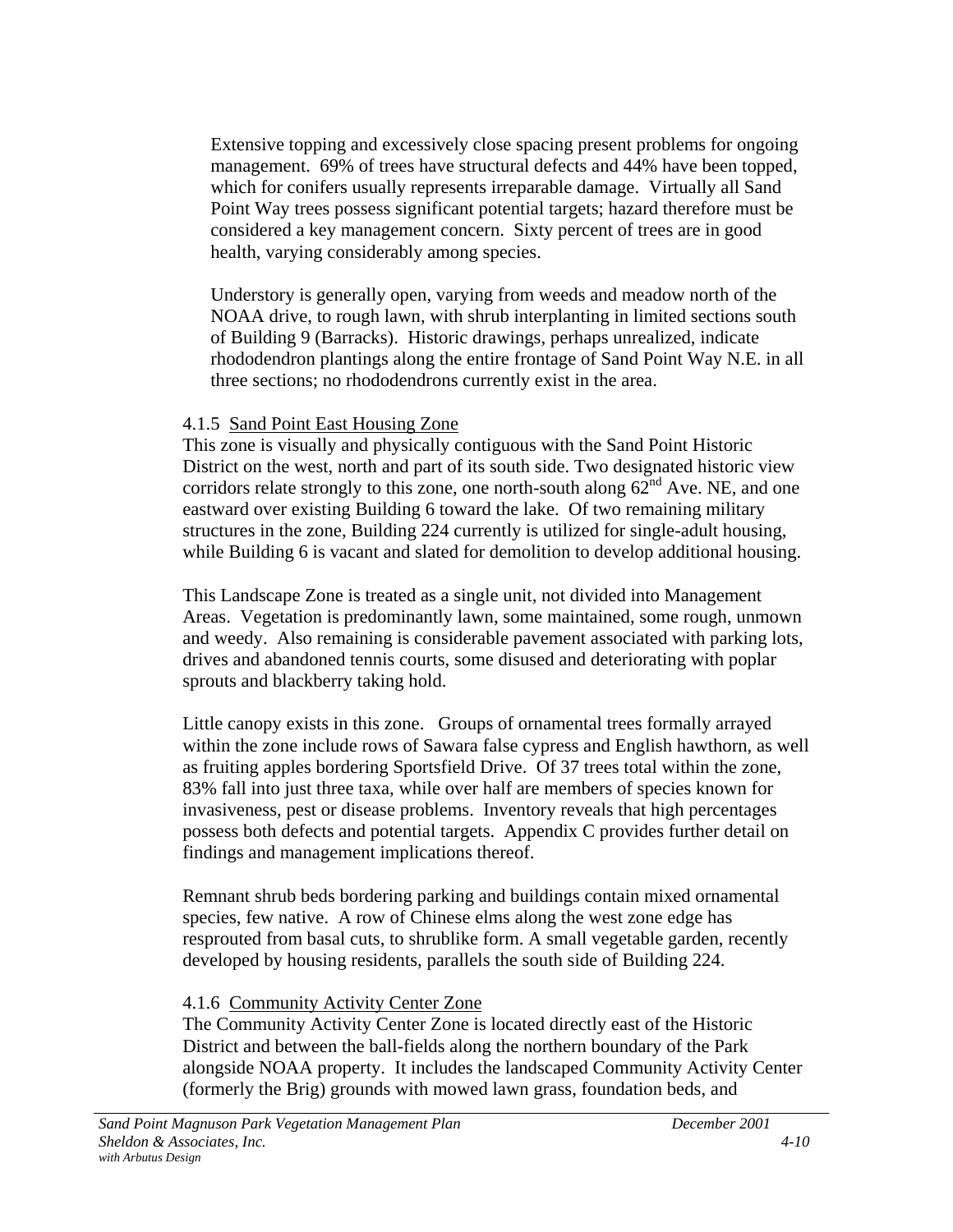associated streetscape; the Junior League Play Area in the western portion of the Zone; as well as upland meadow in the eastern portion of the Zone. A row of evenly spaced Lombardy poplars follows a 1500'-long stretch of restricted use paved road cutting north-south through the Zone.

Current conceptual planning for this Zone is focused on the development of a 4 acre Community Garden directly east of the Community Activity Center, and expansion of the Dog Off Leash Area into the meadow area to the east of the restricted use road.

#### *Management Areas*

#### *Community Activities*

This MA is a 5-acre area surrounding and including the Community Activity Center (Building 406, formerly the Brig). The vegetated grounds consist of mowed lawn and landscape plantings in beds around the building and along the parking area and NE  $74<sup>th</sup>$  St.

#### *Junior League Playground*

The Junior League Playground lies in the south of the Zone and includes an area of roughly just under an acre that encompasses the playground and picnic shelters, mowed lawn areas, groups of specimen trees, and planting beds along the western edge of the playground.

#### *Tree/Shrub Savannah*

This approximately 10-acre MA makes up the eastern half of this Zone, and consists of upland meadow with 80-100 non-native poplars mostly located along the gated road that bisects the MA.

#### 4.1.7 Sportsfield Zone

Two playfield areas are present in the Park. The Sand Point fields are located due east of Sportsfield Drive. The Magnuson fields are located further north, and are bordered to the north and west by the Dog Off-Leash Zone. Both sets of fields are grass, managed as turf for baseball, soccer, rugby and ultimate Frisbee team sports.

#### *Management Areas*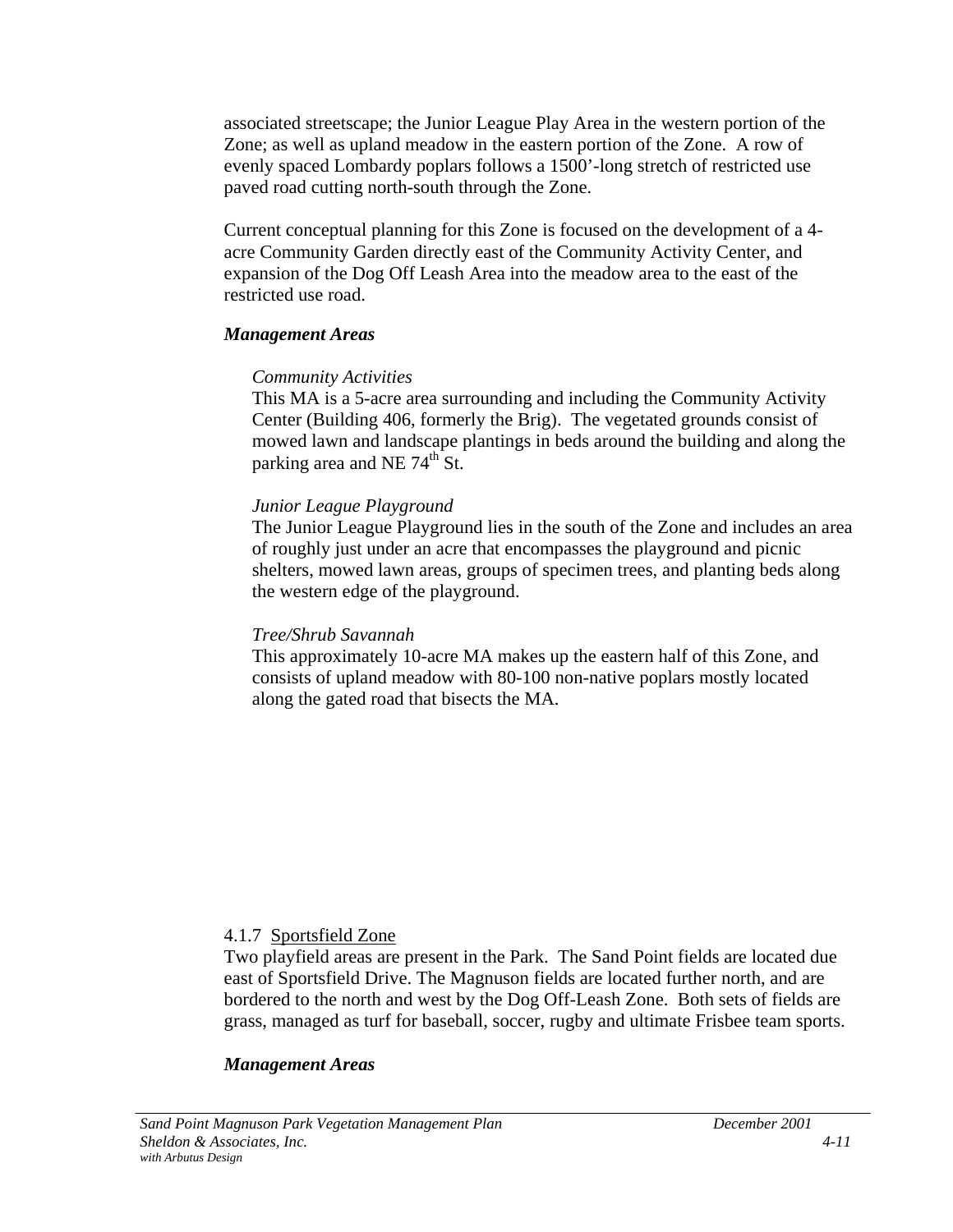#### *Turf*

The sportsfields are dominated by managed rough turf that is regularly mowed during the growing season. No fertilizers are used on the ball field surfaces, however they are regularly over-seeded to restore and increase the turf vigor.

#### *Upland Meadow*

To the east of the Magnuson fields is a small area of grassland adjacent to the fields, which is not managed as turf. This upland meadow is dominated by a mixture of native and non-native pasture grasses.

## 4.1.8 Habitat Zone

This is the largest Zone and is the portion of the Park located east of Sportsfield Drive and the Sand Point fields, south of the Dog Off-leash Zone, and west of the Shoreline. Within the roughly 80-acre Habitat Zone there are seven Management Areas identified. This Zone has some of the greatest variety and acreage of different habitat types, and is characterized by early successional plant communities that have established in the years since the late 70's when Naval Station Sand Point was decommissioned. None of the existing vegetation in this Zone is remnant from plant communities existing prior to development of the site as a naval station as the entire Zone was dramatically altered. The Zone consists mainly of large expanses of upland meadow and wetland mosaic, with fragments of early seral upland forest areas (mainly black cottonwood and madrone), and large areas of non-native shrub thickets.

## *Management Areas*

## *Non-native Shrub*

These are areas generally dominated by monotypic swaths or thickets of Himalayan blackberry. These impenetrable thickets provide refuge habitat for some passerine birds and small mammals from domestic dogs and native predators, as well as a food source. They are wide-spread throughout the Habitat LZ in both upland and marginal wetland settings, occurring extensively in the northern half of the LZ.

## *Upland Forest*

These are areas dominated by native black cottonwood trees, with some madrone, scattered big leaf maple and red alder present (though not common). There is very little native understory or diverse herb layer. Many of these upland forests contain invasive non-native woody species such as Himalayan blackberry, Scot's broom, hawthorne, non-native grasses and scattered reed canary grass as an 'understory'. The main upland forest patches are found immediately east of the parking lot of the swim beach, south of and between the two bunkers (at the southern limits of Kite Hill), and in scattered clusters near the south and eastern limits of the Habitat Zone. None of these upland forest patches is larger than roughly 2 acres in size.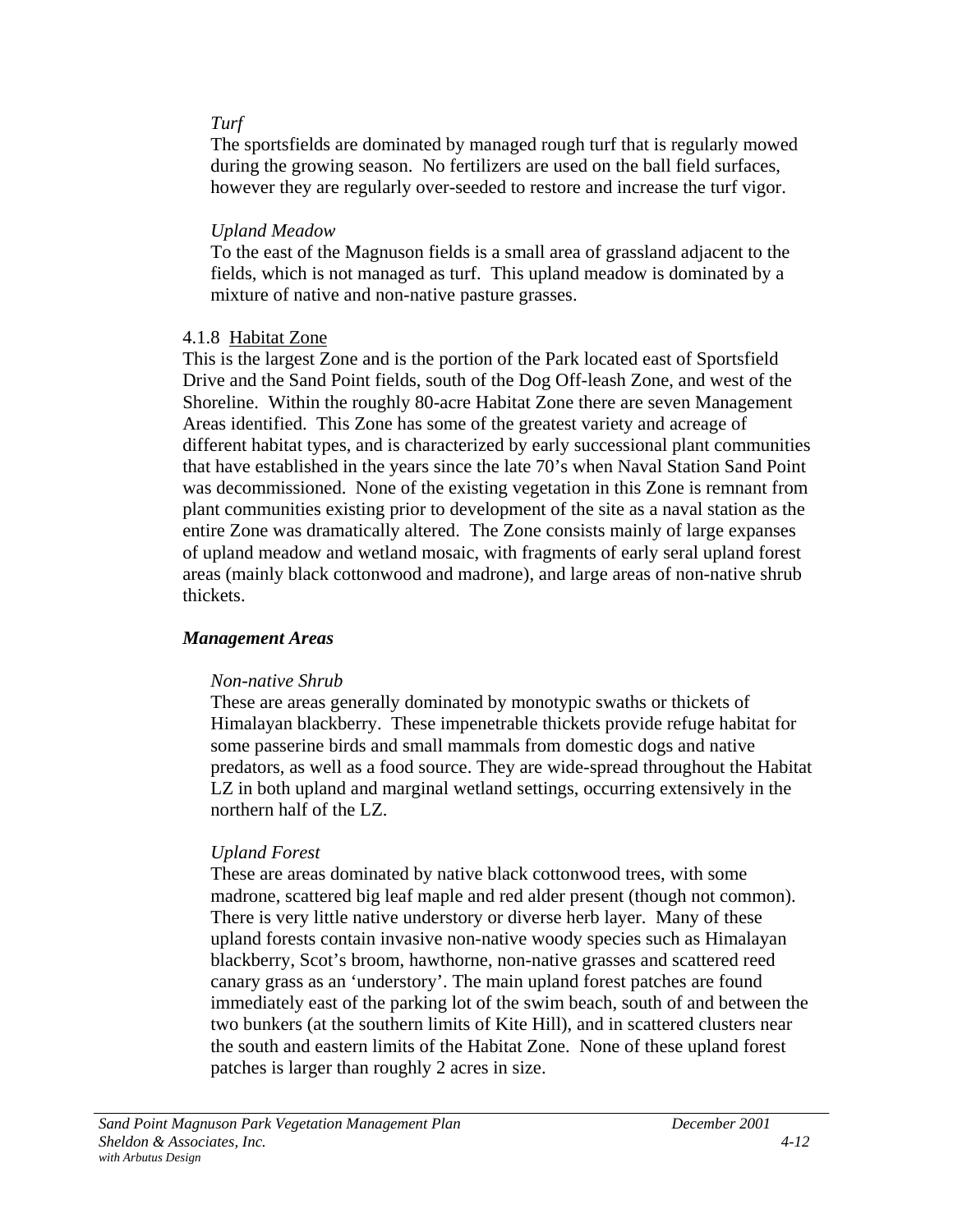#### *Upland Meadow*

These are unmowed grasslands interspersed with the wetter meadows within the wetland mosaic in this Zone. Visually it is difficult to discern between these two MAs. The upland grasslands include some of the same species as found within the wet meadows including bent-grass, fescue, and Kentucky blue grass. Along with the wetland mosaic MA, upland meadows represent the dominant habitat type in this Zone.

#### *Tree/Shrub Savannah*

These are areas within the Habitat Zone where scattered trees are widely spaced within a forb/grass dominated landscape. The trees are too wide-spread to create a forest, yet they are dominant enough to preclude this MA from being identified as simply grassland. The trees within this MA may be native black cottonwood, native Oregon ash, non-native hawthorns, non-native Lombardy and/or white poplars. The grasses are similar to those identified within the Upland Meadow MA, and there may also be thickets of non-native Himalayan blackberry within this MA. This MA is prevalent along the eastern third, as well as in the south-central portions of the Zone.

#### *Mowed Grassland*

Some grassy portions of the Habitat Zone are currently mowed on a regular basis and do not function as meadow. The largest of these areas occurs on Kite Hill, where a roughly 4.5-acre area along the top and eastern flank of the hill is kept mowed. Other mowed grassland areas are primarily along the margins of the Zone in narrow strips along roads and pathways, and near the existing tennis courts.

#### *Wetland*

The areas inside of the park have been identified and labeled as wetland based on their biological characteristics. No delineations have been conducted and no jurisdictional determination of the extent of wetland in the Park has been conducted.

#### FORESTED

The forested wetlands are predominantly scattered stands of black cottonwood encircling closed depressions on the eastern portions of the Habitat Zone. These areas lack much herbaceous understory, however some of them have sparse coverage of spike rush. Understory shrubs may include native willows and some hardhack (spirea). In the southwestern end of the Habitat Zone is a small stand of Oregon ash (older trees with many younger saplings) as well as black cottonwoods. A small stand of quaking aspen is present to the southwest, just north of the auxiliary parking lot (west of Building 193). It is unknown if this is a native stand, but more likely it is the off-spring of planted landscape specimens from the Naval Air Station days.

SEASONAL MARSH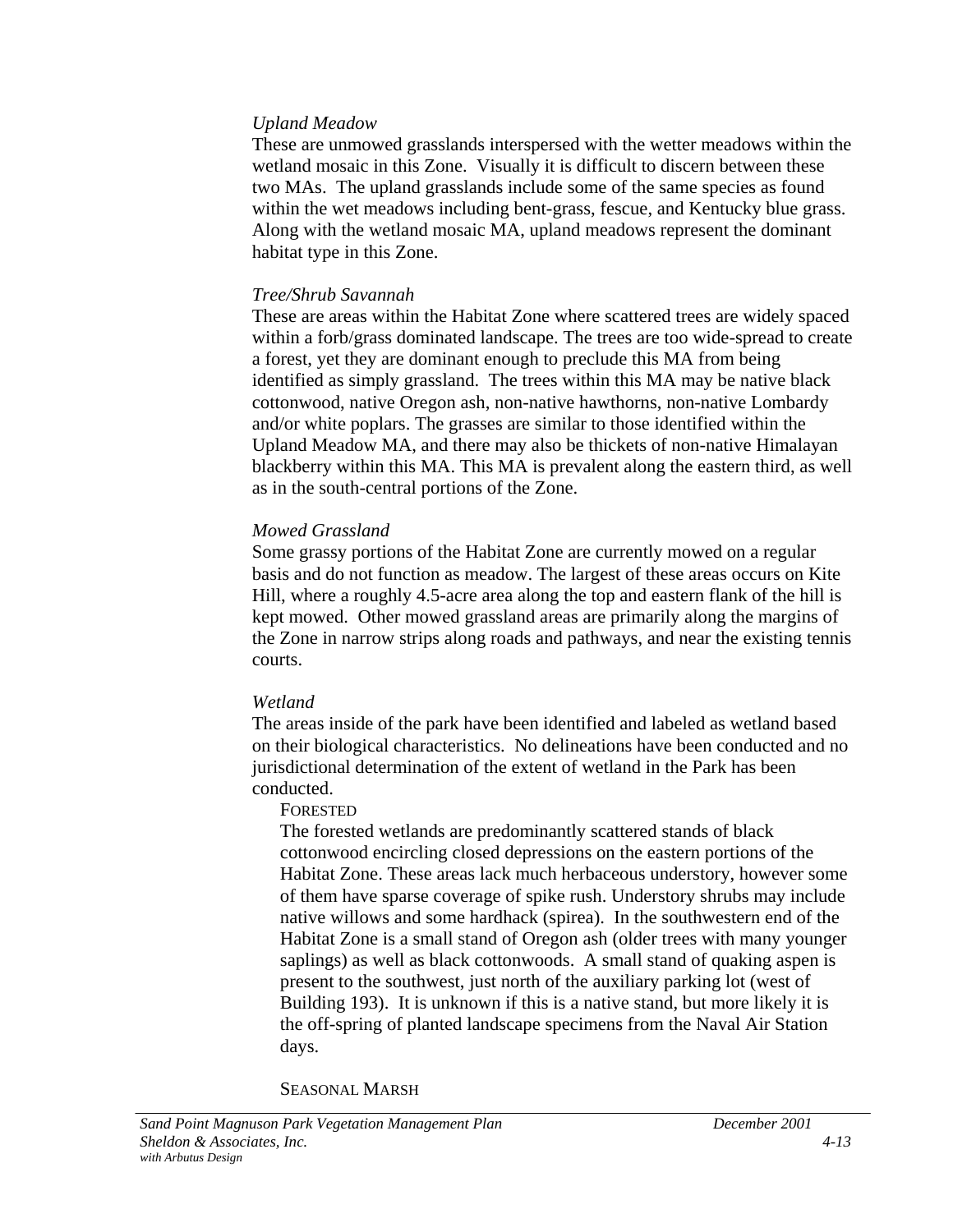These are the small closed depressions that hold 6" to 18"of water long enough into the growing season to strongly influence the type of vegetation growing within the depression. Some, like "Frog Pond" (located due SW of the parking lot located in the interior of the Habitat Zone) have quite a large species diversity including bulrush, numerous sedges and spike rushes, rushes, as well as traces of cattail. Less diverse seasonal marshes are dominated by various spike rush species, with few sedge species scattered along the margins. Some of the seasonal marshes include a 'ring' of native woody shrubs and saplings just establishing. These include willow species, hardhack, black cottonwood, some red alder, and an occasional Oregon ash. Several of the larger, shallower marshes have some limiting soil conditions, that no vegetation has established within the inundated zone. This may remain constant until sufficient organic debris accumulates in the bottom of these areas to provide adequate growth substrate for plants.

### *Wetland Mosaic*

The wetland mosaic is located mainly in the northwestern to west-central portion of the Habitat Zone. It is characterized by a broad sweep of Baltic rush, with traces of sweet vernal grass, velvet grass, smooth rush and reed canary grass interwoven with upland grasses dominated by bent grass and fescues. These areas are labeled mosaics because they are a complex mixture of wet and upland habitats scattered across a very flat landscape. These areas are differentiated from the Seasonal Marsh wetlands by the lack of species diversity and the lack of long-term inundation. The wet portions of the mosaics are wet because slight depressions in the compacted soils prevent water from infiltrating and the relatively flat topography prevents water from flowing off-site. This management type comprises a majority of the Habitat Zone.

### 4.1.9 Dog Off-leash Zone

This Zone is located to the south and east of the Junior League Playfield, north of the Magnuson Fields and Kite Hill, and stretches east to the lakeshore. The Dog Off-leash Zone has a long, narrow footprint, and forms the northern boundary between the Park and NOAA. This Zone is characterized by wood chip and gravel pathways for dog-walking, and includes a small ½-acre patch of upland forest at the west end, and a portion of lakeshore at its eastern end with approximately 120 lineal feet of shoreline. The majority of the landscape within the existing dog run is woodchip with very little vegetation present; therefore there is no "vegetation management" for that portion of the off-leash. It is explained in more detail in Section 5, that the Off-leash area is currently under proposed revisions. It is proposed to enlarge the off-leash area, incorporating a larger portion of adjacent upland grasses, as well as small elements of spirea wetland to the south. The proposal is to seasonal fence portions of the off-leash to keep dogs and humans out, while it is also proposed to enhance some existing adjacent wetlands, create new wetlands, and enhance upland buffer that is dominated by non-native blackberry.

### *Management Areas*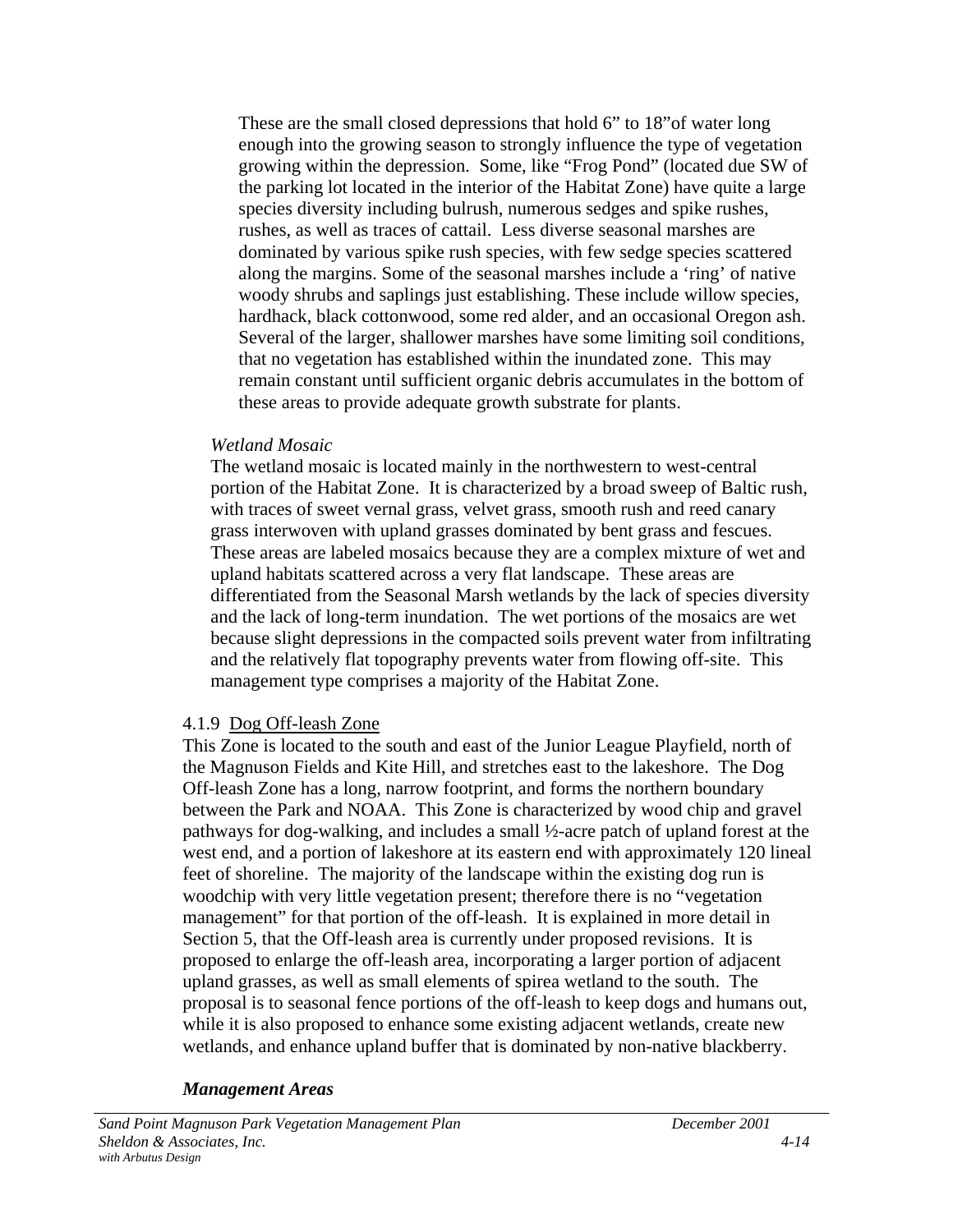### *Upland Forest*

On the far west end of the Zone is a small woodland stand characterized by a dense grove of madrona saplings on the west margin. In addition, this woodland includes non-native birch saplings, black cottonwood, and some scattered red alder and big leaf maple. All the trees are sapling stage, probably no more than 10-15 years old.

#### *Non-native Shrub*

At the eastern end of the Zone there are extensive swaths of Himalayan blackberry immediately landward of the lakeshore. Within this area is also one very large non-native weeping willow specimen on the shore.

### 4.1.10 Building 193 Zone

The area immediately adjacent to the  $65<sup>th</sup>$  Street entrance road into the Park, lying west and north of the old Commissary is characterized by a large parking lot, storage area, debris piles. It is largely unvegetated, but is included here as a Landscape Zone because of the landscape plantings that are present within the parking lot strips. Existing vegetation in these parking strips is remnant and neglected, consisting mainly of pin oak (*Quercus palustris*), barberry (*Berberis sp*.), and strawberry tree (*Arbutus unedo*) interspersed with weedy species such as Himalayan blackberry. No MAs are identified within this Zone.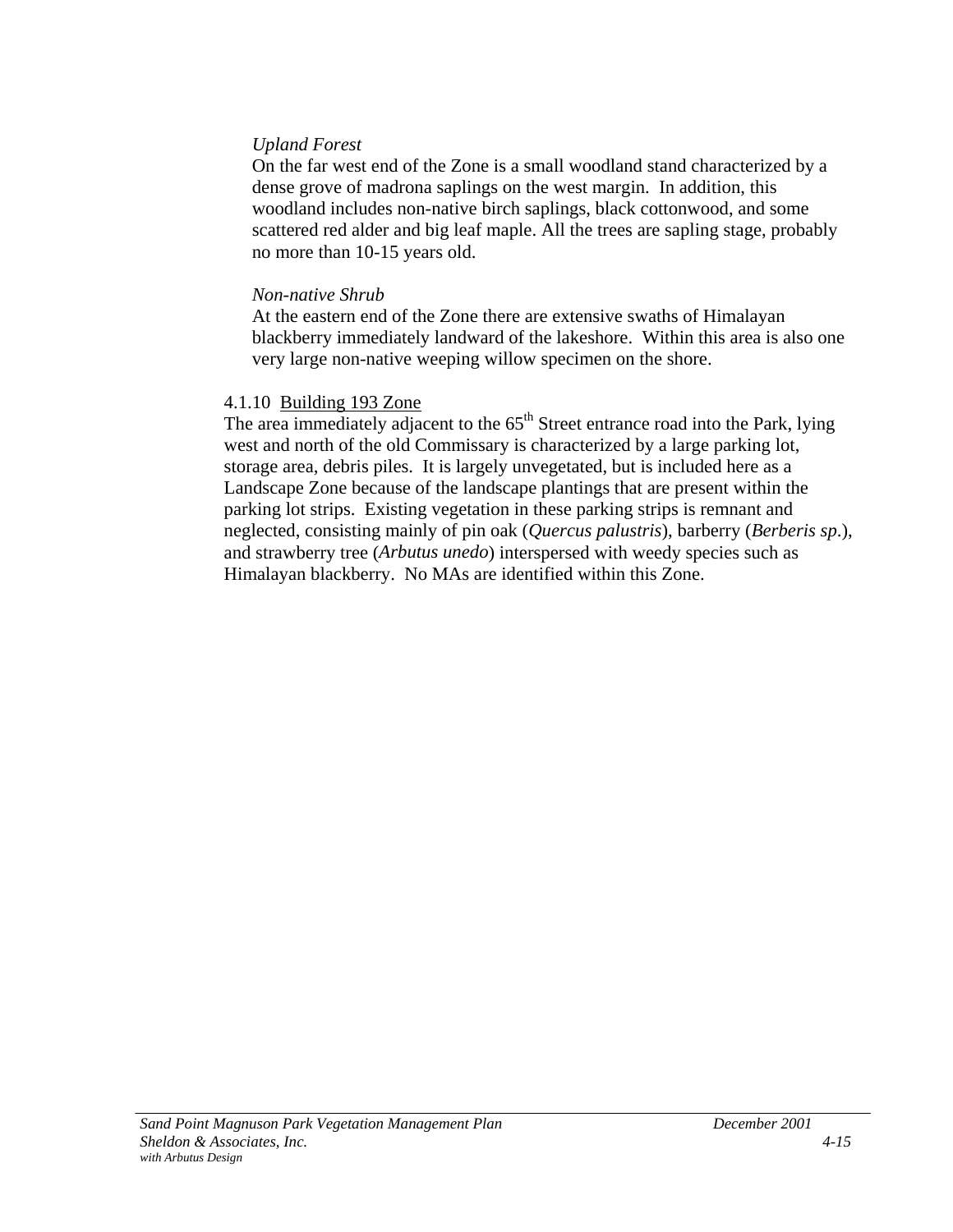## **4.2 Management Goals and Objectives by Landscape Zone**

This Vegetation Management Plan for Sand Point Magnuson Park has been structured on significant public effort that has come before it (see Section 2, an overview of adopted applicable City-wide and SPMP-specific plans). To assure that the long-term management of the vegetation within Sand Point Magnuson Park is conducted within the intent and purpose of this Vegetation Management Plan, the goals and objectives for each of the identified Landscape Zones and Management Areas within the Park are outlined below. These goals and objectives are derived from work that has been publicly adopted for the City and for SPMP, as well as from input through the public process for this Plan, and the best professional judgment of the contributing authors and City staff.

# 4.2.1 Shoreline Zone

*Goal:* Restore and enhance shoreline fringe for improved public access *Objectives*

- Remove rubble and debris from shoreline and nearshore area.
- Reshape portions of shoreline by regrading and restoring sloping beach areas.
- Plant trees and shrubs to provide shoreline interest and pockets of shade while maintaining selected view corridors along the shoreline.
- Manage shoreline vegetation to discourage use by Canada geese and other urbanized waterfowl.

*Goal:* Restore and enhance shoreline fringe for native fish habitat

*Objectives*

- Remove rubble and debris from shoreline and nearshore area.
- Restore shallow littoral zone by regrading to create more natural slope at water's edge and beyond.
- Plant trees and shrubs to provide overhanging vegetation (shade, cover, and nutrients) in the nearshore environment.
- Manage shoreline vegetation to discourage waterfowl use (minimize) nutrient loading).
- Retrofit existing docks with fish-friendly decking to discourage nonnative predator fish.

*Goal:* Improve quality and diversity of vegetation for habitat connectivity. *Objectives*

- Remove and/or control non-native invasive species in uplands and along shoreline and replace with natives.
- Increase plant species diversity with the addition of native species.
- Evaluate existing specimen trees and replace as appropriate depending on health and habitat value.
- Establish diverse vegetated connection between lakeshore and Promontory Point habitats.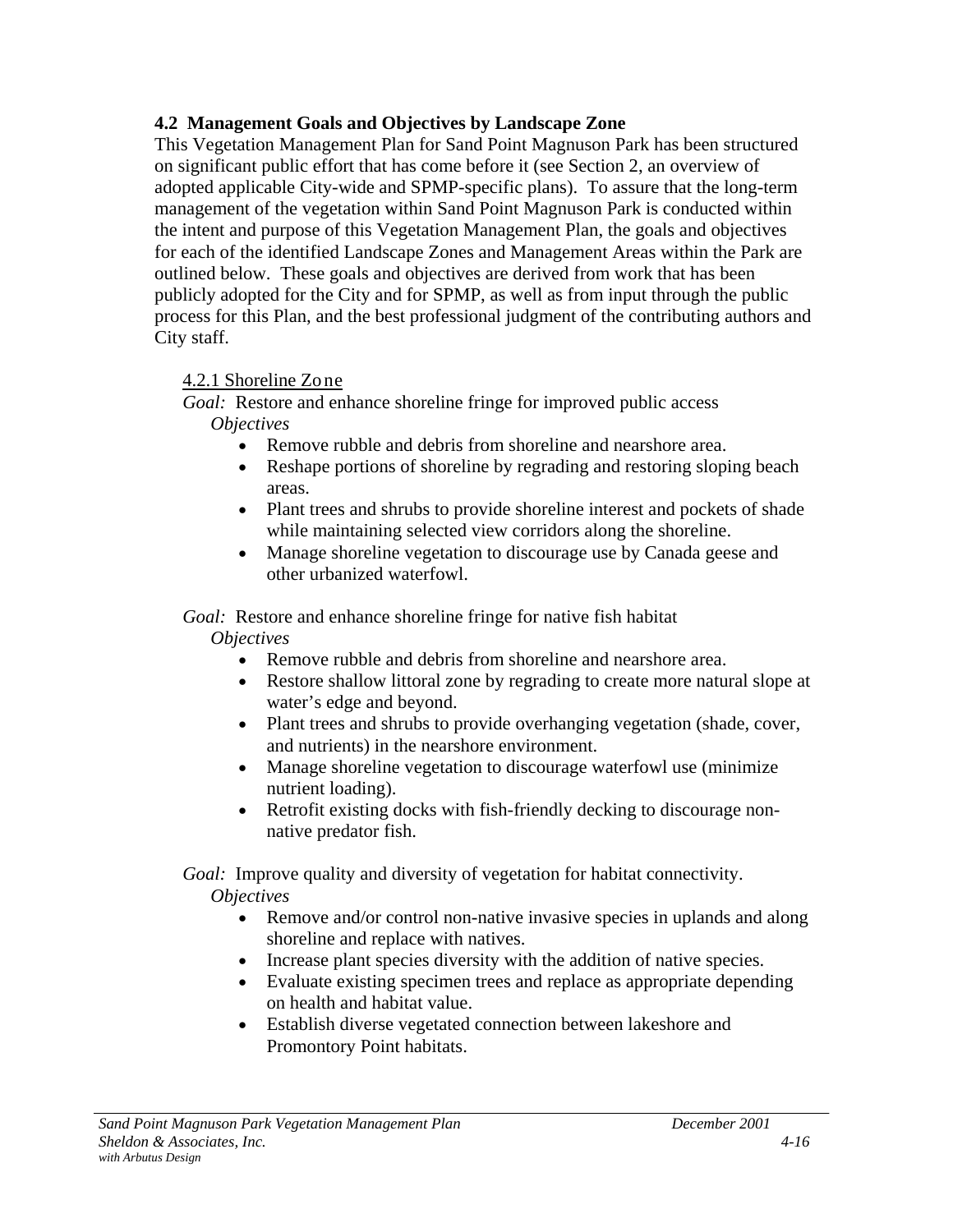*Goal:* Maintain special management areas as specified in Maintenance Agreements.

*Objective*

• Maintain Fin Project area as grassy meadow with adjacent wildlife habitat areas of native woody species by mowing and weeding as specified in Maintenance Agreement.

## 4.2.2 Promontory Point Zone

*Goal:* Preserve and enhance Promontory Point as native habitat for wildlife, especially birds.

## *Objectives*

- Remove and/or control non-native invasive species and replace with natives.
- Preserve existing known valuable habitat areas and enhance them.

# 4.2.3 Forest Remnant Zone

*Goal:* Reclaim, restore and expand residual native forest.

*Objectives*

- Actively control and ultimately eliminate invasive exotic plants, including trees.
- Mitigate tree hazards through snag creation or removal where required.
- Supplement existing native understory and canopy tree populations.
- Expand forested area to encompass and restore adjacent degraded land.
- Integrate woodlands with adjacent existing or anticipated native plant communities.
- *Goal:* To the maximum extent possible, create a rich and self-sustaining native plant community.

# *Objectives*

- Protect native vegetation from encroachment by surrounding park development.
- Coordinate restoration efforts to create an authentic natural character, which can serve as both an anchor and model for reclamation of the Park's disturbed larger landscape.
- Establish a substantially self-sustaining woodland plant community.
- Discourage human access to forest interior except for stewardship activity.

*Goal:* Integrate N.E. 65<sup>th</sup> Street corridor with Zone's native forest character. *Objectives*

- Extend unifying native plantings along right of way, especially canopy trees.
- As much as possible use native vegetation to mitigate off-site conditions that reduce park integrity.
- As much as possible use native species to buffer vehicular lanes from bicycle and pedestrian traffic.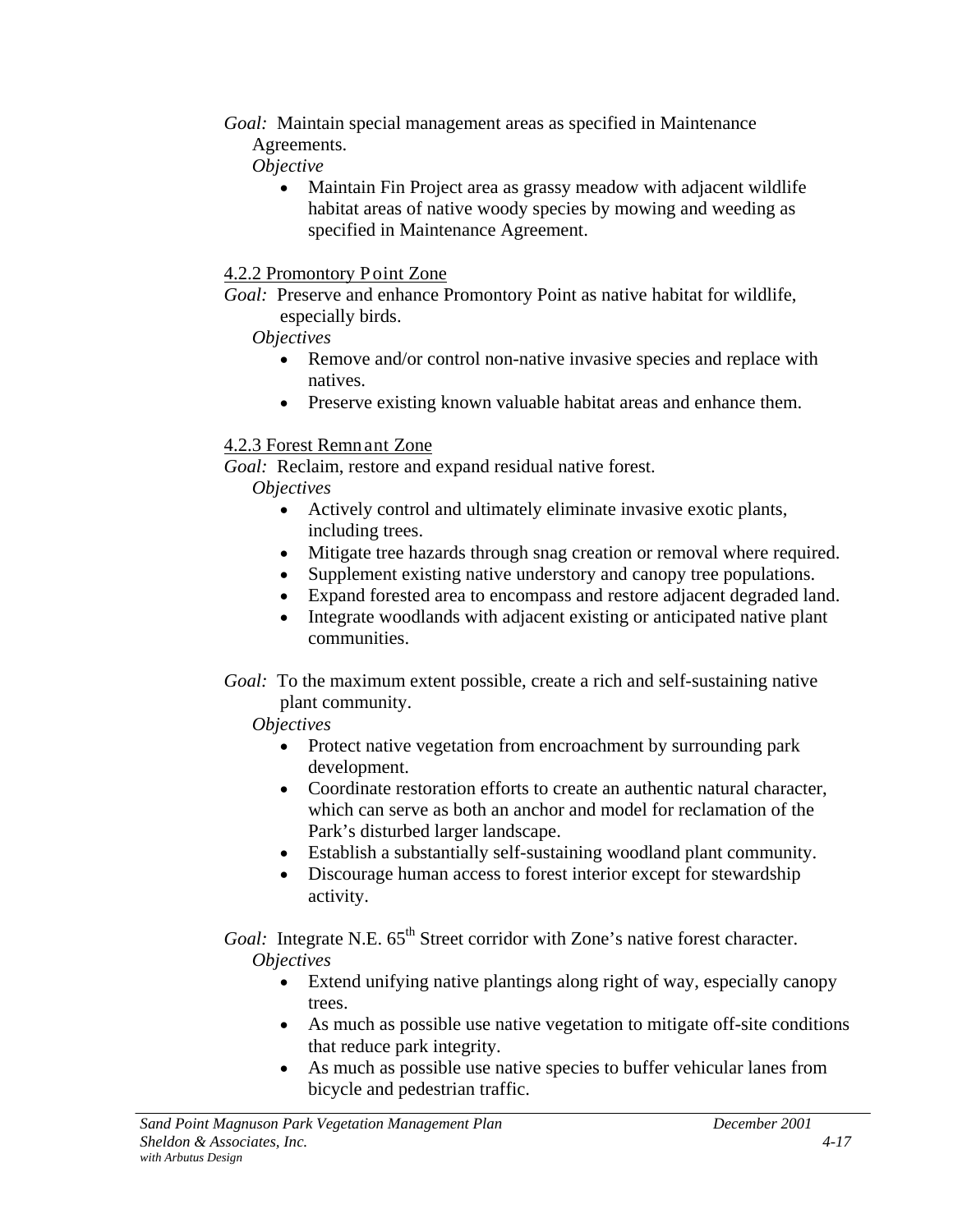• Utilize non-native species only if necessary to satisfy other right of way requirements.

## 4.2.4 Historic District Zone

*Goal:* Protect and enhance Sand Point's historic landscape qualities, safeguarding continuity while accommodating appropriate change.

*Objectives*

- Preserve and enhance existing landscape plantings of the Naval Station to maintain its historic, predominantly 1930's character.
- Encourage new projects and restorations to adhere to stylistic landscape character of the historic era, reflecting actual archival design whenever available.
- Recognize and respond to new needs which result from altered site uses, without compromising the integrity of historic vegetation.
- Safeguard historic district vegetation from cumulative damage and incremental destruction resulting from inappropriate maintenance, planting or neglect.
- Foster public appreciation and enjoyment of Sand Point's historic vegetation through diverse modes of interpretation.
- *Goal:* Educate maintenance staff and others who care for the Historic District vegetation regarding the common vision and management ethic.

# *Objectives*

- Provide education seminars and interpretative events to all property owners, staff, tenants, citizens and design professionals engaged in the care or alteration of Sand Point vegetation.
- Develop specific vegetation management, maintenance and monitoring guidelines that are consistent with specific HPRP Plan requirements and cultivate their use by all parties.
- *Goal:* Maximize sustainability of Historic District vegetation, while respecting its historic landscape character.

*Objectives*

- Develop a plant palette for new plantings appropriate to contemporary horticultural and environmental needs, minimizing use of chemicals, water and labor.
- Integrate native plant species and vegetative structure in locations and ways which do not detract from overriding 1930's era landscape character.
- Exploit transitional District edges for native planting opportunities.
- Improve habitat value by restoring richer understory plantings to Historic District.
- Implements appropriate landscape Best Management Practices.

# *Sand Point Way Management Area*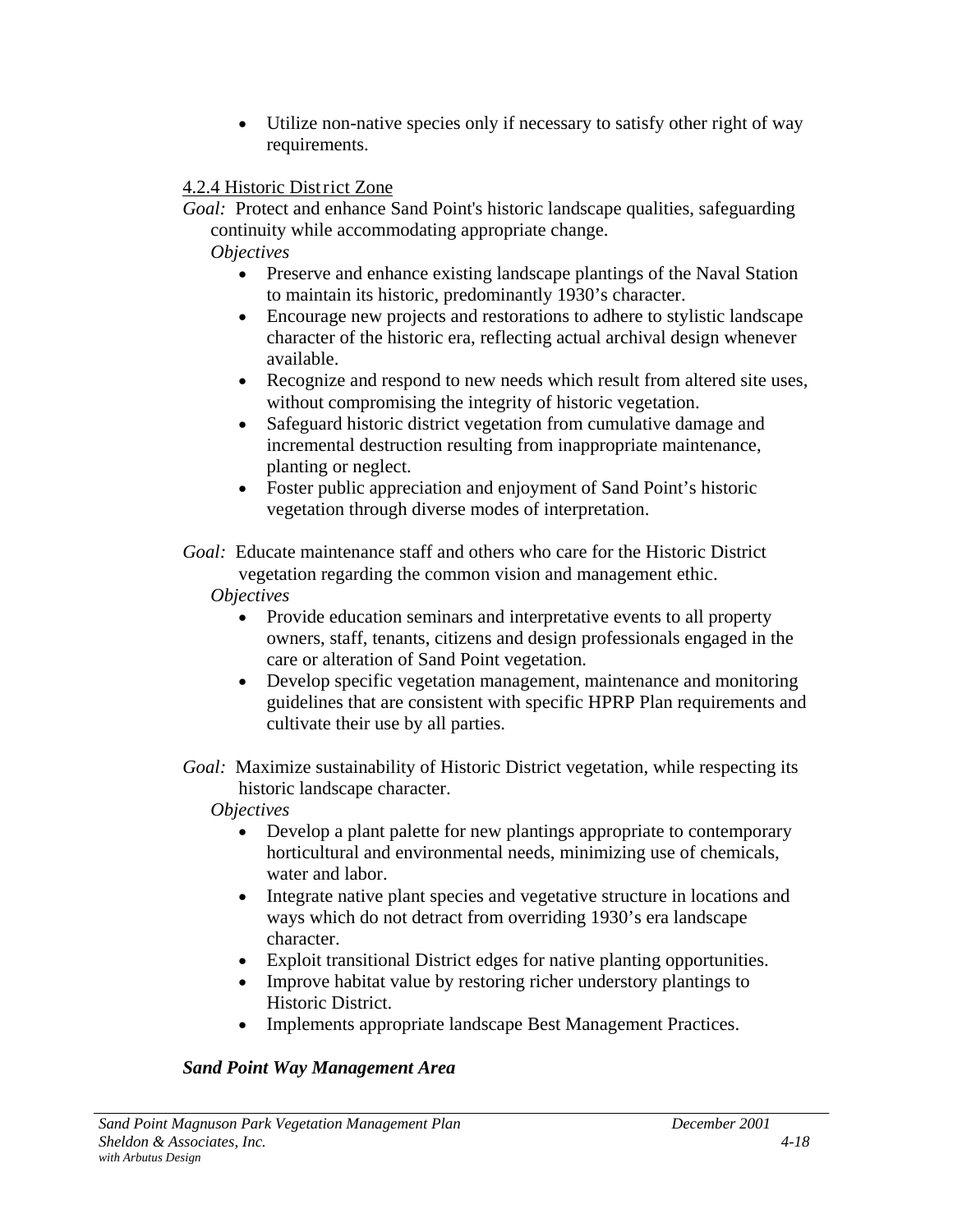*Goal:* Maintain and enhance the quality of the tree row edging Sand Point Way, in a manner consistent with its historic character.

*Objectives*

- Remedy existing tree health and hazard problems.
- Foster species diversity while retaining consistent overall character.
- Integrate tree row with park gateway landscape treatment at NE 65th St.
- *Goal:* Soften Sand Point Way edge vegetation to achieve a more welcoming, attractive character, consistent with historic intent and contemporary park identity.

### *Objectives*

- Reinstate appropriate understory plantings that balance current and historic design and selection criteria.
- When possible, eliminate landscape elements that detract from current park edge character.

## *Golf Greensward Management Area*

*Goal:* Preserve area's traditional informal, semi-native open space character. *Objectives*

- Retain existing canopy mix, configuration and density through appropriate tree care and regeneration planting.
- Enhance quantity and extent of native understory, especially along south periphery.
- Eliminate undesirable weedy non-native plants, including trees, and replace where needed with aesthetically and culturally appropriate species.
- *Goal:* Establish with plantings a strong sense of park entry, identity and destination.

### *Objectives*

- Through a collaborative process between DPR, Seattle Transportation and community, create unified tree palette and landscape treatment for Sand Point Way intersection.
- Implement future NE 65th Street improvements in a manner respectful of area's historic golf course/greensward heritage.
- Reinforce native tree presence along Park entry corridor.

# *Officer's Row Management Area*

*Goal:* Perpetuate original 1930's residential landscape character within context of modified contemporary use and management.

*Objectives*

- Retain vestige ornamental plants, replacing in kind and location where retention is not feasible.
- Remove invasive and weedy plants encroaching on historic plantings.
- Where feasible, replace plantings consistent with archived original landscape plans.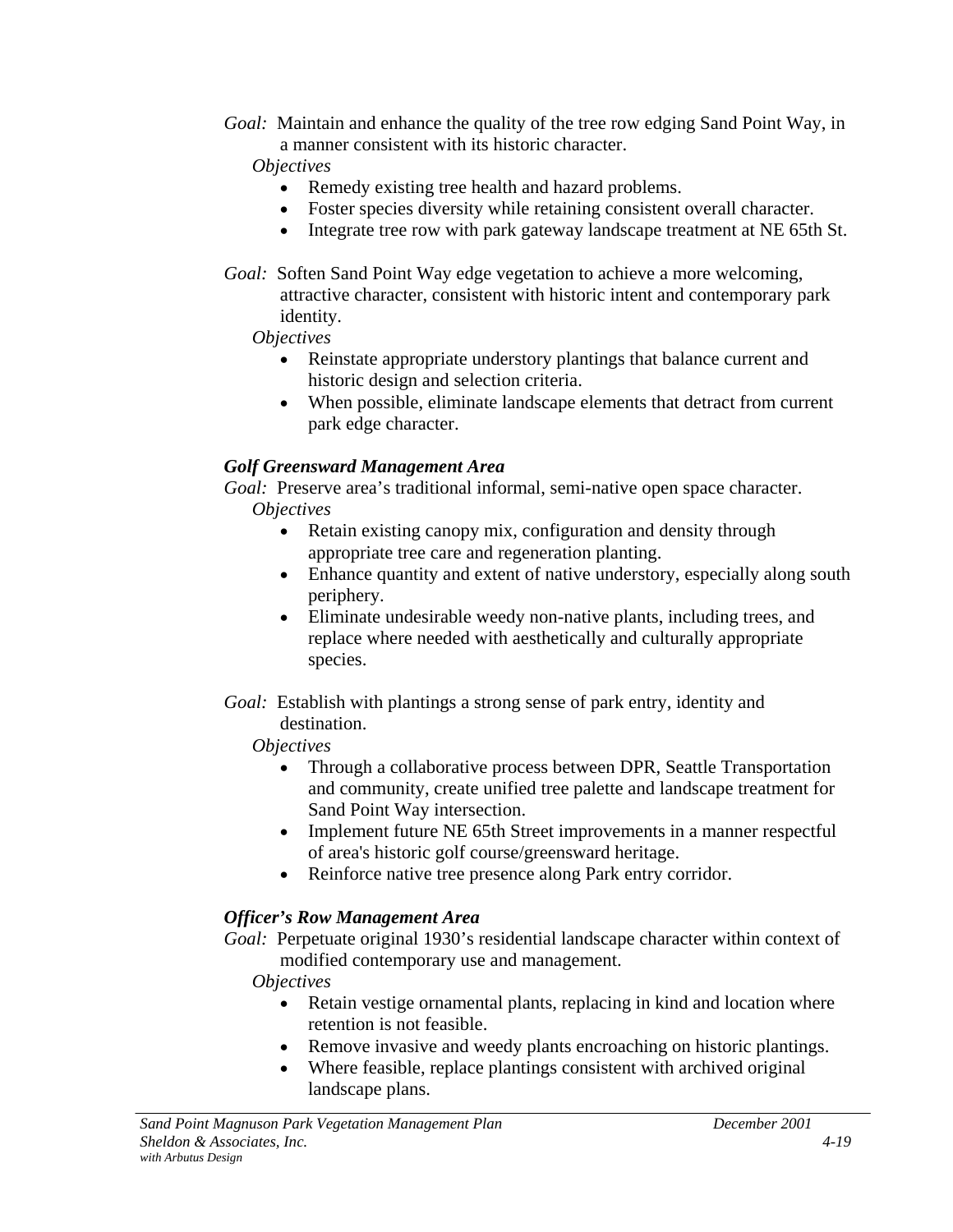• Reinstate appropriate plantings that balance current and historic design and selection criteria.

*Goal:* Foster resident participation in landscape preservation and care.

*Objectives*

- Develop opportunities and clear guidelines for resident involvement in historic landscape restoration and stewardship.
- Educate managers and residents about the responsibilities accompanying an identified Historic District "landscape feature."
- Define areas where residents may engage in personal gardening initiatives without detriment to overall traditional landscape character.

# *Sand Point Historic Core Management Area*

*Goal:* Retain and enhance character-defining historic landscape features, including trees, vistas and understory plantings.

*Objectives*

- Refer to Design Guidelines Manual for Sand Point/Magnuson Park as it pertains to vegetation.
- Develop grounds maintenance practices that will prevent resource degradation.
- Remedy inherited tree health and hazard problems, fully replenishing canopy stock with identical or closely related taxa.
- Evaluate fidelity of current understory plantings to historic landscape character, correcting deficiencies as needed.
- Identify and exploit opportunities to reinforce historic landscape character through individual planting and site development project.
- *Goal:* Achieve integrated resource management reflecting a shared understanding and respect for historic site vegetation and landscape design.

# *Objectives*

- Refer to Sand Point Historic Properties Reuse and Protection (HPRP) Plan Standard Operating Procedures.
- Cultivate pride and understanding reflected in appropriate decision making and landscape care, across agencies and interest groups, at all levels.
- *Goal:* Foster resident and community engagement with the landscape through stewardship and education.

# *Objectives*

- Create opportunities and clear guidelines for volunteer and resident involvement with landscape rehabilitation and ongoing care.
- Develop interpretive programs and publications to heighten public awareness of historic vegetation's contribution to Sand Point's character.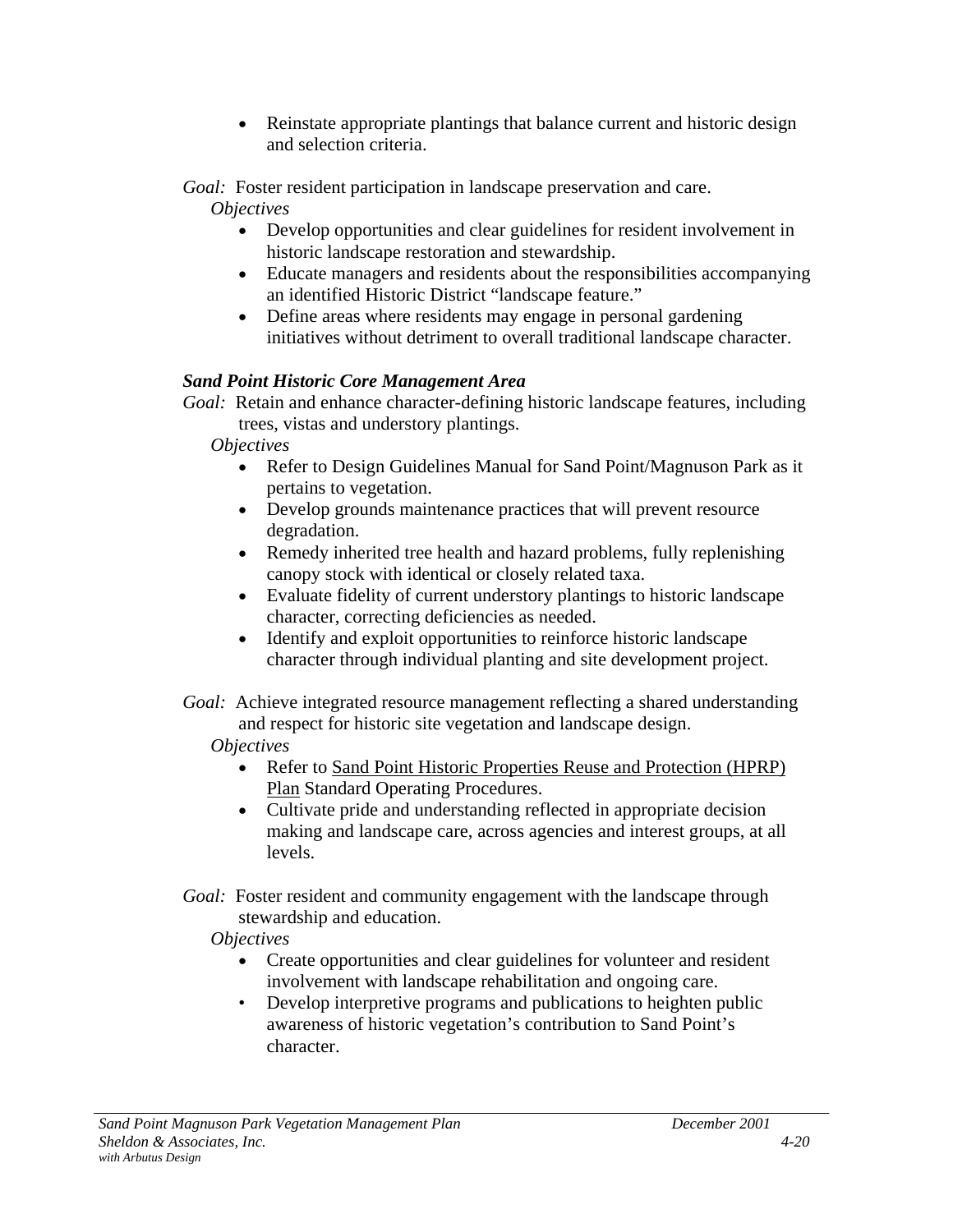## *Aircraft Industrial Management Area*

*Goal:* Enhance historic character with plantings that reinforce both the designated 63rd Avenue view corridor and the industrial nature and scale of the area's structures.

*Objectives:*

- Line  $63^{\text{rd}}$  Avenue with small, narrow-profile trees to frame the designated view corridor without obscuring hangar facades.
- Supplement existing vegetation to impart human scale, while retaining area's bold utilitarian simplicity.
- Reference, restore, and where feasible, reinstate area's historic plantings.
- *Goal:* Improve vegetation quality and appearance between hangars and Sand Point

Way, consistent with industrial character and period landscape vestiges. *Objectives:*

- Where feasible eliminate or consolidate pavement and expand vegetative areas.
- Reinstate historic Naval Station fruit orchard in vicinity of vestige trees.
- Eliminate weedy invasive plants and renovate existing ornamentals.
- Supplement plantings consistent with available historical documentation.

### *North Shore Recreation Management Area*

*Goal:* Expand and enhance lake edge plantings for habitat, unifying with upland native vegetation.

*Objectives:*

- West of existing pier, install wildlife-friendly lake-edge plantings, consistent with shoreline restoration throughout the Park.
- Reinforce native vegetation linkage upslope from shoreline habitat, accommodating current and future upland passive-recreational use.
- *Goal:* Maintain open, treed, informal character of existing upland vegetation, accommodating anticipated bicycle trail and picnic area development.

*Objectives:*

- Control and remove non-native invasive and weedy species.
- Enhance canopy by adding scattered appropriate native trees, and relocating existing, closely-spaced young trees.
- Emphasize native plants with ornamental qualities where new usage patterns or replenishment needs dictate.

4.2.5 Sand Point East Housing Zone

*Goal:* Improve quantity, quality and condition of vegetation.

*Objectives:*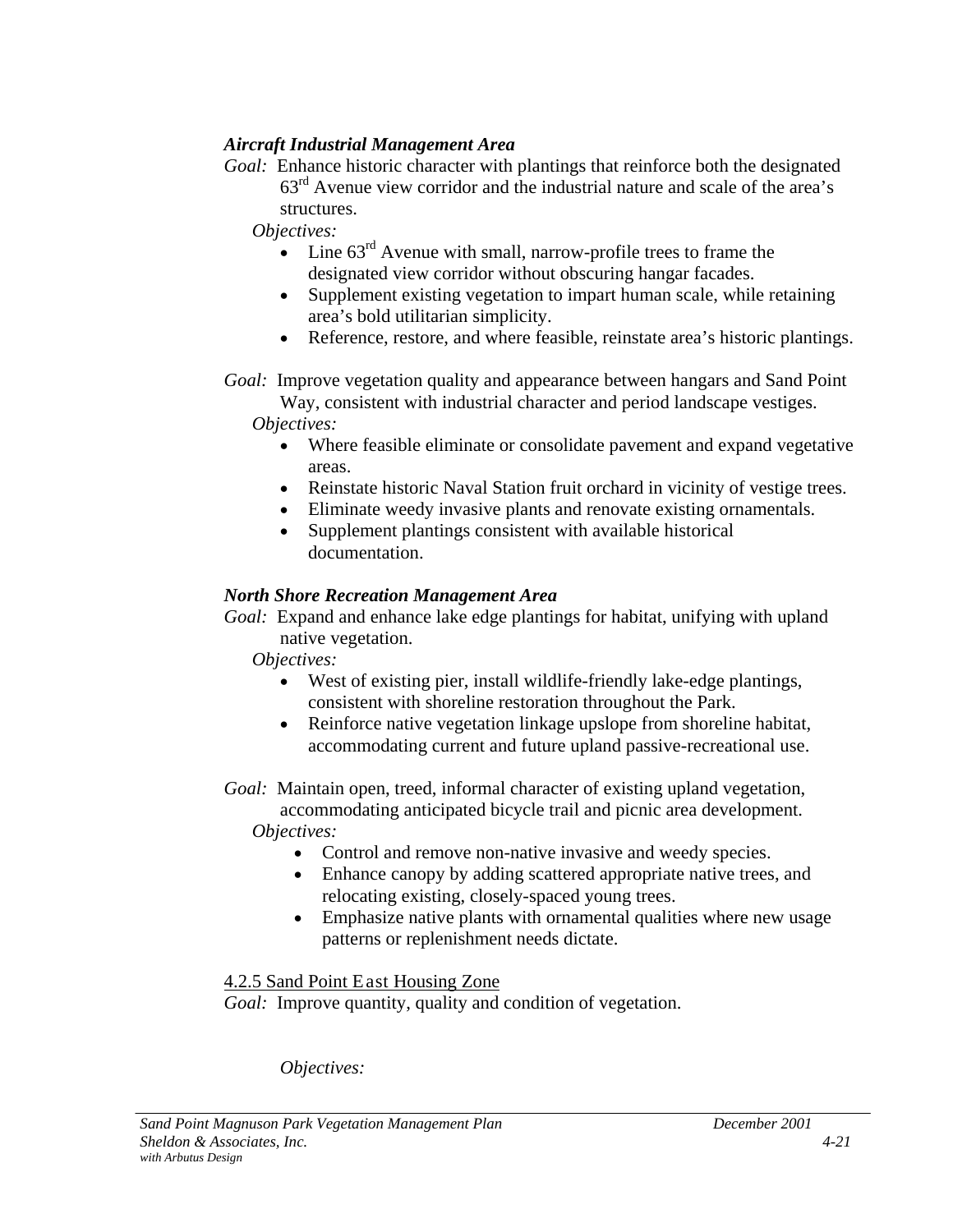- Maintain all healthy, non-weedy existing vegetation until development occurs, supplementing plantings if interim becomes protracted.
- Eliminate weedy and invasive plants. Replace deteriorating, unused pavement with habitat-enhancing vegetation.
- *Goal:* Fulfill evolving vegetation-related needs without compromising Sand Point's historic landscape character.
	- *Objectives*
		- When siting new plantings or structures, respect designated historic view corridors eastward toward Lake Washington and along 62nd Avenue NE.
		- Design landscape alterations to reflect historic Sand Point planting plans, patterns and palette.
		- Foster opportunities and establish guidelines for residents to help develop and care for site plantings.
- *Goal:* Integrate disparate adjacent uses and landscape characters through use of vegetation.
	- *Objectives*
		- Provide appropriate transitional vegetation at east and south margins of zone, emphasizing native species.
		- Maintain strongly historic character along west edge of zone, honoring adjacent landscape features of key importance.

# 4.2.6 Community Activity Center Zone

*Goal:* Improve quality and habitat value of natural area portions of Zone. *Objectives*

- Remove and/or control non-native invasive species and replace with natives.
- Locate replacement plantings to maximize value to wildlife.

# *Goal:* Maintain safe and enjoyable formal play spaces for children.

# *Objective*

- Maintain play structures, turf, and trees for play, shade, and picnicking in playground area.
- *Goal:* Create and maintain landscape for community involvement, stewardship, and education.
	- *Objective*
		- Further develop concept plan for Community Garden.

# 4.2.7 Sportsfield Zone

*Goal:* Maintain fields for active organized sports events as well as non-organized recreational sports activities. *Objective*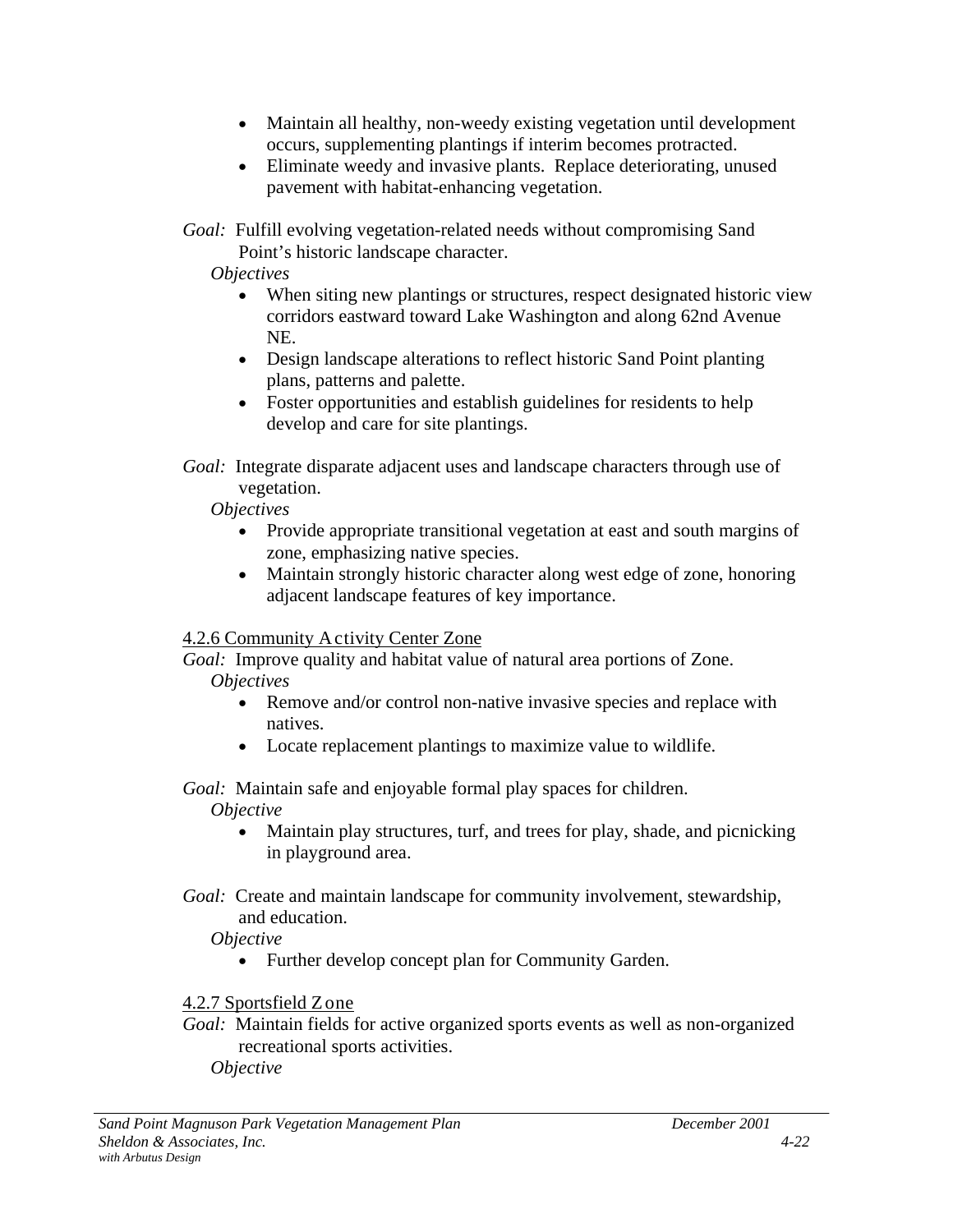- Maintain routine mowing and turf care activities within the sportsfield complex.
- 4.2.8 Habitat Zone
- *Goal:* Preserve and enhance native plant communities to benefit habitat for wildlife.

*Objectives*

- Remove and/or control non-native invasive species and replace with natives.
- Enhance existing habitat areas, increasing species diversity and structural complexity by planting additional native species in all vegetation community layers.
- Prevent alterations to the contributing basins of the seasonal marshes that will affect the hydrology of these wetlands.
- Manage the meadow areas such as to prevent the establishment of woody invasives (e.g., blackberry, Scot's broom), while protecting spring ground-nesting birds and providing late-summer seed sources for feeding resident and migratory birds.
- *Goal:* Increase habitat niches for a variety of wildlife species, including amphibians, birds, and small to medium size mammals while increasing onsite nutrient cycling.

## *Objectives*

- Create brush piles throughout the habitat zone from woody debris removed through other on-site maintenance activities.
- Create large woody debris on the ground from using or importing logs and stumps from native trees from on-site or off-site sources.
- Allow native shrubs and tree saplings to establish (or augment with native plant installations) around the perimeter of seasonal marshes to provide critical upland habitat to meet all life stages of amphibians.

# *Goal:* Reduce habitat fragmentation.

*Objectives*

- Increase patch size of native shrub and forested habitat with supplemental and replacement planting along edges.
- Encourage patch enlargement of targeted habitat types to increase amount of interior habitat over time rather than increasing amount of exterior edge.

*Goal:* Increase habitat connectivity across site by linking various habitat types. *Objectives*

- Create canopy connectivity between Promontory Point and existing wetland areas on the southeastern limits of the habitat zone.
- Link existing forest patches with supplemental and replacement planting along edges.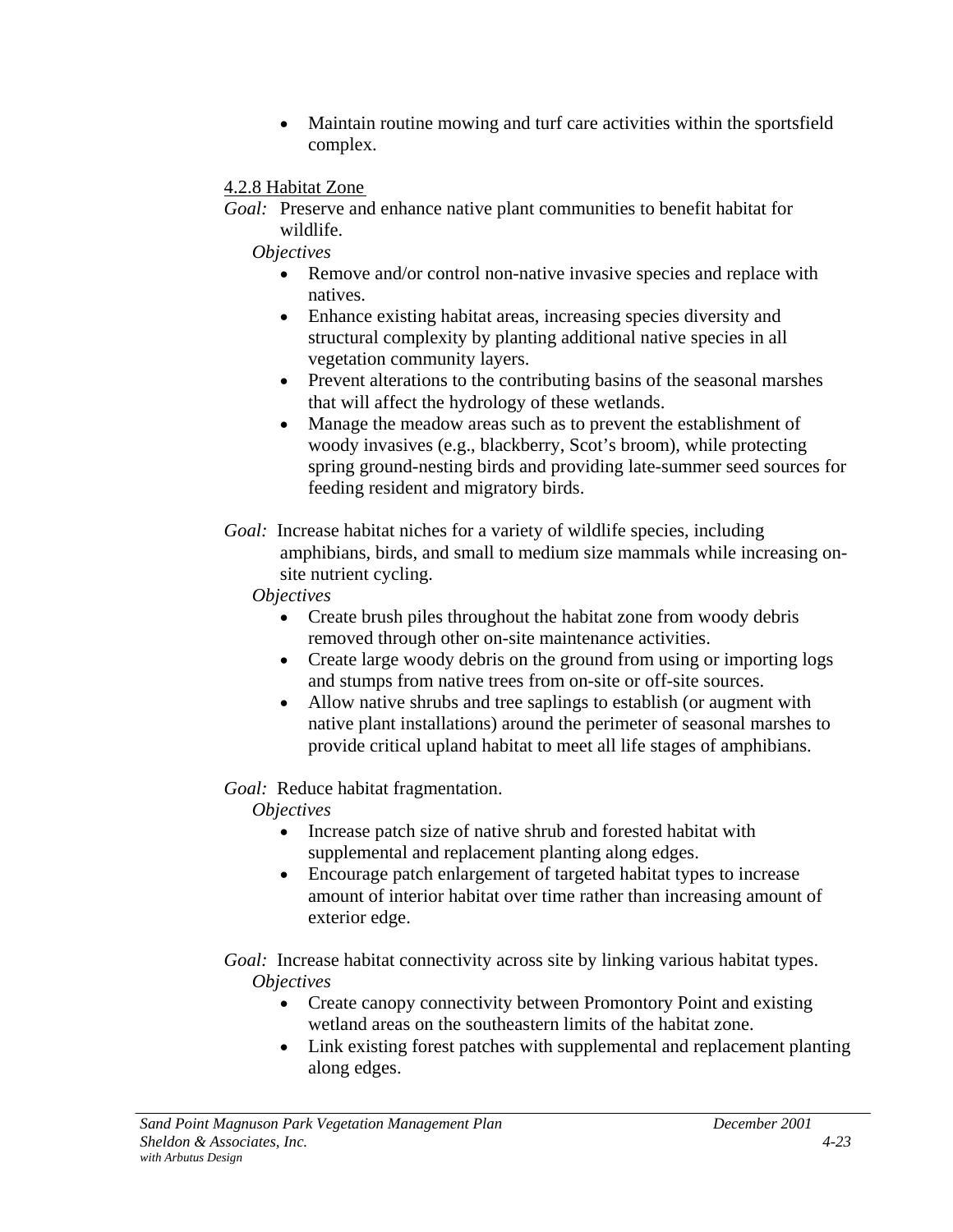## 4.2.9 Dog Off-leas h Zone

*Goal:* Provide space for active dog use without posing risk to native vegetation communities or critical habitat areas.

## *Objectives*

- Fence sensitive habitats and vegetation community types securely within and adjacent to the Off-Leash Zone.
- Control erosion at the lakeshore to protect fish resources while allowing dog access to the water.
- Provide biofiltration for water running off the main portions of the OLA prior to its discharge into Lake Washington.

*Goal:* Enhance habitat for critical species where possible.

*Objectives*

- Restore gravel substrates within the beach zone and immediate underwater nearshore habitats, subject to WDFW permit and approval.
- Replace non-native invasive woody plants (e.g., Himalayan blackberry) within the nearshore habitat areas with appropriate native woody species that will provide bank stabilization and overhanging vegetation.

# 4.2.10 Building 193 Zone

*Goal:* Manage landscaped areas to ensure the health and vigor of the installed plants.

- *Objective*
	- Prune, replace, and mulch the existing vegetation to promote health of the trees and shrubs.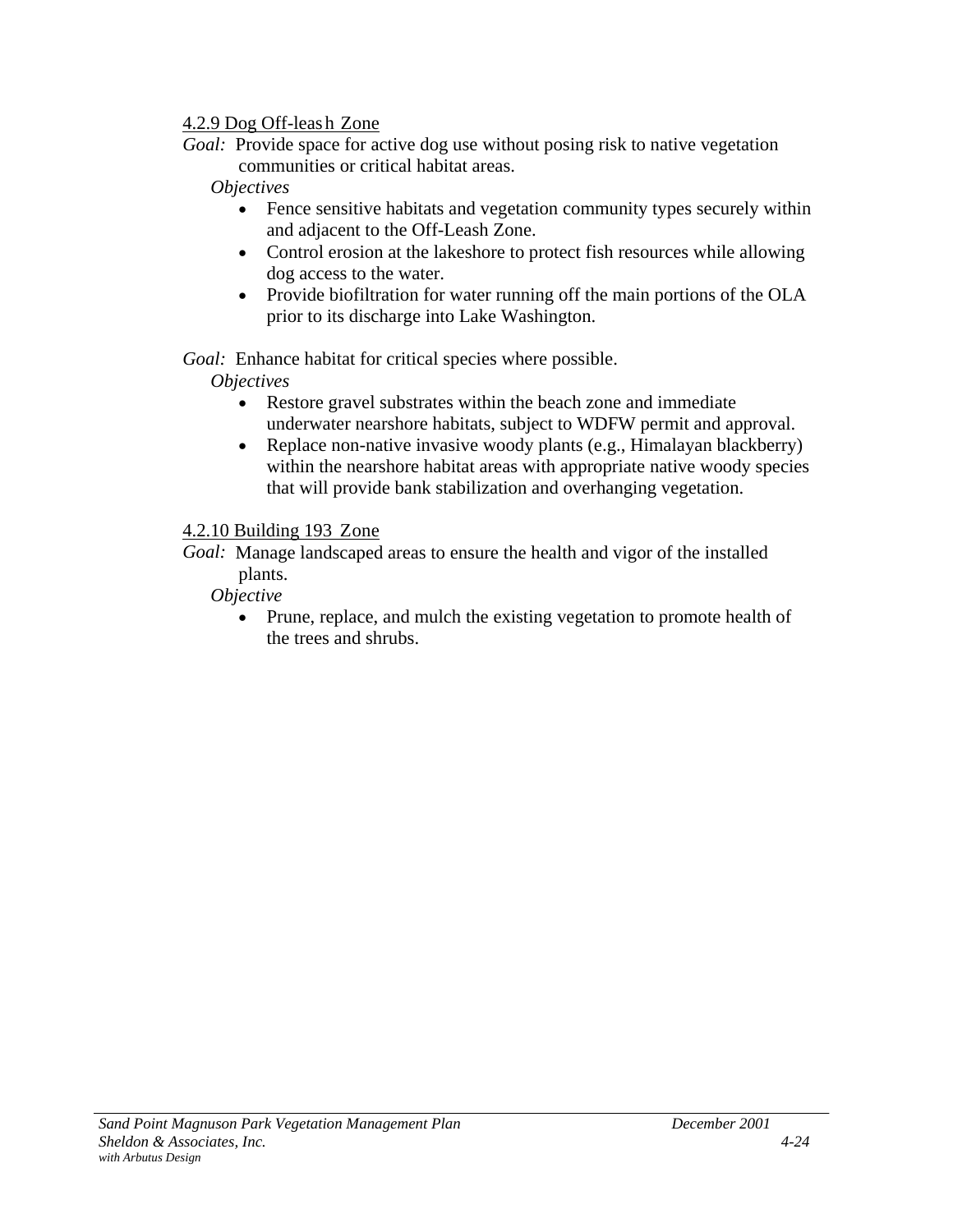# **SECTION 5:** VEGETATION TREATMENT TYPES BY ZONE AND MANAGEMENT AREA

| 5.5 |  |
|-----|--|
| 5.6 |  |
|     |  |
|     |  |
|     |  |
| 5.7 |  |
|     |  |
|     |  |
|     |  |
|     |  |
|     |  |
|     |  |
|     |  |
|     |  |
|     |  |
|     |  |
|     |  |
|     |  |
|     |  |
|     |  |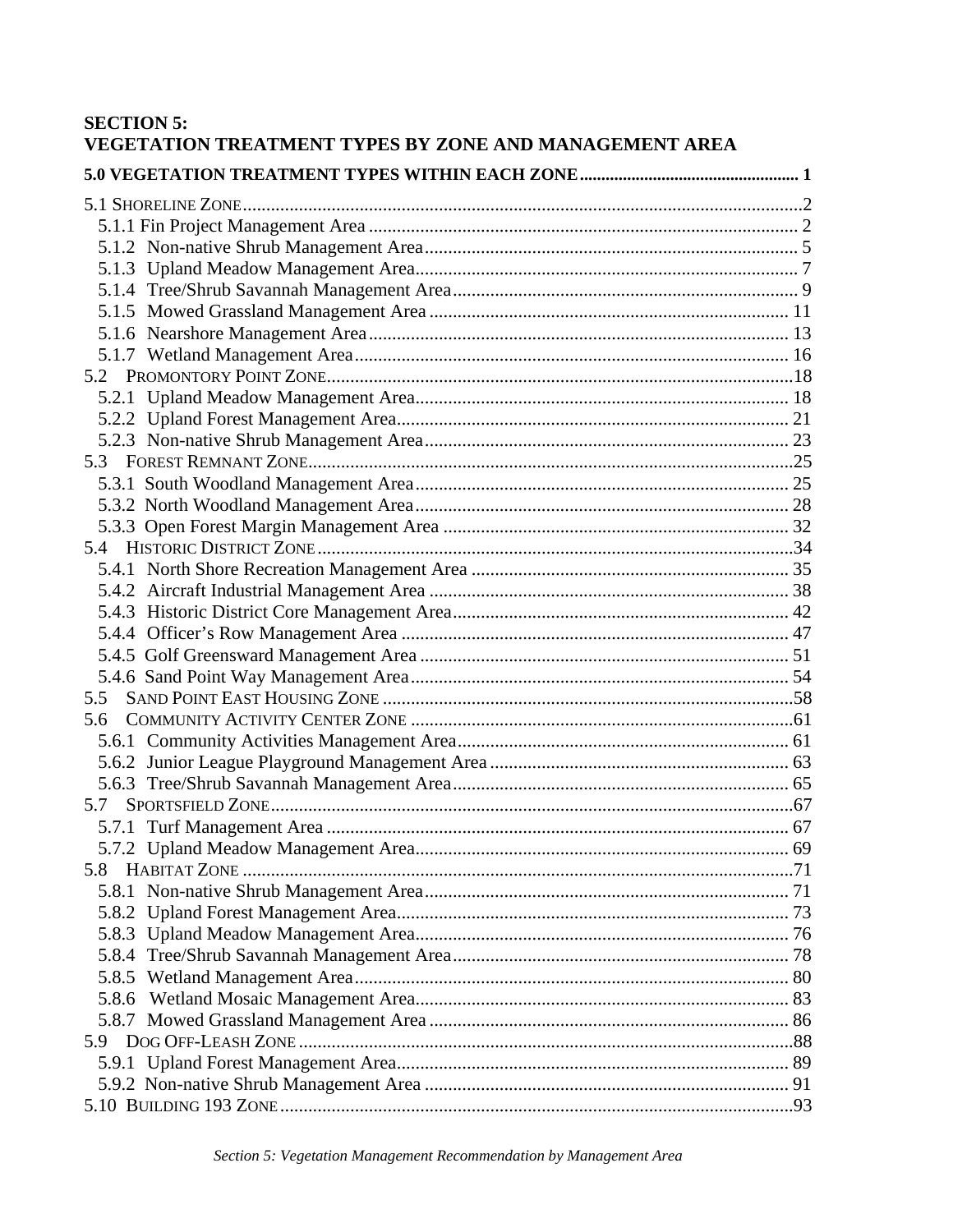# <span id="page-48-0"></span>**5.0 VEGETATION TREATMENT TYPES WITHIN EACH ZONE**

This Section of the VMP describes the vegetation "treatments" and seasonal timing for carrying them out, for each of the Management Areas in the Park by Landscape Zone. Treatments include such activities as pruning, mulching, planting, watering, mowing and weeding, plus others. In effect, this section describes *what* is to be done, *when* to do it, and *where* to do it, and is meant in all cases to be used together with Section 6, which specifically describes *how* to do it.

In this Section the following tools are provided for each Management Area:

- A description of the MA (Management Area);
- A year-long calendar for all maintenance and management actions for that MA in that Landscape Zone;
- A summary of the maintenance and management actions that are to be performed;
- Site-specific direction about performing any actions;
- A Maintenance Monitoring Checklist.

The Maintenance Monitoring Checklists were created as a tool to determine the effectiveness of implementing the directives of this Vegetation Management Plan. Maintenance Monitoring Checklists (MMC's) have been created for each MA where regular maintenance activities are needed and expected. For the Sand Point East Housing Zone and Historic District Zone MA's, the checklist format used elsewhere is replaced with a Sand Point Maintenance Monitoring Form to be tailored to individual landscape areas, based on the template provided in Appendix D. Vegetation differs in these two zones from the rest of the park landscape because of its developed, historic character.

Checklists are not intended for specific project actions within the Park, such as a major removal of blackberry thickets or replanting native species within one of the habitat areas, or a recreation of historic bed plantings. Section 6.11 of this Plan provides thresholds to determine whether weeding and invasive control actions fall under maintenance, or constitute instead specific projects which require individual monitoring plans and checklists (see Section 8). The MMC's are provided as tools to ascertain if normal and routine maintenance is being implemented effectively.

Ten orthophoto maps are located at the end of Section 5, one for each Landscape Zone, also delineating its component Management Areas,. A final, key tool in Section 5 is a Master Calendar that summarizes all of Section 5 on one page. This calendar includes all Landscape Zones and Management Areas, and summarizes by numeric code every recommended maintenance and management action by month. SPMP Maintenance staff requested that this Master Calendar be assembled, to assist them in efficiently planning their work.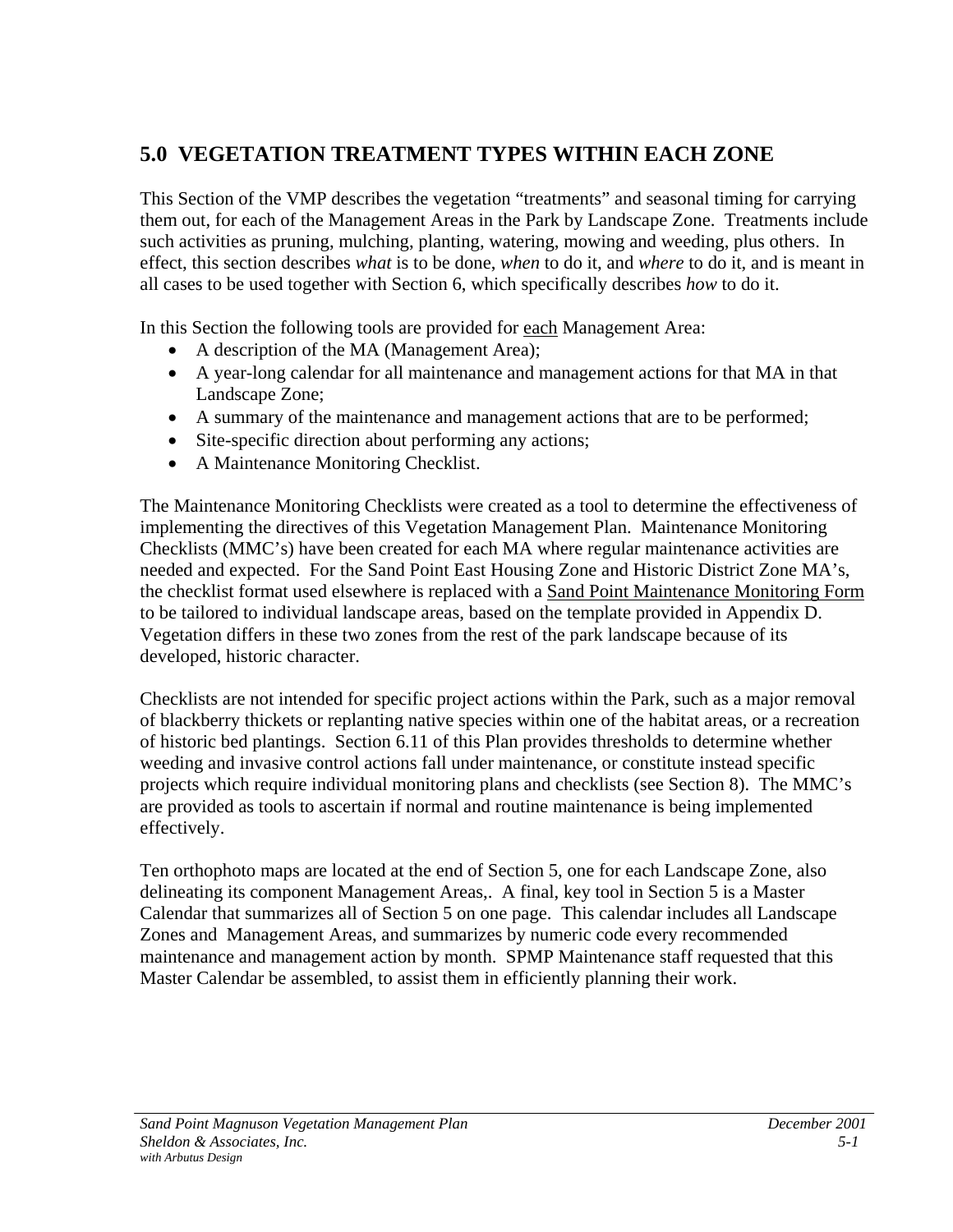### <span id="page-49-0"></span>**5.1 Shoreline Zone**

### 5.1.1 Fin Project Management Area

The Fin Project MA is northwest of the swimming beach and is bounded by paved walkways to the east, west, and south, and extends to the north 50' beyond the northernmost fin. Management of this MA should focus on the site's function primarily as an art installation. Management is specified in the 1998 Maintenance Agreement for the art installation, and consists mainly of meadow mowing in the greater part of the area, and weeding and invasive control in the planted habitat islands as well as in the meadow. Any planting done in this MA should be limited to replacing failed plantings in the habitat islands according to existing 1998 planting plan.

|                              |           |           |           |     |           |   |                                 | v           |  | o<br>Month |           |           |             |           |   |           |   |  |
|------------------------------|-----------|-----------|-----------|-----|-----------|---|---------------------------------|-------------|--|------------|-----------|-----------|-------------|-----------|---|-----------|---|--|
|                              | J         | F         |           | M   |           | A |                                 | M           |  |            | A         |           | S           |           | O | N         | D |  |
| Management                   |           |           |           |     |           |   |                                 |             |  |            |           |           |             |           |   |           |   |  |
| and                          |           |           |           |     |           |   |                                 |             |  |            |           |           |             |           |   |           |   |  |
| <b>Maintenance Practices</b> |           |           |           |     |           |   |                                 |             |  |            |           |           |             |           |   |           |   |  |
| 3 Yr. Establishment Care     |           |           |           |     |           |   |                                 |             |  |            | $\bullet$ | $\bullet$ | $\bullet$ : | $\bullet$ |   |           |   |  |
| Maintaining Meadow           |           |           |           | ا ہ | $\bullet$ |   | $\bullet$ : $\bullet$ $\bullet$ | $\bullet$ : |  |            |           |           |             |           |   |           |   |  |
| Mulching                     |           |           |           |     |           |   |                                 |             |  |            |           |           |             |           |   |           |   |  |
| Planting                     |           |           |           |     |           |   |                                 |             |  |            |           |           |             |           |   |           |   |  |
| <b>Shrubs</b>                |           |           |           |     |           |   |                                 |             |  |            |           |           |             |           |   |           |   |  |
| Pruning                      | $\bullet$ |           |           |     |           |   |                                 |             |  |            |           |           |             |           |   |           |   |  |
| <b>Removing Plants</b>       | $\bullet$ | $\bullet$ | $\bullet$ |     |           |   |                                 |             |  |            |           |           |             |           |   | $\bullet$ |   |  |
| Weeding and Invasive Control |           |           |           |     |           |   |                                 |             |  |            |           |           |             |           |   |           |   |  |
| Trees                        |           |           |           |     |           |   |                                 |             |  |            |           |           |             |           |   |           |   |  |
| <b>Shrubs</b>                |           |           |           |     |           |   |                                 |             |  |            |           |           |             |           |   |           |   |  |
| Herbs                        |           |           |           |     |           |   |                                 |             |  |            |           |           |             |           |   |           |   |  |

#### **Management and Maintenance Annual Calendar Shoreline Zone – Fin Project Management Area**

Indicates range of time to perform action as needed

 $\bullet$  Indicates specific time to perform action

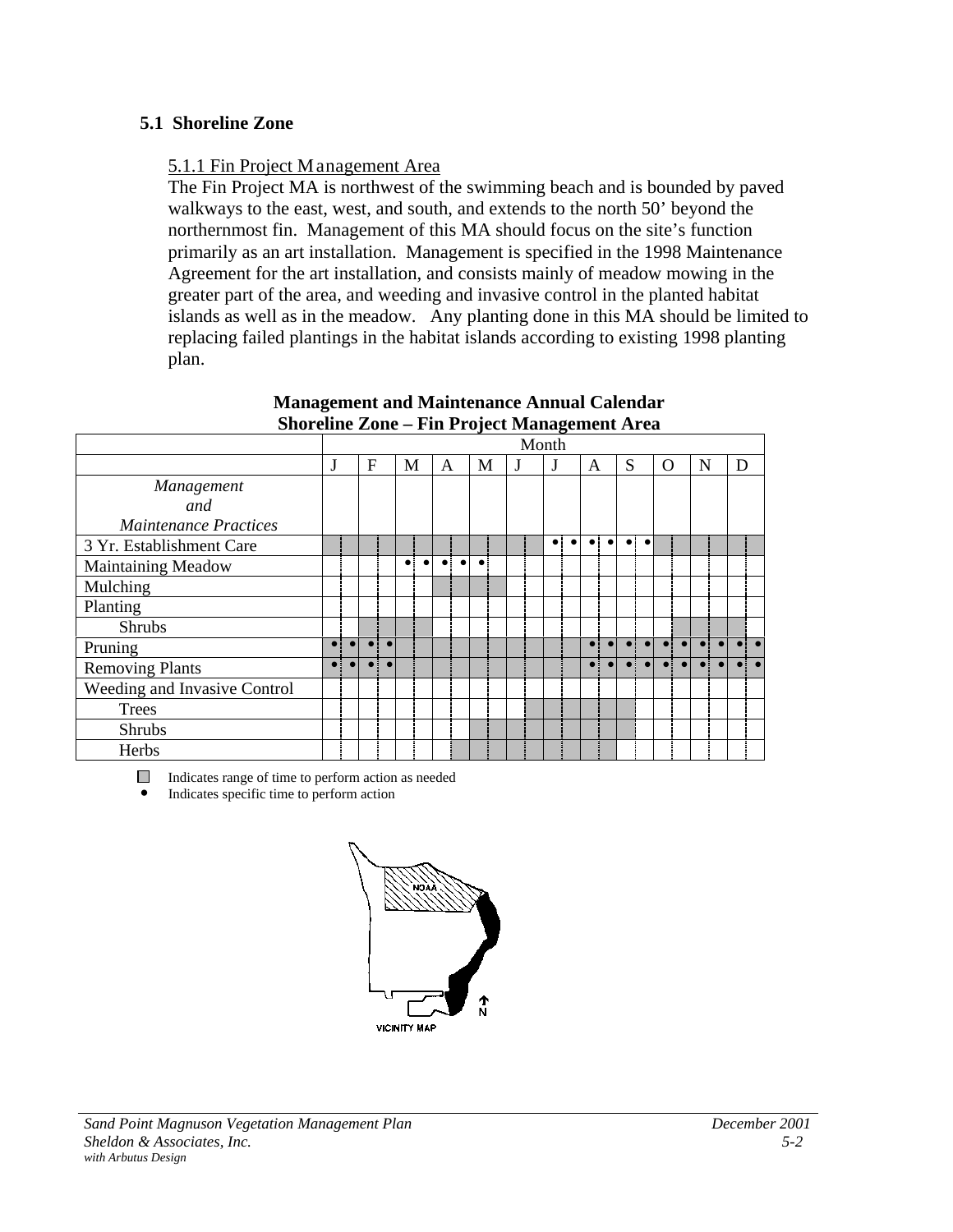This care will be necessary for any new plantings that are added to the habitat islands to replace woody plants that have not survived since initial planting.

### MEADOW MAINTENANCE

Mowing should be done three times annually in the late winter/early spring to maintain the site's main function as an art installation, to suppress invasive weed growth, and to provide summer forage and cover for wildlife. The proposed mowing schedule has a different seasonal timing than all other meadow areas in the Park (spring instead of fall), and a change in the timing from what is specified in the maintenance agreement. This is being done to prevent bird nesting in an area where nests are very likely to be disrupted, but to provide later season summer forage and cover.

Mowing must be done early enough in the spring to prevent bird nesting in this area where the intensive human use of the site will disturb nests. Mowing should be started in mid-March, and should be done twice more at 3-4 week intervals to keep the grass low enough so that birds nest elsewhere. After the last mowing in May, grass can be allowed to grow until the following March. If invasive weed growth is not adequately suppressed over time with this regimen, an additional mowing can be added in September. An amendment to the 1998 Maintenance Agreement should be made that incorporates these changes.

### **MULCHING**

Mulch woody species installed within the habitat areas annually as necessary or desirable. Re-surface the bark pathway through the MA annually as specified in the Maintenance Agreement.

### PLANTING

Plant selected woody species in the habitat islands to replace those individuals that did not survive from the initial planting. Choose species from the original planting plan and make substitutions as necessary on the basis of plant survival from the initial planting.

### PRUNING

Prune trees and shrubs throughout as needed for plant health or hazardous limbs, and on the west side of the Management Area to maintain reasonable views of the Fin Project and Lake Washington from the concrete walkway at the base of Kite Hill as specified in the Maintenance Agreement.

# PLANT REMOVAL

Other than invasives, removals should be performed only in the case of hazard trees, or of diseased plant material that needs to be replaced. When possible, removals should be done between August and March to avoid potential disruption of nests. Woody debris resulting from removals that will not sucker or sprout from cuttings or branches can be used anywhere in the Habitat Zone, except in the small seasonally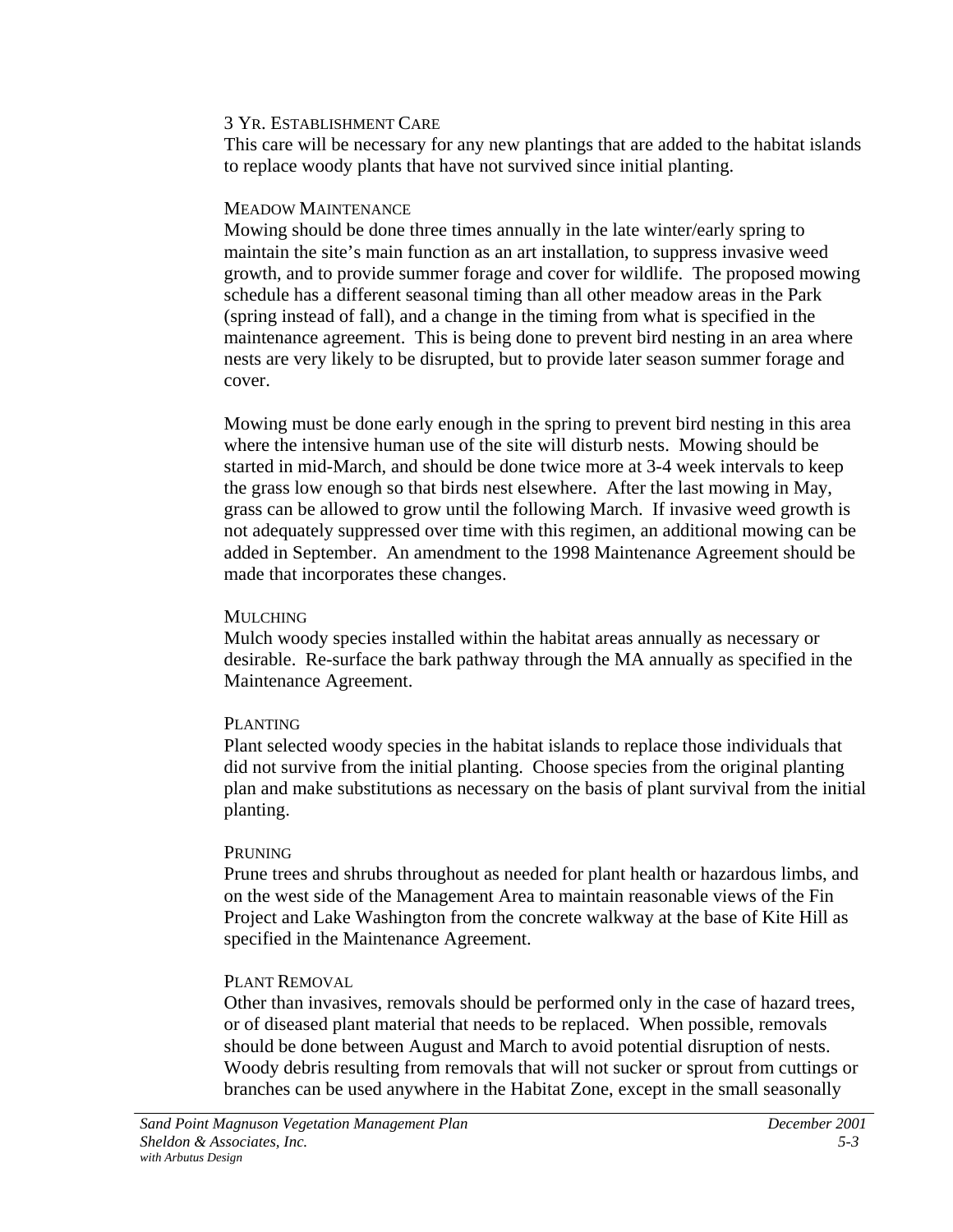ponded wetlands, for wildlife habitat features such as brush piles, LWD, snags, or stumps. Wood from suckering species such as Lombardy and white poplar, that cannot be used for habitat features until completely dead, should be stored off the ground until such time that it is no longer viable (2 years).

### WEEDING AND INVASIVE CONTROL

Control of invasives will be needed in the habitat islands as well as in the meadow if mowing alone does not adequately suppress woody invasives. Scot's broom and Himalayan blackberry are particularly problematic throughout this MA in habitat islands as well as meadow area. All woody species (native or non-native) are undesirable in meadow areas if upland meadows are to be maintained at that successional stage, and weedy herbaceous species should also be controlled.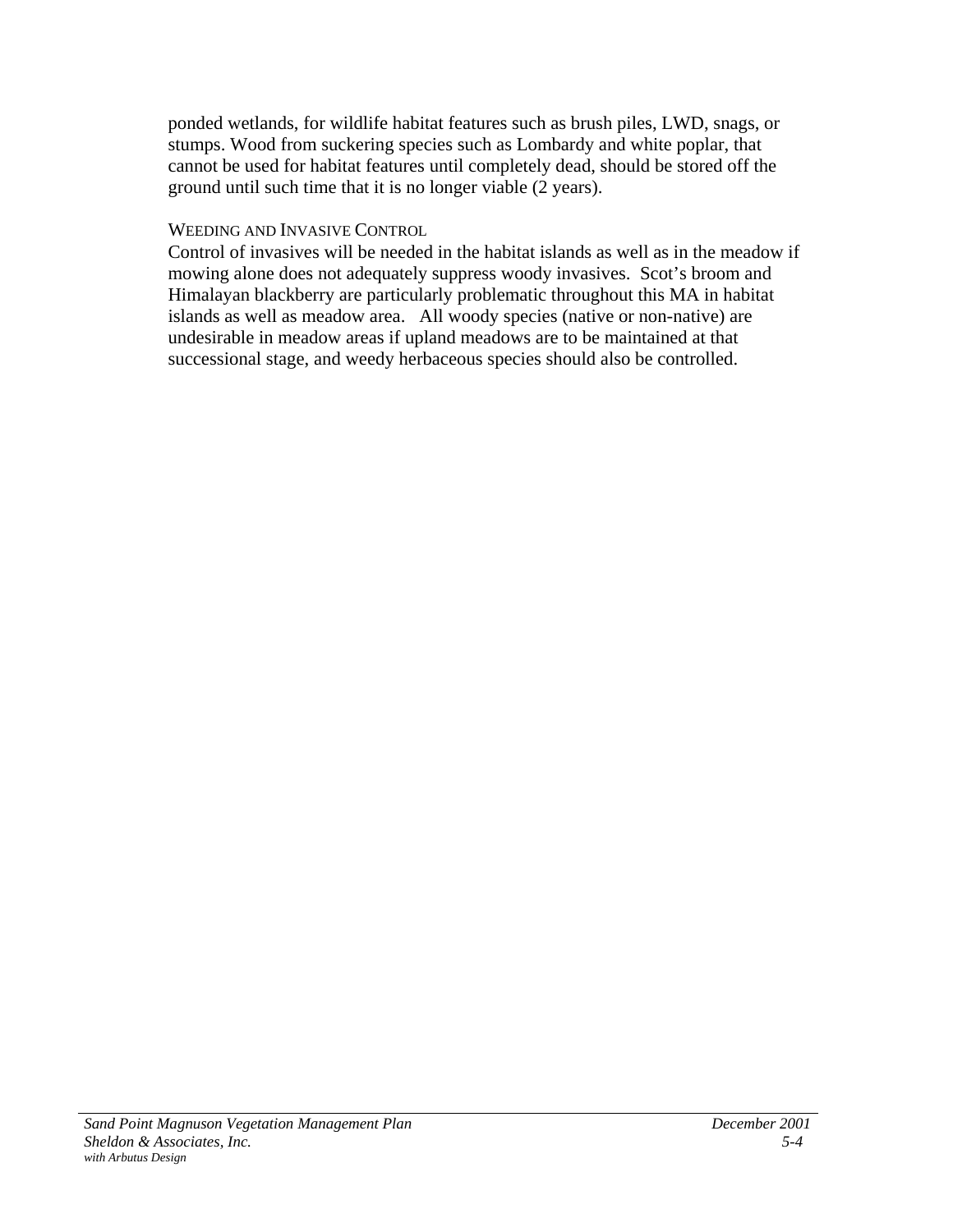### 5.1.2 Non-native Shrub Management Area

The largest concentrations of non-native shrub thickets in the Shoreline Zone occur between the swimming beach and the north boundary of the Zone. These thickets are made up almost exclusively of Himalayan blackberry and Scot's broom, and range in size from approximately 0.2 acres to 1.5 acres. There are two sizeable thickets in the southern part of the Zone, just northwest of the boat ramp and directly south of the south parking lot.

Thickets should be cleared of invasives by mechanical mowing and replanted for conversion to native shrub, forest, or limited areas of meadow communities. Clearing of thickets should occur only when follow-up replanting with native species and 3 yr. establishment care is intended, and should be done incrementally in patches as specified in Section 6.11 to provide displaced wildlife with adjacent or nearby replacement habitat.

|                              |   |   |   |   |   | Month     |           |                          |   |   |   |
|------------------------------|---|---|---|---|---|-----------|-----------|--------------------------|---|---|---|
|                              | J | F | M | A | М |           | A         | S                        | O | N | D |
| <i>Management</i><br>and     |   |   |   |   |   |           |           |                          |   |   |   |
| <b>Maintenance Practices</b> |   |   |   |   |   |           |           |                          |   |   |   |
| 3 Yr. Establishment Care     |   |   |   |   |   | $\bullet$ | $\bullet$ | $\bullet$ :<br>$\bullet$ |   |   |   |
| <b>Establishing Meadow</b>   |   |   |   |   |   |           |           |                          |   |   |   |
| <b>Maintaining Meadow</b>    |   |   |   |   |   |           |           | $\bullet$                |   |   |   |
| Planting                     |   |   |   |   |   |           |           |                          |   |   |   |
| <b>Trees</b>                 |   |   |   |   |   |           |           |                          |   |   |   |
| Shrubs                       |   |   |   |   |   |           |           |                          |   |   |   |
| Herbs                        |   |   |   |   |   |           |           |                          |   |   |   |
| <b>Amending Soils</b>        |   |   |   |   |   |           |           |                          |   |   |   |
| Weeding and Invasive Control |   |   |   |   |   |           |           |                          |   |   |   |
| <b>Trees</b>                 |   |   |   |   |   |           |           |                          |   |   |   |
| <b>Shrubs</b>                |   |   |   |   |   |           |           |                          |   |   |   |
| Herbs                        |   |   |   |   |   |           |           |                          |   |   |   |

#### **Management and Maintenance Annual Calendar Shoreline Zone – Non-native Shrub Management Area**

Indicates range of time to perform action as needed

! Indicates specific time to perform action

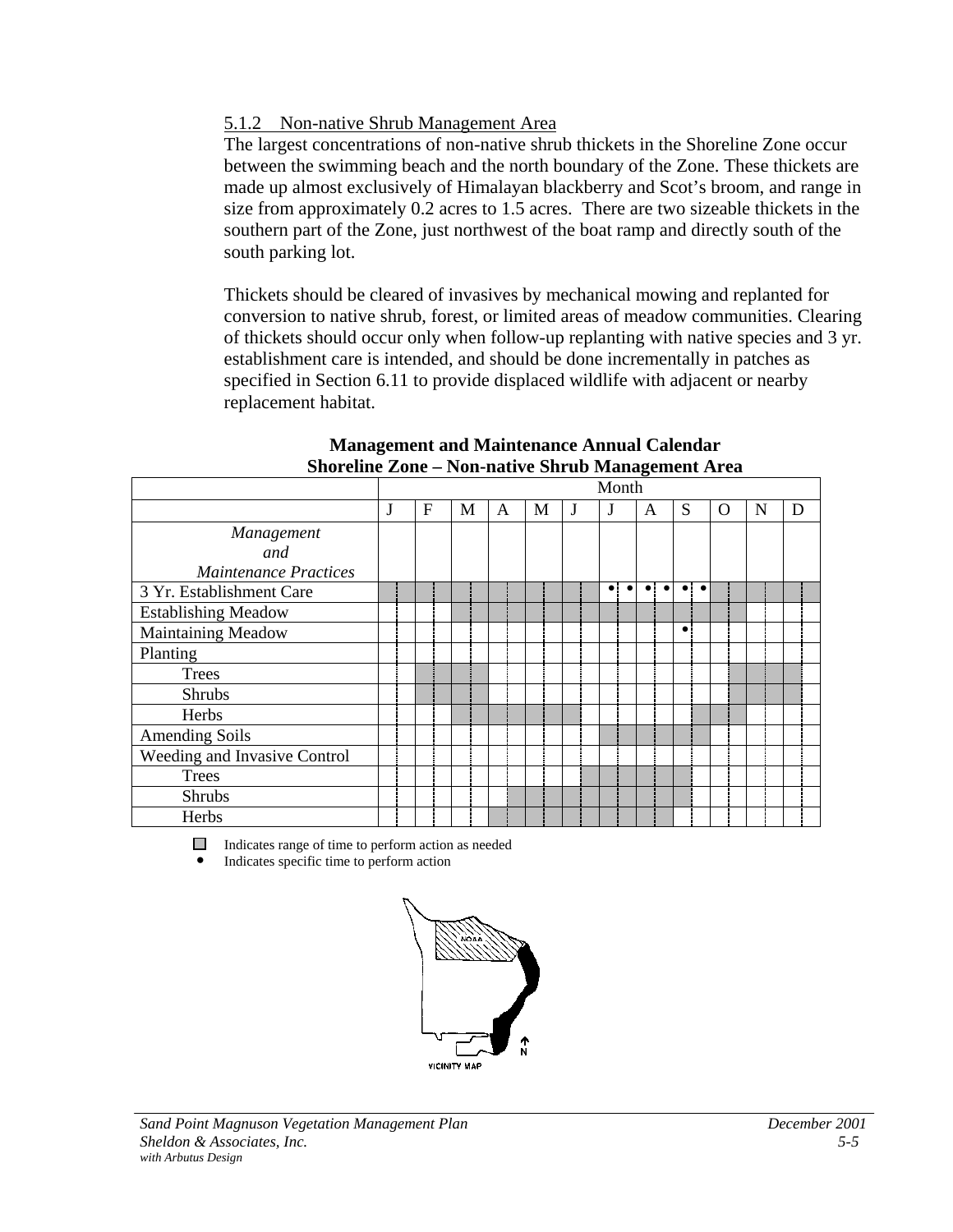This care will be needed for any new woody plantings that replace non-native shrubs.

#### ESTABLISHING MEADOW

Some limited meadow areas can be established in cleared thicket areas that are adjacent to existing upland meadows. This will be the most labor-intensive and difficult plant community to establish in these areas due to the level of invasive control that will be needed. For these reasons, and because of the prevalence of this habitat type at the Park currently, establishing more meadow may not be the most desirable choice for both ecological and economic reasons. Establishment would include seeding, weeding, mowing, and possibly soil amending.

### MAINTAINING MEADOW

Any newly established meadows created as conversion from non-native shrub thicket must be actively managed to prevent colonization by woody plants and invasion by weedy herbaceous species. Annual mowing will be necessary to adequately control re-sprouting shrubs until meadow is established. After that point mowing frequency can be decreased to one mowing every other year or every third year depending on the presence and rate of re-growth/reinvasion by woody species. Some regular handweeding to control invasives may also be needed.

### PLANTING

Planting of non-native shrub areas should proceed after clearing, and any soil amending or sheet mulching has been completed. Thickets adjacent to existing forest should be converted to native woody plant communities (trees and/or shrubs). Thickets adjacent to existing upland meadow should be converted to native shrubs, oak or madrone savannah, or limited areas of meadow. Thickets adjacent to wet meadows should be replaced with native shrubs.

### **AMENDING SOILS**

Soil amending throughout the planting area may be necessary or desirable after nonnatives have been cleared and prior to planting.

### WEEDING AND INVASIVE CONTROL

Non-native shrub thickets consist largely of Himalayan blackberry and Scot's broom. Control and removal strategies for these two species are very similar.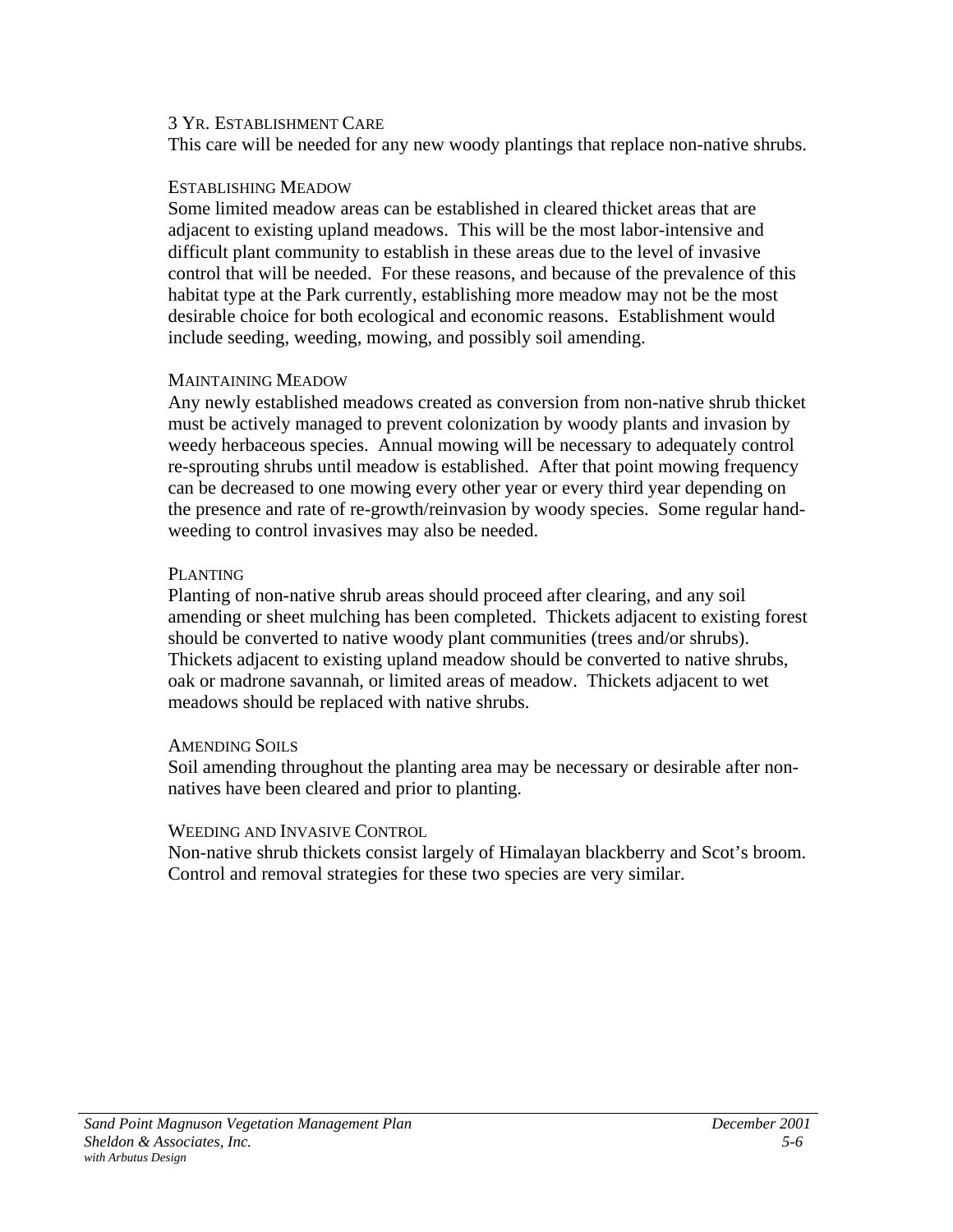### 5.1.3 Upland Meadow Management Area

The upland meadows in this Zone, like the non-native shrub thickets, are concentrated at the north and south ends of the Zone. Large meadow areas are interspersed with these thickets north of the swimming beach and beyond to the north boundary of the Zone. The meadows in the south are located straddling the boat ramp access road, and to the north and south of the south parking lot.

These areas are to be managed as meadow habitat to prevent colonization by both non-native and native woody species. This management will consist of a mowing regimen, and might possibly also include regular hand weeding as necessary. Mowing is to be done late enough in the growing season (September) to accommodate bird nesting season as well as seed head production for wildlife forage.

| --------------               |   | $\sim$ process strategies in |   |   | $\cdots$ |   |   |     |   |  |
|------------------------------|---|------------------------------|---|---|----------|---|---|-----|---|--|
|                              |   |                              |   |   | Month    |   |   |     |   |  |
|                              | F | М                            | А | М |          | A | S | ( ) | N |  |
| Management                   |   |                              |   |   |          |   |   |     |   |  |
| and                          |   |                              |   |   |          |   |   |     |   |  |
| <b>Maintenance Practices</b> |   |                              |   |   |          |   |   |     |   |  |
| <b>Establishing Meadow</b>   |   |                              |   |   |          |   |   |     |   |  |
| Maintaining Meadow           |   |                              |   |   |          |   |   |     |   |  |
| Weeding and Invasive Control |   |                              |   |   |          |   |   |     |   |  |
| <b>Trees</b>                 |   |                              |   |   |          |   |   |     |   |  |
| <b>Shrubs</b>                |   |                              |   |   |          |   |   |     |   |  |
| Herbs                        |   |                              |   |   |          |   |   |     |   |  |

**Management and Maintenance Annual Calendar Shoreline Zone – Upland Meadow Management Area**

Indicates range of time to perform action as needed

! Indicates specific time to perform action

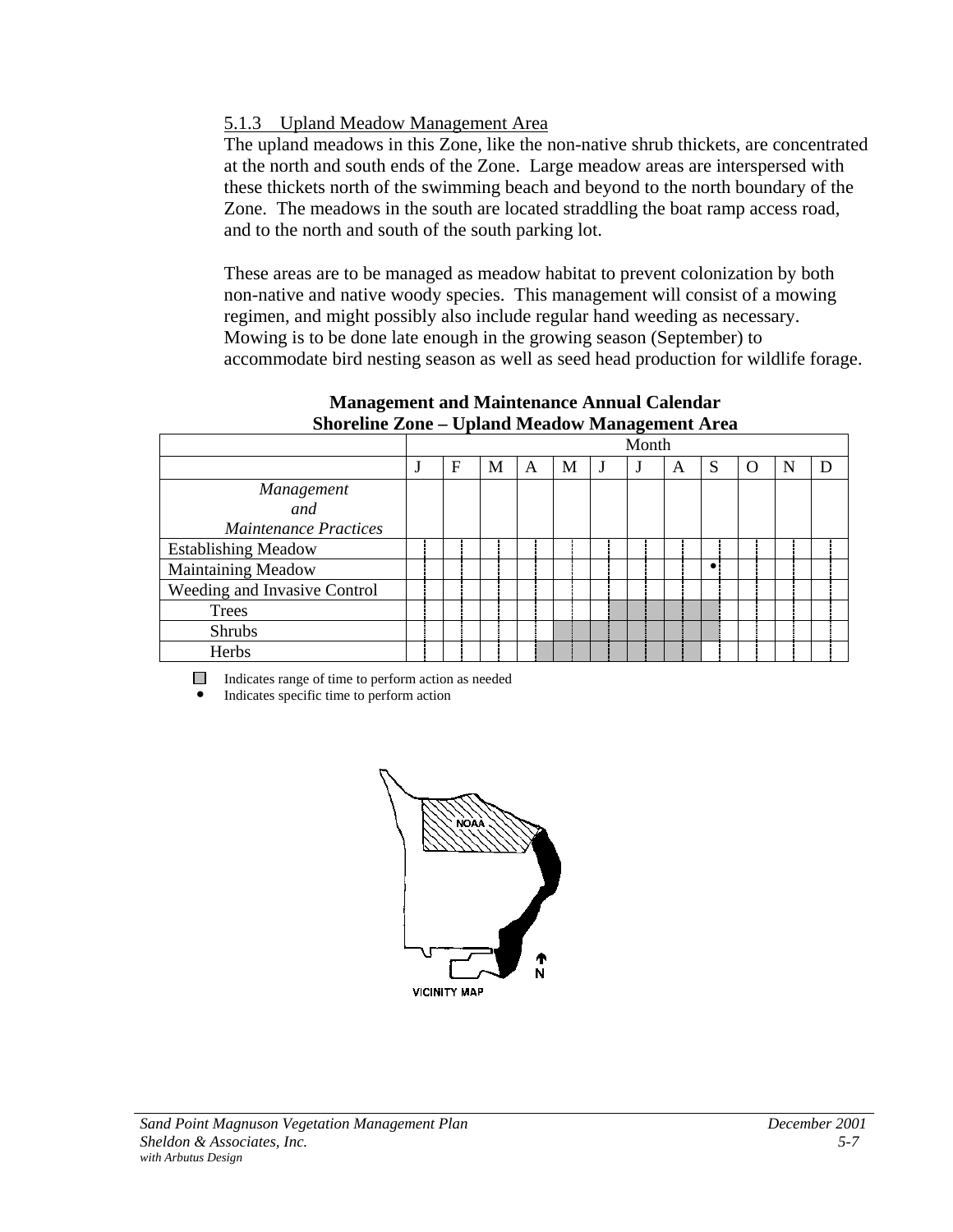#### ESTABLISHING MEADOW

Remove remnant pavement from upland meadow areas north of the swimming beach and east of the promenade and restore to meadow. Establishment would include seeding, weeding, mowing, and possibly soil amending.

#### MAINTAINING MEADOW

Upland meadows are to be actively managed to prevent colonization by woody plants and invasion by weedy herbaceous species. This will consist of a September mowing every other year or every third year depending on the presence and rate of regrowth/reinvasion by woody species. Some regular hand-weeding to control invasives may also be needed.

### WEEDING AND INVASIVE CONTROL

Non-native poplars are the most common invasive tree species encountered in meadows. The most common invasive shrubs are Himalayan blackberry, Scot's broom, and non-native hawthorn. Problematic herbaceous species often encountered include Canada thistle in meadow areas, and bindweed in newly planted areas.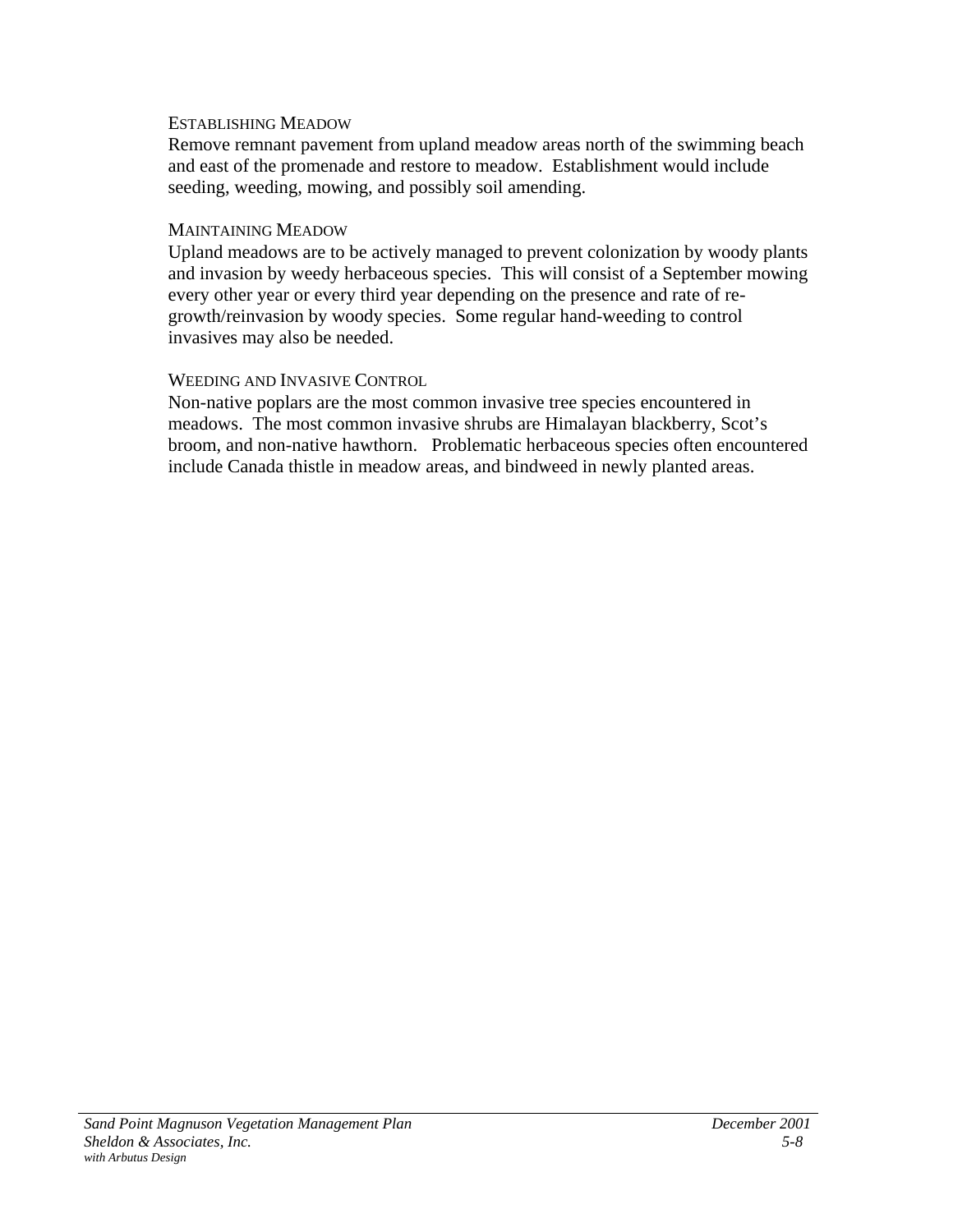### 5.1.4 Tree/Shrub Savannah Management Area

Tree/Shrub Savannah areas in the Shoreline Zone are limited to a 50-100 ft.-wide band wrapping around the south end directly across the road from Promontory Point and along the shoreline itself; and a 2.5-3 acre patch between the boat ramp and the bathroom facility. These areas should be managed as upland meadows interspersed with small clusters of native trees or shrubs. To achieve this, management actions must include a mowing regimen to maintain the meadow habitat, removal of non-native trees and shrubs, and replacement with appropriate native tree and shrub species to approximate the existing pattern of meadow interspersed with clumps of woody vegetation.

Tree/Shrub Savannah at the southernmost shoreline in this Zone should be managed to maintain existing spectacular views of Mt. Rainier from the high shoreline north of the USGS intake pumps, and to establish and encourage a wildlife corridor between Promontory Point and the lakeshore at the southernmost end of this MA (south of the USGS intake pumps). No meadow maintenance mowing should be done in this MA south of the USGS intake pumps at the south shoreline.

|                              |   |   |   |   |   | Month |   |           |   |   |   |
|------------------------------|---|---|---|---|---|-------|---|-----------|---|---|---|
|                              | J | F | М | A | М | J     | A | S         | O | N | D |
| Management                   |   |   |   |   |   |       |   |           |   |   |   |
| and                          |   |   |   |   |   |       |   |           |   |   |   |
| <b>Maintenance Practices</b> |   |   |   |   |   |       |   |           |   |   |   |
| 3 Yr. Establishment Care     |   |   |   |   |   |       |   | ٠         |   |   |   |
| <b>Maintaining Meadow</b>    |   |   |   |   |   |       |   | $\bullet$ |   |   |   |
| Planting                     |   |   |   |   |   |       |   |           |   |   |   |
| Trees                        |   |   |   |   |   |       |   |           |   |   |   |
| <b>Shrubs</b>                |   |   |   |   |   |       |   |           |   |   |   |
| <b>Removing Plants</b>       |   |   |   |   |   |       |   |           |   |   |   |
| Weeding and Invasive Control |   |   |   |   |   |       |   |           |   |   |   |
| <b>Trees</b>                 |   |   |   |   |   |       |   |           |   |   |   |
| <b>Shrubs</b>                |   |   |   |   |   |       |   |           |   |   |   |
| Herbs                        |   |   |   |   |   |       |   |           |   |   |   |

| <b>Management and Maintenance Annual Calendar</b>    |  |
|------------------------------------------------------|--|
| Shoreline Zone – Tree/Shrub Savannah Management Area |  |

Indicates range of time to perform action as needed

! Indicates specific time to perform action

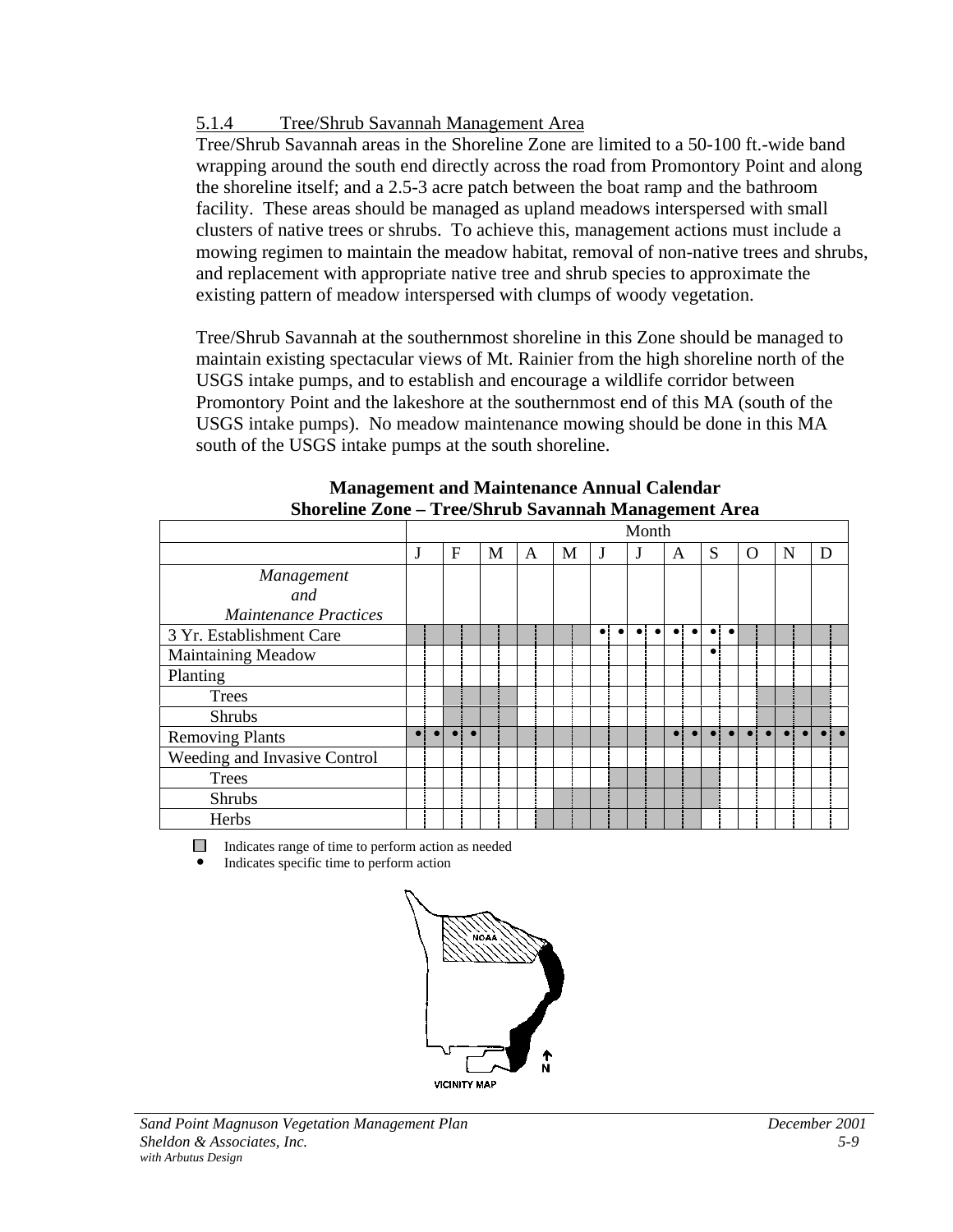This care will be needed for any new woody plantings that replace non-native trees and shrubs or are installed in meadow areas.

#### MAINTAINING MEADOW

Upland meadows portions of the savannah are to be actively managed to prevent further colonization by native woody plants and invasion by non-native species. Maintenance actions should consist of a September mowing every other year or every third year depending on the presence and rate of re-growth/reinvasion by woody species. Some regular hand-weeding to control invasives may also be needed. No mowing should be done south of the USGS intake pumps on the southernmost shoreline as this area is being converted to a tree/shrub plant community, improving the link between Promontory Point and the lakeshore.

#### PLANTING

Native trees should replace non-native trees that are removed from these savannah areas. Native replacements can be planted in the same location or in adjacent or nearby forest areas. Native shrubs should replace non-native shrubs that are removed, but should be planted in the same location as those plants that are removed. Planting at the southernmost shoreline Tree/Shrub Savannah should not diminish the spectacular existing views of Mt. Rainier. Islands in the parking lot south of the boat ramp should be planted with clusters of xeric native trees and shrubs (madrone, Douglas fir, Garry oak, oceanspray, mock orange, woods rose) to improve the aesthetics of the parking lot, provide shade, and provide a more unifying theme between the built and natural portions of the park.

### REMOVING PLANTS

Removals other than invasives are intended to be performed only in the case of hazard trees or diseased plant material that needs to be replaced. When possible, removals should be done between August and March to avoid potential disruption of nests. Woody debris resulting from plant removals that does not sucker or sprout from cuttings or branches can be left or placed as wildlife habitat such as brush piles, LWD, snags, or stumps. Wood from suckering species such as Lombardy and white poplar, that can not be used for habitat features until completely dead, should be stored off the ground until such time (2 years) that it is no longer viable.

### WEEDING AND INVASIVE CONTROL

Non-native poplars are the most common invasive tree species encountered in these savannah areas. The most common invasive shrubs are Himalayan blackberry, Scot's broom, and non-native hawthorn. Problematic herbaceous species often encountered include Canada thistle. Woody debris resulting from removal of invasive trees or shrubs that do not sucker or sprout from cuttings or branches can be left or placed as wildlife habitat features such as brush piles, LWD, snags, or stumps. Wood that can not be used for habitat features until completely dead, should be stored off the ground until such time (2 years) as it is no longer viable.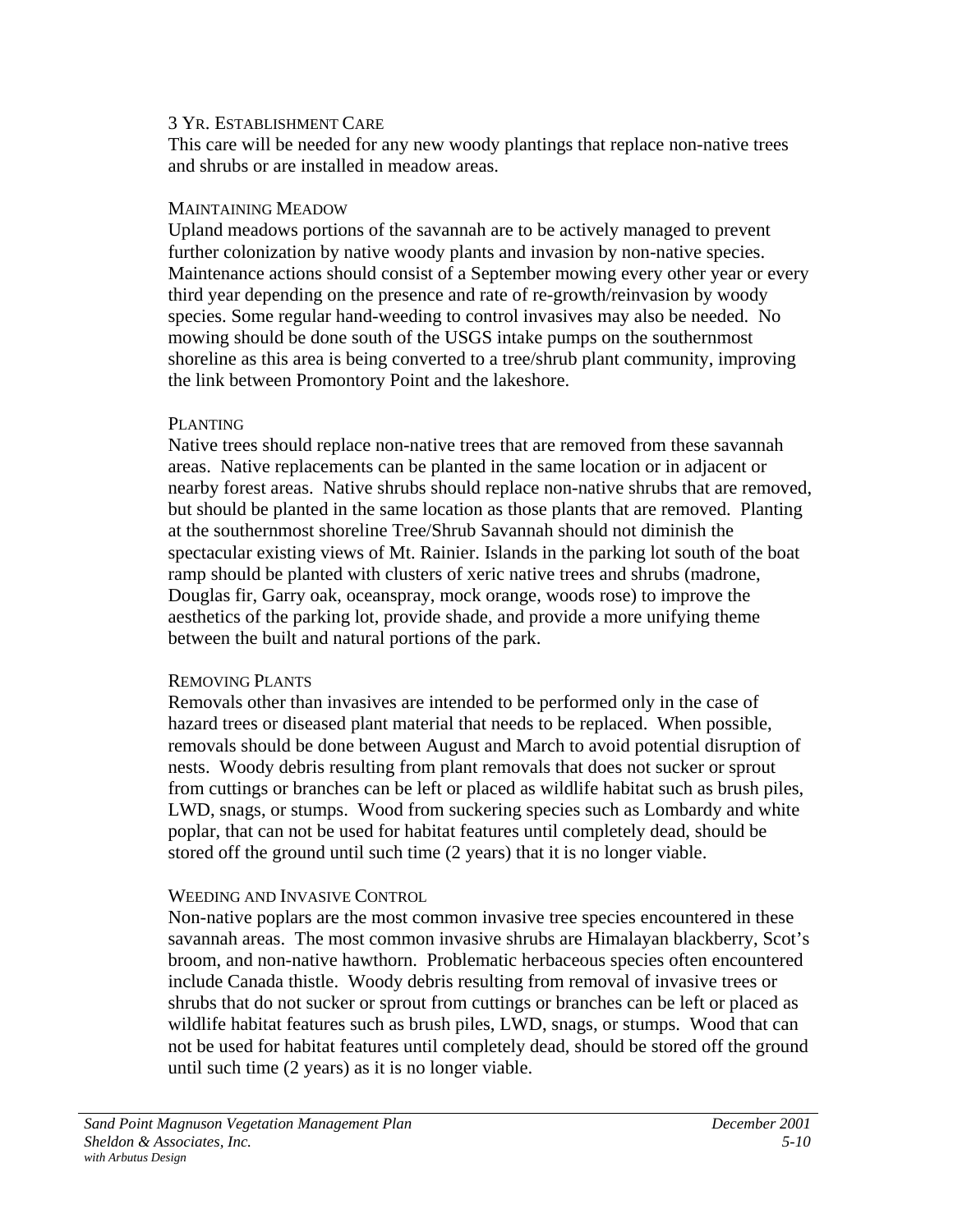### 5.1.5 Mowed Grassland Management Area

Mowed grassland is found in and around high human activity areas in this Zone – from the swimming beach south to the boat ramp, and south of the boat ramp associated with the parking lots and picnic shelter. Grassy areas are interspersed with trees and shrubs directly along the shoreline, and with planted specimen trees inland of the sand near the bathrooms. These grassy expanses should continue to be managed as mowed grassland to welcome human uses such as picnicking, sunbathing, and other informal recreational activities. Along the shoreline itself where pockets of woody vegetation are currently found, invasive species should be controlled and vegetation should be managed to feature native species that will enhance and stabilize the shoreline for wildlife. Inland areas should feature individual or groupings of non-invasive specimen trees and/or shrubs for aesthetics and to provide shade and focal points for people.

|                              |           |   |           |   |           |   |           |   |           |             |           | Month     |           |             |           |   |       |             |   |   |     |
|------------------------------|-----------|---|-----------|---|-----------|---|-----------|---|-----------|-------------|-----------|-----------|-----------|-------------|-----------|---|-------|-------------|---|---|-----|
|                              | J         | F |           | M |           | A |           | М |           | J           |           |           |           | A           |           | S |       | O           | N | D |     |
| Management                   |           |   |           |   |           |   |           |   |           |             |           |           |           |             |           |   |       |             |   |   |     |
| and                          |           |   |           |   |           |   |           |   |           |             |           |           |           |             |           |   |       |             |   |   |     |
| <b>Maintenance Practices</b> |           |   |           |   |           |   |           |   |           |             |           |           |           |             |           |   |       |             |   |   |     |
| 3 Yr. Establishment Care     |           |   |           |   |           |   |           |   |           |             |           | $\bullet$ | $\bullet$ | $\bullet$ . | $\bullet$ |   | ol ol |             |   |   |     |
| Planting                     |           |   |           |   |           |   |           |   |           |             |           |           |           |             |           |   |       |             |   |   |     |
| <b>Trees</b>                 |           |   |           |   |           |   |           |   |           |             |           |           |           |             |           |   |       |             |   |   |     |
| <b>Shrubs</b>                |           |   |           |   |           |   |           |   |           |             |           |           |           |             |           |   |       |             |   |   |     |
| Pruning                      |           |   |           |   |           |   |           |   |           |             |           |           |           |             |           |   |       |             |   |   |     |
| <b>Removing Plants</b>       | $\bullet$ |   | $\bullet$ |   |           |   |           |   |           |             |           |           |           |             |           |   |       |             |   |   | . . |
| Taking Care of Turf          |           |   |           |   | $\bullet$ |   | $\bullet$ |   | $\bullet$ | $\bullet$ : | $\bullet$ | e i       | $\bullet$ | . .         |           |   |       | $\bullet$ : |   |   |     |
| Weeding and Invasive Control |           |   |           |   |           |   |           |   |           |             |           |           |           |             |           |   |       |             |   |   |     |
| <b>Trees</b>                 |           |   |           |   |           |   |           |   |           |             |           |           |           |             |           |   |       |             |   |   |     |
| <b>Shrubs</b>                |           |   |           |   |           |   |           |   |           |             |           |           |           |             |           |   |       |             |   |   |     |
| Herbs                        |           |   |           |   |           |   |           |   |           |             |           |           |           |             |           |   |       |             |   |   |     |

#### **Management and Maintenance Annual Calendar Shoreline Zone – Mowed Grassland Management Area**

Indicates range of time to perform action as needed ! Indicates specific time to perform action

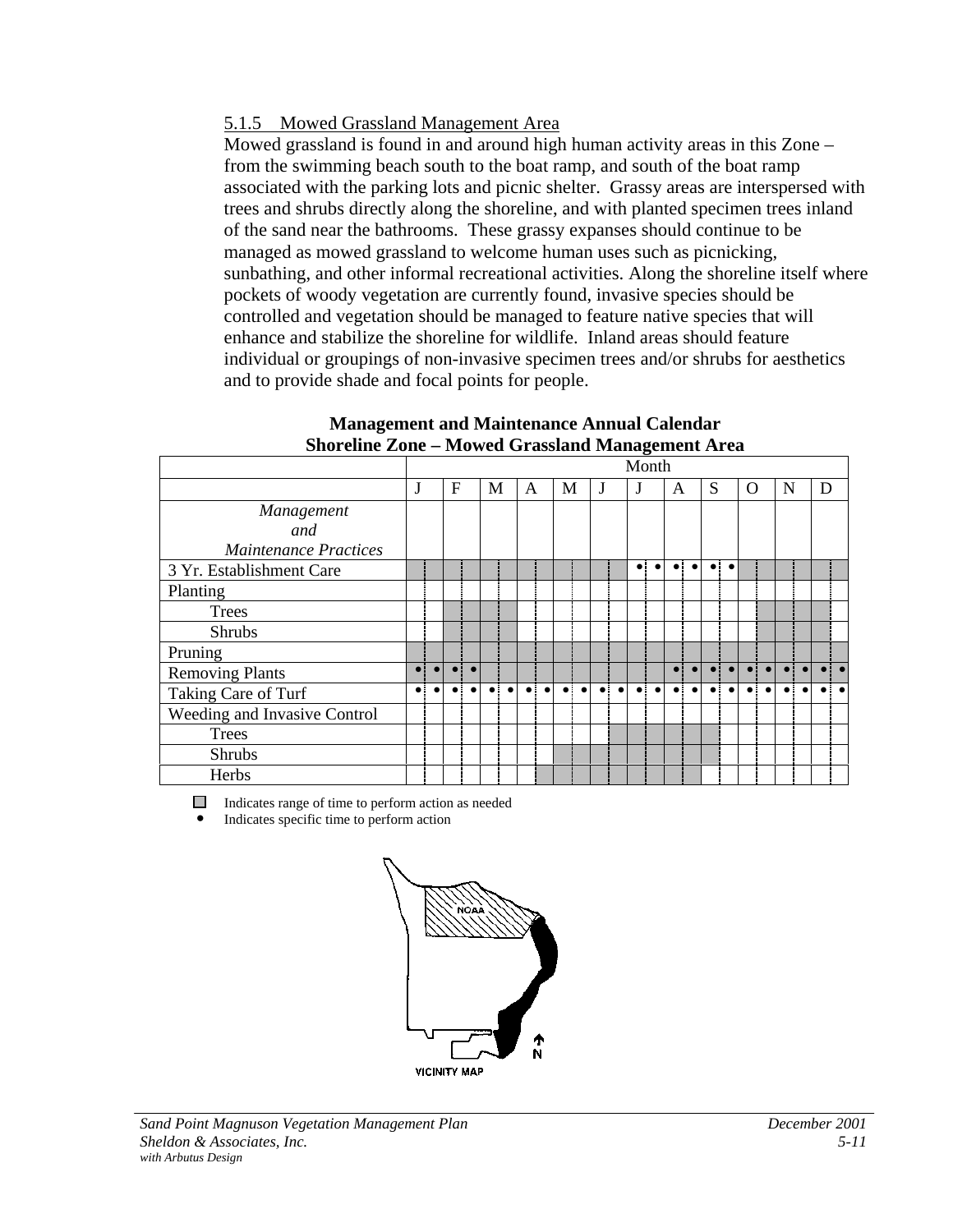This care will be needed for any new woody plantings that replace non-native trees and shrubs.

### PLANTING

Immediately along the shoreline itself, where pockets of woody vegetation are currently found, invasive species should be controlled and replaced with typical native riparian trees and shrubs. Further inland, the plant palette can include appropriate non-invasive non-native species as specimen plantings, but all non-native invasive species or species prone to disease should be incrementally replaced.

### PRUNING

Prune trees and shrubs throughout as needed for plant health and public safety.

### REMOVING PLANTS

Removals are intended to be performed only in the case of hazard trees or diseased plant material that needs to be replaced. When possible, removals should be done between August and March to avoid potential disruption of nests. Woody debris resulting from removal of invasive trees or shrubs that do not sucker or sprout from cuttings or branches can be left or placed as wildlife habitat features such as brush piles, LWD, snags, or stumps. Wood that can not be used for habitat features until completely dead, should be stored off the ground until such time (2 years) that it is no longer viable. Norway maples, and crabapples, in particular, are stressed, diseased, and misshapen in this MA. Pines near the picnic shelter south of the boat ramp are stressed and should be evaluated for health.

### TAKING CARE OF TURF

Turf care activities occur throughout the year. Mowing in particular should be done with attention to protect existing desirable shoreline vegetation and large tree roots.

### WEEDING AND INVASIVE CONTROL

Regular and frequent mowing in this MA greatly reduces the occurrence of invasives, and limits them to the outer edges, in particular along the shoreline edge where they root in the bank among desirable natives. Typically, Himalayan blackberry, Scot's broom, reed canary grass, and yellow iris are the common invasives present here, all of which should be removed and replaced with natives. Patches of Japanese knotweed are also present, and should be prioritized for removal to prevent further spread. Non-native poplar is also found along the shoreline edge and inland. The swimming beach area has a number of Norway maples. Incremental removal and replacement of these tree species is recommended.

Woody debris resulting from removal of invasive trees or shrubs that do not sucker or sprout from cuttings or branches can be left or placed as wildlife habitat features such as brush piles, LWD, snags, or stumps. Wood that can not be used for habitat features until completely dead, should be stored off the ground until such time (2 years) that it is no longer viable.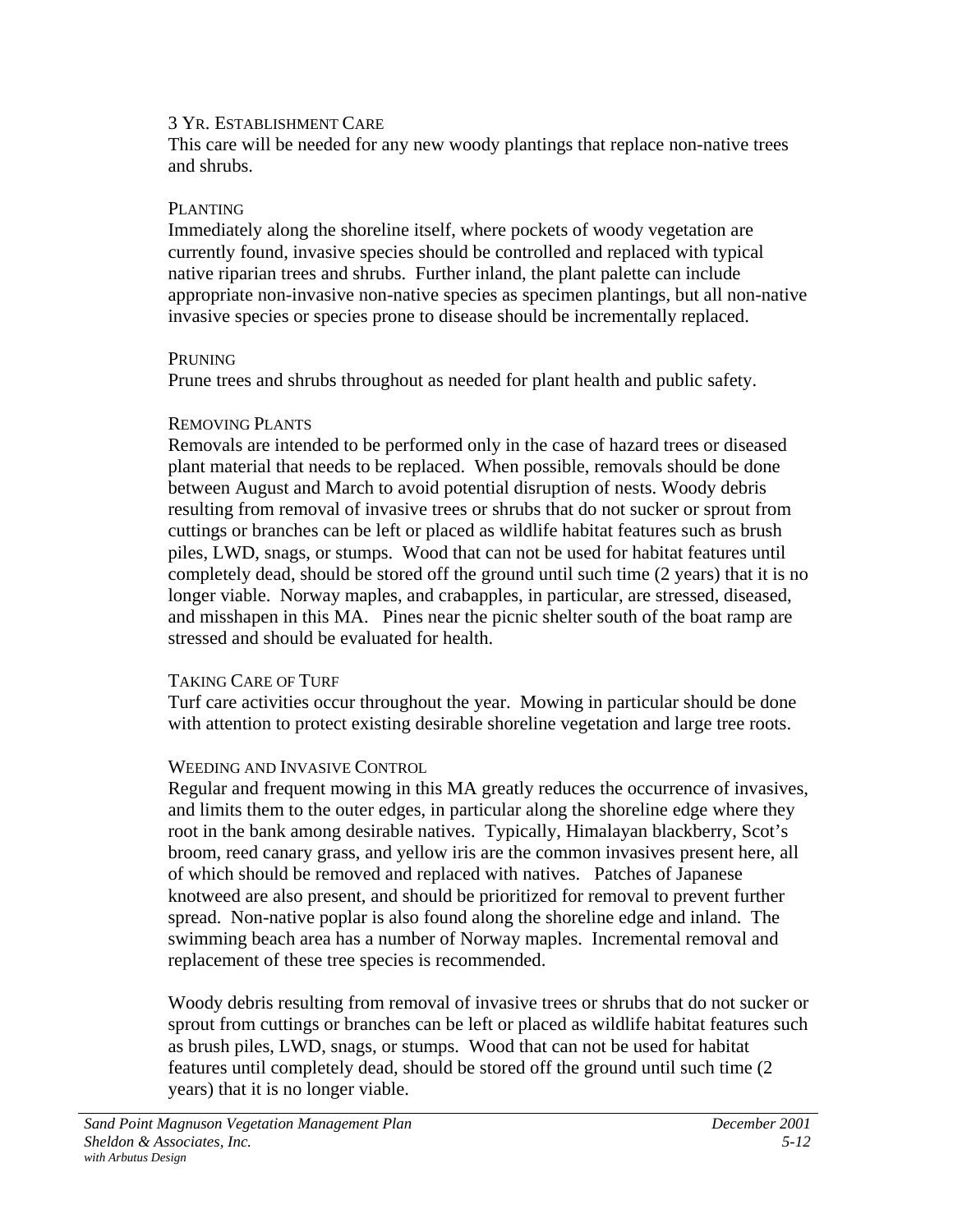### 5.1.6 Nearshore Management Area

The Nearshore MA is a narrow strip waterward of the shoreline and includes the shallow beach and water-land interface along the entire length of the Shoreline Zone. It is included as a Management Area because it is a critical link to improving this edge habitat for wildlife, particularly native fish, as well as improving access to the shoreline for people, and reducing shoreline erosion. In addition, shallow shoreline areas with fringing emergent and aquatic bed vegetation are the most biologically productive habitats in the lake environment. Actions in this MA to restore this type of natural vegetated shoreline start with removal of rubble and debris to restore a substrate and slope that can be planted. Removing concrete rubble and debris along this riparian edge to restore a more natural shoreline substrate, reshaping portions of the shoreline to create more gently sloping pocket beaches, and planting the edges of these pocket beaches with riparian vegetation are the main management actions for this MA.

|                                        |   |   |   |   | Month |   |   |   |   |   |
|----------------------------------------|---|---|---|---|-------|---|---|---|---|---|
|                                        | F | М | A | М |       | A | S | O | N | D |
| Management                             |   |   |   |   |       |   |   |   |   |   |
| and                                    |   |   |   |   |       |   |   |   |   |   |
| <b>Maintenance Practices</b>           |   |   |   |   |       |   |   |   |   |   |
| 3 Yr. Establishment Care               |   |   |   |   |       |   |   |   |   |   |
| Planting                               |   |   |   |   |       |   |   |   |   |   |
| Trees                                  |   |   |   |   |       |   |   |   |   |   |
| Shrubs                                 |   |   |   |   |       |   |   |   |   |   |
| Herbs                                  |   |   |   |   |       |   |   |   |   |   |
| Live Stakes                            |   |   |   |   |       |   |   |   |   |   |
| Removing Nearshore Rubble <sup>1</sup> |   |   |   |   |       |   |   |   |   |   |
| Restoring Pocket Beaches <sup>2</sup>  |   |   |   |   |       |   |   |   |   |   |

#### **Management and Maintenance Annual Calendar Shoreline Zone – Nearshore Management Area**

 $\Box$  Indicates range of time to perform action as needed

! Indicates specific time to perform action

 $1$  Removal and timing of concrete bulkheads will be dependent upon permit conditions from WDFW and Corps of Engineers. <sup>2</sup> Restoring pocket beaches and placing gravel in the nearshore environments will be dependent upon permit conditions from WDFW, the Corps of Engineers, and City of Seattle Shoreline permit conditions.

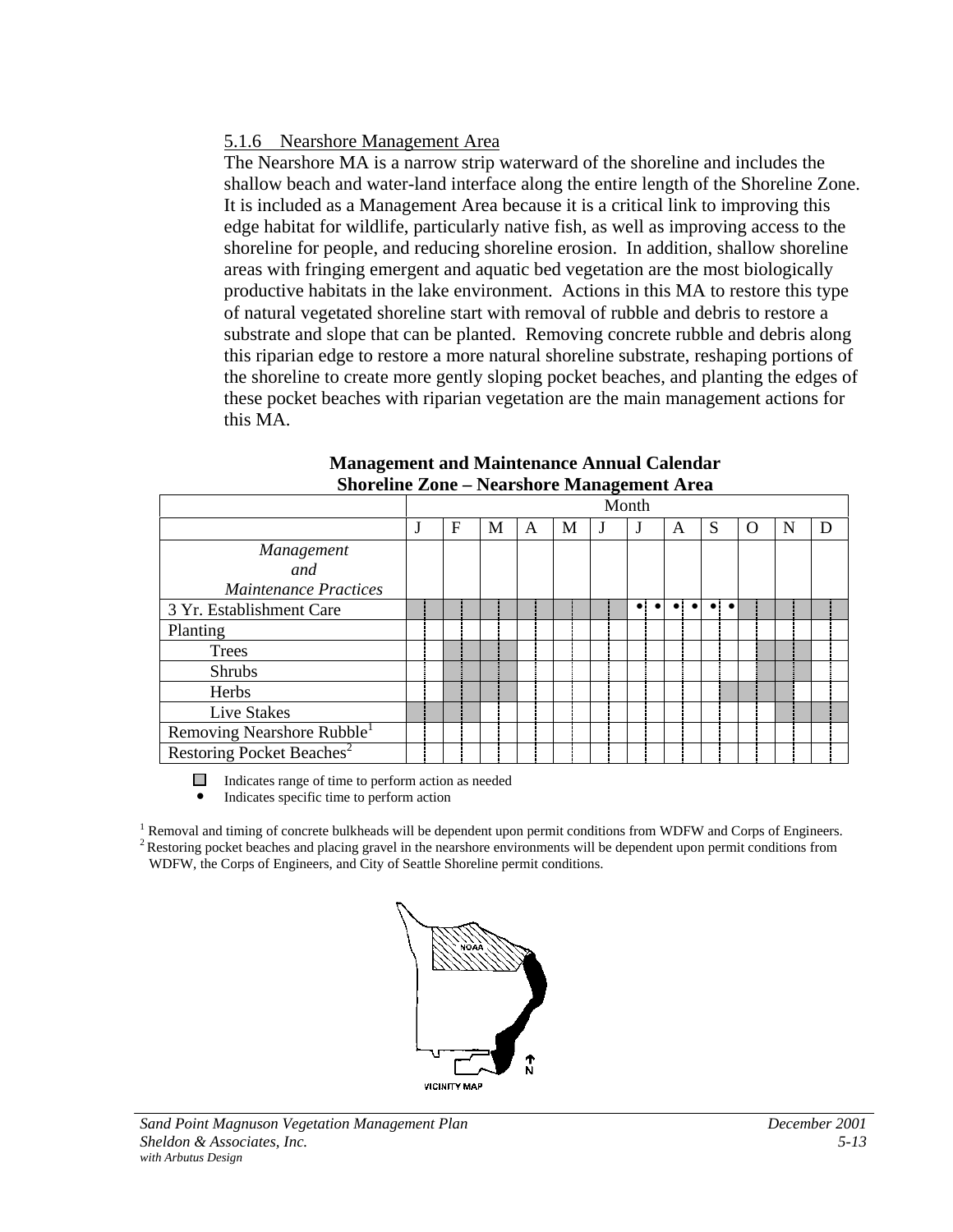This care will not include mulching or watering, and will likely require a far less intensive effort with regard to weeding than in typical upland areas since planting in this MA will only be done at water's edge and slightly above.

REMOVING NEARSHORE RUBBLE AND RESTORING POCKET BEACHES Concrete rubble and debris occurs along a large portion of the shoreline from the bank outwards anywhere from approximately 5-20' offshore. This material creates an abrupt edge, with an unnatural substrate, and prevents establishment of desirable emergent and aquatic bed vegetation. Removal will require numerous permits including WDFW HPA (Hydraulic Project Approval), U.S. Army Corps Section 401 and/or 404 (which will trigger a Biological Assessment), City of Seattle Shoreline Permit, and SEPA. This work should only be done with consultation and detailed planning from a shoreline processes specialist and/or hydrogeomorphologist. Importing round gravels in a range of smaller sizes to restore optimal substrate may be necessary. Creation of pocket beaches and shoreline reshaping should be done to dissipate wave energy, and to create more desirable nearshore conditions for native fish species. Pocket beach creation should include a stepped grade at the beach-tograss transition to discourage goose access. Installation of LWD in selected areas of the MA may be advised, but should be done judiciously so as not compromise water access or safety for people. Planting of portions of the newly created shallows will also likely be a component of work to be performed in the Nearshore MA to help dissipate wave energy as well as limit goose access to the grassy, high human use areas upslope.

### *Specific areas and actions are described as follows:*

In south nearshore high bank areas, leave bank as is but remove concrete rubble in the water and at the toe of the bank. Where there are existing trees and shrubs, plant the toe of the bank with native willows. Remove and replace non-native trees and shrubs with appropriate native species incrementally, and control the invasives. Where there are no existing trees and shrubs, remove any invasives, and experiment with drillplanting tubelings of low-growing upland native shrubs such as snowberry and rose into the upper portions of the bank.

In nearshore area directly south of the boat ramp, remove armoring and stabilize the bank with bioengineering techniques such as heavy planting of willows and other riparian shrubs along the toe of the bank. Planting should extend upslope and blend with management for the mowed grassland here. This would also help screen the boat ramp activities from the picnic shelter area. In low bank areas further south, continue the pattern of pocket beach creation already present, sloping the shoreline and adding fine, round gravels to the substrate as necessary. Plant along the edges of pockets mimicking the existing pattern.

In the nearshore area directly north of the boat ramp, maintain the existing riparian corridor, remove and replace invasive species (yellow iris, purple loosestrife), and remove concrete rubble and armoring to replace with dense planting of willows and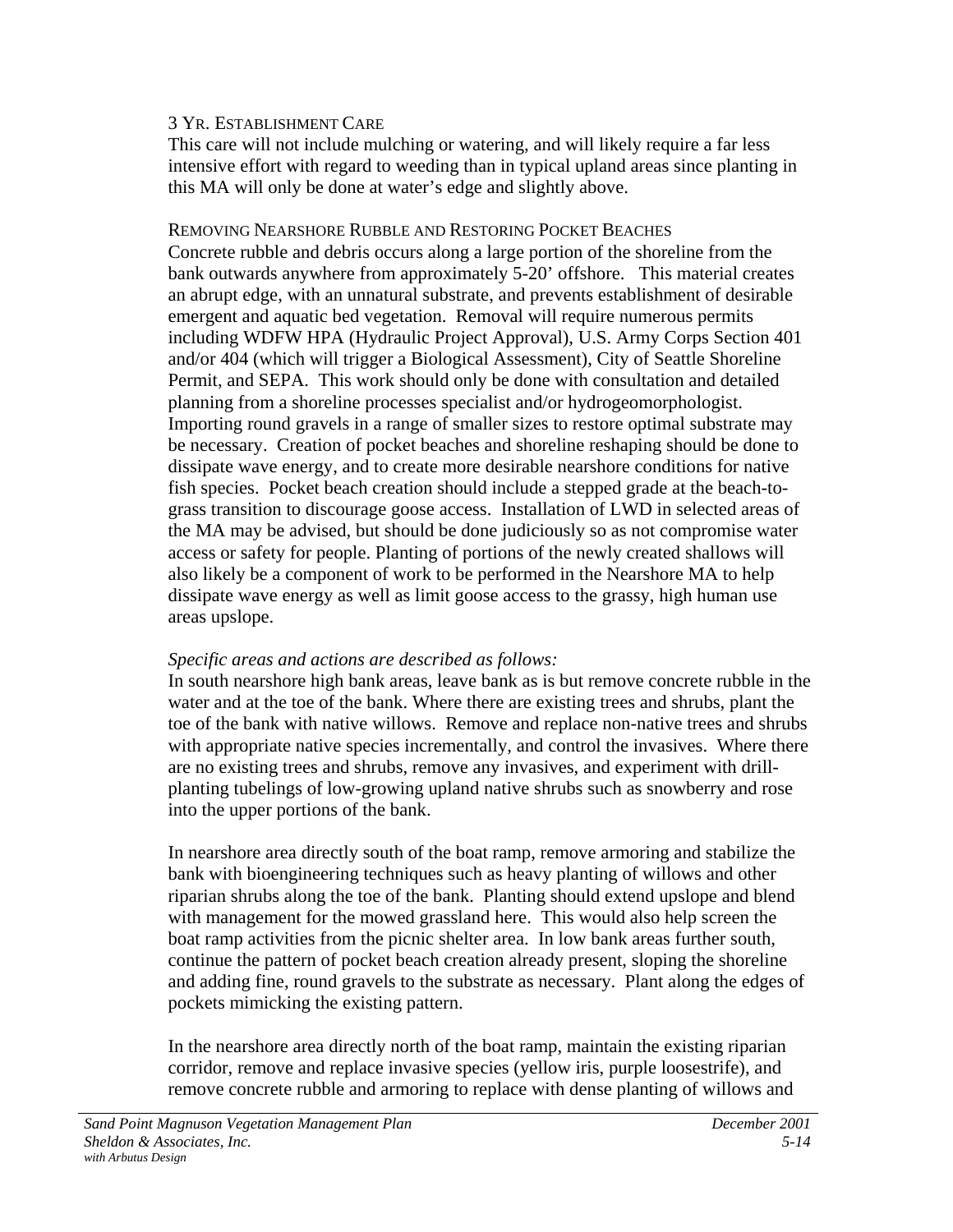other riparian shrubs at the toe of the bank. Maintain the viewpoint to the south towards Mt. Rainier by limiting the northward extent of new vegetation in this area. Create series of pocket beaches with gently sloping shoreline, appropriate-sized gravels, and edge planting extending northwards from the boat ramp to the bathroom structure to tie in with restored pocket beaches north of the bathroom structure. As part of the improvements to habitat, retrofit the existing boat docks with more fishfriendly open metal decking to allow light beneath the structures and reduce habitat for salmonid predators.

In the nearshore area north of the swimming beach, continue the pattern of enhanced pocket beaches with larger patches of native riparian vegetation to replace existing non-natives and to create pockets of vegetation in large open areas. Remove rubble. Combine nearshore restoration and bank planting with upland, non-native shrub thicket conversion, between the water's edge and the promenade. Management of these areas should focus more on improving habitat quality than on care of more intensive human use swimming areas and mowed grasslands to the south. Revegetation should include more trees in larger groves, building on and enhancing the existing pattern. Pocket beaches here are still meant to offer secluded access and water views for people as they currently do.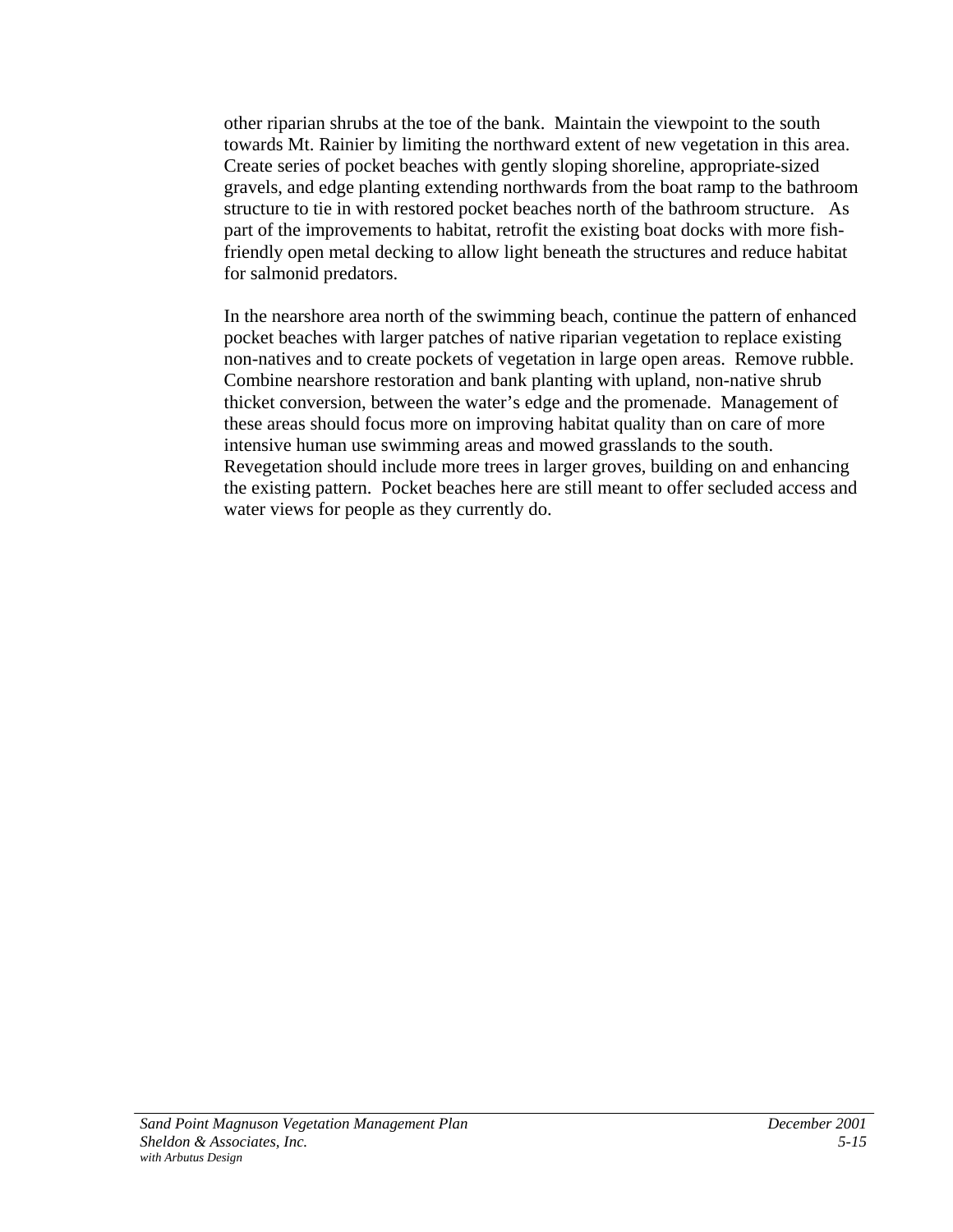### 5.1.7 Wetland Management Area

The Wetland MA in this Zone is associated with a swale on the north side of the boat ramp. The designation of the area as wetland was made on the basis of vegetation – regulatory determination of wetland presence was not conducted and no wetland delineation was done. This MA is less than 100' in width for its entire length stretching east-west across the Zone from the shoreline road to the boat ramp. No work should be done in this MA without consultation with a wetland ecologist or biologist to develop a specific invasive control, replanting, and monitoring plan. Management should focus on removal of invasives and replacement with appropriate wetland and riparian species, and increasing native species diversity and structural complexity of the plant community. Both purple loosestrife and yellow iris are present here in limited areas, and should be a priority for control and removal. The practices outlined below assume professional assistance, therefore they are not as specific as for other MAs.

|                              | Month       |           |              |           |   |  |   |   |   |  |           |           |           |           |   |                         |          |  |   |   |  |
|------------------------------|-------------|-----------|--------------|-----------|---|--|---|---|---|--|-----------|-----------|-----------|-----------|---|-------------------------|----------|--|---|---|--|
|                              | J           |           | $\mathbf{F}$ |           | M |  | A | M | J |  | J         |           | A         |           | S |                         | $\Omega$ |  | N | D |  |
| Management                   |             |           |              |           |   |  |   |   |   |  |           |           |           |           |   |                         |          |  |   |   |  |
| and                          |             |           |              |           |   |  |   |   |   |  |           |           |           |           |   |                         |          |  |   |   |  |
| <b>Maintenance Practices</b> |             |           |              |           |   |  |   |   |   |  |           |           |           |           |   |                         |          |  |   |   |  |
| 3 Yr. Establishment Care     |             |           |              |           |   |  |   |   |   |  | $\bullet$ | $\bullet$ | $\bullet$ | $\bullet$ |   | $\bullet\bullet\bullet$ |          |  |   |   |  |
| Planting                     |             |           |              |           |   |  |   |   |   |  |           |           |           |           |   |                         |          |  |   |   |  |
| <b>Trees</b>                 |             |           |              |           |   |  |   |   |   |  |           |           |           |           |   |                         |          |  |   |   |  |
| <b>Shrubs</b>                |             |           |              |           |   |  |   |   |   |  |           |           |           |           |   |                         |          |  |   |   |  |
| Herbs                        |             |           |              |           |   |  |   |   |   |  |           |           |           |           |   |                         |          |  |   |   |  |
| Pruning                      | $\bullet$ : | $\bullet$ |              | $\bullet$ |   |  |   |   |   |  |           |           |           |           |   |                         |          |  |   |   |  |
| <b>Removing Plants</b>       | $\bullet$   |           |              |           |   |  |   |   |   |  |           |           |           |           |   |                         |          |  |   |   |  |
| Weeding and Invasive Control |             |           |              |           |   |  |   |   |   |  |           |           |           |           |   |                         |          |  |   |   |  |
| <b>Trees</b>                 |             |           |              |           |   |  |   |   |   |  |           |           |           |           |   |                         |          |  |   |   |  |
| <b>Shrubs</b>                |             |           |              |           |   |  |   |   |   |  |           |           |           |           |   |                         |          |  |   |   |  |
| Herbs                        |             |           |              |           |   |  |   |   |   |  |           |           |           |           |   |                         |          |  |   |   |  |

#### **Management and Maintenance Annual Calendar Shoreline Zone – Wetland Management Area**

 $\Box$  Indicates range of time to perform action as needed

Indicates specific time to perform action

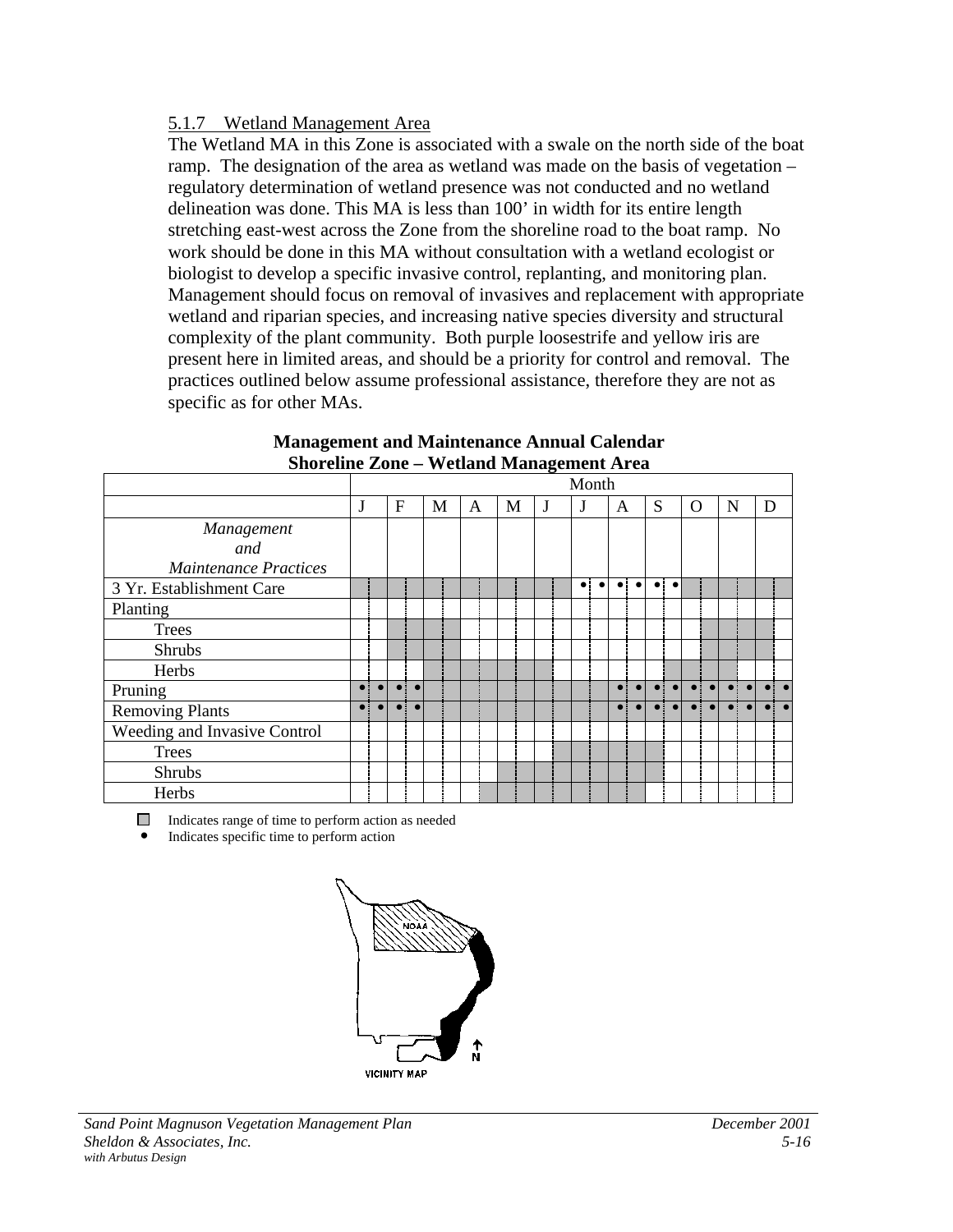This care will be needed for any newly installed plantings in the buffer and possibly within the wetland as well.

#### PLANTING

Planting should only be done with a commitment for 3 year establishment care. Species selection should reflect microclimate and hydrologic conditions at each planting site, but should be Puget lowland native species typical of wetlands subject to severe periodicity and prolonged drought.

### PRUNING

Pruning should be limited to removal of limbs that pose a hazard to human infrastructure or public safety, otherwise dead limbs should be allowed (or encouraged) to fall as woody debris. Misshapen or hazardous limbs may not be critical issues in wetland areas where no maintained trails traverse. Best professional judgment should prevail for limb or tree removal, keeping in mind habitat enhancement priorities as well as public health and safety.

### REMOVING PLANTS

Other than invasives, removals should be performed only in the case of hazard trees, or diseased plant material that needs to be replaced. When possible, removals should be done between August and March to avoid potential disruption of nests. Woody debris resulting from plant removals that does not sucker or sprout from cuttings or branches can be left or placed as wildlife habitat such as brush piles, LWD, snags, or stumps. Wood from suckering species such as Lombardy and white poplar, that can not be used for habitat features until completely dead, should be stored off the ground until such time (2 years) that it is no longer viable.

### WEEDING AND INVASIVE CONTROL

Weedy and invasive species most likely to be problematic in this MA include: Himalayan blackberry, non-native poplar, yellow iris, purple loosestrife, and reed canarygrass. Woody debris resulting from invasive control that does not sucker or sprout from cuttings or branches can be left or placed as wildlife habitat such as brush piles, LWD, snags, or stumps. Wood from suckering species such as Lombardy and white poplar, that can not be used for habitat features until completely dead, should be stored off the ground until such time (2 years) that it is no longer viable. Weeding and removal of shrub and herbaceous species should take place during the growing season with as-needed frequency but at least monthly in the first year after installation.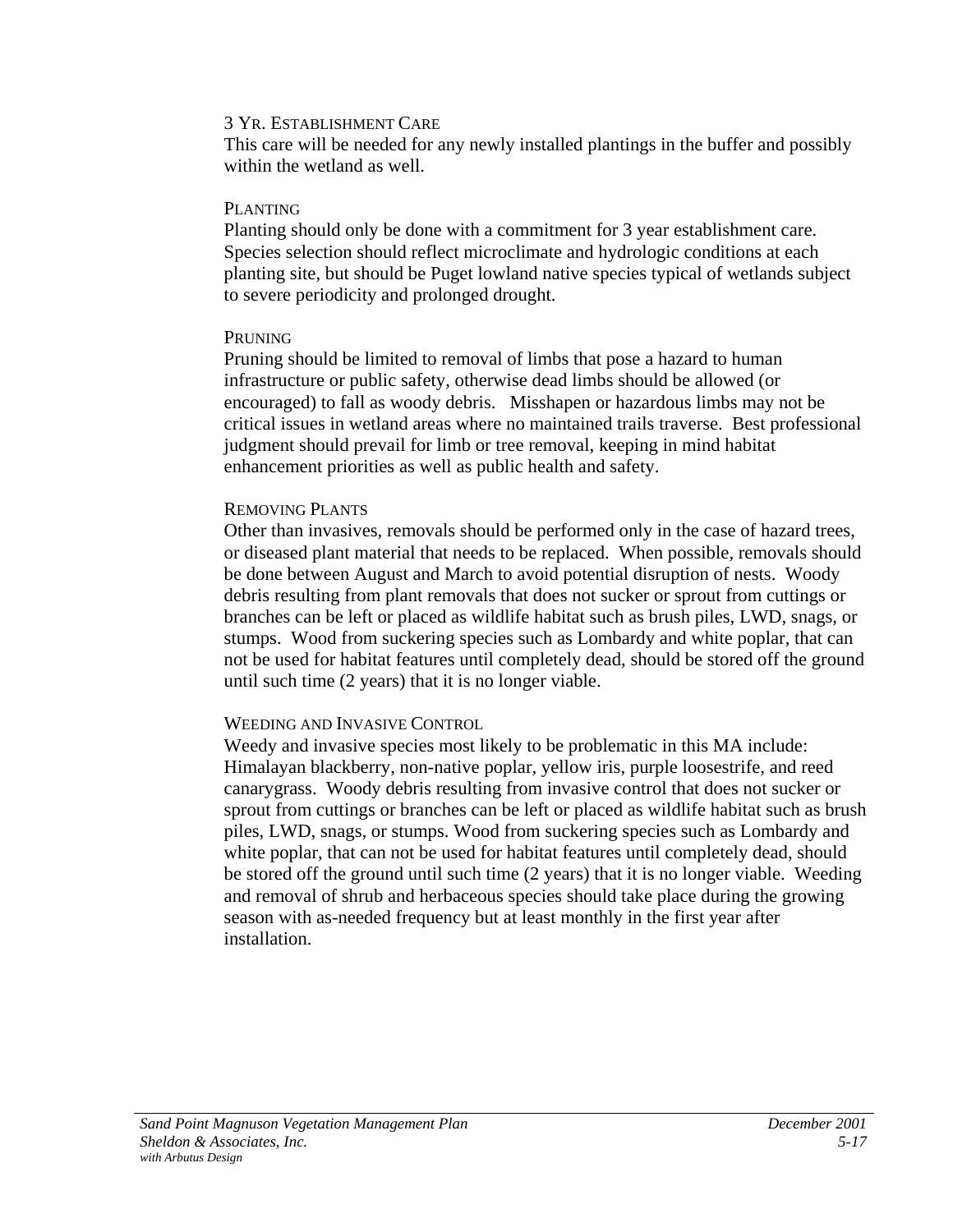### <span id="page-65-0"></span>**5.2 Promontory Point Zone**

### 5.2.1 Upland Meadow Management Area

The Upland Meadow MA consists of a northwest, southwest, and northeast meadow. The northwest meadow currently has the most intact meadow habitat and should be a high priority to maintain. The southwest meadow is currently in the process of being established and should be used to evaluate methods to inform future meadow establishment both in the Promontory Point Zone as well as throughout the Park. The northwest meadow in Kingfisher Basin is in a particularly impacted part of the Zone. The eastern portion of this meadow includes the Education Pavilion and Butterfly Garden, and the main public entrance to this Zone.

|                              |           |           |           |   |   |   |   | Month |   |           |          |   |   |  |
|------------------------------|-----------|-----------|-----------|---|---|---|---|-------|---|-----------|----------|---|---|--|
|                              |           | F         |           | M | A | M | J | J     | A | S         | $\Omega$ | N | D |  |
| Management                   |           |           |           |   |   |   |   |       |   |           |          |   |   |  |
| and                          |           |           |           |   |   |   |   |       |   |           |          |   |   |  |
| <b>Maintenance Practices</b> |           |           |           |   |   |   |   |       |   |           |          |   |   |  |
| <b>Establishing Meadow</b>   |           |           |           |   |   |   |   |       |   |           |          |   |   |  |
| Maintaining Meadow           |           |           |           |   |   |   |   |       |   | $\bullet$ |          |   |   |  |
| Planting                     |           |           |           |   |   |   |   |       |   |           |          |   |   |  |
| <b>Trees</b>                 |           |           |           |   |   |   |   |       |   |           |          |   |   |  |
| <b>Shrubs</b>                |           |           |           |   |   |   |   |       |   |           |          |   |   |  |
| <b>Removing Plants</b>       | $\bullet$ | $\bullet$ | $\bullet$ |   |   |   |   |       |   |           |          |   |   |  |
| <b>Amending Soils</b>        |           |           |           |   |   |   |   |       |   |           |          |   |   |  |
| Weeding and Invasive Control |           |           |           |   |   |   |   |       |   |           |          |   |   |  |
| <b>Trees</b>                 |           |           |           |   |   |   |   |       |   |           |          |   |   |  |
| <b>Shrubs</b>                |           |           |           |   |   |   |   |       |   |           |          |   |   |  |
| Herbs                        |           |           |           |   |   |   |   |       |   |           |          |   |   |  |

**Management and Maintenance Annual Calendar Promontory Point Zone – Upland Meadow Management Area**

 $\Box$  Indicates range of time to perform action as needed

! Indicates specific time to perform action

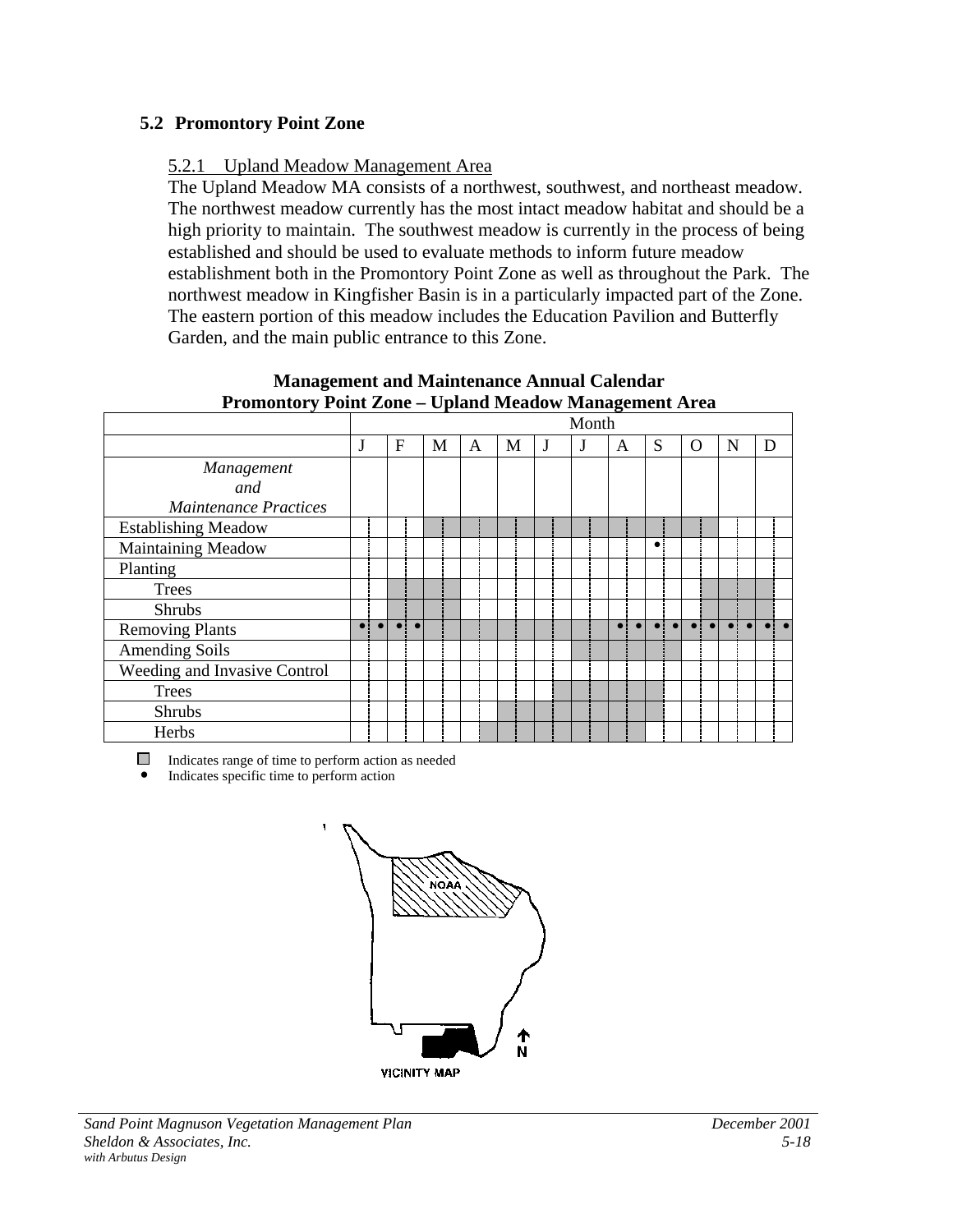#### ESTABLISHING MEADOW

Continue meadow establishment in the southwest meadow and evaluate feasibility for the northeast meadow in Kingfisher Basin. The non-native shrub thicket in the northwest meadow can be replaced with native shrubs and/or trees, or converted to meadow. Some limited meadow areas can be established in cleared thicket areas that are adjacent to existing upland meadows. This will be the most labor-intensive and difficult plant community to establish in these areas due to the level of invasive control that will be needed. For these reasons, and because of the prevalence of this habitat type at the Park currently, establishing more meadow may not be the most desirable choice for both ecological and economic reasons. Establishment would include seeding, weeding, mowing, and possibly soil amending.

### MAINTAINING MEADOW

Upland meadows are to be actively managed to prevent further colonization by native woody plants and invasion by non-native species. Maintenance actions will consist of a September mowing every other year or every third year depending on the presence and rate of re-growth/reinvasion by woody species which would be mostly Himalayan blackberry and Scot's broom, as well as non-native poplar species. Some regular hand-weeding to control invasives may also be needed.

### PLANTING

Removal of non-native shrub thickets may result in planned conversion to a forest or shrub community in meadow interiors or along forest-meadow interface.

### PLANT REMOVAL

Removals other than invasives are intended to be performed only in the case of hazard trees, or diseased plant material that needs to be replaced. When possible, removals should be done between August and March to avoid potential disruption of nests. Woody debris resulting from plant removals that does not sucker or sprout from cuttings or branches can be left or placed as wildlife habitat such as brush piles, LWD, snags, or stumps. Wood from suckering species such as Lombardy and white poplar, that can not be used for habitat features until completely dead, should be stored off the ground until such time (2 years) that it is no longer viable.

### AMENDING SOILS

Soil amendments may be necessary in future meadow planting areas such as the northeast meadow in Kingfisher Basin depending on soil quality and lessons learned from southwest meadow establishment project currently underway. Amending should only be done in conjunction with intended planting.

### WEEDING AND INVASIVE CONTROL

Hand-weeding to supplement weed suppression by mowing may be needed to control invasives and other woody species. All woody species (native or non-native) are undesirable if upland meadows are to be maintained at that successional stage, and weedy herbaceous species should also be controlled. Weeding should be timed so that weeds are removed before they attain size and before flowering occurs. Woody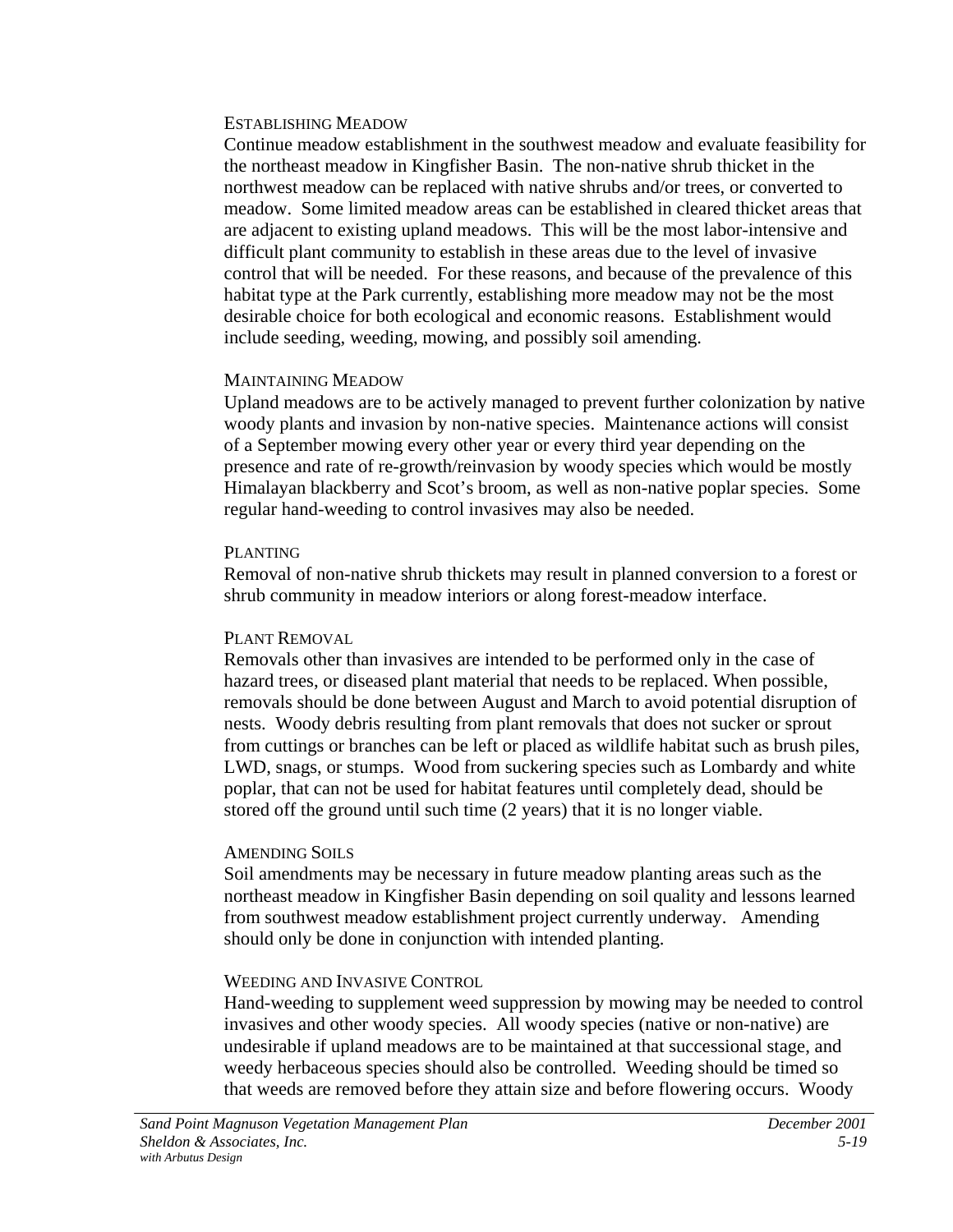debris resulting from plant removals that does not sucker or sprout from cuttings or branches can be left or placed as wildlife habitat such as brush piles, LWD, snags, or stumps. Wood from suckering species such as Lombardy and white poplar, that can not be used for habitat features until completely dead, should be stored off the ground until such time (2 years) that it is no longer viable.

Weeding and removal of shrub and herbaceous species should take place during the growing season with as-needed frequency but at least monthly in the first year for newly planted areas. Weedy and invasive species most likely to be problematic in this MA include Himalayan blackberry, Scot's broom, hawthorn, non-native poplar species, bindweed, and Canada thistle.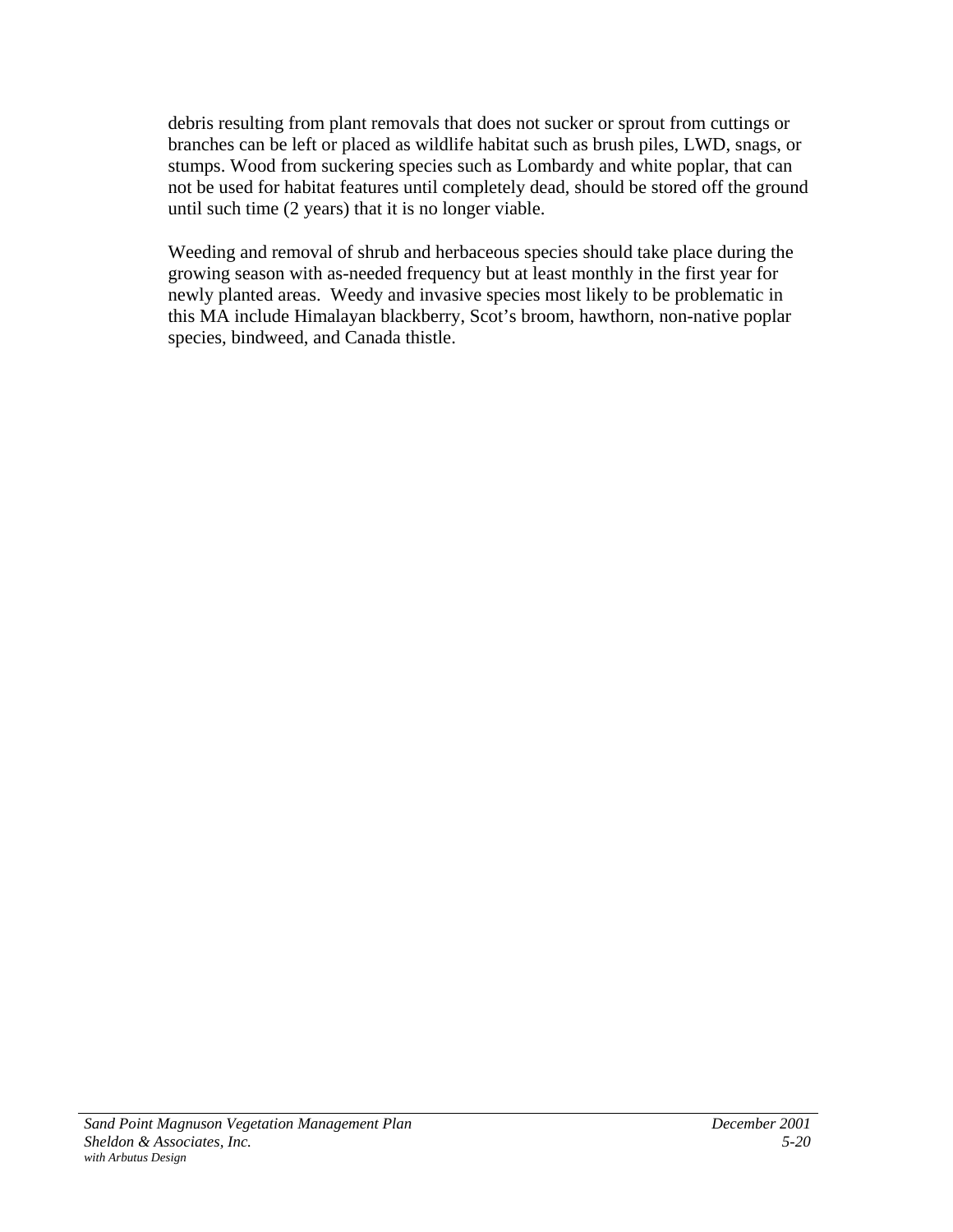### 5.2.2 Upland Forest Management Area

The Upland Forest MA covers a large portion of the Zone and consists of upland forested ridges and slopes radiating off a main spine running north-south down the middle of the Zone. This MA contains more than half of the total upland forest area in the Park east of Sportsfield Drive. The occurrence of and coverage by invasive species in the forested areas is highly variable ranging from heavy infestations to much more sparse or patchy coverage. Management of the forest should focus on preserving and enhancing the following:

- interior areas of mild infestation where invasive control and eradication is more easily accomplished and intact plant communities can remain so by establishing and maintaining an 'invasive front';
- areas which are known to be prime habitat areas or are in an important landscape setting from a habitat perspective; and
- areas that have already been the focus of invasive removal and replanting efforts.

Evaluating relative importance in a landscape setting might include considerations for connectivity between habitats, location and continuity of wildlife corridors, ecotones (interface of two different types of habitat), and buffers. Lower priority management efforts should go towards habitat improvement (invasive control and replacement with natives) in severely infested areas that will require the greatest level of initial effort and follow-up care.

|                              |   |   |   |   |   |   | Month     |           |             |           |             |                  |             |           |           |           |   |  |
|------------------------------|---|---|---|---|---|---|-----------|-----------|-------------|-----------|-------------|------------------|-------------|-----------|-----------|-----------|---|--|
|                              | J | F | М | A | М | J | J         |           | A           |           | S           |                  | O           |           | N         |           | D |  |
| Management                   |   |   |   |   |   |   |           |           |             |           |             |                  |             |           |           |           |   |  |
| and                          |   |   |   |   |   |   |           |           |             |           |             |                  |             |           |           |           |   |  |
| <b>Maintenance Practices</b> |   |   |   |   |   |   |           |           |             |           |             |                  |             |           |           |           |   |  |
| 3 Yr. Establishment Care     |   |   |   |   |   |   | $\bullet$ | $\bullet$ | $\bullet$ : | $\bullet$ |             | $\bullet\bullet$ |             |           |           |           |   |  |
| Planting                     |   |   |   |   |   |   |           |           |             |           |             |                  |             |           |           |           |   |  |
| <b>Trees</b>                 |   |   |   |   |   |   |           |           |             |           |             |                  |             |           |           |           |   |  |
| <b>Shrubs</b>                |   |   |   |   |   |   |           |           |             |           |             |                  |             |           |           |           |   |  |
| Herbs                        |   |   |   |   |   |   |           |           |             |           |             |                  |             |           |           |           |   |  |
| Pruning                      |   |   |   |   |   |   |           |           | $\bullet$ ! |           | $\bullet$ : | $\bullet$        | - i         |           | al al     | $\bullet$ |   |  |
| Removing Plants              |   |   |   |   |   |   |           |           | $\bullet$ : |           | $\bullet$   | $\bullet$        | $\bullet$ : | $\bullet$ | $\bullet$ | $\bullet$ |   |  |
| Weeding and Invasive Control |   |   |   |   |   |   |           |           |             |           |             |                  |             |           |           |           |   |  |
| <b>Trees</b>                 |   |   |   |   |   |   |           |           |             |           |             |                  |             |           |           |           |   |  |
| Shrubs                       |   |   |   |   |   |   |           |           |             |           |             |                  |             |           |           |           |   |  |
| Herbs                        |   |   |   |   |   |   |           |           |             |           |             |                  |             |           |           |           |   |  |

#### **Management and Maintenance Annual Calendar Promontory Point Zone – Upland Forest Management Area**

Indicates range of time to perform action as needed

! Indicates specific time to perform action

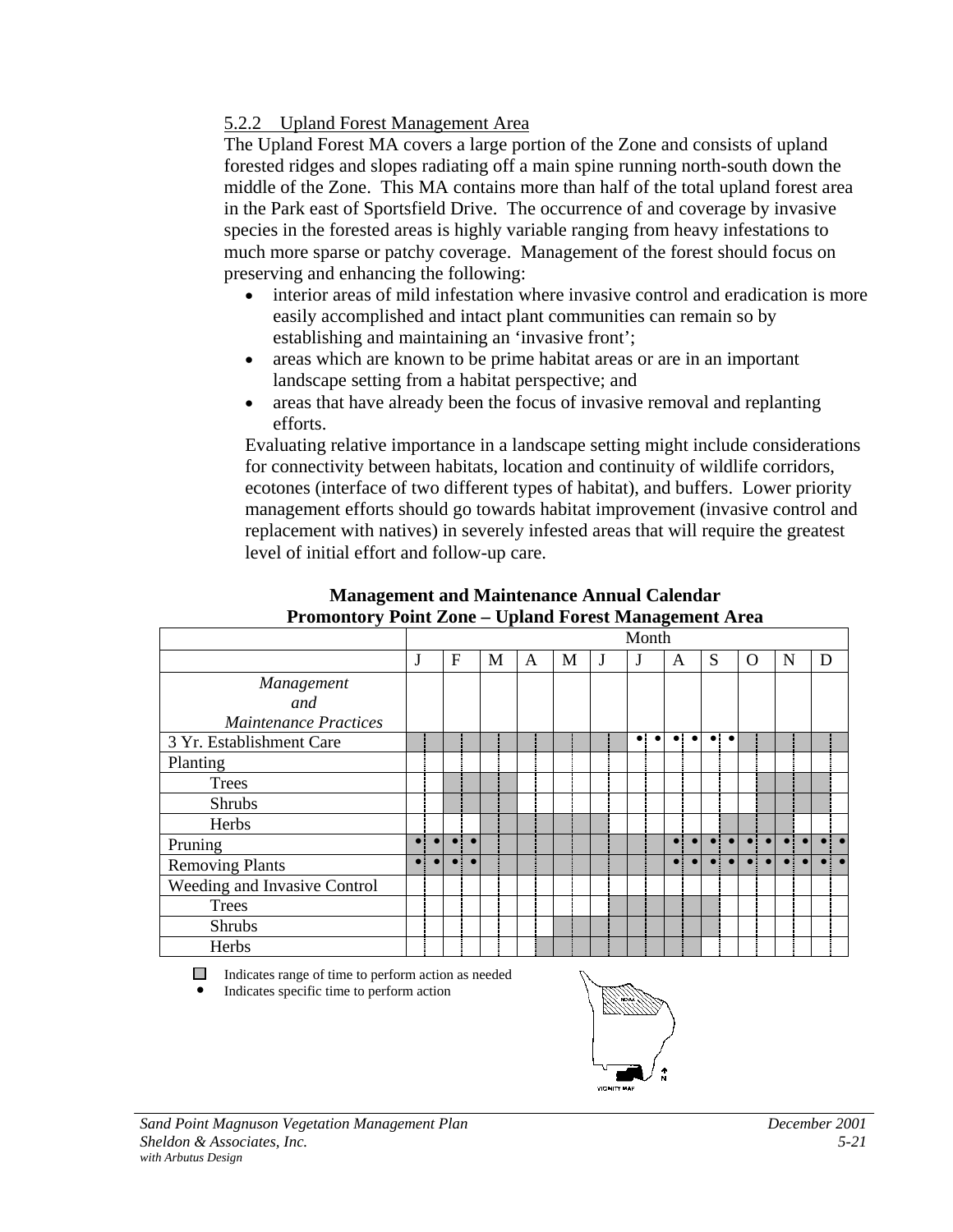This care will be needed for any newly installed woody plantings that replace nonnative trees and shrubs.

#### PLANTING

Planting should only be done with a commitment for 3 yr. establishment care. Species selection should reflect microclimate conditions at each planting site, but should be Puget lowland native species typical of an upland forest.

#### PRUNING

Pruning should be limited to removal of limbs that pose a hazard to human infrastructure or public safety, otherwise dead limbs should be allowed (or encouraged) to fall to the forest floor as woody debris. Misshapen or hazardous limbs may not be critical issues in the interior of woodlands or forests where no maintained trails traverse. Best professional judgment should prevail for limb or tree removal, keeping in mind habitat enhancement priorities as well as public health and safety.

### REMOVING PLANTS

Other than invasives, removals should be performed only in the case of hazard trees, or of diseased plant material that needs to be replaced. When possible, removals should be done between August and March to avoid potential disruption of nests. If tree does not pose a threat to public safety, girdling or trimming as needed to leave standing dead wood for snag habitat is preferable to complete removal. Woody debris resulting from plant removals that does not sucker or sprout from cuttings or branches can be left or placed as wildlife habitat such as brush piles, LWD, snags, or stumps. Wood from suckering species such as Lombardy and white poplar, that can not be used for habitat features until completely dead, should be stored off the ground until such time (2 years) that it is no longer viable.

### WEEDING AND INVASIVE CONTROL

Weedy and invasive species most likely to be problematic in this MA include: Himalayan blackberry, English ivy, laurel, clematis, bindweed, hawthorn, non-native poplar, and Scot's broom. Woody debris resulting from invasive control that does not sucker or sprout from cuttings or branches can be left or placed as wildlife habitat such as brush piles, LWD, snags, or stumps. Wood from suckering species such as Lombardy and white poplar, that can not be used for habitat features until completely dead, should be stored off the ground until such time (2 years) that it is no longer viable. Weeding and removal of shrub and herbaceous species should take place during the growing season with as-needed frequency but at least monthly for the first year in newly planted areas.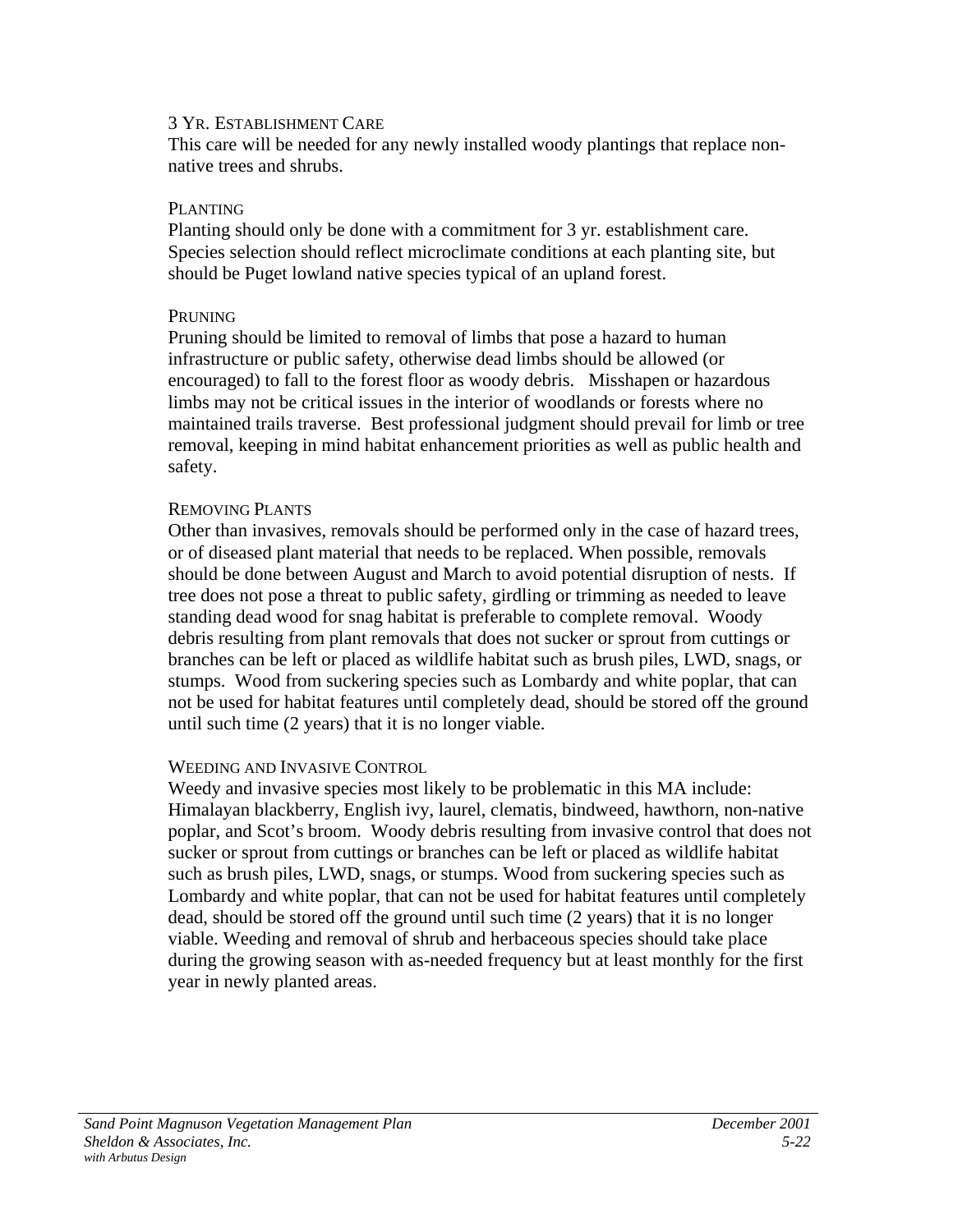### 5.2.3 Non-native Shrub Management Area

The Non-native Shrub MA is patchy throughout the Zone, but is found mainly in the northwest meadow, on the west-facing slope east of the USGS laboratory, and along the north side of the perimeter trail along the south boundary of the Zone. These thickets can be removed and converted to native communities as follows: convert thicket in NW meadow to native shrub or limited areas of meadow, convert thicket near USGS to native shrubs and trees, convert thicket along perimeter trail to native shrubs.

#### **Management and Maintenance Annual Calendar Promontory Point Zone – Non-native Shrub Management Area**

|                              |   |   |   |   | Month     |                          |                          |   |   |   |
|------------------------------|---|---|---|---|-----------|--------------------------|--------------------------|---|---|---|
|                              | F | M | A | M |           | A                        | S                        | O | N | D |
| Management                   |   |   |   |   |           |                          |                          |   |   |   |
| And                          |   |   |   |   |           |                          |                          |   |   |   |
| <b>Maintenance Practices</b> |   |   |   |   |           |                          |                          |   |   |   |
| 3 Yr. Establishment Care     |   |   |   |   | $\bullet$ | $\bullet$ :<br>$\bullet$ | $\bullet$ :<br>$\bullet$ |   |   |   |
| <b>Establishing Meadow</b>   |   |   |   |   |           |                          |                          |   |   |   |
| Maintaining Meadow           |   |   |   |   |           |                          | $\bullet$                |   |   |   |
| Planting                     |   |   |   |   |           |                          |                          |   |   |   |
| Trees                        |   |   |   |   |           |                          |                          |   |   |   |
| <b>Shrubs</b>                |   |   |   |   |           |                          |                          |   |   |   |
| Herbs                        |   |   |   |   |           |                          |                          |   |   |   |
| <b>Amending Soils</b>        |   |   |   |   |           |                          |                          |   |   |   |
| Weeding and Invasive Control |   |   |   |   |           |                          |                          |   |   |   |
| <b>Trees</b>                 |   |   |   |   |           |                          |                          |   |   |   |
| Shrubs                       |   |   |   |   |           |                          |                          |   |   |   |
| Herbs                        |   |   |   |   |           |                          |                          |   |   |   |

Indicates range of time to perform action as needed

 $\bullet$  Indicates specific time to perform action

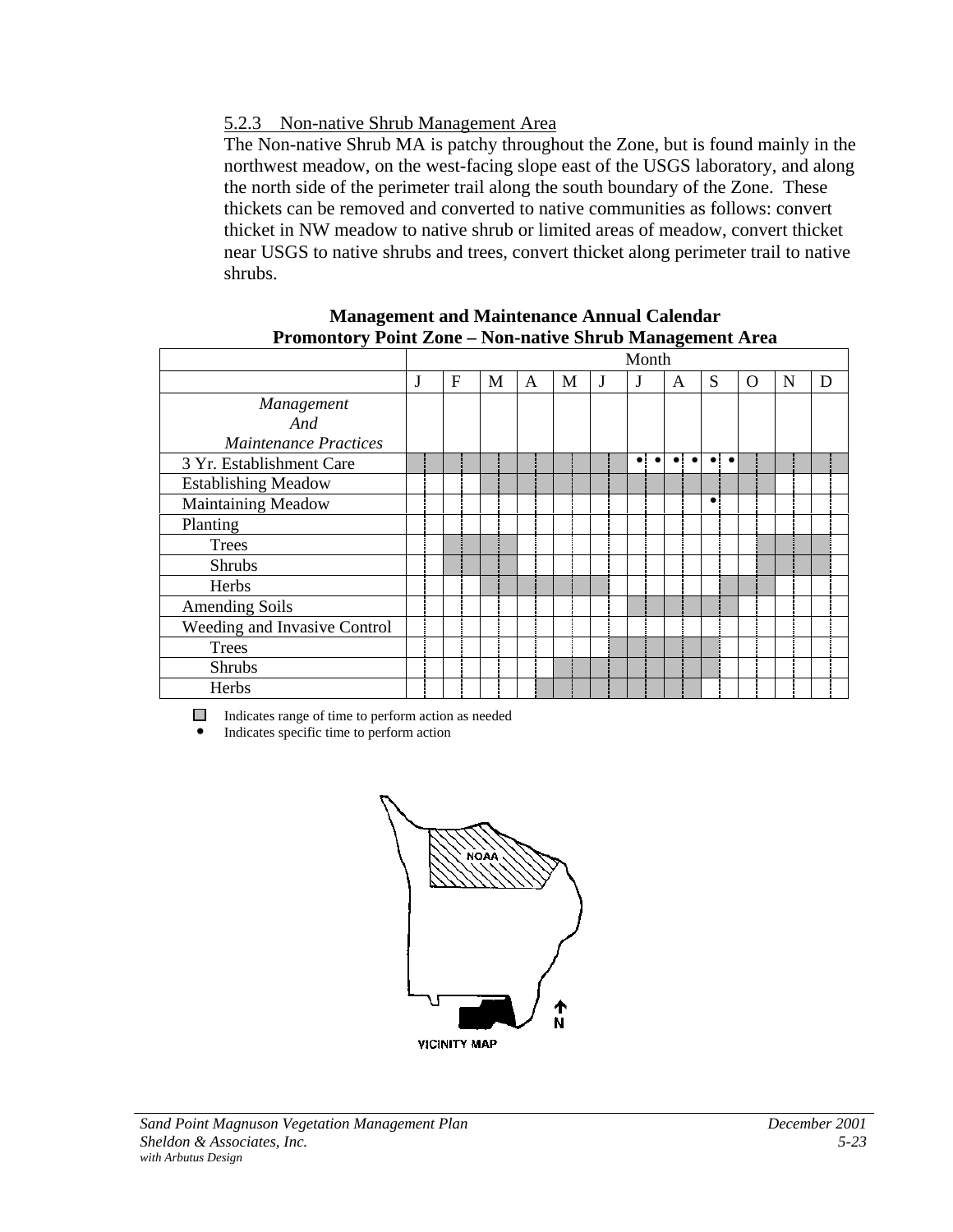This care will be needed for any newly installed woody plantings that replace nonnative trees and shrubs.

#### ESTABLISHING MEADOW

Some limited meadow areas can be established in cleared thicket areas that are adjacent to existing upland meadows. This will be the most labor-intensive and difficult plant community to establish in these areas due to the level of invasive control that will be needed. For these reasons, and because of the prevalence of this habitat type at the Park currently, establishing more meadow may not be the most desirable choice for both ecological and economic reasons. Establishment would include seeding, weeding, mowing, and possibly soil amending.

#### MAINTAINING MEADOW

Any newly established meadows created as conversion from non-native shrub thicket must be actively managed to prevent colonization by woody plants and invasion by weedy herbaceous species. Annual mowing will be necessary to adequately control re-sprouting shrubs until meadow is established. After that point mowing frequency can be decreased to one mowing every other year or every third year depending on the presence and rate of re-growth/reinvasion by woody species. Some regular handweeding to control invasives may also be needed.

#### PLANTING

Planting should proceed after clearing of invasives and any soil amending and/or sheet mulching is completed

### AMENDING SOILS

Soil amending throughout planting area may be necessary or desirable after nonnatives have been cleared and prior to planting.

### WEEDING AND INVASIVE CONTROL

Non-native shrub thickets consist of Himalayan blackberry and Scot's broom. Control and removal strategies for these two species are very similar. Thickets should be replanted, converting them to native plant communities incrementally as specified in Section 6.11.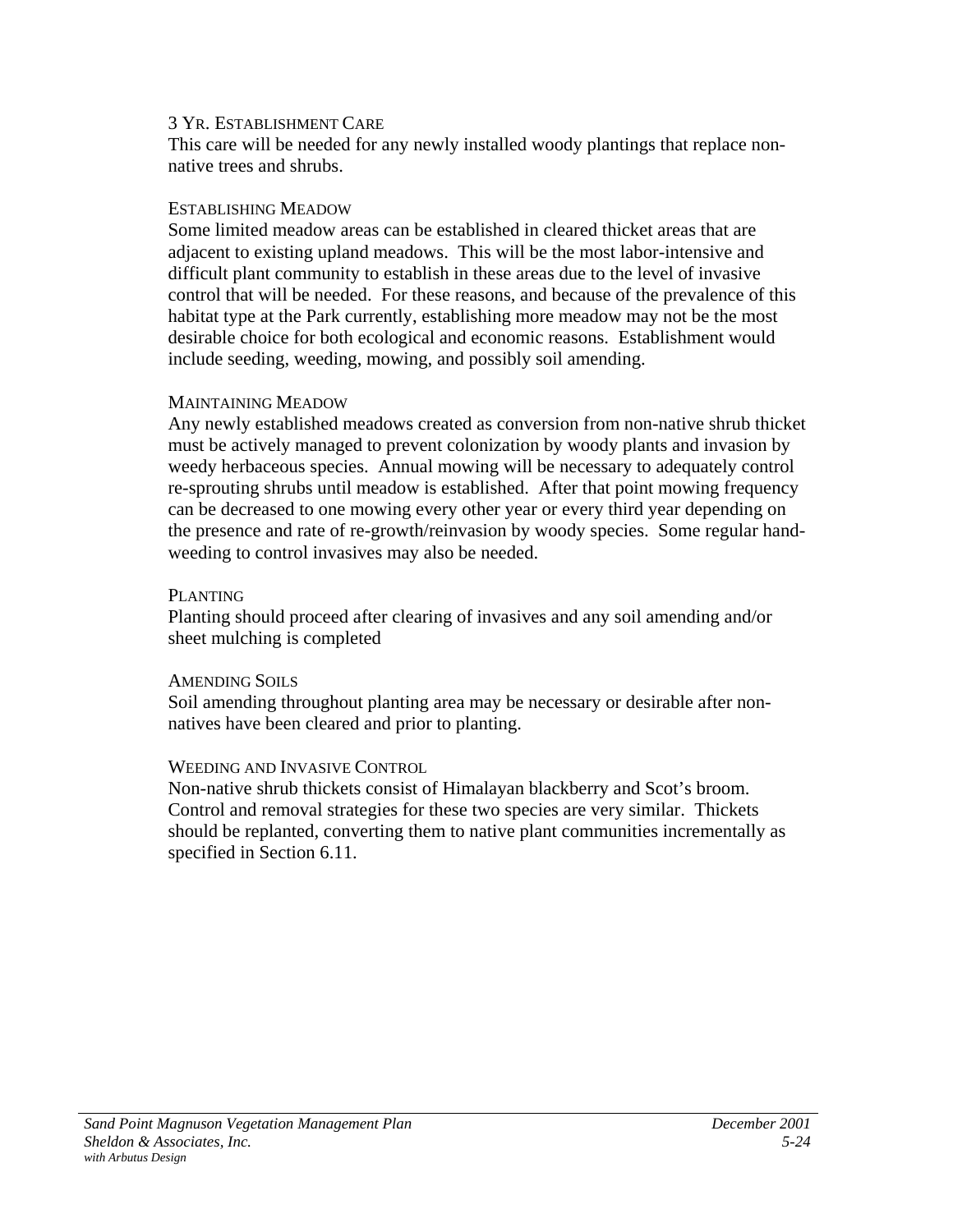# **5.3 Forest Remnant Zone**

## 5.3.1 South Woodland Management Area

Treatment types for this area are directed toward preserving existing, high caliber vegetation, healing construction-related damage, eliminating invasives, and enhancing quality of habitat and plant community long term.

| гогем кеппант доне – бойиг тгооитани гланадентен Агеа |  |   |   |   |   |   |             |           |             |           |   |                     |   |   |   |  |
|-------------------------------------------------------|--|---|---|---|---|---|-------------|-----------|-------------|-----------|---|---------------------|---|---|---|--|
|                                                       |  |   |   |   |   |   | Month       |           |             |           |   |                     |   |   |   |  |
|                                                       |  | F | M | A | M | J |             |           | A           |           | S |                     | O | N | D |  |
| Management                                            |  |   |   |   |   |   |             |           |             |           |   |                     |   |   |   |  |
| and                                                   |  |   |   |   |   |   |             |           |             |           |   |                     |   |   |   |  |
| Maintenance Practices                                 |  |   |   |   |   |   |             |           |             |           |   |                     |   |   |   |  |
| 3 Yr. Establishment Care                              |  |   |   |   |   |   | $\bullet$ : | $\bullet$ | $\bullet$ : | $\bullet$ |   | $\bullet$ $\bullet$ |   |   |   |  |
| Mulching                                              |  |   |   |   |   |   |             |           |             |           |   |                     |   |   |   |  |
| Planting                                              |  |   |   |   |   |   |             |           |             |           |   |                     |   |   |   |  |
| <b>Trees</b>                                          |  |   |   |   |   |   |             |           |             |           |   |                     |   |   |   |  |
| <b>Shrubs</b>                                         |  |   |   |   |   |   |             |           |             |           |   |                     |   |   |   |  |
| Herbs                                                 |  |   |   |   |   |   |             |           |             |           |   |                     |   |   |   |  |
| Pruning                                               |  |   |   |   |   |   |             |           |             |           |   |                     |   |   |   |  |
| <b>Removing Plants</b>                                |  |   |   |   |   |   |             |           |             |           |   |                     |   |   |   |  |
| <b>Amending Soils</b>                                 |  |   |   |   |   |   |             |           |             |           |   |                     |   |   |   |  |
| Weeding and Invasive Control                          |  |   |   |   |   |   |             |           |             |           |   |                     |   |   |   |  |
| <b>Trees</b>                                          |  |   |   |   |   |   |             |           |             |           |   |                     |   |   |   |  |
| Shrubs                                                |  |   |   |   |   |   |             |           |             |           |   |                     |   |   |   |  |

#### **Management and Maintenance Annual Calendar Forest Remnant Zone – South Woodland Management Area**

Indicates range of time to perform action as needed

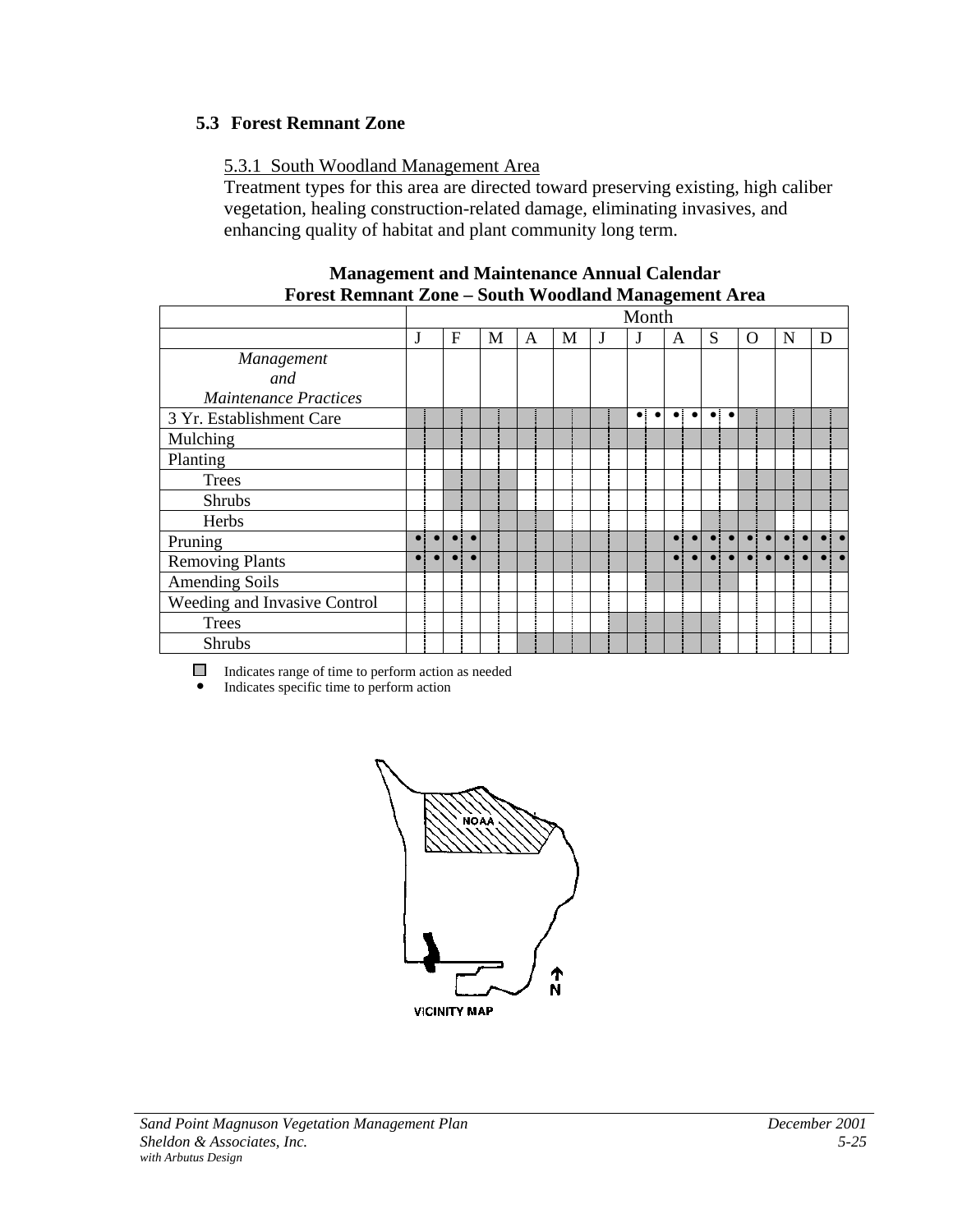All new plantings require follow-up care for three years to insure their healthy survival.

#### MULCHING

Areas cleared of invasives and/or replanted must be well-mulched to suppress regrowth of unwanted plants and to conserve soil moisture.

#### PLANTING

#### *Trees*

Although canopy is mostly closed and in good condition, additions are needed to correct damage related to surrounding construction, and secondarily to replenish and diversify the stand. Several perimeter trees, particularly Western red cedars along the west edge, have visible as well as potential root zone damage. Replant in kind, in a ratio of at least 3:1, for any declining or removed tree. In addition, the rough cat track bisecting the MA should be replanted after completing construction debris cleanup and soil decompaction. Species should echo surrounding mix, and include madrona and Douglas fir to take advantage of the created light gap. Canopy and understory tree additions elsewhere in the grove should follow a detailed walk-through evaluation, marking specific need and opportunity sites. Species selection should reinforce existing native taxa, with a balance of evergreen and deciduous trees.

#### *Shrubs*

Relative to many urban forest fragments, this area possesses much intact native undergrowth. Understory plantings are needed mostly to reclaim areas where natives have been lost to invasive incursion or physical destruction. A full complement of appropriate species exists on-site, to extend and match wherever replanting is slated: sword fern, salal, Oregon grape, thimbleberry, trailing blackberry, bracken, fireweed, ocean spray, Indian plum, hazel. Ongoing trampling and wildlife disturbance pressure on this woodland will be high, given adjacent, intensive residential use. Sturdy protective fencing – at a minimum – needs to be installed concurrent with planting, to safeguard understory establishment. Permanent full perimeter fencing, while desirable from a resource protection standpoint, may not be feasible from a political or budgetary standpoint. Alternate strategies for controlling access and preventing habitat fragmentation need to be developed on a proactive basis: formal trail construction, brushy, thorny perimeter plantings, signage, public education, etc.

## *Herbs*

As a complement to woody understory plantings, herbaceous natives may be added where and when opportunities present themselves. Such additions constitute enrichment more than necessity in the continuum of forest restoration need, trees and shrubs being more urgently required.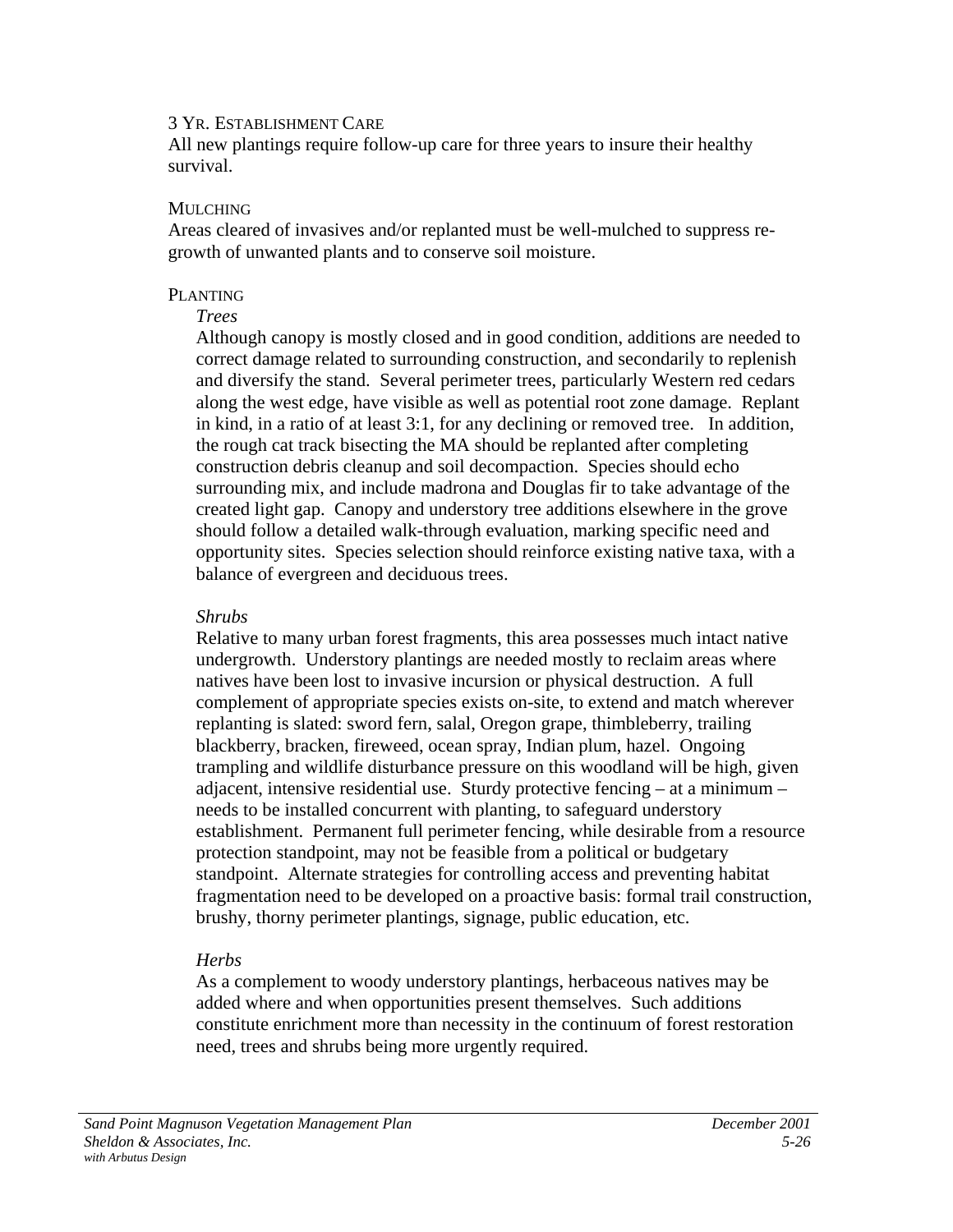#### PRUNING

Pruning should be limited to removal of limbs that pose a hazard to human infrastructure or public safety, otherwise dead limbs should be allowed (or encouraged) to fall to the forest floor as woody debris. Misshapen or hazardous limbs may not be critical issues in the interior of woodlands or forests where no maintained trails traverse. Best professional judgment should prevail for limb or tree removal, keeping in mind habitat enhancement priorities as well as public health and safety.

#### REMOVING PLANTS

Plant removals other than invasives are limited to trees determined to be hazardous, with high target potential. Perimeter trees adjacent to current or recent construction sites should be evaluated at least annually for hazard condition and appropriate removals promptly undertaken. When possible, removals should be done between August and March to avoid potential disruption of nests. Downed wood may prove useful to help discourage physical access to interior of MA.

#### AMENDING SOILS

Soil amendment may be needed where heavy equipment has scarred the ground. Where subsoils poor in nutrients and organic matter are exposed, deep tilling to replenish both should precede revegetation planting. Extremely compacted disturbed soils should be mechanically ripped to open them up before amending. Deep mulching after planting will be especially important as an adjunct to advance soil preparation in such areas as the cat track.

## WEEDING AND INVASIVE CONTROL

## *Shrubs*

Although much of this MA is an intact native plant community, perimeter invasive encroachments need to be eliminated to protect against loss of high quality interior vegetation. Priority should be given to removing blackberry and ivy infestations, principally along the northeast edge of the woodland area. A secondary need is to remove, or girdle, herbicide treat and leave standing, upright shrubby invasives (laurel, holly, hawthorn, cotoneaster, viburnum) to provide woody habitat debris. Thereafter, annual monitoring and spot removals should keep the area nearly invasive-free, especially if coupled with proactive native planting of all disturbed ground.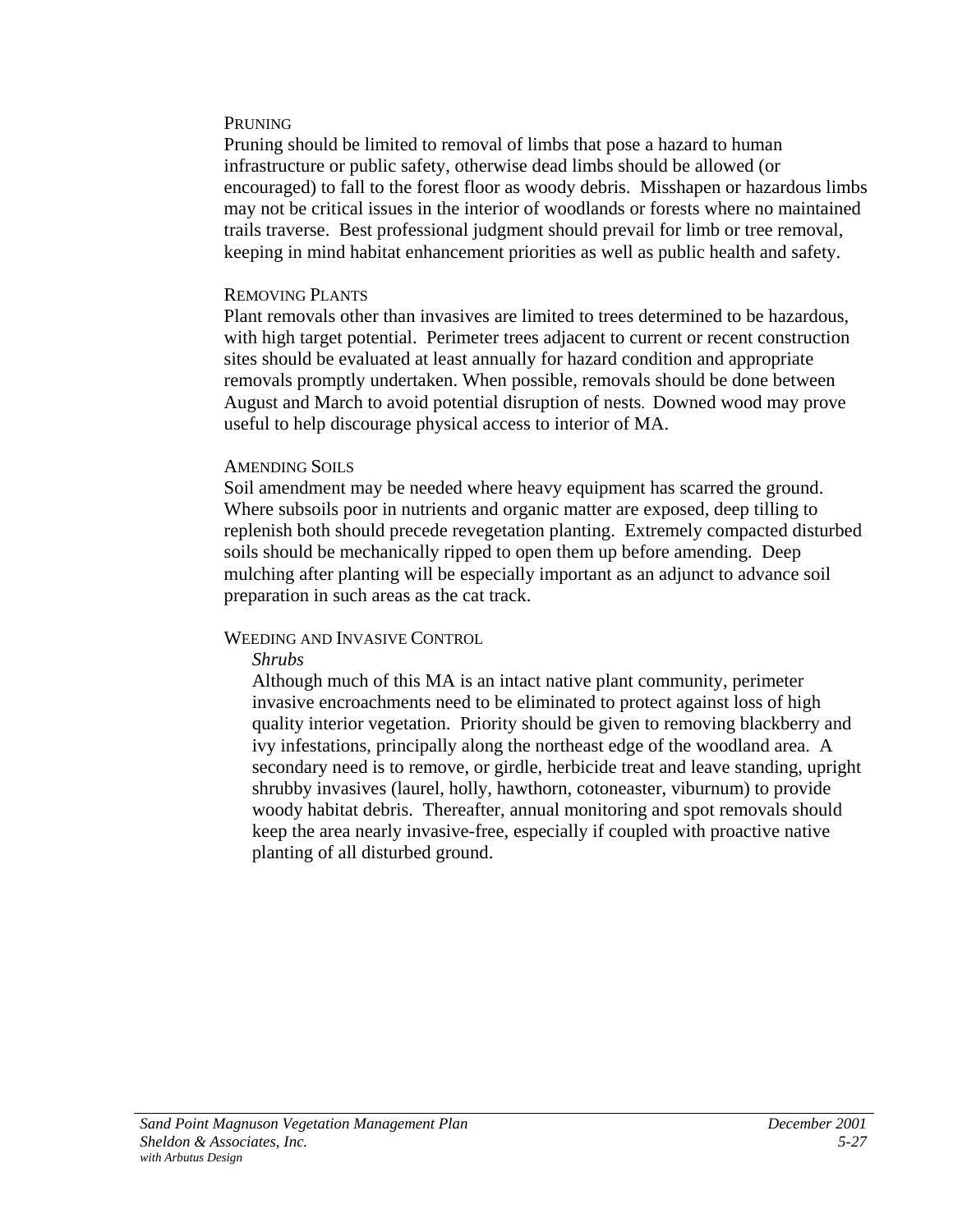## 5.3.2 North Woodland Management Area

Treatment types for this area focus on remedying major, diverse invasives problems, including exotic tree removal, creating a sustainable native canopy, re-establishing a native understory plant community, and protecting the stand from fragmentation.

|                              |           |           |              |           |   |   |   |   |   | Month                    |             |           |           |                      |             |           |           |   |                      |
|------------------------------|-----------|-----------|--------------|-----------|---|---|---|---|---|--------------------------|-------------|-----------|-----------|----------------------|-------------|-----------|-----------|---|----------------------|
|                              | J         |           | $\mathbf{F}$ |           | M | A | M | J | J |                          | A           |           | S         |                      | O           |           | N         | D |                      |
| Management                   |           |           |              |           |   |   |   |   |   |                          |             |           |           |                      |             |           |           |   |                      |
| and                          |           |           |              |           |   |   |   |   |   |                          |             |           |           |                      |             |           |           |   |                      |
| <b>Maintenance Practices</b> |           |           |              |           |   |   |   |   |   |                          |             |           |           |                      |             |           |           |   |                      |
| 3 Yr. Establishment Care     |           |           |              |           |   |   |   |   |   | $\bullet$ :<br>$\bullet$ | $\bullet$ : | $\bullet$ |           | $\bullet\quadbullet$ |             |           |           |   |                      |
| Mulching                     |           |           |              |           |   |   |   |   |   |                          |             |           |           |                      |             |           |           |   |                      |
| Planting                     |           |           |              |           |   |   |   |   |   |                          |             |           |           |                      |             |           |           |   |                      |
| <b>Trees</b>                 |           |           |              |           |   |   |   |   |   |                          |             |           |           |                      |             |           |           |   |                      |
| <b>Shrubs</b>                |           |           |              |           |   |   |   |   |   |                          |             |           |           |                      |             |           |           |   |                      |
| Herbs                        |           |           |              |           |   |   |   |   |   |                          |             |           |           |                      |             |           |           |   |                      |
| Pruning                      | $\bullet$ | $\bullet$ | $\bullet$    | $\bullet$ |   |   |   |   |   |                          | $\bullet$   | $\bullet$ | $\bullet$ | $\bullet$            | $\bullet$ : | $\bullet$ | $\bullet$ |   | $\bullet\quadbullet$ |
| <b>Removing Plants</b>       | $\bullet$ |           |              |           |   |   |   |   |   |                          |             |           |           |                      |             |           |           |   |                      |
| <b>Amending Soils</b>        |           |           |              |           |   |   |   |   |   |                          |             |           |           |                      |             |           |           |   |                      |
| Weeding and Invasive Control |           |           |              |           |   |   |   |   |   |                          |             |           |           |                      |             |           |           |   |                      |
| <b>Trees</b>                 |           |           |              |           |   |   |   |   |   |                          |             |           |           |                      |             |           |           |   |                      |
| <b>Shrubs</b>                |           |           |              |           |   |   |   |   |   |                          |             |           |           |                      |             |           |           |   |                      |
| Herbs                        |           |           |              |           |   |   |   |   |   |                          |             |           |           |                      |             |           |           |   |                      |

| <b>Management and Maintenance Annual Calendar</b>           |  |
|-------------------------------------------------------------|--|
| <b>Forest Remnant Zone - North Woodland Management Area</b> |  |

Indicates range of time to perform action as needed

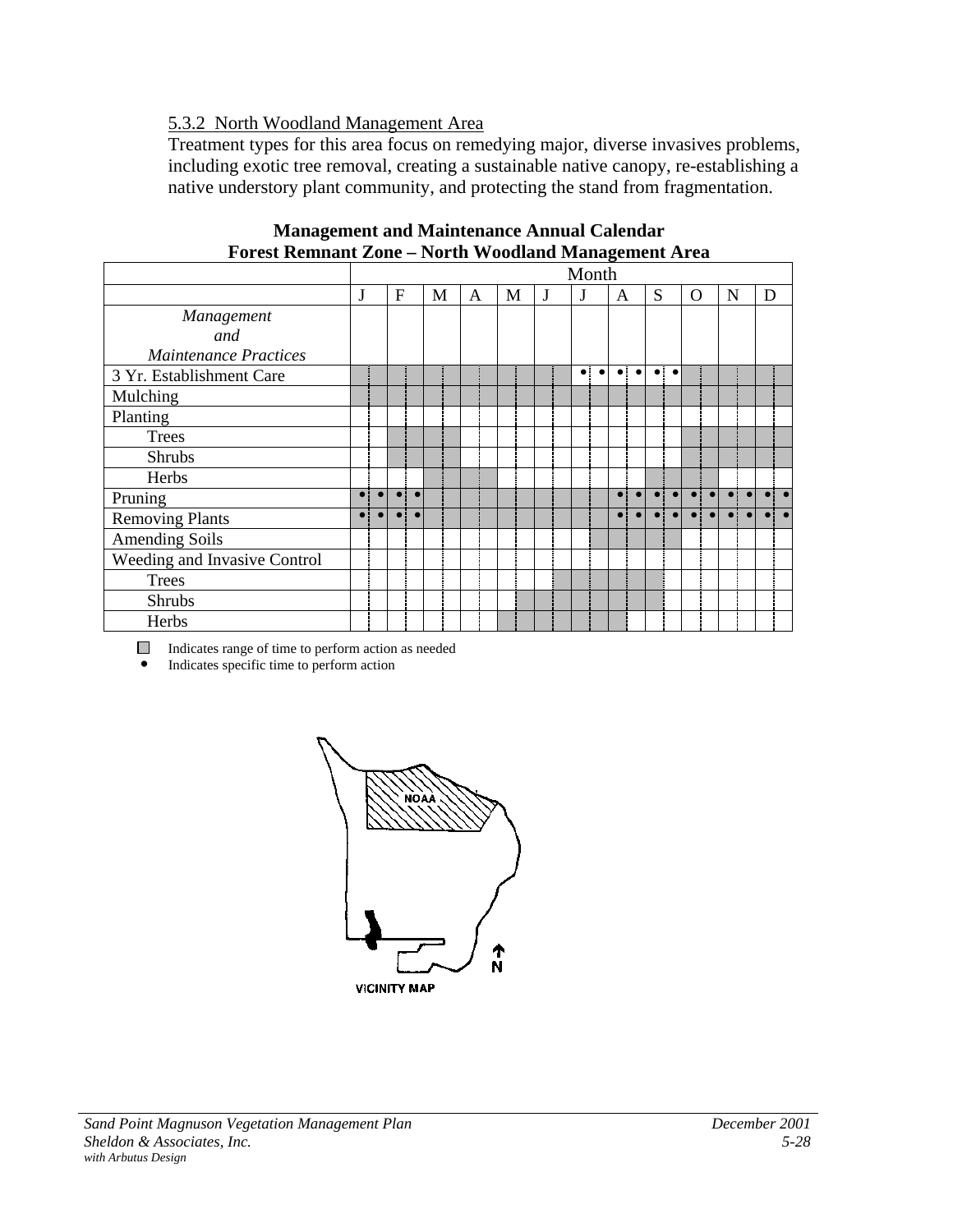All new plantings require followup care for three years to insure their healthy survival.

#### MULCHING

Areas cleared of invasives and/or replanted must be well-mulched to suppress regrowth of unwanted plants and to conserve soil moisture.

#### PLANTING

*Trees*

In contrast to the South Woodland, this MA needs significant canopy replenishment:

- 1. Offset loss of numerous mature alders which soon will enter natural decline (in addition to few, very large bigleaf maples), by underplanting with hazel, vine maple and western red cedar, which already exists in the stand but only as two mature specimens. Conifers were likely once plentiful in this woodland, before disturbance.
- 2. Recreate canopy once invasive trees are removed, notably at the northeast end of the stand. Here the opportunity exists to plant madrona, grand and Douglas fir as well as well as cedar, because large canopy gaps will be created. Complementary deciduous species plantings are also recommended, especially low-growing taxa for understory and peripheral locations. The palette should reflect natives already present at Sand Point Magnuson Park, but not limited to those found in this MA itself.
- 3. Insure canopy continuity long-term, by supplementing existing tree population wherever opportunities to plant exist - or develop. Spot openings that present themselves should be exploited for tree replenishment, as scattered short-lived or invasive individuals come out, or blowdowns occur. Long-lived native conifers should be the main taxa planted.
- 4. Remediate severe loss of native vegetation due to invasive smothering, systematic planting of additional, shade-tolerant understory tree species should be undertaken.

## *Shrubs*

Because invasive shrubs and vines have degraded such large areas of this woodland, understory replenishment constitutes a major aspect of forest restoration. After invasive control is underway, both low and mid-height shrub layers should be re-established. Islands of intensive planting using suckering species may work well, but a variety of approaches may be attempted. Where slope is very steep, plant through erosion control fabric and mulch bare ground heavily. Intact understory in the adjacent South Woodland MA provides direction for an appropriate indigenous palette, although additional species may also thrive. Competitive success is important in this MA.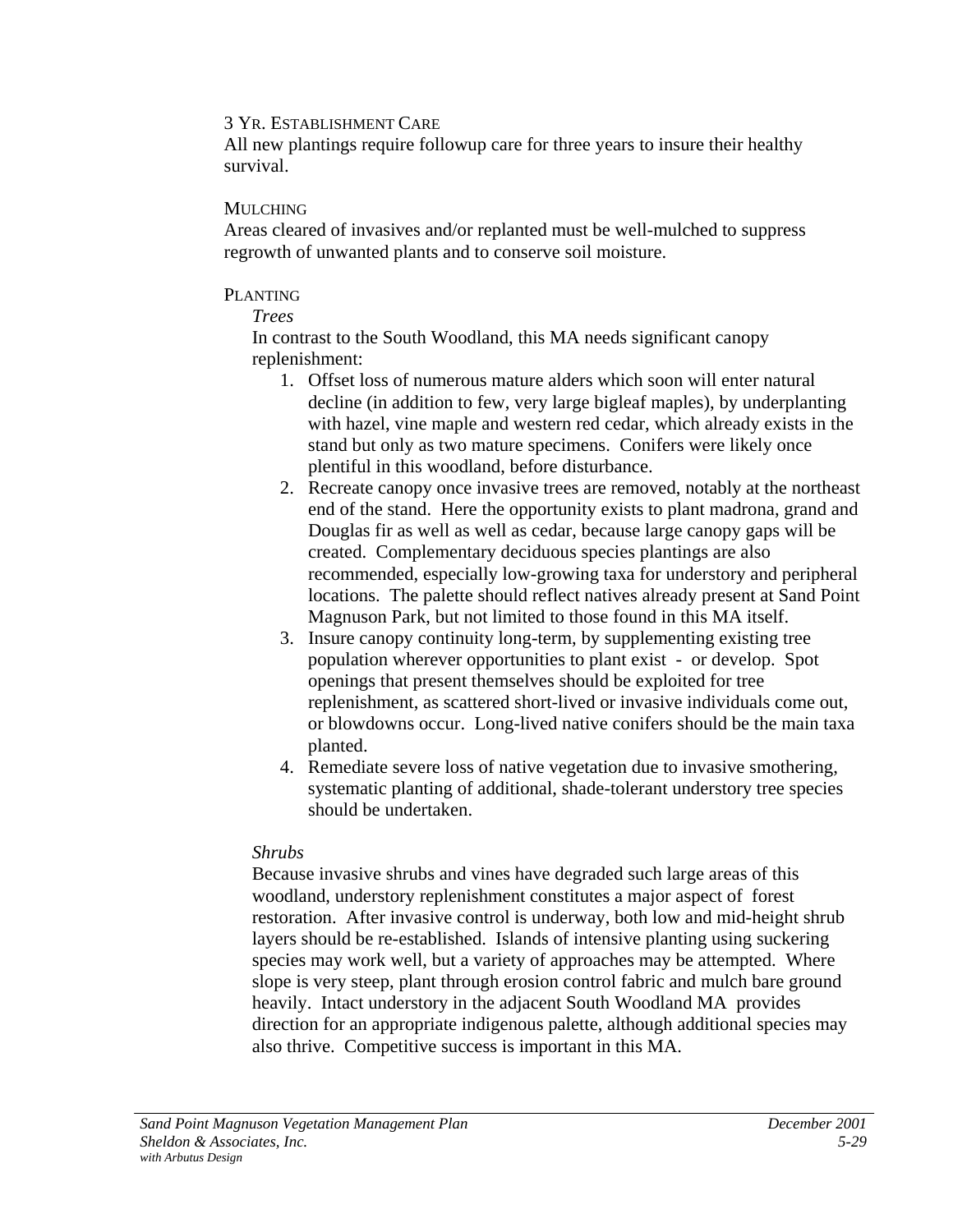#### *Herbs*

As a complement to woody understory plantings, herbaceous natives may be added where and when opportunities present themselves. Such additions constitute enrichment more than necessity in the continuum of forest restoration need, trees and shrubs being much more urgently required.

#### **PRUNING**

Pruning should be limited to removal of limbs that pose a hazard to human infrastructure or public safety, otherwise dead limbs should be allowed (or encouraged) to fall to the forest floor as woody debris. Misshapen or hazardous limbs may not be critical issues in the interior of woodlands or forests where no maintained trails traverse. Best professional judgment should prevail for limb or tree removal, keeping in mind habitat enhancement priorities as well as public health and safety.

## REMOVING PLANTS

Plant removals other than invasives are limited to trees determined to be hazardous, with high target potential. When possible, removals should be done between August and March to avoid potential disruption of nests. Unless formal trails are constructed through this woodland in the future, only perimeter trees adjacent to  $65<sup>th</sup>$  and the Officer's Row houses will require annual inspection for hazard. Any downed wood resulting from hazard tree abatement should be retained on site to discourage foot traffic and enhance wildlife habitat.

## WEEDING AND INVASIVE CONTROL

#### *Trees*

An unusually large number of reproducing non-native trees is present in the North Woodland area, the core grove apparently intentionally-planted decades ago near the MA's north end. These include London plane, Norway maple, horse chestnut, Lombardy poplar and European white birch, ranging in size from 9 - 24" diameter. Among offspring growing in their close proximity, some by now are sizable trees in their own right. In addition, scattered self-sown apple, cherry, hawthorn and European mountain ash trees occupy the canopy, many mature. These latter species, all randomly reseeded by animal transport into wild areas, are less troublesome than the first group which successfully reproduce in their own shade to the eventual exclusion of all other vegetation.

Non-native trees should be eliminated from this MA, with varying degrees of urgency. Although the absolute numbers are small, the percent of total canopy is significant. Removals therefore should be phased, and coordinated with major tree replanting. Taking care of the worst first, Norway maple and horse chestnut are the top priority, followed closely by London plane and Lombardy poplar, which reproduces aggressively vegetatively, as well as by seed. The second group of non-indigenous trees ultimately should be excluded from this native vestige forest as well, by a combination of active removal and attrition. Young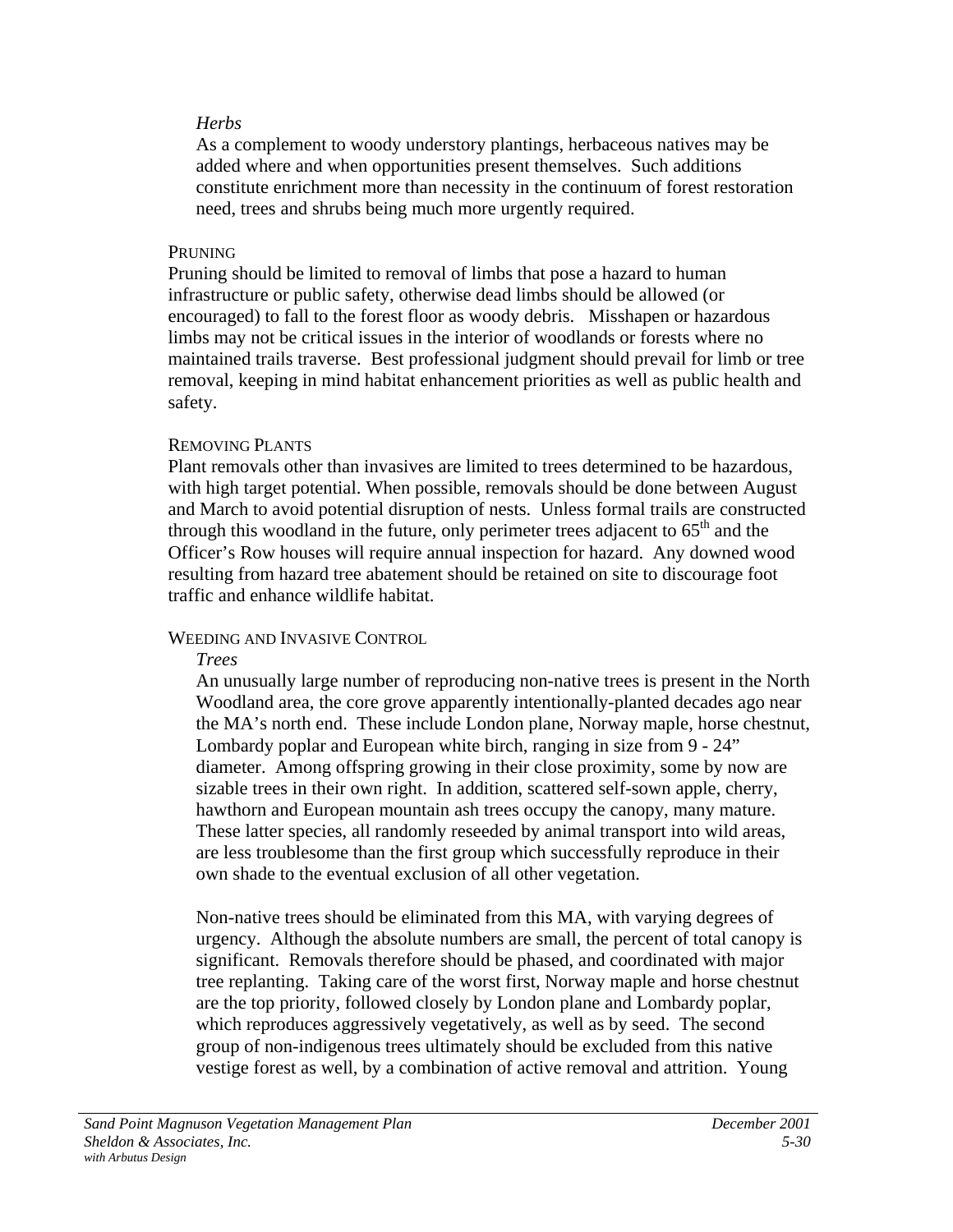progeny of all the above species should be sought out annually and quickly uprooted. The four Sawara cypress trees can be eliminated by attrition over time.

## *Shrubs*

Both perimeter and interior invasive plant encroachments need to be eliminated, to protect both trees and remaining, intact native understory vegetation. Priority should be given to removing vine infestations, notably ivy engulfing trees in the south half of the area. Large-scale blackberry eradication is also needed, again principally in the south half of the MA, and along the north edge. A secondary need is to remove, or girdle, herbicide treat and leave standing, upright shrubby invasives (laurel, holly, hawthorn) to provide woody debris for wildlife.

# *Herbs*

Morning glory is abundant in the upper portion of this MA and should be actively controlled, with the goal of elimination.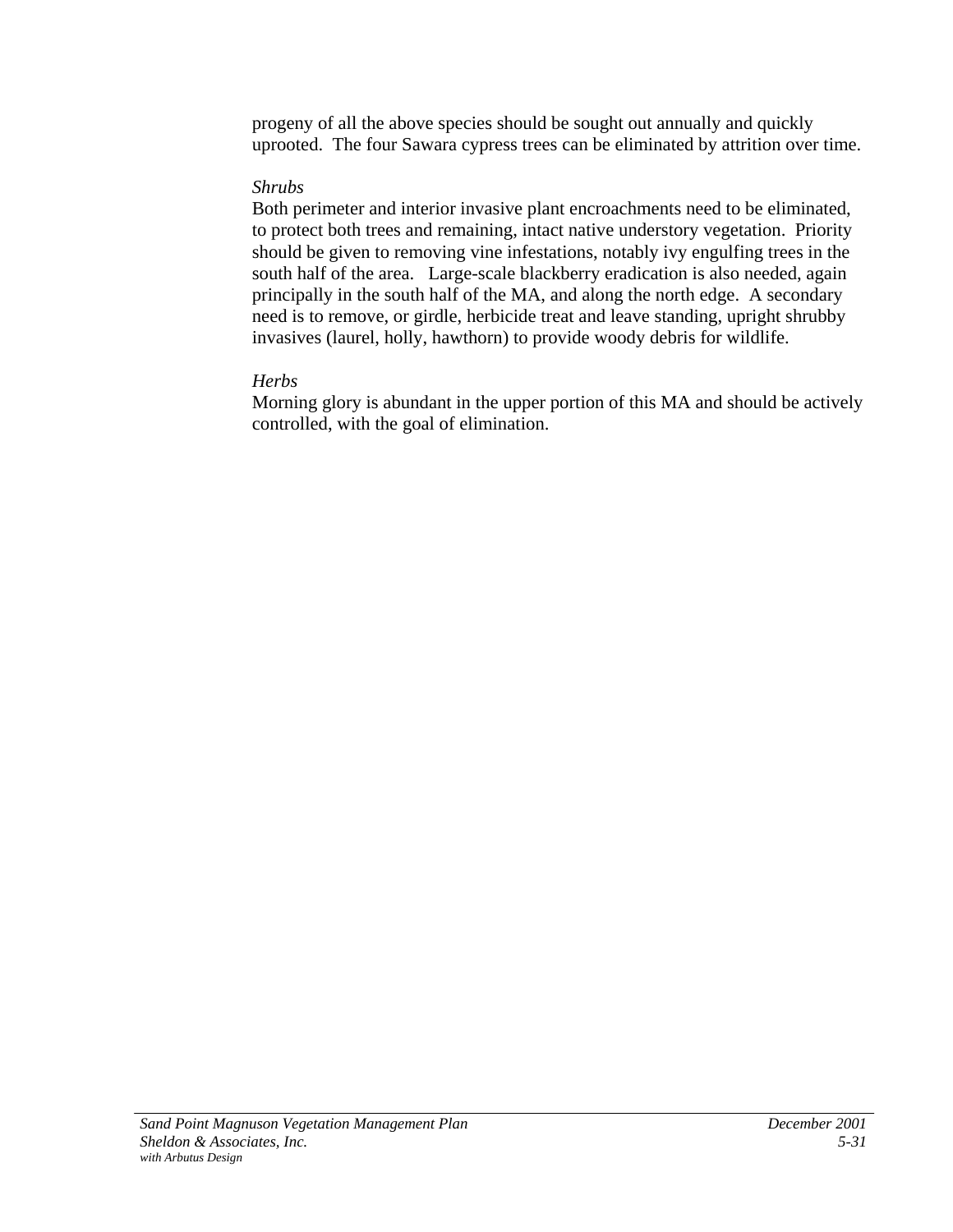## 5.3.3 Open Forest Margin Management Area

Vegetation treatments in this area are directed toward expanding the adjacent, remnant woodland, and preventing invasive woody plants from further establishing.

|                              |           |           |           |           |   |   |   |   | Month                  |           |           |           |           |             |           |   |   |  |
|------------------------------|-----------|-----------|-----------|-----------|---|---|---|---|------------------------|-----------|-----------|-----------|-----------|-------------|-----------|---|---|--|
|                              | J         |           | F         |           | M | A | M | J | J                      | A         |           | S         |           | $\Omega$    |           | N | D |  |
| Management                   |           |           |           |           |   |   |   |   |                        |           |           |           |           |             |           |   |   |  |
| and                          |           |           |           |           |   |   |   |   |                        |           |           |           |           |             |           |   |   |  |
| <b>Maintenance Practices</b> |           |           |           |           |   |   |   |   |                        |           |           |           |           |             |           |   |   |  |
| 3 Yr. Establishment Care     |           |           |           |           |   |   |   |   | $\bullet$<br>$\bullet$ | $\bullet$ | $\bullet$ | $\bullet$ | $\bullet$ |             |           |   |   |  |
| Mulching                     |           |           |           |           |   |   |   |   |                        |           |           |           |           |             |           |   |   |  |
| Planting                     |           |           |           |           |   |   |   |   |                        |           |           |           |           |             |           |   |   |  |
| <b>Trees</b>                 |           |           |           |           |   |   |   |   |                        |           |           |           |           |             |           |   |   |  |
| <b>Shrubs</b>                |           |           |           |           |   |   |   |   |                        |           |           |           |           |             |           |   |   |  |
| Herbs                        |           |           |           |           |   |   |   |   |                        |           |           |           |           |             |           |   |   |  |
| Pruning                      | $\bullet$ | $\bullet$ | $\bullet$ | $\bullet$ |   |   |   |   |                        | $\bullet$ |           |           |           | $\bullet$ : | $\bullet$ |   |   |  |
| <b>Removing Plants</b>       | $\bullet$ | $\bullet$ |           | $\bullet$ |   |   |   |   |                        |           |           |           |           |             |           |   |   |  |
| <b>Amending Soils</b>        |           |           |           |           |   |   |   |   |                        |           |           |           |           |             |           |   |   |  |
| Weeding and Invasive Control |           |           |           |           |   |   |   |   |                        |           |           |           |           |             |           |   |   |  |
| <b>Trees</b>                 |           |           |           |           |   |   |   |   |                        |           |           |           |           |             |           |   |   |  |
| Shrubs                       |           |           |           |           |   |   |   |   |                        |           |           |           |           |             |           |   |   |  |
| Herbs                        |           |           |           |           |   |   |   |   |                        |           |           |           |           |             |           |   |   |  |

# **Management and Maintenance Annual Calendar Forest Remnant Zone – Open Forest Margin Management Area**

Indicates range of time to perform action as needed

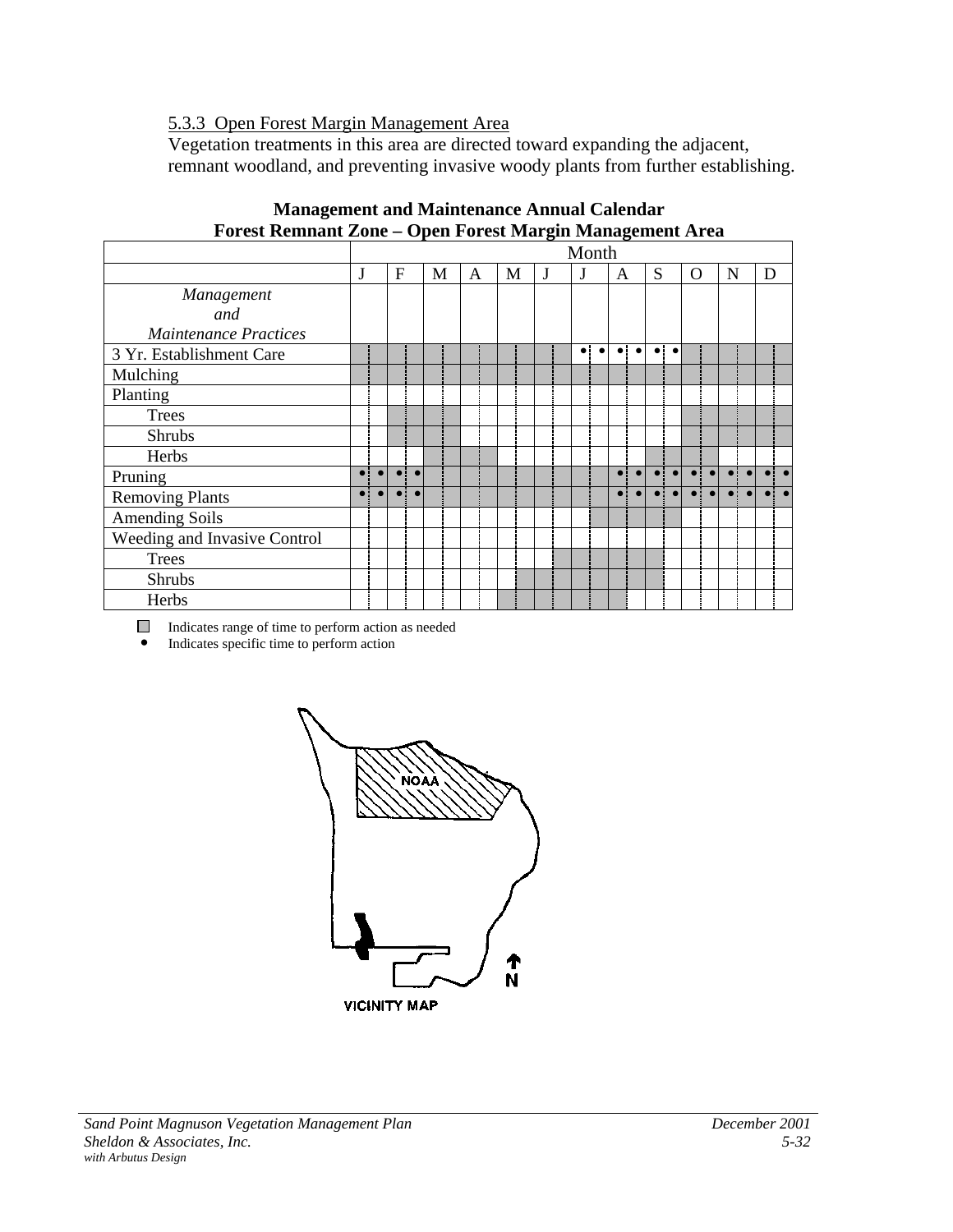All new plantings require follow-up care for three years to insure their healthy survival.

#### MULCHING

Areas cleared of invasives and / or replanted must be well mulched to suppress regrowth of unwanted plants and to conserve soil moisture.

#### PLANTING

Develop a restoration planting plan for trees, shrubs and herbaceous natives before commencing planting, whether phased or by means of a single project. This area would lend itself particularly well to a large volunteer planting effort.

## *Trees*

Plant trees throughout the area to expand adjacent forest, intermixing coniferous and deciduous species: Douglas fir, hazel and bigleaf maple on driest land, blending into alder, Sitka spruce, vine maple and cedar in lower sites and wetland pockets.

## *Shrubs*

Plant understory and edge species throughout the area, with emphasis on aesthetics and wildlife value. In wet areas, add redtwig dogwood, ninebark, red elderberry and other moisture-loving native shrubs with ornamental character. Include at least half evergreen species.

## *Herbs*

Some robust herbaceous species should be included in restoration plantings: additional sedges, plus, for example, lady fern, low bleeding heart.

## WEEDING AND INVASIVE CONTROL

## *Trees*

Non-native Lombardy poplars, while few, should be eliminated along with their suckers. Herbicide application to freshly-cut stems probably will be needed to achieve complete root kill and prevent re-sprouts.

## *Shrubs*

A sparse Scot's broom population should be eliminated as a top priority, to prevent substantial colonies from taking hold.

# *Herbs*

Existing grasses and forbs presumably are mostly exotic in this heavily-disturbed environment. To re-establish forest vegetation, meadow plants should be smothered or tilled under with heavy mulching prior to reforestation planting. Maintain mulch cover should interval between clearing and planting be protracted.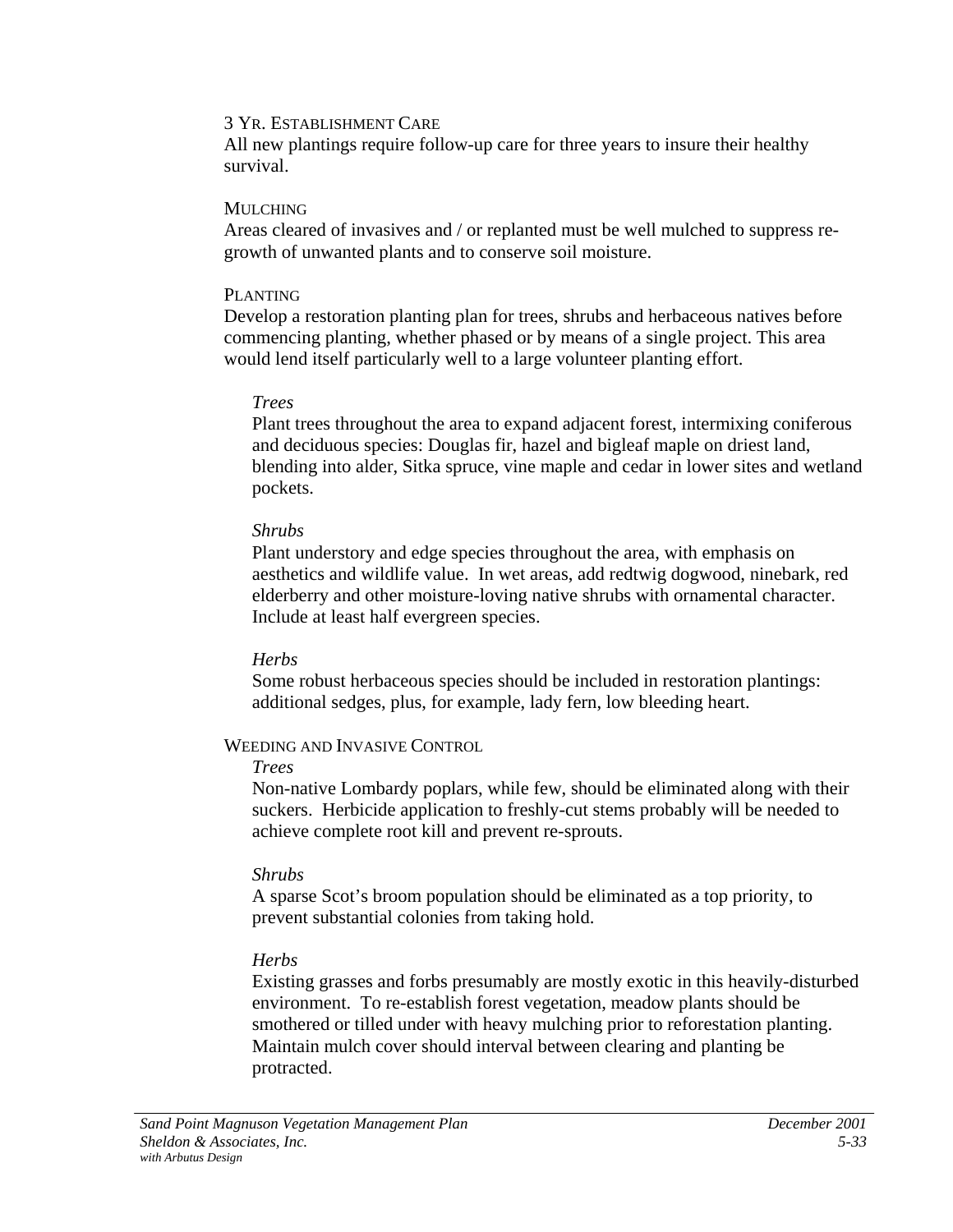# **5.4 Historic District Zone**

Treatment for all Historic District management areas shares two common elements which have direct bearing on vegetation management: first, a comprehensive tree inventory and its analysis, and second, 1998 Historic Properties Reuse and Preservation (HPRP) Plan jurisdiction. All landscape maintenance, design and alteration work undertaken in this Zone needs to make active use of both. Treatment recommendations given for individual MA's reflect these inventory findings and HPRP requirements.

Vegetation management plan users also should acquaint themselves with both Appendix B – Sand Point Historic District Documents and Appendix C - Sand Point 2001 Tree Inventory. Among other things, Appendix B lists, maps and illustrates vegetation-related HPRP "Historic Landscape Features and View Corridors to be Preserved and Maintained," and provides lists of historic planting plans and plant material for future use. Appendix C identifies Priority Management Trees, with recommended action(s) linked to individual trees, sorted according to MA. This list adds implementation specifics to more generalized treatment text provided below. The complete, baseline tree inventory is available electronically; and its use as an ongoing vegetation management tool is strongly encouraged.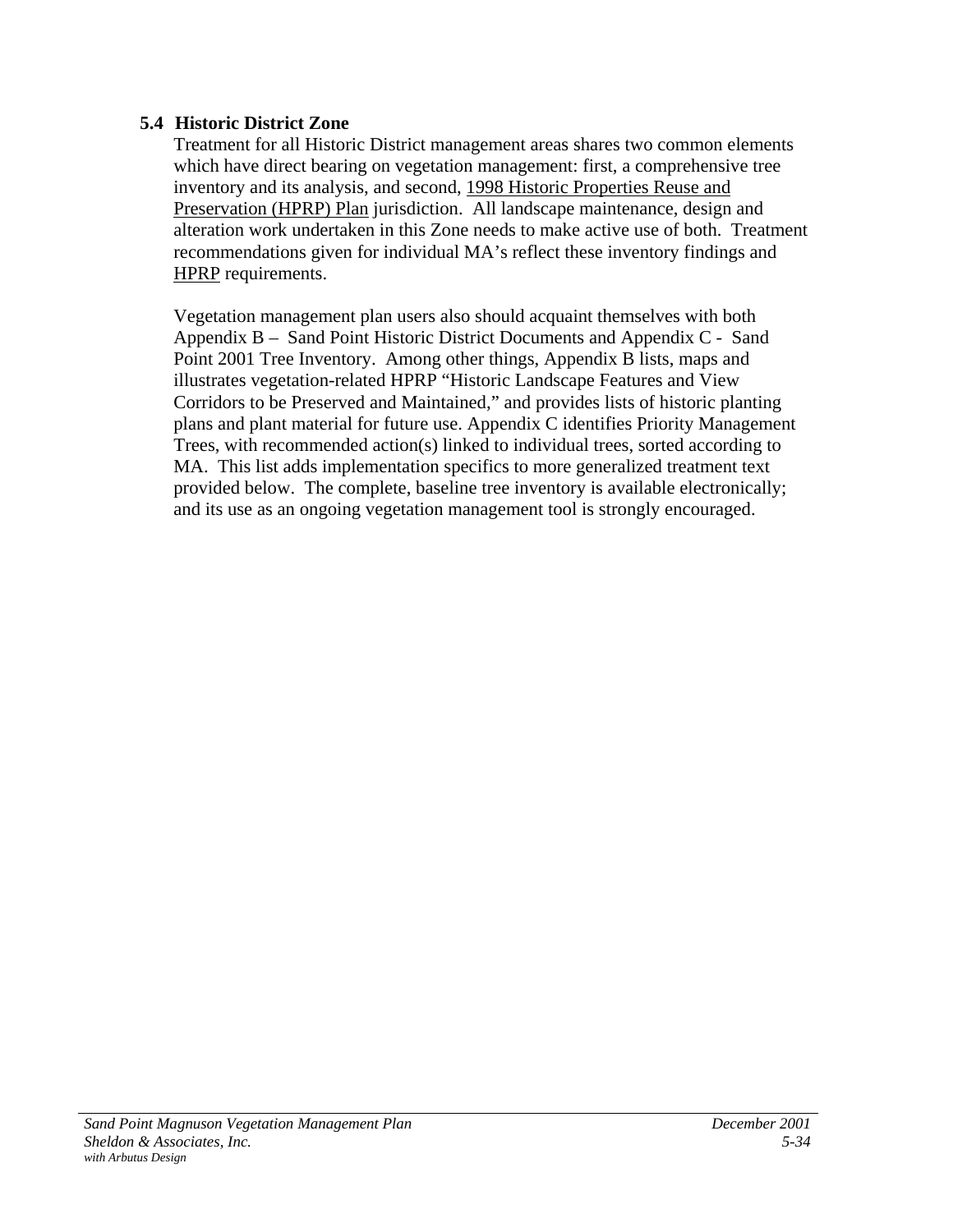# 5.4.1 North Shore Recreation Management Area

Treatment in this area focuses on containing invasives until redevelopment occurs, preserving native plantings, and laying out appropriate future actions to enhance shore and upland habitats.

|                              |   |   |   |   |   |   | Month                    |                        |                      |             |   |   |
|------------------------------|---|---|---|---|---|---|--------------------------|------------------------|----------------------|-------------|---|---|
|                              | J | F | M | A | M | J | J                        | A                      | S                    | $\mathbf O$ | N | D |
| Management                   |   |   |   |   |   |   |                          |                        |                      |             |   |   |
| and                          |   |   |   |   |   |   |                          |                        |                      |             |   |   |
| <b>Maintenance Practices</b> |   |   |   |   |   |   |                          |                        |                      |             |   |   |
| 3 Yr. Establishment Care     |   |   |   |   |   |   | $\bullet$<br>$\bullet$ : | $\bullet$<br>$\bullet$ | $\bullet\quadbullet$ |             |   |   |
| Maintaining Meadow           |   |   |   |   |   |   |                          |                        |                      |             |   |   |
| Mulching                     |   |   |   |   |   |   |                          |                        |                      |             |   |   |
| Planting                     |   |   |   |   |   |   |                          |                        |                      |             |   |   |
| <b>Trees</b>                 |   |   |   |   |   |   |                          |                        |                      |             |   |   |
| <b>Shrubs</b>                |   |   |   |   |   |   |                          |                        |                      |             |   |   |
| Herbs                        |   |   |   |   |   |   |                          |                        |                      |             |   |   |
| Live Stakes                  |   |   |   |   |   |   |                          |                        |                      |             |   |   |
| Pruning                      |   |   |   |   |   |   |                          |                        |                      |             |   |   |
| <b>Removing Plants</b>       |   |   |   |   |   |   |                          |                        |                      |             |   |   |
| <b>Amending Soils</b>        |   |   |   |   |   |   |                          |                        |                      |             |   |   |
| Weeding and Invasive Control |   |   |   |   |   |   |                          |                        |                      |             |   |   |
| <b>Trees</b>                 |   |   |   |   |   |   |                          |                        |                      |             |   |   |
| Shrubs                       |   |   |   |   |   |   |                          |                        |                      |             |   |   |
| Herbs                        |   |   |   |   |   |   |                          |                        |                      |             |   |   |

#### **Management and Maintenance Annual Calendar Historic District Zone – North Shore Recreation Management Area**

Indicates range of time to perform action as needed

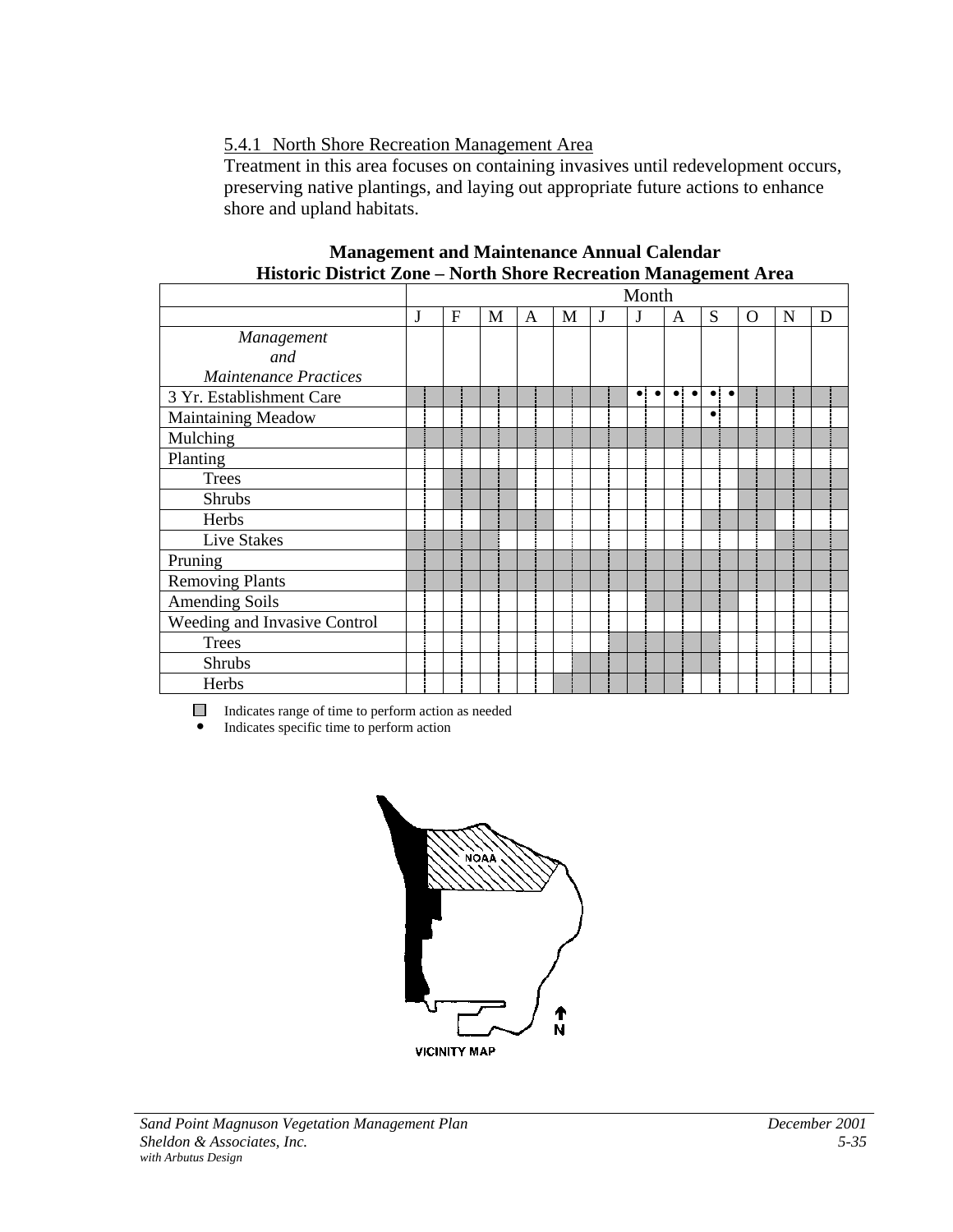All new plantings require follow-up care for three years to insure their healthy survival.

#### MAINTAINING MEADOW

Existing meadow-like areas should be maintained to prevent being overtaken by woody vegetation.

#### **MULCHING**

Areas cleared of invasives and/or replanted must be well mulched to suppress regrowth of unwanted plants and to conserve soil moisture.

## PLANTING

Develop restoration planting plans for trees, shrubs and herbaceous natives before commencing any more than spot planting, whether to be implemented incrementally or as a single project. Shoreline restoration plantings are to be consistent with treatments and palette outlined under Nearshore Management Area within Shoreline Zone, elsewhere in this document. Upland plantings are to remain largely unaltered until major development occurs.

## *Trees*

Near-term tree planting will be limited to transplanting young natives, if culturally appropriate sites well clear of anticipated site alterations can be identified and prepared. Species include Oregon ash and cascara, the latter in far better condition than the former. Given the effort involved, it may be more sensible to radically thin this overplanted upland stand, culling poor stems and removing many trees to other zones or parks. Long-term, native tree planting in scattered or grove configurations should occur. This site could provide excellent Garry oak or madrona habitat, in addition to limited native species already present (Douglas fir, cedar, alder).

Trees removed from formal settings adjacent to Building 11 and NE NOAA Drive for reasons of decline, hazard or invasiveness should be replaced with uniform rows of trees from similar but less problematic taxa. When replacing blireiana flowering plums along Building 11, respect original character as documented in archived 1942 planting plan. Appropriate replacement species include: *Prunus ceracifera 'Mt. St. Helens', Amelanchier 'Autumn Brilliance', Prunus yedoensis 'Akebono'.*

Potential Lombardy poplar substitutes include columnar flowering and coniferous trees as well as deciduous shade trees*: Quercus robur 'Fastigiata', Fagus sylvatica 'Dawyck', Ginkgo biloba 'Princeton Sentry', Pyrus calleryana 'Capital', Prunus serrulata 'Amanogawa'* (smaller stature tree), *Calocedrus descurrens, Picea omorika.* Final selection should be made with consideration of overall effect parkwide of Lombardy row replacements, balancing visual continuity with species diversity*.*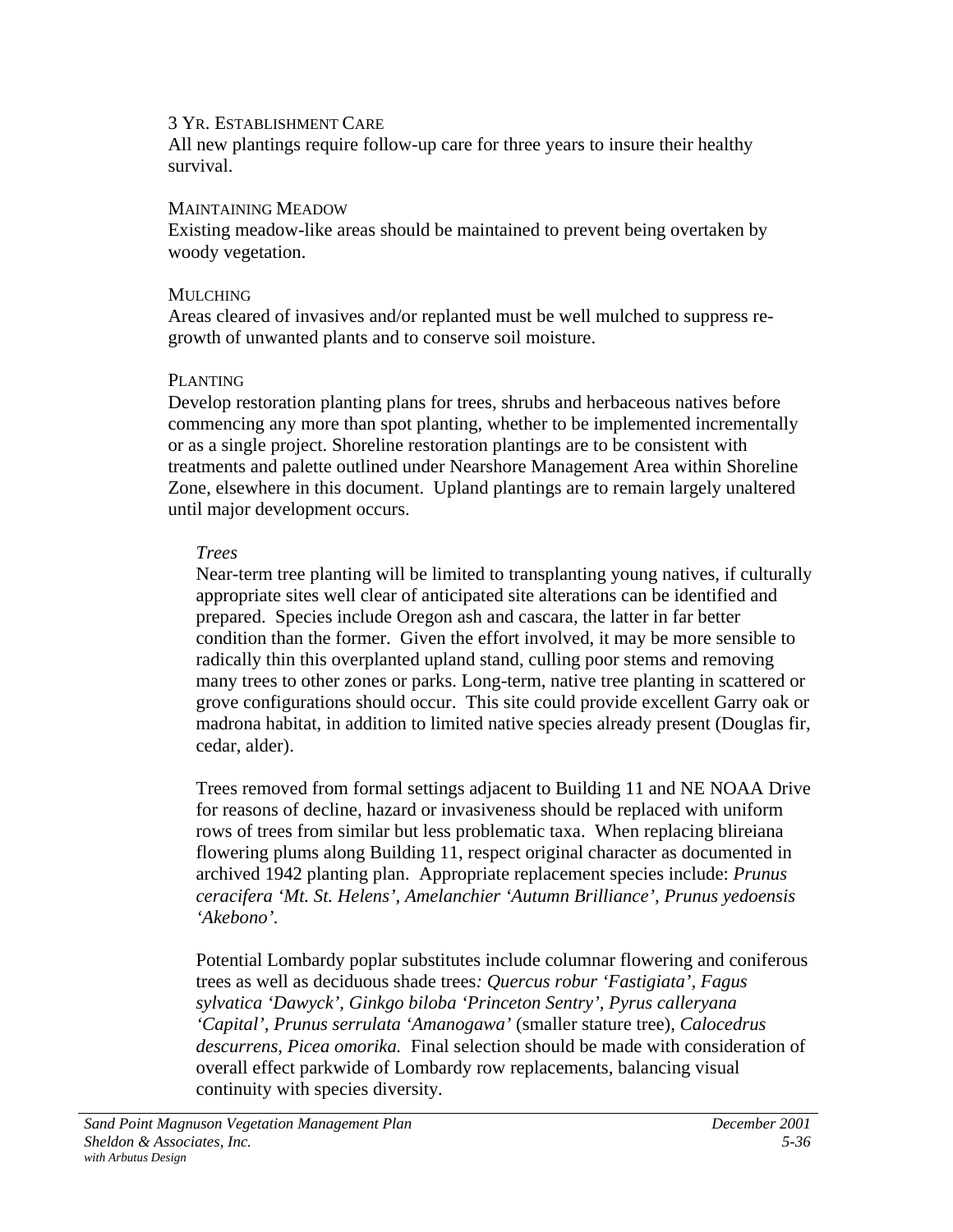#### *Shrubs*

New understory plantings are to be deferred until such time as site development occurs. Palette should be predominantly native, entirely so along the water's edge, and selected to match particularities of aspect, moisture and soil conditions. Understory placement and character should balance human use and aesthetics with habitat requirements.

#### *Herbs*

Interim seeding with native meadow mix may accompany clearing of invasives and reclamation of bare ground or unused pavement areas.

#### REMOVING PLANTS

Flowering blireiana plum trees, the majority identified as topped and in mediocre condition, should be monitored and removed as further decline or hazard dictates. For the sake of aesthetic quality and historic character, this row should be cut down and replanted simultaneously, not piecemeal as individual trees fail.

Inventory results indicate that 77% of trees possess defects and 21% have been topped. Detailed hazard evaluation should be undertaken, and may well result in additional removals. Since general tree health is quite high  $(80\% = \text{good})$ , removals anticipated due to decline should be few.

## WEEDING AND INVASIVE CONTROL

#### *Trees*

Remove any Lombardy poplar trees and suckers, also Norway maple trees after confirming their correct species identity (vs. native bigleaf maple).

## *Shrubs*

Spread of blackberry thickets should be controlled near-term by periodic mowing, if not completely eradicated. Since development will result in new grading disturbance, full blackberry removal is perhaps best integrated with implementation of site improvements. Few other woody invasives are present.

## *Herbs*

Rough weedy areas ultimately should be converted to native meadow or shrubbery, but eradication of herbaceous weeds at present is impractical. Mow as flower heads appear, to limit viable seed production, monitoring annually for presence of noxious weeds. If found, these will require immediate and complete removal.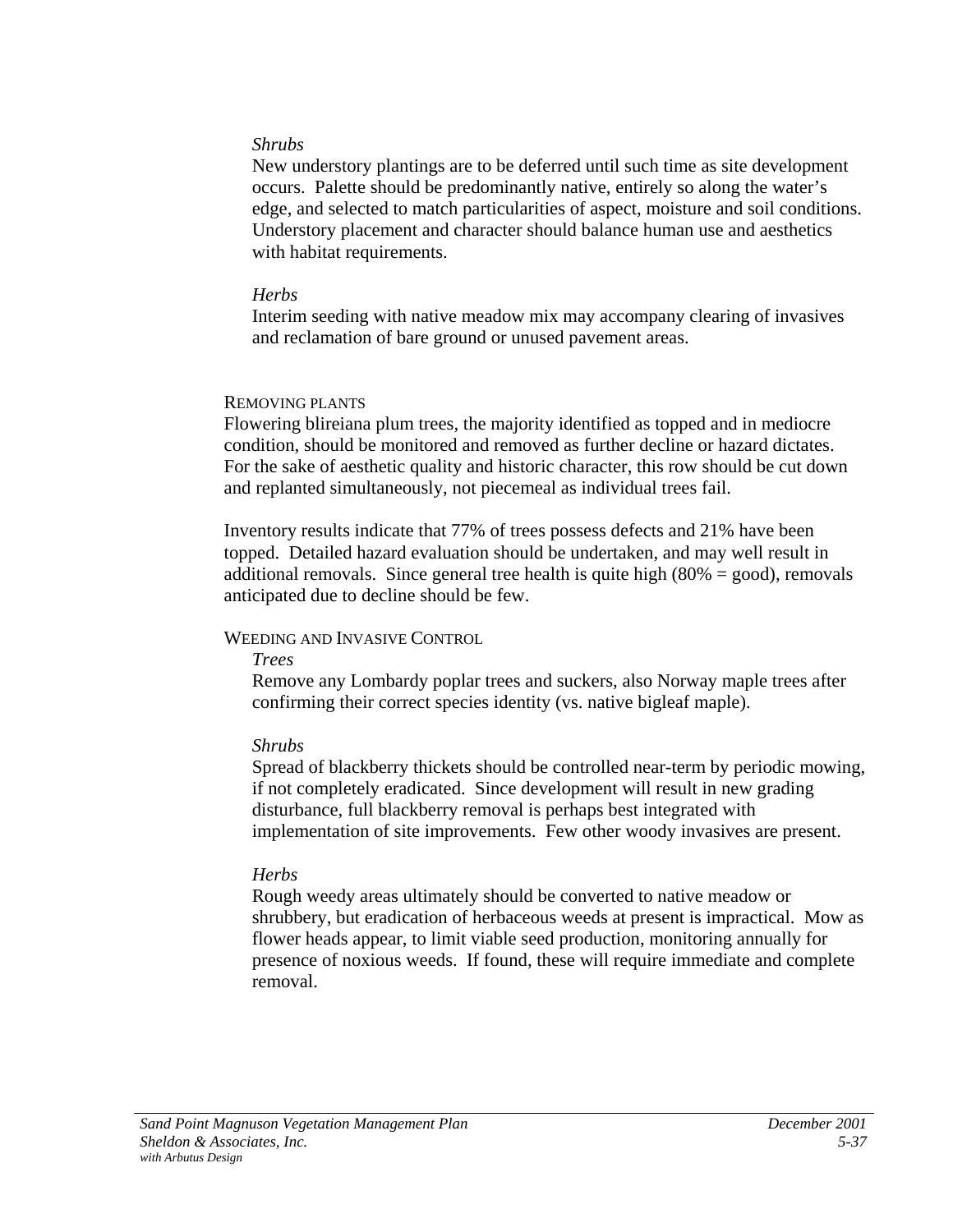# 5.4.2 Aircraft Industrial Management Area

Treatment types in this area focus on reclaiming neglected plant beds and slopes, maintaining existing turf and shrubs, adding trees to complement but not obscure buildings and the view axis, and adding plants to humanize scale and reinstate historic planting plans.

| THSWER DISTRICT ZONC – AILCLART INGUSTRIA MANAGEMENT ATCA |   |                  |   |   |   |   |                          |                          |                       |          |   |   |
|-----------------------------------------------------------|---|------------------|---|---|---|---|--------------------------|--------------------------|-----------------------|----------|---|---|
|                                                           |   |                  |   |   |   |   | Month                    |                          |                       |          |   |   |
|                                                           | J | $\boldsymbol{F}$ | M | A | M | J | J                        | A                        | S                     | $\Omega$ | N | D |
| Management                                                |   |                  |   |   |   |   |                          |                          |                       |          |   |   |
| And                                                       |   |                  |   |   |   |   |                          |                          |                       |          |   |   |
| <b>Maintenance Practices</b>                              |   |                  |   |   |   |   |                          |                          |                       |          |   |   |
| 3 Yr. Establishment Care                                  |   |                  |   |   |   |   | $\bullet$ :<br>$\bullet$ | $\bullet$ :<br>$\bullet$ | $\bullet$ : $\bullet$ |          |   |   |
| Mulching                                                  |   |                  |   |   |   |   |                          |                          |                       |          |   |   |
| Planting                                                  |   |                  |   |   |   |   |                          |                          |                       |          |   |   |
| <b>Trees</b>                                              |   |                  |   |   |   |   |                          |                          |                       |          |   |   |
| <b>Shrubs</b>                                             |   |                  |   |   |   |   |                          |                          |                       |          |   |   |
| Herbs                                                     |   |                  |   |   |   |   |                          |                          |                       |          |   |   |
| Pruning                                                   |   |                  |   |   |   |   |                          |                          |                       |          |   |   |
| <b>Removing Plants</b>                                    |   |                  |   |   |   |   |                          |                          |                       |          |   |   |
| <b>Amending Soils</b>                                     |   |                  |   |   |   |   |                          |                          |                       |          |   |   |
| Taking Care of Turf                                       |   |                  |   |   |   |   |                          |                          |                       |          |   |   |
| Watering                                                  |   |                  |   |   |   |   | $\bullet$                | $\bullet$ $\bullet$      | $\bullet$             |          |   |   |
| Weeding and Invasive Control                              |   |                  |   |   |   |   |                          |                          |                       |          |   |   |
| <b>Trees</b>                                              |   |                  |   |   |   |   |                          |                          |                       |          |   |   |
| <b>Shrubs</b>                                             |   |                  |   |   |   |   |                          |                          |                       |          |   |   |
| Herbs                                                     |   |                  |   |   |   |   |                          |                          |                       |          |   |   |

#### **Management and Maintenance Annual Calendar Historic District Zone – Aircraft Industrial Management Area**

Indicates range of time to perform action as needed

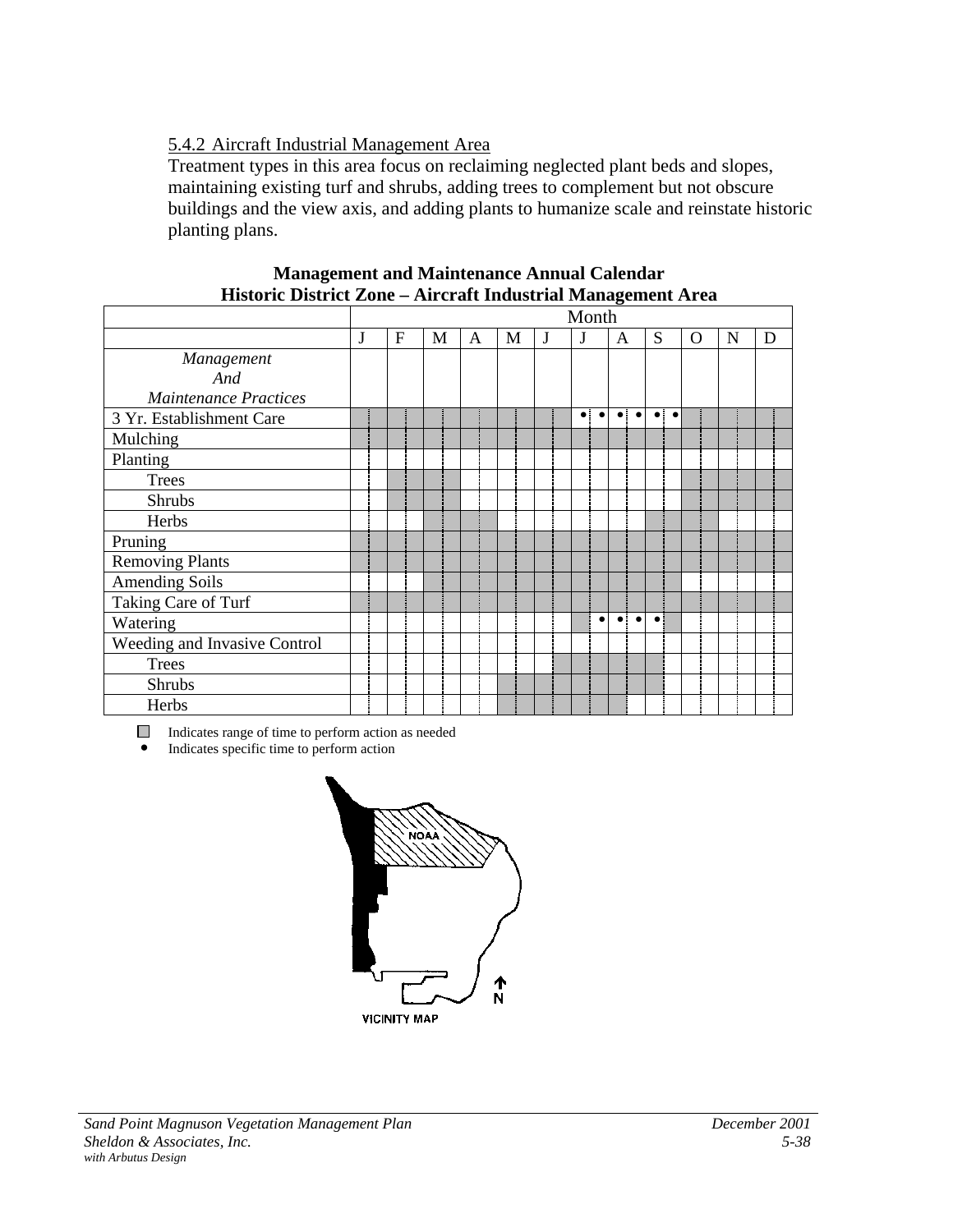All new plantings require follow-up care for three years to insure their healthy survival.

#### **MULCHING**

Beds, trees and areas cleared of invasives must be well mulched to suppress unwanted plants, improve tilth and conserve soil moisture.

#### PLANTING

This MA is as opposite a "natural area" as exists at Sand Point, and while natives can be incorporated into new plantings, a naturalistic style is largely inappropriate. Likewise, contemporary ornamental embellishment is to be avoided, relying instead on documented historic planting precedent.

#### *Trees*

Identify possible gaps in young red maples planted along 63rd Avenue NE and infill with trees of matching cultivar. Inventory results indicate that these trees are quite small (one inch trunk diameter), and probably not well-established. Although as a group given a "good" health rating, their low average "live crown ratio" (around 60%) suggests serious transplant shock. Red maples are native to moist woodland habitats in the Eastern and Central U.S. Street planting of this species without attentive establishment watering and mulching is thus inherently stressful, particularly when few roots have yet developed.

Should significant numbers of the red maples along  $63<sup>rd</sup>$  NE exhibit further dieback – or death – appropriate recourse would be to replace them with a uniform planting of smaller, narrower, tougher trees, as recommended in the 1997 Design Guidelines. Although narrow forms of red maple exist, the species already is heavily used in this half of the Park, making other species preferable for purposes of diversity as well. Possible choices might include Sentry ginkgo, Tschonoskii crabapple or fastigiate Amanogawa cherry. The designated vista north toward the Lake should be framed, not obscured, by the corridor's street trees.

Additional fruiting apple trees should be planted in the general vicinity of existing heritage trees west of Building 5. Selections should meet modern standards for quality and disease resistance, with heirloom status a secondary consideration. Other opportunities for tree planting include the currently open slope between Buildings 5 and 67, where orchard, or groves of shore pine, Garry oak or Madrona might prosper in meadow.

Small areas between or within parking lots and along drives present other possibilities for softening plantings that do not obscure the building facades. Simple palettes, moderate stature, and generally formal spacing are recommended. Water-demanding species should be excluded.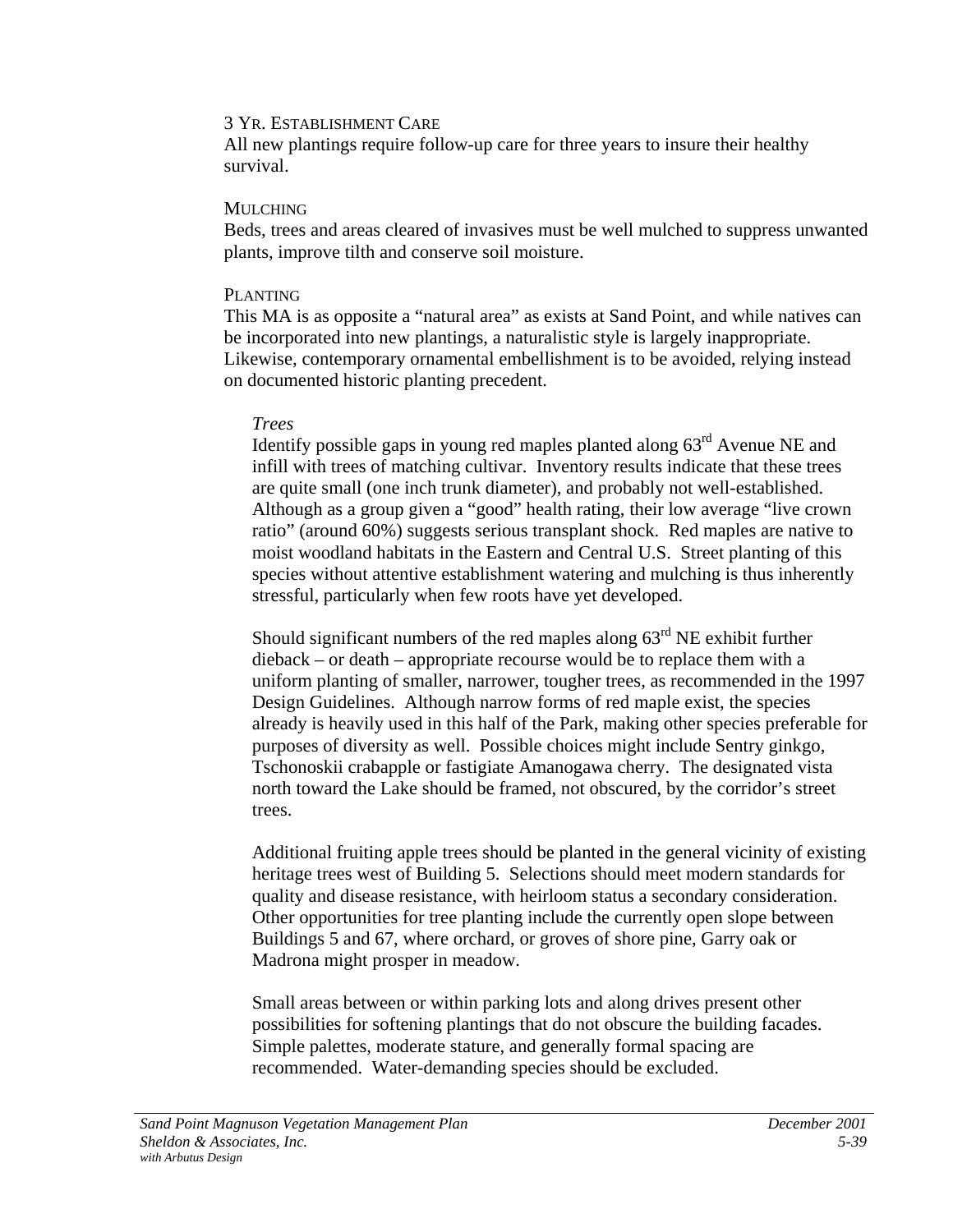## *Shrubs*

Shrub additions include two potential types: historic landscape restoration plantings where original plans are to be reinstated, and reclamation plantings for areas cleared of weeds or blackberry. The former should be undertaken on a project basis in association with individual buildings, and carefully reviewed for authenticity of style and palette. The latter should immediately follow invasive plant eradication, favoring historic vestige shrub species and tough evergreen natives like mahonia, or sword fern and salal where sufficiently shady. For steep outlying slopes, thicket-forming natives like rose, redtwig and snowberry may prove useful.

# *Herbs*

Few herbaceous plantings are envisioned for this area, with the possible exception of seasonal color immediately adjacent to major building entries to humanize their appearance without indulging in excessive "beautification" inconsistent with the area's industrial character.

# **PRUNING**

Radically prune extremely overgrown ornamental shrubs in beds atop railroad siding retaining wall, to restore their normal landscape size. Also renovate shrubs remaining in historic foundation beds along  $63<sup>rd</sup>$  Avenue NE, unless species characteristics prevent (juniper, false cypress). Initiate maintenance pruning on an ongoing, three year cycle.

Tree pruning should be based on further evaluation of the 47% of MA trees inventoried which exhibit structural defects, past topping, or both. Given that 67% of trees possess potential targets, hazard abatement pruning is an important priority. Fortunately, since many of these trees are still relatively young, corrective and training pruning may still be feasible, with long-term benefits far outweighing this near-term investment.

# REMOVING PLANTS

Thin the juvenile alder stand on slope behind Building 5 to a variable spacing of 6-15 ft. apart. Re-thin as needed. Remove overgrown foundation trees and shrubs that cannot be either renovated or appropriately converted to tree form (arborized). Examine recent plantings for historically-inappropriate plant selections, transplanting these elsewhere outside the Historic District while still young.

# AMENDING SOILS

If paving is removed and areas planted, advance soil conditioning will be crucial for plant establishment, even survival. Elsewhere, site conditions may reveal areas of fill, subsoil or industrial debris. Obviously, such areas will require thorough amendment before attempting planting. Mulch will provide supplementary conditioning over the longer term.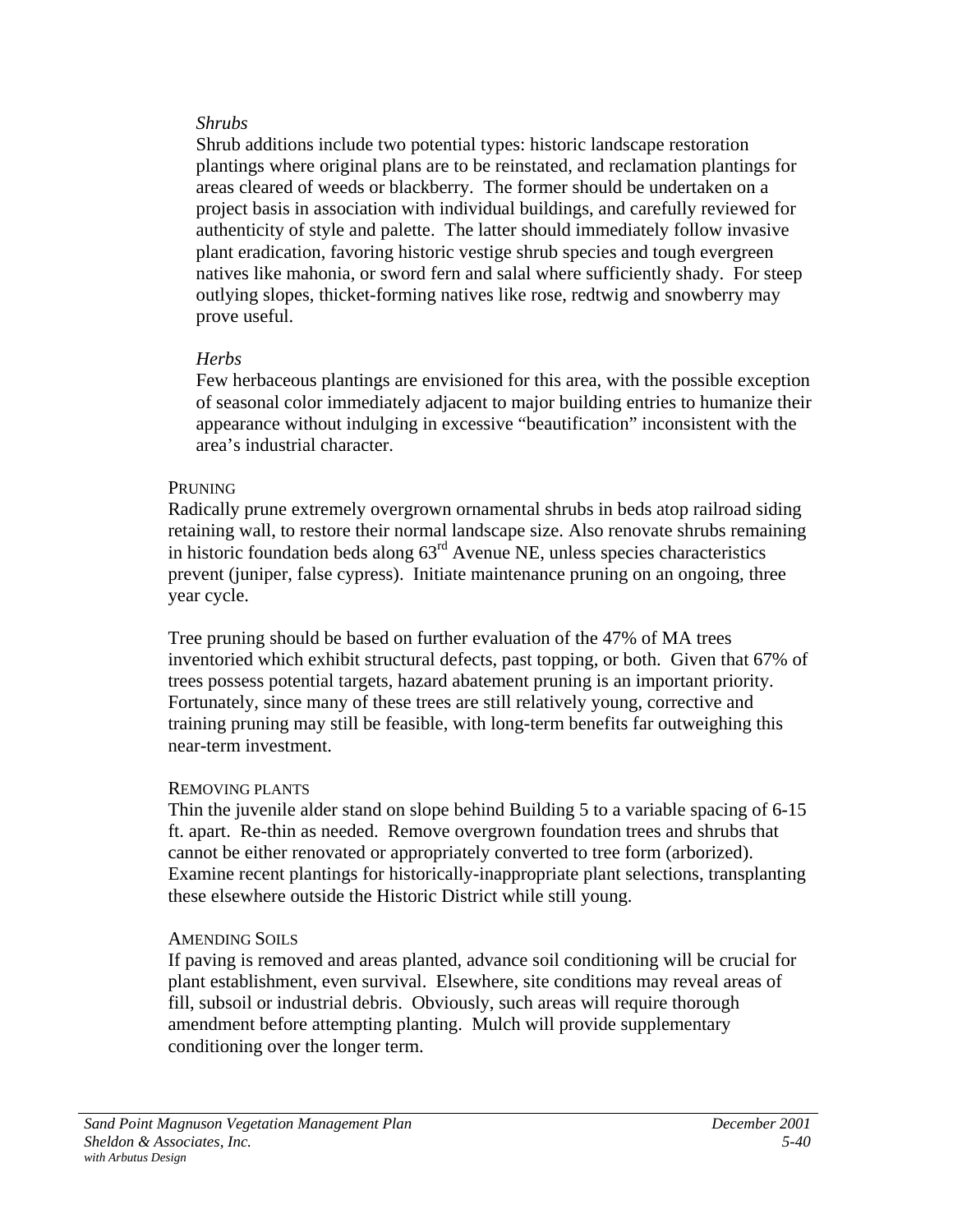#### TAKING CARE OF TURF

No top quality turf exists in this MA, but some moderate, and considerable rough turf exist and must be maintained to DPR standards. Conversion of some lawn to either meadow or low shrubbery is recommended, precluding the front of historic structures where lawn was the traditional landscape treatment.

#### WATERING

Water turf and ornamentals according to need, conserving water wherever possible without compromising plant health. Few remaining MA shrubs require more than minimal irrigation.

## WEEDING AND INVASIVE CONTROL

*Trees*

Remove Lombardy poplars, holly and English hawthorn from zone. These species can either spread or reseed into nearby natural areas.

## *Shrubs*

Blackberry eradication should be undertaken at the railroad siding retaining wall, as a high priority. Other large patches further north also need to be eliminated.

# *Herbs*

Rough weedy areas ultimately should be converted to native meadow or shrubbery. In the interim, mow as flower heads appear, to limit viable seed production, and monitor annually for noxious weeds. If found, these require immediate and complete removal.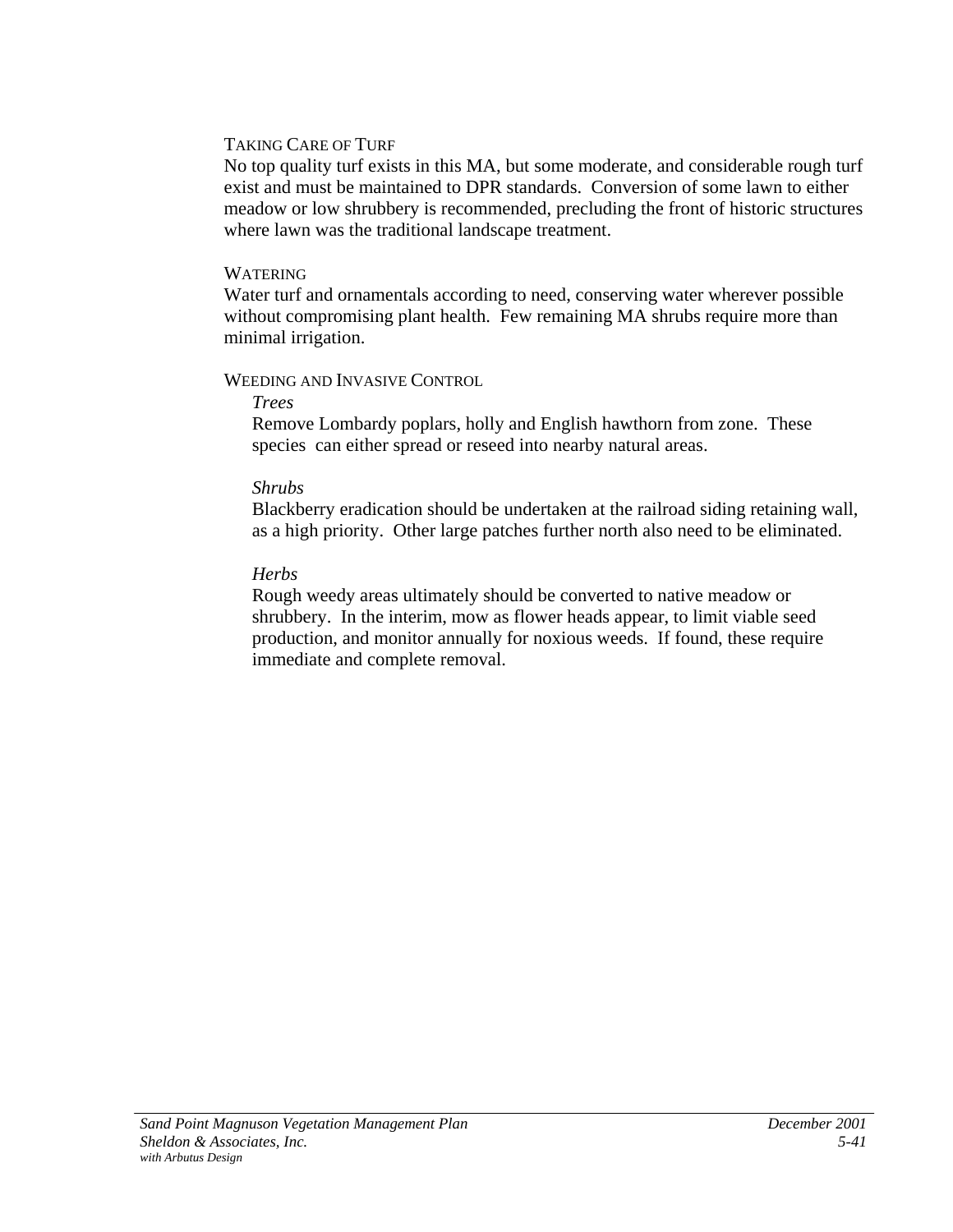# 5.4.3 Historic District Core Management Area

Treatments for this area include tree hazard abatement, tree and shrub pruning, turf care, special maintenance and restoration of historic landscape features, and invasive plant removal.

|                              |   |              |   |              |   |   |                        | Month                    |                  |   |   |   |
|------------------------------|---|--------------|---|--------------|---|---|------------------------|--------------------------|------------------|---|---|---|
|                              | J | $\mathbf{F}$ | M | $\mathbf{A}$ | M | J | J                      | A                        | S                | O | N | D |
| Management                   |   |              |   |              |   |   |                        |                          |                  |   |   |   |
| and                          |   |              |   |              |   |   |                        |                          |                  |   |   |   |
| <b>Maintenance Practices</b> |   |              |   |              |   |   |                        |                          |                  |   |   |   |
| 3 Yr. Establishment Care     |   |              |   |              |   |   | $\bullet\vdash\bullet$ | $\bullet\vdash\bullet$   | $\bullet\bullet$ |   |   |   |
| Mulching                     |   |              |   |              |   |   |                        |                          |                  |   |   |   |
| Planting                     |   |              |   |              |   |   |                        |                          |                  |   |   |   |
| <b>Trees</b>                 |   |              |   |              |   |   |                        |                          |                  |   |   |   |
| <b>Shrubs</b>                |   |              |   |              |   |   |                        |                          |                  |   |   |   |
| Herbs                        |   |              |   |              |   |   |                        |                          |                  |   |   |   |
| Pruning                      |   |              |   |              |   |   |                        |                          |                  |   |   |   |
| <b>Removing Plants</b>       |   |              |   |              |   |   |                        |                          |                  |   |   |   |
| Amending Soils               |   |              |   |              |   |   |                        |                          |                  |   |   |   |
| Taking Care of Turf          |   |              |   |              |   |   |                        |                          |                  |   |   |   |
| Watering                     |   |              |   |              |   |   | $\bullet$              | $\bullet$ :<br>$\bullet$ | $\bullet$        |   |   |   |
| Weeding and Invasive Control |   |              |   |              |   |   |                        |                          |                  |   |   |   |
| <b>Trees</b>                 |   |              |   |              |   |   |                        |                          |                  |   |   |   |
| <b>Shrubs</b>                |   |              |   |              |   |   |                        |                          |                  |   |   |   |
| Herbs                        |   |              |   |              |   |   |                        |                          |                  |   |   |   |

#### **Management and Maintenance Annual Calendar Historic District Zone – Historic District Core Management Area**

Indicates range of time to perform action as needed

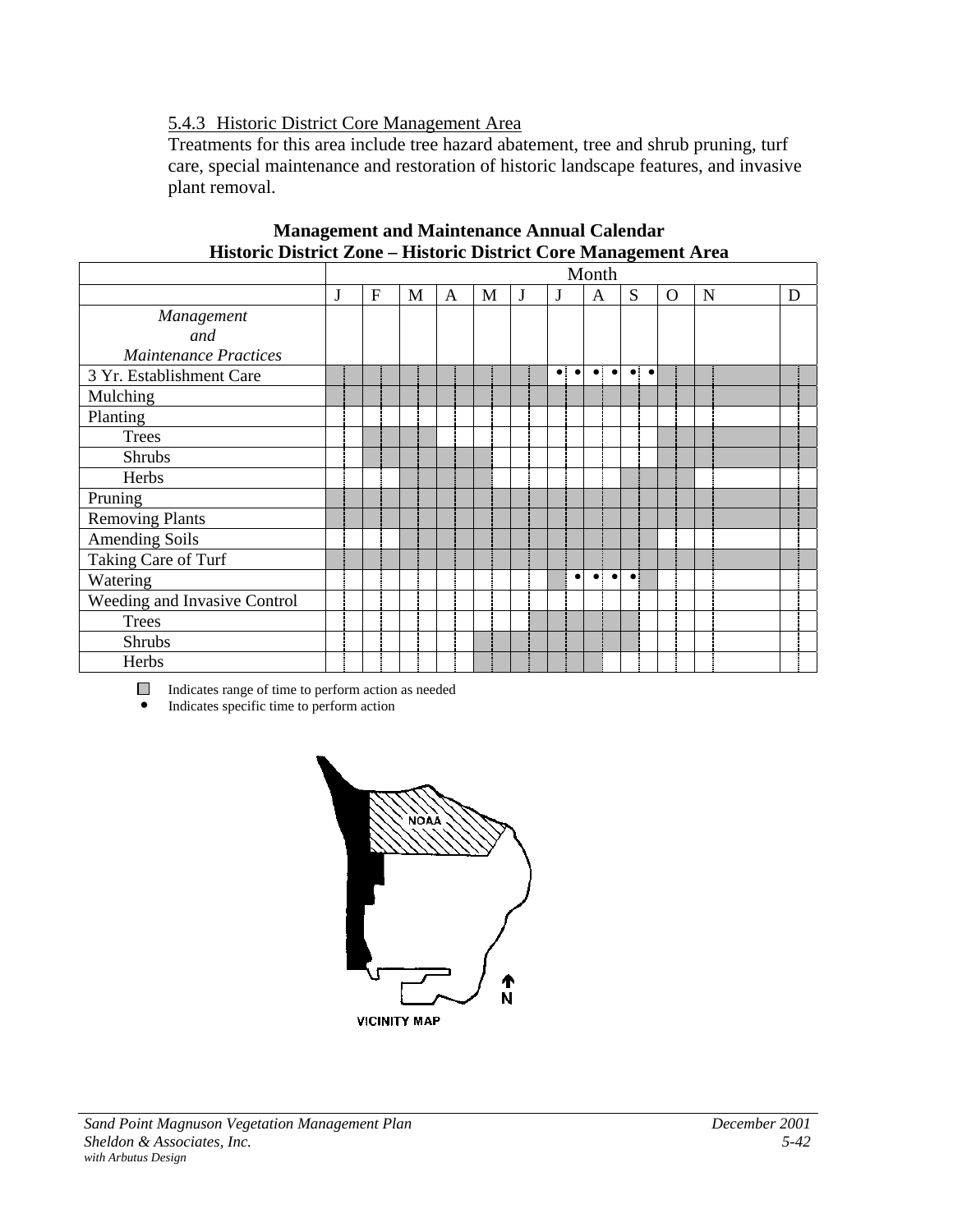All new plantings require follow-up care for three years to insure their healthy survival.

## MULCHING

Planting beds, trees and areas cleared of invasives must be well mulched to help suppress weeds, improve tilth and conserve soil moisture. Annual replenishment is especially important in this area, where the highest caliber of landscape care is both expected and appropriate. Wood chip mulch is appropriate for tree rings, a finer organic mulch for primary planting beds.

# PLANTING

New plantings in this area need to conform to both the Design Guidelines Manual and the Sand Point HPRP Plan, whether a proposed installation is major or incidental. SHPO Level C Review (consultation) will be required for replanting involving contributing historic landscape features, which are identified by list, map and photos in Appendix. Sand Point Historic Preservation Coordinator review may not be required in all other cases, but individuals selecting and arranging plants should be thoroughly familiar with – and respectful of - available historic documentation and plant lists (see Appendix). Because this area constitutes the heart of the historic district, plant additions can strengthen traditional character, or if inappropriately matched to this context, undermine it. Significant planting need exists, for both canopy and understory.

# *Trees*

The Historic District tree inventory revealed a significant proportion of trees with structural, siting or disease problems: 72% with defects, 25% topped, 65% with targets, 22% in fair/poor health. Undesirable species - those prone to disease, pest, structural weakness or invasiveness - make up one quarter of the total MA trees, and nearly half that many more pose potential hazards. The net effect of mitigating these problems will be extensive planting site creation over time.

A well-planned replacement program should begin immediately, in coordination with carefully-sequenced removals. Specific priorities should be established jointly by professionals knowledgeable in tree hazard, tree selection, landscape design, and historic preservation, using inventory findings as a springboard. Piecemeal tree planting should be completely curtailed until such comprehensive groundwork is laid.

Obvious candidates for replacement are damaged Deodar cedars and diseased hawthorns, as well as invasive species like hollies and the many conifers growing tight against building walls. Hazardous trees and high-value landscape elements should be accorded top priority. In the latter case, of identified "contributing landscape features," replacement in kind of removed trees is mandated - or if cultural or life safety prohibitions exist, with as similar a tree as possible.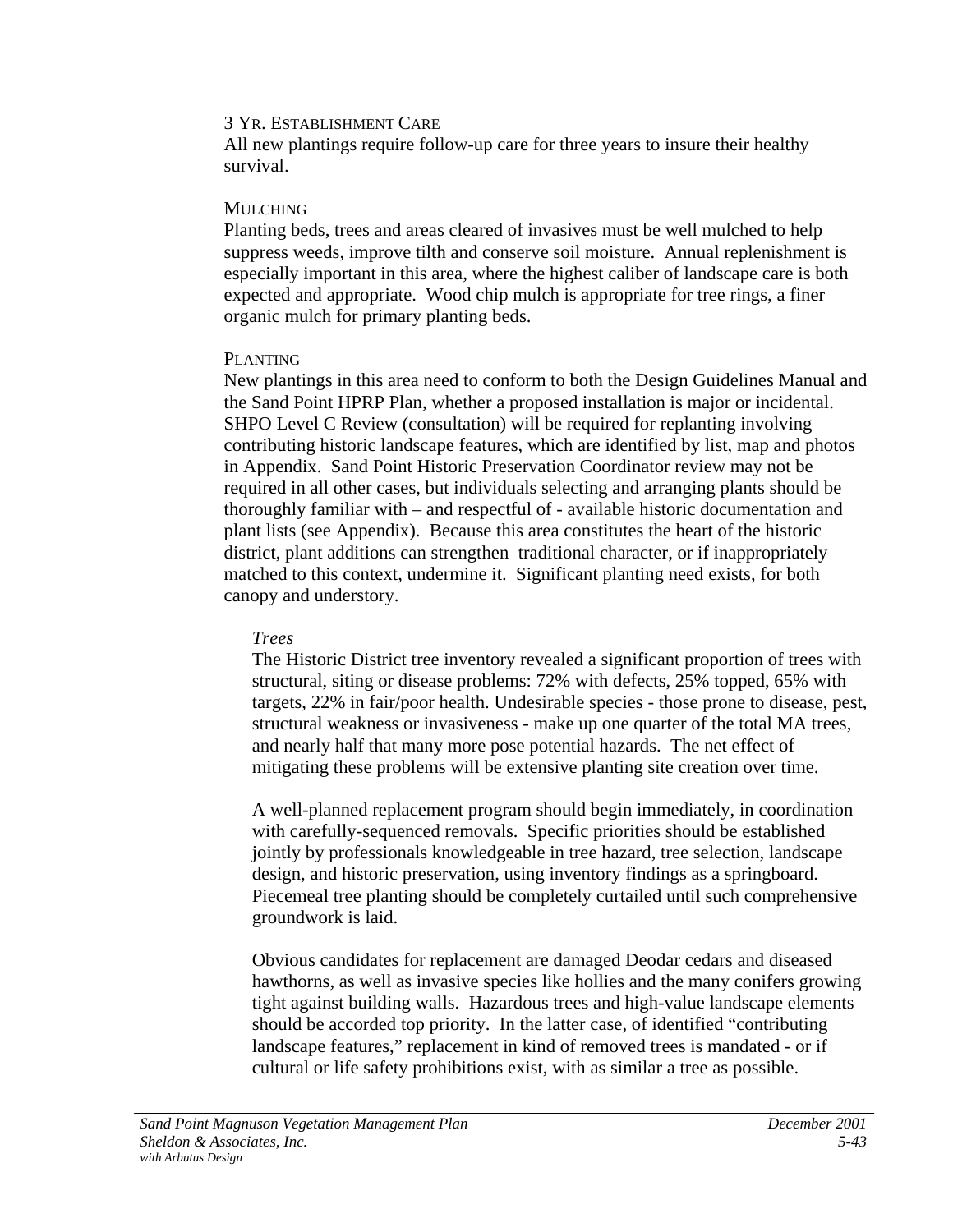Although emphasis clearly needs to lie on reinstating character-defining historic tree plantings, additional sites should be identified and filled over time to increase net canopy. Such discretionary plantings must be reviewed for appropriateness of both species and location in relation to overall historic landscape character. Tree selections should reflect taxa historically utilized at Sand Point, per Appendix list; related or improved varieties may be incorporated also. Tree planting should proceed in an orderly manner, according to specific strategies building on these vegetation management guidelines.

In the interest of long-term success, a discretionary tree replacement plan should be developed through collaborative effort amongst a professional arborist, a landscape designer and Park management, with Historic Preservation Coordinator, DPR landscape architect and urban forester and community review. Once in place, this plan will provide context and guidance for special planting opportunities as they inevitably arise, safeguarding quality and longevity of the canopy so key to this MA's character.

#### *Shrubs*

The existing understory badly needs renovation and expansion, to bring back its lost historic character. Some let-go plantings can be rejuvenated through pruning and infill with suitable period plant material, referencing archival plans wherever possible. Selected native species may be used ornamentally; while certain traditional taxa may fail to meet modern standards for sustainability and be eliminated. Priority should be given to restoration planting in most highly-visible areas.

The former rose garden south of Building 26S was identified as a "contributing landscape feature" and should be recreated using original plant varieties tempered with considerations for ease of upkeep. This project might appeal to local rosarians as a volunteer undertaking. All recently planted beds need to be evaluated for fidelity to historic design principles and plant palette; inconsistent material should be transplanted elsewhere and plantings modified to achieve more appropriate character.

## *Herbs*

Major building entries may be planted with seasonal color as resources allow, remembering that mixed shrub plantings, not annual bedding-out, was the primary understory landscape treatment of Sand Point's military period.

## PRUNING

Significant deferred pruning needs to be taken care of, for size control and invigoration of shrubs, and to improve both safety and appearance of trees. Past plant neglect and maltreatment have created a daunting burden of pruning and other corrective actions. Shrub pruning can be undertaken by qualified gardeners as part of routine grounds maintenance, or in conjunction with restoration projects. Ultimately,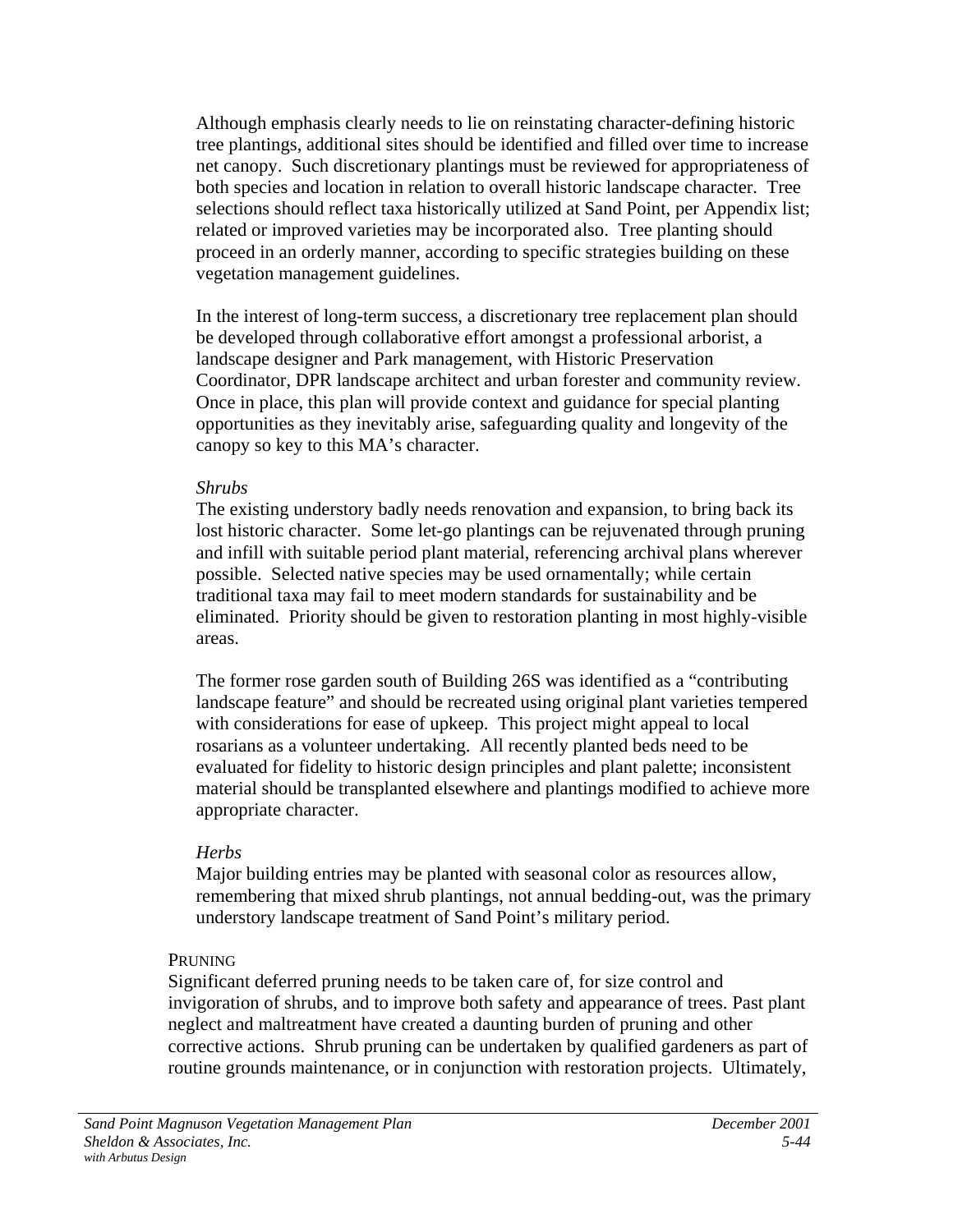replacement trees and shrubs will require minimal routine pruning if they are carefully selected and attentively established.

Tree work will mostly require services of certified arborists, with scope of work and priorities clearly defined. The 2001 inventory serves as an initial screen for hazard potential and other problems which pruning can help address. Because the area's trees grow where multiple targets inherently exist, hazard mitigation pruning represents a crucial under-addressed need.

#### REMOVING PLANTS

## *Trees*

Hazard and secondarily, disease- and location-related removals need to be carefully planned and phased. Tree removals should be initiated quickly, for reasons of public safety and historic resource stewardship. The tree inventory represents a preliminary screen and starting point for detailed removal and replacement planning. Grouped removals are recommended, but their exact size and sequence remains to be determined in concert with replantings.

## *Shrubs*

Some vestige shrubs have become overgrown, or declined without hope of restoration. These should be identified by a skilled gardener with species-specific knowledge, removed, and in most cases replaced with equivalent material.

## AMENDING SOILS

Soils in this MA have become compacted under years of foot traffic. Organic matter has received little or no replenishment over the years since planting occurred. As part of routine maintenance, mulching, aeration and fertilization all will help improve soil quality and thereby, plant vigor. Soil amending should be included as a key component in all landscape renovation projects.

## TAKING CARE OF TURF

This area is defined in large part by generous lawns with trees. Prime location and heavy use dictate premium turf care for at least the northerly portion of the area. Utility work has damaged grade, lawn and irrigation system; all conspire against high quality turf and need to be addressed. Long-term, most lawn areas not reclaimed to shrub plantings will need renovation.

## **WATERING**

Historic plantings were not designed with regard to minimizing or eliminating irrigation; most plants which remain have self-selected for low water need. Tailor irrigation to demand, whether manually or automatically by computer analysis. Emphasize xeric replacement planting, within the parameters of traditional palette. Irrigate turf according to location and quality to be maintained.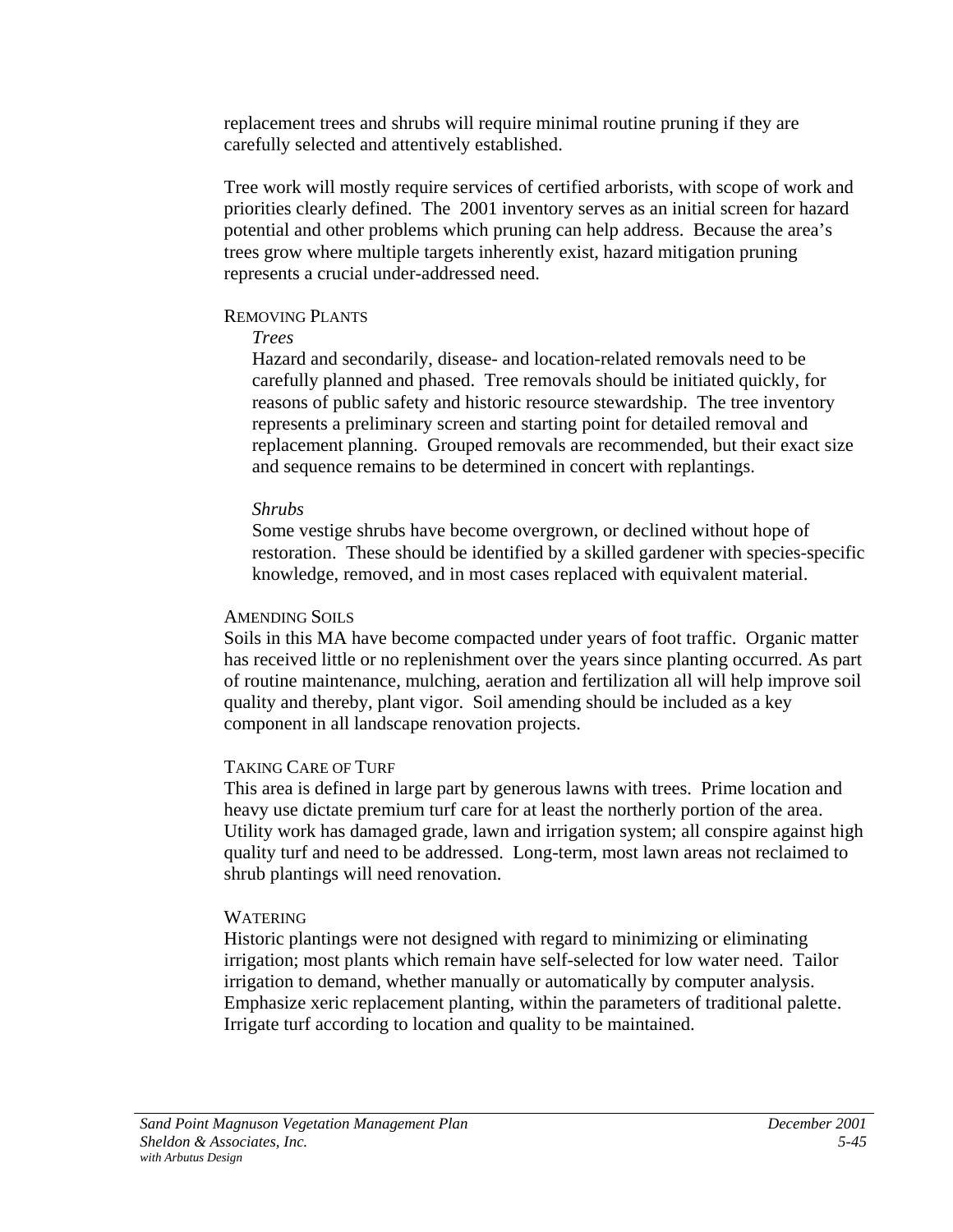## WEEDING AND INVASIVE CONTROL

## *Trees*

Isolated Norway maple, horse chestnut, Lombardy poplar and London plane, and rows of potentially self-seeding hawthorn and holly are present in this area. All of these should be removed from the Park, to reduce natural area degradation by their progeny.

## *Shrubs*

Few invasive shrubs exist in this MA, but scattered blackberry and reproducing cotoneaster should be eliminated.

# *Herbs*

Significant amounts of morning glory (bindweed) encroach in ornamental beds, particularly those recently planted near Buildings 26N and 26S. Although challenging to eradicate, intensive effort can greatly reduce maintenance and improve appearance longer term. Additional weeds also infest area plantings; thorough weeding combined with religiously-maintained mulches should help provide control.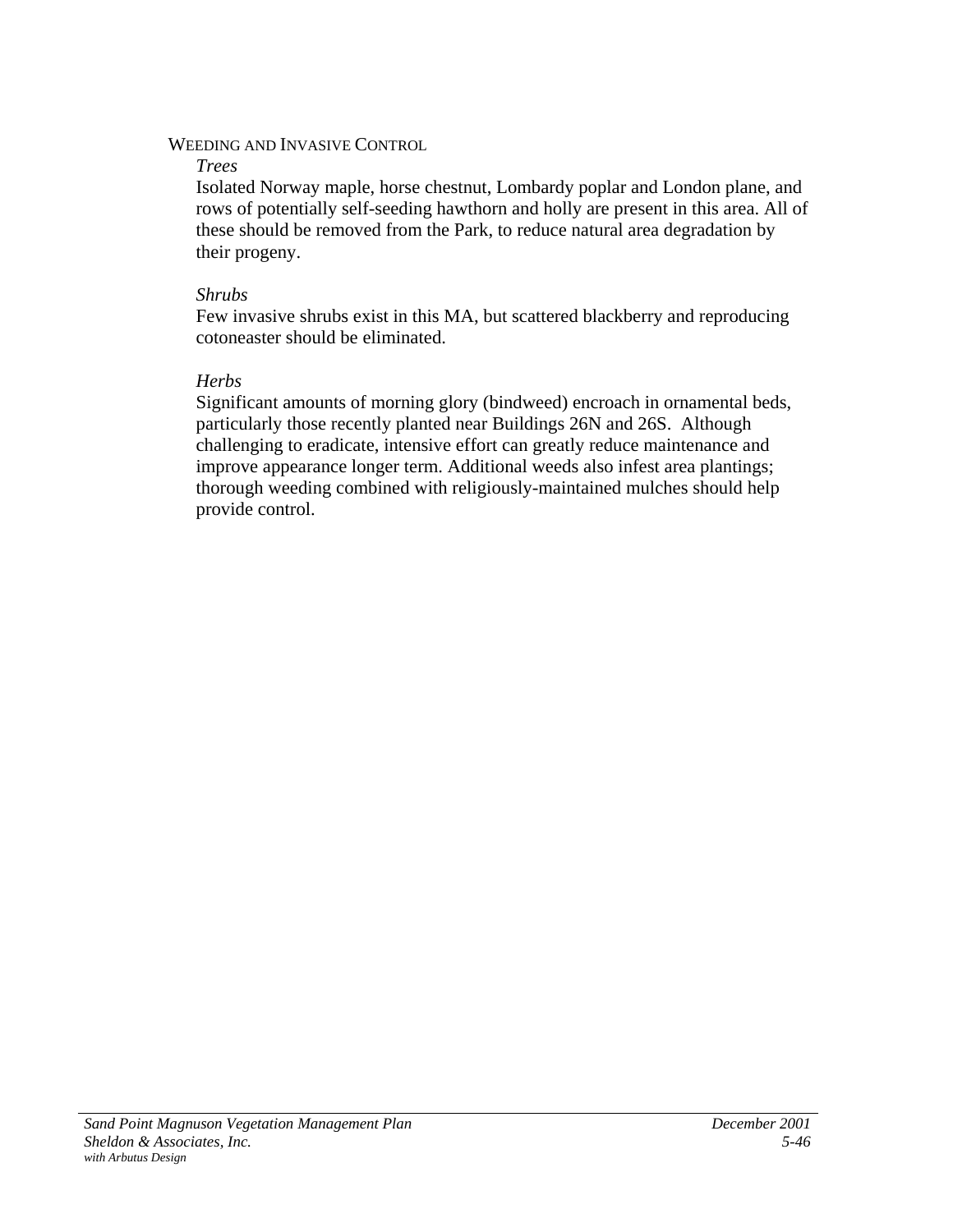5.4.4 Officer's Row Management Area

Treatments focus on invasives elimination, turf and tree care, and historic landscape preservation and renovation through planning, removal, pruning and replanting activities.

|                              |   |   |              |   |   |   | Month                    |                          |                        |             |   |   |
|------------------------------|---|---|--------------|---|---|---|--------------------------|--------------------------|------------------------|-------------|---|---|
|                              | J | F | $\mathbf{M}$ | A | M | J | J                        | A                        | S                      | $\mathbf O$ | N | D |
| Management                   |   |   |              |   |   |   |                          |                          |                        |             |   |   |
| and                          |   |   |              |   |   |   |                          |                          |                        |             |   |   |
| <b>Maintenance Practices</b> |   |   |              |   |   |   |                          |                          |                        |             |   |   |
| 3 Yr. Establishment Care     |   |   |              |   |   |   | $\bullet$ :<br>$\bullet$ | $\bullet$ $\bullet$      | $\bullet\vdash\bullet$ |             |   |   |
| Mulching                     |   |   |              |   |   |   |                          |                          |                        |             |   |   |
| Planting                     |   |   |              |   |   |   |                          |                          |                        |             |   |   |
| <b>Trees</b>                 |   |   |              |   |   |   |                          |                          |                        |             |   |   |
| <b>Shrubs</b>                |   |   |              |   |   |   |                          |                          |                        |             |   |   |
| Herbs                        |   |   |              |   |   |   |                          |                          |                        |             |   |   |
| Pruning                      |   |   |              |   |   |   |                          |                          |                        |             |   |   |
| <b>Removing Plants</b>       |   |   |              |   |   |   |                          |                          |                        |             |   |   |
| <b>Amending Soils</b>        |   |   |              |   |   |   |                          |                          |                        |             |   |   |
| Taking Care of Turf          |   |   |              |   |   |   |                          |                          |                        |             |   |   |
| Watering                     |   |   |              |   |   |   | $\bullet$                | $\bullet$ :<br>$\bullet$ | $\bullet$              |             |   |   |
| Weeding and Invasive Control |   |   |              |   |   |   |                          |                          |                        |             |   |   |
| <b>Trees</b>                 |   |   |              |   |   |   |                          |                          |                        |             |   |   |
| Shrubs                       |   |   |              |   |   |   |                          |                          |                        |             |   |   |
| Herbs                        |   |   |              |   |   |   |                          |                          |                        |             |   |   |

#### **Management and Maintenance Annual Calendar Historic District Zone – Officer's Row Management Area**

Indicates range of time to perform action as needed

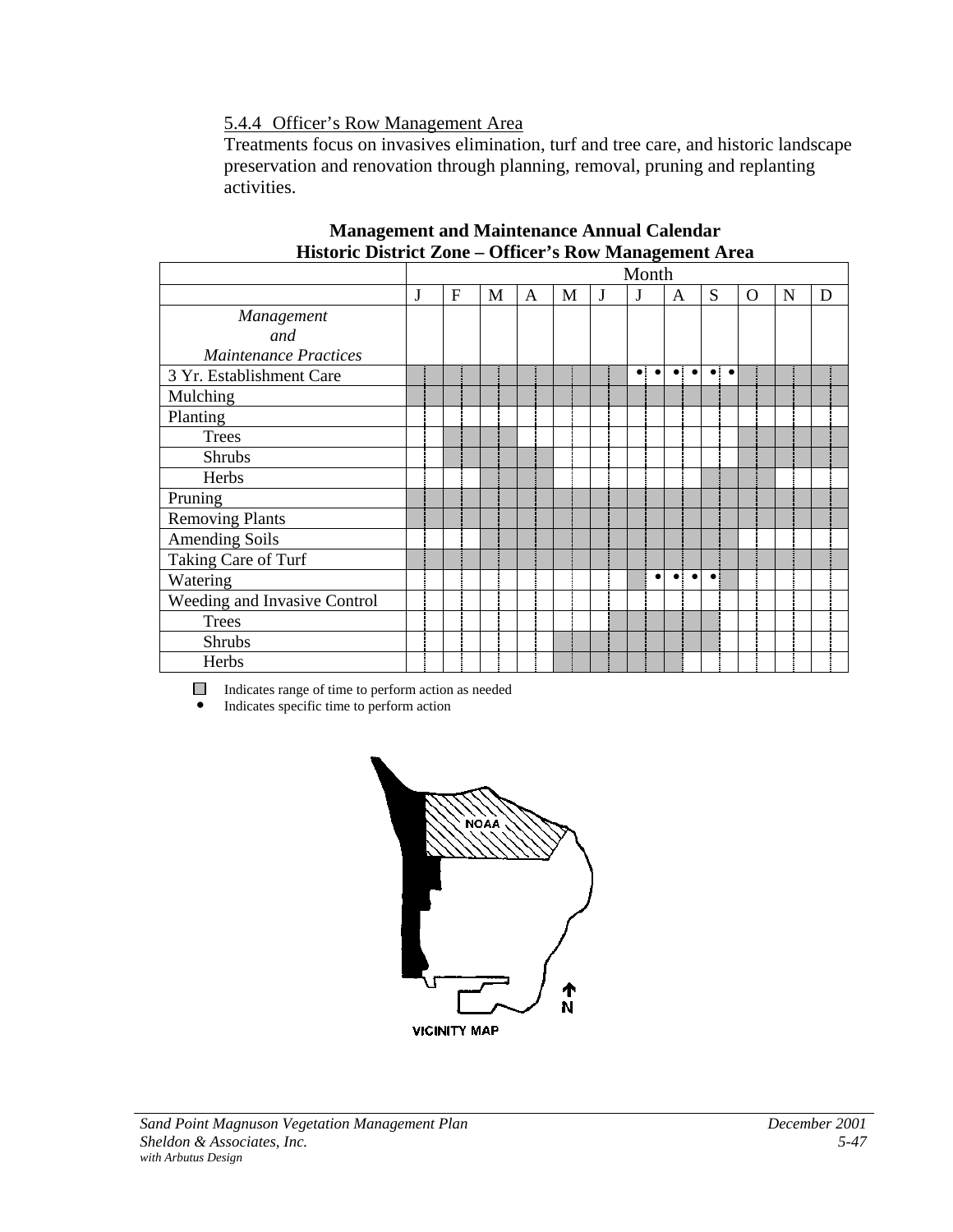All new plantings require follow-up care for three years to insure their healthy survival.

#### MULCHING

Beds, trees and areas cleared of invasives must be well-mulched to suppress unwanted plants, improve tilth and conserve soil moisture.

#### PLANTING

#### *Trees*

After confirming species identity, replace Norway maples with non-aggressive alternatives, like hedge or sugar maple. Because of high target potential, bigleaf maple is best avoided. Additional trees throughout the area should be replaced through time, consistent with historic planting plans and precedent. Invasive and problem species removals will yield numerous planting sites over time. New trees should match or exceed numbers removed, with their exact siting to balance historic fidelity with current vegetation composition.

Fewer natives are found in this area than in the adjacent woodland zone; more could be introduced if similar in character to non-native species being removed. For example, a Douglas fir might replace an Atlas cedar, a Western red cedar a Lawson cypress, or a mountain hemlock a Sawara cypress. In peripheral areas adjacent to woodlands, native flowering species could replace declining ornamental plum, cherry, dogwood and hawthorn; Western serviceberry, Douglas hawthorn, and Eddie's White Wonder hybrid dogwood are possible useful taxa. Because Pacific dogwood is plagued by introduced disease, it should be avoided.

## *Shrubs*

Shrub planting is much needed to reinstate the historic foundation landscaping character, an important feature mandated for preservation. Plant selection and placement should follow careful study of original planting plans, with the utmost attempt at fidelity. Palette adjustments to eliminate invasive or disease-prone taxa may be necessary. As a "contributing feature" front bed alterations must receive appropriate level Historic Preservation Coordinator review.

## *Herbs*

Temporary seasonal color plantings may be integrated near building entries, encouraging resident participation. Likewise, the small vegetable garden in rear side yard of Building 332 may be retained and replanted annually; while not historically-appropriate its location is well-screened from streetside view, it fulfills an important programmatic function, and by its nature it is a temporary installation which could be returned readily to lawn.

## PRUNING

Many existing shrubs badly need renovation pruning by skilled gardeners, to restore their intended appearance and scale without destroying their natural form.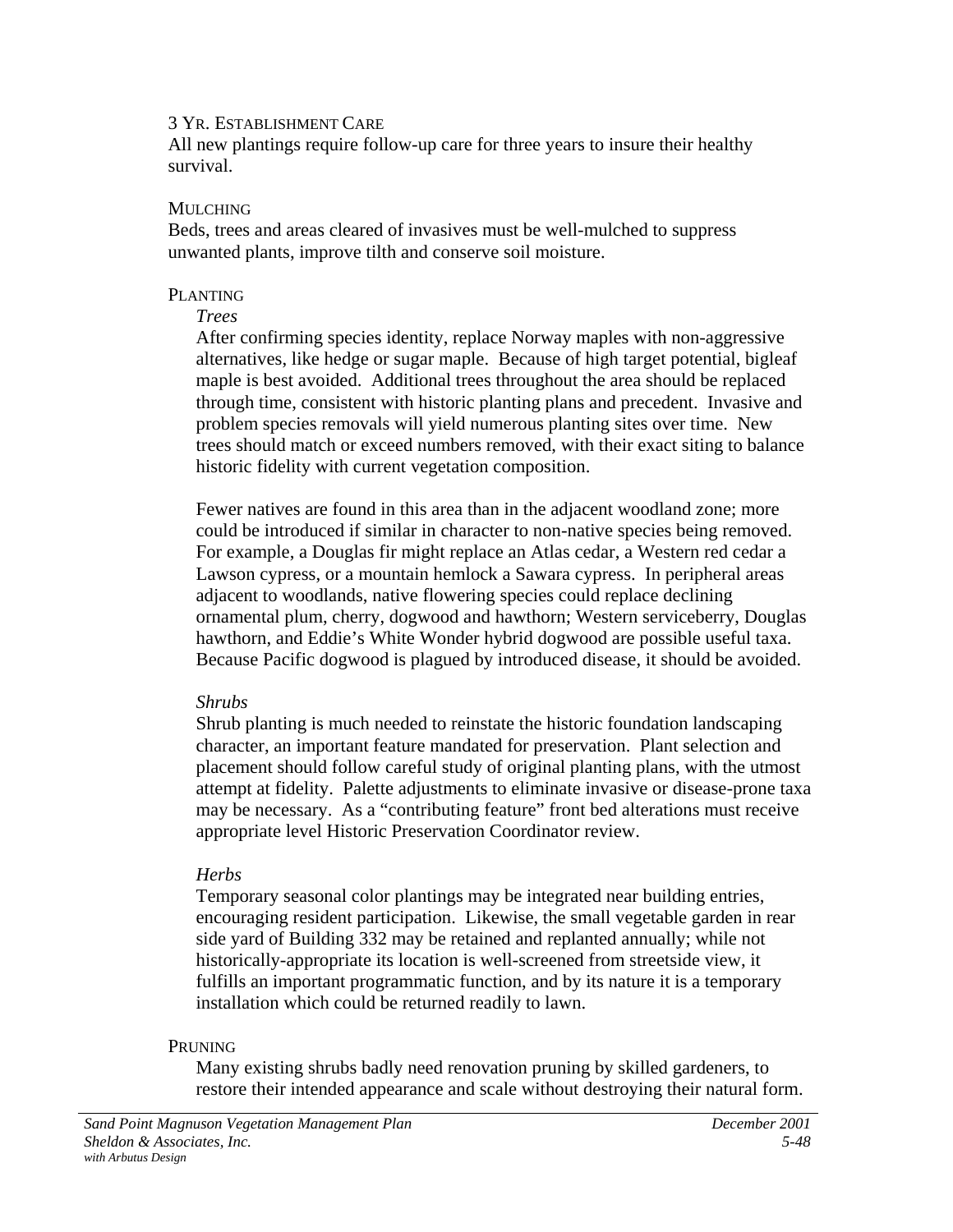Over-large plants should be radically renovated, a process to be coupled with extra fertilization, mulching and watering. Because most of these are original plantings, pruning is the treatment much preferred over replacement.

Tree pruning should be performed by a certified arborist according to ranked priority; the 2001 inventory noted at least half a dozen trees that merit hazard assessment, and potentially will require corrective pruning. Trees identified for elimination because they belong to problem species should receive pruning only to keep them safe during the interim, which may be either a brief or a protracted period depending on a tree's contribution to the landscape and the severity of its deficiencies.

## REMOVING PLANTS

#### *Trees*

Given that three-quarters of trees inventoried in this MA were identified as having structural defects and target potential, and close to 20% are topped, evaluation by a certified arborist for priority removals should be completed promptly. Hazard identification must be paired with timely action, whereas other problems may allow more flexible timing for removal. For example, an atlas cedar - while not a desirable species for replanting – might safely remain in place for thirty years with monitoring.

## *Shrubs*

For the most part, overgrown ornamentals can be reduced to appropriate scale through renovation pruning. An experienced professional gardener should evaluate remnant historic shrubs and direct the selective removal of those that cannot be reclaimed. Hybrid roses also should be evaluated for current condition and disease resistance, and retained only if vigorous and problem-free. Alternate varieties and locations may be indicated, short of total elimination.

## AMENDING SOILS

Any foundation bed renovation work should be accompanied by soil reconditioning. In many beds soil appears bare, compacted and congested with roots. Hand methods must be used where historically-planted plants are to remain in place.

## TAKING CARE OF TURF

Lawn needs to be maintained in good condition, particularly along  $62<sup>nd</sup>$  Avenue NE where it contributes to the traditional character of this identified "contributing landscape feature." Lower lawns require a lower standard of care, and where little used and too shaded to thrive, might be evaluated for replacement with noninvasive, evergreen groundcovers.

# **WATERING**

Front lawns are important to Officer's Row both aesthetically and from a residents' use standpoint**;** furnish adequate summer irrigation. Likewise, historic foundation plantings and seasonal color additions will require watering for optimal health and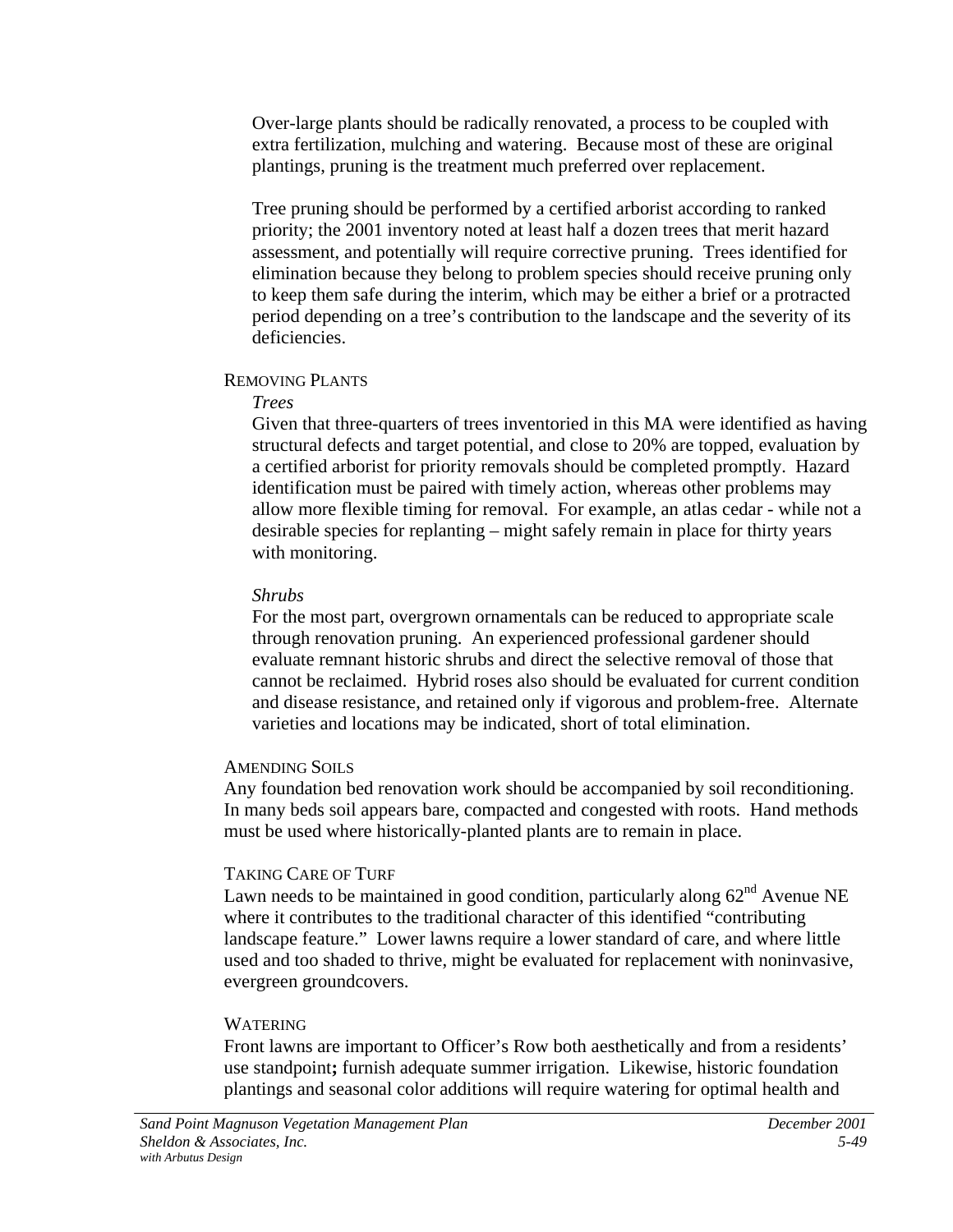appearance. Lower visibility landscape beds to rear should emphasize low waterdemand species, to the extent historic plans can accommodate such palette adjustments.

## WEEDING AND INVASIVE CONTROL

#### *Trees*

About twenty trees of invasive species need to be removed from this MA. Fig trees behind Buildings 330 and 331 have self-sown into an impassible thicket: remove them all. Any existing Norway maples (confirming species first), plus holly, Portugal laurel, hawthorn, European white birch and a golden chain tree should be taken out as well. Seedlings should be sought out and destroyed annually. Because these species reseed and colonize readily into the wild, their removal helps reduce degradation of nearby native woodlands. For most, noninvasive substitute taxa are available for purposes of replanting.

## *Shrubs*

Self-sown cotoneaster and viburnum plants are evident in beds surrounding the area's buildings and naturalized elsewhere in the Park. Although not yet a major invasives problem, these species should be removed from the landscape despite their historic usage. Infertile alternate selections can replace them. The usual complement of invasive blackberry, English ivy and clematis encroaches significantly along the rear (east) fenceline bordering the North Woodland, as well as infesting certain of the ornamental beds. Along the woodland edge, trim these vines away from ornamental landscape areas regularly, and target actual eradication at the roots in the woods. Where present within the MA, control spread and ultimately eradicate in concert with landscape restoration projects. Eradication without replanting could lead to erosion or re-infestation with other opportunistic species.

# *Herbs*

Morning glory in beds should be eliminated through persistent effort, perhaps by volunteer adoption of bed areas. Other incidental herbaceous weeds can be removed largely through improved cultural practices like mulching.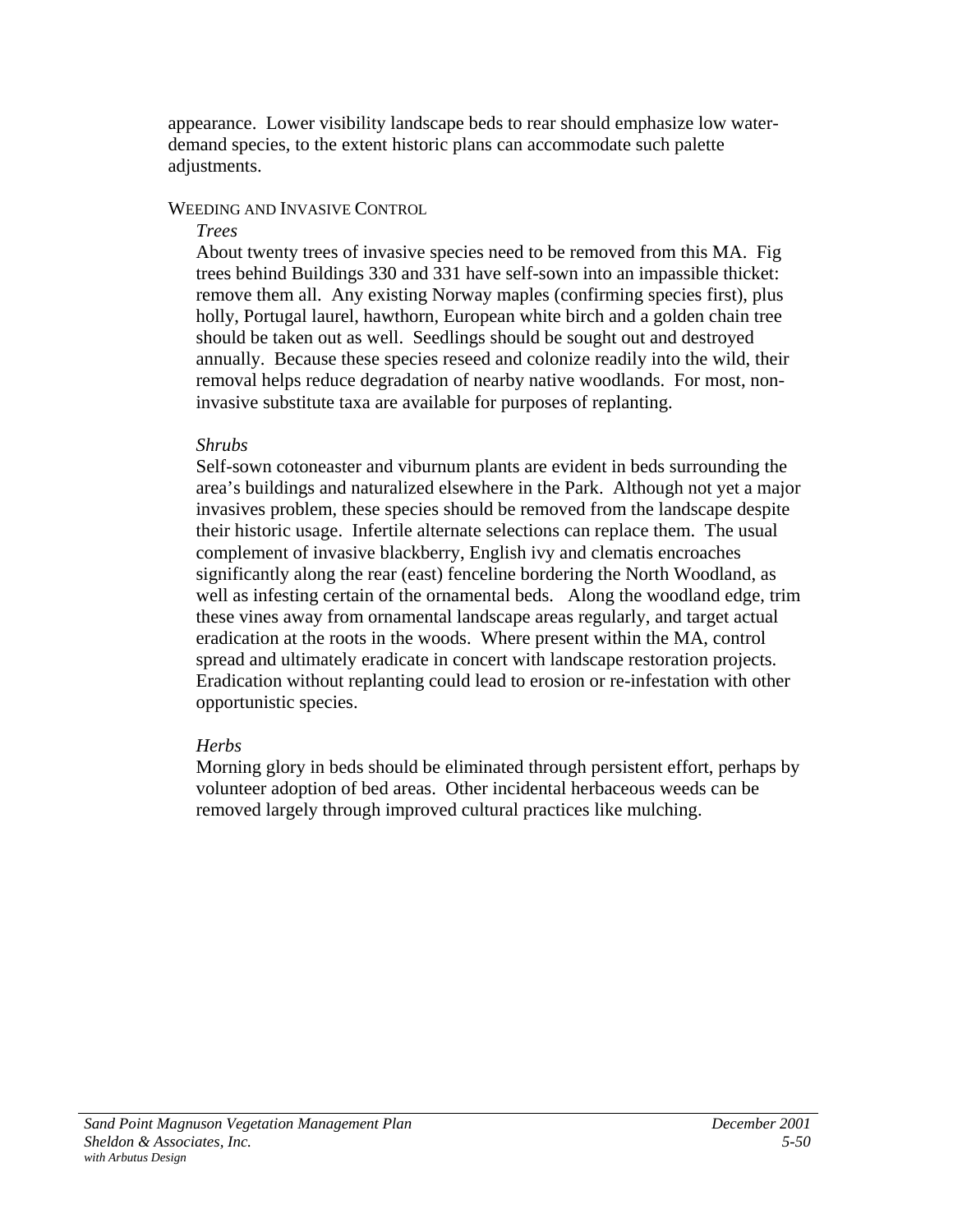# 5.4.5 Golf Greensward Management Area

Treatment efforts in this area are directed toward maintaining lawn and tree canopy, dealing with tree hazard reduction and stand replenishment, reinforcing native plant periphery adjacent to N.E. 65<sup>th</sup>, and eliminating invasive trees and woody plants.

|                              |   |   |   |   |   | Month                    |                     |                        |   |   |   |
|------------------------------|---|---|---|---|---|--------------------------|---------------------|------------------------|---|---|---|
|                              | F | М | A | М | J | J                        | A                   | S                      | O | N | D |
| Management                   |   |   |   |   |   |                          |                     |                        |   |   |   |
| and                          |   |   |   |   |   |                          |                     |                        |   |   |   |
| <b>Maintenance Practices</b> |   |   |   |   |   |                          |                     |                        |   |   |   |
| 3 Yr. Establishment Care     |   |   |   |   |   | $\bullet$ :<br>$\bullet$ | $\bullet$ $\bullet$ | $\bullet\vdash\bullet$ |   |   |   |
| Mulching                     |   |   |   |   |   |                          |                     |                        |   |   |   |
| Planting                     |   |   |   |   |   |                          |                     |                        |   |   |   |
| <b>Trees</b>                 |   |   |   |   |   |                          |                     |                        |   |   |   |
| <b>Shrubs</b>                |   |   |   |   |   |                          |                     |                        |   |   |   |
| Pruning                      |   |   |   |   |   |                          |                     |                        |   |   |   |
| <b>Removing Plants</b>       |   |   |   |   |   |                          |                     |                        |   |   |   |
| Taking Care of Turf          |   |   |   |   |   |                          |                     |                        |   |   |   |
| Watering                     |   |   |   |   |   | $\bullet$                |                     | $\bullet$              |   |   |   |
| Weeding and Invasive Control |   |   |   |   |   |                          |                     |                        |   |   |   |
| <b>Trees</b>                 |   |   |   |   |   |                          |                     |                        |   |   |   |
| <b>Shrubs</b>                |   |   |   |   |   |                          |                     |                        |   |   |   |

#### **Management and Maintenance Annual Calendar Historic District Zone – Golf Greensward Management Area**

Indicates range of time to perform action as needed

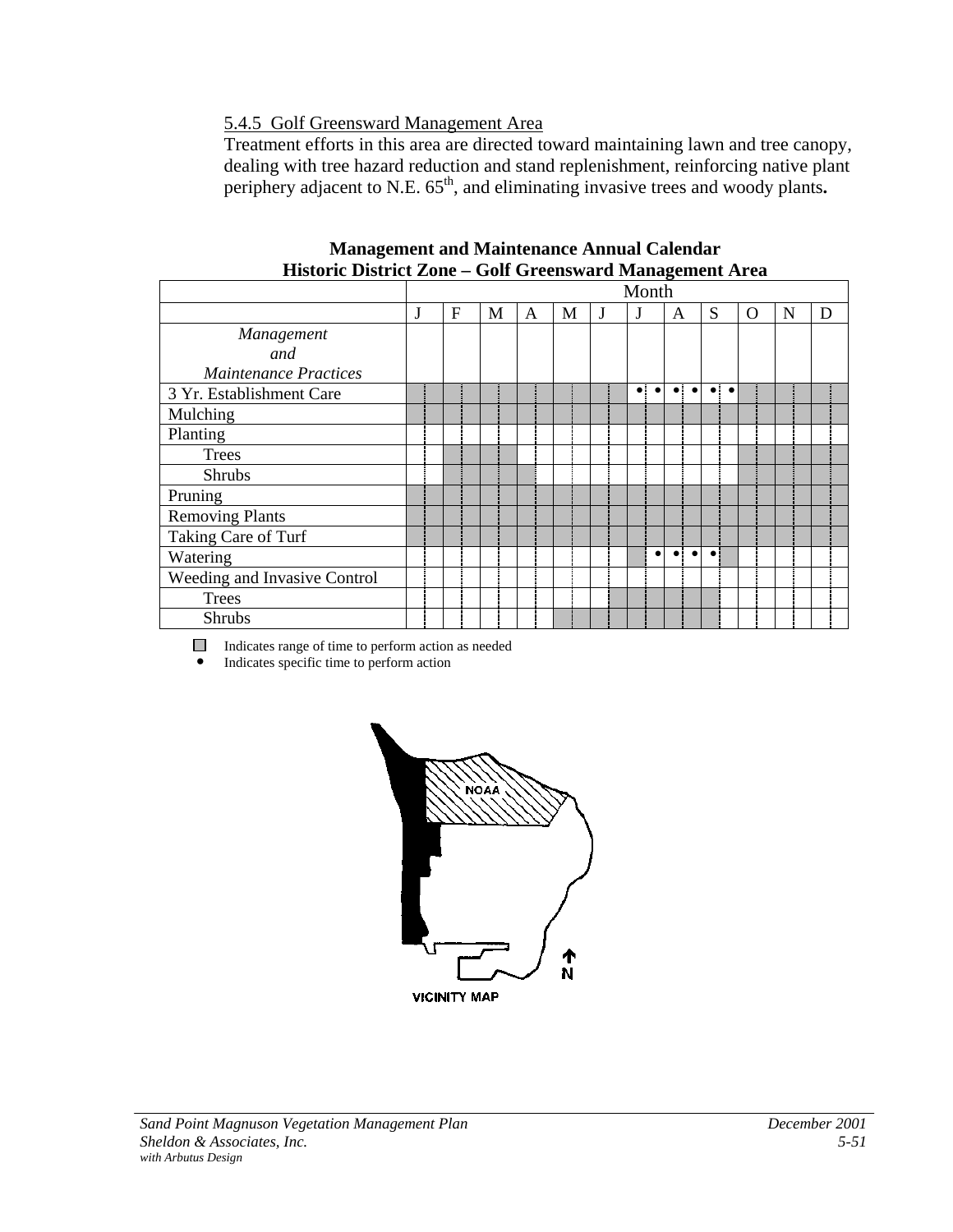All new plantings require follow-up care for three years to insure their healthy survival.

#### MULCHING

Trees and replanted areas cleared of invasives must be well-mulched to suppress unwanted plants, improve tilth and conserve soil moisture.

#### PLANTING

This whole management area constitutes an identified "contributing historic landscape feature." Certain changes proposed by interested citizens (converting turf to meadow, eliminating tall native conifers) are inconsistent with the historic character. Proposed plantings and alterations must receive appropriate level Historic Preservation review before implementation, the exception being in place, in kind replacements.

#### *Trees*

To avoid creating even-age stands, tree planting in this MA should be undertaken over time, more or less continuously. Planting is best accomplished incrementally but not randomly: it should adhere to clear, preordained principles consistent with both sound urban forestry and landscape preservation practice. To perpetuate the area's character, new generations of trees should be planted in anticipation of losses and in coordination with necessary removals. The pattern of open area and canopy may shift over time, but its essential configuration and balance should remain intact.

Of 27 sizable Douglas firs and cedars present in this MA, two thirds were found to have structural defects or evidence of past topping: either could lead to the premature demise of these normally long-lived trees, and accelerate the need to provide in-kind replacements. Native trees should be added along the ridge and slope abutting NE  $65<sup>th</sup>$  Street; madrones are currently self-seeding in this area and should be both encouraged and supplemented.

Norway maples, including a topped row of twelve along the west edge of the MA, should be replaced with other, noninvasive maple varieties having similar form and ultimate stature. Sugar maple or *Acer freemanii* hybrids may prove a good alternative, with the bonus of excellent fall color for this highly-visible location.

## *Shrubs*

Native understory enhancements should be added in the grove-like margin at the MA's southeast edge. Ocean spray, hazel, snowberry and salal are particularly appropriate for madrona / Douglas fir under-planting. No replacement ornamental shrubs should be added in the vicinity of Building 15 at the Sand Point Way corner. This immediate area will likely undergo major change as a new Park entry is developed.

*Pruning*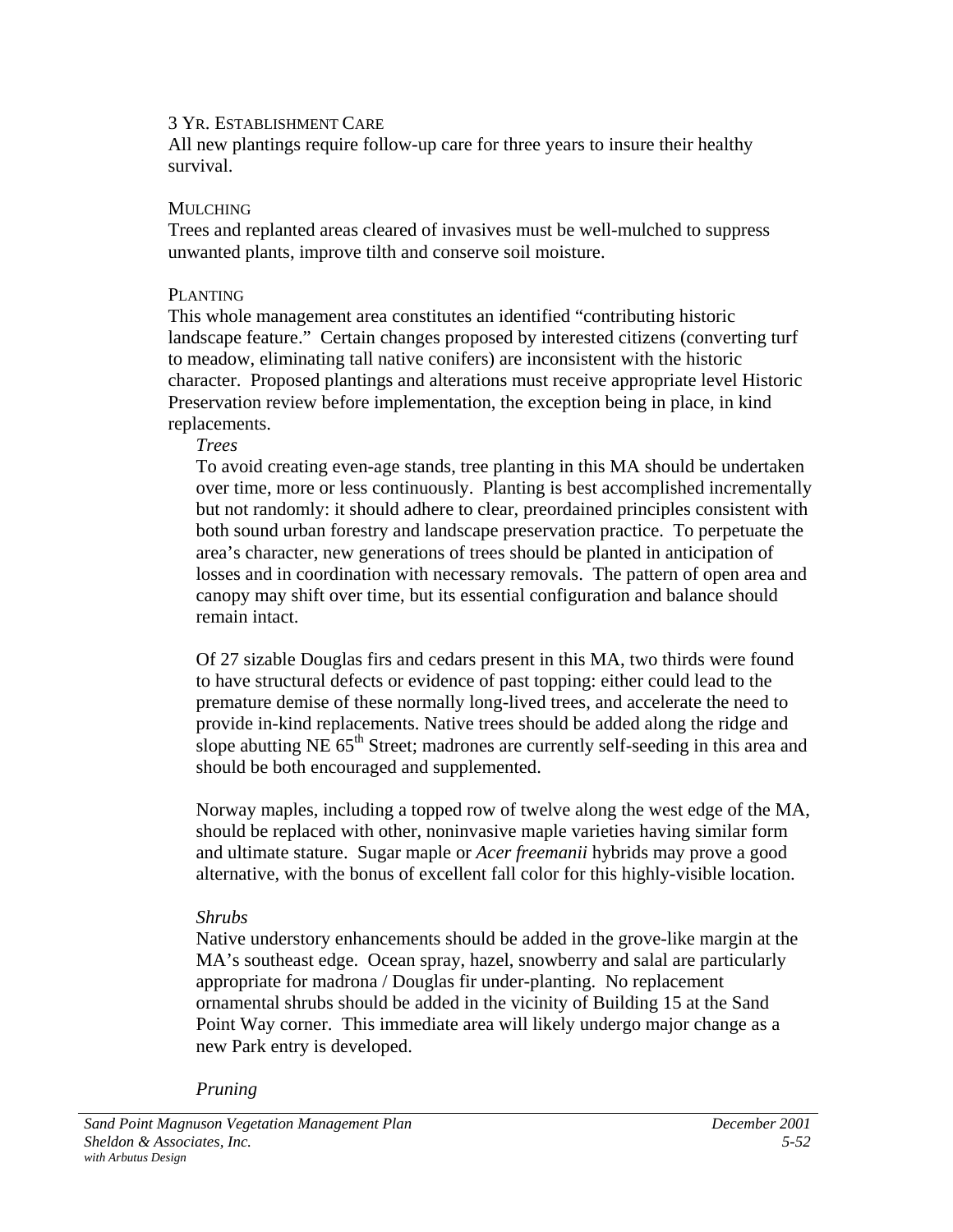Tree pruning needs to be evaluated in detail by a certified arborist and undertaken according to relative urgency, particularly hazard potential. Because of their size and particular defects, for some trees removal may be the only prudent option. Whenever possible, pruning is the preferred alternative to avoid wholesale canopy destruction – even if only to defer the inevitable. The Historic District tree inventory identified both problems and targets for almost all perimeter trees in this MA, indicating that pruning (and removal) requirements may prove quite extensive.

Shrub pruning for residual ornamentals in the southwest portion of the area should be limited to dead, damaged and diseased wood removal until the ultimate disposition of these plantings is ascertained. If retained long-term, major renovation pruning should be undertaken.

#### REMOVING PLANTS

Numerous MA trees need further evaluation for hazard potential, following a preliminary inventory screening. To protect public health and safety, some tree removals are likely to result. Otherwise, no non-invasive plants need to be removed, except eventually as part of Park entry modifications. Ornamental spirea and groundcover roses near NE 65<sup>th</sup> Street ultimately should be removed, for replacement with ornamental native species of the same genera.

#### TAKING CARE OF TURF

Mown turf constitutes an essential element of this landscape's character, and also provides park users a convenient and attractive place to sit, picnic and play. Golf Greensward turf must therefore be maintained to a standard consistent with its frequent use and visibility.

## WEEDING AND INVASIVE CONTROL

#### *Trees*

Norway maples possess major invasive potential, and should be eliminated from this MA - particularly so because of proximity to residual native woodlands. Many of these 21 trees are poor topped specimens in any case, so high quality trees will not be lost. Several hollies, European white birches, Lombardy poplars, a golden chain and a hawthorn also need to be removed, for an ultimate total of about 45 invasive trees.

## *Shrubs*

Isolated shrub-size holly, cotoneaster and Portuguese laurel should be removed, as should privet if evidence of reseeding is observed in the vicinity. Ivy and blackberry are present in limited patches, and need to be eradicated before they present a major threat to area trees or understory. Recent invasive control efforts should be continued to consolidate gains already made.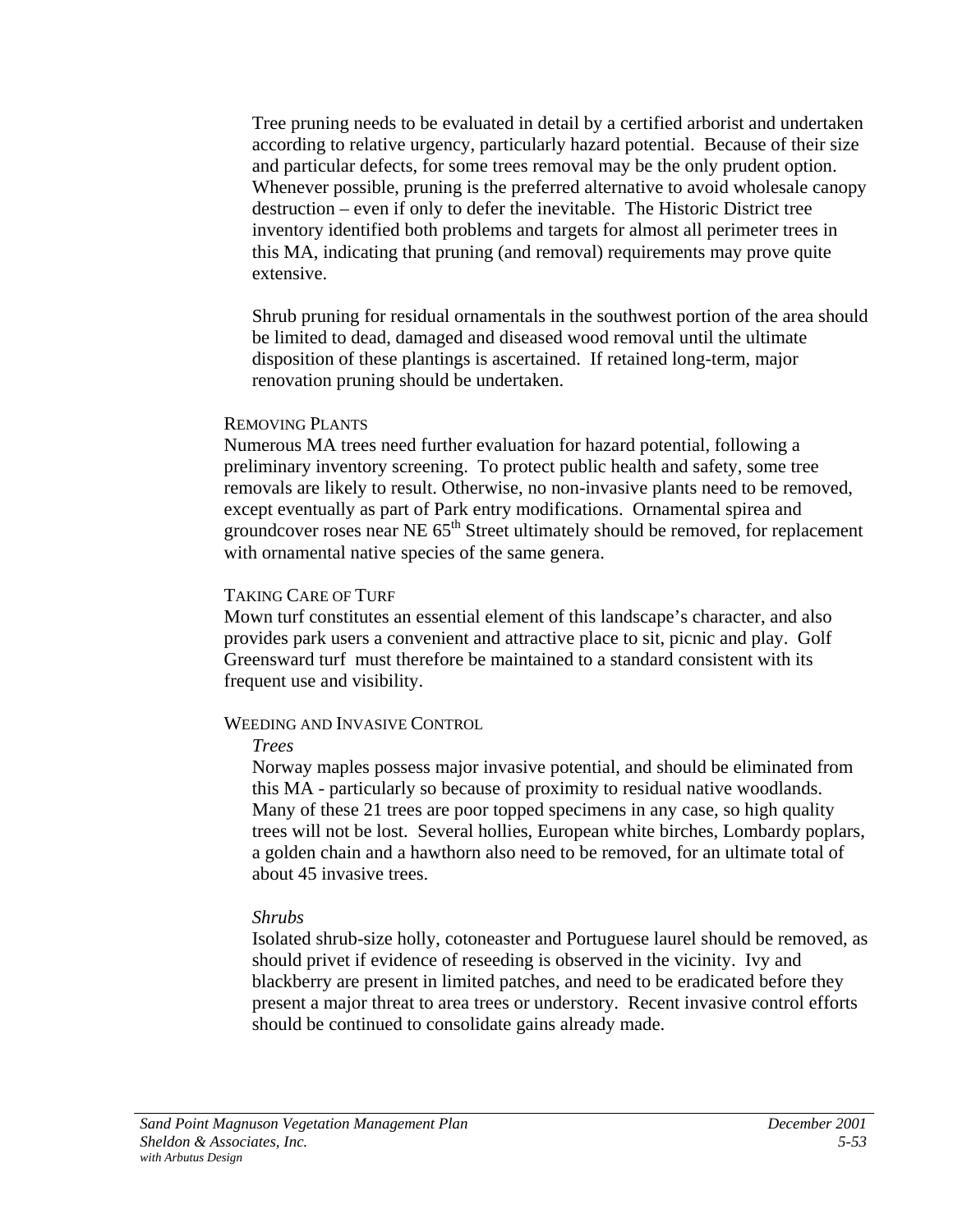# 5.4.6 Sand Point Way Management Area

Treatments in this area focus on restoring and possibly extending the historic tree row, developing more appropriate underplantings, mowing, tree pruning and hazard abatement and invasive plant removal.

|                              |   |                |   |   |   |   | Month                    |                          |                     |          |   |   |
|------------------------------|---|----------------|---|---|---|---|--------------------------|--------------------------|---------------------|----------|---|---|
|                              | J | $\overline{F}$ | M | A | M | J | J                        | A                        | S                   | $\Omega$ | N | D |
| Management                   |   |                |   |   |   |   |                          |                          |                     |          |   |   |
| and                          |   |                |   |   |   |   |                          |                          |                     |          |   |   |
| <b>Maintenance Practices</b> |   |                |   |   |   |   |                          |                          |                     |          |   |   |
| 3 Yr. Establishment Care     |   |                |   |   |   |   | $\bullet$ :<br>$\bullet$ | $\bullet$ $\bullet$      | $\bullet$ $\bullet$ |          |   |   |
| Mulching                     |   |                |   |   |   |   |                          |                          |                     |          |   |   |
| Planting                     |   |                |   |   |   |   |                          |                          |                     |          |   |   |
| <b>Trees</b>                 |   |                |   |   |   |   |                          |                          |                     |          |   |   |
| <b>Shrubs</b>                |   |                |   |   |   |   |                          |                          |                     |          |   |   |
| Herbs                        |   |                |   |   |   |   |                          |                          |                     |          |   |   |
| Pruning                      |   |                |   |   |   |   |                          |                          |                     |          |   |   |
| <b>Removing Plants</b>       |   |                |   |   |   |   |                          |                          |                     |          |   |   |
| <b>Amending Soils</b>        |   |                |   |   |   |   |                          |                          |                     |          |   |   |
| Taking Care of Turf          |   |                |   |   |   |   |                          |                          |                     |          |   |   |
| Watering                     |   |                |   |   |   |   | $\bullet$                | $\bullet$ :<br>$\bullet$ | $\bullet$           |          |   |   |
| Weeding and Invasive Control |   |                |   |   |   |   |                          |                          |                     |          |   |   |
| <b>Trees</b>                 |   |                |   |   |   |   |                          |                          |                     |          |   |   |
| Shrubs                       |   |                |   |   |   |   |                          |                          |                     |          |   |   |
| Herbs                        |   |                |   |   |   |   |                          |                          |                     |          |   |   |

#### **Management and Maintenance Annual Calendar Historic District Zone –Sand Point Way Management Area**

Indicates range of time to perform action as needed

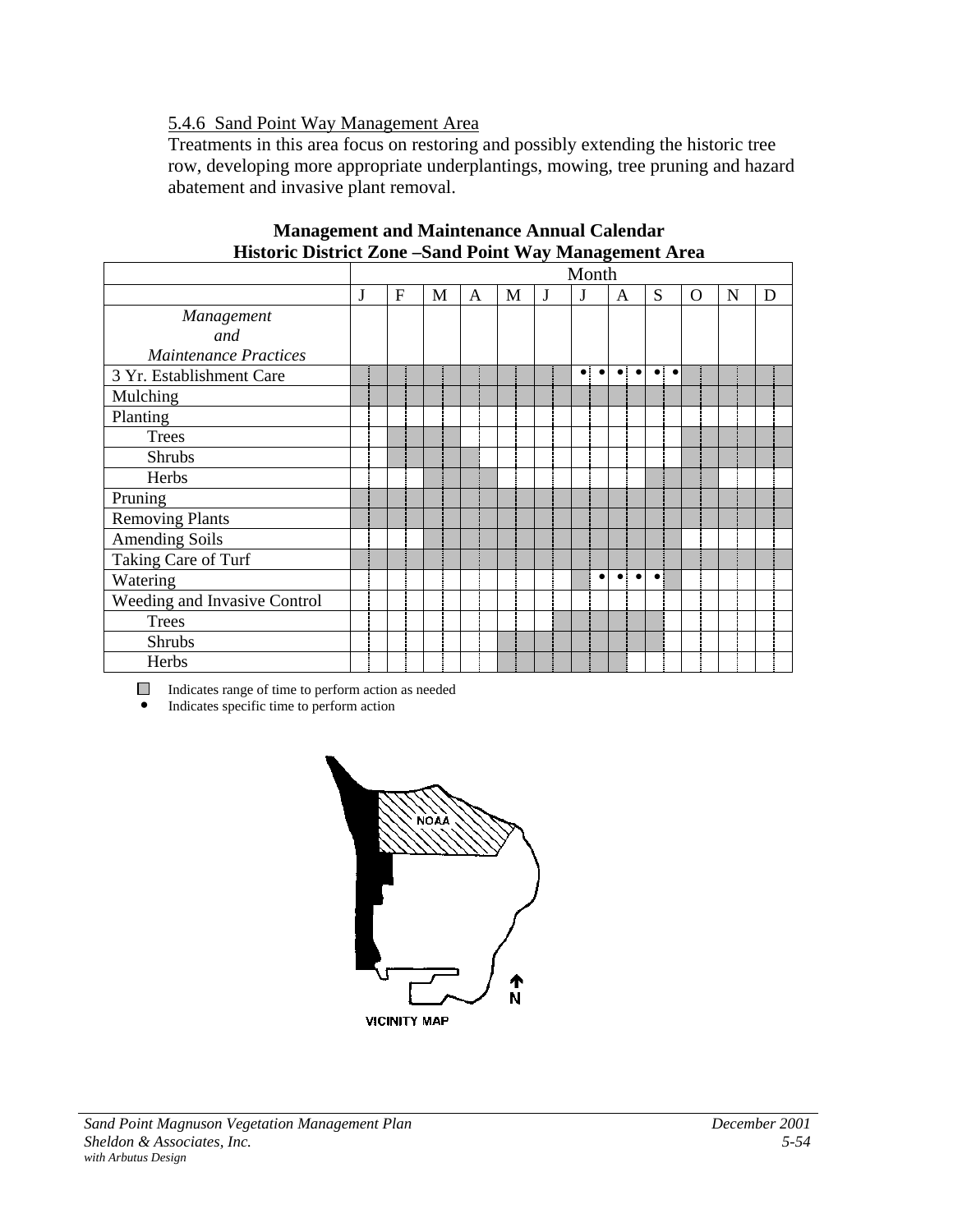All new plantings require follow-up care for three years to insure their healthy survival.

#### MULCHING

Trees and new understory plantings must be well-mulched to discourage grass and weed growth, improve root environment, and conserve soil moisture.

#### PLANTING

#### *Trees*

Sand Point Way requires a major replanting initiative, due to factors of structural defect (153 trees, 69% of MA population), topping (44%), problem species (42%), and potential targets for virtually all existing trees. While individual trees will be removed or die as time goes by, replacements must take their place to perpetuate the overall planting. Because the entire row is an identified "historic landscape feature," trees must reflect the original character as closely as possible; however, errors of past species selection, spacing and management must be corrected.

New trees should be chosen to balance species diversity with visual continuity, and to accurately reflect the existing ratio among conifer, shade and ornamental varieties and among diverse form and stature. Whether undertaken incrementally or as a single project, replanting must proceed by approved plan, subject to appropriate level historic preservation review (in this case, directly by consultation with the SHPO – State Historic Preservation Officer).

Planning should be undertaken as a top priority, since replanting must accompany all removals within a contributing landscape feature, and certain removals appear urgently needed. As for other Historic District MA's, planning must include parties qualified to address forestry, landscape design, historic preservation, Park management and community concerns.

The existing Sand Point Way row includes over 200 trees, representing 18 taxa, but dominated by very few (6 species  $= 85\%$  of trees). Several of the current species should be excluded from future use: suckering, invasive Lombardy poplar, invasive Norway maple, disease-prone crabapple and English hawthorn, insect prone, self-seeding European white birch, much overplanted red maple. Existing species appropriate to replicate in a new tree row include Deodar cedar, Douglas fir, Scot's pine, Chinese elm, and possibly bigleaf maple. In addition, the new palette should include at least one disease-resistant flowering tree, an alternate maple, and a tall, narrow deciduous tree like fastigiate English oak, beech or ginkgo.

New plantings through time should repair gaps and correct awkward offsets in the lengthy, discontinuous row, and introduce culturally-appropriate spacings of 15 – 40 ft., depending on species. These changes represent a necessary departure from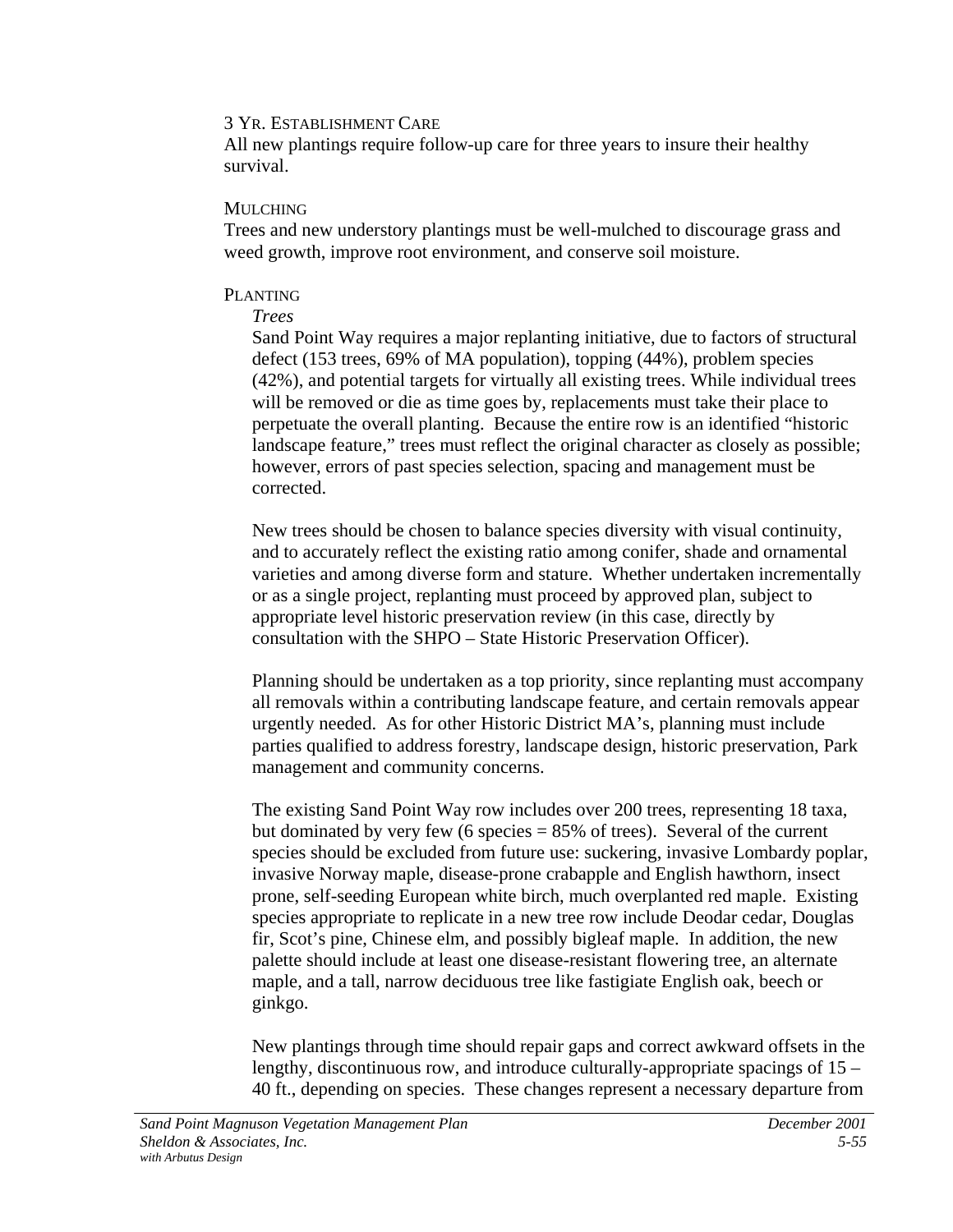historic precedent in favor of tree health and longevity. The segment north of the NOAA access road particularly needs design attention; currently the row peters out except for occasional native trees. Whether a formal tree row should continue along Sand Point Way to the Park's northernmost boundary is a question not answered by history so much as by aesthetics and landscape function. In sum, the evolving Sand Point tree row should both honor and improve upon its history.

## *Shrubs*

Existing pyracantha underplantings toward the south end of the park should not be replanted. Tree replacement creates an opportunity for portions, if not all, of an historic rhododendron planting plan to be implemented at the same time, allowing trees and shrubs to establish together. In many places grades are too steep and /or planting areas too narrow to maintain turf. Such areas would both look better and function better if underplanted with moderate height, ornamental shrubbery and groundcovers.Such plantings should be extremely simple, using rugged but attractive species. Northwest natives could be incorporated to advantage.

## **PRUNING**

As a high priority, existing trees should be evaluated individually for pruning needs, to improve condition and reduce hazard potential wherever possible. For many trees, removal and replacement – not pruning – will be the only viable option. Very few shrubs exist along Sand Point Way, and fewer still are slated to remain. No shrub pruning should be required, until such time as recommended understory additions have established and matured.

# REMOVING PLANTS

Trees with significant structural problems should be removed proactively at the recommendation of a certified arborist, either en masse or in defined groups. Inventory suggests that about 90 trees need further evaluation for hazard, among which several may require expedited removal. Scattered removals on an emergency basis should be avoided, both because of inefficiencies and because cumulative attrition without prompt replacement could easily follow.

Diseased crabapples (18 trees), while not especially hazardous, are recommended for eventual removal. Individual "oddball" trees and shrubs likewise eventually should be removed, as part of overall renovation. Where (if) high quality trees remain, removal of crowded, intervening trees should be undertaken to improve spacing. Until specific hazard and problem tree removals are identified, exact locations for such thinning cannot be provided.

# AMENDING SOILS

As part of tree replacement, soil in planting areas must be thoroughly loosened and amended wherever unfavorable ground conditions are encountered. The opportunity to create an optimal growth environment should be exploited fully, since Sand Point Way's planting beds are modest at best. Any existing turf should be stripped, not incorporated, and reestablished later where design dictates.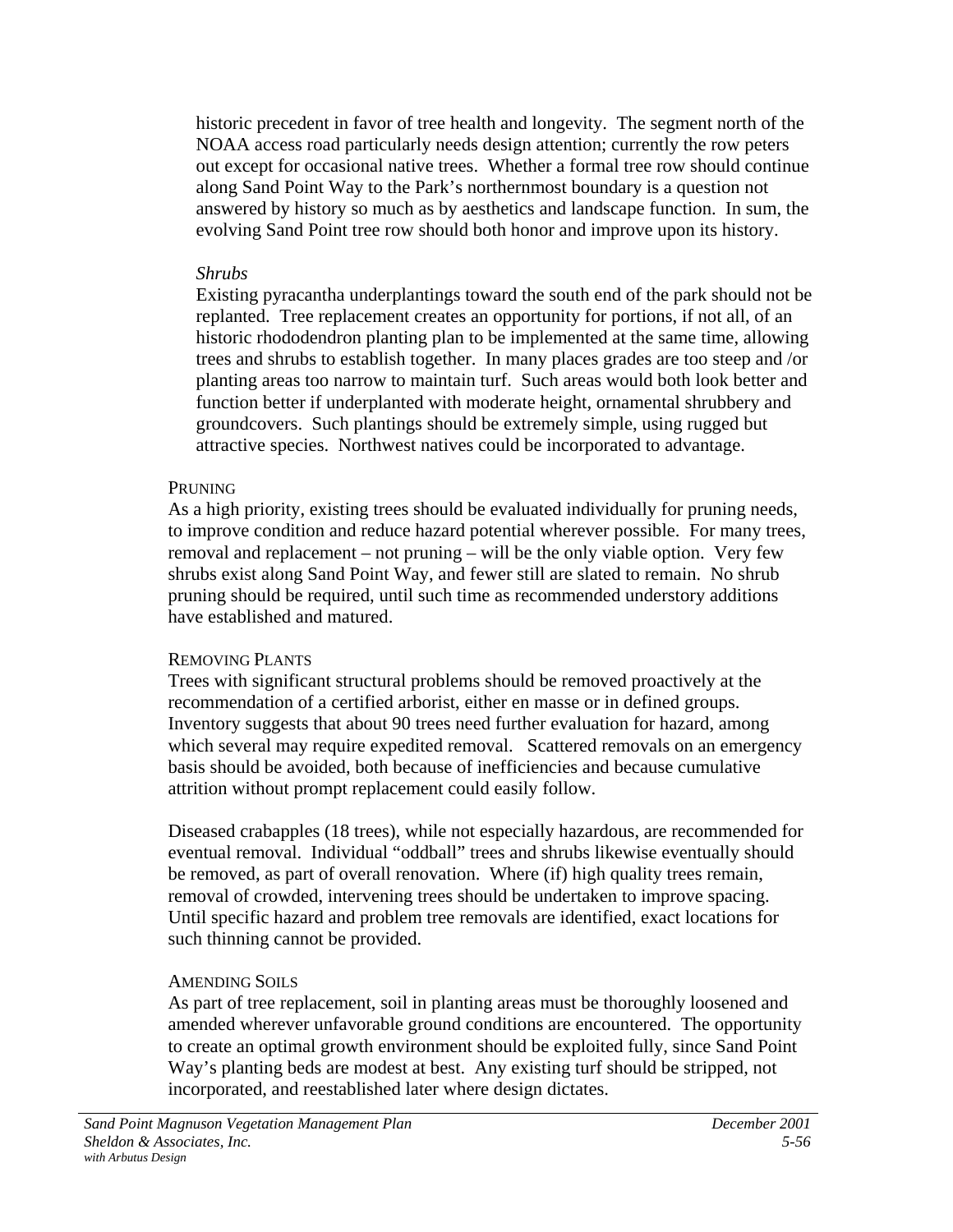## TAKING CARE OF TURF

At present, turf underplanting trees is a major vegetation component. In the future, its use should be greatly curtailed, in tandem with tree replacement. Grass negatively affects tree growth. It requires continual maintenance, even when provided minimal levels of care. Mowers frequently damage tree trunks, especially in tight areas and eventually, tree canopies and roots push turf into unattractive, weedy decline. In the interim period, provide minimal level turf care. Areas ultimately returned to lawn should be accorded moderate to high quality care, consistent with visibility of location. Regrading to reduce steep slopes should precede lawn replacement wherever feasible.

## WATERING

Before selecting trees and underplantings to use for renovation, determine whether or not irrigation will be provided. If rhododendrons are to be incorporated for historical reasons, watering will be a necessity, and water-requiring tree varieties could also be included. Alternatively, the entire row can be designed for xeric conditions, and plants selected accordingly. Current vegetation survives adequately without necessity of irrigation.

## WEEDING AND INVASIVE CONTROL

## *Trees*

Non-native poplars constitute a serious invasive plant problem at Sand Point, and should be eliminated, whether individual trees are in good or poor condition. Norway maple, European white birch, and English hawthorn trees also should be taken out through time, because they self-seed in Park natural areas. A total of 70 trees are involved, over 30% of the total population; many gaps in the tree row will result.

# *Shrubs*

Pyracantha occasionally self-seeds into the wild, and therefore should be removed. Its current aesthetic contribution is minimal. Particularly along the northerly street edge, blackberry and Scot's broom should be controlled and eventually eliminated altogether.

# *Herbs*

The north portion of this MA contains extensive areas of weedy grassland, which should be mown prior to seed maturation, to minimize dispersal, until complete landscape redevelopment occurs. Where young native shrubs are establishing in this rough area, extra effort should be accorded to suppress competing weeds.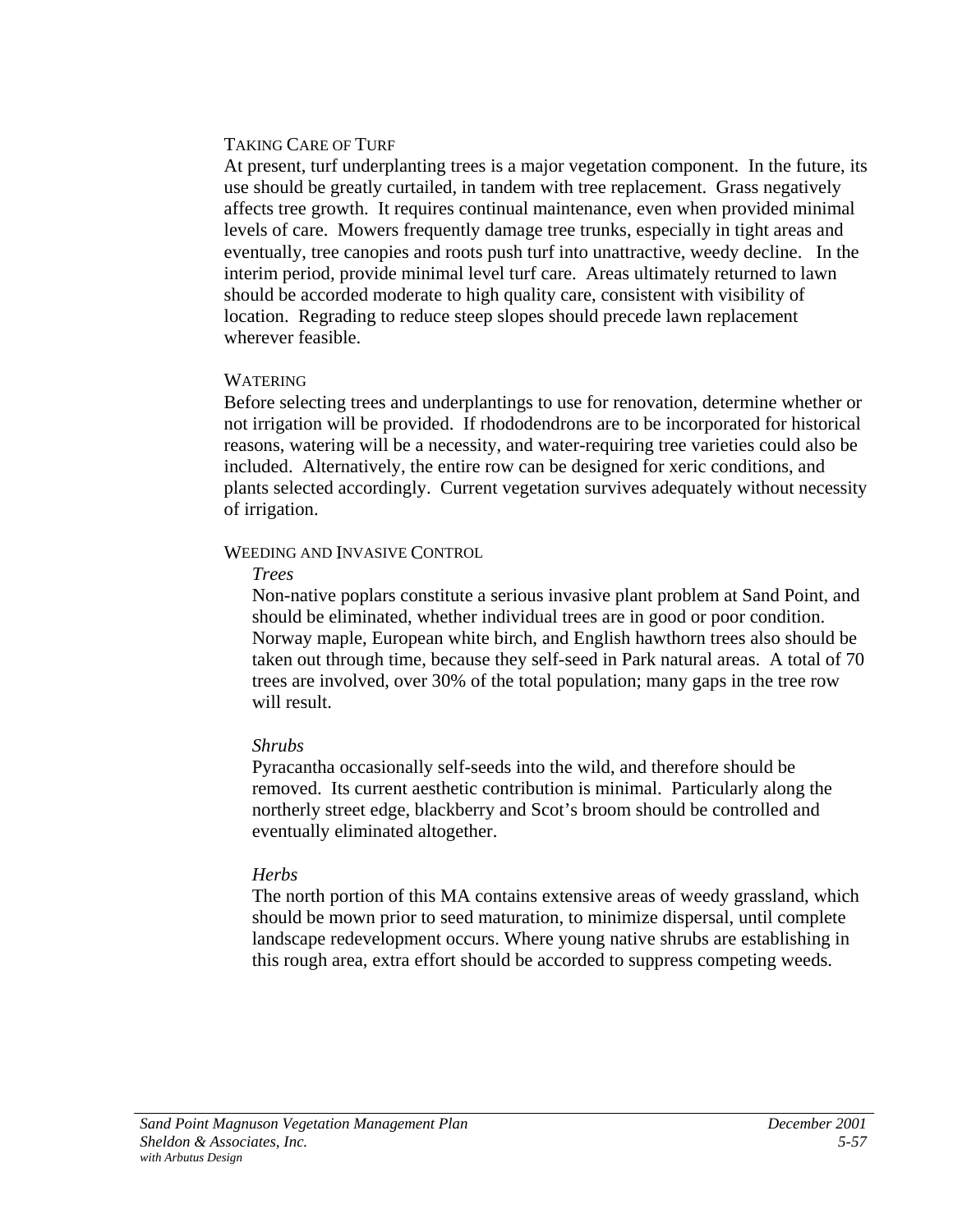## **5.5 Sand Point East Housing Zone**

Treatments in this zone are directed toward maintaining turf, controlling invasives, interim pruning, removing overgrown and poor condition plants, reclaiming asphalt and encouraging native edge, and establishing planting criteria for future site redevelopment.

|                              |   |   |   |   |   | 0 | Month     |                          |                    |   |   |   |
|------------------------------|---|---|---|---|---|---|-----------|--------------------------|--------------------|---|---|---|
|                              | J | F | M | A | M | J | J         | A                        | S                  | O | N | D |
| Management                   |   |   |   |   |   |   |           |                          |                    |   |   |   |
| and                          |   |   |   |   |   |   |           |                          |                    |   |   |   |
| <b>Maintenance Practices</b> |   |   |   |   |   |   |           |                          |                    |   |   |   |
| 3 Yr. Establishment Care     |   |   |   |   |   |   | $\bullet$ | $\bullet$                | $\overline{\cdot}$ |   |   |   |
| Mulching                     |   |   |   |   |   |   |           |                          |                    |   |   |   |
| <b>Maintaining Meadow</b>    |   |   |   |   |   |   |           | $\bullet$                |                    |   |   |   |
| Planting                     |   |   |   |   |   |   |           |                          |                    |   |   |   |
| <b>Trees</b>                 |   |   |   |   |   |   |           |                          |                    |   |   |   |
| Shrubs                       |   |   |   |   |   |   |           |                          |                    |   |   |   |
| Herbs                        |   |   |   |   |   |   |           |                          |                    |   |   |   |
| Pruning                      |   |   |   |   |   |   |           |                          |                    |   |   |   |
| <b>Removing Plants</b>       |   |   |   |   |   |   |           |                          |                    |   |   |   |
| <b>Amending Soils</b>        |   |   |   |   |   |   |           |                          |                    |   |   |   |
| Taking Care of Turf          |   |   |   |   |   |   |           |                          |                    |   |   |   |
| Watering                     |   |   |   |   |   |   |           | $\bullet$ :<br>$\bullet$ | $\bullet$          |   |   |   |
| Weeding and Invasive Control |   |   |   |   |   |   |           |                          |                    |   |   |   |
| <b>Trees</b>                 |   |   |   |   |   |   |           |                          |                    |   |   |   |
| Shrubs                       |   |   |   |   |   |   |           |                          |                    |   |   |   |
| Herbs                        |   |   |   |   |   |   |           |                          |                    |   |   |   |

#### **Management and Maintenance Annual Calendar Sand Point East Housing Zone**

Indicates range of time to perform action as needed

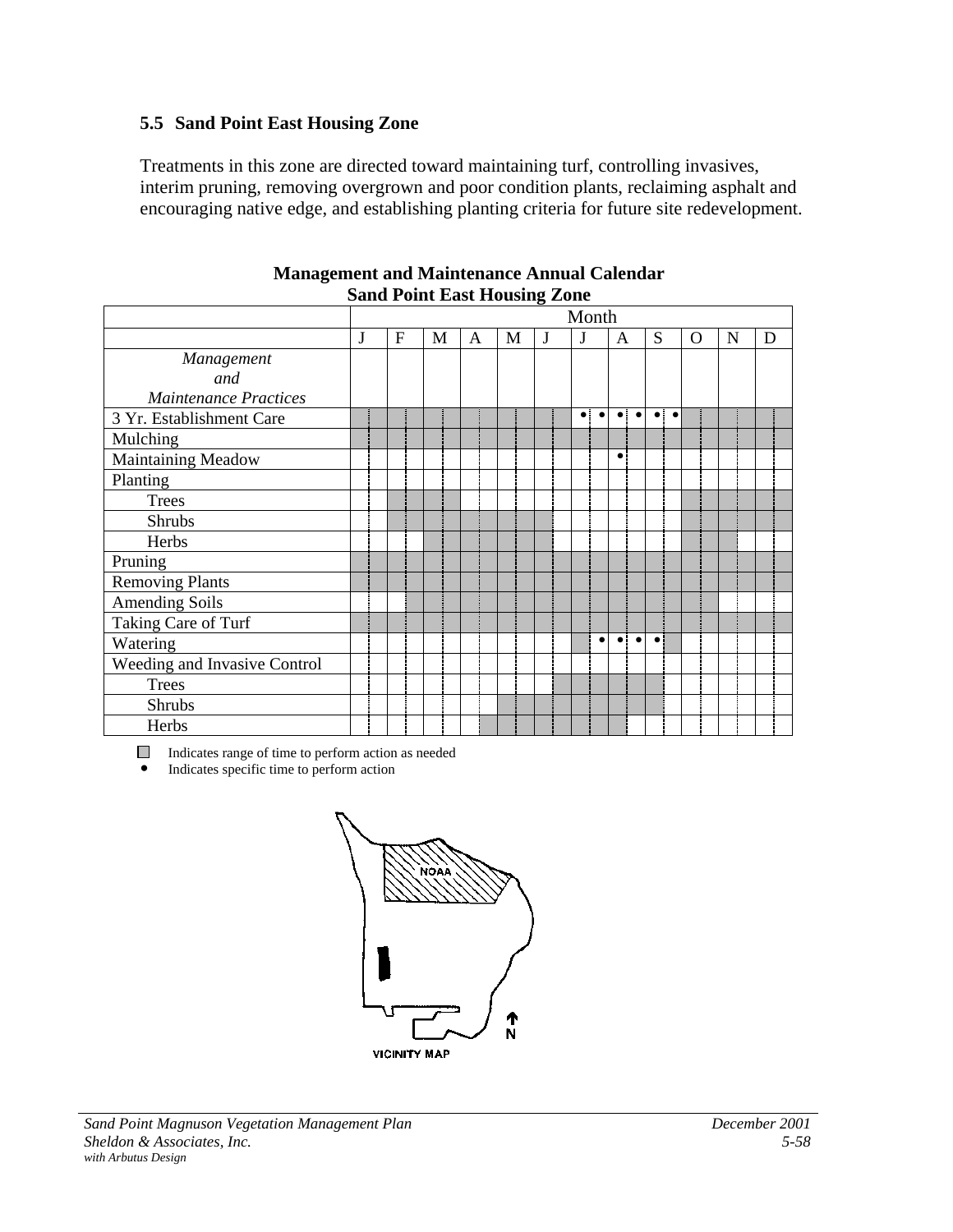All new plantings require follow-up care for three years to insure their healthy survival.

#### MULCHING

All beds and trees should be mulched after weeding per DPR standards, and replenished annually.

## MAINTAINING MEADOW

Current turf areas on very steep slopes, and turf below Building 9 near Sports Field Drive should be converted to meadow, and regularly maintained as such.

## PLANTING

Future site redevelopment will offer excellent opportunities for plant additions. Most existing plant material is functional but ultimately expendable. Short-term, seasonal color plantings may be integrated near building entries, encouraging resident participation. Major shrub gaps in existing beds may likewise be filled, selecting plant material for close match to Historic District palette and style. Avoid obviouslycontemporary design and taxa. Add natives as feasible within primary parameters above. Particularly along south edge to integrate with Forest Remnant Zone margin. Tree planting is otherwise a low priority until a site redevelopment timeline is known; thereafter, additional ornamental and low-maintenance fruit trees are highly recommended where clear of construction.

## **PRUNING**

Prune existing, healthy shrubs and trees to remove dead, damaged and diseased wood. Undertake renovation pruning in high-visibility locations on amenable species, elsewhere optional as time allows. Fertilize heavily-pruned plants. Apple trees growing along Sports Field Drive should receive annual dormant-season pruning to maintain their productivity. Residents and recreational users of the Park may welcome the fruit produced.

## REMOVING PLANTS

Identify alternate location for resident vegetable garden, siting to minimize visibility from prime Historic District frontage. Replant area in lawn. Remove remnant shrubs that are either self-sown, in poor condition, or permanently-overgrown. Regarding trees, many hawthorns are extremely diseased and unattractive, and good candidates for removal; however only one third of these have been identified as potentially hazardous, making removal priority relatively low.

The Sawara false cypress row is planted very close to Building 221; all these trees are candidates for removal, should further hazard evaluation or opportunity for landscape renovation dictate. The Lombardy poplar and developing saplings should be removed, the birch and flowering crabapples eventually as well, due to species unsuitability. Refer to Appendix matrix Sand Point East Housing Zone – Individual Tree Management for tree by tree removal and hazard evaluation direction.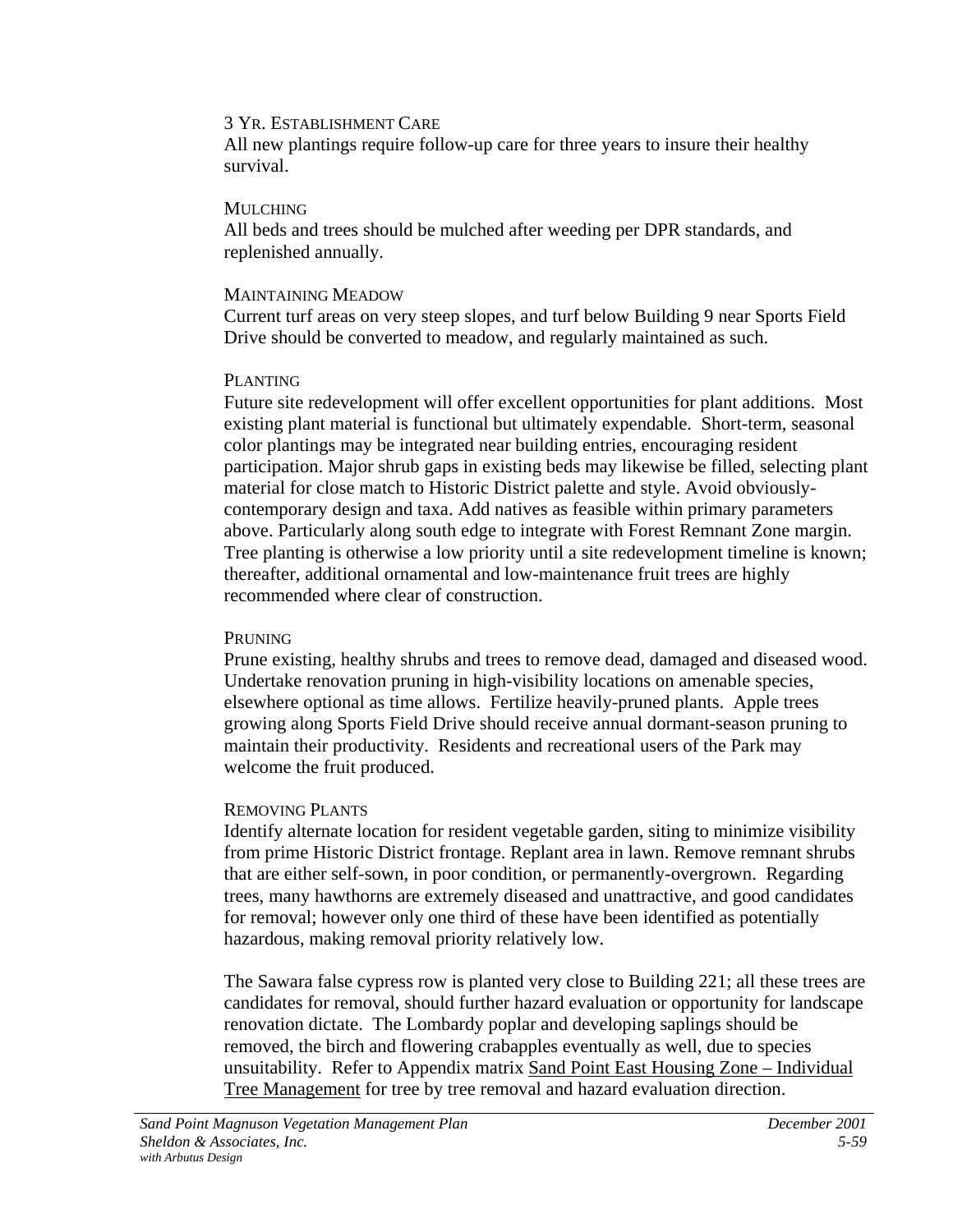## TAKING CARE OF TURF

Provide turf maintenance to match level of use and visibility, which varies within Zone from high to very low. Entrance side of Building 224 along 62nd Avenue NE requires highest quality care.

## WEEDING AND INVASIVE CONTROL

Portions of the zone contain encroaching blackberries, Lombardy poplar and sprouts in peripheral areas, plus assorted weeds in neglected planting beds. To reclaim landscape from abandoned appearance, undertake weed and particularly invasive species removal as a top priority. Eliminate English laurel, holly, and self-seeding viburnum and cotoneaster plants.

## PAVEMENT REMOVAL

Where paved areas are unused and deteriorating, break up and haul away, regrade and plant to meadow and/or habitat shrubbery. This treatment is inappropriate immediately adjacent to 62nd Avenue NE.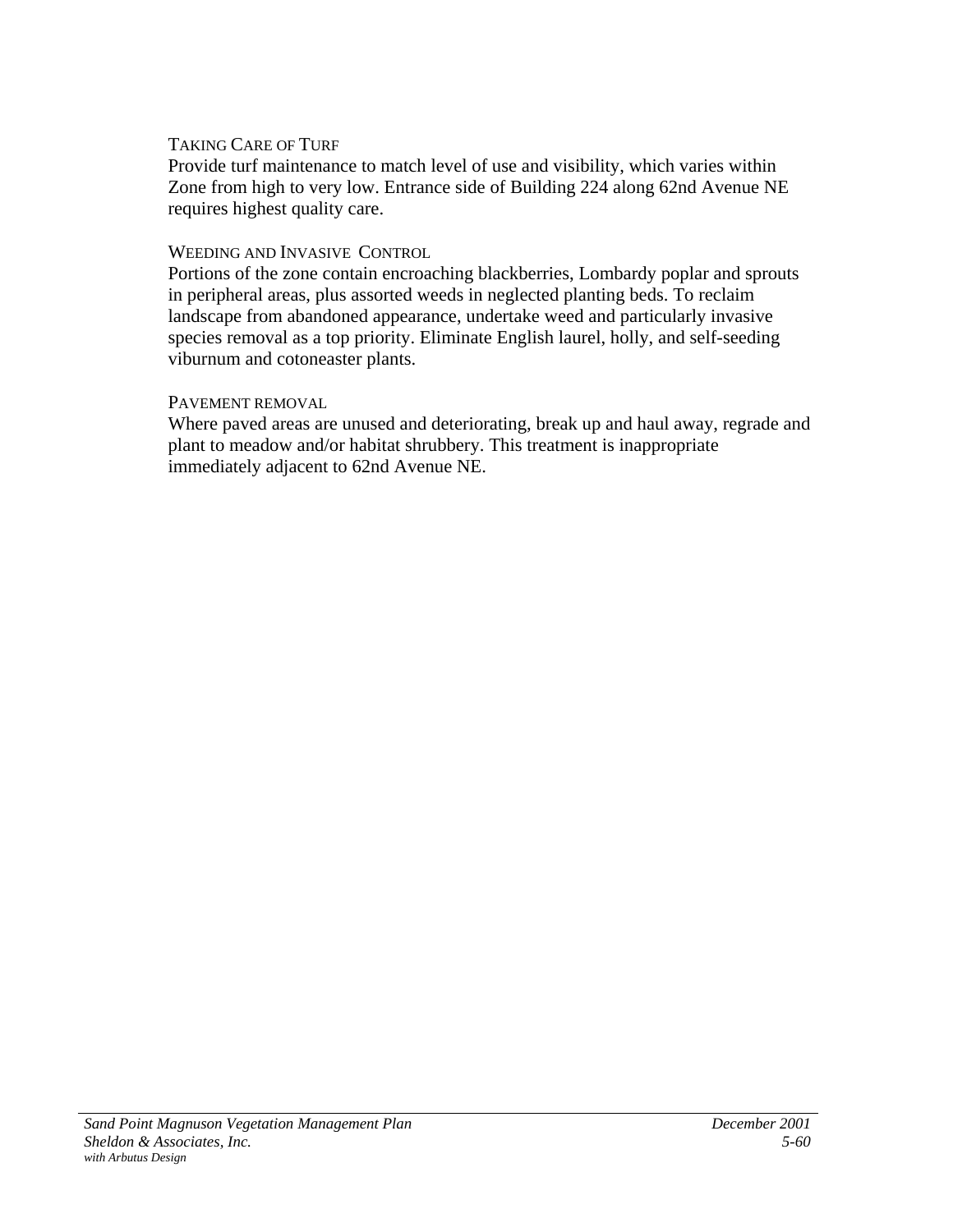# **5.6 Community Activity Center Zone**

# 5.6.1 Community Activities Management Area

This MA is a 4-5 acre area surrounding and including the Community Activity Center (Building 406, formerly the Brig). The vegetated grounds consist of mowed lawn and landscape plantings in beds, around the building and along the parking area and NE  $74<sup>th</sup>$  St. Planning is currently underway to create a Community Garden on four acres directly east of the Community Activity Center building, bordered on the east by an old paved access road that bisects the Zone. The Garden as planned would include a P-Patch, tranquil garden, and children's garden, among numerous features (Magnuson Community Gardens Plan, Aug. 2001). Management of this area in the interim focuses on maintaining existing plantings for health and aesthetics until a cohesive plan for the Community Garden is completed and implemented.

| $\frac{1}{2}$                |           |           |           |           |           |           |             |           | Community recurrices reunigeneire in cu |           |   |                               | Month       |           |             |           |             |                     |                |           |           |           |   |                      |
|------------------------------|-----------|-----------|-----------|-----------|-----------|-----------|-------------|-----------|-----------------------------------------|-----------|---|-------------------------------|-------------|-----------|-------------|-----------|-------------|---------------------|----------------|-----------|-----------|-----------|---|----------------------|
|                              | J         |           | F         |           | M         |           | A           |           | M                                       |           | J |                               | J           |           | A           |           | S           |                     | $\overline{O}$ |           | N         |           | D |                      |
| Management                   |           |           |           |           |           |           |             |           |                                         |           |   |                               |             |           |             |           |             |                     |                |           |           |           |   |                      |
| and                          |           |           |           |           |           |           |             |           |                                         |           |   |                               |             |           |             |           |             |                     |                |           |           |           |   |                      |
| <b>Maintenance Practices</b> |           |           |           |           |           |           |             |           |                                         |           |   |                               |             |           |             |           |             |                     |                |           |           |           |   |                      |
| 3 Yr. Establishment Care     |           |           |           |           |           |           |             |           |                                         |           |   |                               | $\bullet$ : | $\bullet$ | $\bullet$ : | $\bullet$ |             | $\bullet$ $\bullet$ |                |           |           |           |   |                      |
| Mulching                     |           |           |           |           |           |           |             |           |                                         |           |   |                               |             |           |             |           |             |                     |                |           |           |           |   |                      |
| Planting                     |           |           |           |           |           |           |             |           |                                         |           |   |                               |             |           |             |           |             |                     |                |           |           |           |   |                      |
| <b>Trees</b>                 |           |           |           |           |           |           |             |           |                                         |           |   |                               |             |           |             |           |             |                     |                |           |           |           |   |                      |
| <b>Shrubs</b>                |           |           |           |           |           |           |             |           |                                         |           |   |                               |             |           |             |           |             |                     |                |           |           |           |   |                      |
| Herbs                        |           |           |           |           |           |           |             |           |                                         |           |   |                               |             |           |             |           |             |                     |                |           |           |           |   |                      |
| Pruning                      |           |           |           | $\bullet$ |           |           |             |           |                                         |           |   |                               |             |           |             |           |             |                     |                |           |           |           |   | . .                  |
| <b>Removing Plants</b>       |           |           |           |           |           |           |             |           |                                         |           |   |                               |             |           |             |           |             |                     |                |           |           |           |   |                      |
| <b>Amending Soils</b>        |           |           |           |           |           |           |             |           |                                         |           |   |                               |             |           |             |           |             |                     |                |           |           |           |   |                      |
| Taking Care of Turf          | $\bullet$ | $\bullet$ | $\bullet$ | $\bullet$ | $\bullet$ | $\bullet$ | $\bullet$ : | $\bullet$ | $\bullet$ .                             | $\bullet$ |   | $\bullet$ $\bullet$ $\bullet$ | $\bullet$   | $\bullet$ | $\bullet$ : | $\bullet$ | $\bullet$ . | $\bullet$           |                | $\bullet$ | $\bullet$ | $\bullet$ |   | $\overline{\bullet}$ |
| Watering                     |           |           |           |           |           |           |             |           |                                         |           |   |                               |             |           | $\bullet$ : | $\bullet$ |             |                     |                |           |           |           |   |                      |
| Weeding and Invasive Control |           |           |           |           |           |           |             |           |                                         |           |   |                               |             |           |             |           |             |                     |                |           |           |           |   |                      |
| <b>Trees</b>                 |           |           |           |           |           |           |             |           |                                         |           |   |                               |             |           |             |           |             |                     |                |           |           |           |   |                      |
| <b>Shrubs</b>                |           |           |           |           |           |           |             |           |                                         |           |   |                               |             |           |             |           |             |                     |                |           |           |           |   |                      |
| Herbs                        |           |           |           |           |           |           |             |           |                                         |           |   |                               |             |           |             |           |             |                     |                |           |           |           |   |                      |

#### **Management and Maintenance Annual Calendar Community Activity Center Zone – Community Activities Management Area**

Indicates range of time to perform action as needed

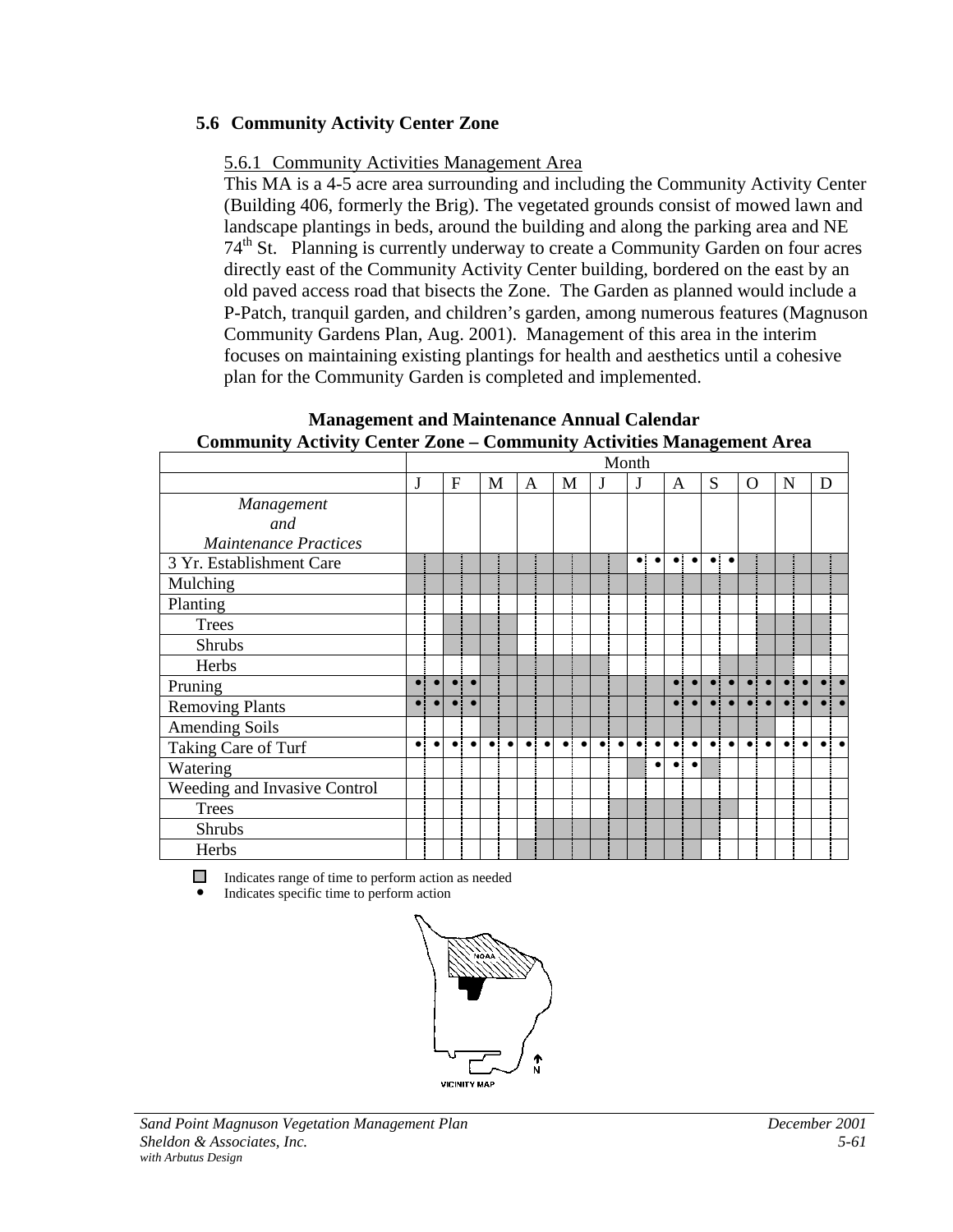#### 3 YR. ESTABLISHMENT CARE

This will be required for any woody plants installed.

#### **MULCHING**

Mulch tree rings as needed to maintain 2-4" depth. Mulch landscape beds as needed to maintain 1-3" depth depending on plant types.

### PLANTING

Plant landscape beds as needed and desired with consideration for changes due to proposed Community Garden development.

# **PRUNING**

Prune landscape plants as needed for health or to remove dead, misshapen, or hazardous limbs.

### REMOVING PLANTS

Removals other than invasives are to be performed only in the case of hazard trees, or diseased plant material that needs to be replaced. When possible, removals should be done between August and March to avoid potential disruption of nests. Woody debris resulting from plant removals that does not sucker or sprout from cuttings or branches can be left or placed in appropriate Zones (Habitat, Promontory Point) as wildlife habitat such as brush piles, LWD, snags, or stumps. Wood from suckering species such as Lombardy and white poplar, that can not be used for habitat features until completely dead, should be stored off the ground until such time (2 years) that it is no longer viable.

### AMENDING SOILS

Soil in planting areas must be thoroughly loosened and amended wherever unfavorable ground conditions are encountered. The opportunity to create an optimal growth environment should be exploited fully, since Sand Point Way's planting beds are modest at best. Any existing turf should be stripped, not incorporated, and reestablished later where design dictates.

# TAKING CARE OF TURF

Mown turf provides an important function as an informal gathering place around the Community Activity Center, and must therefore be maintained to a standard consistent with this use.

# WATERING

Regular watering during the driest part of the growing season is necessary for landscape beds.

# WEEDING AND INVASIVE CONTROL.

Keep tree ring areas clear of herbaceous weeds during the growing season (frequency as needed). Weed landscape beds as needed.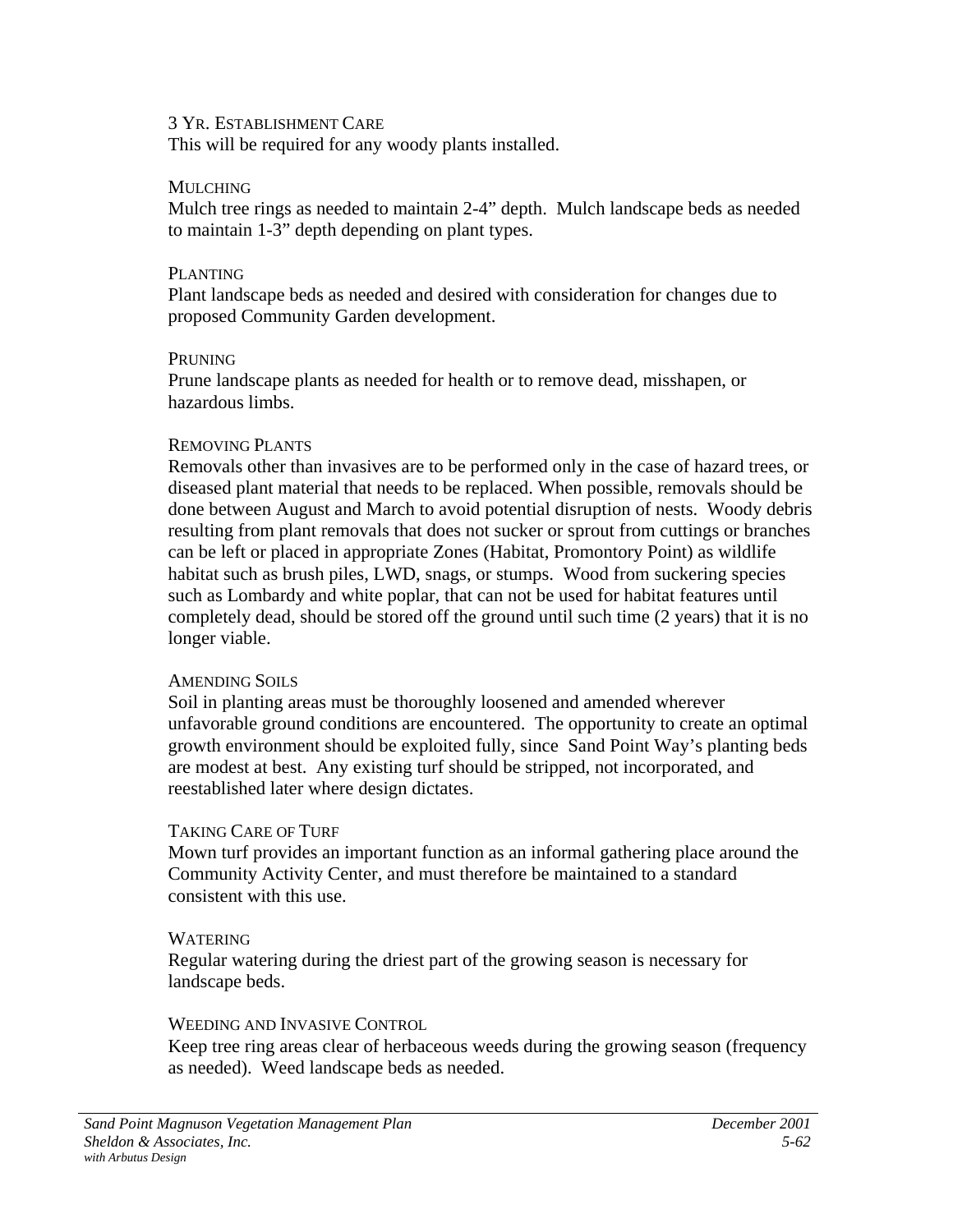# 5.6.2 Junior League Playground Management Area

The Junior League Playground lies in the south of the Zone and includes an area of roughly just under an acre that encompasses the playground and picnic shelters, mowed lawn areas, and groups of specimen trees. Management of this MA should focus on maintaining an area that is for young children and parents actively playing and picnicking. Main actions include turf care, mulching of trees and landscape beds, and pruning and hazard tree removal.

#### **Management and Maintenance Annual Calendar Community Activity Center Zone – Junior League Playground Management Area**

|                              |   |   |   |           |    |           |             |           |             | . .       | Month       |           |           |           |             |           |   |   |   |  |
|------------------------------|---|---|---|-----------|----|-----------|-------------|-----------|-------------|-----------|-------------|-----------|-----------|-----------|-------------|-----------|---|---|---|--|
|                              | J | F | М |           | A  |           | М           |           |             |           | J           |           | A         |           | S           |           | O | N | D |  |
| Management                   |   |   |   |           |    |           |             |           |             |           |             |           |           |           |             |           |   |   |   |  |
| and                          |   |   |   |           |    |           |             |           |             |           |             |           |           |           |             |           |   |   |   |  |
| <b>Maintenance Practices</b> |   |   |   |           |    |           |             |           |             |           |             |           |           |           |             |           |   |   |   |  |
| 3 Yr. Establishment Care     |   |   |   |           |    |           |             |           |             |           | $\bullet$   | $\bullet$ | $\bullet$ | $\bullet$ | $\bullet$ : | $\bullet$ |   |   |   |  |
| Mulching                     |   |   |   |           |    |           |             |           |             |           |             |           |           |           |             |           |   |   |   |  |
| Planting                     |   |   |   |           |    |           |             |           |             |           |             |           |           |           |             |           |   |   |   |  |
| <b>Trees</b>                 |   |   |   |           |    |           |             |           |             |           |             |           |           |           |             |           |   |   |   |  |
| Pruning                      |   |   |   |           |    |           |             |           |             |           |             |           |           |           |             |           |   |   |   |  |
| <b>Removing Plants</b>       |   |   |   |           |    |           |             |           |             |           |             |           |           |           |             |           |   |   |   |  |
| Taking Care of Turf          |   |   |   | $\bullet$ | ٠i | $\bullet$ | $\bullet$ : | $\bullet$ | $\bullet$ : | $\bullet$ | $\bullet$ : |           |           |           |             |           |   |   |   |  |
| Watering                     |   |   |   |           |    |           |             |           |             |           |             |           |           |           |             |           |   |   |   |  |
| Weeding and Invasive Control |   |   |   |           |    |           |             |           |             |           |             |           |           |           |             |           |   |   |   |  |
| Herbs                        |   |   |   |           |    |           |             |           |             |           |             |           |           |           |             |           |   |   |   |  |

Indicates range of time to perform action as needed

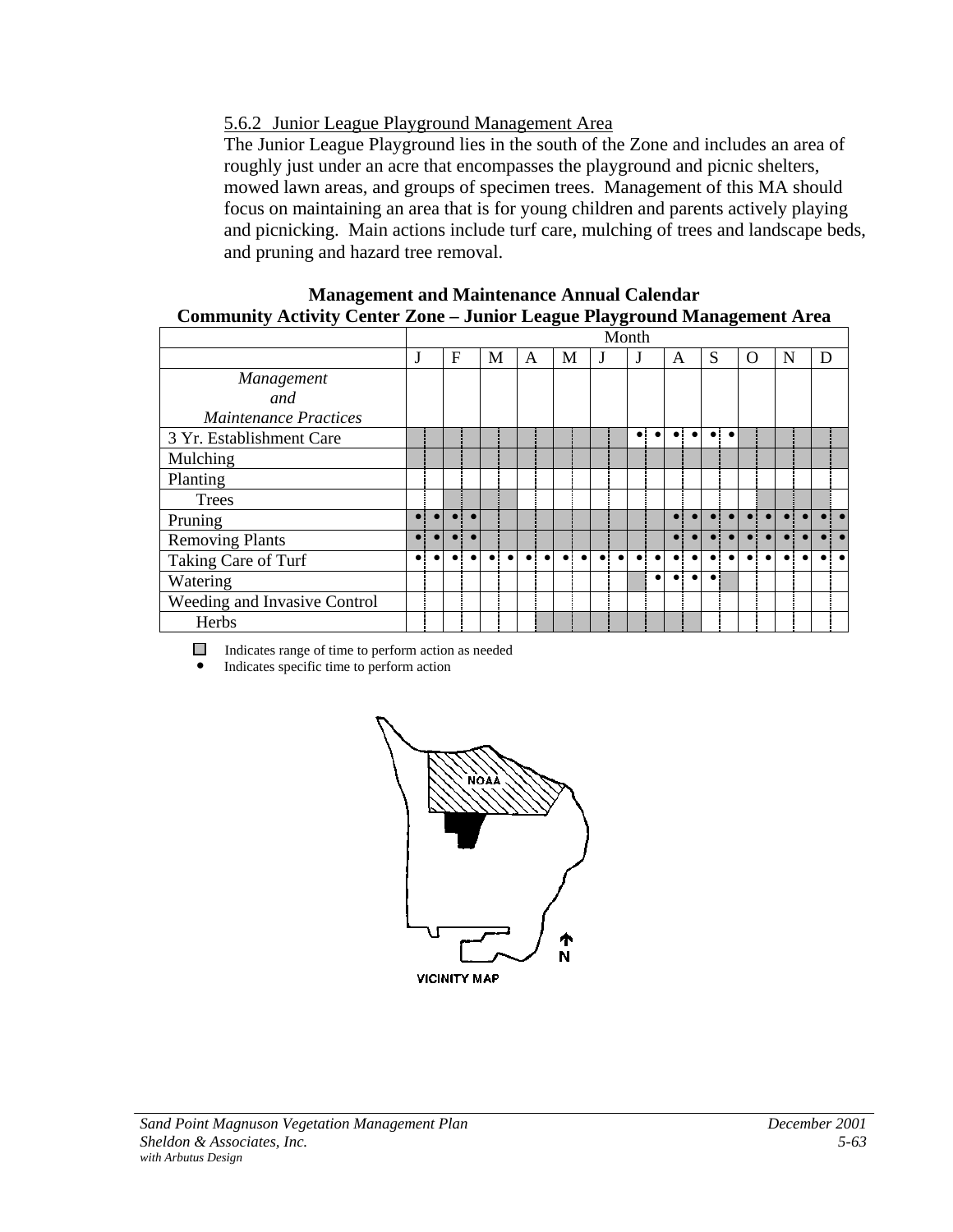3 YR. ESTABLISHMENT CARE This will be required for any woody plants installed.

**MULCHING** Mulch tree rings as needed to maintain 2-4" depth.

PLANTING Plant trees to replace diseased or dying as needed.

PRUNING Prune landscape plants for health as needed.

### REMOVING PLANTS

Removals other than invasives are to be performed only in the case of hazard trees, or diseased plant material that needs to be replaced. When possible, removals should be done between August and March to avoid potential disruption of nests. Woody debris resulting from plant removals that does not sucker or sprout from cuttings or branches can be left or placed in appropriate Zones as wildlife habitat such as brush piles, LWD, snags, or stumps. Wood from suckering species such as Lombardy and white poplar, that can not be used for habitat features until completely dead, should be stored off the ground until such time (2 years) that it is no longer viable.

# TAKING CARE OF TURF

Mown turf provides an important function as a place for families with children to sit, picnic, and play and must therefore be maintained to a standard consistent with this use in accordance with DPR BMPs for General Lawn Areas.

### WATERING

Water turf and ornamentals in planting beds according to need.

### WEEDING AND INVASIVE CONTROL

Keep tree ring clear of herbaceous weeds during the growing season (frequency as needed).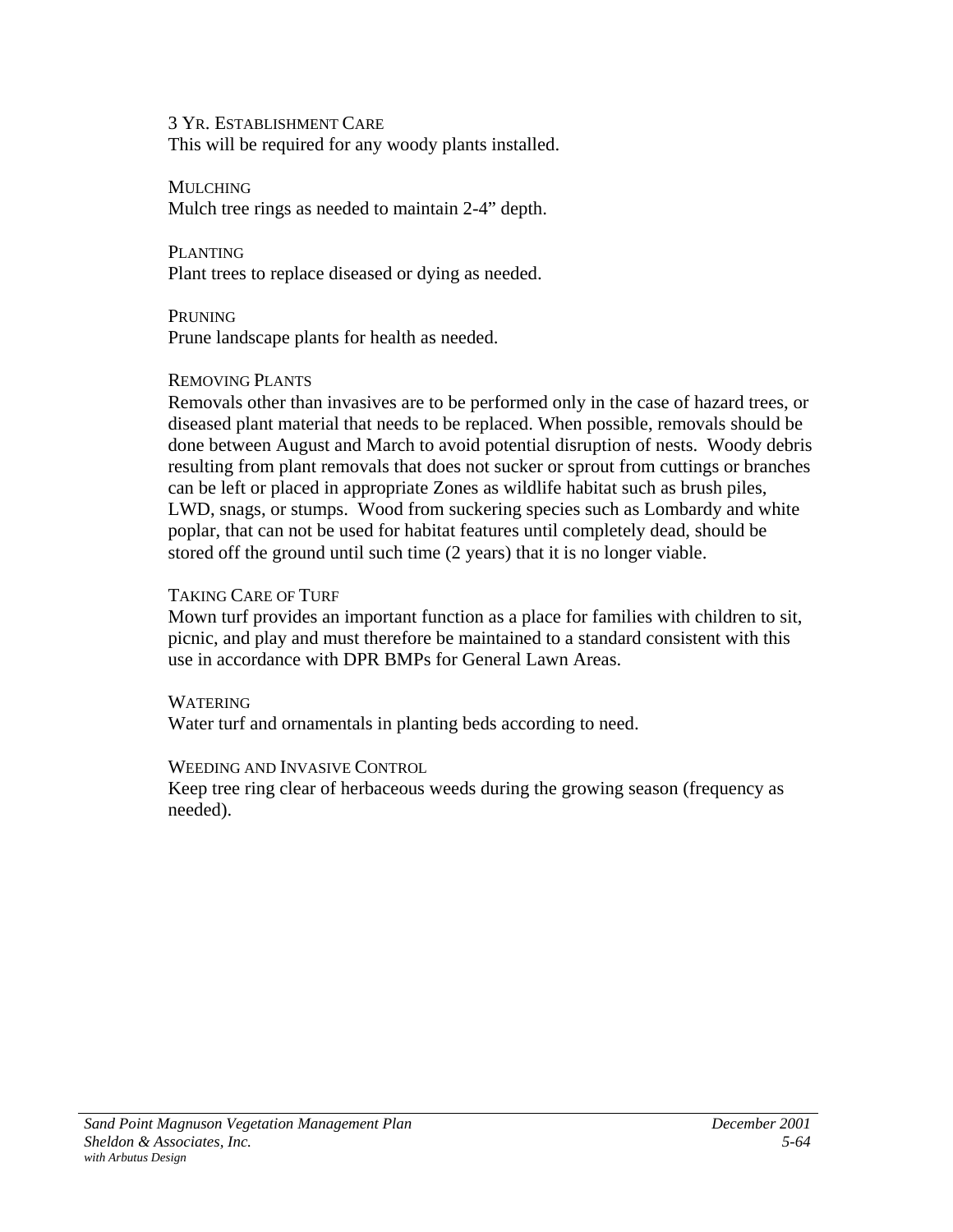# 5.6.3 Tree/Shrub Savannah Management Area

This approximately 10-acre MA makes up the eastern half of this Zone, and consists of upland meadow with numerous non-native poplars primarily located along the gated road that bisects the MA. This area should be managed for conversion to upland meadow with a cluster of mixed forest/shrub community at the far south end of the Zone. This will connect to and expand an existing patch of upland forest located to the south in the Dog Off Leash Zone. Management actions will include a mowing regimen to maintain the meadow habitat, removal of non-native poplar trees and shrubs, and replacement in adjacent upland forest areas with appropriate native species.

**Management and Maintenance Annual Calendar Community Activity Center Zone – Tree/Shrub Savannah Management Area**

|                              |  |                     |   |   |   | Month     |             |           |             |           |           |   |   |
|------------------------------|--|---------------------|---|---|---|-----------|-------------|-----------|-------------|-----------|-----------|---|---|
|                              |  | F                   | M | A | М |           | A           |           | S           |           | O         | N | D |
| Management                   |  |                     |   |   |   |           |             |           |             |           |           |   |   |
| and                          |  |                     |   |   |   |           |             |           |             |           |           |   |   |
| <b>Maintenance Practices</b> |  |                     |   |   |   |           |             |           |             |           |           |   |   |
| 3 Yr. Establishment Care     |  |                     |   |   |   | $\bullet$ | $\bullet$   | $\bullet$ | $\bullet$ : | $\bullet$ |           |   |   |
| <b>Maintaining Meadow</b>    |  |                     |   |   |   |           |             |           | $\bullet$   |           |           |   |   |
| Planting                     |  |                     |   |   |   |           |             |           |             |           |           |   |   |
| <b>Trees</b>                 |  |                     |   |   |   |           |             |           |             |           |           |   |   |
| <b>Shrubs</b>                |  |                     |   |   |   |           |             |           |             |           |           |   |   |
| <b>Removing Plants</b>       |  | $\bullet$ $\bullet$ |   |   |   |           | $\bullet$ i |           |             |           | $\bullet$ |   |   |
| Weeding and Invasive Control |  |                     |   |   |   |           |             |           |             |           |           |   |   |
| <b>Trees</b>                 |  |                     |   |   |   |           |             |           |             |           |           |   |   |
| <b>Shrubs</b>                |  |                     |   |   |   |           |             |           |             |           |           |   |   |
| Herbs                        |  |                     |   |   |   |           |             |           |             |           |           |   |   |

Indicates range of time to perform action as needed

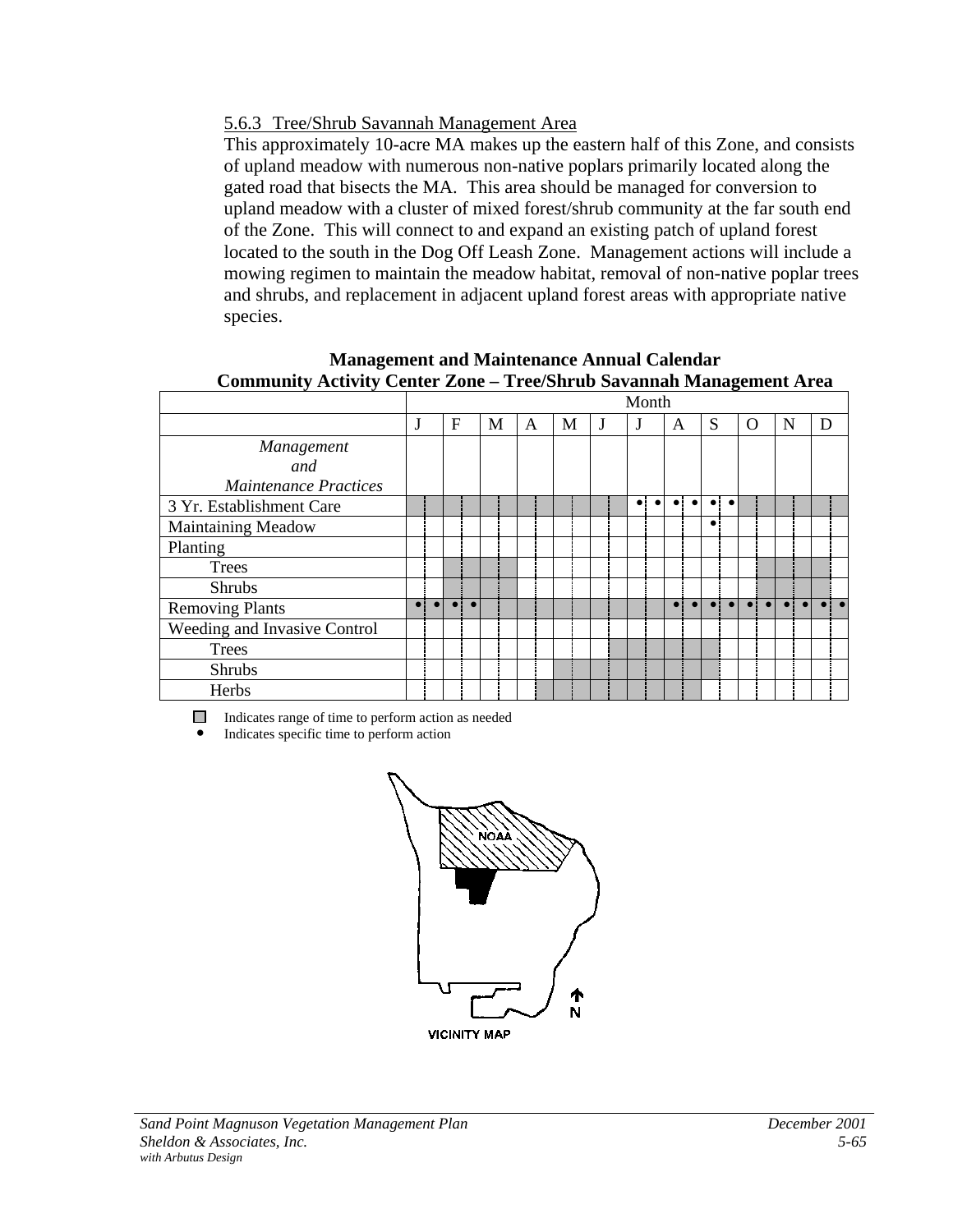#### 3 YR. ESTABLISHMENT CARE

This care will be needed for any new woody plantings that replace non-native trees and shrubs.

#### MAINTAINING MEADOW

Upland meadows are to be actively managed to prevent further colonization by native woody plants and invasion by non-native species. Maintenance actions will consist of a September mowing every other year or every third year depending on the presence and rate of re-growth/reinvasion by woody species. Some regular handweeding to control invasives may also be needed. The abandoned road and parking lot in this MA are unused and could be removed and restored to upland meadow.

#### PLANTING

Replacement for removed non-native poplars will be required. Planting of trees and shrubs should be done as directed in Sections 6.11 and 6.5. Replacement planting should be done at a location along an edge of adjacent or nearby upland forest to the south or at the north end of the Habitat Zone. Species composition of replacement plant community will depend on specific location of planting area, but should be comprised of a combination of mixed evergreen and deciduous trees and shrubs.

### REMOVING PLANTS

Removals other than invasive species are to be performed only in the case of hazard trees or diseased plant material that needs to be replaced. When possible, removals should be done between August and March to avoid potential disruption of nests. Woody debris resulting from plant removals that does not sucker or sprout from cuttings or branches can be left or placed as wildlife habitat such as brush piles, LWD, snags, or stumps. Wood from suckering species such as Lombardy and white poplar, that can not be used for habitat features until completely dead, should be stored off the ground until such time (2 years) that it is no longer viable.

### WEEDING AND INVASIVE CONTROL

Non-native poplars are the main invasive tree species encountered in this area. The most common invasive shrubs are Himalayan blackberry, Scot's broom, and nonnative hawthorn. Problematic herbaceous species that may occur include Canada thistle. Woody debris resulting from removal of invasive trees or shrubs that do not sucker or sprout from cuttings or branches can be left or placed as wildlife habitat features such as brush piles, LWD, snags, or stumps. Wood from suckering species such as Lombardy and white poplar, that can not be used for habitat features until completely dead, should be stored off the ground until such time (2 years) that it is no longer viable.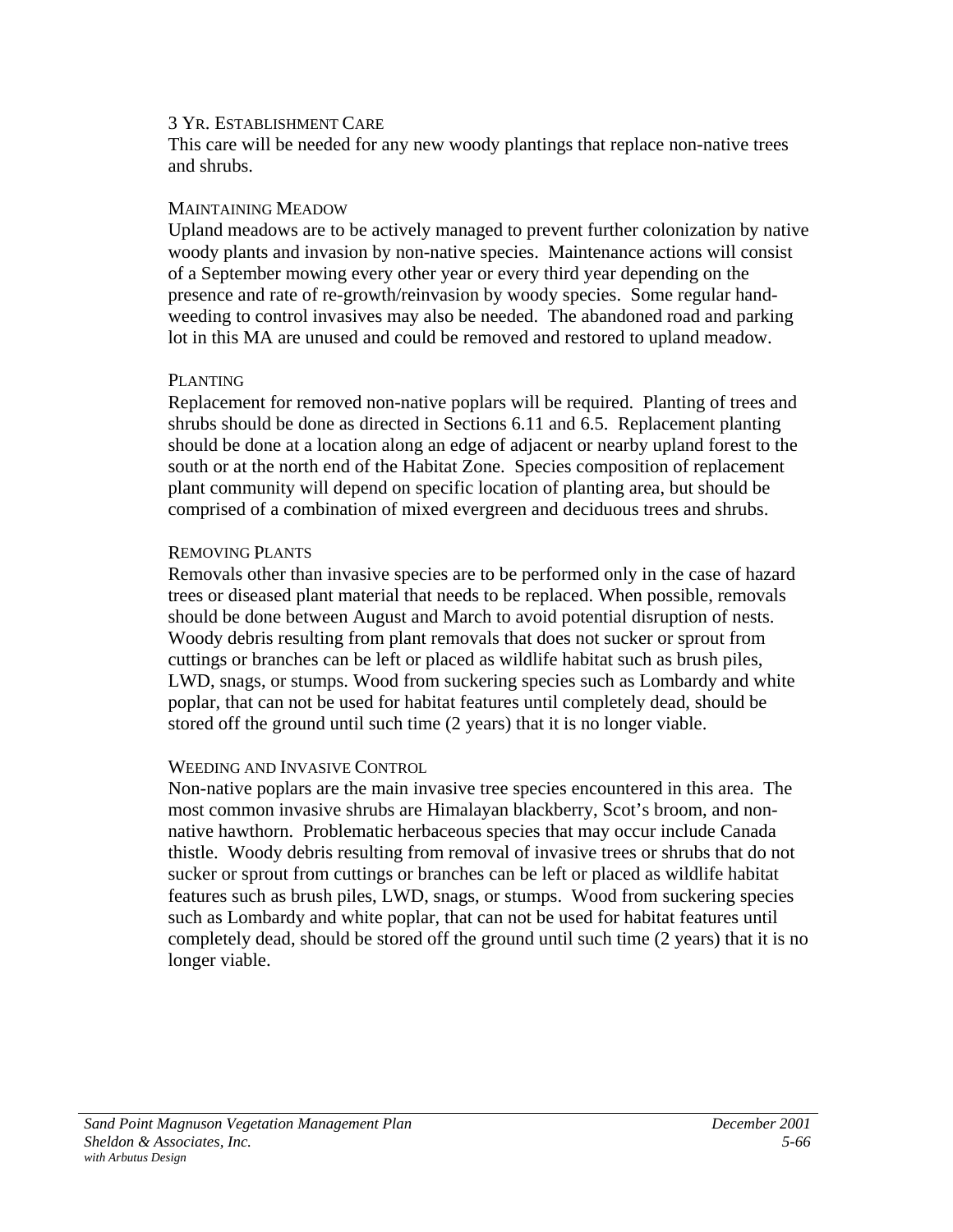# **5.7 Sportsfield Zone**

# 5.7.1 Turf Management Area

The 24 acres of athletic field turf comprise the majority of this Zone. Both Magnuson Sportsfields and Sand Point Sportsfields are included in this MA. Maintenance and management actions consist entirely of turf care, as described in the Maintenance and Management Section 6.8.

| $\mathcal{L}$                |             |  |   |           |             |             |   |           |                         |       |   |  |  |  |  |  |
|------------------------------|-------------|--|---|-----------|-------------|-------------|---|-----------|-------------------------|-------|---|--|--|--|--|--|
|                              |             |  |   |           |             |             |   |           |                         | Month |   |  |  |  |  |  |
|                              |             |  | F |           | М           | А           | М |           |                         |       | A |  |  |  |  |  |
| Management                   |             |  |   |           |             |             |   |           |                         |       |   |  |  |  |  |  |
| and                          |             |  |   |           |             |             |   |           |                         |       |   |  |  |  |  |  |
| <b>Maintenance Practices</b> |             |  |   |           |             |             |   |           |                         |       |   |  |  |  |  |  |
| Taking Care of Turf          | $\bullet$ : |  |   | $\bullet$ | $\bullet$ : | $\bullet$ : |   | $\bullet$ | $\bullet$ : $\bullet$ : | .     |   |  |  |  |  |  |
| Watering                     |             |  |   |           |             |             |   |           |                         |       |   |  |  |  |  |  |

#### **Management and Maintenance Annual Calendar Sportsfield Zone – Turf Management Area**

Indicates range of time to perform action as needed

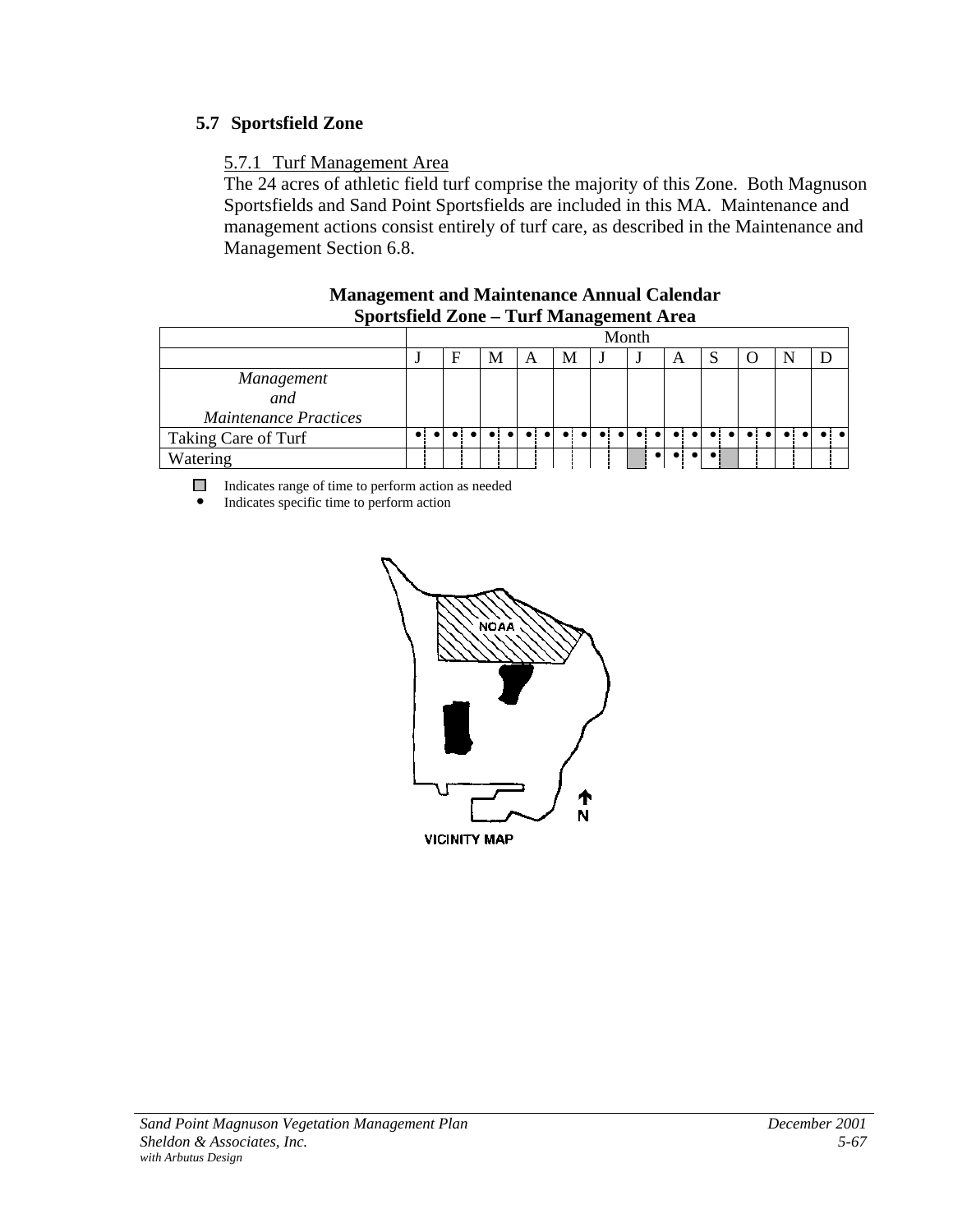# TAKING CARE OF TURF

Sportsfield turf should be taken care of in accordance with DPR BMPs for Soil Based Athletic Fields (Section 6.8).

**WATERING** 

Irrigate fields in accordance with DPR BMPs for Soil Based Athletic Fields (Section 6.8).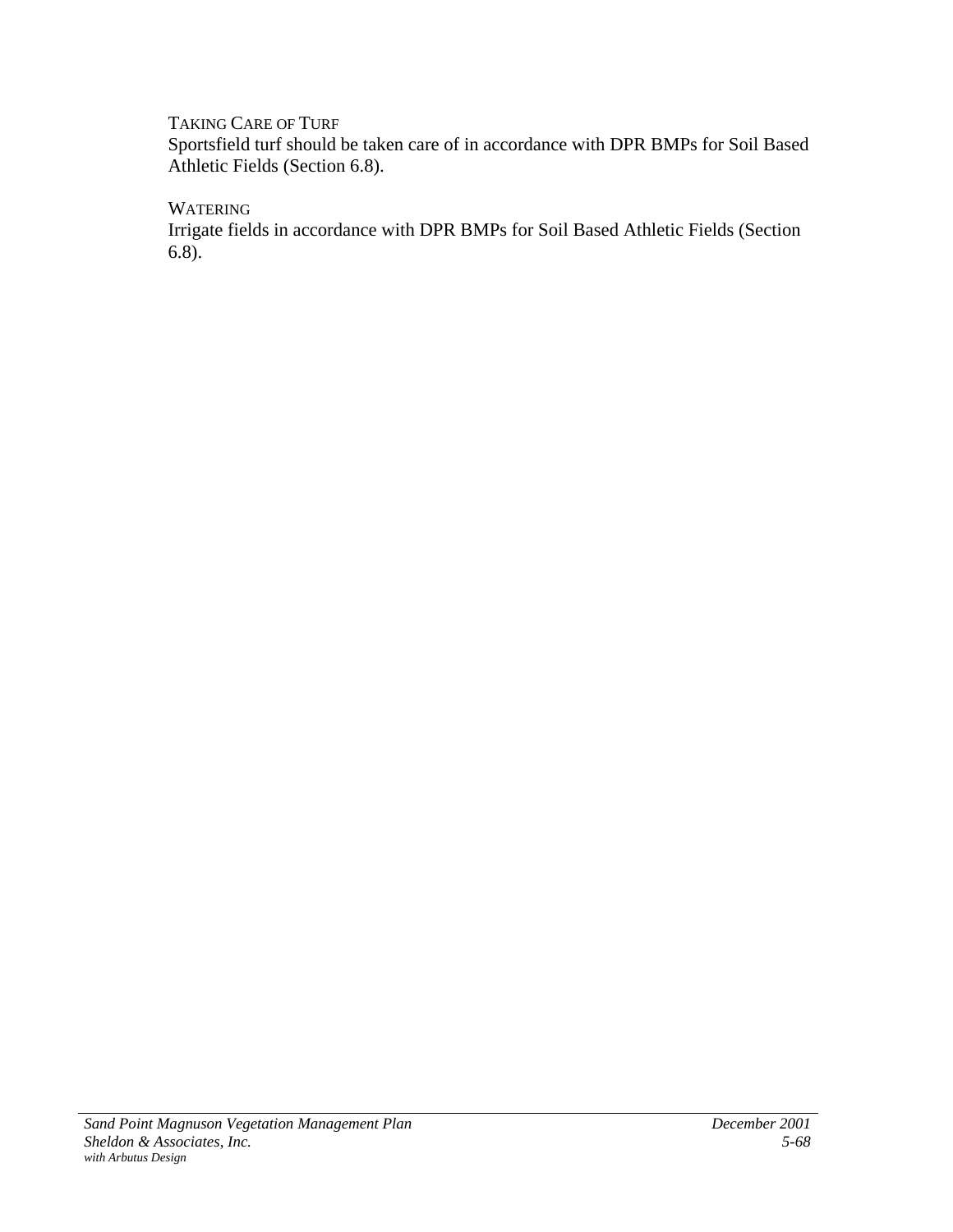# 5.7.2 Upland Meadow Management Area

The small patch of upland meadow in this Zone is located in the northeast corner of the Sand Point sportsfields, south of the Dog Off Leash Zone. This area is to be managed as meadow habitat to prevent colonization by both non-native and native woody species. This management will consist of a fall mowing regimen, and might possibly also include regular hand weeding as necessary. Mowing is to be done late enough in the growing season (September) to accommodate bird nesting season as well as seed head production for wildlife forage.

#### **Management and Maintenance Annual Calendar Sportsfield Zone – Upland Meadow Management Area**

|                                                   |   |   |   |   | . .<br>Month |   |             |                  |   |  |
|---------------------------------------------------|---|---|---|---|--------------|---|-------------|------------------|---|--|
|                                                   | F | М | A | М |              | A | S           | $\left( \right)$ | N |  |
| Management<br>and<br><b>Maintenance Practices</b> |   |   |   |   |              |   |             |                  |   |  |
| <b>Maintaining Meadow</b>                         |   |   |   |   |              |   | $\bullet$ ! |                  |   |  |
| Weeding and Invasive Control                      |   |   |   |   |              |   |             |                  |   |  |
| Trees                                             |   |   |   |   |              |   |             |                  |   |  |
| <b>Shrubs</b>                                     |   |   |   |   |              |   |             |                  |   |  |
| Herbs                                             |   |   |   |   |              |   |             |                  |   |  |

Indicates range of time to perform action as needed

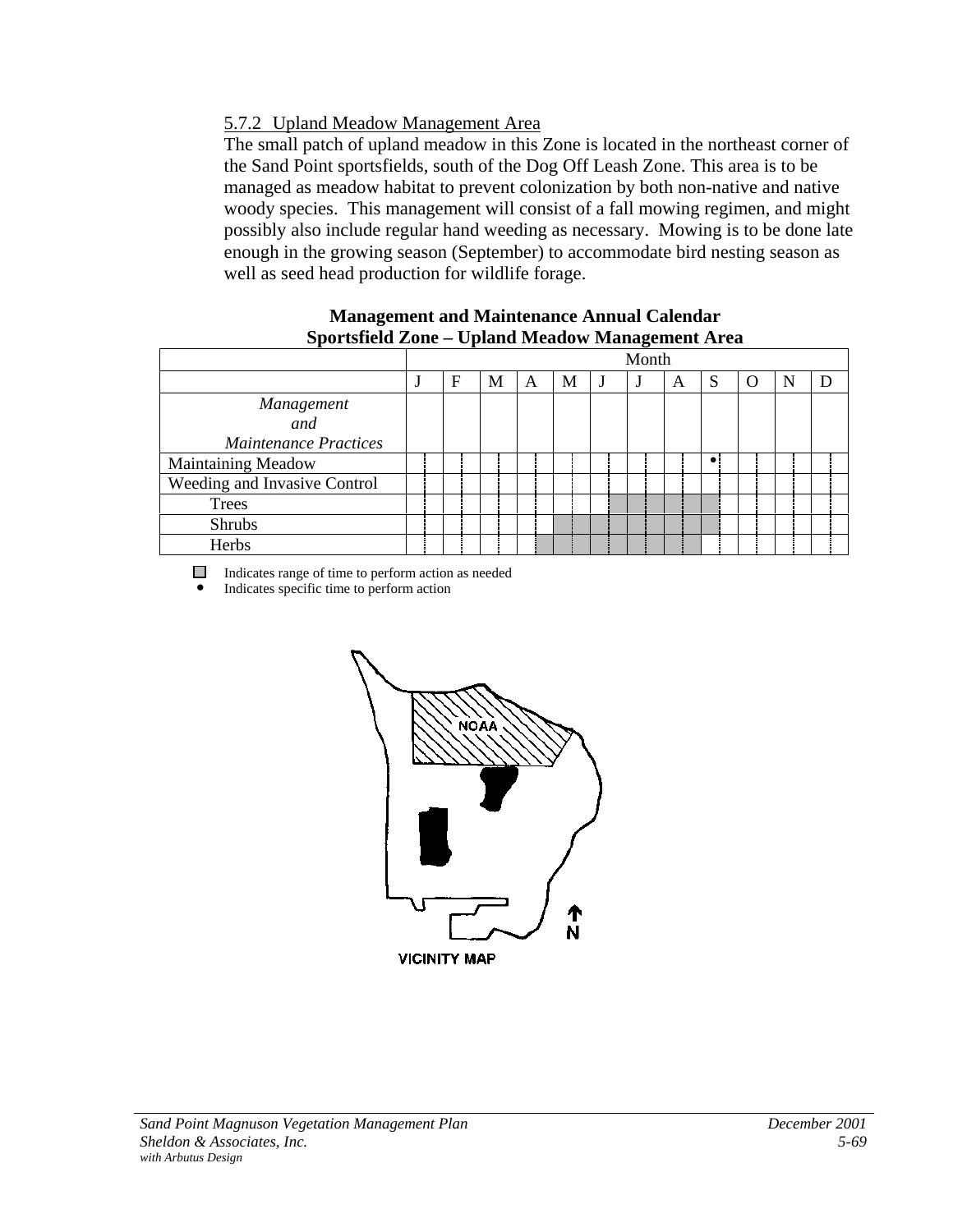#### MAINTAINING MEADOW

Upland meadows are to be actively managed to prevent colonization by woody plants and invasion by weedy herbaceous species. This will consist of a September mowing every other year or every third year depending on the presence and rate of regrowth/reinvasion by woody species. Some regular hand-weeding to control invasives may also be needed.

#### WEEDING AND INVASIVE CONTROL

Non-native poplars are the main invasive tree species encountered in meadows. The most common invasive shrubs are Himalayan blackberry and Scot's broom. Nonnative hawthorn is another commonly occurring non-native invasive species in meadow areas. Problematic herbaceous species that may occur include Canada thistle. All woody species (native or non-native) are undesirable to maintain upland meadows an early successional stage, and weedy herbaceous species should also be controlled.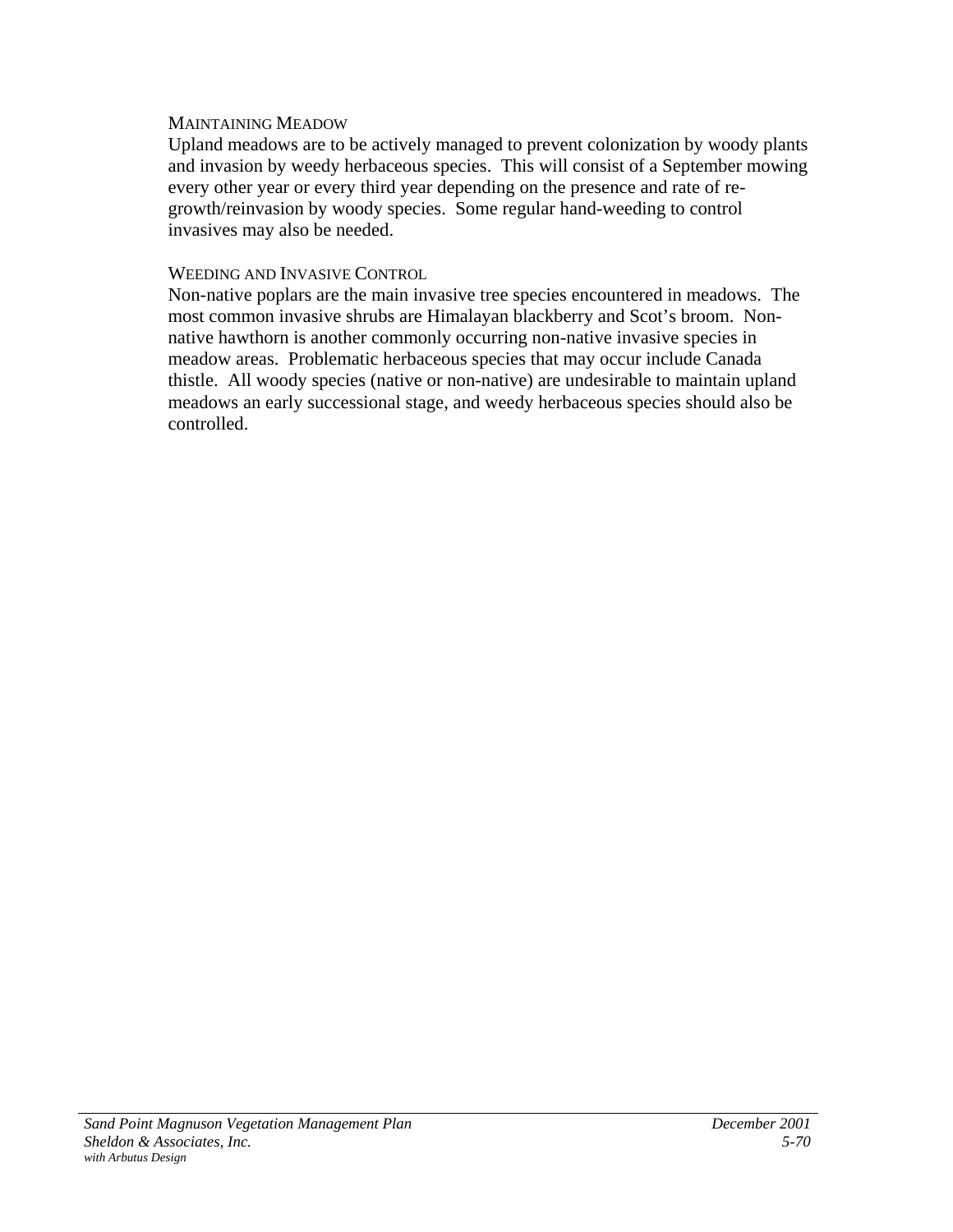# **5.8 Habitat Zone**

### 5.8.1 Non-native Shrub Management Area

This MA is found scattered throughout the Habitat Zone and consists primarily of either Himalayan blackberry or Scot's broom in dense monotypic stands. The largest patches occur in the northern portion of the Zone, both north and south of Kite Hill, the largest being upwards of 6 acres in size. Smaller patches between 1/10 acre and ½ acre in size are more typical. Thickets of non-natives should be cleared by mechanical mowing and then replanted to convert them to native shrub, forest, or limited areas of meadow communities. In addition, the eastern flanks of Kite Hill which are now dominated by Scott's broom and blackberry thicket may provide an excellent opportunity to establish a native oak/meadow savannah in the Park. Gradual removal of Scott's broom and blackberry thicket, and replacement with native Garry oak interspersed with unmowed meadow will provide a new habitat type. A slow-growing, open native canopy will develop, vegetation in the long run requiring far less annual maintenance than the highly invasive blackberry and broom.

Removal of non-natives should occur only when follow-up replanting with native species and 3 yr. establishment care is planned and implemented. Removal of large thickets should be done incrementally (see Section 6.11) to assure that all the habitat niches provided by the thicket are not removed all at once and some remain as habitat for wildlife during habitat transition.

|                              |   |           |   |   |   | Month     | 0 |                        |   |   |   |
|------------------------------|---|-----------|---|---|---|-----------|---|------------------------|---|---|---|
|                              | J | ${\rm F}$ | M | A | М |           | A | S                      | O | N | D |
| Management                   |   |           |   |   |   |           |   |                        |   |   |   |
| and                          |   |           |   |   |   |           |   |                        |   |   |   |
| <b>Maintenance Practices</b> |   |           |   |   |   |           |   |                        |   |   |   |
| 3 Yr. Establishment Care     |   |           |   |   |   | $\bullet$ |   | $\bullet$<br>$\bullet$ |   |   |   |
| <b>Establishing Meadow</b>   |   |           |   |   |   |           |   |                        |   |   |   |
| Maintaining Meadow           |   |           |   |   |   |           |   | $\bullet$              |   |   |   |
| Planting                     |   |           |   |   |   |           |   |                        |   |   |   |
| <b>Trees</b>                 |   |           |   |   |   |           |   |                        |   |   |   |
| <b>Shrubs</b>                |   |           |   |   |   |           |   |                        |   |   |   |
| Herbs                        |   |           |   |   |   |           |   |                        |   |   |   |
| <b>Amending Soils</b>        |   |           |   |   |   |           |   |                        |   |   |   |
| Weeding and Invasive Control |   |           |   |   |   |           |   |                        |   |   |   |
| <b>Trees</b>                 |   |           |   |   |   |           |   |                        |   |   |   |
| Shrubs                       |   |           |   |   |   |           |   |                        |   |   |   |
| Herbs                        |   |           |   |   |   |           |   |                        |   |   |   |

#### **Management and Maintenance Annual Calendar Habitat Zone – Non-native Shrub Management Area**

 $\Box$  Indicates range of time to perform action as needed

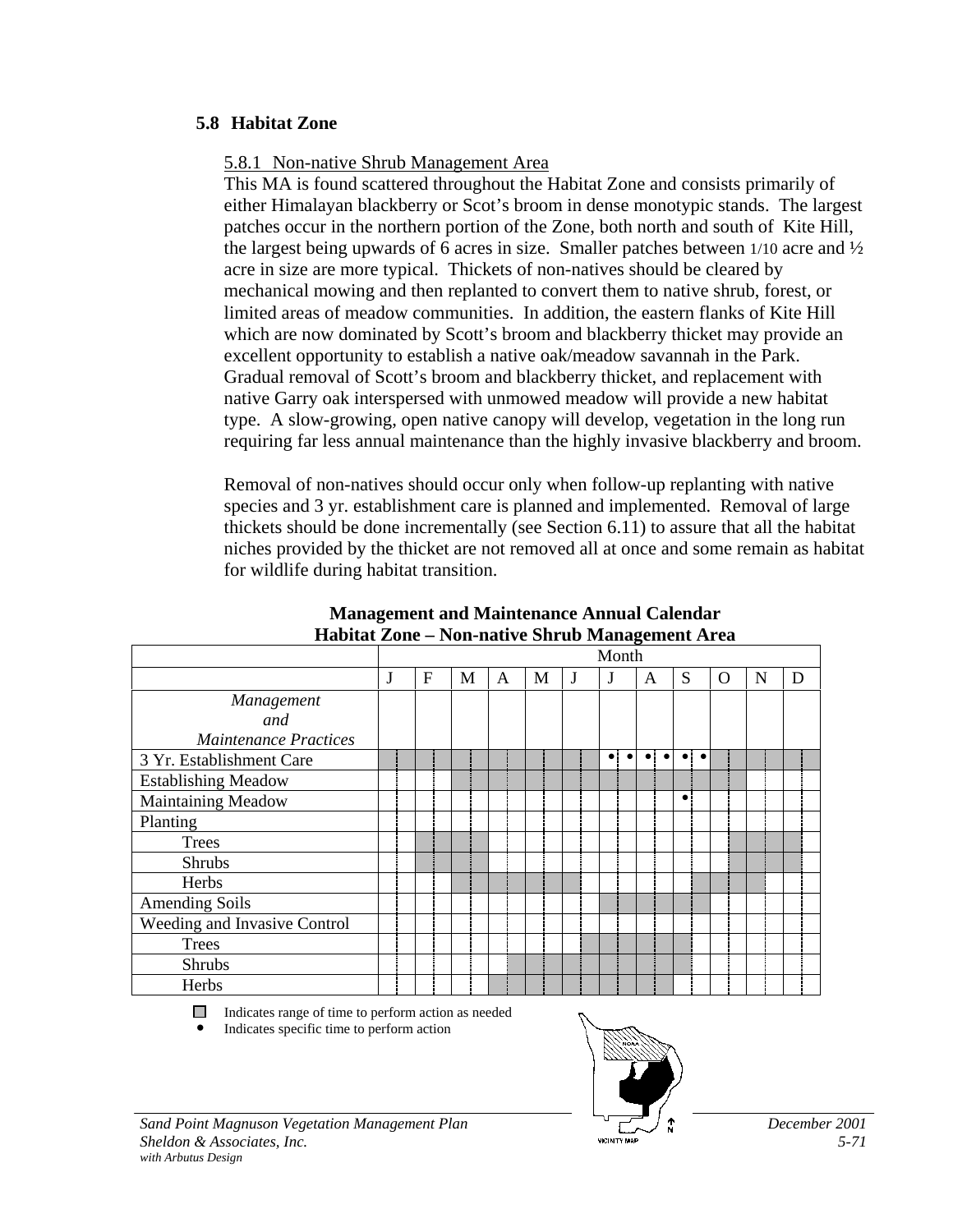#### 3 YR. ESTABLISHMENT CARE

This care will be needed for any new woody plantings that replace non-native shrubs.

#### ESTABLISHING MEADOW

Some limited meadow areas can be established in cleared thicket areas that are adjacent to existing upland meadows. This will be the most labor-intensive and difficult plant community to establish in these areas due to the level of invasive control that will be needed. For these reasons, and because of the prevalence of meadow habitat in the Park currently, establishing more meadow may not be the most desirable choice for both ecological and economic reasons. Establishment would include removal of the invasives, seeding, weeding, mowing, and possibly soil amending.

### MAINTAINING MEADOW

Any newly established meadows created as conversion from non-native shrub thicket must be actively managed to prevent colonization by woody plants and invasion by weedy herbaceous species. Annual fall mowing will be necessary to adequately control re-sprouting shrubs until meadow is established. After invasive shrub recruitment is controlled, mowing frequency can be decreased to one mowing every other year or every third year depending on the presence and rate of regrowth/reinvasion by woody species. Some regular hand-weeding to control invasives may also be needed.

### PLANTING

Planting in non-native shrub areas should proceed after clearing, and any soil amending or sheet mulching has been completed. Thickets of non-natives that are adjacent to existing forest should be converted to a native woody plant community (trees and/or shrubs) rather then meadow, in order to expand the native shrub/forest communities on site. Thickets adjacent to existing upland meadow should be converted to meadow, oak or madrona savannah, or native shrubs. Thickets adjacent to wet meadows should be replaced with native shrubs tolerant of variable moisture regimes. See the Tables in Section 6.11 for information on plant moisture tolerances.

### AMENDING SOILS

Soil amending throughout planting area may be necessary or desirable after nonnatives have been cleared and prior to planting.

### WEEDING AND INVASIVE CONTROL.

Non-native shrub thickets consist largely of Himalayan blackberry and Scot's broom. Control and removal strategies for these two species are very similar, as described in Section 6.11.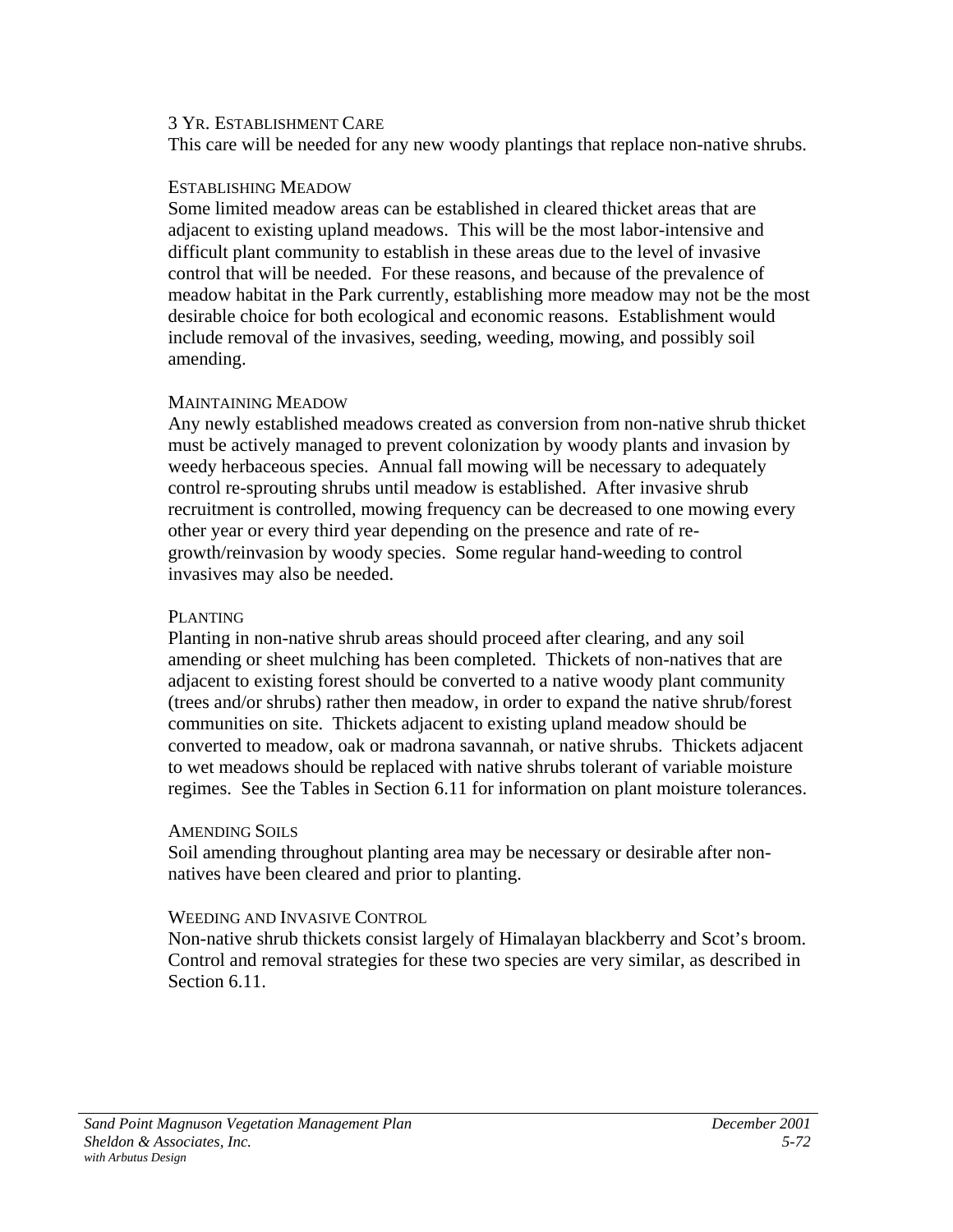# 5.8.2 Upland Forest Management Area

The Upland Forest MA covers the portions of the Habitat Zone west of the swim beach parking lot, south of the bunkers south of Kite Hill, and north of the existing tennis courts. A small lobe is present northeast of Building 193, and also due east of Building 193. The Upland Forest MA totals approximately 11 acres in this Zone. Together with the 12 acres of upland forest in the Promontory Point Zone, this represents all of the upland forest present in the Park east of Sportsfield Drive. It is quite fragmented across the landscape in existing conditions. There is significant presence of invasive species in the forested areas and along edges, mostly Himalayan blackberry and some Scott's broom.

|                              |           |              |   |   |   |   | Month |           |                        |             |           |          |   |   |  |
|------------------------------|-----------|--------------|---|---|---|---|-------|-----------|------------------------|-------------|-----------|----------|---|---|--|
|                              | J         | $\mathbf{F}$ | M | A | М | J | J     |           | A                      | S           |           | $\Omega$ | N | D |  |
| Management                   |           |              |   |   |   |   |       |           |                        |             |           |          |   |   |  |
| and                          |           |              |   |   |   |   |       |           |                        |             |           |          |   |   |  |
| <b>Maintenance Practices</b> |           |              |   |   |   |   |       |           |                        |             |           |          |   |   |  |
| 3 Yr. Establishment Care     |           |              |   |   |   |   |       | $\bullet$ | $\bullet$<br>$\bullet$ | $\bullet$ : | $\bullet$ |          |   |   |  |
| Planting                     |           |              |   |   |   |   |       |           |                        |             |           |          |   |   |  |
| Trees                        |           |              |   |   |   |   |       |           |                        |             |           |          |   |   |  |
| <b>Shrubs</b>                |           |              |   |   |   |   |       |           |                        |             |           |          |   |   |  |
| Herbs                        |           |              |   |   |   |   |       |           |                        |             |           |          |   |   |  |
| Pruning                      |           |              |   |   |   |   |       |           |                        |             |           |          |   |   |  |
| Removing Plants              | $\bullet$ | $\bullet$    |   |   |   |   |       |           |                        |             |           |          |   |   |  |
| Weeding and Invasive Control |           |              |   |   |   |   |       |           |                        |             |           |          |   |   |  |
| <b>Trees</b>                 |           |              |   |   |   |   |       |           |                        |             |           |          |   |   |  |
| Shrubs                       |           |              |   |   |   |   |       |           |                        |             |           |          |   |   |  |
| Herbs                        |           |              |   |   |   |   |       |           |                        |             |           |          |   |   |  |

# **Management and Maintenance Annual Calendar Habitat Zone – Upland Forest Management Area**

 $\Box$  Indicates range of time to perform action as needed

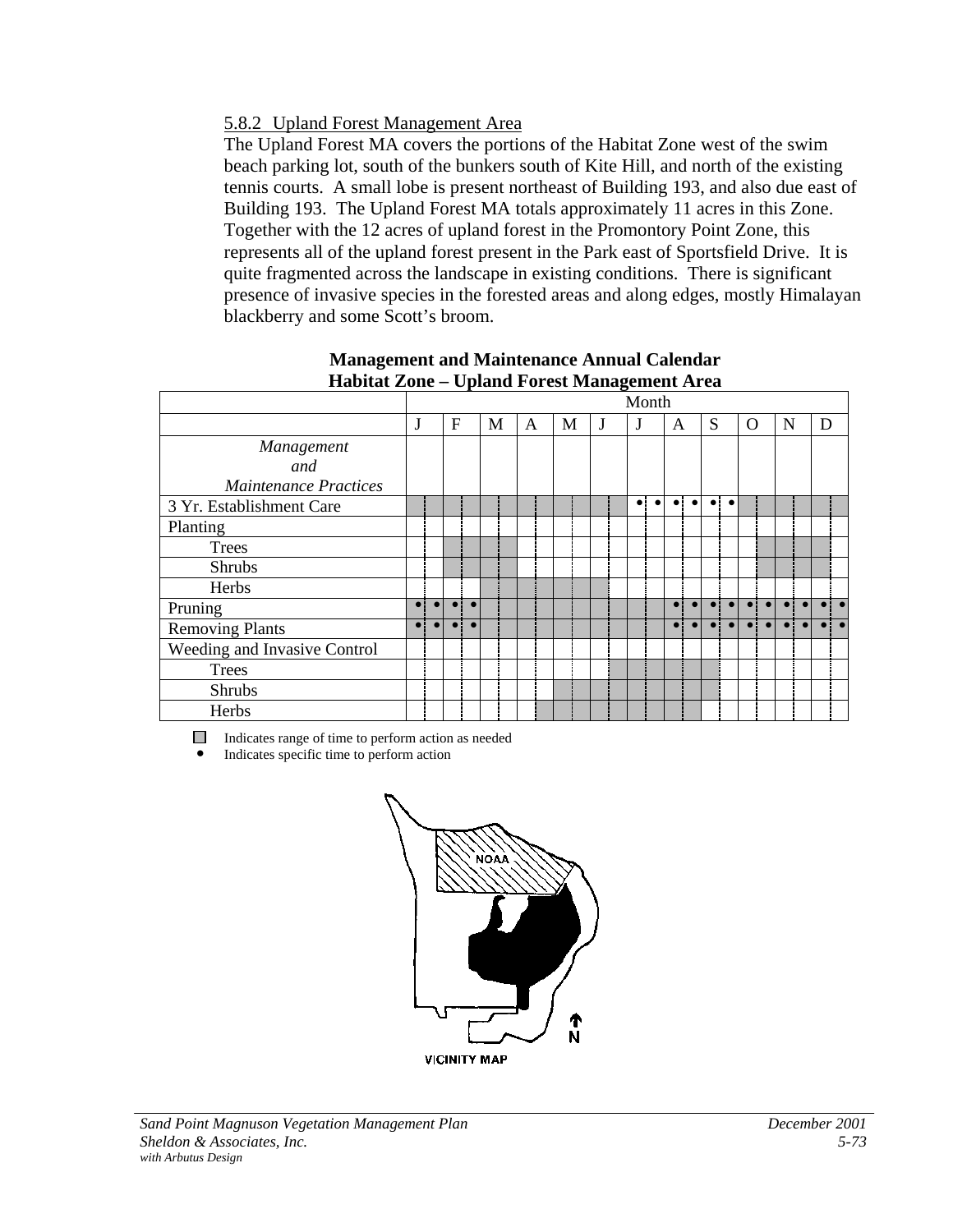Priorities for management of the Upland Forest MA's should focus on preserving and enhancing those interior areas of woodland where invasives are present as mild infestations, and where complete control and eradication is most easily accomplished. Native forest communities that are mostly intact can withstand overwhelming invasion by non-natives by launching and maintaining an aggressive campaign to limit their spread. Additional high priority sites for invasives control are those that provide prime habitat, or are part of a landscape setting important from a habitat perspective. Finally, high priority should be given areas that already have been the focus of invasive removal and replanting.

Evaluating relative importance in the landscape setting of the Park should include considering connectivity between similar habitats (linking isolated forest fragments across the Park), continuity for wildlife corridors (linking dissimilar habitat types such as the shoreline to the upland forests of Promontory Point), creating or enhancing ecotones (the interface of two different types of habitat), and providing buffers to existing wetlands. Lower priority management efforts (invasives control and replacement with natives) should go toward habitat improvement in severelyinfested areas that will require the greatest level of initial effort and follow-up care.

Additional effort can be focused on increasing species diversity within forest stands, creating multiple age class mixed (deciduous and coniferous) forests with diverse canopy structure (canopy, sub-canopy, shrub and herbaceous components), and reducing invasive coverage both within forest patches and around their edges. Where appropriate, native conifers tolerant of shade conditions (red cedar, hemlock rooted on rotted woody debris) should be started in the understory.

### 3 YR. ESTABLISHMENT CARE

This care will be needed for any newly installed plantings.

# PLANTING

Planting should only be done with a commitment for 3 year establishment care. Species selection should reflect microclimate conditions at each planting site, but should be Puget lowland native species typical of an upland forest. As noted above, targeting species diversity within each canopy layer is critical for long-term forest succession. See Section 6.11 Tables for recommendations of plant associations.

# **PRUNING**

Pruning should be limited to removal of limbs that pose a hazard to human infrastructure or public safety, otherwise dead limbs should be allowed (or encouraged) to fall to the forest floor as woody debris. Misshapen or hazardous limbs may not be critical for removal in the interior of woodlands or forests where no maintained trails traverse. Best professional judgment should prevail for limb or tree removal, keeping in mind habitat enhancement priorities as well as public health and safety. Where tops of trees have fallen or major branches broken off, the trunk should be left standing intact (where human safety is not an issue) to promote the establishment of snags for habitat niches.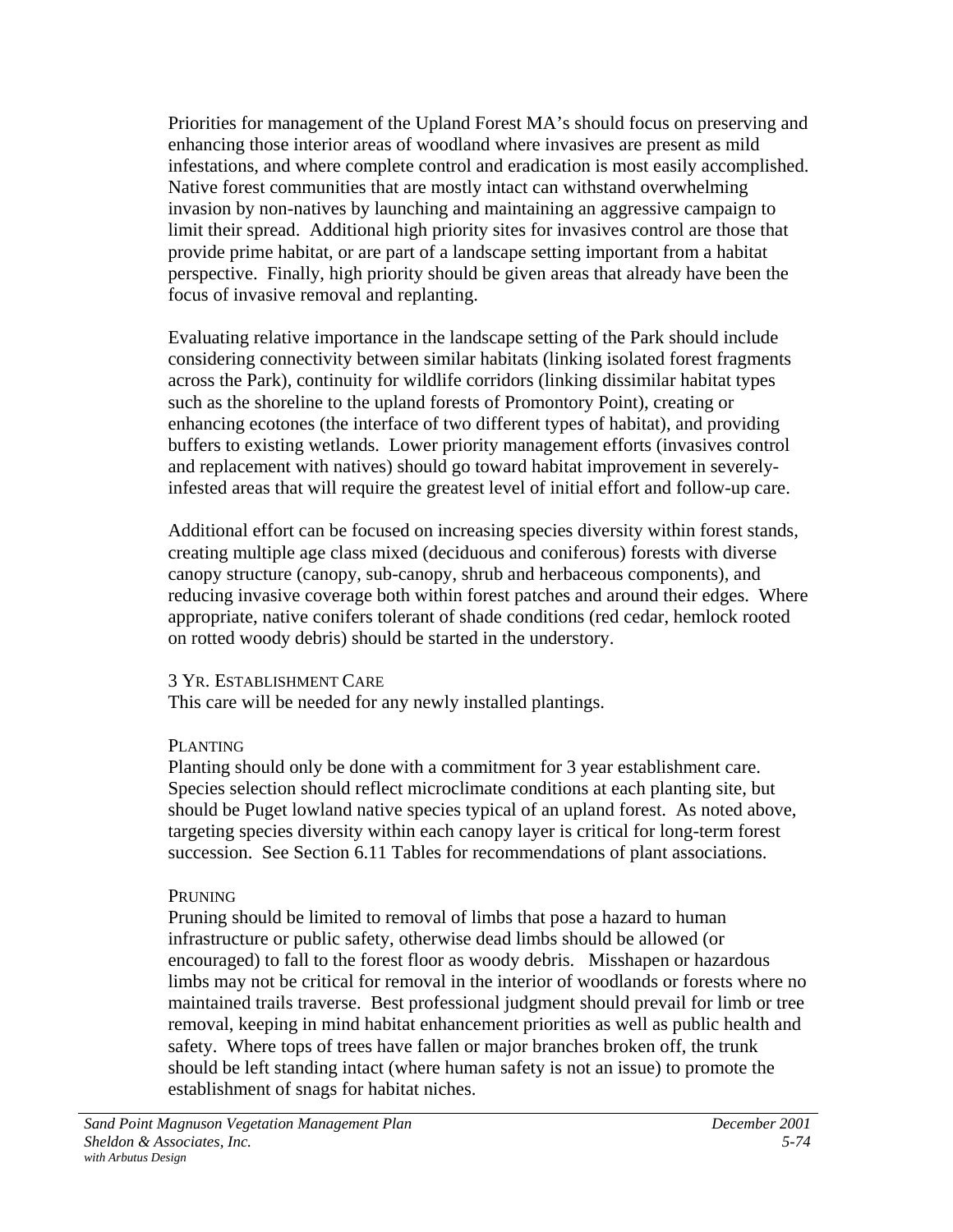#### REMOVING PLANTS

Removals, other than invasives, are intended to be performed only in the case of hazard trees, or installed plant materials that are diseased and need to be replaced. When possible, removals should be done between August and February to avoid potential disruption to breeding wildlife. Woody debris from plant removals should be left or placed to create complexity for wildlife habitat. Branches, logs, and trunks from woody plants that do not sucker or sprout from cuttings can be gathered into brush piles, placed on the ground as Large Woody Debris (LWD), left upright as snags, or left intact as stumps. Large Woody Debris from suckering/sprouting species like Lombardy and white poplar can be used if the logs are propped off the ground surface until wood is no longer viable (2 years). Poplar logs can be elevated on scrap lumber or other easily-decomposable, non-sprouting wood.

# WEEDING AND INVASIVE CONTROL

Weedy and invasive species most likely to be problematic in this MA are numerous and include: Himalayan blackberry, English ivy, laurel, clematis, bindweed, hawthorn, non-native poplar, and Scot's broom. Weeding and removal of shrub and herbaceous species should take place during the growing season with as needed frequency but at least monthly in the first year for newly installed plantings.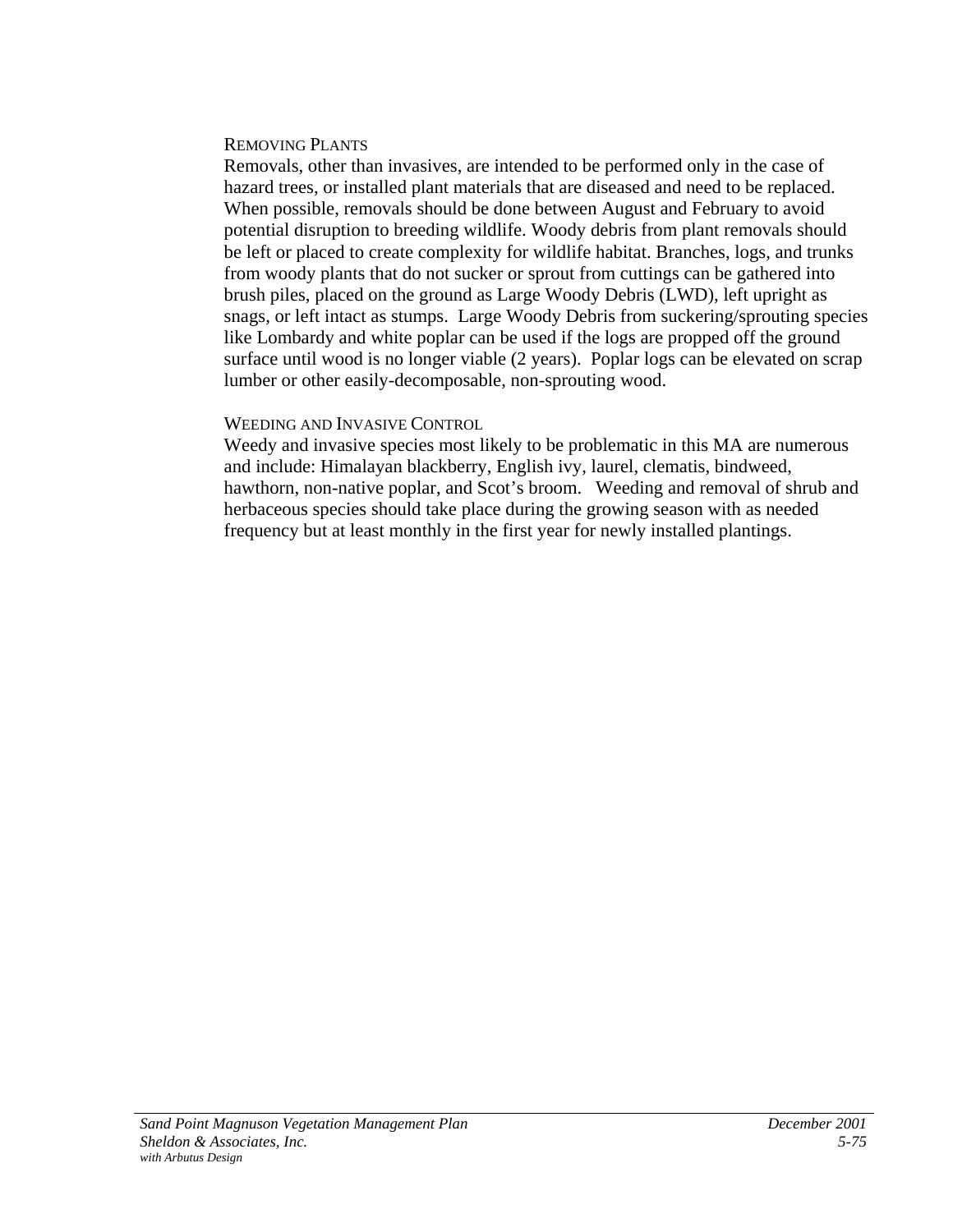# 5.8.3 Upland Meadow Management Area

Upland meadows occur scattered in this Zone, freely mixed with wet meadows in the Wetland Mosaic. Perhaps the largest patch of upland meadow area (7 acres) is located just northwest of Building 193, south of Sand Point sportsfields along Sportsfield Drive. North and south of the interior parking lot is another area of Upland Meadow. All of these meadow areas are to be managed as meadow habitat to prevent colonization by both non-native and native woody species. This management will consist of a fall mowing regimen, and might also include regular hand weeding as necessary. Mowing is to be done late enough in the growing season (September) to accommodate bird nesting season as well as seed head production for wildlife forage. These areas are important habitat for passerine birds and as prey production areas for short-eared and barn owls, present on the NOAA site to the north. Habitat complexity can be improved by placing wood debris/brush piles within the interior of the meadow zones, or near areas of shrub/woodland edges. Wildlife will use brush piles as refuge, perches, and escape habitat.

|                              |   |   |   |   | - 0   |   |           |        |  |
|------------------------------|---|---|---|---|-------|---|-----------|--------|--|
|                              |   |   |   |   | Month |   |           |        |  |
|                              | F | M | A | М |       | A | S         | $\cup$ |  |
| Management                   |   |   |   |   |       |   |           |        |  |
| and                          |   |   |   |   |       |   |           |        |  |
| Maintenance Practices        |   |   |   |   |       |   |           |        |  |
| <b>Maintaining Meadow</b>    |   |   |   |   |       |   | $\bullet$ |        |  |
| Weeding and Invasive Control |   |   |   |   |       |   |           |        |  |
| <b>Trees</b>                 |   |   |   |   |       |   |           |        |  |
| Shrubs                       |   |   |   |   |       |   |           |        |  |
| Herbs                        |   |   |   |   |       |   |           |        |  |

#### **Management and Maintenance Annual Calendar Habitat Zone – Upland Meadow Management Area**

 $\Box$  Indicates range of time to perform action as needed

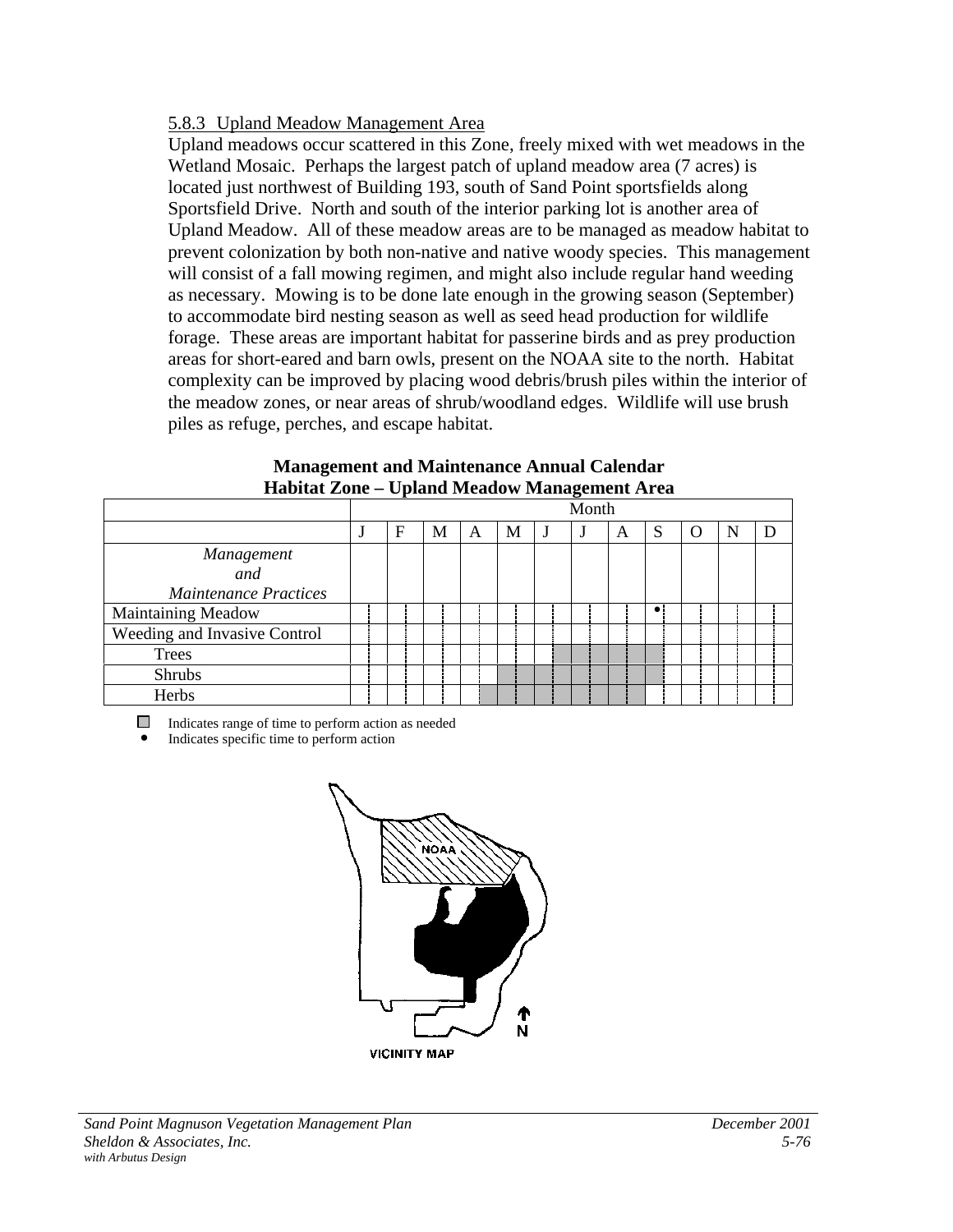#### MAINTAINING MEADOW

Upland meadows are to be actively managed to prevent colonization by woody plants and invasion by weedy herbaceous species. This will consist of a September mowing every other year or every third year depending on the presence and rate of regrowth/reinvasion by woody species. Some regular hand-weeding to control invasives may also be needed.

#### WEEDING AND INVASIVE CONTROL

Non-native poplars are the main invasive tree species encountered in meadows. The most common invasive shrubs are Himalayan blackberry, Scot's broom, and nonnative hawthorn. Problematic herbaceous species that may occur include Canada thistle. All woody species (native or non-native) are undesirable in upland meadows, and weedy herbaceous species should also be controlled in order to keep the meadows maintained in an early successional stage.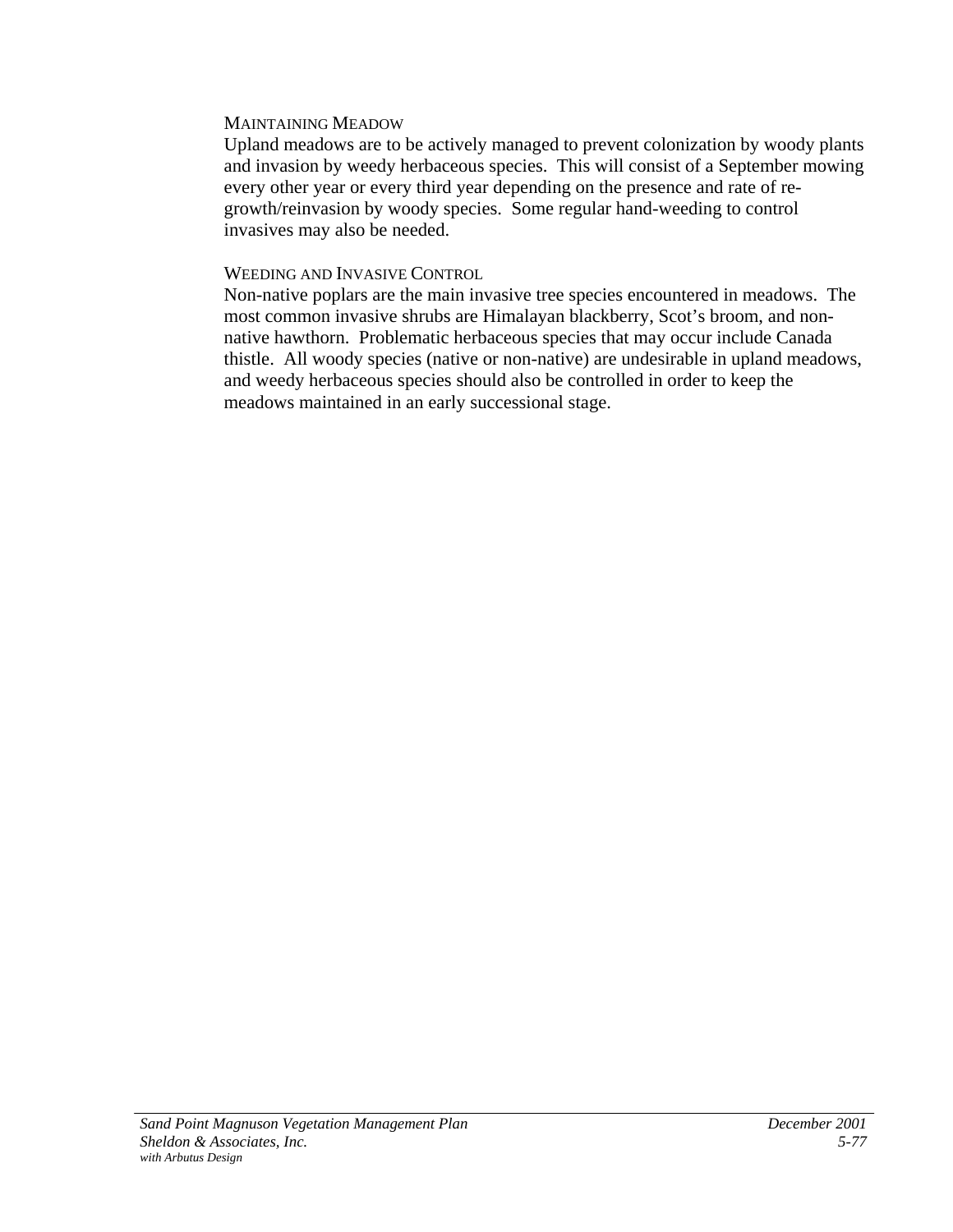### 5.8.4 Tree/Shrub Savannah Management Area

Tree/Shrub Savannah areas in the Habitat Zone are present in the eastern/central portion of the Habitat Zone, primarily south of Kite Hill (east of the interior parking lot and northwest of the swim beach access road) and at the far south end adjacent to the Building 193 Zone. These areas should be managed as upland meadows interspersed with small clusters of native trees or shrubs. To achieve this, management actions must include a fall mowing regimen to maintain the meadow habitat, removal of non-native trees and shrubs with replacement with appropriate native tree and shrub species to approximate the existing pattern of meadow interspersed with clumps of woody vegetation. The pattern of long-grass meadow interspersed with clumps of woody vegetation is the result of the site re-colonizing after removal of the airfields. In order to maintain such a complex ecotone, active management will be required.

|                              |           |           |           |           |   |   |   |   |             | o         |           |                         |             |                     |          |           |   |   |  |
|------------------------------|-----------|-----------|-----------|-----------|---|---|---|---|-------------|-----------|-----------|-------------------------|-------------|---------------------|----------|-----------|---|---|--|
|                              |           |           |           |           |   |   |   |   | Month       |           |           |                         |             |                     |          |           |   |   |  |
|                              |           |           | F         |           | M | A | М | J |             |           | A         |                         | S           |                     | $\Omega$ |           | N | D |  |
| Management                   |           |           |           |           |   |   |   |   |             |           |           |                         |             |                     |          |           |   |   |  |
| and                          |           |           |           |           |   |   |   |   |             |           |           |                         |             |                     |          |           |   |   |  |
| <b>Maintenance Practices</b> |           |           |           |           |   |   |   |   |             |           |           |                         |             |                     |          |           |   |   |  |
| 3 Yr. Establishment Care     |           |           |           |           |   |   |   |   | $\bullet$ : | $\bullet$ |           | $\bullet$ : $\bullet$ : |             | $\bullet$ $\bullet$ |          |           |   |   |  |
| Maintaining Meadow           |           |           |           |           |   |   |   |   |             |           |           |                         | $\bullet$ : |                     |          |           |   |   |  |
| Planting                     |           |           |           |           |   |   |   |   |             |           |           |                         |             |                     |          |           |   |   |  |
| <b>Trees</b>                 |           |           |           |           |   |   |   |   |             |           |           |                         |             |                     |          |           |   |   |  |
| <b>Shrubs</b>                |           |           |           |           |   |   |   |   |             |           |           |                         |             |                     |          |           |   |   |  |
| <b>Removing Plants</b>       | $\bullet$ | $\bullet$ | $\bullet$ | $\bullet$ |   |   |   |   |             |           | $\bullet$ |                         |             |                     |          | $\bullet$ |   |   |  |
| Weeding and Invasive Control |           |           |           |           |   |   |   |   |             |           |           |                         |             |                     |          |           |   |   |  |
| <b>Trees</b>                 |           |           |           |           |   |   |   |   |             |           |           |                         |             |                     |          |           |   |   |  |
| <b>Shrubs</b>                |           |           |           |           |   |   |   |   |             |           |           |                         |             |                     |          |           |   |   |  |
| Herbs                        |           |           |           |           |   |   |   |   |             |           |           |                         |             |                     |          |           |   |   |  |

#### **Management and Maintenance Annual Calendar Habitat Zone – Tree/Shrub Savannah Management Area**

Indicates range of time to perform action as needed

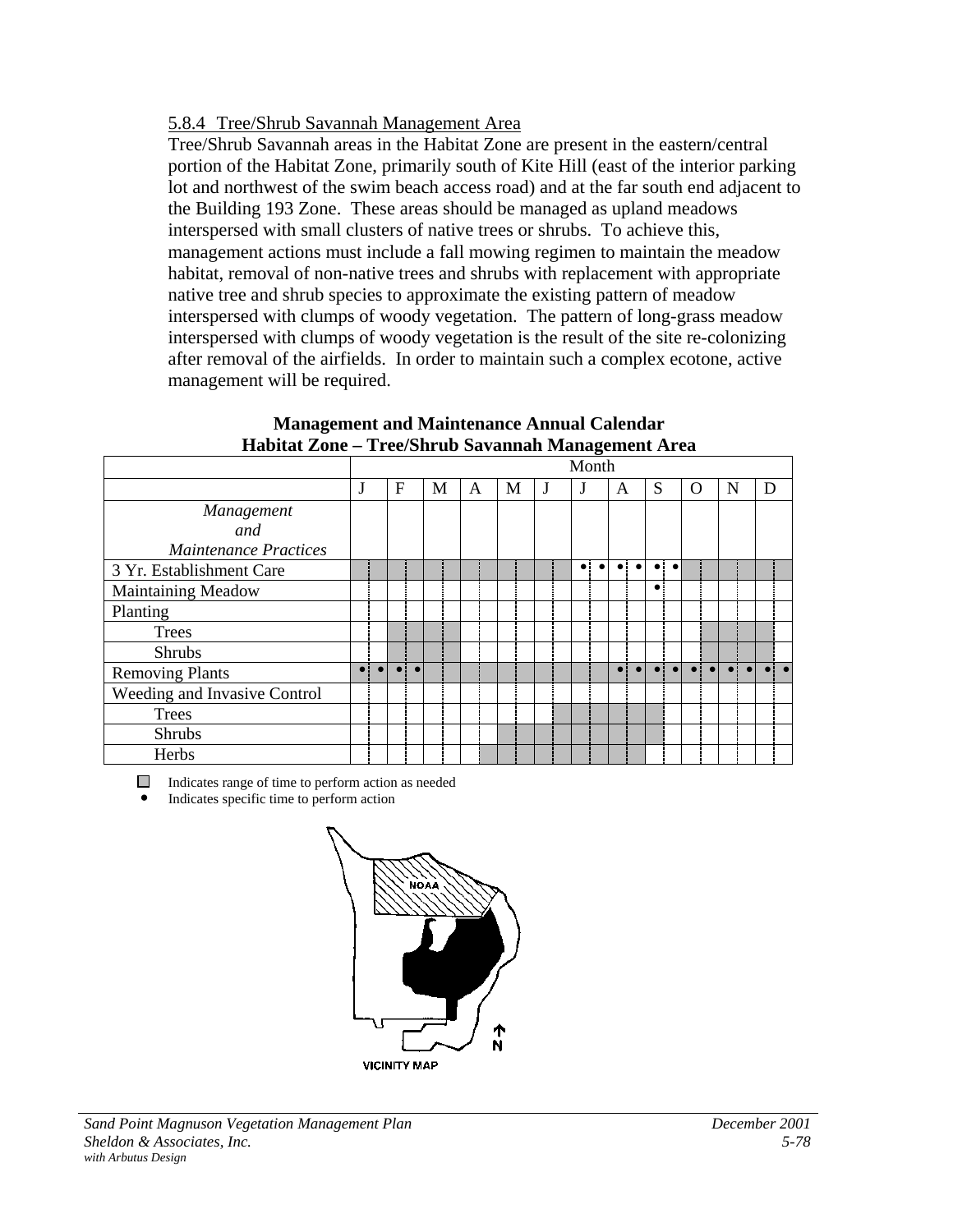#### 3 YR. ESTABLISHMENT CARE

This care will be needed for any new woody plantings that are installed in meadow areas.

#### MAINTAINING MEADOW

Upland meadows are to be actively managed to prevent further colonization by native woody plants and invasion by non-native species. Maintenance actions will consist of a September mowing every other year or every third year depending on the presence and rate of re-growth/reinvasion by invasive woody species. Some regular hand-weeding to control invasives may also be needed. Timing of mowing is to avoid breeding birds and allow seed production for fall migrants and resident birds.

### PLANTING

Native trees should replace non-native trees that are removed from these savannah areas. Native replacements should be planted in adjacent or nearby forest areas. Native shrubs should replace non-native shrubs that are removed, but should be planted in the same general location as those plants that are removed. Planting should be clustered near existing forested/wooded areas to create multi-layered habitat complexes.

#### REMOVING PLANTS

Removals of non-invasive plants are appropriate to perform only in the case of hazard trees or of diseased plant material that needs to be replaced. When possible, removals should be done between August and February to avoid potential disruption of wildlife breeding. Woody debris from plant removals should be left or placed to create complexity for wildlife habitat. Branches, logs, and trunks from woody plants that do not sucker or sprout from cuttings can be gathered into brush piles, placed on the ground as Large Woody Debris (LWD), left upright as snags, or left intact as stumps. Large Woody Debris from suckering/sprouting species like Lombardy and white poplar can be used if the logs are propped off the ground surface until wood is no longer viable (2 years). Poplar logs can be elevated on scrap lumber or other easilydecomposable, non-sprouting wood.

### WEEDING AND INVASIVE CONTROL

Non-native poplars are the main invasive tree species encountered in these savannah areas. The most common invasive shrubs are Himalayan blackberry, Scot's broom, and non-native hawthorn. Problematic herbaceous species that might occur include Canada thistle.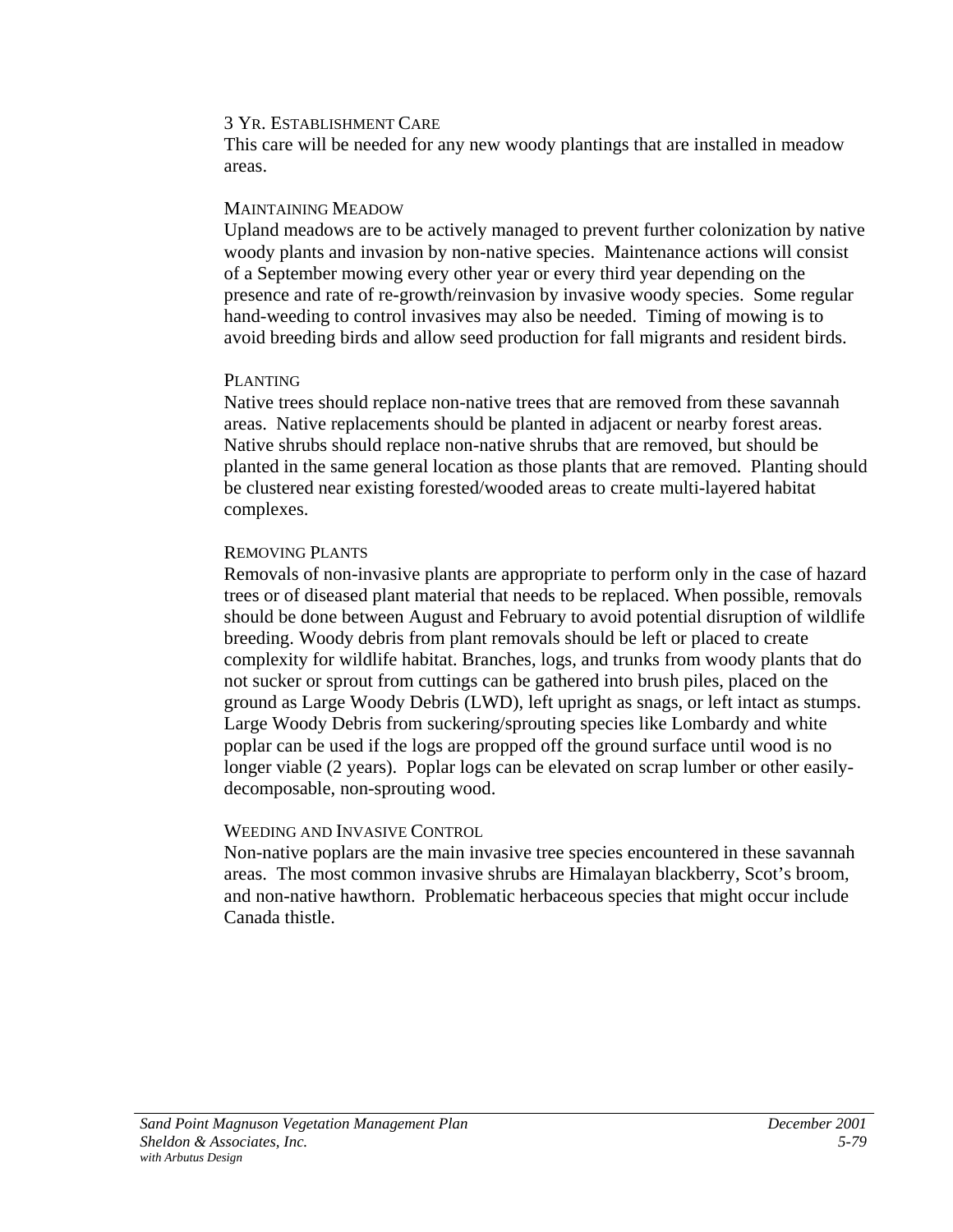# 5.8.5 Wetland Management Area

The wetland areas within the Habitat Zone form a mosaic with upland communities across a broad landscape. The designation of the area as wetland was made on the basis of vegetation – regulatory determination of wetland presence was not conducted and no wetland delineation was done. Approximately 11 acres of the Wetland MA are within the Habitat Zone. The three main areas of wetland in this Zone are associated with a shrubby swale that curves through the center of the Habitat Zone flowing in a southeasterly direction, and in two large areas in the western side of the Zone

|                              |           |           |           |   |   | -------- <del></del> |   |           |           |           |           |           |       |   |   |   |  |
|------------------------------|-----------|-----------|-----------|---|---|----------------------|---|-----------|-----------|-----------|-----------|-----------|-------|---|---|---|--|
|                              |           |           |           |   |   |                      |   | Month     |           |           |           |           |       |   |   |   |  |
|                              | J         | F         |           | M | A | М                    | J | J         |           | A         |           | S         |       | O | N | D |  |
| Management                   |           |           |           |   |   |                      |   |           |           |           |           |           |       |   |   |   |  |
| and                          |           |           |           |   |   |                      |   |           |           |           |           |           |       |   |   |   |  |
| <b>Maintenance Practices</b> |           |           |           |   |   |                      |   |           |           |           |           |           |       |   |   |   |  |
| 3 Yr. Establishment Care     |           |           |           |   |   |                      |   | $\bullet$ | $\bullet$ | $\bullet$ | $\bullet$ |           | ol ol |   |   |   |  |
| Planting                     |           |           |           |   |   |                      |   |           |           |           |           |           |       |   |   |   |  |
| <b>Trees</b>                 |           |           |           |   |   |                      |   |           |           |           |           |           |       |   |   |   |  |
| Shrubs                       |           |           |           |   |   |                      |   |           |           |           |           |           |       |   |   |   |  |
| Herbs                        |           |           |           |   |   |                      |   |           |           |           |           |           |       |   |   |   |  |
| Pruning                      | $\bullet$ | $\bullet$ | $\bullet$ |   |   |                      |   |           |           | $\bullet$ | $\bullet$ | $\bullet$ |       |   |   |   |  |
| <b>Removing Plants</b>       | $\bullet$ |           | $\bullet$ |   |   |                      |   |           |           |           |           |           |       |   |   |   |  |
| Weeding and Invasive Control |           |           |           |   |   |                      |   |           |           |           |           |           |       |   |   |   |  |
| <b>Trees</b>                 |           |           |           |   |   |                      |   |           |           |           |           |           |       |   |   |   |  |
| Shrubs                       |           |           |           |   |   |                      |   |           |           |           |           |           |       |   |   |   |  |
| Herbs                        |           |           |           |   |   |                      |   |           |           |           |           |           |       |   |   |   |  |

### **Management and Maintenance Annual Calendar Habitat Zone – Wetland Management Area**

Indicates range of time to perform action as needed

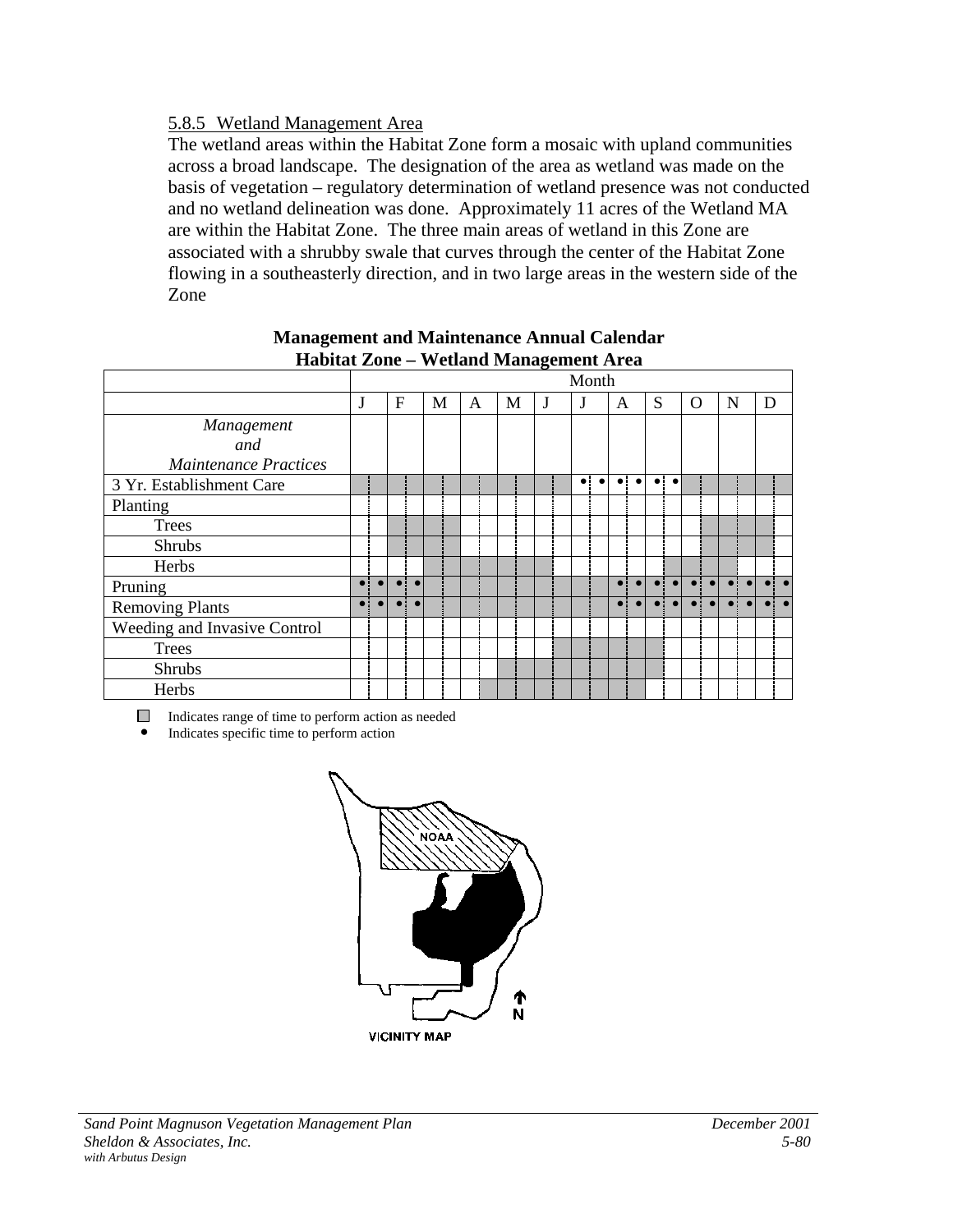The management approach for the wetlands within the Habitat Zone reflects the basic concept for the entire zone: remove and control invasives; add replacement plantings where appropriate; manage natural succession to maintain existing habitat types; or, encourage and accelerate successional change in others. Invasives to target for removal and control in this MA include Lombardy poplar, and species that are not currently prevalent or widespread, such as purple loosestrife and yellow iris. In addition to controlling invasives, the other key element that would improve habitat value within and surrounding the wetland communities on site, would be to create swaths of upland woody vegetation linking isolated wetlands, and further linking these systems to the lakeshore and/or the forests of Promontory Point and the Forest Remnant Zone. Habitat functions also could be improved by placing brush piles and woody debris near existing wetland margins, to provide perches and refuge niches.

Detailed design and implementation work within the wetland habitats of the site should not be undertaken without input from professional wetland ecologists. A thorough understanding of the limits and opportunities present will assure greater success when this work is undertaken. In addition, there may be substantial regulatory permitting concerns and issues on site. The practices outlined below assume professional assistance, therefore they are not as specific as for other MAs.

#### 3 YR. ESTABLISHMENT CARE

This care will be needed for any newly installed plantings in buffers and possibly within wetlands as well.

### PLANTING

Planting should only be done with a commitment for 3 year establishment care. Species selection should reflect microclimate and hydrologic conditions at each planting site, but should be Puget lowland native species typical of wetlands subject to severe ranges in moisture periodicity from inundation to prolonged drought. Section 6.11 Tables give some reference lists of appropriate species.

### PRUNING

Pruning should be limited to removal of limbs that pose a hazard to human infrastructure or public safety, otherwise dead limbs should be allowed (or encouraged) to fall as woody debris. Misshapen or hazardous limbs may not be critical issues in wetland areas where no maintained trails traverse. Best professional judgment should prevail for limb or tree removal, keeping in mind habitat enhancement priorities as well as public health and safety.

# REMOVING PLANTS

Other than invasives, removals should be performed only in the case of hazard trees, or of diseased, installed plant material that needs to be replaced. When possible, removals should be done between August and February to avoid potential disruption of breeding wildlife. Woody debris from plant removals should be left or placed to create complexity for wildlife habitat. Branches, logs, and trunks from woody plants that do not sucker or sprout from cuttings can be gathered into brush piles, placed on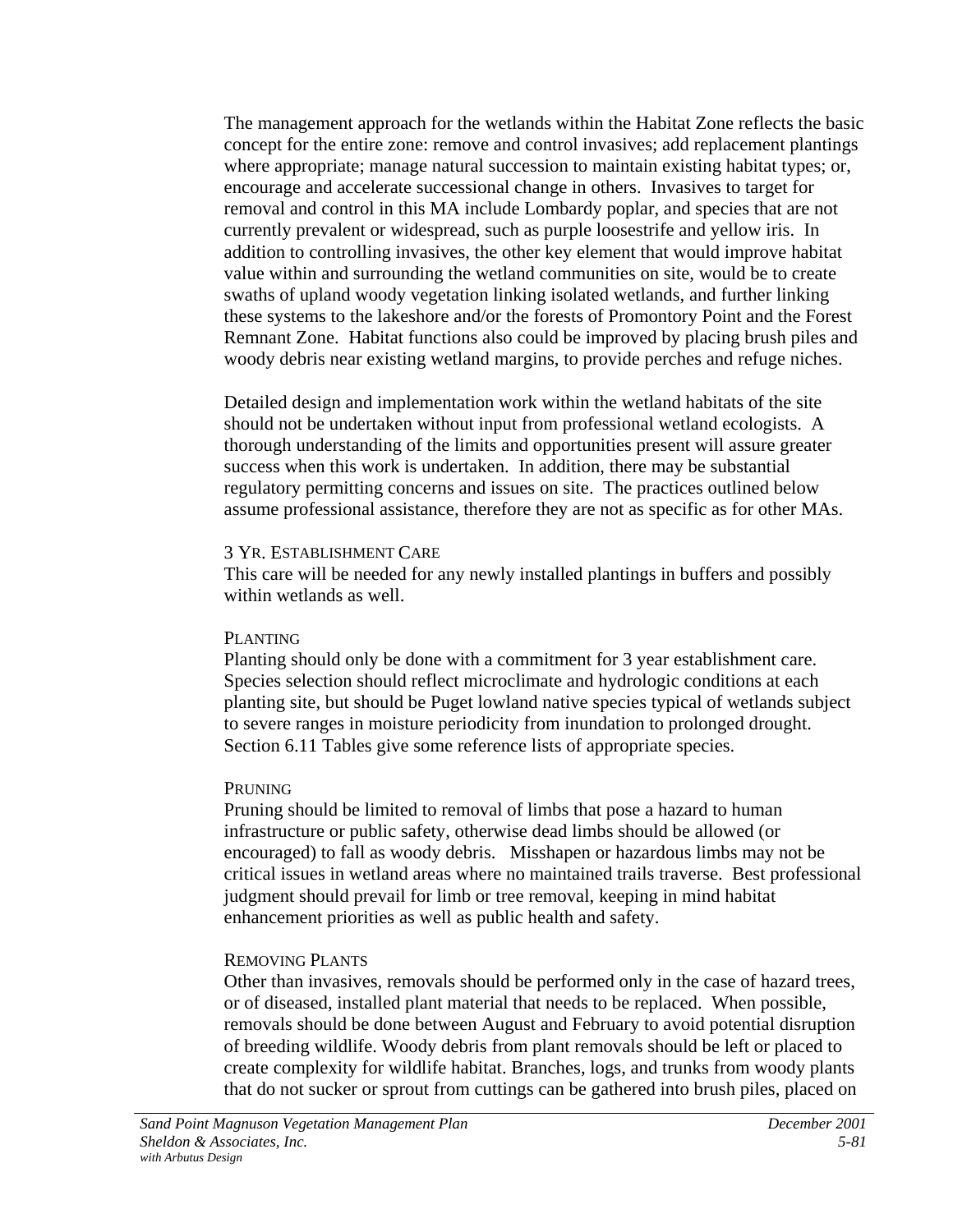the ground as Large Woody Debris (LWD), left upright as snags, or left intact as stumps. Large Woody Debris from suckering/sprouting species like Lombardy and white poplar can be used if the logs are propped off the ground surface until wood is no longer viable (2 years). Poplar logs can be elevated on scrap lumber or other easily-decomposable, non-sprouting wood.

### WEEDING AND INVASIVE CONTROL

Weedy and invasive species most likely to be problematic in this MA include: Himalayan blackberry, non-native poplar, yellow iris, purple loosestrife, and reed canarygrass. Woody debris resulting from invasive control that does not sucker or sprout from cuttings or branches can be left or placed as wildlife habitat such as brush piles, LWD, snags, or stumps (see description, above). Weeding and removal of nonnative or invasive shrub and herbaceous species should take place during the growing season with as-needed frequency but at least monthly in the first year after installation.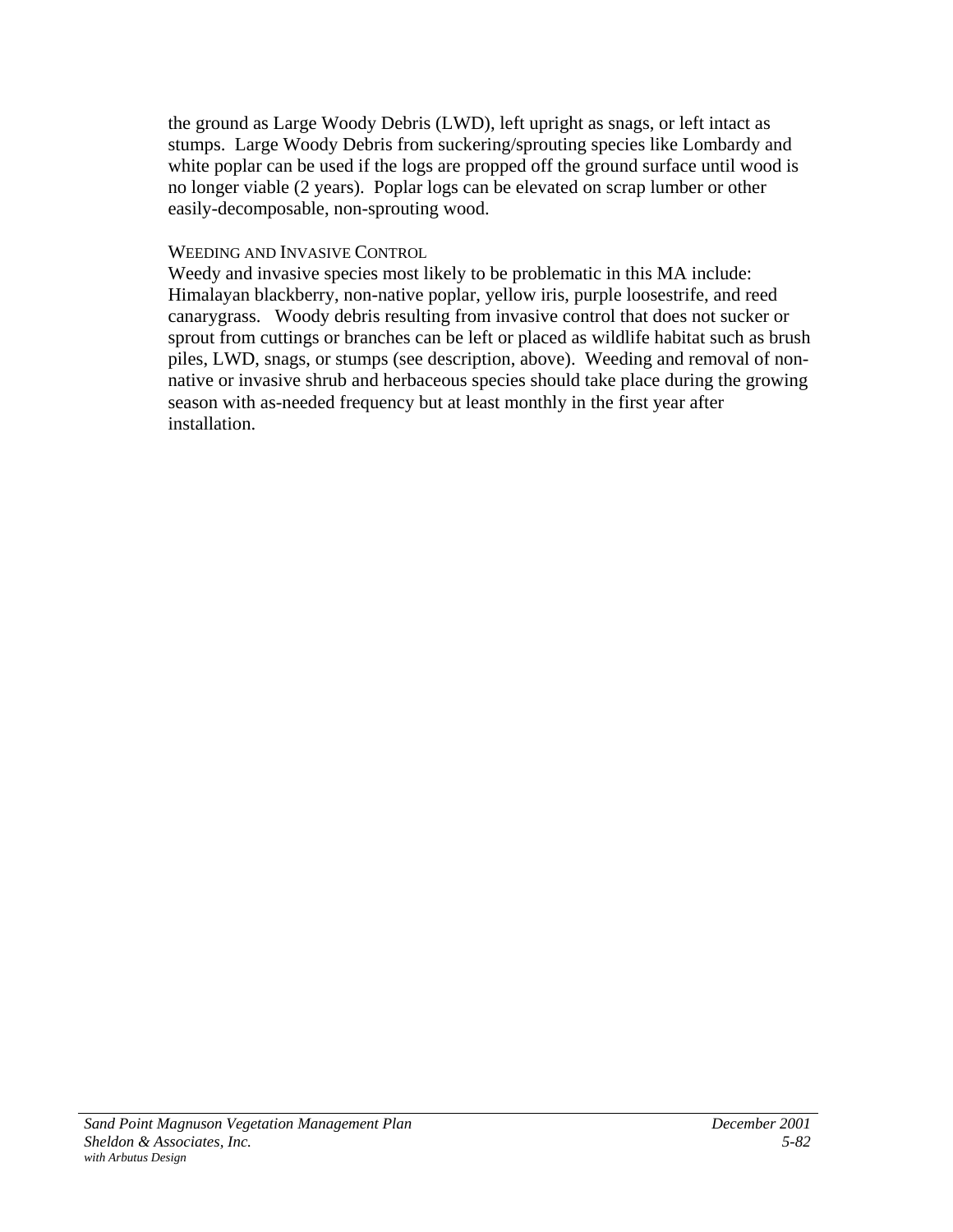# 5.8.6 Wetland Mosaic Management Area

This MA represents the largest area within the Habitat Zone at 23 acres. The area has been designated a 'mosaic' because it has both wetland and upland habitats intermixed in such complexity as to make it unreasonable to map the distinctions for this VMP. The MA is located in the western and central areas of the Habitat Zone, north of Building 193, east of the Sand Point fields, and west and south west of the interior parking lot. It is characterized by herbaceous vegetation (mostly grasses and grass-like wetland plants), as well as scattered native and non-native trees and shrubs. Non-native poplars are a significant invasive presence within this MA and contribute to the overall existing canopy coverage. They are highly invasive, but do provide some wildlife habitat functions (perch habitat for songbirds, raptors, and owls; food source for insectivorous birds), so should be removed and replaced with native species incrementally.

|                              |             |           |   |   |   |   |   | Month     |           |           |           |   |       |             |   |   |     |
|------------------------------|-------------|-----------|---|---|---|---|---|-----------|-----------|-----------|-----------|---|-------|-------------|---|---|-----|
|                              | J           |           | F | M | A | M | J |           |           | A         |           | S |       | $\rm{O}$    | N | D |     |
| Management                   |             |           |   |   |   |   |   |           |           |           |           |   |       |             |   |   |     |
| and                          |             |           |   |   |   |   |   |           |           |           |           |   |       |             |   |   |     |
| <b>Maintenance Practices</b> |             |           |   |   |   |   |   |           |           |           |           |   |       |             |   |   |     |
| 3 Yr. Establishment Care     |             |           |   |   |   |   |   | $\bullet$ | $\bullet$ | $\bullet$ | $\bullet$ |   | ol ol |             |   |   |     |
| Planting                     |             |           |   |   |   |   |   |           |           |           |           |   |       |             |   |   |     |
| Trees                        |             |           |   |   |   |   |   |           |           |           |           |   |       |             |   |   |     |
| <b>Shrubs</b>                |             |           |   |   |   |   |   |           |           |           |           |   |       |             |   |   |     |
| Herbs                        |             |           |   |   |   |   |   |           |           |           |           |   |       |             |   |   |     |
| Pruning                      | $\bullet$ ! | $\bullet$ |   |   |   |   |   |           |           |           |           |   |       | $\bullet$ : |   |   |     |
| <b>Removing Plants</b>       |             |           |   |   |   |   |   |           |           |           |           |   |       |             |   |   | . . |
| Weeding and Invasive Control |             |           |   |   |   |   |   |           |           |           |           |   |       |             |   |   |     |
| <b>Trees</b>                 |             |           |   |   |   |   |   |           |           |           |           |   |       |             |   |   |     |
| <b>Shrubs</b>                |             |           |   |   |   |   |   |           |           |           |           |   |       |             |   |   |     |
| Herbs                        |             |           |   |   |   |   |   |           |           |           |           |   |       |             |   |   |     |

#### **Management and Maintenance Annual Calendar Habitat Zone – Wetland Mosaic Management Area**

Indicates range of time to perform action as needed ! Indicates specific time to perform action

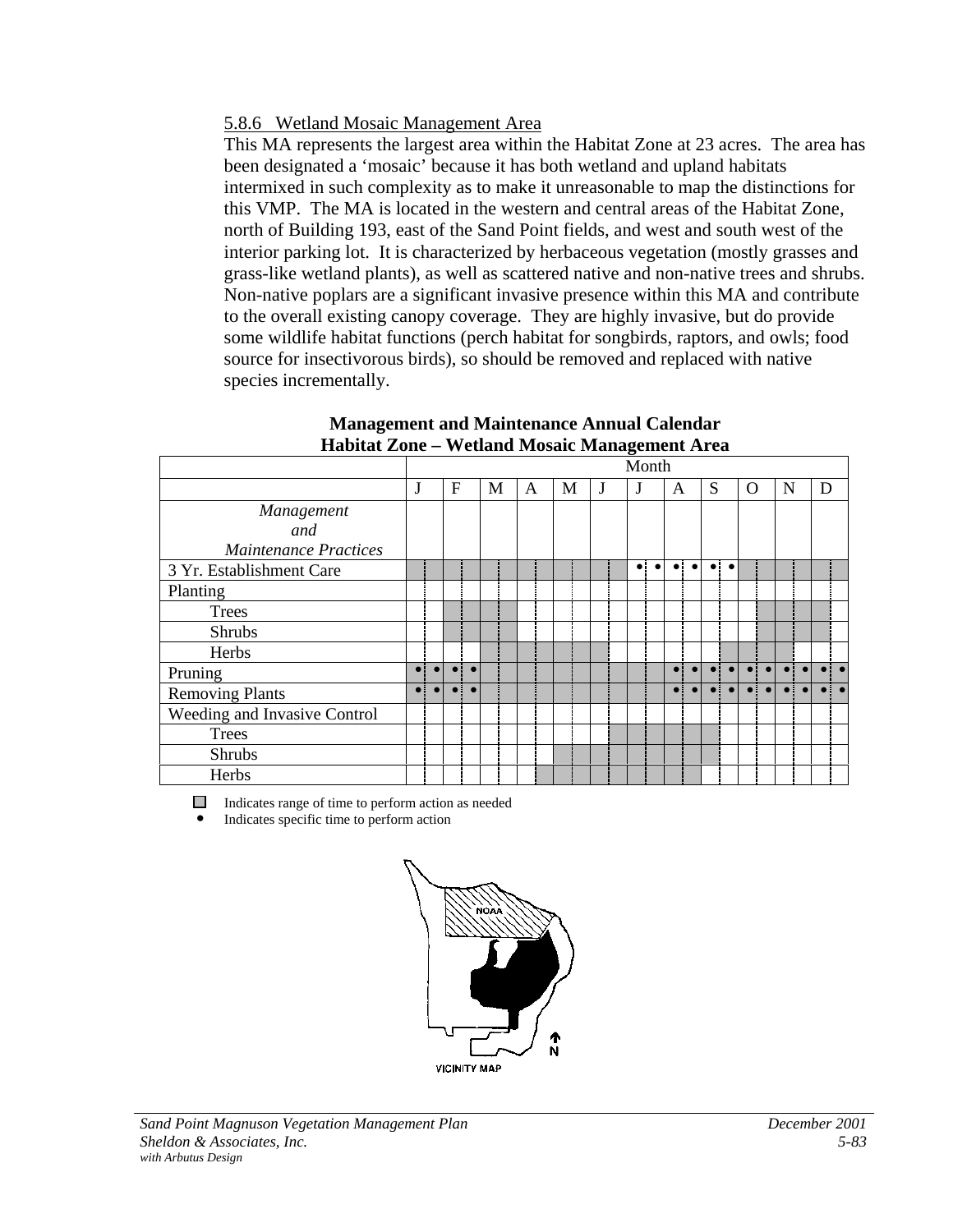For management purposes, the area will be treated similarly to the Wetland MA, with a focus on the control and removal of invasives; add replacement plantings where appropriate; manage natural succession to maintain existing habitat types; or encourage and accelerate successional change in others. Invasives to target for removal and control MA include Lombardy poplar and hawthorn. In addition to controlling invasives, the other key element that would improve habitat value is placing brush piles and woody debris throughout the MA for perches and refuge niches.

### 3 YR. ESTABLISHMENT CARE

This care will be needed for any newly installed plantings throughout the MA.

# PLANTING

Planting should only be done with a commitment for 3 year establishment care. Species selection should reflect microclimate and hydrologic conditions at each planting site, but should be Puget lowland native species adapted to severe ranges in moisture periodicity from inundation to prolonged drought. Section 6.11 Tables give some reference lists of appropriate species.

# **PRUNING**

Pruning should be limited to removal of limbs that pose a hazard to human infrastructure or public safety, otherwise dead limbs should be allowed (or encouraged) to fall as woody debris. Misshapen or hazardous limbs may not be critical issues in habitat areas where no maintained trails traverse. Best professional judgment should prevail for limb or tree removal, keeping in mind habitat enhancement priorities as well as public health and safety.

# REMOVING PLANTS

Other than invasives, removals should be performed only in the case of hazard trees, or of diseased, installed plant material that needs to be replaced. When possible, removals should be done between August and February to avoid potential disruption of breeding wildlife. Woody debris from plant removals should be left or placed to create complexity for wildlife habitat. Branches, logs, and trunks from woody plants that do not sucker or sprout from cuttings can be gathered into brush piles, placed on the ground as Large Woody Debris (LWD), left upright as snags, or left intact as stumps. Large Woody Debris from suckering/sprouting species like Lombardy and white poplar can be used if the logs are propped off the ground surface until wood is no longer viable (2 years). Poplar logs can be elevated on scrap lumber or other easily-decomposable, non-sprouting wood.

# WEEDING AND INVASIVE CONTROL

Weedy and invasive species most likely to be problematic in this MA include: Himalayan blackberry, non-native poplar, yellow iris, purple loosestrife, and reed canarygrass. Woody debris resulting from invasive control that does not sucker or sprout from cuttings or branches can be left or placed as wildlife habitat such as brush piles, LWD, snags, or stumps (see description, above). Weeding and removal of non-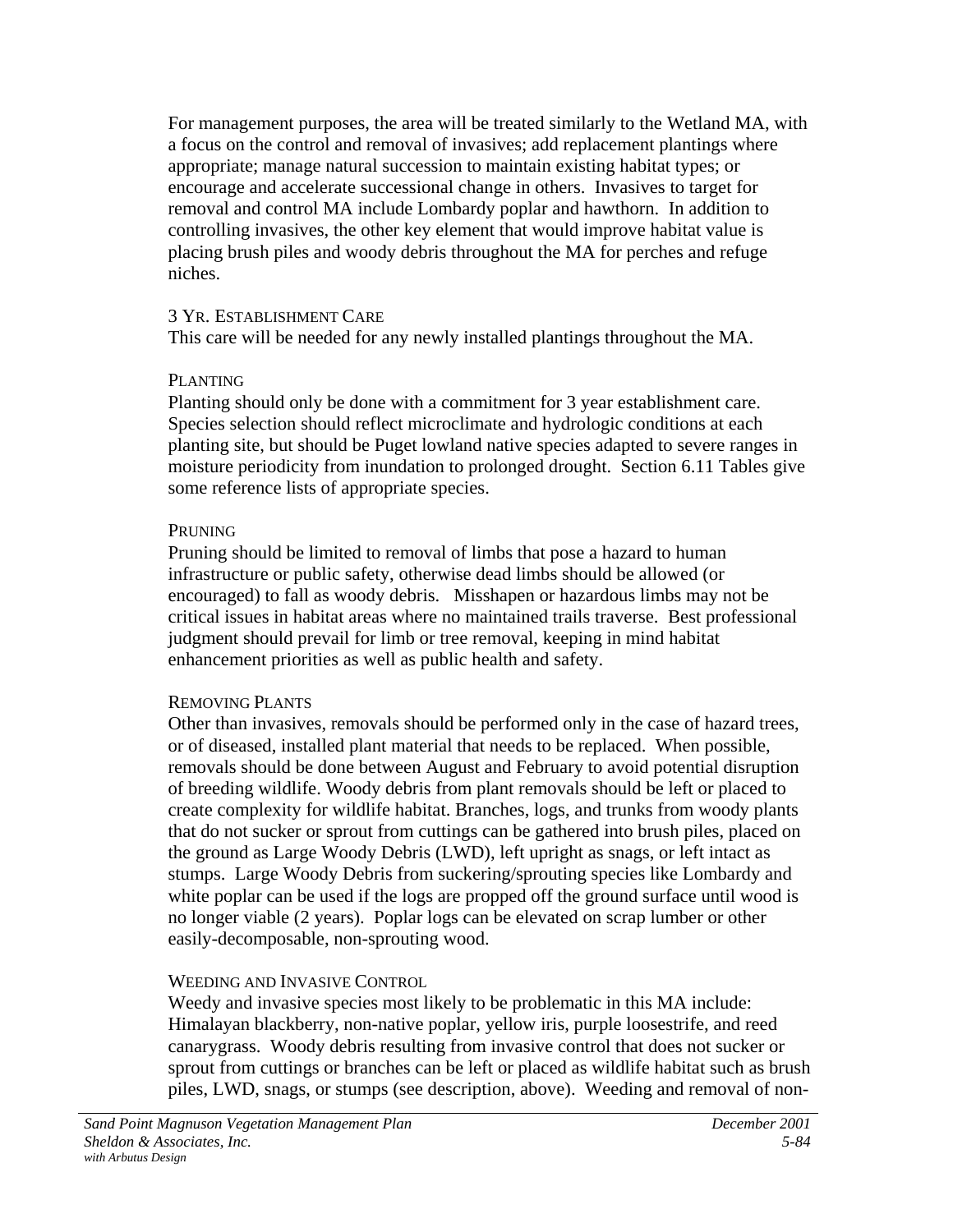native or invasive shrub and herbaceous species should take place during the growing season with as-needed frequency but at least monthly in the first year after installation.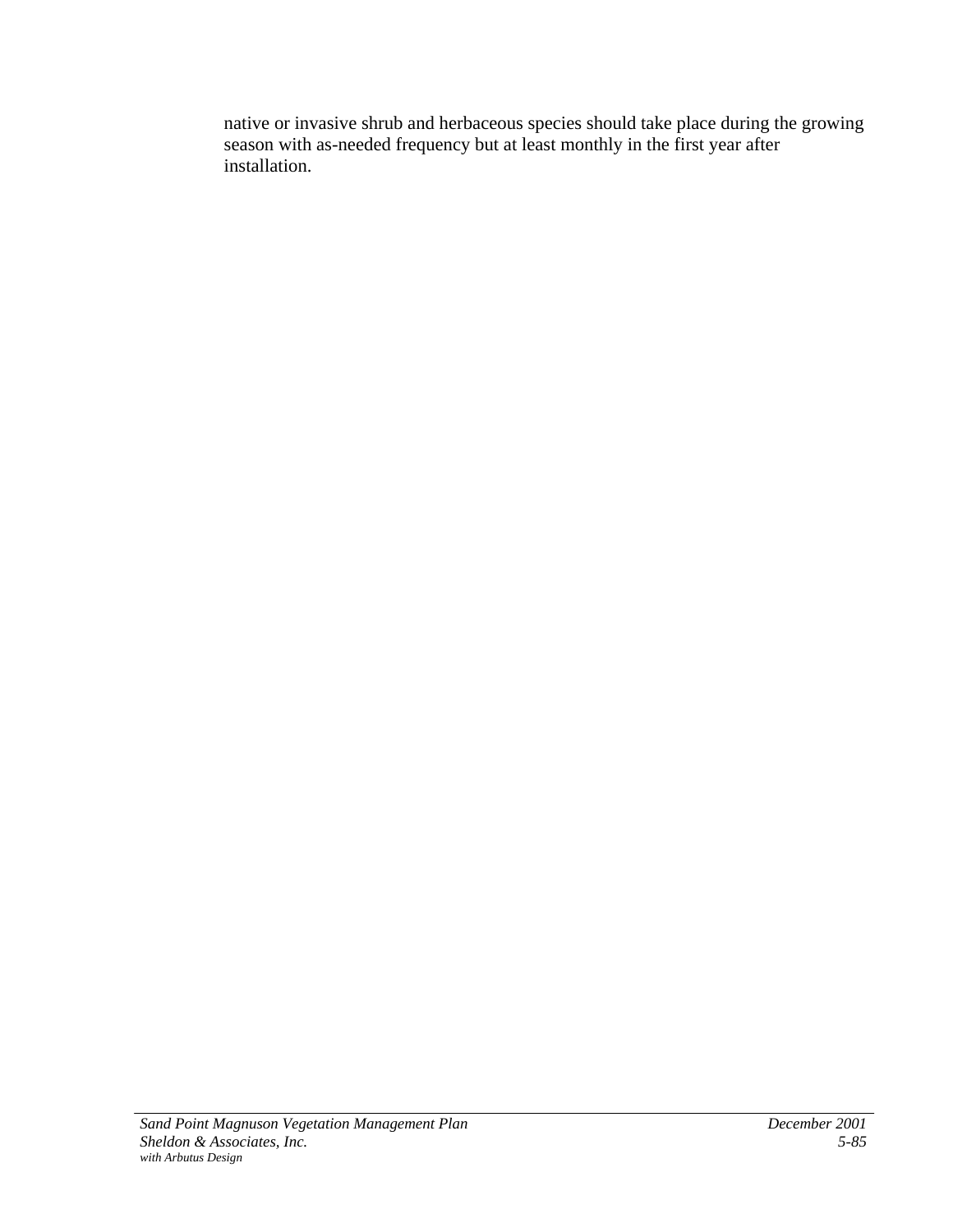# 5.8.7 Mowed Grassland Management Area

This MA is present immediately surrounding the existing tennis courts and on the top and eastern flanks of Kite Hill. It represents 6.4 acres of the Habitat Zone. This MA represents areas that are used for recreational purposes within the Habitat Zone: tennis, sitting, kite flying and other 'grassy field' sports or activities. Although these uses may not be considered 'habitat', this MA is included within this Landscape Zone for ease of mapping considerations. It is assumed that management will continue as regular repeated mowing based on turf management standards, not meadow standards.

The MA abuts areas of meadow, non-native thickets, and upland forests, so management activities may 'borrow' from each of those on the margins of the mowed grassland in order to keep the grassland intact. Near the tennis courts is a row of Lombardy poplar that are spreading by suckers and wind-blown seed. A long-term goal would be to remove these trees incrementally and replace them with more appropriate native trees and shrubs in order to maintain while replacing the shade and wind-blocking function that they currently provide.

|                              |  |   |   |   |   |  | Month       |   |   |   |          |   |   |  |
|------------------------------|--|---|---|---|---|--|-------------|---|---|---|----------|---|---|--|
|                              |  | F | М | A | M |  |             | A | S |   | $\Omega$ | N | D |  |
| <b>Management</b>            |  |   |   |   |   |  |             |   |   |   |          |   |   |  |
| and                          |  |   |   |   |   |  |             |   |   |   |          |   |   |  |
| <b>Maintenance Practices</b> |  |   |   |   |   |  |             |   |   |   |          |   |   |  |
| 3 Yr. Establishment Care     |  |   |   |   |   |  | $\bullet$ : |   |   | ٠ |          |   |   |  |
| Pruning                      |  |   |   |   |   |  |             |   |   |   |          |   |   |  |
| <b>Removing Plants</b>       |  |   |   |   |   |  |             |   |   |   |          |   |   |  |
| Taking Care of Turf          |  |   |   |   |   |  |             |   |   |   |          |   |   |  |
| Weeding and Invasive Control |  |   |   |   |   |  |             |   |   |   |          |   |   |  |
| Trees                        |  |   |   |   |   |  |             |   |   |   |          |   |   |  |
| <b>Shrubs</b>                |  |   |   |   |   |  |             |   |   |   |          |   |   |  |
| Herbs                        |  |   |   |   |   |  |             |   |   |   |          |   |   |  |

#### **Management and Maintenance Annual Calendar Habitat Zone – Mowed Grassland Management Area**

Indicates range of time to perform action as needed

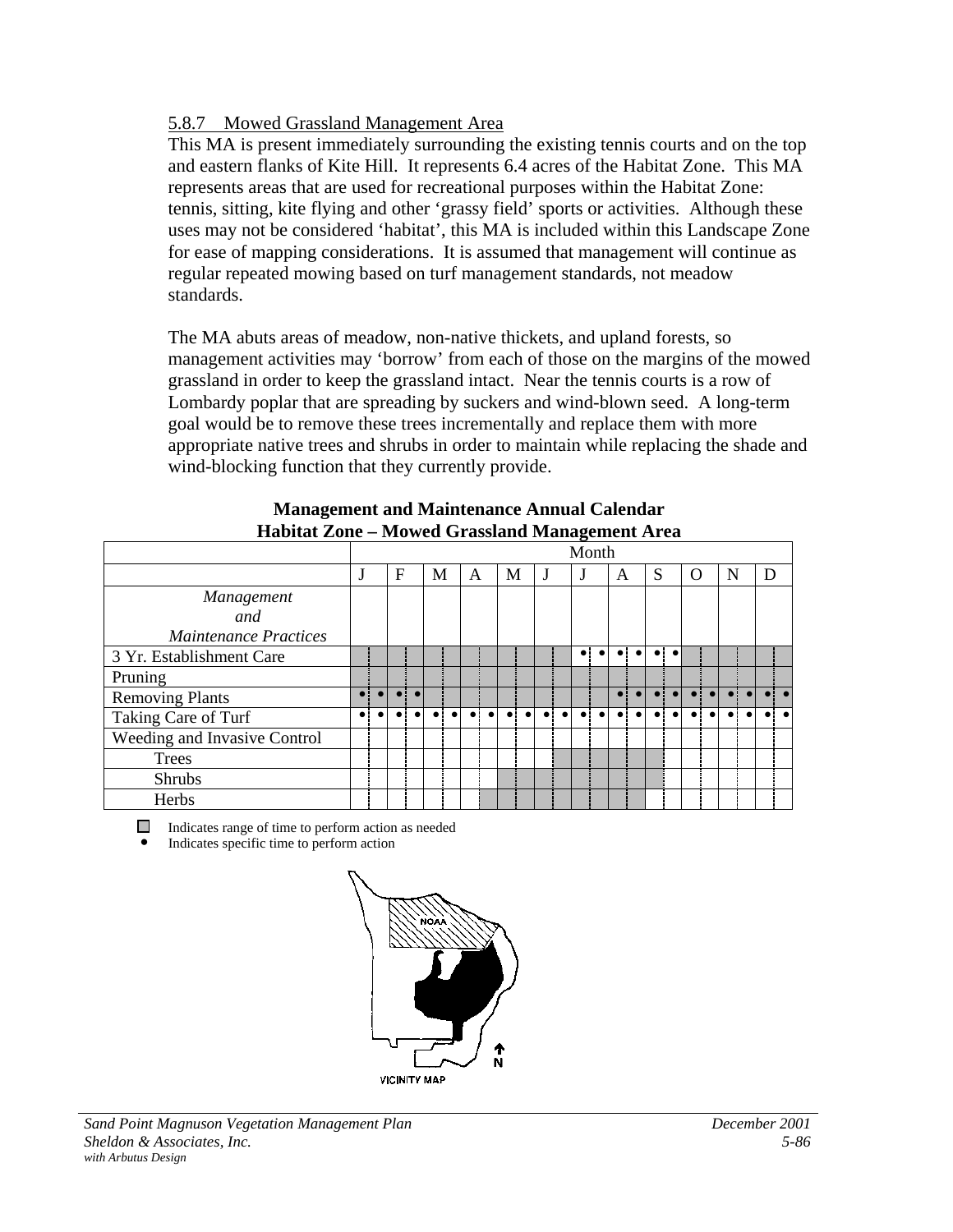#### 3 YR. ESTABLISHMENT CARE

This care will be needed for any new woody plantings that replace non-native trees and shrubs.

#### **PRUNING**

Prune trees and shrubs along the margins as needed for plant health and public safety.

### REMOVING PLANTS

Removals of any natives should be performed only in the case of hazard trees, or of diseased plant material that needs to be replaced. When possible, removals should be done between August and March to avoid potential disruption of nests. Woody debris resulting from removal of invasive trees or shrubs that do not sucker or sprout from cuttings or branches can be left or placed as wildlife habitat features (such as brush piles, LWD, snags, or stumps) on the margins of the mowed grasslands. Wood that can not be used for habitat features until completely dead, should be stored off the ground until such time (2 years) that it is no longer viable.

# TAKING CARE OF TURF

Turf care activities occur throughout the year.

# WEEDING AND INVASIVE CONTROL

Regular and frequent mowing in this MA greatly reduces the occurrence of invasives, and limits them to the outer edges. Care to control the expansion of stands of Himalayan blackberry and Scot's broom should be taken, especially on Kite Hill. Non-native poplar is present and incremental removal and replacement of these tree species is recommended.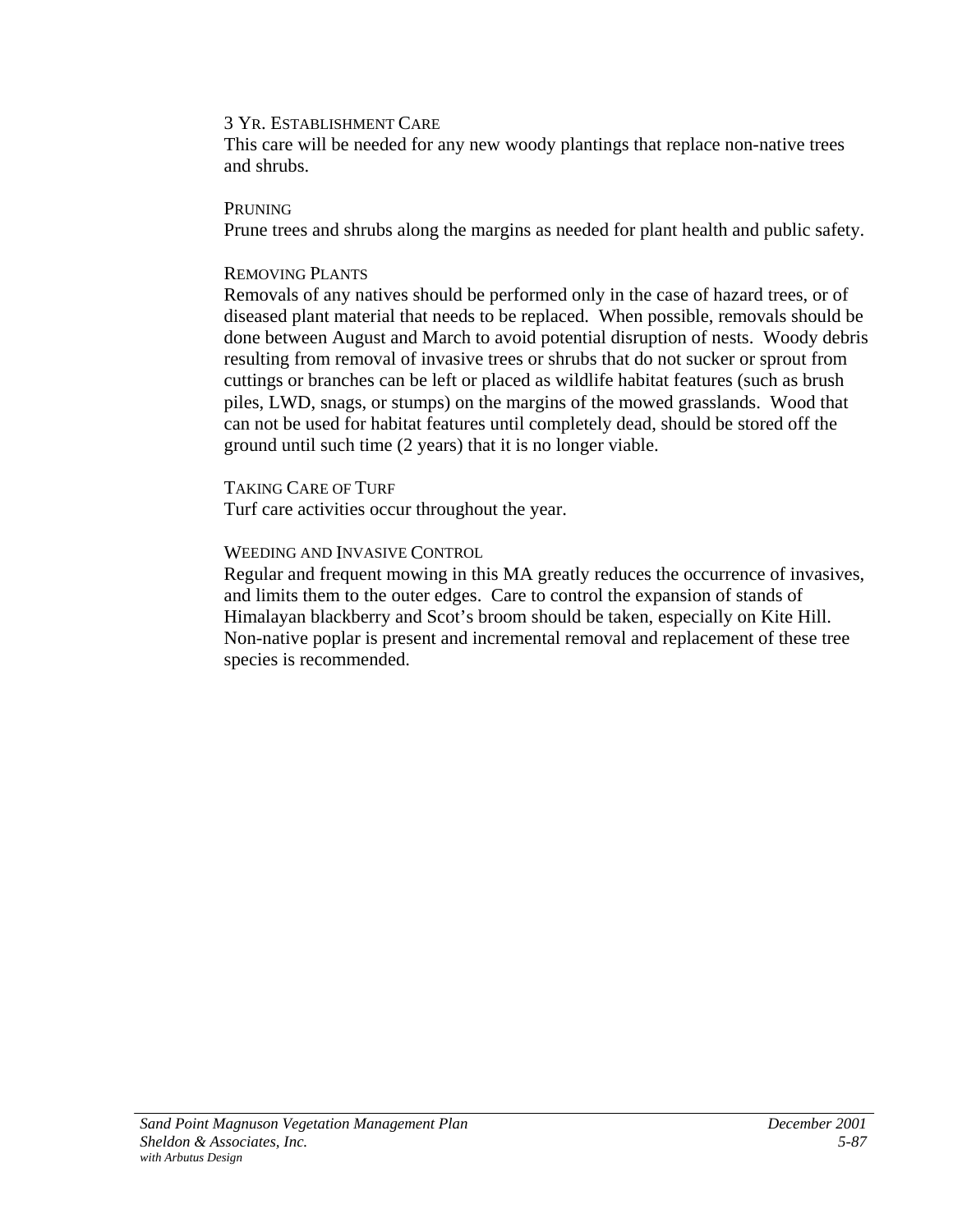# **5.9 Dog Off-Leash Zone**

This Zone is currently undergoing redesign while this Vegetation Management Plan is being crafted. Future conditions may include management of wetland areas to preclude seasonal access by dogs and humans during winter months, the creation of several acres of wetland and upland buffer compensation for proposed trail expansions from existing conditions. In addition, there is a conceptual plan for removal of the non-native thicket near the beach and replacing it with a variety of native shrubs and trees. Future conditions within the OLA are not described in this vegetation management plan as the conditions are subject to at least two permit applications, review and conditioning by Federal regulatory agencies. The Off-Leash Zone is therefore described in existing conditions. Future monitoring and maintenance activities, as outlined in the Off-Leash Area Wetland Compensatory Plan, now under review by the Corps of Engineers, or other future permit applications should be incorporated into this VMP once the permits have been accepted and conditioned by the Corps.

It is proposed to realign the Off-leash boundary to the north and west, to incorporate more upland meadow currently located northeast of the Junior League Playground. The seasonally wet swale that runs through this area will be fenced off from fall through spring, to preclude human or canine access into the standing water. Further east in the Off-leash area, the narrow E/W trail may be slightly widened to the south in some locations. Such widening has been proposed in areas avoiding existing wetland as much as feasible. To compensate for woodchip fill which has been placed in wetland - and for proposed additional impacts - wetland habitats outside the off-leash area will be created and enhanced at the north base of Kite Hill. In addition, an expansive area of dense blackberry thicket will be removed and replaced with native upland trees and shrubs to form a structurally more diverse upland shrub/forest buffer.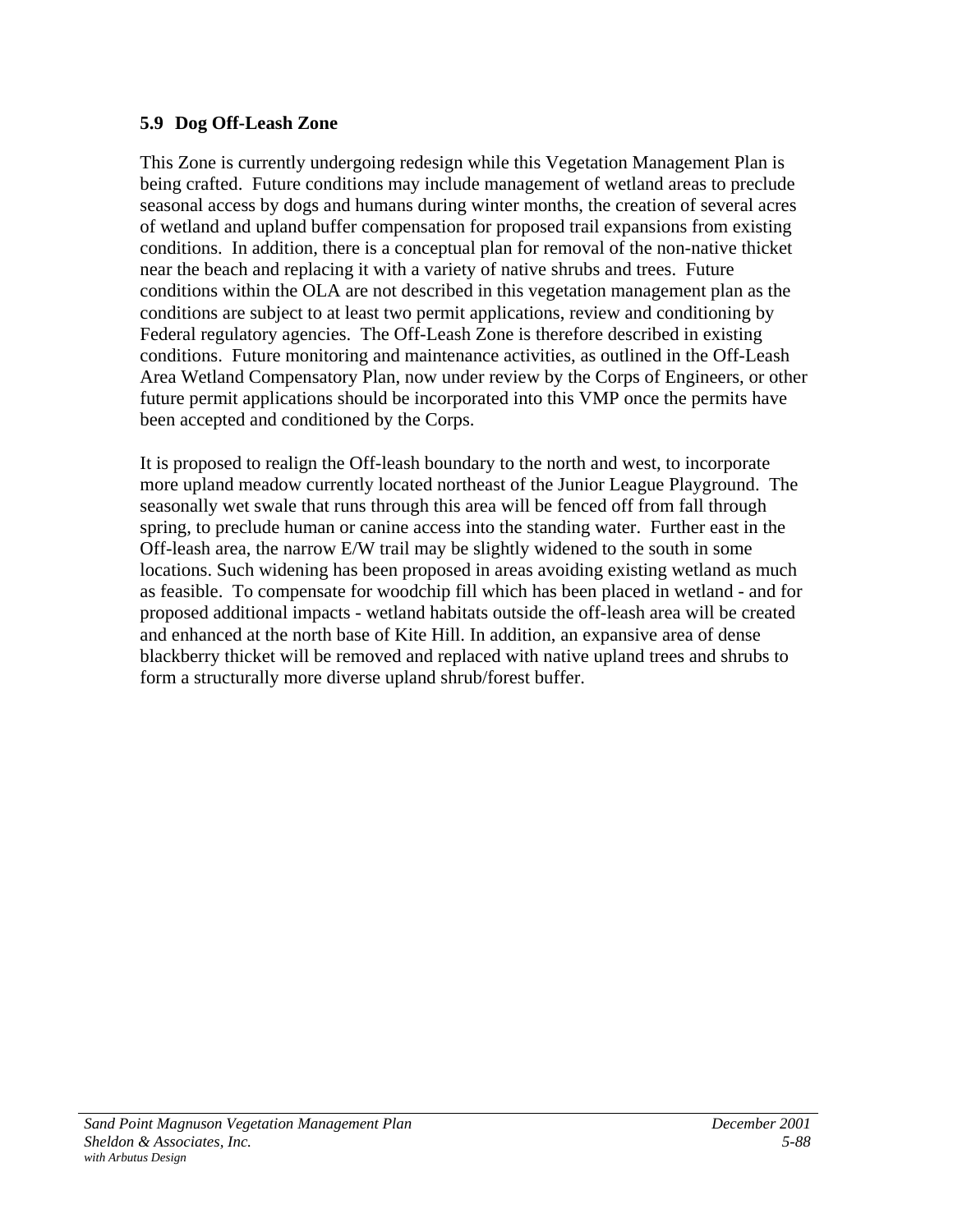### 5.9.1 Upland Forest Management Area

The Upland Forest MA is a small patch of the Zone. It includes the small stand of mixed deciduous saplings located just south of the Junior League Playground, on the west side of the Dog Off Leash Zone. The madrone saplings are a key component of this woodland, however, protecting them from fungal blight may not be possible. The density and vigor of the young saplings is sufficient to warrant an attempt to preserve them. Deciduous species, located further to the east in the stand, are a mixture of non-native birches and native alder, big leaf maple and willow. This stand could benefit from additional species installation, of both canopy and shrub species. Given its location, care for tree height choices may be in order. The soils in the patch are severely compromised due to historic activities. If additional woody species are installed, some 'over-excavation' by breaking apart the compacted soils mechanically in an exaggerated circle around the installed plants may be extremely beneficial to long-term establishment and survival.

|                              | Month |  |   |           |   |   |   |  |  |  |   |   |            |             |           |   |   |  |
|------------------------------|-------|--|---|-----------|---|---|---|--|--|--|---|---|------------|-------------|-----------|---|---|--|
|                              |       |  | F |           | M | A | М |  |  |  | A | S |            | $\Omega$    |           | N | D |  |
| Management                   |       |  |   |           |   |   |   |  |  |  |   |   |            |             |           |   |   |  |
| and                          |       |  |   |           |   |   |   |  |  |  |   |   |            |             |           |   |   |  |
| <b>Maintenance Practices</b> |       |  |   |           |   |   |   |  |  |  |   |   |            |             |           |   |   |  |
| 3 Yr. Establishment Care     |       |  |   |           |   |   |   |  |  |  |   |   |            |             |           |   |   |  |
| Planting                     |       |  |   |           |   |   |   |  |  |  |   |   |            |             |           |   |   |  |
| <b>Trees</b>                 |       |  |   |           |   |   |   |  |  |  |   |   |            |             |           |   |   |  |
| <b>Shrubs</b>                |       |  |   |           |   |   |   |  |  |  |   |   |            |             |           |   |   |  |
| Pruning                      |       |  |   |           |   |   |   |  |  |  |   |   |            |             |           |   |   |  |
| <b>Removing Plants</b>       |       |  |   | $\bullet$ |   |   |   |  |  |  |   |   | <b>O</b> L | $\bullet$ : | $\bullet$ |   |   |  |
| Weeding and Invasive Control |       |  |   |           |   |   |   |  |  |  |   |   |            |             |           |   |   |  |
| <b>Trees</b>                 |       |  |   |           |   |   |   |  |  |  |   |   |            |             |           |   |   |  |
| <b>Shrubs</b>                |       |  |   |           |   |   |   |  |  |  |   |   |            |             |           |   |   |  |
| Herbs                        |       |  |   |           |   |   |   |  |  |  |   |   |            |             |           |   |   |  |

#### **Management and Maintenance Annual Calendar Dog Off-leash Zone – Upland Forest Management Area**

Indicates range of time to perform action as needed

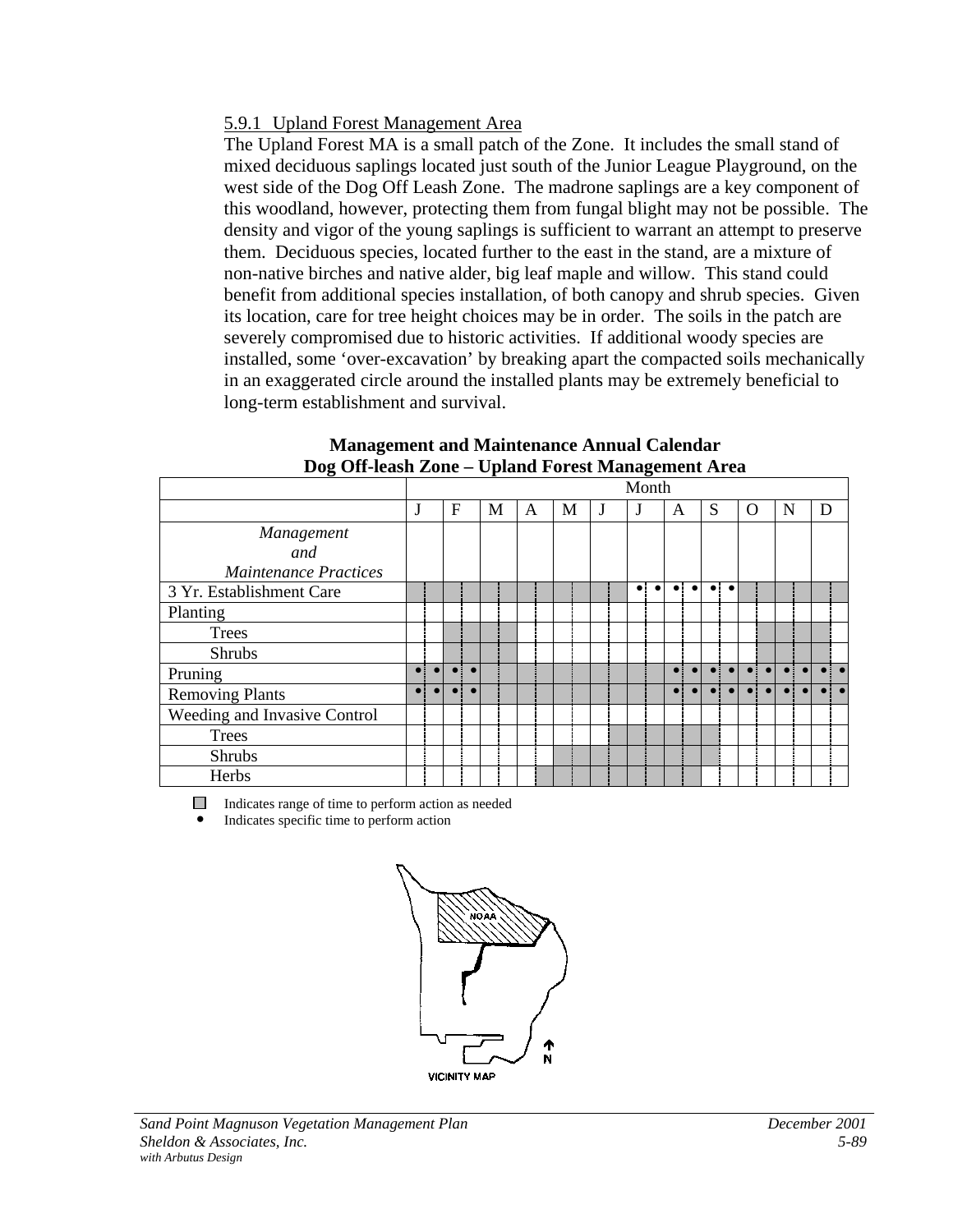#### 3 YR. ESTABLISHMENT CARE

This care will be needed for any newly installed woody plantings.

### PLANTING

Planting should only be done with a commitment for 3 year establishment care. Species selection should reflect the setting and should be Puget lowland native species typical of an upland forest, suggestions are in Section 6.11. It may be beneficial to break apart the extraordinarily compacted soils mechanically prior to installing larger woody material (this is not advised within the rooting zones of the madrone sapling grove, to avoid accidental damage or ingress for fungal diseases).

# PRUNING

Pruning should be limited to removal of limbs that pose a hazard to human infrastructure or public safety, otherwise dead limbs should be allowed (or encouraged) to fall to the forest floor as woody debris. Misshapen or hazardous limbs may not be critical issues in the interior of woodlands or forests where no maintained trails traverse. Best professional judgment should prevail for limb or tree removal, keeping in mind habitat enhancement priorities as well as public health and safety.

# REMOVING PLANTS

Other than invasives, removals should be performed only in the case of hazard trees, or of diseased plant material that needs to be replaced. When possible, removals should be done between August and March to avoid potential disruption of nests. Woody debris resulting from plant removals that does not sucker or sprout from cuttings or branches can be left or placed as wildlife habitat in the Habitat Zone, but not in the dog run. Habitat features can be brush piles, LWD, snags, or stumps. Wood that cannot be used for habitat features until completely dead, should be stored off the ground for the interim period (2 years).

# WEEDING AND INVASIVE CONTROL

Weedy and invasive species most likely to be problematic in this MA include: Himalayan blackberry, hawthorne, non-native poplar, and Scot's broom. Weeding and removal of shrub and herbaceous species should take place during the growing season with as-needed frequency but at least monthly.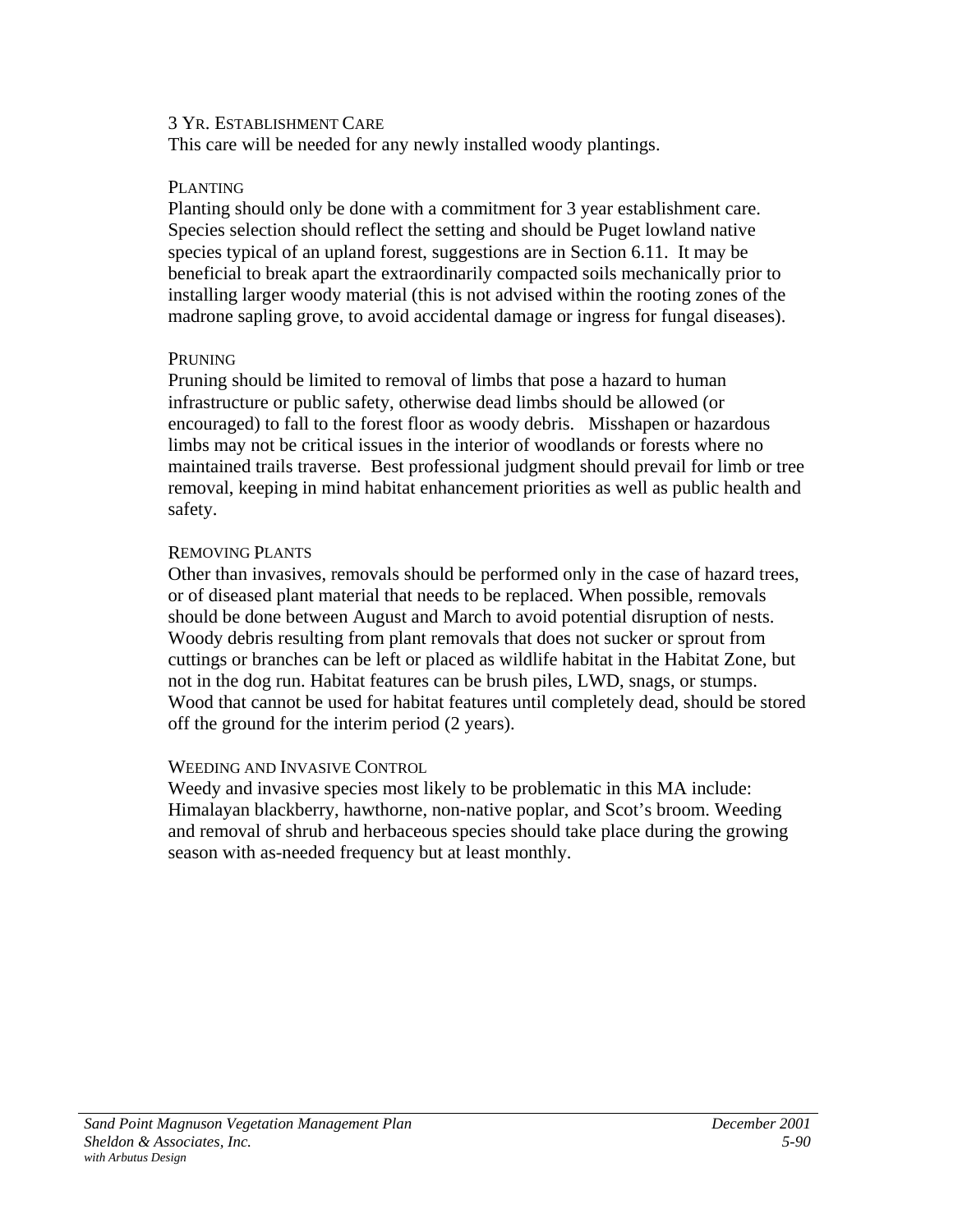# 5.9.2 Non-native Shrub Management Area

One substantial non-native shrub thicket (0.4 acres) exists in the Dog Off Leash Zone at the far east, end near the shoreline. In current conditions this is a high use area, which prevents any rapid undesirable expansion of the blackberry thicket. Because of the intensive human and dog use of this area, it is not considered high in habitat value. There is currently a very draft plan under development to remove the invasive thicket and replace it with a variety of native shrubs and trees. That plan is subject to review and conditioning by the Corps of Engineers, therefore, it is recommended that the maintenance and monitoring plan associated with that plan be incorporated as part of this VMP when the permits are approved.

If the site remains as an extensive non-native shrub thicket, then it should be managed under the same provisions as other Non-Native Shrub MA's in the Park. Those standards are provided below.

|                              | Month |   |   |   |   |  |                          |                  |                          |   |   |   |
|------------------------------|-------|---|---|---|---|--|--------------------------|------------------|--------------------------|---|---|---|
|                              | J     | F | М | A | М |  | J                        | A                | S                        | O | N | D |
| Management                   |       |   |   |   |   |  |                          |                  |                          |   |   |   |
| and                          |       |   |   |   |   |  |                          |                  |                          |   |   |   |
| <b>Maintenance Practices</b> |       |   |   |   |   |  |                          |                  |                          |   |   |   |
| 3 Yr. Establishment Care     |       |   |   |   |   |  | $\bullet$<br>$\bullet$ : | $\bullet$<br>. . | $\bullet$ .<br>$\bullet$ |   |   |   |
| <b>Establishing Meadow</b>   |       |   |   |   |   |  |                          |                  |                          |   |   |   |
| Maintaining Meadow           |       |   |   |   |   |  |                          |                  | $\bullet$                |   |   |   |
| Planting                     |       |   |   |   |   |  |                          |                  |                          |   |   |   |
| <b>Trees</b>                 |       |   |   |   |   |  |                          |                  |                          |   |   |   |
| Shrubs                       |       |   |   |   |   |  |                          |                  |                          |   |   |   |
| Herbs                        |       |   |   |   |   |  |                          |                  |                          |   |   |   |
| <b>Amending Soils</b>        |       |   |   |   |   |  |                          |                  |                          |   |   |   |
| Weeding and Invasive Control |       |   |   |   |   |  |                          |                  |                          |   |   |   |
| <b>Trees</b>                 |       |   |   |   |   |  |                          |                  |                          |   |   |   |
| <b>Shrubs</b>                |       |   |   |   |   |  |                          |                  |                          |   |   |   |
| Herbs                        |       |   |   |   |   |  |                          |                  |                          |   |   |   |

#### **Management and Maintenance Annual Calendar Dog Off-Leash Zone – Non-native Shrub Management Area**

Indicates range of time to perform action as needed

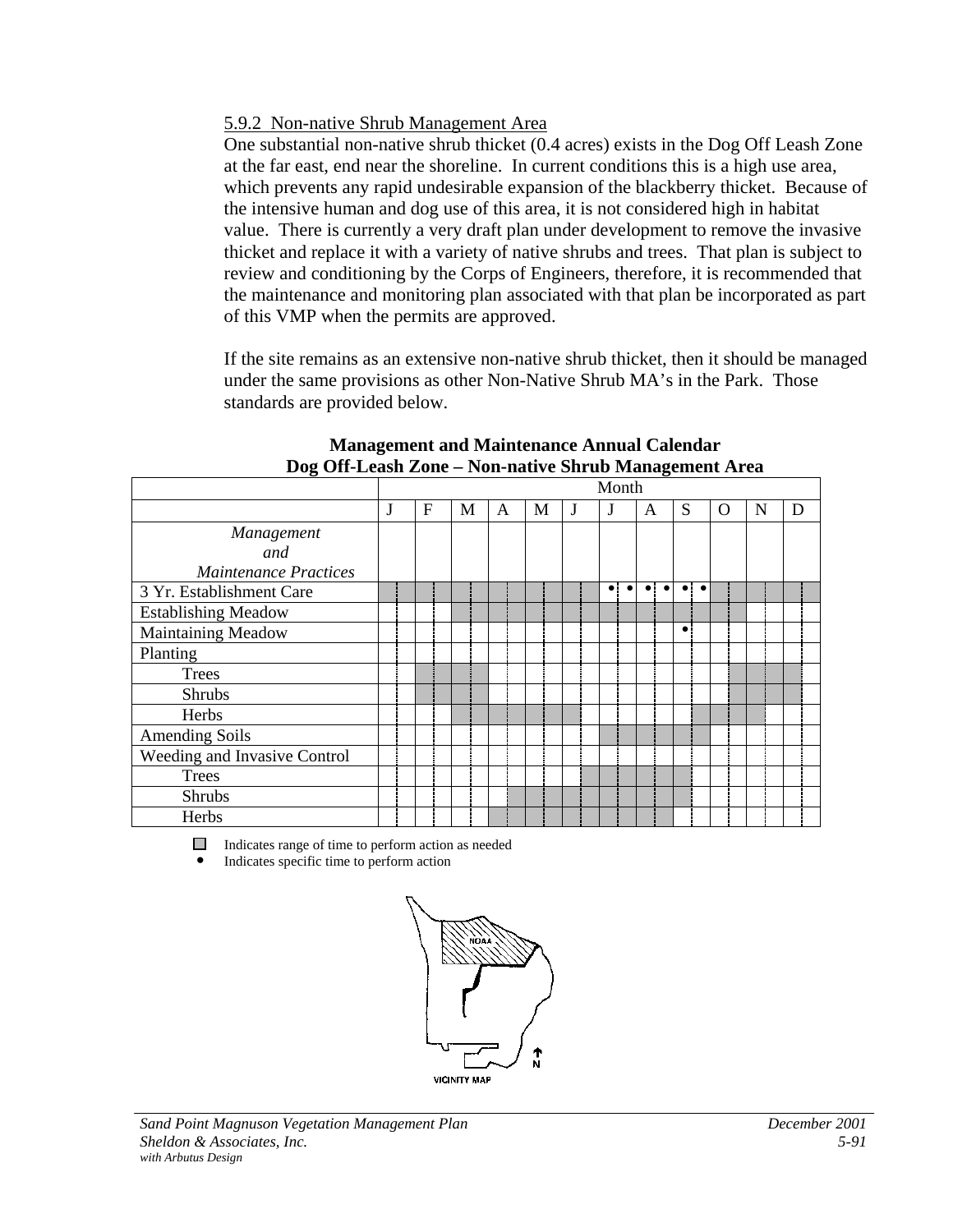#### 3 YR. ESTABLISHMENT CARE

This care will be needed for any new woody plantings that replace non-native shrubs.

#### ESTABLISHING MEADOW

Some limited meadow areas can be established in cleared thicket areas that are adjacent to existing upland meadows. This will be the most labor-intensive and difficult plant community to establish in these areas due to the level of invasive control that will be needed. For these reasons, and because of the prevalence of meadow habitat in the Park currently, establishing more meadow may not be the most desirable choice for both ecological and economic reasons. Establishment would include removal of the invasives, seeding, weeding, mowing, and possibly soil amending.

### MAINTAINING MEADOW

Any newly established meadows created as conversion from non-native shrub thicket must be actively managed to prevent colonization by woody plants and invasion by weedy herbaceous species. Annual fall mowing will be necessary to adequately control re-sprouting shrubs until meadow is established. After invasive shrub recruitment is controlled, mowing frequency can be decreased to one mowing every other year or every third year depending on the presence and rate of regrowth/reinvasion by woody species. Some regular hand-weeding to control invasives may also be needed.

### PLANTING

Planting in non-native shrub areas should proceed after clearing, and any soil amending or sheet mulching has been completed. Thickets of non-natives that are adjacent to existing forest should be converted to a native woody plant community (trees and/or shrubs) rather then meadow, in order to expand the native shrub/forest communities on site. Thickets adjacent to existing upland meadow should be converted to meadow, oak savannah, or native shrubs. See the Tables in Section 6.11 for information on plant moisture tolerances.

### AMENDING SOILS

Soil amending throughout planting area may be necessary or desirable after nonnatives have been cleared and prior to planting.

### WEEDING AND INVASIVE CONTROL

Non-native shrub thickets consist largely of Himalayan blackberry. Control and removal strategies for this species are described in Section 6.11.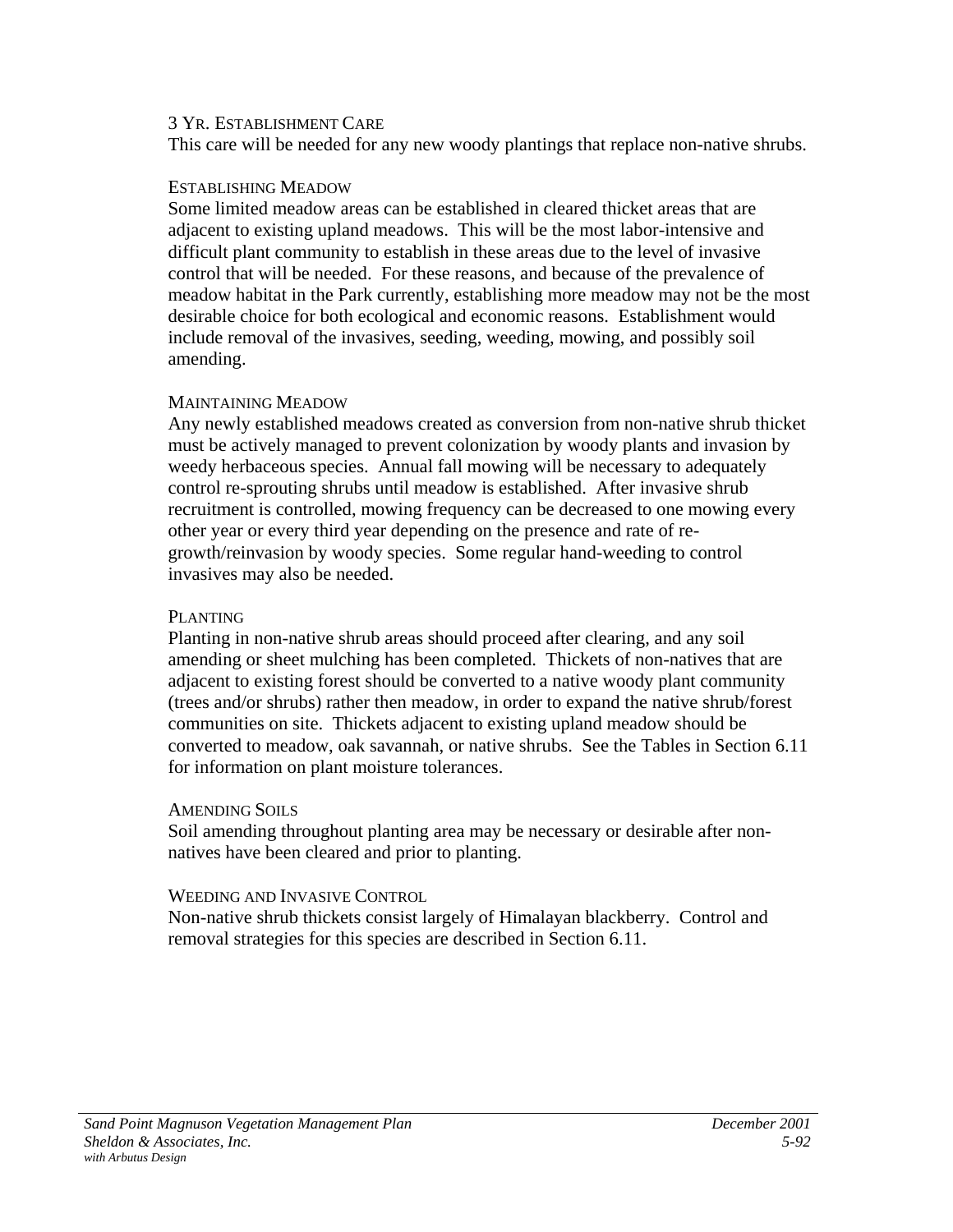# **5.10 Building 193 Zone**

This Zone is located immediately west of Building 193, and incorporates the parking lot landscaping for the building. The plants are typical non-native landscaping species of trees and shrubs. Maintenance priorities have to focus on maintaining public health and safety within the actively used parking lot for humans and vehicles.

| Dunuing 193 Lone             |       |   |   |   |   |  |  |   |   |   |   |  |
|------------------------------|-------|---|---|---|---|--|--|---|---|---|---|--|
|                              | Month |   |   |   |   |  |  |   |   |   |   |  |
|                              | ٠l    | F | М | A | М |  |  | Α | S | O | N |  |
| Management                   |       |   |   |   |   |  |  |   |   |   |   |  |
| and                          |       |   |   |   |   |  |  |   |   |   |   |  |
| <b>Maintenance Practices</b> |       |   |   |   |   |  |  |   |   |   |   |  |
| Pruning                      |       |   |   |   |   |  |  |   |   |   |   |  |
| <b>Removing Plants</b>       |       |   |   |   |   |  |  |   |   |   |   |  |
| Weeding and Invasive Control |       |   |   |   |   |  |  |   |   |   |   |  |
| <b>Trees</b>                 |       |   |   |   |   |  |  |   |   |   |   |  |
| <b>Shrubs</b>                |       |   |   |   |   |  |  |   |   |   |   |  |
| Herbs                        |       |   |   |   |   |  |  |   |   |   |   |  |

#### **Management and Maintenance Annual Calendar Building 193 Zone**

Indicates range of time to perform action as needed

• Indicates specific time to perform action



**VICINITY MAP**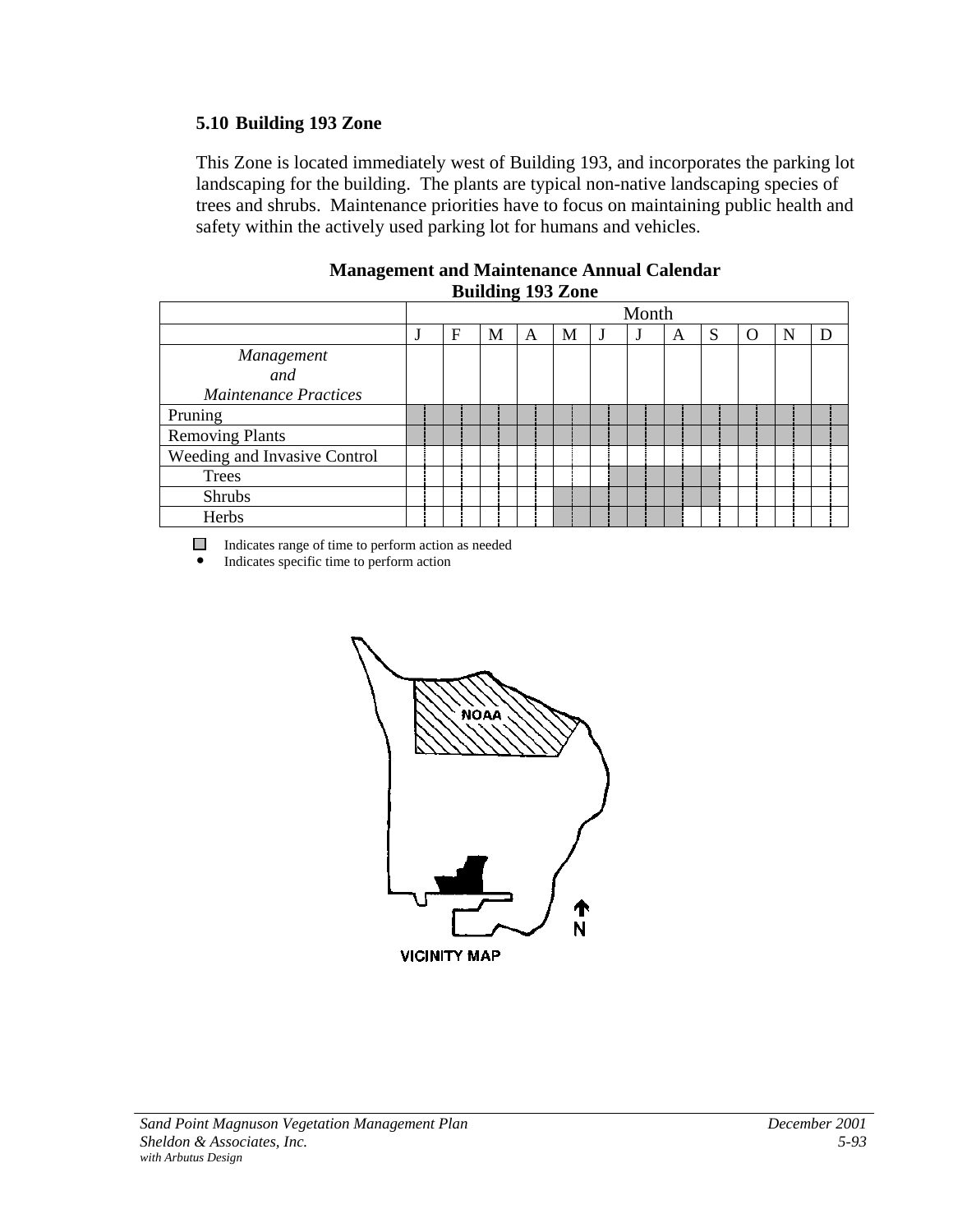# PRUNING

Existing trees should be evaluated for pruning needs, to improve condition and reduce hazard potential wherever possible.

REMOVING PLANTS

Trees with significant structural problems should be removed.

### WEEDING AND INVASIVE CONTROL

Removal of invasive non-natives such as Himalayan blackberry should be done on a regular basis to assure that no thickets become established. Weedy herbs should be removed on a regular basis to preclude setting seed to be dispersed into the nearby Habitat Zone.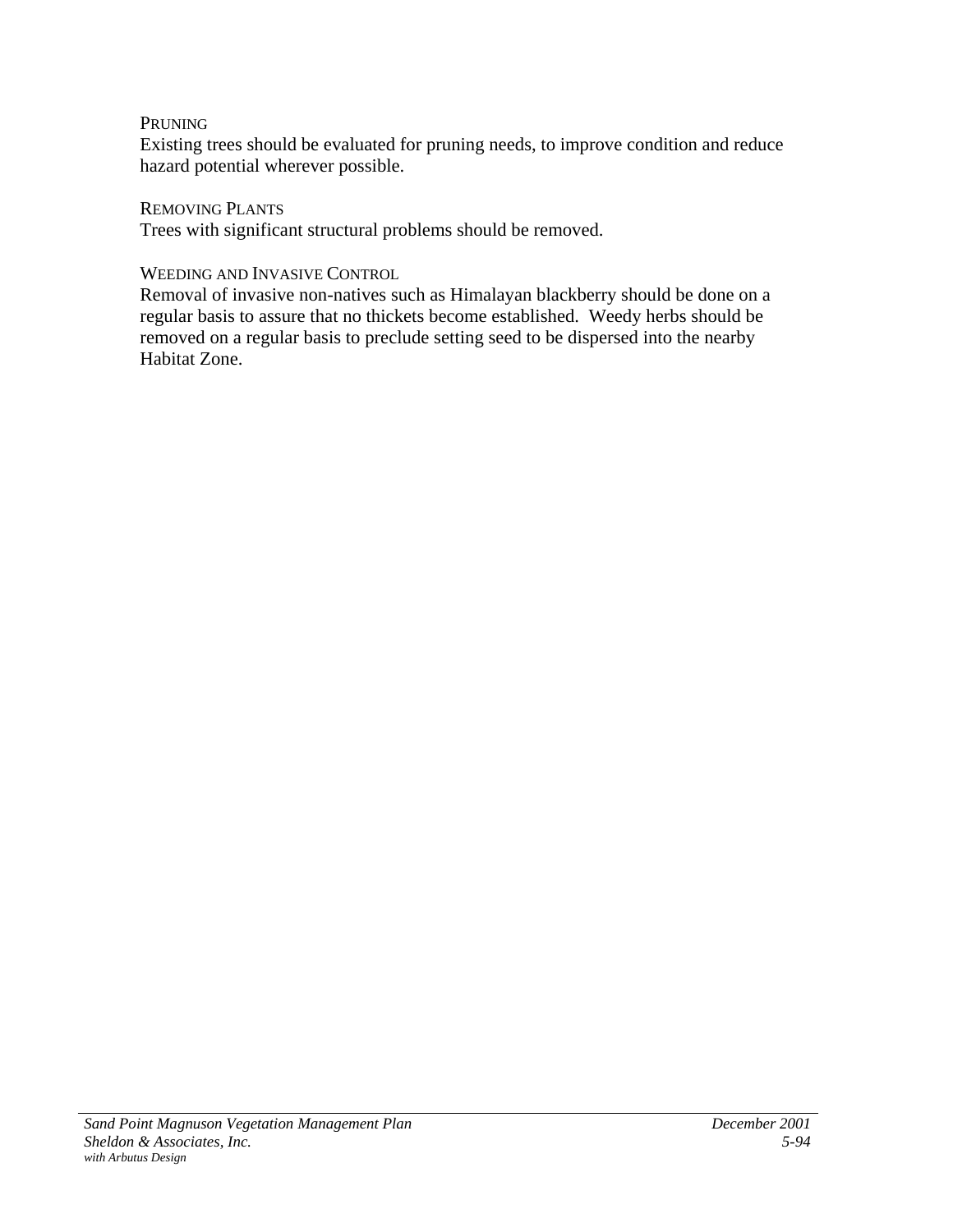# **SECTION 6: MANAGEMENT AND MAINTENANCE PRACTICES**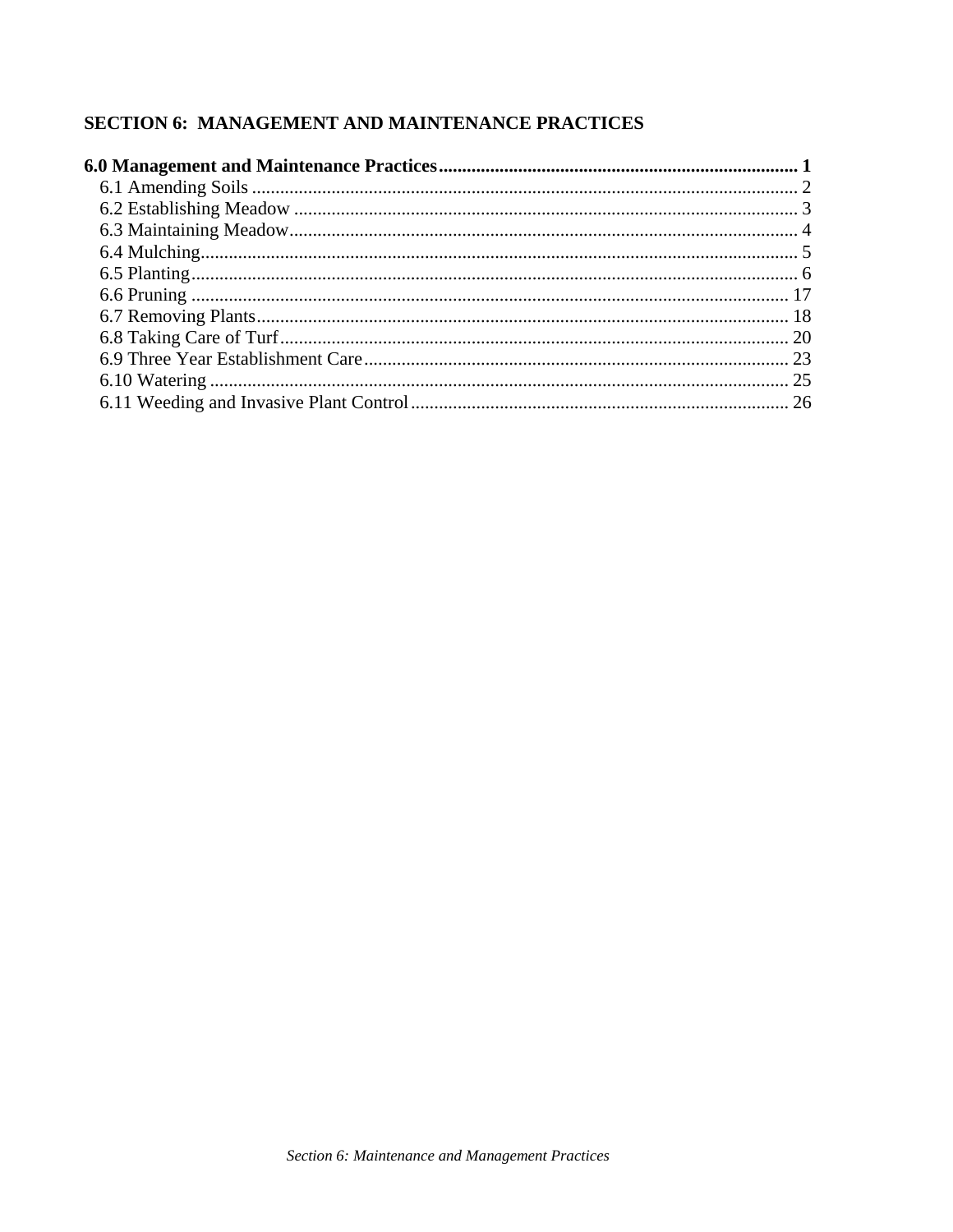# <span id="page-143-0"></span>**6.0 MANAGEMENT AND MAINTENANCE PRACTICES**

The practices described below are those referenced in Section 5 of this document, and are meant to provide the greater level of detail needed to carry out maintenance and project-specific work outlined in this VMP. Sections 5 and 6 are meant to be used together to describe what is to be done, when, and where (Section 5) and specifically how to do it (Section 6). The following practices for maintaining, restoring, establishing or removing vegetation have been developed for this VMP with adaptation in some portions from Seattle DPR Landscape, Horticulture and Urban Forestry Best Management Practices Manual (BMPs) (1999) and 'City Among the Trees' (1998). These practices have been crafted to address the conditions and policies present at Sand Point Magnuson Park. Specific emphasis has been provided for control of non-native invasive species; how to care for, establish, and maintain native vegetation in natural area restoration and enhancement projects at the Park; and how to restore the historic developed landscapes at SPMP.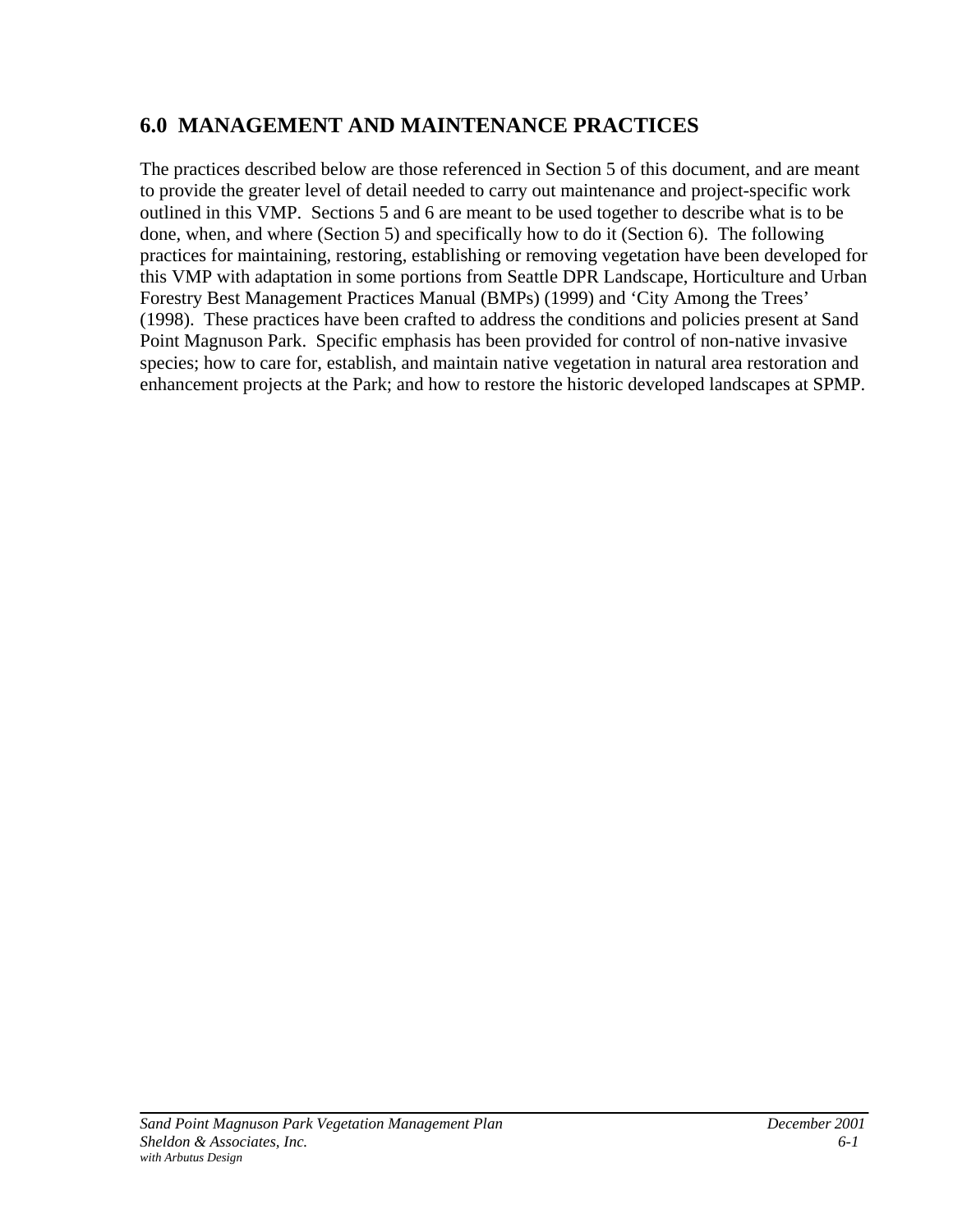# **6.1 Amending Soils**

The soil at SPMP is for the most part highly disturbed hard sandy silt to silty sand fill soil that is poorly drained because it has been highly compacted. The topsoil layer is no more than 2-3" deep, when present at all. Organic content is very low in these disturbed mineral soils. These soil characteristics favor opportunistic non-native invasive species, as well as early successional native pioneer species. Planting projects in the natural areas should reflect this in the choice of species, but in many cases it may be desirable to amend the soil throughout the area to be planted to improve site conditions for optimal success. Amendment of soil may need to be accompanied by mechanical ripping or scarification of the soil and/or tilling in of amendments to add organic material throughout the top 12" root zone. In developed landscape areas, soil amending can be done in specific planting beds, and where specimen trees are to be installed. Plant species choices in these areas should also reflect the site-specific conditions.

If soil amendments are part of a natural area project, amending should be done throughout a planting area, not by adding nutrient-rich soil to each individual plant pit. Doing a soil test to determine specific nutrient deficiencies may be desirable. Generally, the best way to add soil amendments to an area is to clear the site of invasives, aerate or scarify the soil if necessary, and then spread amendment (e.g. Cedargrove compost or equivalent) on the surface throughout the planting area. Amendment should then be tilled into the site with a tractor tiller or equivalent to incorporate it into the top 12" of the soil. Seasonal timing of this should be such that bare soils are not exposed to winter rains. Therefore, if done in the fall after summer weed removal, soil should be seeded or covered with wood chips whether or not site is planted that season. For logistical reasons such as cost, access, or lack of machinery, amending in this way may not be feasible. In this case, limiting the plant palette and planting into existing soil, or choosing a different technique are recommended.

Experimental soil amending can also be done at SPMP to explore other ways of improving soil health and thereby increasing planting success. The use of biosolids, used in gravel pit reclamation and road decommissioning work, for example, may be applicable at SPMP. Simple application of wood chips and leaf mulch onto the soil surface may also be a way to effectively get organic content back into the soil. For soil amending in developed landscape areas, aerate and/or till the soil as needed, and apply amendments such as compost, GroCo/SteerCo, sand, or perlite to annual beds at planting time.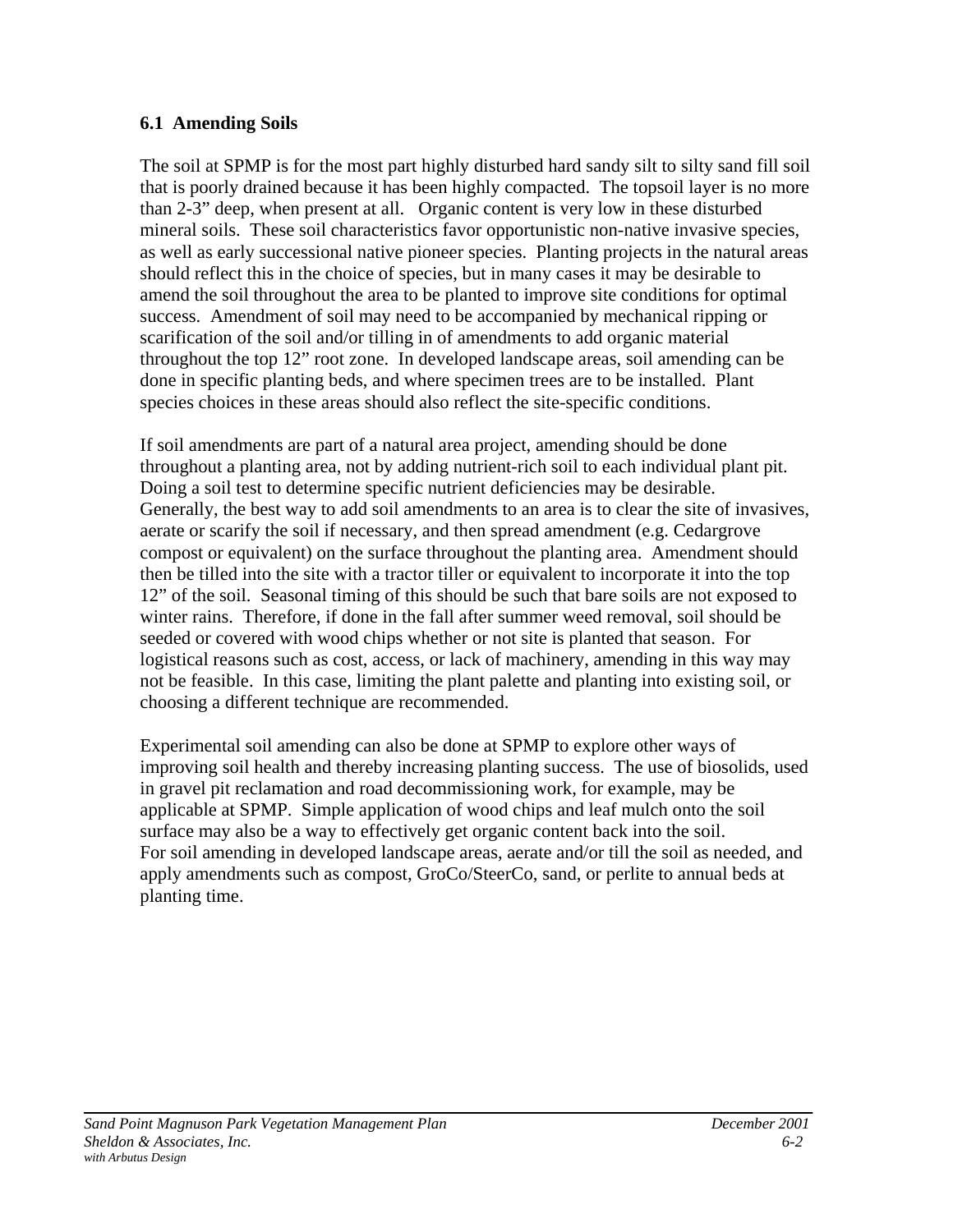#### **6.2 Establishing Meadow**

Meadow establishment is not something that will likely be done much at Sand Point Magnuson due to the existing prevalence of this habitat type in the Park. Currently, tree/shrub savanna and upland meadow habitats combine for over 75 acres in the undeveloped landscape of the Park (Table 4.1, pg. 4-1). However, in some instances it may be desirable to convert some non-native shrub thicket or disturbed area to upland meadow, or to convert some meadow area to a more native species dominated grassland. The biggest challenge will likely be twofold: poor soil quality, and colonization or resprouting by invasive species (both woody and herbaceous) particularly while native forbs and grasses are establishing.

Soil quality can be improved by amending and tilling of the top 12" of soil matrix, or by scarifying the existing soil surface and simply top-dressing. Soil testing to determine the specific amendment that would best suit the site may be desirable. Possible amendments or combinations of materials to consider might include organic compost, wood chips, GroCo, or biosolids.

Planting is generally done with a combination of seeding and plug-planting. Seeding is usually done in late fall or very early spring (March). Plug-planting is usually done in early spring (March). Species composition should be a combination of forbs and grasses, predominantly bunchgrasses. A partial list of some of the typical Puget lowland/western Washington meadow/prairie species that might comprise the matrix of a meadow planting is given below. Examples of other local meadow restoration efforts that might help inform similar efforts at Sand Point Magnuson include: Promontory Point (at SPMP), Red Town Meadow at Cougar Mountain Regional Park (King County Park System), and Union Bay Natural Area in Seattle. Other examples of active prairie restoration work that may yield useful information even though the site conditions are very unique and quite different than conditions at SPMP, include glacial outwash prairie restoration at Smith Prairie on Whidbey Island, and at Mima Mounds near Olympia.

# **Partial List of Dominant Meadow Species**

| <b>Scientific Name</b>          | <b>Common Name</b>    |
|---------------------------------|-----------------------|
| Achillea millefolium            | yarrow                |
| Anaphalis margaritacea          | pearly everlasting    |
| Aster curtus                    | white top aster       |
| Camassia quamash                | camas                 |
| Carex inops                     | long-stoloned sedge   |
| Danthonia californica           | California oatgrass   |
| Elymus glaucus                  | blue wildrye          |
| Eriophyllum lanatum             | Oregon sunshine       |
| Festuca idahoensis var. roemeri | Roemer's fescue       |
| Festuca rubra var. rubra        | red fescue            |
| Koeleria macrantha              | prairie junegrass     |
| Lomatium sp.                    | lomatium, spring gold |
| Lupinus lepidus                 | prairie lupine        |
| Potentilla gracilis             | Northwest cinquefoil  |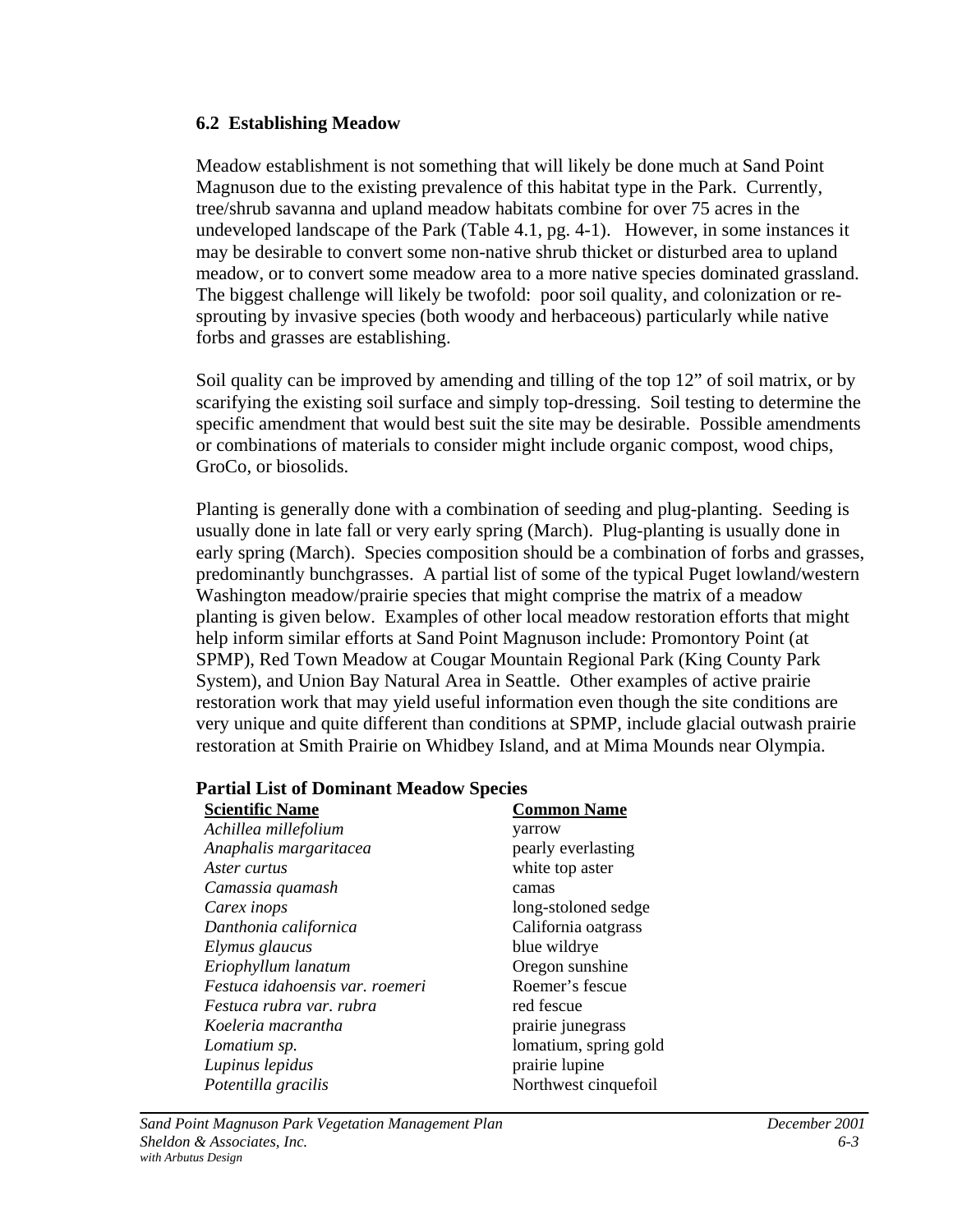# **6.3 Maintaining Meadow**

Upland meadows must be actively managed to keep them from being colonized by woody species and converted into a later successional stage plant community. Infrequent but regular mowing is recommended as the best way to achieve this. The timing of mowing should minimize adverse impacts to nesting and feeding wildlife (particularly birds). Spring and summer mowing should be avoided to protect ground-nesting birds, and to allow birds time to forage for seed in summer. Mowing should occur in September, and for established meadow areas can be done at a frequency of once every second or third year. Mowing height should be approximately 5-6", unless management of target weed species requires lower cutting.

For meadows that currently have a high degree of invasion, or for newly establishing meadows that have been converted from non-native shrub thickets, mowing may need to be done annually for adequate suppression of woody species until woody species occurrence is sufficiently reduced. In some cases, additional brush control by handweeding may be necessary.

If meadow areas exhibit presence of invasive or noxious herbaceous species that is persistent, problematic, or increasing in coverage, mowing timing may need to be adjusted to occur earlier (July or August) so that the area is mowed before seed production and drop. Timing will depend on flowering and seed production of target species. Mowing height may need to be adjusted as well. Earlier seasonal mowing should only be done if needed, and if this timing adjustment is limited to a small  $\ll 0.5$ acre) area at any one time. Maximum and minimum thresholds for target species occurrence should be determined as part of project monitoring recommended for any maintenance practice alteration. Alteration of mowing timing should be monitored, evaluated for effectiveness, and shifted back to later season (September) when weed suppression is adequate based on established thresholds.

The use of controlled burning as a means of meadow management may be a desirable option at some time in the future. This would have to be done in concert with the local fire department and applicable City and County regulations, and begin with some limited test burns to evaluate the effectiveness of this method. Current County regulations prohibit controlled burning as a maintenance option at this time. Therefore, no detailed burn plan is being proposed in this VMP.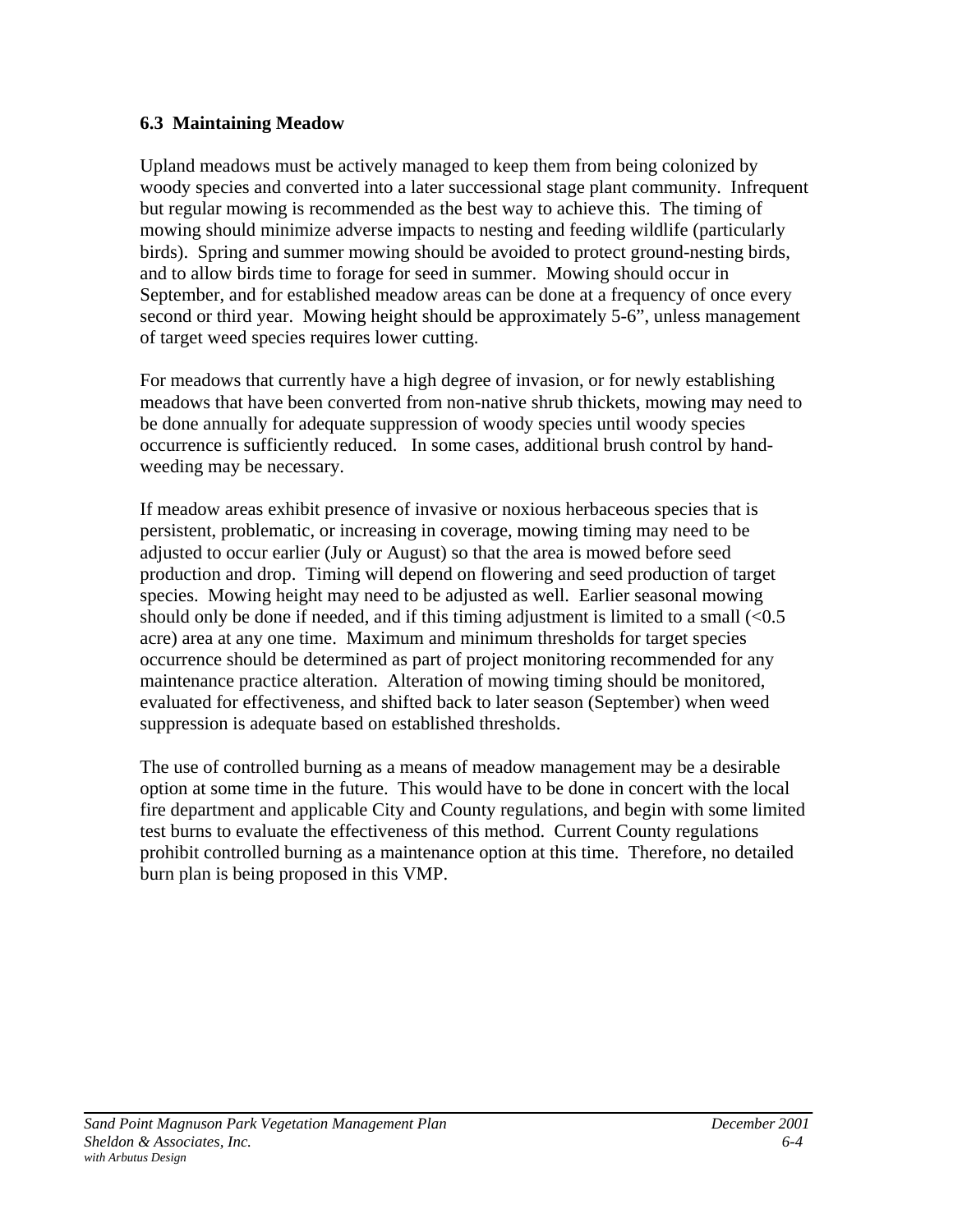#### **6.4 Mulching**

Mulching is one of the easiest and most important maintenance practices for protecting and nurturing all vegetation types. Mulching is an essential component of any natural area planting project for suppressing weeds/invasives and thereby reducing root competition, to conserve soil moisture and keep soil cool, and to add organics to the nutrient-deficient soils. In developed landscape areas it also serves these functions, as well as adding a cared-for appearance. Mulching material in developed landscape areas may include bark products, wood chips, compost, GroCo, grass clippings, cardboard, leaves or pebbles. In natural areas, the most desirable mulch material is a combination of cardboard sheet mulch overlain by 4-6" of wood chips. Compost, GroCo, or leaf mulch can be added either on top of or underneath the cardboard layer if soil amendments are desired. Where large areas of invasives have been removed, the entire planting area should be sheet mulched and wood chipped to minimize re-invasion. In most cases, wood chips of recycled Parks Department plant material are available at no cost. Plastic, landscape fabric or inorganic mulch should be avoided in most cases, except as specified for highly invaded areas., where it may be the most effective strategy.

# *Trees*

- Clear weeds and grass from under the tree, in a circle out to the drip line at the tips of the branches.
- Where weeds are very aggressive, use a "sheet mulch" of thick layers of newspaper or cardboard.
- Spread layer of organic mulch, 2-4" deep in developed landscape areas, 4-6" deep in natural areas, in a circle out to the tree's drip line or in a 3' diameter circle (whichever is greater).
- Keep mulch away from the tree trunk to prevent crown rot or insect damage.
- Maintain 3"-4" of mulch annually in developed landscape areas, 4-6" in natural areas (during 3 year establishment period or beyond as needed).

# *Shrubs*

- Follow similar procedures as for trees, above.
- Spread layer of organic mulch 2-3" deep in developed landscape areas, 4-6" deep in natural areas and 2-3' in diameter around shrub.
- Cover entire planting bed with mulch where applicable.
- Keep mulch away from contact with crown of plant.

# *Herbs*

- Flowerbeds and smaller plant material should be mulched with finer material.
- Spread layer of mulch 1-2" deep depending on size and spacing of plants.
- Avoid drift of mulch onto turf or pavement by recessing edge of beds.
- Do not smother plant crowns with mulch.

Adapted from DPR's Landscape, Horticulture and Urban Forestry BMPs (1999) and 'City Among the Trees' (1998)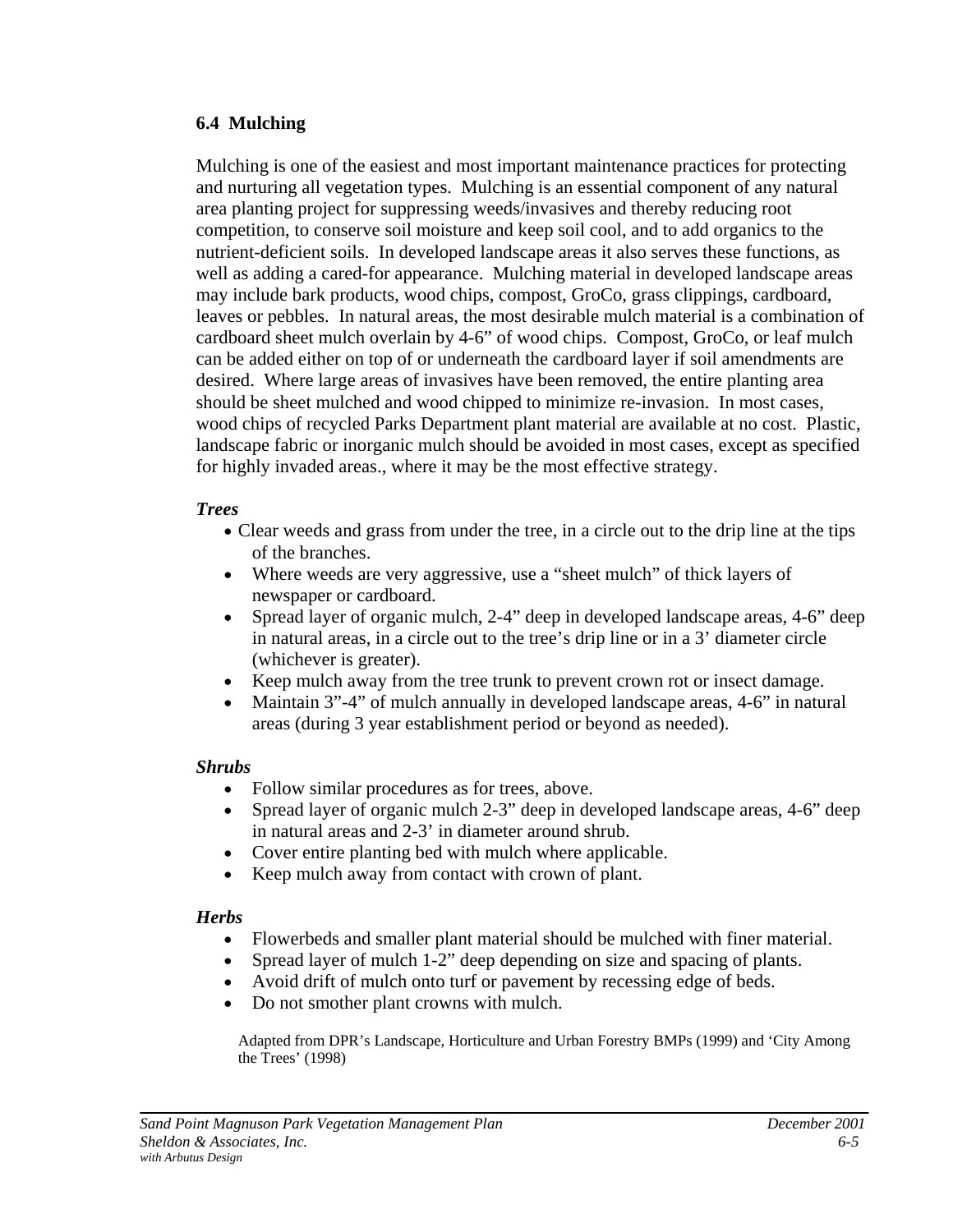# **6.5 Planting**

The basic procedure of plant installation is essentially the same whether in a developed landscape or in a natural area. Site preparation, species selection, and planting layout are site-specific and depend on the goals of the project as well as the micro-site conditions. Instructions for planting trees, shrubs, and herbaceous material are given below. Because the broad goals of any natural area planting include restoration of a functional native plant community, information about species choices and plant palettes for planting in natural areas is given in Tables 6.1-6.5 immediately following. Plant selection for use in developed landscapes can have a wider range of options, in particular including nonnative species, and should also be informed by historic information when relevant. Section 5 provides some guidance with regard to species choices in these types of settings, by Landscape Zone and Management Area.

# *Trees*

The two basic steps in planting are preparing the site, and setting the tree or shrub. Proper preparation will encourage root growth rather than adding to the difficulties already challenging the newly planted trees or shrubs.

- Ideal planting hole is 2-3x the diameter of the root spread or the root ball (depending on existing soil conditions)
- Minimum planting hole is 12" wider than root spread or root ball
- Hole shall be no deeper than the ball and the ball shall sit firmly on the undisturbed subsoil
- Native soil shall be used to backfill the planting hole except in situations where the existing soil is contaminated or filled with rubble or pure clay
- Trees shall not be fertilized at the time of planting
- Balled-and-burlapped trees shall be placed in the hole and plumbed vertically. All rope shall be removed from around the trunk of the tree and the top 1/3 of the burlap shall be folded back down into the hole. Whenever possible complete removal of the top third of burlap by cutting it away with a sharp knife is preferred. Do not remove any B&B packaging material until the tree is placed in the hole and securely plumbed into its final position.
- Trees in wire baskets shall have all of the basket removed, using bolt cutters
- Backfill soil in lifts of 4-6" at a time with compaction of each layer. Do not compact muddy backfill. Water thoroughly after backfilling to settle the soil, eliminate air pockets and re-wet the root system.
- If project scope allows, watering soil rather than compacting is preferred. Backfill ½ the soil in the tree pit and thoroughly drench with water to settle. Complete backfilling and then thoroughly drench with water again. This method is preferred for removing air pockets and settling soil, but can be impractical on big jobs or jobs using volunteers.
- Trees planted in sandy or loamy soils should have a 3" high berm erected just past the perimeter of the planting hole to funnel water to the root ball and wet the hole/sidewall interface.
- Berms should not be constructed in clay soils or on heavily compacted sites.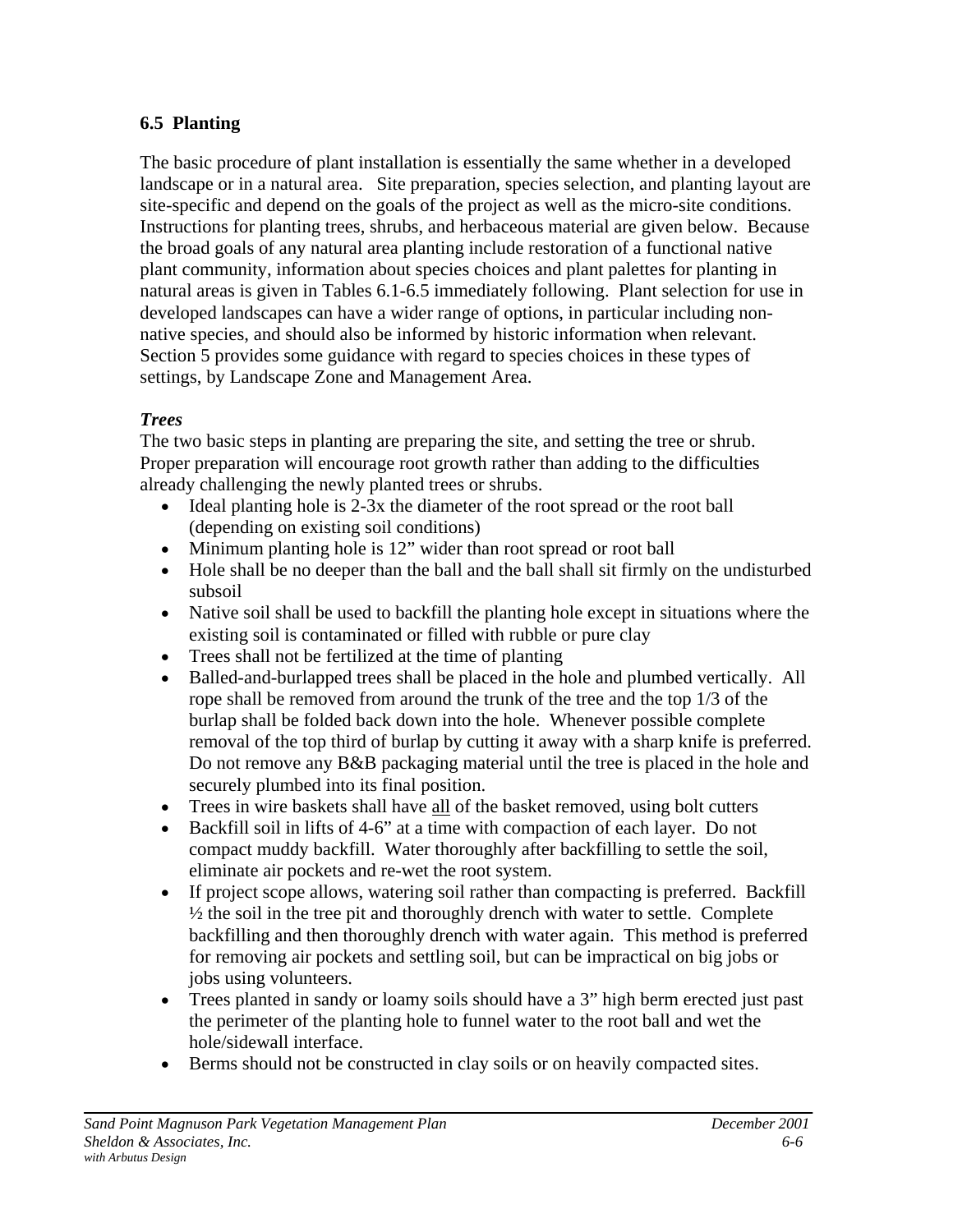- Stake only in situations where normal planting procedures does not provide a stable plant, otherwise, staking is not generally required.
- Staking is sometimes recommended as a vandal deterrent device or to prevent mechanical injury from mowers or trimmers. Ties for stakes should be some biodegradable or flexible fastener that precludes collaring of the trunk if the ties are not removed in a timely fashion.
- Stakes shall be removed at the end of the first year.
- Plant trees at the depth they were growing in the nursery.
- Do not wrap tree trunks.
- Remove tree trunk wrapping materials, tags, and all ties at the time of planting.

# *Shrubs (refer to general guidelines for trees, above)*

- If needed, incorporate fertilizer into soil before adding plants.
- Wait until plants are established before adding chemical fertilizer.
- Plant at proper depth taking into consideration room for mulch.
- Plant shrubs with proper spacing to allow for spread at mature size.
- Plant bareroot stock at the same grade as grown in the nursery.

# *Herbs*

- Plant ground cover and floral plantings to provide adequate coverage to compete with weeds.
- In landscaped beds, plant to provide effective display.
- Do not crowd.
- Remove containers prior to placement in the planting pit.
- Tease pot-bound roots with hands or tools prior to final placement in planting pit.
- Protected bare root plants from root drying prior to and immediately after planting.
- Cleanly prune exceptionally long roots to create a uniform root mass.

# *Live Stakes*

Live stakes are cuttings harvested from live native plants. Stakes are cut from the parent plant, and then installed directly into the soil where they establish roots and grow to maturity. The best species to use for live stakes are willow species, black cottonwood, and red osier dogwood. Stakes should be planted in areas that will be consistently moist through out the growing season, such as along the waterline at the lakeshore and in wetland areas. Although live staking can be done throughout the year, to maximize survival the best time for taking cuttings and installing them is during the dormant season, between early November and late February.

Stakes can be harvested from an appropriate site or purchased. They should be installed as soon as possible after harvesting – ideally within 24-72 hours – and kept wet in a bucket and in the shade until installation. Stakes should be at least 2-3' in length and  $>34$ " diameter for willows and cottonwood, and  $>1/2$ " diameter for red osier dogwood. If harvesting your own stakes, no more than 5% of the parent plant should be removed at any one time.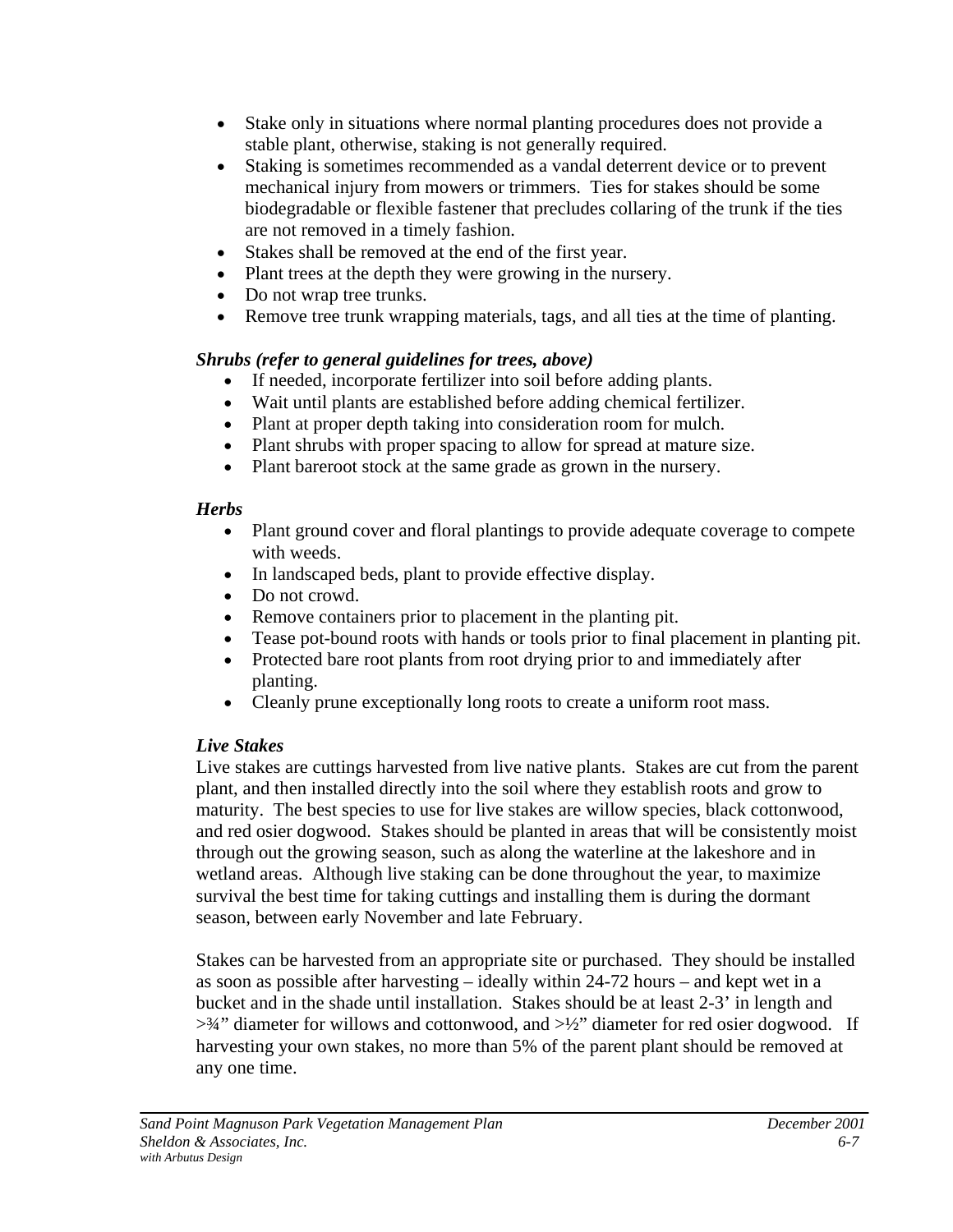Stakes should be installed with a rubber mallet if the ground is soft enough, or by using a planting bar to create the hole in more compacted soils. The stake should be installed with no more than 3-6" remaining above the ground, and there should be good soil contact below ground for the length of the stake.

Adapted from DPR's Landscape, Horticulture and Urban Forestry BMPs (1999) and King County Water and Land Resources Bulletin titled "Live Stake Cutting and Planting Tips"

#### **Table 6.1. Recommended Species List for Planting Forest Areas - Xeric/Shady Palette**

|                                      | <b>Species</b>                     | <b>Common Name</b>    |
|--------------------------------------|------------------------------------|-----------------------|
| <b>OVERSTORY</b>                     |                                    |                       |
|                                      | Early seral Abies grandis          | grand fir             |
|                                      | Acer macrophyllum                  | bigleaf maple         |
|                                      | Alnus rubra                        | red alder             |
|                                      | Pseudotsuga menziesii              | Douglas fir           |
|                                      | Rhamnus purshiana                  | cascara               |
|                                      | Later seral Cornus nuttallii       | Pacific dogwood       |
|                                      | Taxus brevifolia                   | western yew           |
|                                      | Tsuga heterophylla                 | western hemlock       |
| <b>UNDERSTORY</b>                    |                                    |                       |
|                                      | <b>Early seral</b> Acer circinatum | vine maple            |
|                                      | Corylus cornuta                    | beaked hazelnut       |
|                                      | Holodiscus discolor                | oceanspray            |
|                                      | Lonicera ciliosa                   | orange honeysuckle    |
|                                      | Mahonia aquifolium                 | tall Oregon grape     |
|                                      | Mahonia nervosa                    | low Oregon grape      |
|                                      | Philadelphus lewisii               | mock orange           |
|                                      | Polystichum munitum                | sword fern            |
|                                      | Ribes sanguineum                   | red flowering currant |
|                                      | Rosa gymnocarpa                    | baldhip rose          |
|                                      | Rubus parviflorus                  | thimbleberry          |
|                                      | Symphoricarpos albus               | snowberry             |
|                                      | Later seral Gaultheria shallon     | salal                 |
|                                      | Oemleria cerasiformis              | Indian plum           |
|                                      | Rhododendron macrophyllum          | Pacific rhododendron  |
|                                      | Vaccinium ovatum                   | evergreen huckleberry |
|                                      | Vaccinium parvifolium              | red huckleberry       |
| <b>GROUND COVER</b> Achlys triphylla |                                    | vanilla leaf          |
|                                      | Aruncus dioicus                    | goat's beard          |
|                                      | Dicentra formosa                   | bleeding heart        |
|                                      | Linnaea borealis                   | twinflower            |
|                                      | Pteridium aquilinum                | bracken fern          |
|                                      | Trillium ovatum                    | western trillium      |
|                                      |                                    |                       |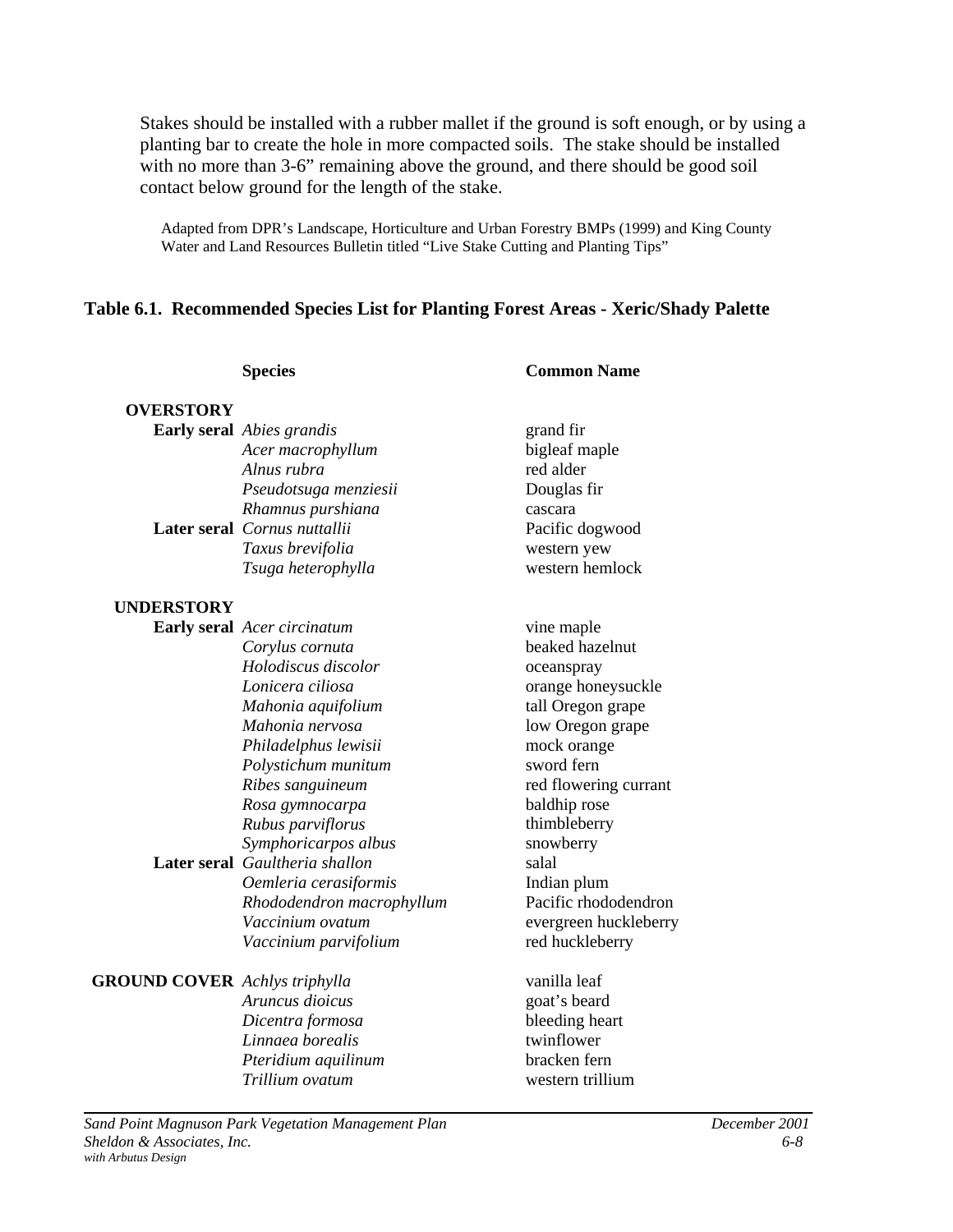# **Table 6.2. Recommended Species List for Planting Forest Areas - Mesic/Shady Palette**

|                     | <b>Species</b>                                      | <b>Common Name</b>       |               |
|---------------------|-----------------------------------------------------|--------------------------|---------------|
| <b>OVERSTORY</b>    |                                                     |                          |               |
|                     | Early seral Abies grandis                           | grand fir                |               |
|                     | Cornus nuttallii                                    | Pacific dogwood          |               |
|                     | Fraxinus latifolia                                  | Oregon ash               |               |
|                     | Prunus emarginata                                   | bitter cherry            |               |
|                     | Rhamnus purshiana                                   | cascara                  |               |
|                     | Thuja plicata                                       | western red cedar        |               |
|                     | Later seral Tsuga heterophylla                      | western hemlock          |               |
|                     | Taxus brevifolia                                    | western yew              |               |
| <b>UNDERSTORY</b>   |                                                     |                          |               |
|                     | <b>Early seral</b> Acer circinatum                  | vine maple               |               |
|                     | Cornus sericea                                      | red-osier dogwood        |               |
|                     | Gaultheria shallon                                  | salal                    |               |
|                     | Lonicera ciliosa                                    | orange honeysuckle       |               |
|                     | Lonicera involucrata                                | black twinberry          |               |
|                     | Mahonia nervosa                                     | low Oregon grape         |               |
|                     | Polystichum munitum                                 | sword fern               |               |
|                     | Rosa nutkana                                        | Nootka rose              |               |
|                     | Rubus parviflorus                                   | thimbleberry             |               |
|                     | Rubus spectabilis                                   | salmonberry              |               |
|                     | Sambucus racemosa                                   | red elderberry           |               |
|                     | Later seral Vaccinium ovatum                        | evergreen huckleberry    |               |
|                     | Vaccinium parvifolium                               | red huckleberry          |               |
|                     |                                                     |                          |               |
| <b>GROUND COVER</b> |                                                     |                          |               |
|                     | Aruncus dioicus                                     | goat's beard             |               |
|                     | Asarum caudatum                                     | wild ginger              |               |
|                     | Athyrium filix-femina                               | lady fern                |               |
|                     | <b>Blechnum</b> spicant                             | deer fern                |               |
|                     | Claytonia perfoliata                                | miner's lettuce          |               |
|                     | Clintonia uniflora                                  | queen's cup              |               |
|                     | Cornus unalaschkensis                               | bunchberry               |               |
|                     | Corydalis scouleri                                  | Scouler's corydalis      |               |
|                     | Dicentra formosa                                    | Pacific bleeding heart   |               |
|                     | Hydrophyllum tenuipes                               | Pacific waterleaf        |               |
|                     | Linnaea borealis                                    | twinflower               |               |
|                     | Maianthemum dilatatum                               | false lily-of-the-valley |               |
|                     | Smilacina racemosa                                  | false Solomon's seal     |               |
|                     | Streptopus amplexifolius                            | clasping twisted stalk   |               |
|                     | Tellima grandiflora                                 | fringecup                |               |
|                     | Tiarella trifoliata                                 | foam flower              |               |
|                     | Tolmiea menziesii                                   | youth-on-age             |               |
|                     | Trillium ovatum                                     | western trillium         |               |
|                     | Viola sempervirens                                  | trailing yellow violet   |               |
|                     |                                                     |                          |               |
|                     | Sand Point Magnuson Park Vegetation Management Plan |                          | December 2001 |
|                     |                                                     |                          |               |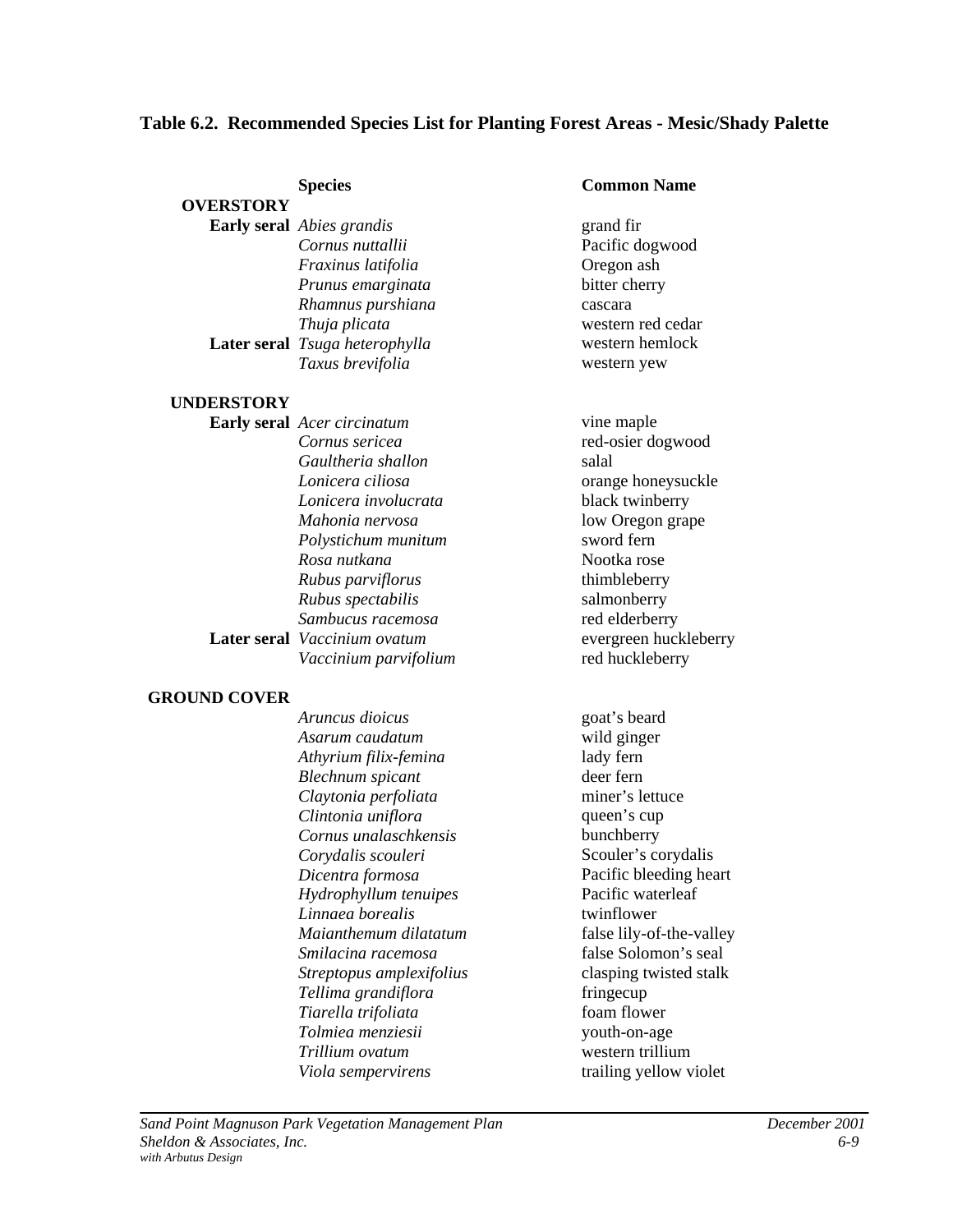# **Table 6.3. Recommended Species List for Planting Open Areas - Xeric/Sunny Palette**

#### **Species Common Name**

# **OVERSTORY**

| <b>Early seral</b> Abies grandis | grand fir       |
|----------------------------------|-----------------|
| Arbutus menziesii                | Pacific madrone |
| Pinus contorta var. contorta     | shore pine      |
| Pseudotsuga menziesii            | Douglas fir     |
| Quercus garryana                 | Garry oak       |
| Later seral Cornus nuttallii     | Pacific dogwood |

#### **UNDERSTORY**

| <b>Early seral</b> Acer douglasii        | Douglas maple         |
|------------------------------------------|-----------------------|
| Amelanchier alnifolia                    | western serviceberry  |
| Arctostaphylos columbiana                | hairy manzanita       |
| Ceanothus velutinus                      | snowbrush             |
| Corylus cornuta                          | beaked hazelnut       |
| Holodiscus discolor                      | oeanspray             |
| Lonicera ciliosa                         | orange honeysuckle    |
| Philadelphus lewisii                     | mock orange           |
| Prunus virginiana                        | chokecherry           |
| Rosa gymnocarpa                          | baldhip rose          |
| Sambucus cerulea                         | blue elderberry       |
| Symphoricarpos albus                     | common snowberry      |
| Later seral Gaultheria shallon           | salal                 |
| Oemleria cerasiformis                    | Indian plum           |
| Polystichum munitum                      | sword fern            |
| Ribes sanguineum                         | red flowering currant |
| Vaccinium ovatum                         | evergreen huckleberry |
| <b>GROUND COVER</b> Achillea millefolium | yarrow                |
| Anaphalis margaritacea                   | pearly everlasting    |

*Arctostaphylos uva-ursi* kinnikinnick *Epilobium angustifolium* fireweed<br> *Linnaea borealis* twinflower *Linnaea borealis* twinflower<br> *Pteridium aquilinum*bracken fern Pteridium aquilinum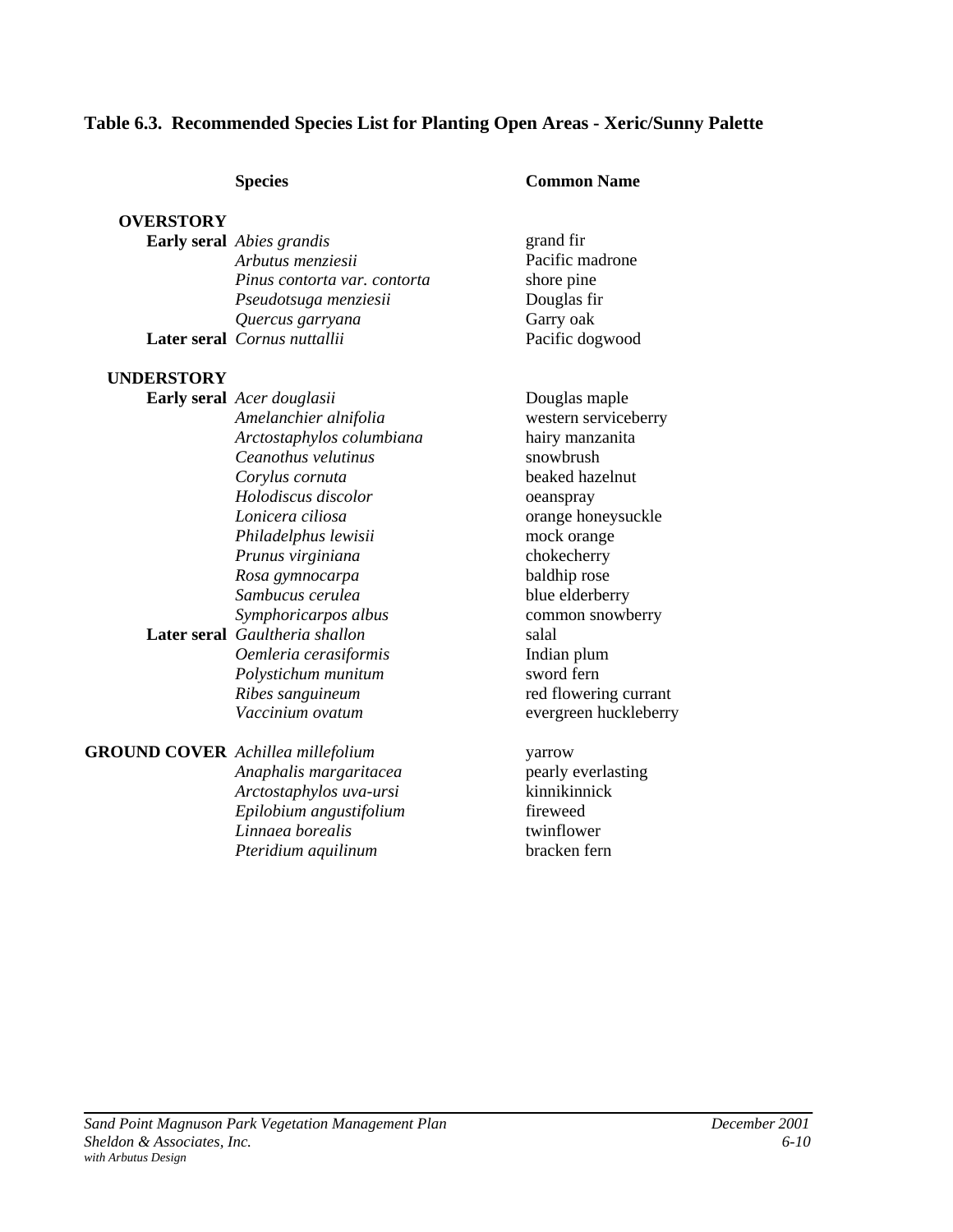# **Table 6.4. Recommended Species List for Planting Open Areas - Mesic/Sunny Palette**

#### **Species Common Name**

| <b>OVERSTORY</b>  |                                           |                          |
|-------------------|-------------------------------------------|--------------------------|
|                   | Early seral Abies grandis                 | grand fir                |
|                   | Acer macrophyllum                         | bigleaf maple            |
|                   | Alnus rubra                               | red alder                |
|                   | Crataegus douglasii                       | black hawthorn           |
|                   | Fraxinus latifolia                        | Oregon ash               |
|                   | Malus fusca                               | Pacific crabapple        |
|                   | Pinus contorta var. contorta              | shore pine               |
|                   | Populus balsamifera                       | black cottonwood         |
|                   | Populus tremuloides                       | quaking aspen            |
|                   | Prunus emarginata                         | bitter cherry            |
|                   | Prunus virginiana                         | chokecherry              |
|                   | Pseudotsuga menziesiii                    | Douglas fir              |
|                   | Rhamnus purshiana                         | cascara                  |
|                   | Later seral Cornus nuttallii              | Pacific dogwood          |
|                   | Thuja plicata                             | western red cedar        |
| <b>UNDERSTORY</b> |                                           |                          |
|                   | Early seral Amelanchier alnifolia         | serviceberry             |
|                   | Corylus cornuta                           | beaked hazelnut          |
|                   | Holodiscus discolor                       | oceanspray               |
|                   | Lonicera involucrata                      | black twinberry          |
|                   | Physocarpus capitatus                     | Pacific ninebark         |
|                   | Ribes sanguineum                          | red-flowering currant    |
|                   | Rosa nutkana                              | Nootka rose              |
|                   | Rosa pisocarpa                            | clustered wild rose      |
|                   | Rubus parviflorus                         | thimbleberry             |
|                   | Rubus spectabilis                         | salmonberry              |
|                   | Salix lucida ssp. lasiandra               | Pacific willow           |
|                   | Salix sitchensis                          | Sitka willow             |
|                   | Sambucus racemosa                         | red elderberry           |
|                   | Symphoricarpos albus                      | snowberry                |
|                   | Later seral Acer circinatum               | vine maple               |
|                   | Gaultheria shallon                        | salal                    |
|                   | Polystichum munitum                       | sword fern               |
|                   | <b>GROUND COVER</b> Athyrium filix-femina | lady fern                |
|                   | Dicentra formosa                          | Pacific bleeding-heart   |
|                   | Maianthemum dilatatum                     | false lily-of-the-valley |
|                   | Pteridium aquilinum                       | bracken fern             |
|                   | Viola spp.                                | violet                   |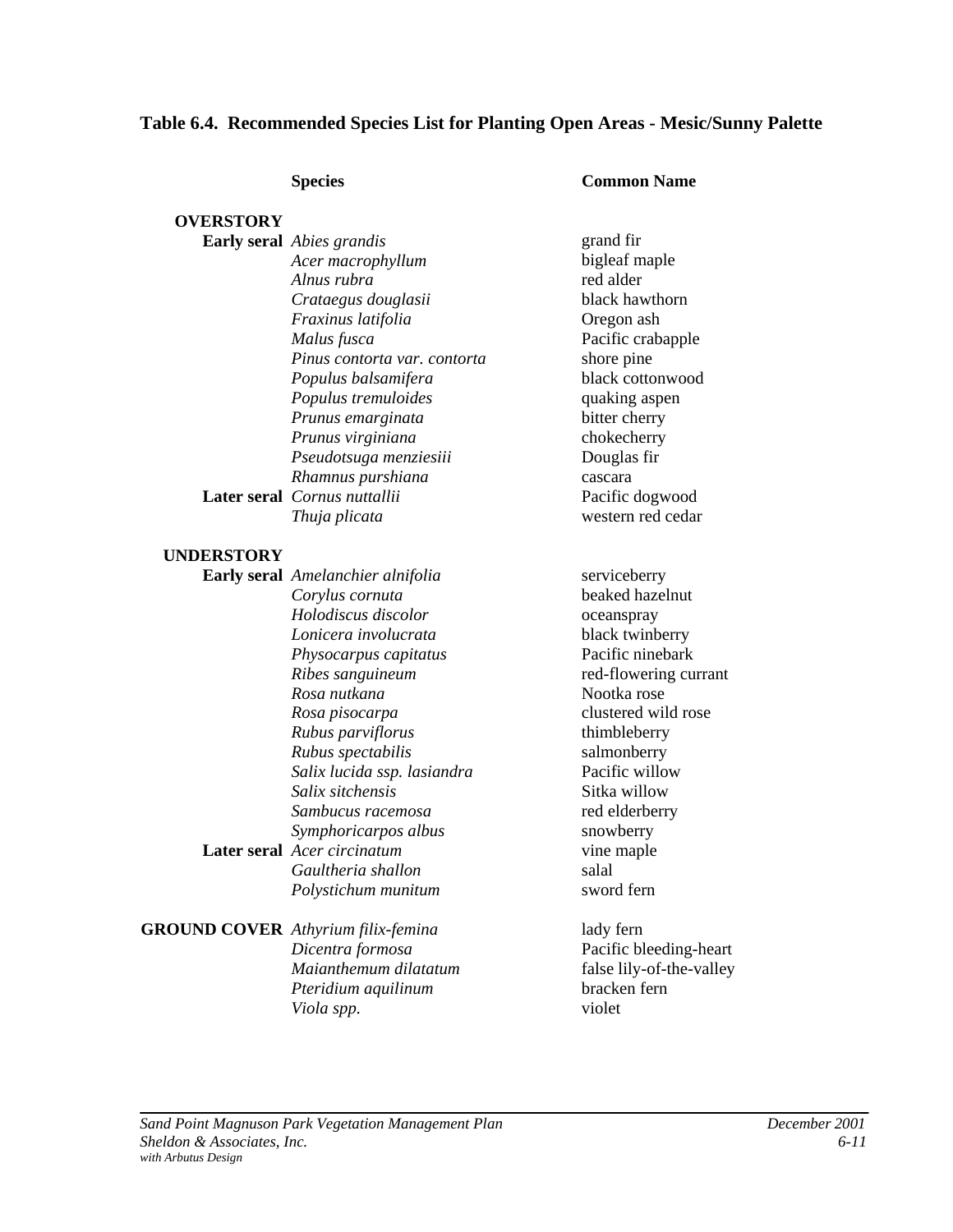#### **Table 6.5. Native Plant Species and Microclimate Requirements**

*Table format and information is adapted from and informed by the following documents: King County DDES Sensitive Area Mitigation Guidelines Habitat Worksheet (1999); Ecology Publication #93-17 "Restoring Wetlands in Washington" by Stevens and Vanbianchi (1993); Flora of the PNW (Hitchcock & Cronquist); Plants of the PNW Coast (Pojar & MacKinnon); Wetland Plants of Western WA (Cooke); Guidelines for Bank Stabilization Projects and Surface Water Design Manual (King County); Proceedings of the Puget Sound Wetlands and Stormwater Management Research Study (9/26/96); Natural Vegetation of Oregon and Washington (Franklin and Dyrness); and field observations.*

#### **Table Abbreviations**

#### **Ind. Status (indicator status):**

- OBL Obligate wetland plants that almost always occur in wetlands (estimated probability 99%) under natural conditions.
- FACW Facultative wetland plants usually occur in wetlands (estimated probability 67-99%) but occasionally are found in non –wetlands.
- FAC Facultative plants are equally likely to occur in wetlands (estimated probability 34-66%) or nonwetlands
- FACU Facultative upland plants usually occur in non-wetlands but occasionally occur in wetlands (estimated probability 1-33%)
- NI No indicator status assigned

#### **Light Needs: Site Placement:**

| Light reeus.        |                   | one i facement.                                     |              |            |
|---------------------|-------------------|-----------------------------------------------------|--------------|------------|
| SI=Shade Intolerant | ST=Shade Tolerant | $X = Drier (Xeric)Upland$                           | WE=Wetter    | SW=Shallow |
| SD=Shade Dependent  |                   | $HA = Highly Adaptable$ $M = Moister (Mesic)Upland$ | SS=Saturated | Water      |
|                     |                   |                                                     | Soils        |            |

| <b>Trees</b>                      |                    |                       |            |                       |                       |            |                                               |
|-----------------------------------|--------------------|-----------------------|------------|-----------------------|-----------------------|------------|-----------------------------------------------|
| <b>Scientific Name</b>            | <b>Common Name</b> | Ind.<br><b>Status</b> | Max<br>Ht. | Light<br><b>Needs</b> | Site<br>Placement     | Spacing    | Comments                                      |
| Abies grandis                     | grand fir          | FACU-                 |            | $125'$ SI-ST          | X                     | $12 - 15'$ | Best conifer for soil<br>binding roots        |
| Acer macrophyllum                 | big leaf maple     | FACU+                 |            | $100'$ SI-ST          | M, X                  | $12 - 15'$ | Seral/sprouter - shallow<br>rooter            |
| Alnus rubra                       | red alder          | <b>FAC</b>            |            | 80' SI-ST             | M, X                  | $5-10'$    | Seral, sprouter &<br>spreader                 |
| Arbutus menziesii                 | Pacific madrone    | <b>UPL</b>            | $80'$ SI   |                       | X                     | $12 - 15'$ | Likes drier, coastal:<br>slow-grower          |
| Cornus nuttalli                   | Pacific dogwood    | <b>UPL</b>            |            | 70' ST                | M                     | $10-15'$   | Understory or forest<br>edge tree             |
| Fraxinus latifolia                | Oregon ash         | <b>FACW</b>           |            | 80' SI-ST             | WE,SS                 | $12 - 15'$ | Requires flat, damp soils                     |
| Picea sitchensis                  | Sitka spruce       | <b>FAC</b>            | $230'$ SI  |                       | WE,SS                 | $12 - 15'$ | Wettest conifer                               |
| Pinus contorta                    | shore pine         | <b>FAC</b>            |            | $60'$ HA              | WE,M,X                | $10-15'$   | Tolerates poor soil                           |
| Populus balsamifera               | black cottonwood   | <b>FAC</b>            |            | 200' HA               | WE,SS,M               | $10-15'$   | Seral; sprouter                               |
| Populus tremuloides               | quaking aspen      | FAC+                  | 75'        | <b>SI</b>             | X                     | $5 - 10'$  | Seral in montane                              |
| Prunus emarginata                 | bitter cherry      | <b>FACU</b>           | $50'$ SI   |                       | M                     | $5-10'$    | Seral in mesic<br>conditions                  |
| Pseudotsuga menziesii Douglas fir |                    | <b>FACU</b>           | $300'$ SI  |                       | M, X                  | $12 - 15'$ | Driest conifer-seral, fast<br>grower          |
| Quercus garryana                  | Garry oak          | <b>UPL</b>            | $80'$ SI   |                       | $\overline{\text{X}}$ | $12 - 15'$ | In groves, slow-growing                       |
| Taxus brevifolia                  | Pacific yew        | NI                    |            | $80'$ ST-SD           | M                     | $12 - 15'$ | Very slow growing                             |
| Thuja plicata                     | western red cedar  | <b>FAC</b>            | $230'$ SD  |                       | SS, WE, M             | $12 - 15'$ | Basic to PNW &<br>wetlands                    |
| Tsuga heterophylla                | western hemlock    | FACU-                 | $200'$ SD  |                       | X, M                  | $12 - 15'$ | Dry conifer, needs lots<br>of organic in soil |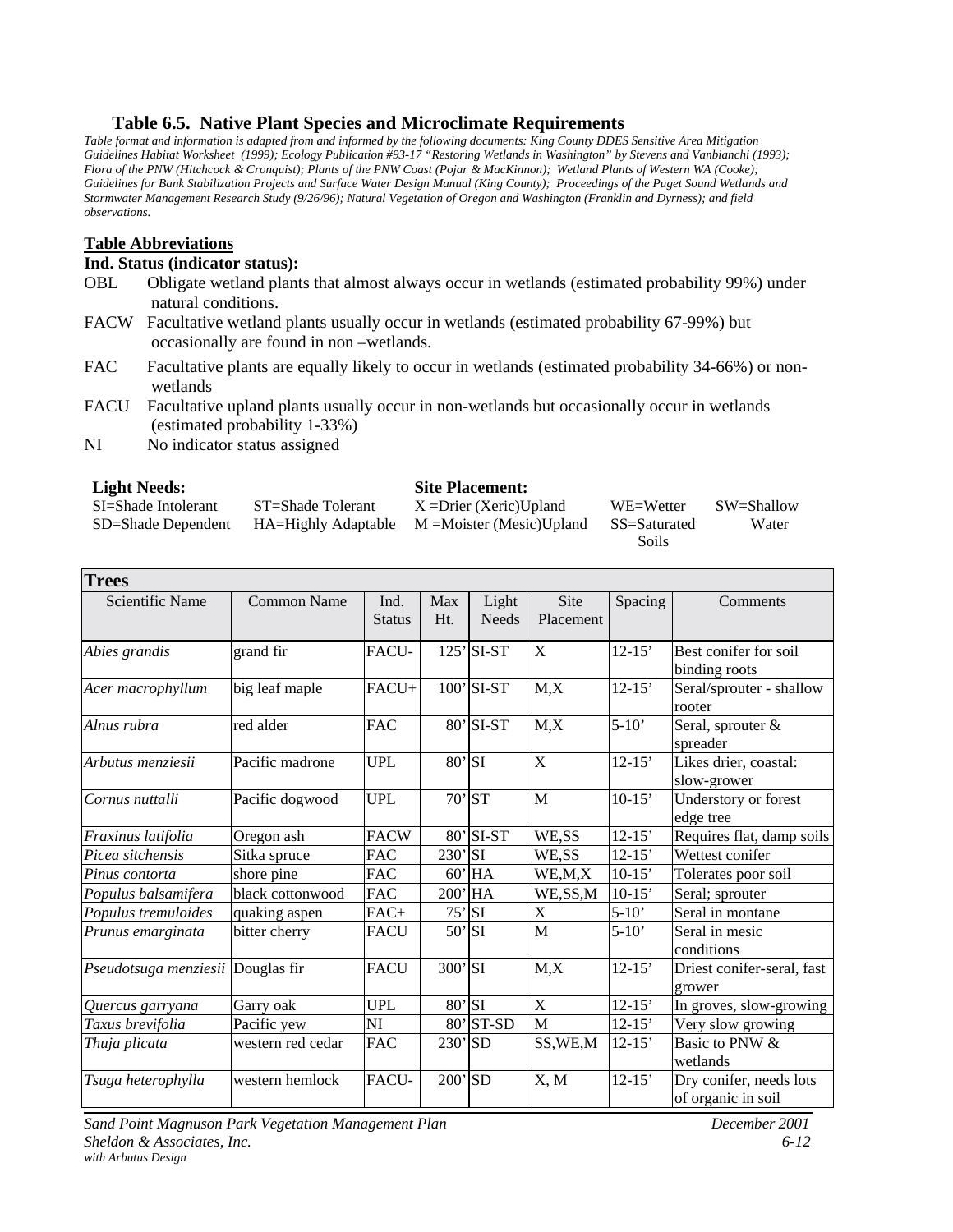| <b>Shrubs</b>         |                       |                       |             |                       |                       |           |                                                             |
|-----------------------|-----------------------|-----------------------|-------------|-----------------------|-----------------------|-----------|-------------------------------------------------------------|
| Scientific Name       | Common Name           | Ind.<br><b>Status</b> | Max<br>Ht.  | Light<br><b>Needs</b> | Site<br>Placement     | Spacing   | Comments                                                    |
| Acer circinatum       | vine maple            | FAC-                  | 25'         | <b>SD</b>             | M, X                  | $6-10'$   | Needs canopy shade or<br>lots of moisture.                  |
| Amelanchier alnifolia | serviceberry          | <b>FACU</b>           | $20'$ SI    |                       | X                     | $6 - 10'$ | Edge-loving                                                 |
| Ceanothus sanguineus  | redtsem ceanothus     | <b>UPL</b>            | $6^{\circ}$ | SI                    | $\overline{\text{X}}$ | $5 - 8'$  | Commonly seral after<br>fire, deciduous,<br>nitrogen-fixer  |
| Ceanothus velutinus   | snowbrush             | <b>UPL</b>            | $10'$ SI    |                       | X                     | $5 - 8'$  | Commonly seral after<br>fire, evergreen, nitrogen-<br>fixer |
| Cornus sericea        | red-osier dogwood     | FACW+                 |             | $20'$ ST              | WE, SS, M             | $5 - 8'$  | Takes sun if it has lots<br>of moisture                     |
| Corylus cornuta       | hazelnut              | <b>FACU</b>           |             | $15'$ ST              | X                     | $4 - 6'$  | Good wildlife habitat                                       |
| Crataegus douglasii   | black hawthorn        | <b>FAC</b>            | $20'$ SI    |                       | M, X                  | $5 - 8'$  | Typically on meadow<br>hummocks                             |
| Gaultheria shallon    | salal                 | <b>FACU</b>           |             | $7'$ ST-SD            | X                     | $2-3'$    | <b>Basic forest</b><br>groundcover                          |
| Holodiscus discolor   | ocean spray           | <b>UPL</b>            |             | $10'$ SI-ST           | X                     | $6 - 10'$ | Drought-tolerant, edge-<br>loving                           |
| Lonicera involucrata  | black twinberry       | $FAC+$                |             | $10'$ SI-ST           | WE, SS, M             | $6-10'$   | Takes sun if has lots of<br>moisture                        |
| Mahonia aquifolium    | tall Oregon grape     | <b>UPL</b>            |             | 4'SD                  | X                     | $3-4'$    | Dry sites                                                   |
| Mahonia nervosa       | short Oregon grape    | <b>UPL</b>            |             | $2'$ ST-SD            | $\overline{\text{X}}$ | $2 - 3'$  | Dry sites                                                   |
| Malus fusca           | western crabapple     | <b>FACW</b>           |             | $35'$ SI-ST           | WE,M                  | $5 - 8'$  | Edges                                                       |
| Oemleria cerasiformis | Indian plum           | <b>FACU</b>           |             | $15'$ SD              | M, X                  | $4 - 6'$  | Sub-canopy                                                  |
| Oplopanax horridus    | Devil's club          | FAC+                  | $7^{\circ}$ | <b>ST</b>             | WE,M                  | $4 - 6'$  | Needs good drainage,<br>forms thickets                      |
| Philadelphus lewisii  | mock orange           | <b>UPL</b>            |             | $10'$ SI-ST           | M, X                  | $4 - 6'$  | Needs good drainage                                         |
| Physocarpus capitatus | Pacific ninebark      | FACW-                 |             | $20'$ SI-ST           | M, X                  | $5 - 8'$  | Needs good drainage                                         |
| Prunus virginiana     | choke cherry          | <b>FACU</b>           | 20'         |                       | X                     | $5 - 8'$  | Native to the whole US                                      |
| Rhamnus purshiana     | cascara               | FAC-                  |             | 30' ST-SD             | M                     | $6 - 10'$ | Found in most wetlands                                      |
| Ribes bracteosum      | stink currant         | <b>FAC</b>            |             | $10'$ ST              | M                     | $5 - 8'$  | Transition                                                  |
| Ribes lacustre        | prickly currant       | $FAC+$                | 7'          | <b>ST</b>             | M                     | $4 - 6'$  | Can take drought                                            |
| Ribes sanguineum      | red-flowering currant | <b>UPL</b>            | 7'          | SI                    | M, X                  | $4 - 6'$  | Doesn't form thickets!                                      |
| Rosa gymnocarpa       | wood rose             | <b>FACU</b>           |             | 7'ST                  | $\overline{\text{X}}$ | $3-4'$    | Tough, hardy                                                |
| Rosa nutkana          | Nootka rose           | <b>FAC</b>            |             | $10'$ ST              | SS,M                  | $3-4'$    | Rapid volunteer on<br>damp soil                             |
| Rosa pisocarpa        | clustered rose        | <b>FAC</b>            |             | 7'ST                  | WE, SS, M             | $3-4'$    | Will hybridize with<br>nootka rose                          |
| Rubus leucodermis     | black raspberry       | UPL                   |             | $10'$ ST              | $\mathbf X$           | $6 - 10'$ | Good buffer planting                                        |
| Rubus parviflorus     | thimbleberry          | FAC-                  |             | $10'$ SI              | M, X                  | $4 - 6'$  | Seral groundcover in<br>clear-cuts, drought<br>tolerant     |
| Rubus spectabilis     | salmonberry           | $FAC+$                |             | $15'$ HA              | WE,M                  | $4 - 6'$  | Takes sun if has lots of<br>moisture                        |
| Salix geyeriana       | Geyer willow          | FACW+                 |             | $15'$ SI              | SW,WE                 | $6 - 10'$ | Likes inundation,<br>sluggish water, wet<br>meadows         |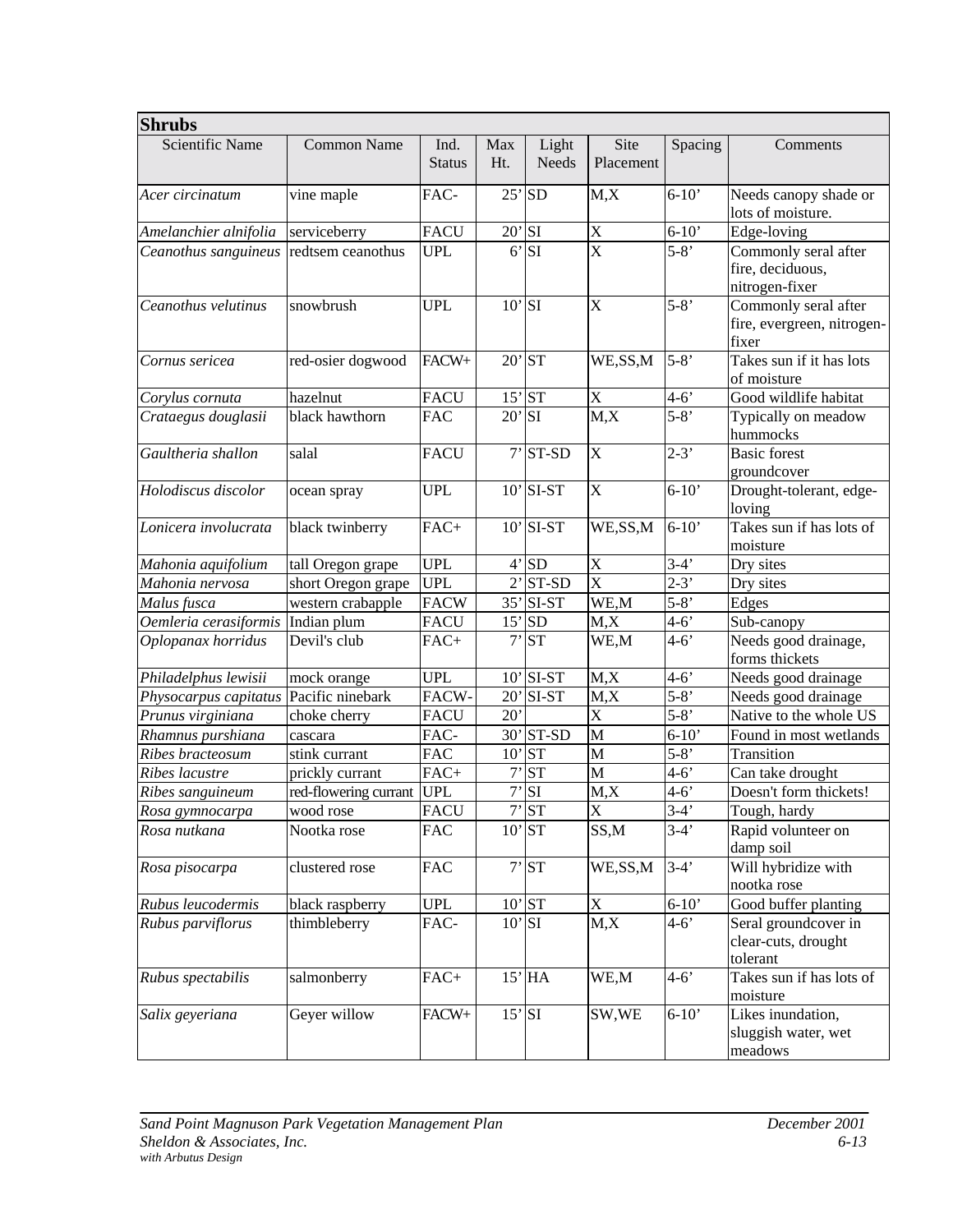| Salix lasiandra                       | Pacific willow            | $FACW+$     | $50'$ HA    | WE,SS,M   | $6-10'$   | Common, tolerant,         |
|---------------------------------------|---------------------------|-------------|-------------|-----------|-----------|---------------------------|
|                                       |                           |             |             |           |           | prefers riparian          |
| Salix scouleriana                     | Scouler willow            | <b>FAC</b>  | $35'$ ST    | SS,M      | $6-10'$   | Upland & wetland          |
| Salix sitchensis                      | Sitka willow              | <b>FACW</b> | $25'$ HA    | WE, SS, M | $6-10'$   | Common, tolerant          |
| Sambucus racemosa                     | red elderberry            | <b>FACU</b> | $20'$ HA    | M         | $5 - 8'$  | tolerates sun, seral on   |
|                                       |                           |             |             |           |           | clear-cuts                |
| Sorbus sitchensis                     | Cascade mountain          | <b>FACU</b> | $15'$ SI-ST | M         | $6 - 10'$ | Not to be mistaken for S. |
|                                       | ash                       |             |             |           |           | aucuparia                 |
| Symphoricarpos albus                  | snowberry                 | <b>FACU</b> | $7'$ SI     | $M_X$     | $3-4'$    | Common, tolerant          |
| Vaccinium ovatum                      | evergreen huckleberry UPL |             | 5'SD        | $M_X$     | $4-6'$    | Prefers mature shade      |
| Vaccinium parvifolium red huckleberry |                           | <b>UPL</b>  | $13'$ SD    | M.X       | $5 - 8'$  | Requires lots of organic  |
|                                       |                           |             |             |           |           | matter                    |

| <b>Sedges and Rushes</b>                 |                          |                       |                       |                          |                          |         |                                               |  |
|------------------------------------------|--------------------------|-----------------------|-----------------------|--------------------------|--------------------------|---------|-----------------------------------------------|--|
| Scientific Name                          | <b>Common Name</b>       | Ind.<br><b>Status</b> | Max<br>Ht.            | Light<br><b>Needs</b>    | <b>Site</b><br>Placement | Spacing | Comments                                      |  |
| Carex lenticularis                       | shore sedge              | FACW+                 |                       | $3'$ SI                  | WE,SS                    | 1.5'    | From shore to high<br>mountains               |  |
| Carex obnupta                            | slough sedge             | OBL                   |                       | $4.5$ <sup>'</sup> ST    | SW,WE,SS                 | 1.5'    | Extremely common                              |  |
| Carex rostrata (utriculata) beaked sedge |                          | OBL                   |                       | $3'$ SI-ST               | SW,WE,SS                 | 1.5'    | Common                                        |  |
| Carex stipata                            | sawbeak sedge            | OBL                   |                       | $3'$ SI-ST               | SW, WE, SS               | 1.5'    | Lowland to mid-<br>montane                    |  |
| Eleocharis acicularis                    | spikerush                | OBL                   | $0.5$ <sup>'</sup> SI |                          | SW,WE                    | 1.5'    | Rhizomatous, lowland to<br>mid-montane        |  |
| Eleocharis palustris                     | common spikerush         | OBL                   | $0.5$ 'SI             |                          | SW,WE                    | 1.5'    | Rhizomatous, coastal to<br>mid-montane        |  |
| Juncus acuminatus                        | tapered rush             | OBL                   |                       | $2'$ SI                  | SW,WE                    | 1.5'    | Tolerant                                      |  |
| Juncus articulatus                       | jointed rush             | OBL                   |                       | $2'$ SI                  | SW,WE                    | 1.5'    | Tolerant                                      |  |
| Juncus ensifolius                        | dagger leaf rush         | <b>FACW</b>           |                       | $2'$ SI                  | SW,WE,SS                 | 1.5'    | Lowland to mid-<br>montane                    |  |
| Juncus oxymeris                          | pointed rush             | FACW+                 |                       | $3'$ SI                  | SW,WE,SS                 | 1.5'    | Lowland                                       |  |
| Scirpus acutus                           | hardstem bulrush         | OBL                   |                       | $6'$ SI                  | SW,WE                    | 1.5'    | Tolerates up to 3' of<br>water; common, hardy |  |
| Scirpus microcarpus                      | small-fruited<br>bulrush | OBL                   |                       | $4.5$ <sup>'</sup> SI-ST | SW,WE,SS                 | 1.5'    | Lowland to mid-<br>montane, very common       |  |

| <b>Grasses</b>         |                   |               |     |               |            |         |                        |
|------------------------|-------------------|---------------|-----|---------------|------------|---------|------------------------|
| Scientific Name        | Common Name       | Ind.          | Max | Light         | Site       | Spacing | Comments               |
|                        |                   | <b>Status</b> | Ht. | <b>Needs</b>  | Placement  |         |                        |
| Alopecurus aequalis    | short-awn foxtail | OBL           |     | $1.5$ ' SI-ST | SW, WE, SS | 1.5'    | Often submerged        |
| Alopecurus geniculatus | water foxtail     | <b>OBL</b>    |     | 1.5' SI-ST    | SW,WE,SS   | 1.5'    | Often submerged,       |
|                        |                   |               |     |               |            |         | tolerant               |
| Beckmannia syzigachne  | American          | OBL           |     | $2'$ SI       | WE.SS      | 1.5'    | Good wildlife forage,  |
|                        | sloughgrass       |               |     |               |            |         | lowland to mid-montane |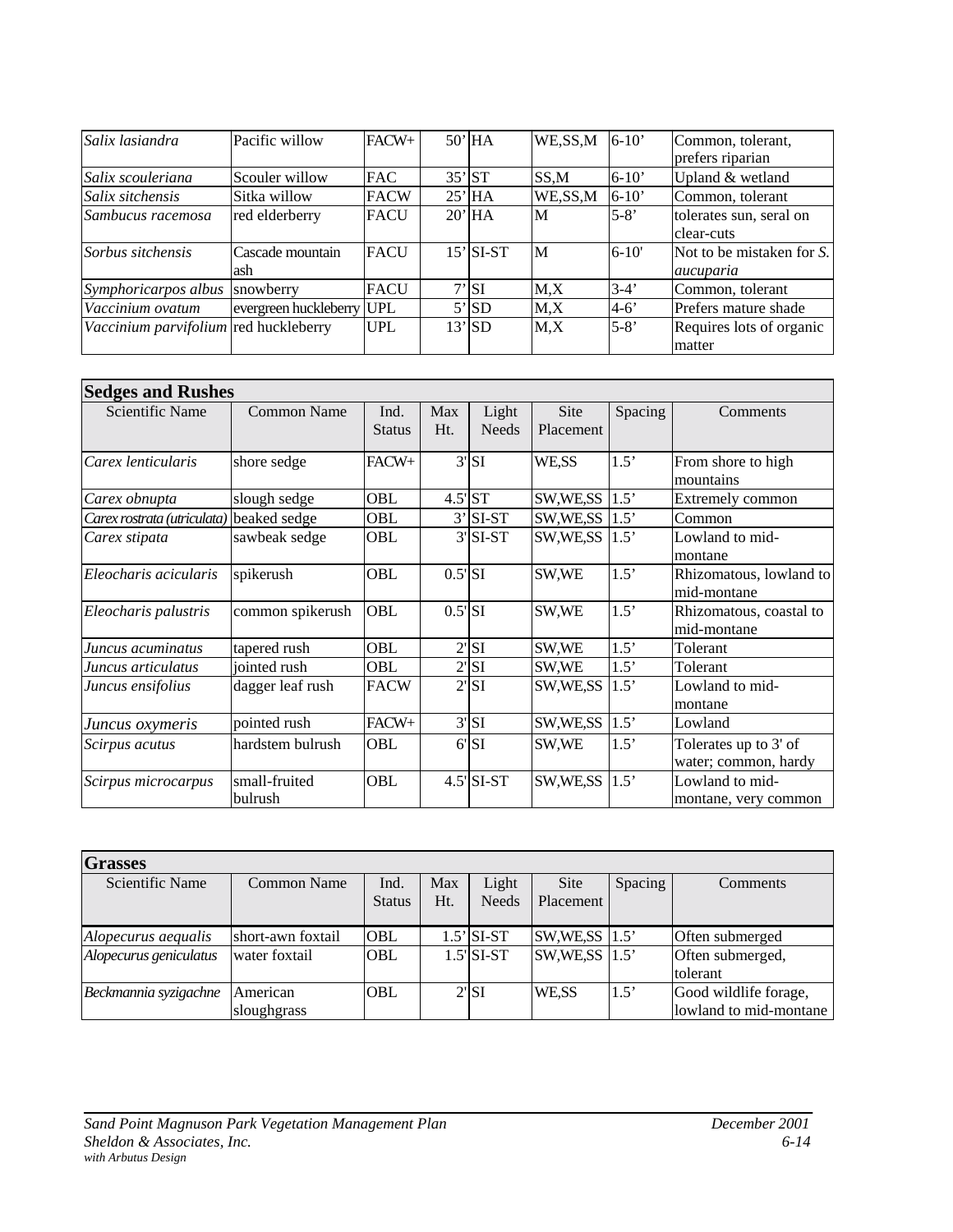| Calamagrostis<br>canadensis                | bluejoint reedgrass    | FACW+       |                                        | 3'ST                  | WE,SS,M   | 1.5' | Rhizomatous, coastal to<br>mid-montane         |
|--------------------------------------------|------------------------|-------------|----------------------------------------|-----------------------|-----------|------|------------------------------------------------|
| Cinna latifolia                            | wood reed              | <b>FACW</b> |                                        | 6'ST                  | WE,SS,M   | 1.5' | Coastal to sub-alpine                          |
| Deschampsia<br>caespitosa                  | tufted hairgrass       | <b>FACW</b> |                                        | $2'$ SI               | WE,SS,M   | 1.5' | Common, keystone<br>species in wet meadows     |
| Elymus glaucus                             | blue wildrye           | <b>FACU</b> |                                        | $2'$ SI               | X         | 1.5' | Very drought-tolerant,<br>good wildlife forage |
| <i>Festuca idahoensis</i>                  | Idaho fescue           | UPL         | $2.5$ <sup>'</sup> SI                  |                       | X         | 1.5' | Drought-tolerant                               |
| Festuca occidentalis                       | Western fescue         | <b>UPL</b>  | $2.5$ <sup><math>\vert</math></sup> SI |                       | X         | 1.5' | Open areas, forest edges                       |
| Festuca rubra var.<br>rubra                | red fescue             | $FAC+$      | $2.5$ <sup>'</sup> SI                  |                       | SS,M      | 1.5' | Common, tolerant                               |
| Glyceria borealis<br><i>(occidentalis)</i> | northern<br>mannagrass | <b>OBL</b>  |                                        | 4'ST                  | WE,SS     | 1.5' | Tolerates up to 3' of<br>water                 |
| Glyceria elata                             | tall mannagrass        | FACW+       |                                        | $4.5$ <sup>'</sup> SD | WE, SS, M | 1.5' | Prefers streamside                             |
| Panicum occidentale                        | western panic-grass    | <b>FACW</b> |                                        | SI                    | WE,SS,M   | 1.5' | Coastal to sub-alpine                          |

| <b>Ferns</b>            |                            |               |         |              |           |            |                          |  |  |  |  |
|-------------------------|----------------------------|---------------|---------|--------------|-----------|------------|--------------------------|--|--|--|--|
| Scientific Name         | Common Name<br>Max<br>Ind. |               | Light   | Site         | Spacing   | Comments   |                          |  |  |  |  |
|                         |                            | <b>Status</b> | Ht.     | <b>Needs</b> | Placement |            |                          |  |  |  |  |
| Athyrium filix-femina   | lady fern                  | <b>FAC</b>    |         | 6'ST         | SS,M      | $4-6'$     | Very common, tolerant    |  |  |  |  |
| <b>Blechnum</b> spicant | deer fern                  | $FAC+$        |         | $2'$ SD      | M         | $2 - 4'$   | Needs shade, moisture,   |  |  |  |  |
|                         |                            |               |         |              |           |            | evergreen                |  |  |  |  |
| Dryopteris expansa      | wood fern                  | <b>FACU</b>   |         | 2'SD         | WE, SS, M | $2 - 4'$   | Likes muddy soil         |  |  |  |  |
| Gymnocarpium            | oak fern                   | <b>FAC</b>    | $16"$ S |              | M         | $1.5 - 2'$ | Forms carpets            |  |  |  |  |
| dryopteris              |                            |               |         |              |           |            |                          |  |  |  |  |
| Polystichum munitum     | western sword fern         | <b>FACU</b>   |         | 4'ST         | M, X      | $4 - 6'$   | PNW basic; needs shade   |  |  |  |  |
|                         |                            |               |         |              |           |            | or moisture, evergreen   |  |  |  |  |
| Pteridium aquilinium    | bracken fern               | <b>FACU</b>   |         | $5'$ SI      | X         | $2 - 4'$   | Seral on disturbed areas |  |  |  |  |

# **Herbs and Groundcovers**

| <b>Scientific Name</b>                      | <b>Common Name</b>  | Ind.<br><b>Status</b> | Max<br>Ht. | Light<br><b>Needs</b>      | <b>Site</b><br>Placement | Spacing                               | Comments                                 |
|---------------------------------------------|---------------------|-----------------------|------------|----------------------------|--------------------------|---------------------------------------|------------------------------------------|
|                                             |                     |                       |            |                            |                          |                                       |                                          |
| Achillea millefolium                        | varrow              | <b>UPL</b>            |            | $1'$ SI                    | X                        | $1 - 1.5'$                            | Self-seeds, robust,<br>tolerant          |
| Anaphalis<br>margaritacea                   | pearly everlasting  | <b>UPL</b>            | $1'$ SI    |                            | X                        | $1 - 1.5$                             | Robust, tolerant                         |
| Arctostaphylos uva-<br>ursi                 | kinnikinnick        | $1'$ SI<br>FACU-      |            | X                          | $1 - 1.5'$               | Slow grower - likes dry<br>stony soil |                                          |
| Aruncus dioicus                             | goat's beard        | FACU+                 |            | 2'ST                       | M, X                     | $1 - 1.5'$                            | Streamside, edges                        |
| Caltha palustris                            | marsh marigold      | OBL                   |            | 9" ST                      | SW,WE                    | $1 - 1.5'$                            | Coastal                                  |
| Chimaphila umbellata<br>or <i>menziesii</i> | pipsissewa          | <b>UPL</b>            |            | $10"$ ST                   | M                        | $1 - 1.5'$                            | Needs organic soil                       |
| Dicentra formosa                            | bleeding heart      | <b>FACU</b>           |            | $1.5$ <sup>'</sup> $ST-SD$ | M, X                     | $1 - 1.5'$                            | Very common, tolerant                    |
| Epilobium<br>angustifolium                  | fireweed            | <b>UPL</b>            |            | $4'$ SI                    | X                        | $1 - 1.5$                             | Seral on clear-cuts,<br>common, tolerant |
| Fragaria vesca                              | woodland strawberry | <b>UPL</b>            | 6"         | <b>SI</b>                  | X                        | $1 - 1.5$                             | Rapid spreader,<br>evergreen             |
| Geum macrophyllum                           | big-leaf avens      | FACW-                 |            | 3'ST                       | WE,SS,M                  | $1 - 1.5'$                            | Common                                   |

*Sand Point Magnuson Park Vegetation Management Plan December 2001 Sheldon & Associates, Inc. 6-15 with Arbutus Design*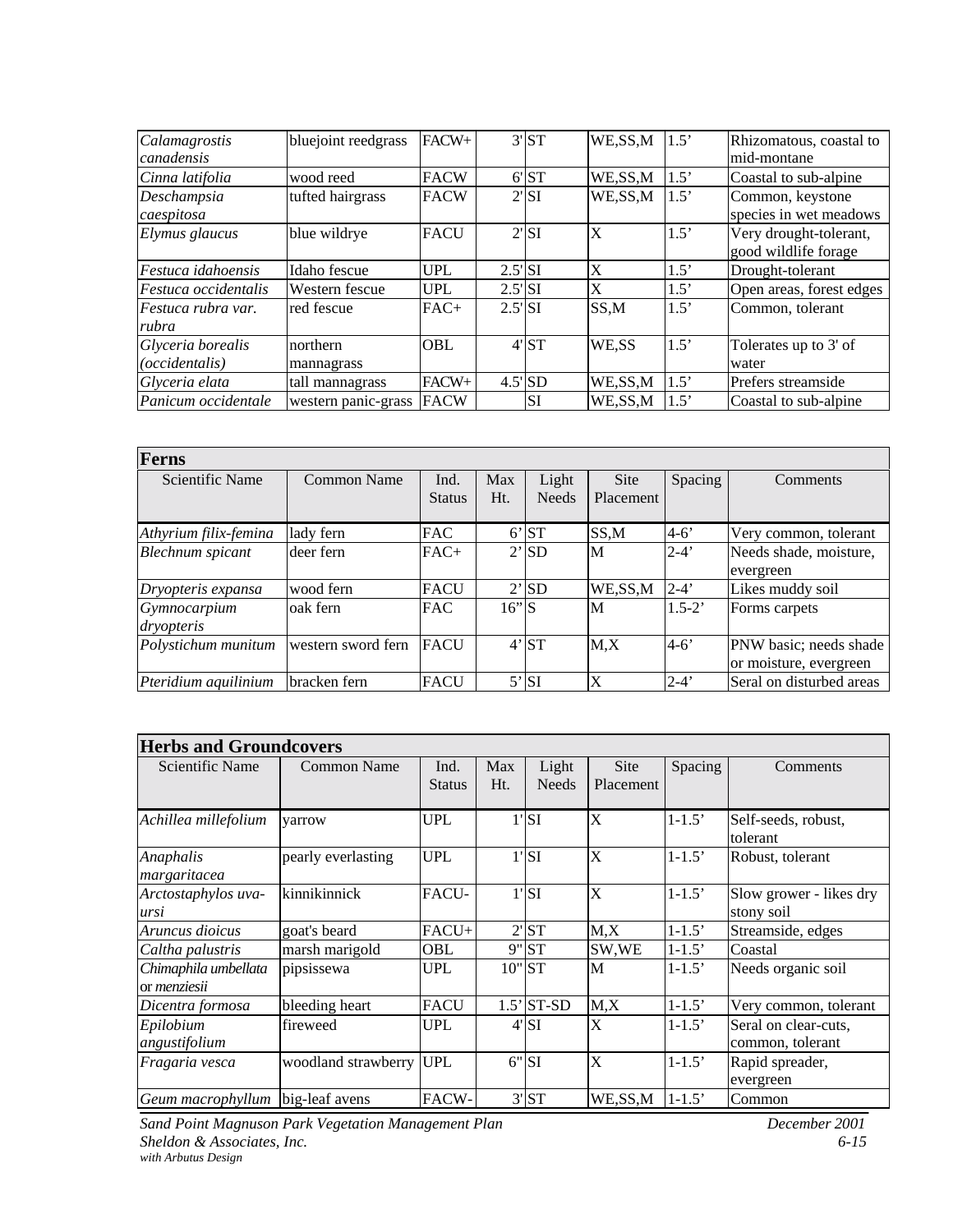| Heracleum lanatum                 | cow parsnip                 | FAC+                   |                       | 6'ST                   | WE, SS, M             | $1 - 1.5'$ | Likes riparian, self-seeds |
|-----------------------------------|-----------------------------|------------------------|-----------------------|------------------------|-----------------------|------------|----------------------------|
| Hieracium albiflorum              | hawkweed                    | <b>UPL</b>             |                       | $2'$ HA                | $\overline{M,X}$      | $1 - 1.5'$ | common                     |
| Hydrophyllum                      | Pacific waterleaf           | NI                     |                       | $12"$ ST-SD            | M                     | $1 - 1.5'$ | Wet forest groundcover     |
| tenuipes                          |                             |                        |                       |                        |                       |            |                            |
| Linnaea borealis                  | twinflower                  | FACU-                  |                       | $6"$ ST                | M, X                  | $1-1.5'$   | Usually in forests, but    |
|                                   |                             |                        |                       |                        |                       |            | seral on clear-cuts        |
| Lonicera ciliosa                  | orange honeysuckle          | <b>UPL</b>             |                       | $15'$ ST               | M, X                  | $1 - 1.5'$ | Trailing/climbingvine      |
| Lupinus polyphyllus               | big-leaf lupine             | $FAC+$                 |                       | $3'$ SI                | $\overline{\text{X}}$ | $1 - 1.5'$ | Seral, common, tolerant    |
| Lysichiton                        | skunk cabbage               | OBL                    |                       | $10"$ SD               | SW,WE                 | $1 - 1.5'$ | Common, typical PNW        |
| americanum                        |                             |                        |                       |                        |                       |            |                            |
| Maianthemum                       | wild lily of the valley FAC |                        | $14"$ ST              |                        | M, X                  | $1 - 1.5'$ | Rapid spreader             |
| dilatatum                         |                             |                        |                       |                        |                       |            |                            |
| Mimulus guttatus                  | yellow monkey flower        | <b>OBL</b>             |                       | $3'$ SI                | WE,SS,M               | $1 - 1.5'$ | Forms sheets near seeps    |
| Myosotis laxa                     | small forget-me-not         | $\overline{OBL}$       |                       | $15"$ ST               | WE,SS                 | $1-1.5'$   | Uncommon, pretty           |
| Oenanthe sarmentosa               | water parsley               | <b>OBL</b>             |                       | 3'ST                   | SW, WE, SS            | $1 - 1.5'$ | Common, hardy, good        |
|                                   |                             |                        |                       |                        |                       |            | amphibian habitat          |
| Osmorhiza chiloensis sweet cicely |                             | $\overline{\rm NI}$    |                       | $6"$ ST-SD             | $\overline{\text{X}}$ | $1 - 1.5'$ | Very common in PNW         |
|                                   |                             |                        |                       |                        |                       |            | forest                     |
| Oxalis oregana                    | wood-sorrel                 | $\overline{\rm NI}$    |                       | 9" ST                  | M, X                  | $1 - 1.5'$ | Very rapid spreader,       |
|                                   |                             |                        |                       |                        |                       |            | robust, highly tolerant    |
| Petasites frigidus                | coltsfoot                   | FACW-                  | 20" ST                |                        | WE,SS,M               | $1 - 1.5'$ | Rhizomatous, good          |
|                                   |                             |                        |                       |                        |                       |            | spreader                   |
| Polygonum                         | lady's thumb                | <b>FACW</b>            |                       | $3'$ SI-ST             | <b>SW</b>             | $1-1.5'$   | Many species in this       |
| persicaria                        |                             |                        |                       |                        |                       |            | genus, good amphibian      |
|                                   |                             |                        |                       |                        |                       |            | habitat                    |
| Smilacina stellata                | Solomon's Star              | FAC-                   | $1.5$ <sup>'</sup> ST |                        | M                     | $1-1.5'$   | Forms drifts near          |
|                                   |                             |                        |                       |                        |                       |            | streams                    |
| Stachys cooleyae                  | Cooley hedge nettle         | <b>FACW</b>            |                       | $4$ <sup>'</sup> SI-ST | M<br>$\overline{M}$   | $1 - 1.5$  | Common                     |
| Tellima grandiflora               | fringecup                   | $\overline{\text{NI}}$ |                       | 2'ST                   |                       | $1 - 1.5'$ | Common, tolerant           |
| Tiarella trifoliata               | foamflower                  | FAC-                   |                       | 2'ST                   | $\mathbf{M}$          | $1 - 1.5'$ | Common, tolerant           |
| Tolmiea menziesii                 | piggy-back plant            | <b>FAC</b>             |                       | 30" SD                 | M                     | $1 - 1.5'$ | Forms drifts near          |
|                                   |                             |                        |                       |                        |                       |            | streams                    |
| Trientalis latifolia              | western starflower          | <b>UPL</b>             |                       | 6"ST                   | $\overline{M}$        | $1 - 1.5'$ | Often found in clumps      |
|                                   |                             |                        |                       |                        |                       |            | around trees               |
| Viola glabella                    | stream violet               | FACW+                  |                       | $7"$ SI-ST             | M                     | $1-1.5'$   | Common, rapid spreader     |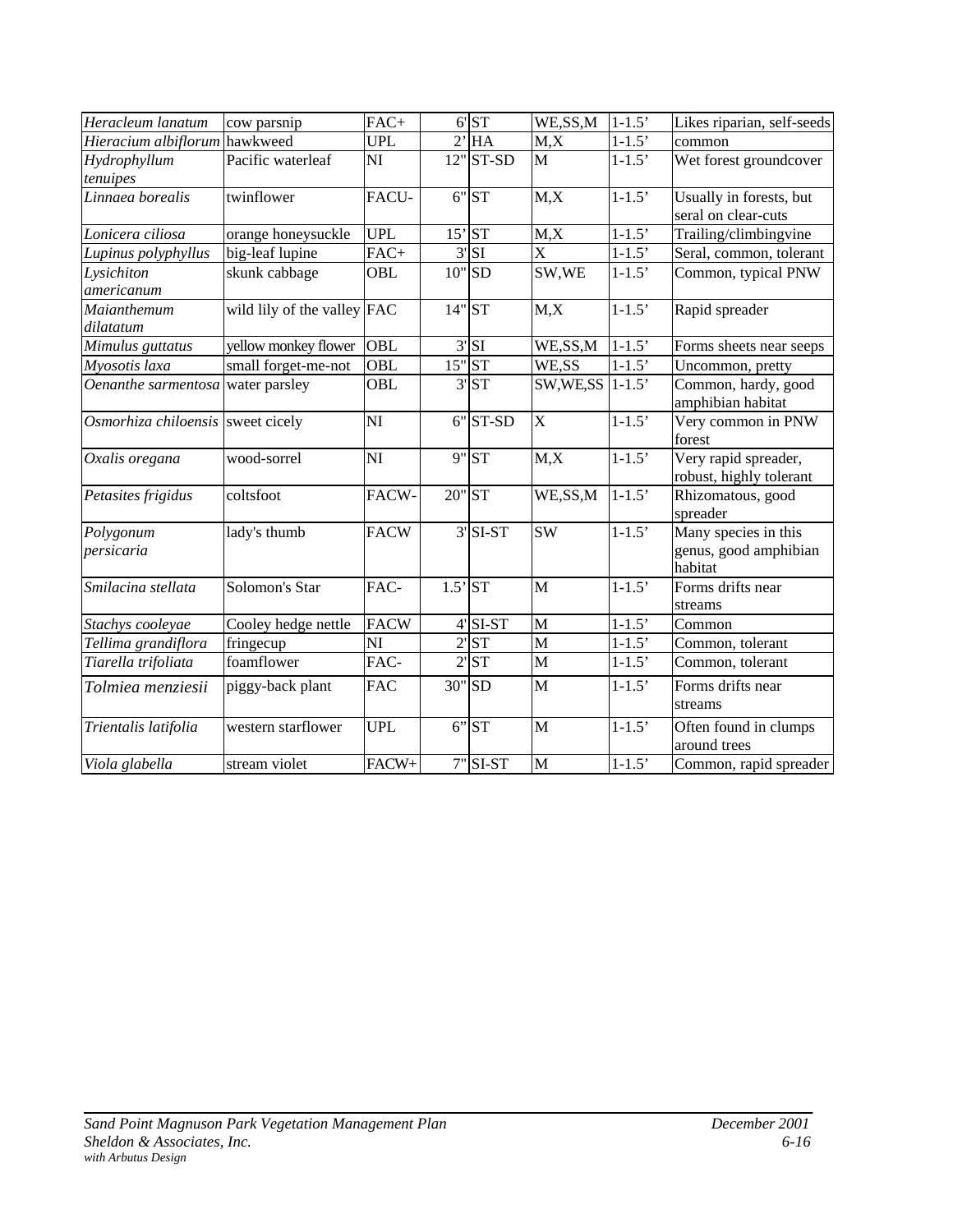#### **6.6 Pruning**

At SPMP pruning is a maintenance action that will primarily only be necessary in developed landscape areas. Pruning in natural areas is to be done mainly in the case of hazard trees that pose a threat to public safety. Pruning can produce strong, healthy, attractive plants, but only if done well. Prune for your level of expertise, for poorly pruned plants often become bigger problems than when left alone. Pruning can stimulate fruit production, invigorate the plant, promote growth, repair injury, and increase value of trees and shrubs. If plants are planted in the right plant then pruning is less of an issue, and many future pruning problems can be eliminated. Begin with removing the three D's: Dead, Diseased or Damaged wood. Use clean, sharp pruning tools including handsaws, loppers, pruners, and chainsaws.

# *Trees*

*Prune for Safety*

- Remove branches that grow to low and could cause injury or property damage.
- Trim branches that interfere with site lines on streets or driveways.
- Remove branches that grow into utility lines.
- Remove or trim branches in natural areas that are a hazard to public safety.

*Prune for Health*

- Create a strong structure when tree is young.
- Remove dead, diseased or damaged branches to increase strength and longevity of trees.
- Thin crown to increase airflow and reduce pest problems.
- Remove crossing and rubbing branches.
- Do not apply dressing to pruning wounds, as this my invite disease problems.

*Prune for Aesthetics*

- Enhance the natural form and character of the tree.
- Never 'top' trees. It is against DPR adopted Tree Policy (2001) to do so on public lands for views from private lands.

# *Shrubs*

*Prune for Health*

- Follow principles of natural target pruning.
- Make cuts as close to the bud as possible.
- Do not make flush cuts.
- Do not leave stubs.

*Prune for Aesthetics*

- Enhance balanced, natural shape of shrub species.
- Remove crowded and crossing branches.
- Remove terminal bud to stimulate lower branching.
- Remove reverted shoots.
- Enhance flowering and fruiting.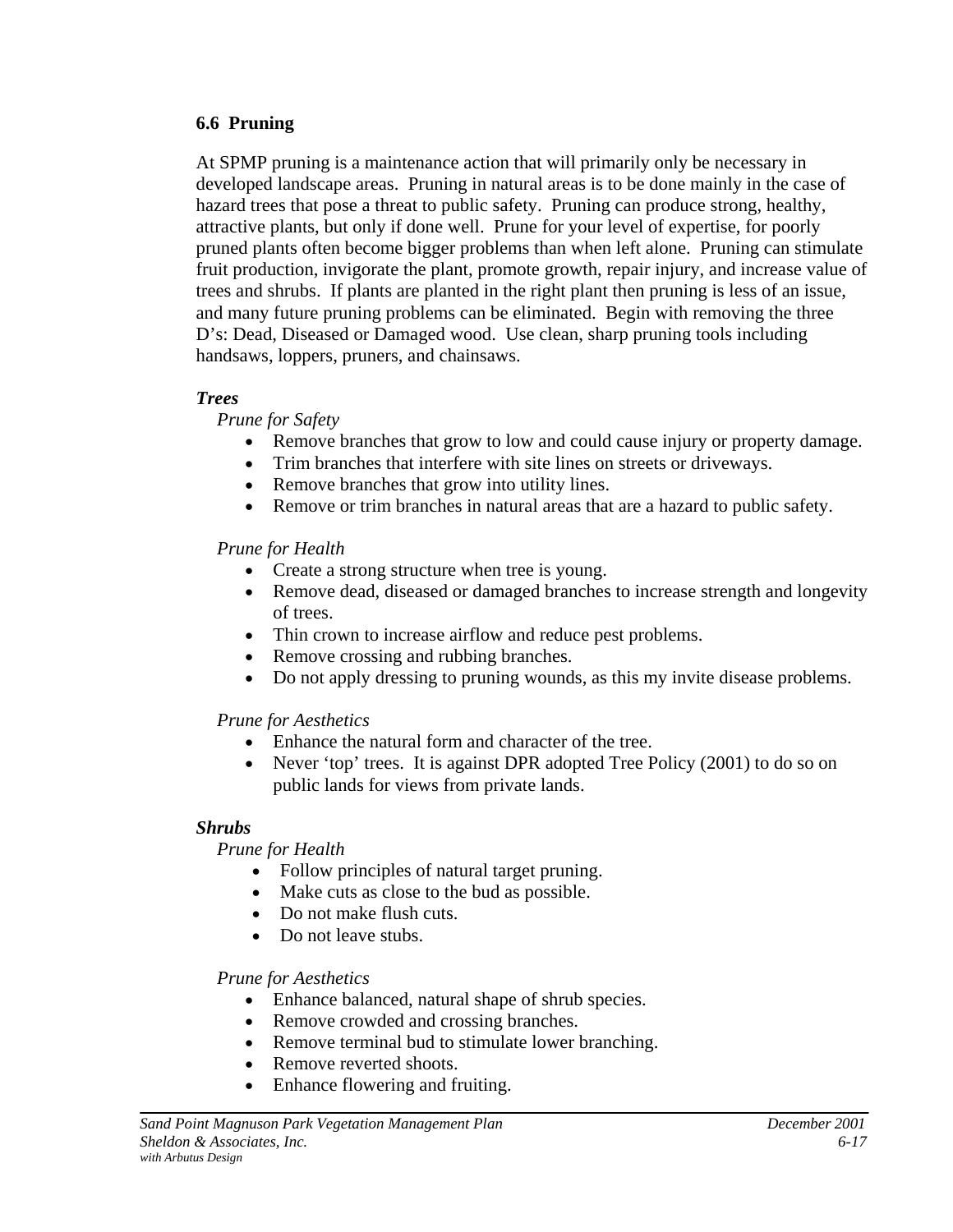# **6.7 Removing Plants**

Plant removal outside of non-native control efforts is done primarily for the following reasons: poor tree architecture, summer branch drop, increased exposure, root loss, unstable rooting, girdling roots, leaning trees, unfavorable soil conditions, cracks, cankers, conks, seams, decay, cavities, and root and butt diseases. Trees in particular may present a risk because of old age, storm damage, poor structure, past construction activities or death of the tree. Derelict trees in natural areas that do not pose a hazard should be left standing.

If the tree is defective AND has a target, it is considered a hazard.

- Remove derelict trees that cannot be made safe or functional by corrective pruning.
- Remove trees that constitute a high hazard if no other prescription will eliminate the risk.
- Alert the community before tree removal begins, to provide opportunity for comment.

At times trees and shrubs may be removed for new park construction, access or other issues not related to the plant's viability. Cost and availability of funds for tree-spade work should be weighed against the cost of replacing the tree with a new smaller caliper tree. Establishment of larger trees is often less successful than planting a new one.

- Determine value of specimen to be transplanted, by appraisal, when considering replacement vs. transplanting.
- Transplant trees smaller than 10-12" in diameter with a large tree-spade.
- Transplant shrubs by carefully digging rootball and placing in pots.
- Do not let roots dry out.
- Remove plant material that is too large for the allotted space.
- Remove plant material that is diseased or dead and dispose off site.

Large woody debris and brush piles are critical elements that are often lacking in the habitat areas of the Park. When large trees have been removed, recycle as much of the parts of the woody debris on site as possible. Trunks and large branches that will not live sprout can be placed directly on the ground within any of the habitat areas, except for within the existing small wetlands on site. Brush (non-sprouting limbs and branches from the tree tops) can be used for wildlife brush piles scattered throughout the habitat zone of the park. Placing brush piles and large woody debris is appropriate within any upland or wetland habitat in the Park, except for directly into the small seasonally ponded wetlands.

CAUTION: Do NOT place trunks or large branches from any of the non-native *Populus* species found on site (Lombardy, white poplar, or their hybrids) directly on the ground. These species will live sprout from large woody debris kept in moist contact with soil. To use the remains of those species appropriately, prop them off the ground (on both ends) by placing the log on 6-8" thick pieces of wood from non-invasive species (red alder, big leaf maple). In that manner, the native softwood will rapidly decompose from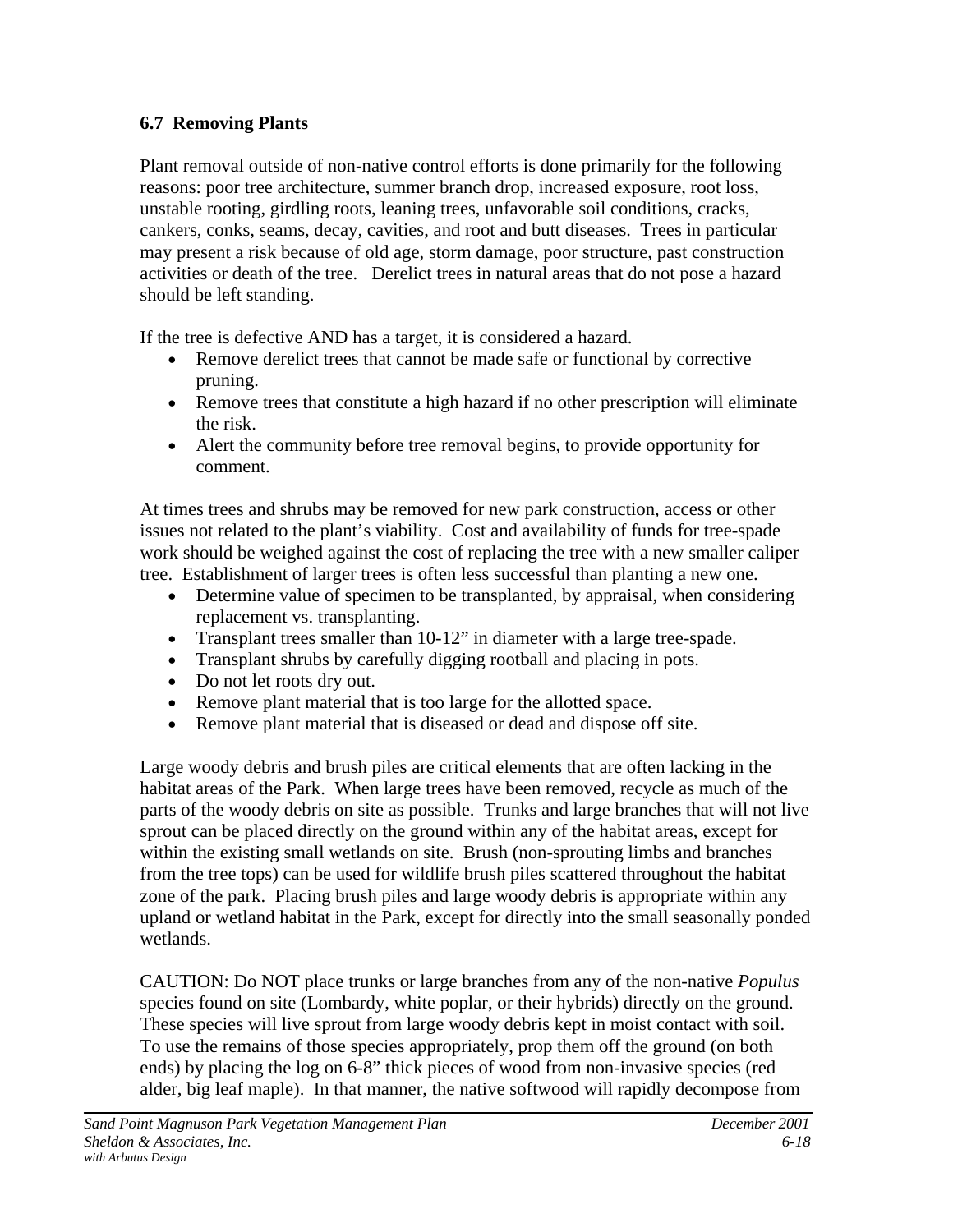direct contact with the soil while the potential live-sprouting log will dry out and become non-viable. It will eventually rest on the ground while the smaller pieces of wood decompose, resulting in large pieces of woody debris on the ground that pose no risk for sprouting and spreading unwanted invasive species. Smaller material, not used for brush piles, can be chipped and used as mulch.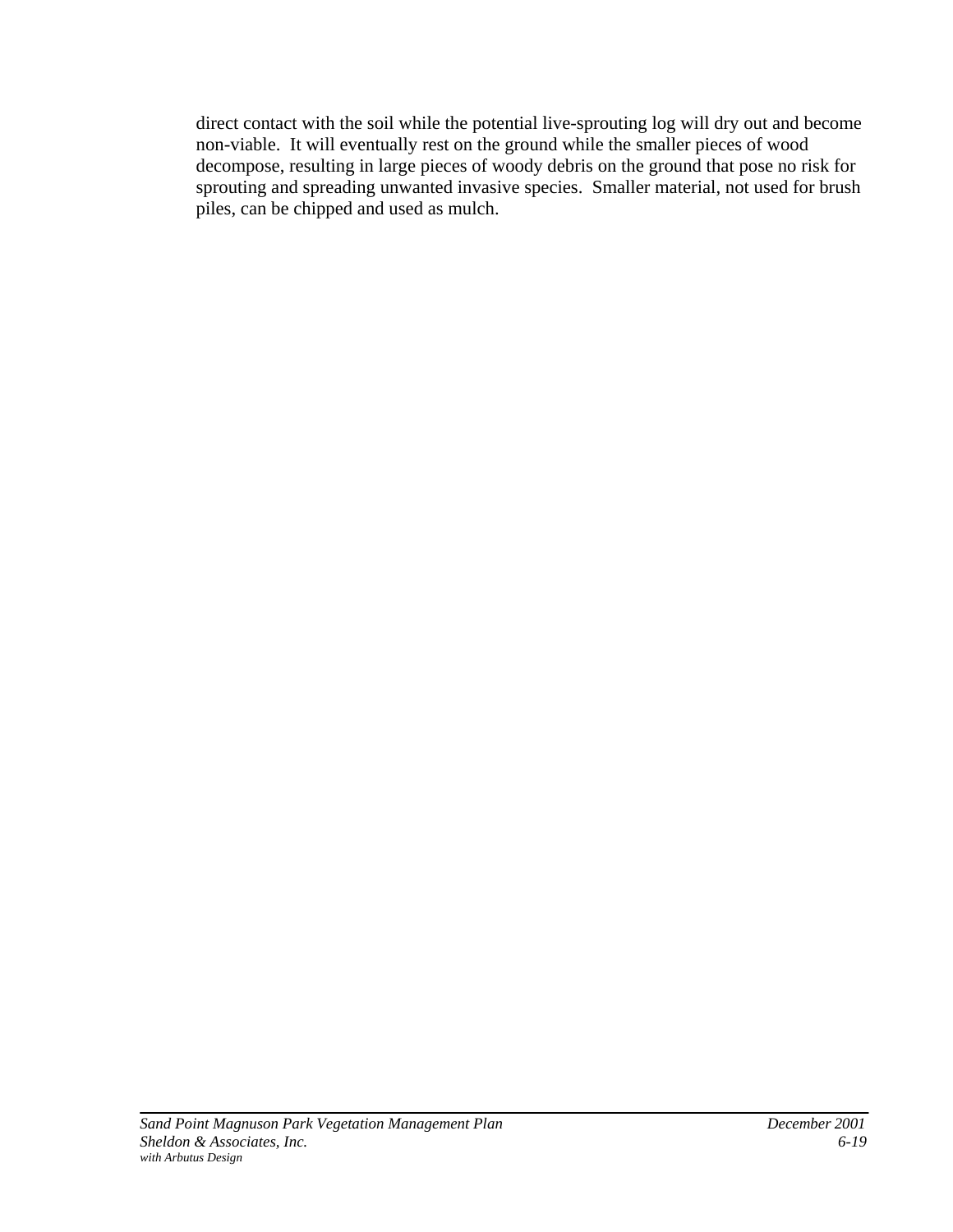# **6.8 Taking Care of Turf**

Turf is the term applied to any lawn or grasses grown in the developed landscapes within the Park and is the traditional "green carpet" many visitors associate with parks. The wide variety of type of use indicates varied maintenance and management practices.

# **Maintenance**

# *Mowing*

*Frequency*

- Mow weekly from MARCH through OCTOBER; Bi-Weekly in FEBRUARY and NOVEMBER; and at least Monthly in DECEMBER and JANUARY.
- *Cutting Height*
	- Mow to a height of 2 to 2.5 inches (avoid removing more than  $1/3$  leaf blade height at any one time). Care should be taken in areas where tree roots protrude above the ground surface, and mower height should be raised whenever possible to avoid excessive root damage.

*Mulch Mowing*

- Do not remove grass clippings from mowed turf areas.
- Alternate mowing patterns to avoid ruts and compaction from the wheels.
- Avoid driving on frozen turf.
- Avoid driving on wet ground where ruts will remain.

# *Trimming*

• Use walk- behind mowers and line trimmers where site cannot be accessed by riding mowers, and around trees to avoid trunk damage from riding mowers.

# *Edging*

• Edge 2 to 4 times per year, depending on the maintenance standard for the site.

# Cultural Care

# *Fertilization*

- Soil test routinely fertilized turf on a 4-year cycle.
- Provide turf fertilizer 5-1-4 NPK unless otherwise indicated by soil tests.
- Apply approximately 1 lb. of N per 1000 square feet.
- Fertilizers N should be approx. 50% water insoluble N preferable with some organic sources.
- Avoid applications during heavy rainfall to avoid runoff.
- Avoid applications in very hot weather.
- Irrigation systems should be operational before growing season applications.
- Mark sprinkler heads to avoid damaging them during truck applications.
- Add micronutrients and lime as soil tests indicate.
- Use site specific fertilizers, such as organic fertilizer near streams, wetlands, and shorelines (all riparian areas).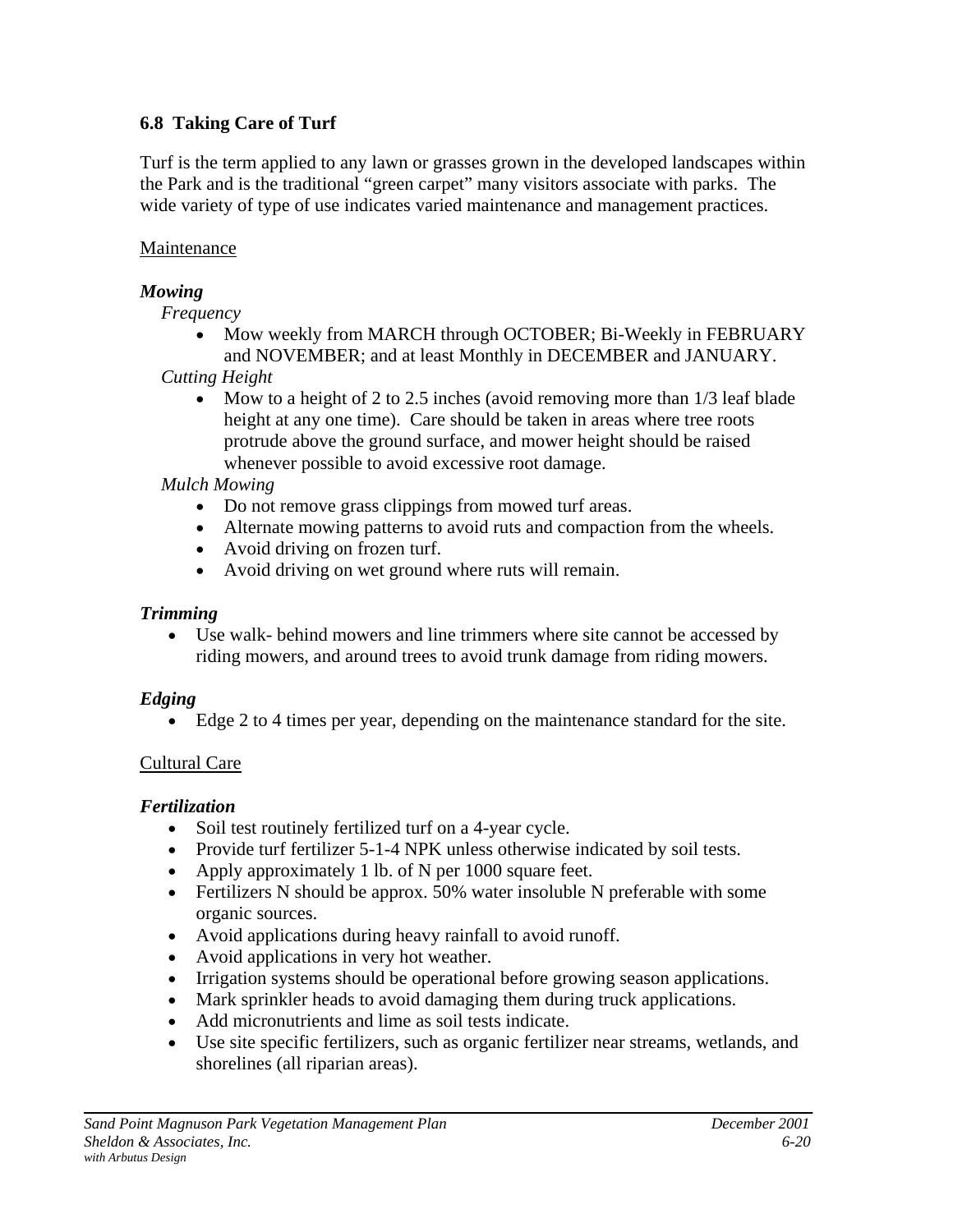#### *Irrigation*

- Apply approximately one inch of water per week.
- Monitor auto irrigation effectiveness on a weekly basis.

#### *Aeration*

- 2 to 3 times per year using .75 inch hollow tines.
- Best periods: March/April, late June, late August.
- Make two passes at 90 degree angles.

#### *Top Dressing*

- Use 80% coarse sand and 20% composted organic material.
- Most effective when done lightly and frequently.
- Apply  $\frac{1}{4}$  inch, each application.
- Monthly applications in heavy wear areas during peak seasons.

#### *Overseeding*

- Overseed entire area at least once per year.
- Overseed in fall and slicer seed in spring.
- Overseed 5 lb. / 1000 square feet.
- Site characteristics, usage, and maintenance practices guide seed selection. Ideal sites (full sun, good drainage, reasonable fertility) are suited for perennial ryegrass blends. Lawns that are in partial shade or on poorly drained sites should be seeded with mixes of perennial rye and fescues. Avoid Kentucky Bluegrass.

# Site Standards

# *Prominent Irrigated Lawn Areas*

These are high visibility or high use landscaped. Examples are: community center lawns; popular picnic/sunbathing areas; lawns adjacent to busy arterials.

*Fertilization*: 5-1-4 NPK ratio at 2 to 6 lb. N per year applied in 3 to 4 applications. Only organic fertilizers should be used near riparian areas.

*Aeration*: 2 to 3 times per year with conventional 0.75" hollow tines.

*Overseeding*: Once per year at 5 lb. per 1000 sq. Monthly applications in heavy wear areas.

# *General Irrigated Lawn Areas*

*Fertilization*: apply 5-1-4 NPK ratio at 1 to 2 lb. N per year applied in 1 to 2 applications. Only organic fertilizers should be used near riparian areas.

*Aeration*: 1 to 2 times per year with conventional 0.75" hollow tines. *Overseeding*: as needed, in April/May and October.

# *Non-Irrigated Lawn Areas*

*Fertilization*: apply 5-1-4 NPK ratio once October/November, only organic fertilizers should be used near riparian areas. *Overseeding*: as needed, in October.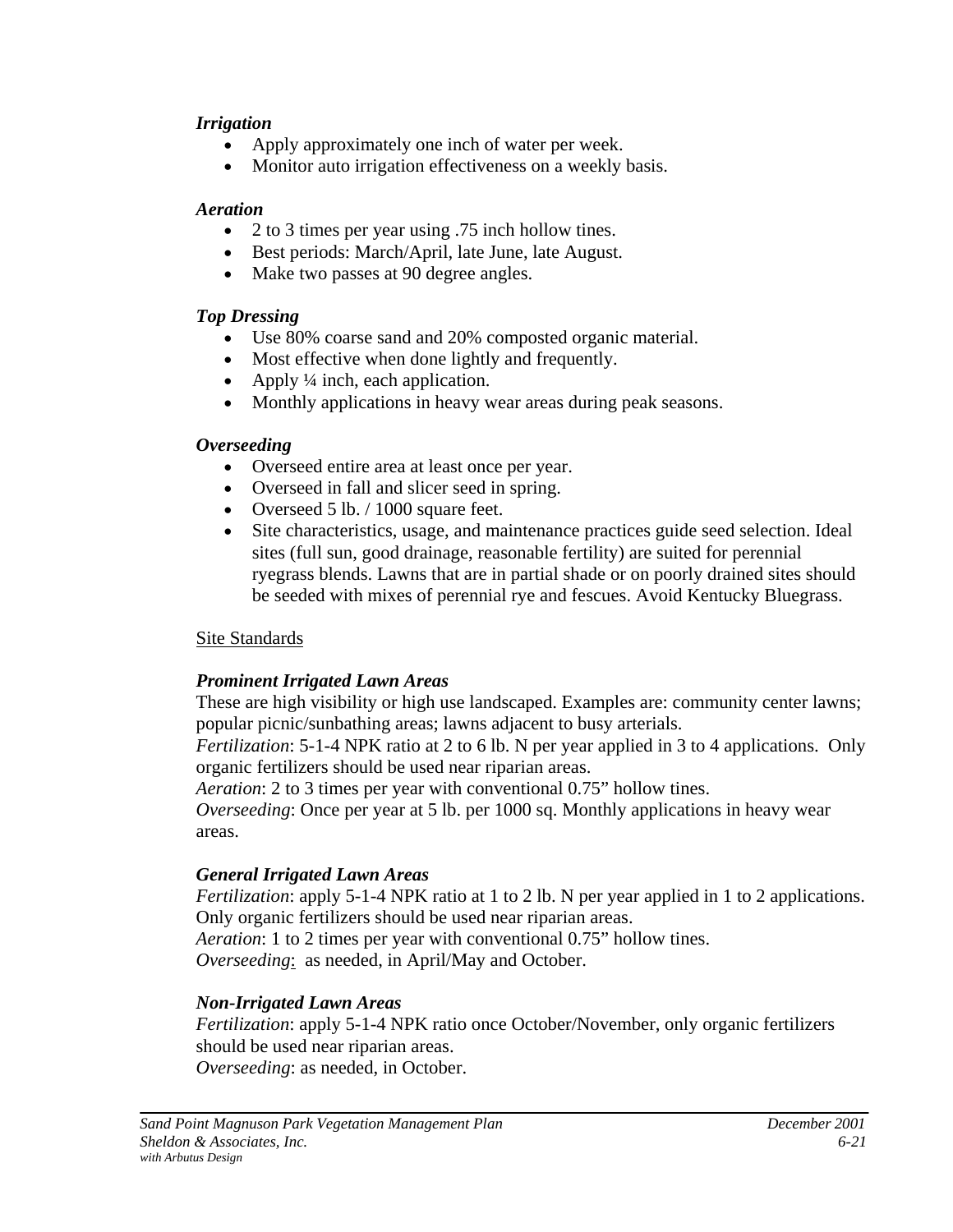# *Steep Slopes*

Leave unmowed or mow only once or twice per year. Replace existing slope vegetation with "low grow" turf cultivars or woody groundcovers.

# *Soil Based Athletic Fields*

Maintain as general irrigated lawn unless there is exceptionally high usage. *Fertilization*: apply 5-1-4 NPK ratio at 2 to 6 lb. N per year applied in 3 to 4 applications. *Aeration*: 2 to 3 times per year with conventional 0.75" hollow tines. *Overseeding*: Once per year at 5 lb. per 1000 sq. ft or about 375 lb. per soccer field. Monthly in heavy wear areas such as goal mouths through the playing season.

# *Bathing Beaches*

*Fertilization*: apply 5-1-4 NPK ratio at 2 to 6 lb. N per year applied in 3 to 4 applications, only organic fertilizers should be used near riparian areas.

*Aeration*: 2 to 3 times per year with conventional 0.75" hollow tines.

*Overseeding*: Once per year at 5 lb. per 1000 sq. ft. Monthly applications in heavy wear areas.

# *Design and Construction Issues*

Construct turf areas with a minimum slope of 2% to promote surface drainage and a maximum of 25% to allow riding mowers to safely access the areas.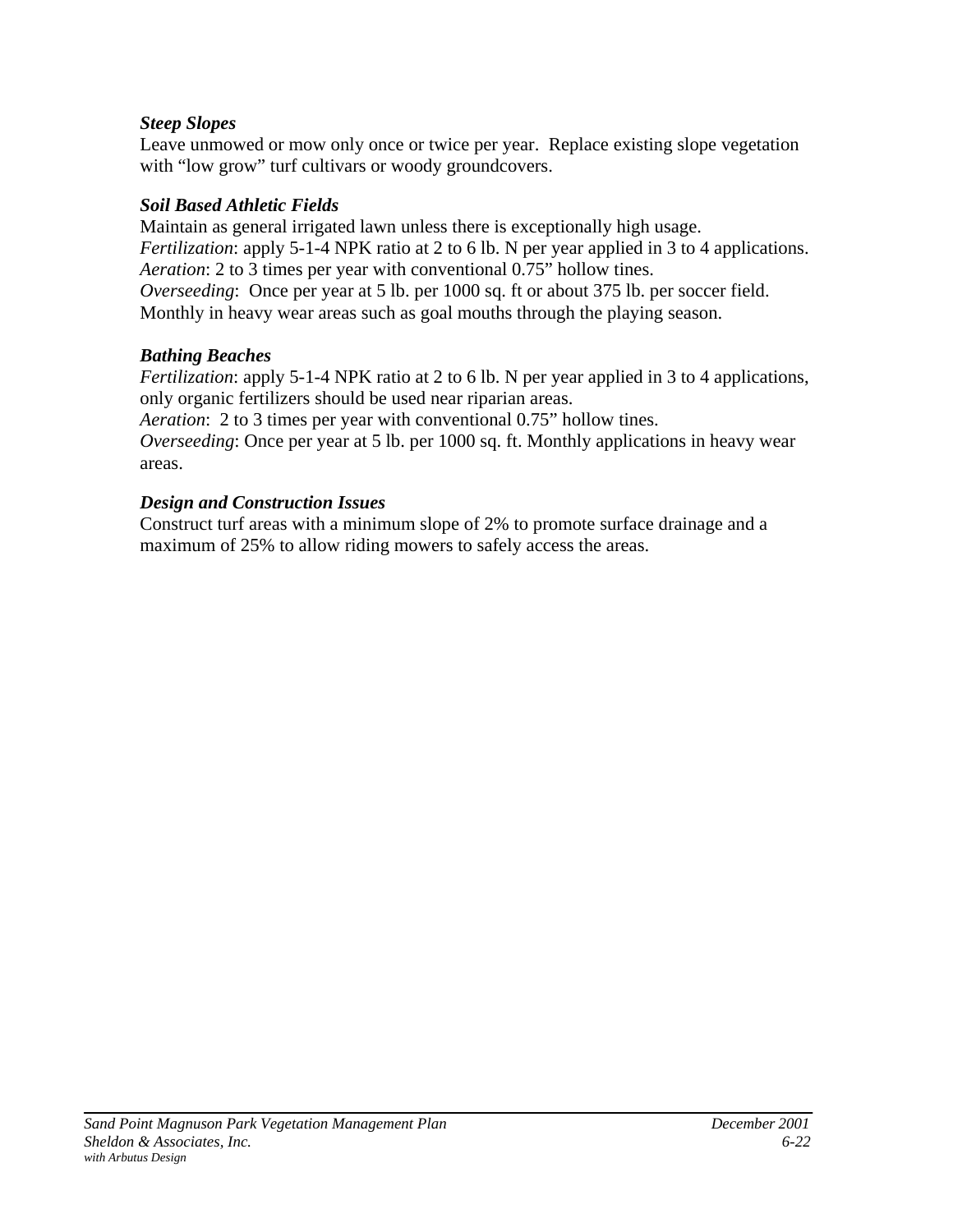# **6.9 Three Year Establishment Care**

All new plantings require follow-up care for a period of three years that is more intensive and frequent than plants that are already established. Main components of this three year care program are: mulching, watering, and weeding. One time maintenance actions that are project dependent are things like removing tree stakes and inorganic sheet or fabric mulch. A three year calendar for these actions is shown below. Detailed instructions on how to perform these maintenance actions can be found in this section under the title of the specific practice, i.e. "Mulching" (Section 6.4). Once the three year period is over and the plantings have established, care of these planted areas should be incorporated into the regular ongoing maintenance within the management area that they are located.

|                             | <b>Month</b> |  |   |   |  |   |  |           |  |           |             |           |             |           |           |           |           |   |   |   |
|-----------------------------|--------------|--|---|---|--|---|--|-----------|--|-----------|-------------|-----------|-------------|-----------|-----------|-----------|-----------|---|---|---|
| <b>Action</b>               | J            |  | F | M |  | A |  | M         |  |           | J           |           | A           |           | S         |           |           | O | N | D |
| At Time of Installation     |              |  |   |   |  |   |  |           |  |           |             |           |             |           |           |           |           |   |   |   |
| Mulching                    |              |  |   |   |  |   |  |           |  |           |             |           |             |           |           |           |           |   |   |   |
| Watering                    |              |  |   |   |  |   |  |           |  |           |             |           |             |           |           |           |           |   |   |   |
|                             |              |  |   |   |  |   |  |           |  |           |             |           |             |           |           |           |           |   |   |   |
| Year 1                      |              |  |   |   |  |   |  |           |  |           |             |           |             |           |           |           |           |   |   |   |
| Mulching                    |              |  |   |   |  |   |  |           |  |           |             |           |             |           |           |           |           |   |   |   |
| Weeding                     |              |  |   |   |  |   |  | $\bullet$ |  |           |             |           |             |           |           |           |           |   |   |   |
| Watering                    |              |  |   |   |  |   |  |           |  | $\bullet$ | $\bullet$   | $\bullet$ | $\bullet$   | $\bullet$ | $\bullet$ | $\bullet$ |           |   |   |   |
| <b>Removing Tree Stakes</b> |              |  |   |   |  |   |  |           |  |           |             |           |             |           |           |           |           |   |   |   |
|                             |              |  |   |   |  |   |  |           |  |           |             |           |             |           |           |           |           |   |   |   |
| Year <sub>2</sub>           |              |  |   |   |  |   |  |           |  |           |             |           |             |           |           |           |           |   |   |   |
| Mulching                    |              |  |   |   |  |   |  |           |  |           |             |           |             |           |           |           |           |   |   |   |
| Weeding                     |              |  |   |   |  |   |  | $\bullet$ |  |           |             |           |             |           |           |           |           |   |   |   |
| Watering                    |              |  |   |   |  |   |  |           |  | $\bullet$ | $\bullet$ : | $\bullet$ | $\bullet$   | $\bullet$ | $\bullet$ | $\bullet$ | $\bullet$ |   |   |   |
| <b>Removing Tree Stakes</b> |              |  |   |   |  |   |  |           |  |           |             |           |             |           |           |           |           |   |   |   |
|                             |              |  |   |   |  |   |  |           |  |           |             |           |             |           |           |           |           |   |   |   |
| Year 3                      |              |  |   |   |  |   |  |           |  |           |             |           |             |           |           |           |           |   |   |   |
| Mulching                    |              |  |   |   |  |   |  |           |  |           |             |           |             |           |           |           |           |   |   |   |
| Weeding                     |              |  |   |   |  |   |  | $\bullet$ |  |           |             |           |             |           |           |           |           |   |   |   |
| Watering                    |              |  |   |   |  |   |  |           |  | $\bullet$ | $\bullet$   | $\bullet$ | $\bullet$ : | $\bullet$ | $\bullet$ | $\bullet$ | $\bullet$ |   |   |   |
| Removing Inorganic Mulch    |              |  |   |   |  |   |  |           |  |           |             |           |             |           |           |           |           |   |   |   |

**Three Year Establishment Care Calendar**

Indicates range of time to perform action as needed

! Indicates specific time to perform action

*Mulching*: See M&M Practice "Mulching".

*Weeding:* See M&M Practice "Weeding and Invasive Control".

*Watering:* All new plantings should be watered in at the time of planting. Regular three year watering should consist of at least 1" weekly for first two growing seasons, then taper to ½" weekly for plantings in natural areas. See M&M Practice "Watering".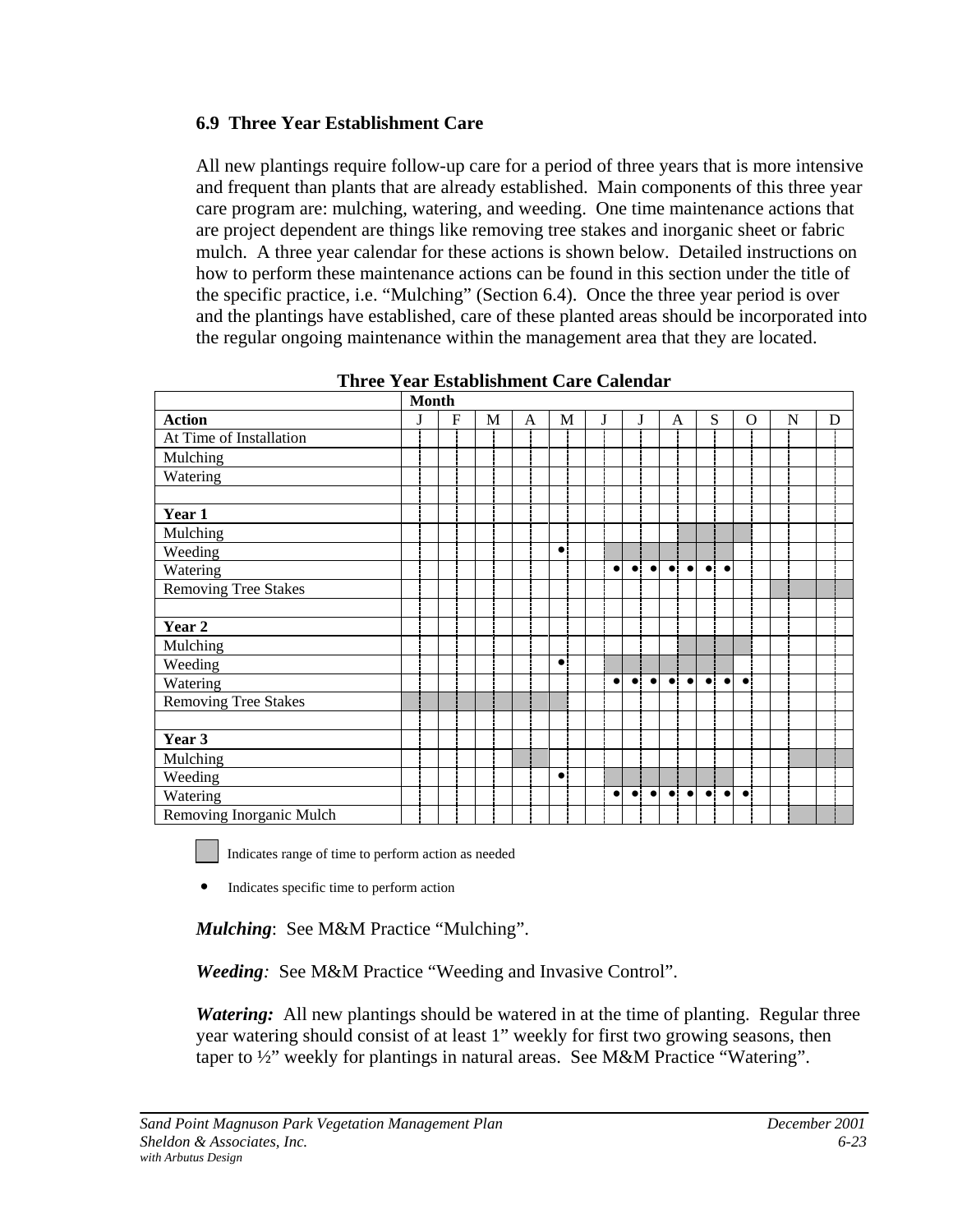*Removing Tree Stakes:* Do not use tree stakes in natural area plantings. Tree stakes used elsewhere should be removed after 1 year.

*Removing Inorganic Mulch*: Inorganic sheet mulch used in areas of severe invasive species problems should be removed during the dormant season after 3 years and entire area should be mulched with 4-5" layer of wood chips. Depending on site conditions and concern about re-invasion by weeds, entire planting area can be sheet mulched with a double layer of cardboard underneath the wood chips. Application of these techniques is usually limited to planting in natural areas and would not typically be necessary in a more developed landscape area.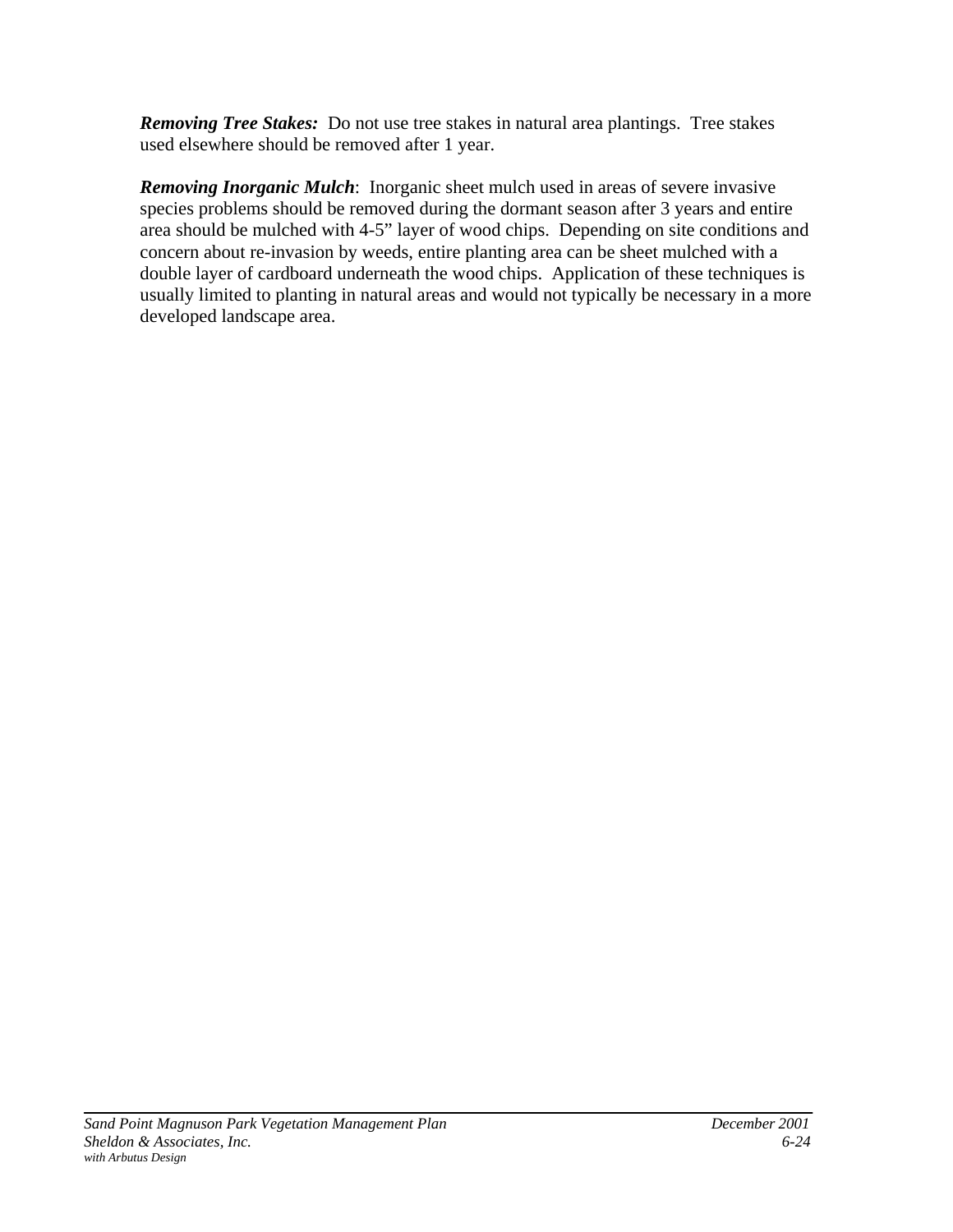#### **6.10 Watering**

Watering is the key to plant survival. Seattle gets an average of 39 inches of rain each year, but only 13 of those inches fall during the growing season. This is why summer watering is so important, particularly for plant installations in the first three years of establishment. Water management is the term for efficient use of supplemental irrigation water required for many landscapes in Puget Sound. By controlling the application of water for irrigation, water management conserves this resource, reduces urban runoff and saves money. For most efficient watering, establishment of an irrigation infrastructure for areas that require regular watering is recommended. Planning for temporary or permanent irrigation should be part of all future development or planting plans within SPMP for both developed and natural area landscapes to ensure adequate and efficient watering. Water sources for temporary irrigation during 3 year establishment care of newly planted areas could be watering trucks, fire hydrants (permit required), or existing permanent irrigation lines.

Irrigate the following Park areas:

- Athletic fields.
- Bathing beaches.
- Hi-use or high-visibility turf planting.
- Hi-use or high-visibility shrub and annual plant beds.
- Special gardens.
- Newly installed landscapes.

# Do NOT irrigate:

- Low-use or low-visibility park turf areas.
- Turf meadow areas.
- Natural areas except during period of establishment.

In general:

- Established trees and shrubs do not require supplemental watering except during periods of extreme drought.
- Water valuable, specimen trees and high-use or high-visibility planting beds during periods of extreme drought.
- Water new trees and shrubs thoroughly at planting.
- Water new trees and shrubs (weekly at least 1") during first two summers, tapering watering (to  $\frac{1}{2}$ " weekly) in the third year.
- Modify turf irrigation around established trees to accommodate the water requirements of the trees.
- Do not direct water spray on tree trunks.

See Seattle DPR Landscape, Horticulture and Urban Forestry Best Management Practices Manual (BMPs) (1999) for additional information on irrigation systems. See Planting (Section 6.5), and 3 Year Establishment Care (Section 6.9) for instructions on watering newly installed trees and shrubs.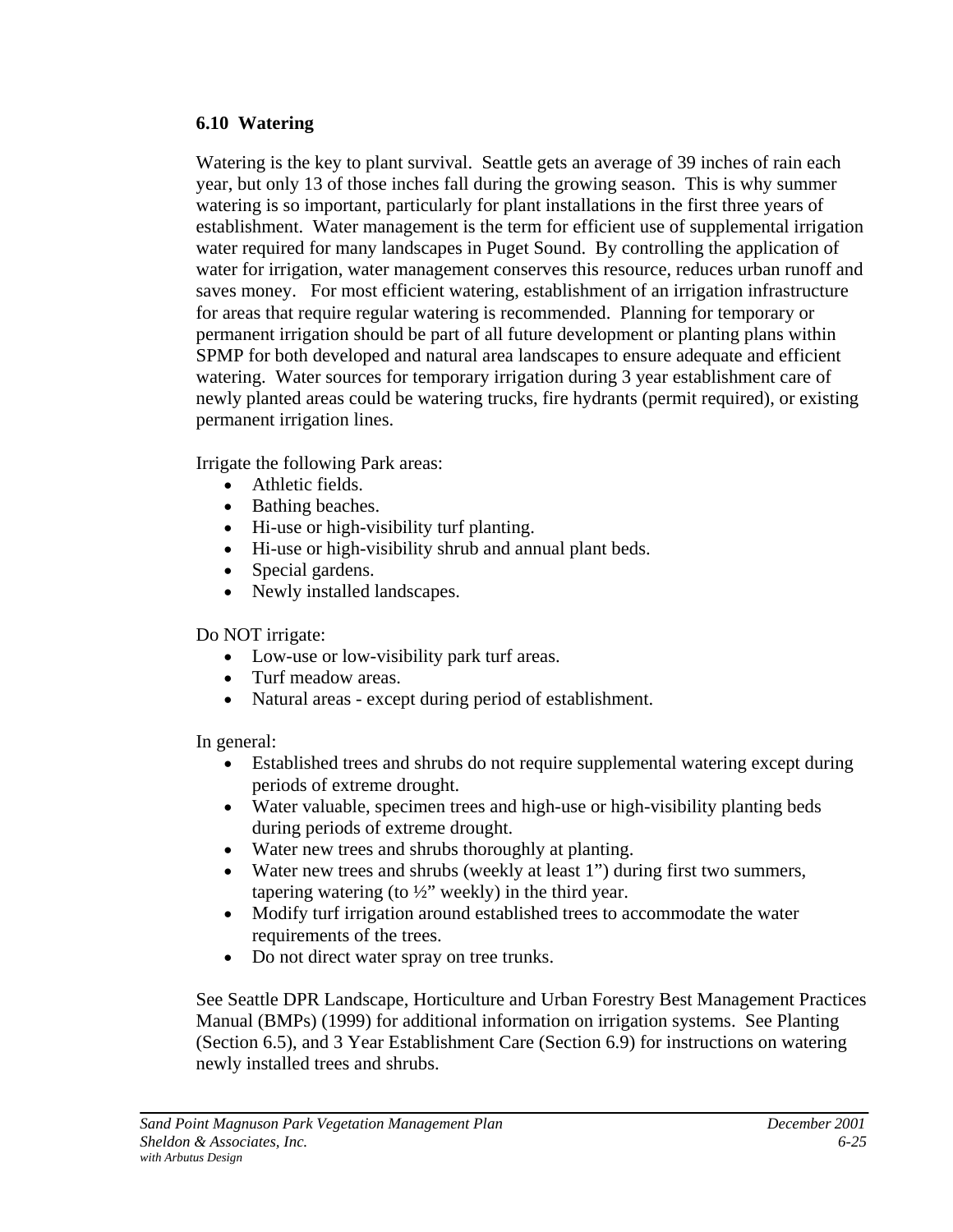# **6.11 Weeding and Invasive Plant Control**

Weeding and controlling invasives are necessary as an ongoing maintenance action throughout the Park in developed landscaped areas as well as natural areas. In addition, most natural area planting projects will include initial removal and ongoing control of invasives as a major component of the project, as will reclamation and renovation projects in the historic landscape areas of the Park. Invasive control is also an important part of 3-year establishment care for all newly planted areas throughout the Park. The most commonly occurring and problematic non-native invasive species in the Park are listed below with a brief description of their characteristics, some information about where each species is typically found in the Park, and some recommended eradication and control methods for that particular species. Recommendations and protocols (including herbicide use) are in accordance with DPR's 1999 Landscape, Horticulture, and Urban Forestry BMPs), and focus on using an integrated pest management approach characterized by a combination of control and removal methods.

Generally, the most effective long-term control of invasive species is achieved by using a combination of control methods, reducing site disturbance, and establishing healthy native plant communities. All control efforts should be directed over time towards establishing and maintaining more sustainable plant communities. To this end, weedy species and infestations that pose the greatest threat to healthy desirable plant communities are those that should be targeted. In addition, to keep the weed control workload at the most reasonable level possible, new infestations should be targeted for control before they become widespread or well-established, and the extent of current invasion should be controlled at or below existing levels for those species that threaten to spread.

Thus, invasive control should focus on those species and specific infestations that are: 1) the fastest-growing, 2) the least established but potentially threatening, 3) the most disruptive to functional habitat, and 4) listed noxious weeds with mandated control.

Large woody debris and brush piles are critical elements that are often lacking in the habitat areas of the Park. When large trees have been removed, recycle as much of the parts of the woody debris on site as possible. Trunks and large branches that will not live sprout can be placed directly on the ground within any of the habitat areas, except for within the existing small wetlands on site. Brush (non-sprouting limbs and branches from the tree tops) can be used for wildlife brush piles scattered throughout the habitat zone of the park. Placing brush piles and large woody debris is appropriate within any upland or wetland habitat in the Park, except directly into the small seasonally ponded wetlands. Other plant debris not appropriate for wildlife features should be disposed of following current DPR protocol. In accessible areas (developed landscapes accessed by roads), debris can be removed from the site. In more remote natural areas debris can be piled or stacked off the ground and left on-site to decompose.

The following text describes in detail how to remove each of the identified non-native invasive plants or noxious weeds identified as a significant presence at SPMP. At the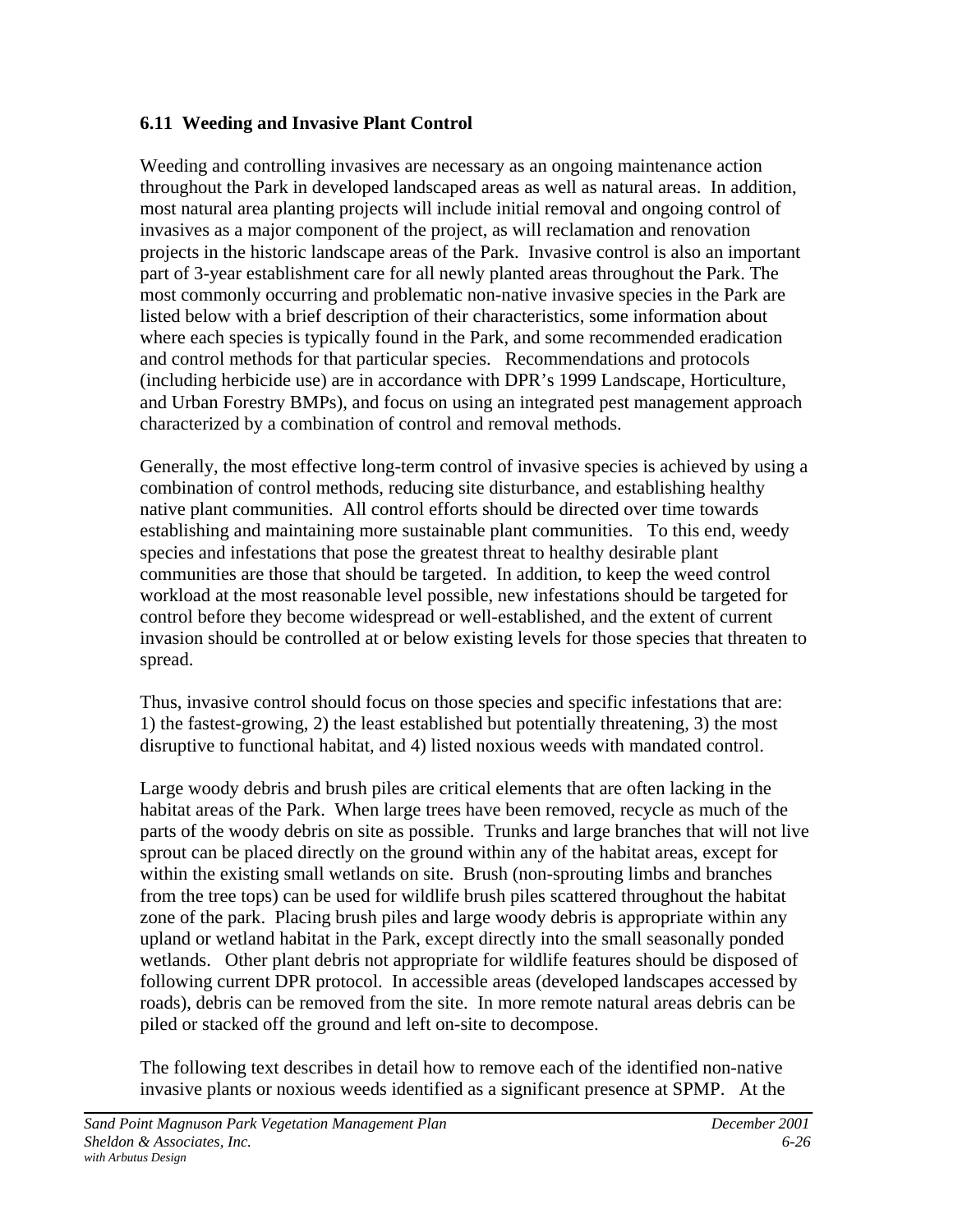end of the text section are a series of tables describing specifics such as removal quantities, seasonal timing, replacement ratios, and removal intervals for each targeted species. Non-native invasive species that are not specified in these tables can be removed without limitations as appropriate.

Tree Species (canopy species >20' tall at maturity)

*Non-native poplar (Populus alba, Populus nigra, and cultivars and hybrids)* Lombardy poplar, white poplar, and non-native poplar hybrids are the most prevalent invasive tree species in the Park. They are found throughout the Park as components of existing forest patches, and in upland meadow and tree/shrub savannah areas. This genus is known for its stump sprouting and suckering, so removals must include treatment of the cut stump with an herbicide to be effective. Removal can proceed incrementally as resources for removal and re-planting are available. Although these trees are invasive non-natives, and there are a significant number of native canopy trees that will remain to provide lost functions, these trees do provide limited habitat function (mainly perching areas and insect production), and should therefore be removed incrementally as detailed in Table 6.8.

Removal of these trees to halt their spread is a high priority. Trees should be cut, and the stumps immediately painted with an appropriate herbicide mixed with a water-soluble dye. On large stumps, paint only the outer 2-3"; on stumps 3" or less in diameter, paint the entire stump. A 25% solution of Garlon 3A is recommended in upland areas away from aquatic resources e.g. shoreline, wetlands. Within 100' of aquatic resources, a 50% solution of Rodeo in a water base (no surfactant) is recommended. Treated cut stumps should be checked for resprouts every 2 to 6 months for the first year after cutting and re-treated if necessary. Logs and limbs can be used in natural areas for habitat features. They should be stored off the ground for 2 years or until non-viable, before they are placed in natural areas to avoid any resprouting.

# *Norway maple (Acer platanoides)*

Norway maples are planted as landscape specimen trees in various areas of the Park, namely in the Historic District and the shoreline areas in the vicinity of the swimming beach and bathrooms. They are also found on the low ridge on the south side of the tennis courts. This is a less problematic and less prevalent species at SPMP than non-native poplar, but does produce prolific seed, and is known to be a very opportunistic plant in other settings where it has had more of a chance to gain a foothold in native forests.

Removal and replacement of this species is recommended (see Table 6.8), but at a lower priority level than the poplars. Trees should be cut, and the stumps immediately painted with an appropriate herbicide mixed with a water-soluble dye. On large stumps, paint only the outer 2-3"; on stumps 3" or less in diameter, paint the entire stump. A 25% solution of Garlon 3A is recommended in upland areas away from aquatic resources e.g. shoreline, wetlands. Within 100' of aquatic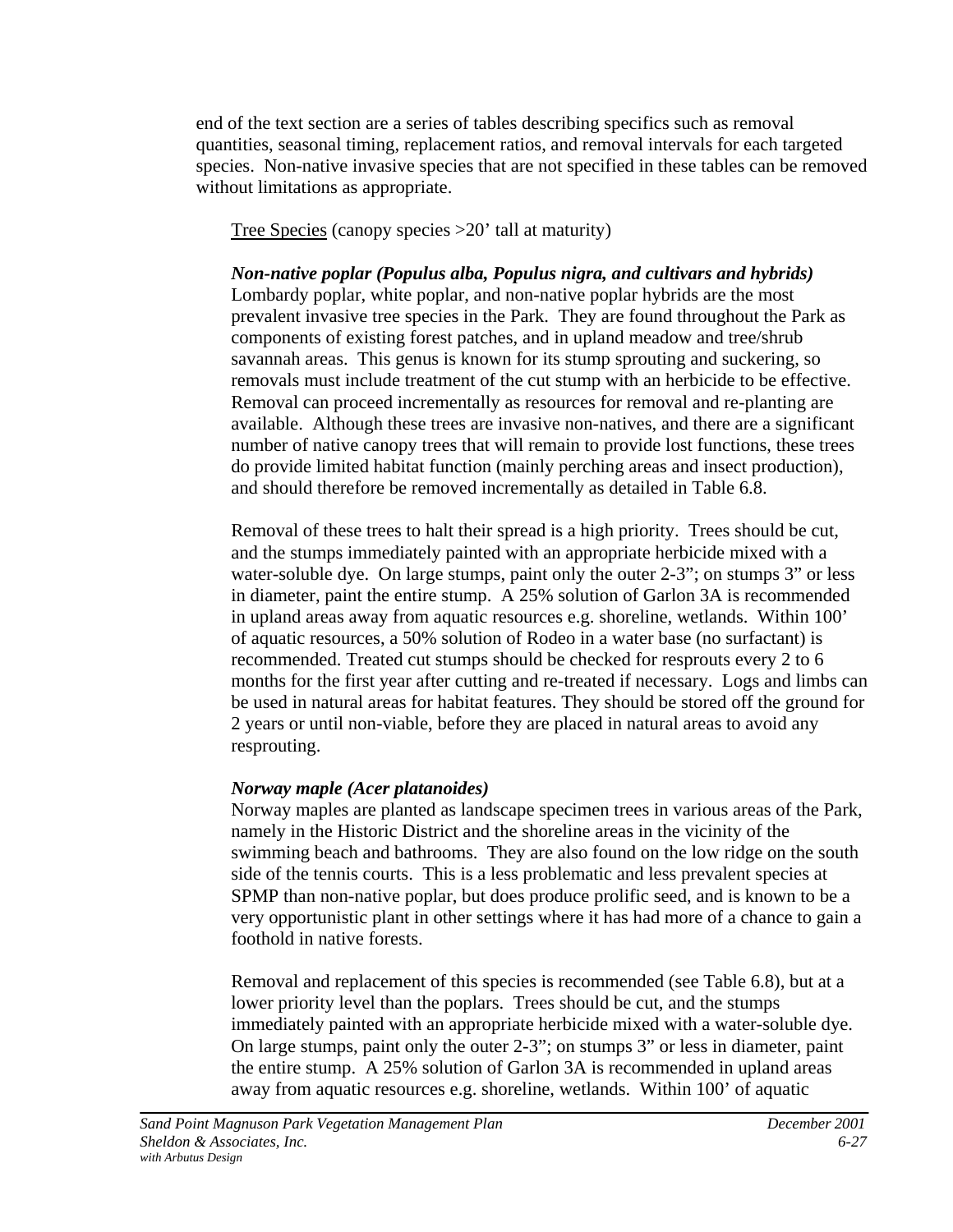resources, a 50% solution of Rodeo in a water base (no surfactant) is recommended. Treated cut stumps should be checked for resprouts every 2 to 6 months for the first year after cutting and re-treated if necessary. Logs and limbs can be used in natural areas for habitat features. They should be stored off the ground for 2 years or until non-viable, before they are placed in natural areas to avoid any resprouting, and no seeds should remain on branches placed as habitat features.

Shrub Species  $\left($  < 20' tall at maturity)

*Laurel (Prunus laurocerasus, Prunus lusitanica), English holly (Ilex aquifolium)* Laurel and holly are broad-leaved evergreen shrubs that are spread readily by birds due to their prolific and tasty fruit. They also sucker and re-sprout vigorously. They prefer at least partial shade and are generally found in upland forest in the understory, or along forest edges. At SPMP these species are most prevalent in the wooded portions of Promontory Point, and are also found in the Forest Remnant Zone along  $NE 65<sup>th</sup>$  St.

Removal of these species should be a high priority because they are not yet widespread, and occur mostly as individual plants rather than as large thickets. Young plants that are small enough can be hand-pulled, but most removals of larger plants that cannot be removed with the roots intact will probably be done most effectively by a combination of mechanical means and herbicide. A 25% solution of Garlon 3A is recommended in upland areas away from aquatic resources e.g. shoreline, wetlands. Within 100' of aquatic resources, a 50% solution of Rodeo in a water base (no surfactant) is recommended. Herbicide should be mixed with a watersoluble dye. Several cut and paint methods can be used:

- 1) Cut shrub to a stump at or near ground level and paint entire cut surface immediately with herbicide.
- 2) Cut shrub to a stump at or near chest level and with a portable drill, make 1/8" diameter holes 1" deep into the stump from the outer sides all the way around the circumference of the stump every 2". Then inject herbicide with syringe directly into each hole. If standing dead brush is desired, this method can be used without cutting the plant to a stump.
- 3) Girdle the standing plant by making a series of downward overlapping cuts all the way around the trunk (also called frilling), leaving the chips attached to the trunk at the base of the cut. Then paint herbicide onto fresh cuts. This technique should be used before fruit production so that standing dead plant does not have fruit on it.

Treated cut stumps should be checked for resprouts every 2 to 6 months for the first year after cutting and re-treated if necessary. If no herbicide is used, repeated cutting will be required to weaken and eventually kill the plant over time. This is a more labor-intensive method and will require diligent follow-up visits over a period of at least several years to remove suckering growth resulting from initial cutting. Removal details can be found in Table 6.10.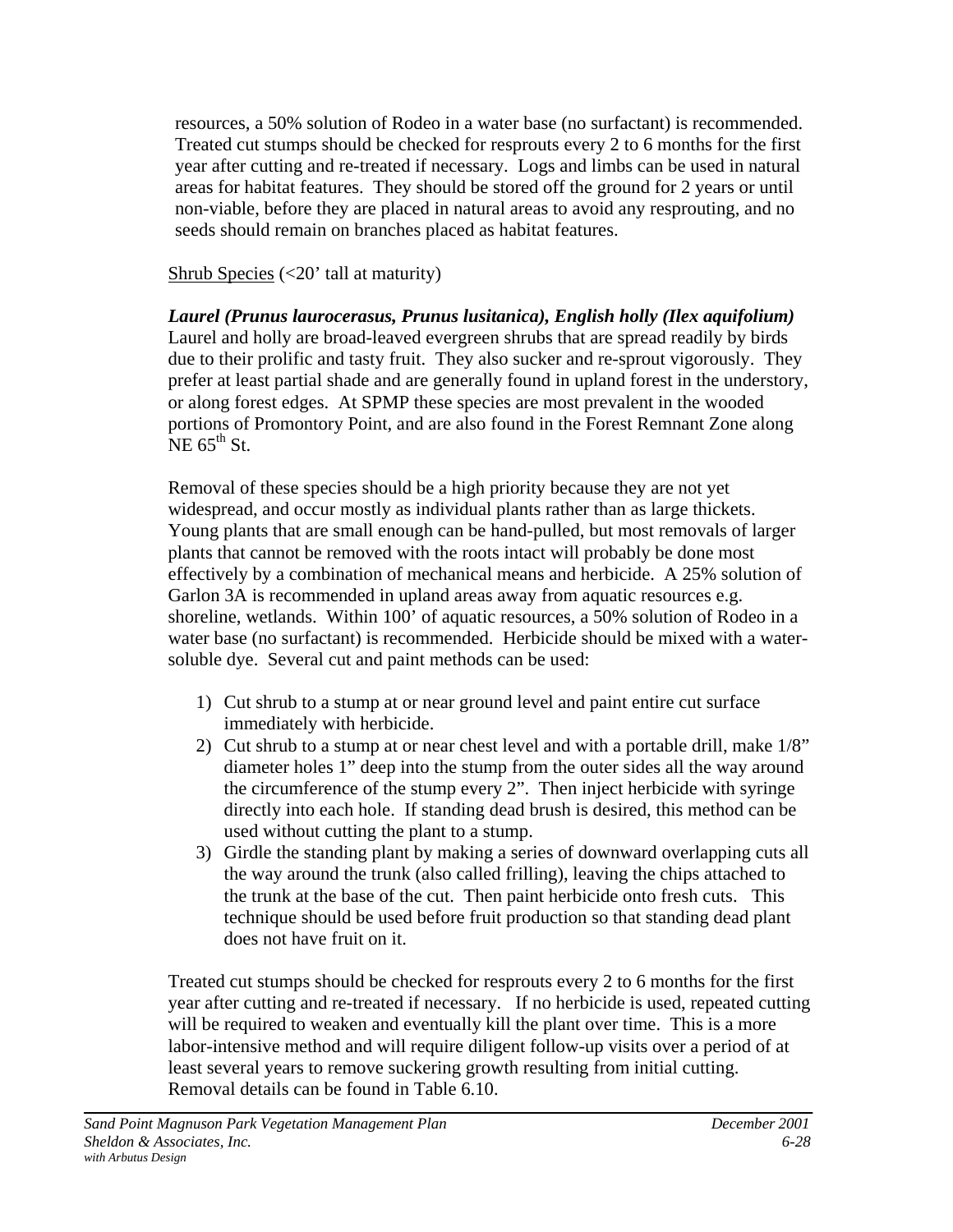#### *Non-native Hawthorn (Crataegus sp.) and Firethorn (Pyracantha)*

Non-native hawthorn is a large tree-like shrub that spreads by suckering and by prolific fruit production that is excellent bird forage. It is found throughout the upland meadow and tree/shrub savannah areas at SPMP. Firethorn is present in the Park to a much more limited degree, in the Shoreline Zone north of the swim beach and to some degree along forest/meadow edges at Promontory Point. Both of these species provide important bird forage as well as cover and refuge for wildlife. For this reason, incremental removal and replacement of hawthorn is recommended (Table 6.9) so that over time this invasive species is replaced with natives that provide the same functions for wildlife without radical displacement occurring during this process. Removal of all firethorn that can be located is a high priority because it is still scarce in the Park.

Because hawthorn is a suckering species, the most effective removal technique for individual plants too large to allow removal of the entire plant with the roots intact will be to cut individual shrubs and apply herbicide directly to the cut surface to prevent resprouting. A 25% solution of Garlon 3A is recommended in upland areas away from aquatic resources e.g. shoreline, wetlands. Within 100' of aquatic resources, a 50% solution of Rodeo in a water base (no surfactant) is recommended. Herbicide should be mixed with a water-soluble dye. Several cut and paint methods can be used:

- 1) Cut shrub to a stump at or near ground level and paint entire cut surface immediately with herbicide.
- 2) Cut shrub to a stump at or near chest level and with a portable drill, make 1/8" diameter holes 1" deep into the stump from the outer sides all the way around the circumference of the stump every 2" or one hole for every 1" dbh. Holes should be drilled at a slight downward angle. Then inject herbicide with syringe directly into each hole. If standing dead brush is desired, this method can be used without cutting the plant to a stump.
- 3) Girdle the standing plant by making a series of downward overlapping cuts all the way around the trunk (also called frilling), leaving the chips attached to the trunk at the base of the cut. Then paint herbicide onto fresh cuts. This technique should be used before fruit production so that standing dead plant does not have fruit on it.

Treated cut stumps should be checked for resprouts every 2 to 6 months for the first year after cutting and re-treated if necessary. If no herbicide is used, repeated cutting will be required to weaken and eventually kill the plant over time. This is a more labor-intensive method and will require diligent follow-up visits over a period of at least several years to remove suckering growth resulting from initial cutting.

Ongoing control of shoots newly emerging from past fruit dispersal should occur with implementation of prescribed mowing regimen in meadow areas.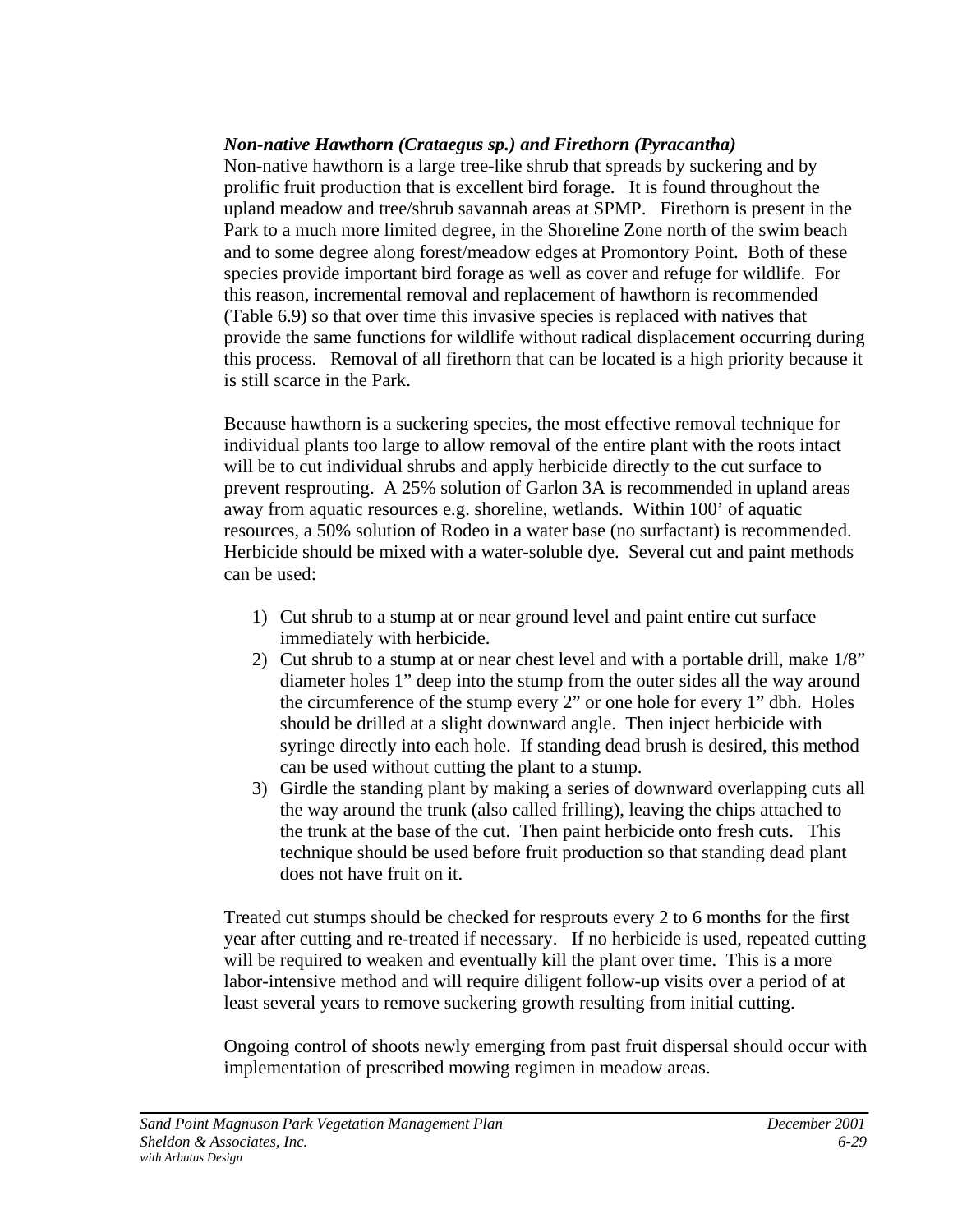*Himalayan Blackberry and Evergreen blackberry (Rubus procerus, R. laciniatus)* Both of these non-native blackberries are found in the Park, though Himalayan blackberry is by far most prevalent. Eradication and control methods for these two species are the same. Blackberry is found in upland areas throughout the Park, as an understory species along forest edges, and in dense monotypic stands in open meadow areas. Blackberry is shade-intolerant, so long-term control is linked to successful establishment of healthy native plant communities that will create undesirable conditions for this species. Removal methods include hand grubbing with root removal, repeated cutting or mowing, cutting and dabbing stubs with herbicide (cut and dab), or combinations of two or more of these techniques. Handgrubbing is generally only a reasonable method for small areas, or for maintenance around trees or shrubs. If herbicide is used, a glyphosate herbicide is recommended – Roundup for upland areas and Rodeo for areas within 100' of an aquatic resource. The method(s) chosen depends mainly on how bad the infestation is, and the available labor resources.

Removal, other than in areas with sparse occurrences and a relatively intact healthy existing plant community, should not be done unless subsequent replacement planting is planned. For sparse occurrences, hand-grubbing is recommended. Ongoing control of sparser occurrences in meadow and savannah areas and preservation of existing non-invaded areas should be achieved with implementation of prescribed mowing regimen in meadow areas. Removal of thickets will result in displacement of wildlife that may use these areas for cover and forage. Therefore, whenever possible removal work should accommodate wildlife by occurring after July  $31<sup>st</sup>$ . Depending on the removal method chosen, this may not always be possible, and maximum removal effectiveness may take precedent over wildlife impacts. In general if herbicide is used, timing of its application should coincide with the time of year that the target plant is most actively growing and translocating resources to its roots to maximize herbicide effectiveness. For Himalayan blackberry, this is generally considered to be mid-summer during flowering. For removal of denser stands or thickets the following methods are recommended:

1) Mow or cut to the ground numerous times during the growing season (May-Oct) to reduce plant vigor. If combining with an herbicide treatment, do a late summer (July) cut and dab (herbicide) treatment on resprouts. Herbicide should be applied to fresh cuts immediately (within 30 min.) for most effective treatment. In fall, after final mowing, plant and apply double layer of cardboard sheet mulch covered with 4-6" of mulch. Note: This method, while effective, does not accommodate wildlife as much as other methods, and for this reason may not be preferred.

OR

2) Mow or cut to the ground late in the growing season (after July  $31<sup>st</sup>$ ), and immediately cover entire area with heavy weed fabric firmly stapled to the ground. In fall, cut slits in the fabric to install plants. After 2-3 years, remove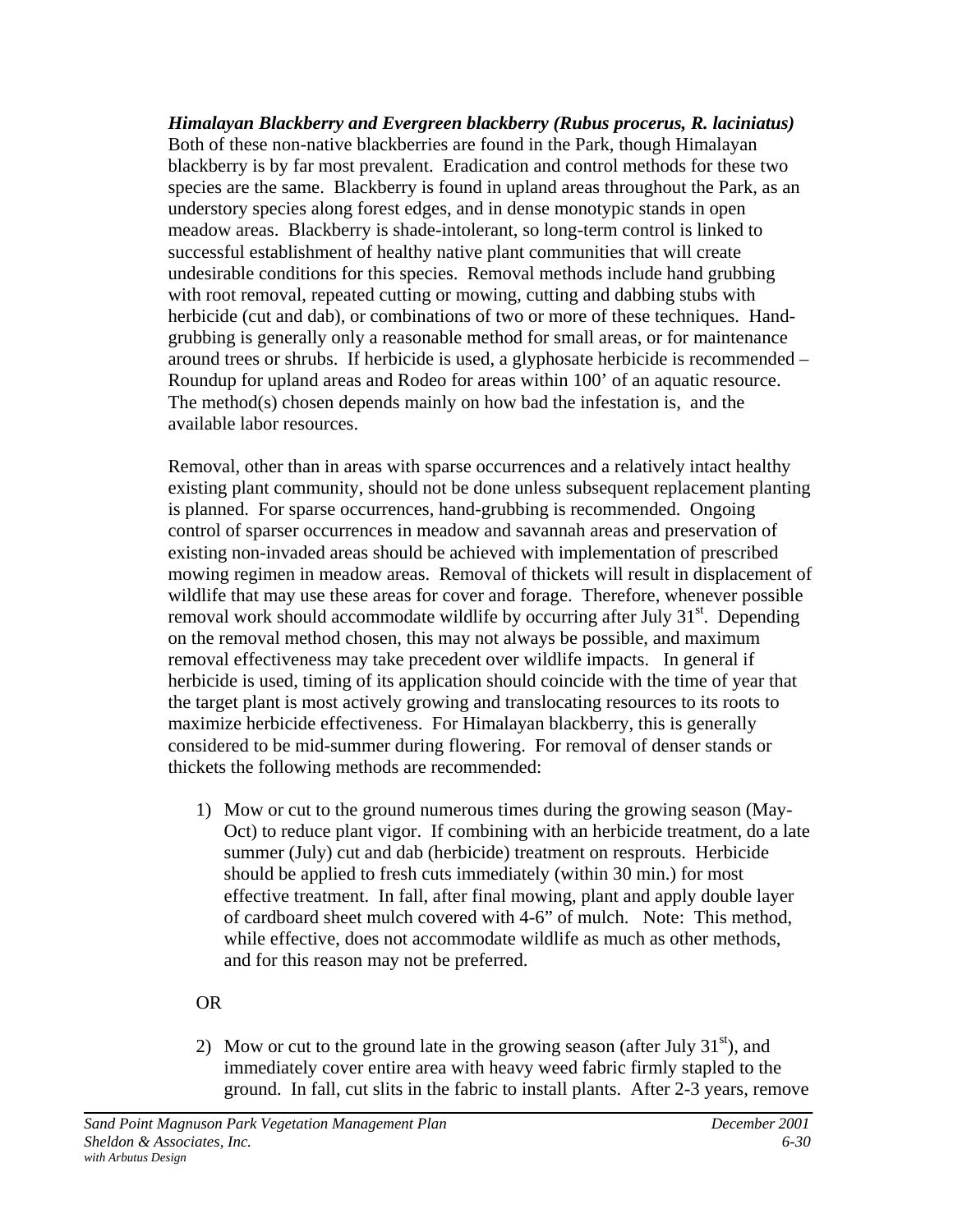fabric, hand pull any resprouts, and apply double layer of cardboard sheet mulch covered with 4-6" of wood chips.

#### OR

3) Mow or cut to the ground late in the growing season (after July  $1<sup>st</sup>$ ) and either dab cut ends at that time, or cut and dab resprouts late in the summer when they appear.

Removal of large stands should be done incrementally (see Table 6.6), as these thickets provide both forage and good refuge and cover for wildlife. Native wildlife should have adjacent or nearby comparable habitat to take the place of what is removed. Blackberry that is not dense enough to be a monotypic thicket can be removed as part of meadow maintenance activities (mowing or hand pulling) or as invasive control along edge habitat. In edge habitat where invasion is low and coverage is sparse it may be advisable to replant with native species to prevent recolonization. This determination should be made on a site specific basis.

#### *Scot's broom (Cytisus scoparius)*

Scot's broom is found in open dry upland areas in the Park, established and colonizing in meadows and along forest edges. In areas where it is well-established, like blackberry it has formed monotypic stands or thickets. Scot's broom is shadeintolerant, so long-term control is linked to successful establishment of healthy native plant communities that will create undesirable conditions for this plant species. Scot's broom provides some cover and refuge for wildlife, but its habitat function is not high. It produces large quantities of self-dispersed, and long-lived seed. Removal of seed-producing age plants is the most labor intensive, but is important to reduce spread and seed accumulation. Removal and control of younger plants is easier because they can be hand-pulled or mowed, and is also important to keep the seedproducing population from expanding and becoming more widespread.

Thicket removal can be done incrementally as resources are available, and should not be done unless subsequent replacement planting is planned (see Table 6.7). Plants can be removed by mowing, hand-cutting individual plants, or manual removal and grubbing with shovels, weed wrenches or machinery, which may the least desirable due to the soil disturbance and opportunity for improved broom seed germination and seedling emergence it causes. It may be desirable to strip the duff layer of seeds from the ground as part of the removal strategy. If this is the case, the plant removal method with the least disturbance to the soil should be used. Cutting should be done early in the summer when flowering has just started and should either be followed up by continued subsequent annual (or more often) cutting or by herbicide treatment (Roundup with water soluble dye) of cut stumps. Hand-pulling of smaller infestations of young plants (3' tall and smaller) should be done when soil is moist and loose (spring).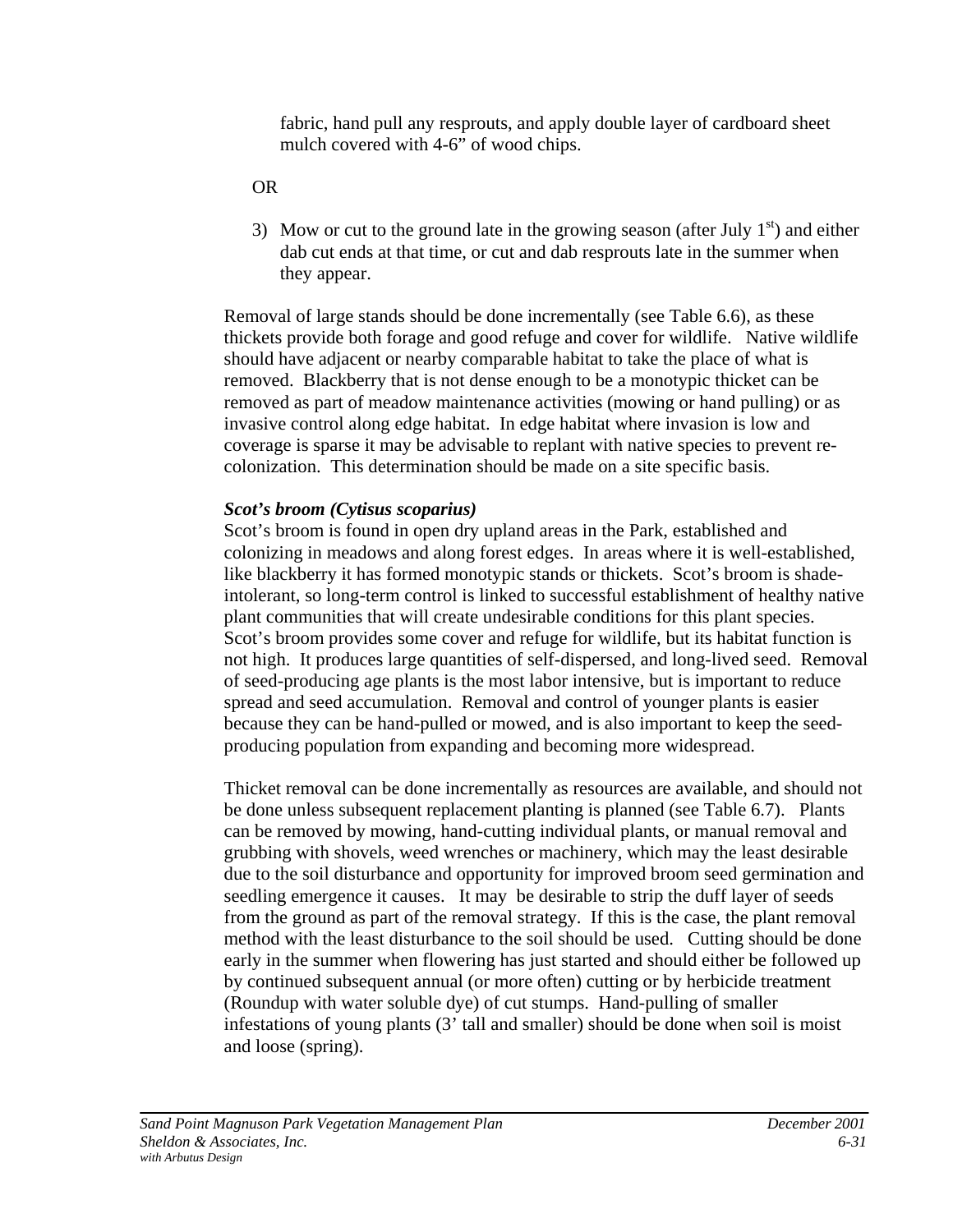Broom thickets could also be used as early establishment areas for later successional trees and shrubs. The basic concept is to underplant the thicket with desirable natives that will then form the foundation of the native community that will replace the broom. Once the installed plantings have established, broom can be removed by hand-cutting and removal of the roots or a cut and dab herbicide treatment.

Scots broom that is not dense enough to be a monotypic thicket can be removed as part of meadow maintenance activities (mowing or hand pulling) or as invasive control along edge habitat. In edge habitat where invasion is low and coverage is sparse it may be advisable to replant with native species to prevent re-colonization. This determination should be made on a site specific basis.

# *English ivy (Hedera helix)*

English ivy is a broadleaved evergreen found at SPMP in the forest ground layer and climbing up tree trunks in upland forest areas, mainly Promontory Point, in the Forest Remnant Zone, and in selected portions of upland forest within the Habitat Zone (mostly at the south end of the Park). Ivy is shade-tolerant, and forms dense mats on the ground. Hand-pulling appears to be the most effective removal method for this plant. Any efforts to control ivy should initially target vines climbing into trees (see Table 6.12). Vines should be cut at shoulder height and again at the base of the tree all the way around its circumference. Cut vines should not be pulled down out of trees. A radius of at least 5' from the base of the tree all the way around the tree should also be cleared of ivy. Patches of ivy on the ground are best removed by hand-pulling and rolling into a mat. Removal of dense mats in the ground layer should only be done if subsequent replanting is to be done. New planting areas should have an additional 10'-wide cleared strip around the edge. Removal of sparse occurrences of ivy, as can be found in portions of upland forest at the south end of the Habitat Zone, can be done without replacement planting. Control in these areas of low infestation should be prioritized to prevent further spread of this species.

# *Butterfly bush (Buddleia davidii)*

Although this species is very desirable for attracting butterflies, it is also highly invasive. This plant is not prevalent in SPMP, so removal of individuals immediately when they appear is strongly recommended so that control is achieved before this species becomes widespread in the Park.

# *Clematis (Clematis vitalba)*

Clematis is a woody invasive vine that is found in upland forest habitats. At SPMP, it occurs at Promontory Point and in the Forest Remnant Zone. It is usually seen up in the tree canopy and hanging below. Control of this species involves cutting the vine at the base near the ground in early summer before seed production occurs, and either grubbing out the root, or applying herbicide (Roundup with water soluble dye) directly onto the surface of the cut stump. Dead top growth can be removed in fall or winter when vines have become brittle.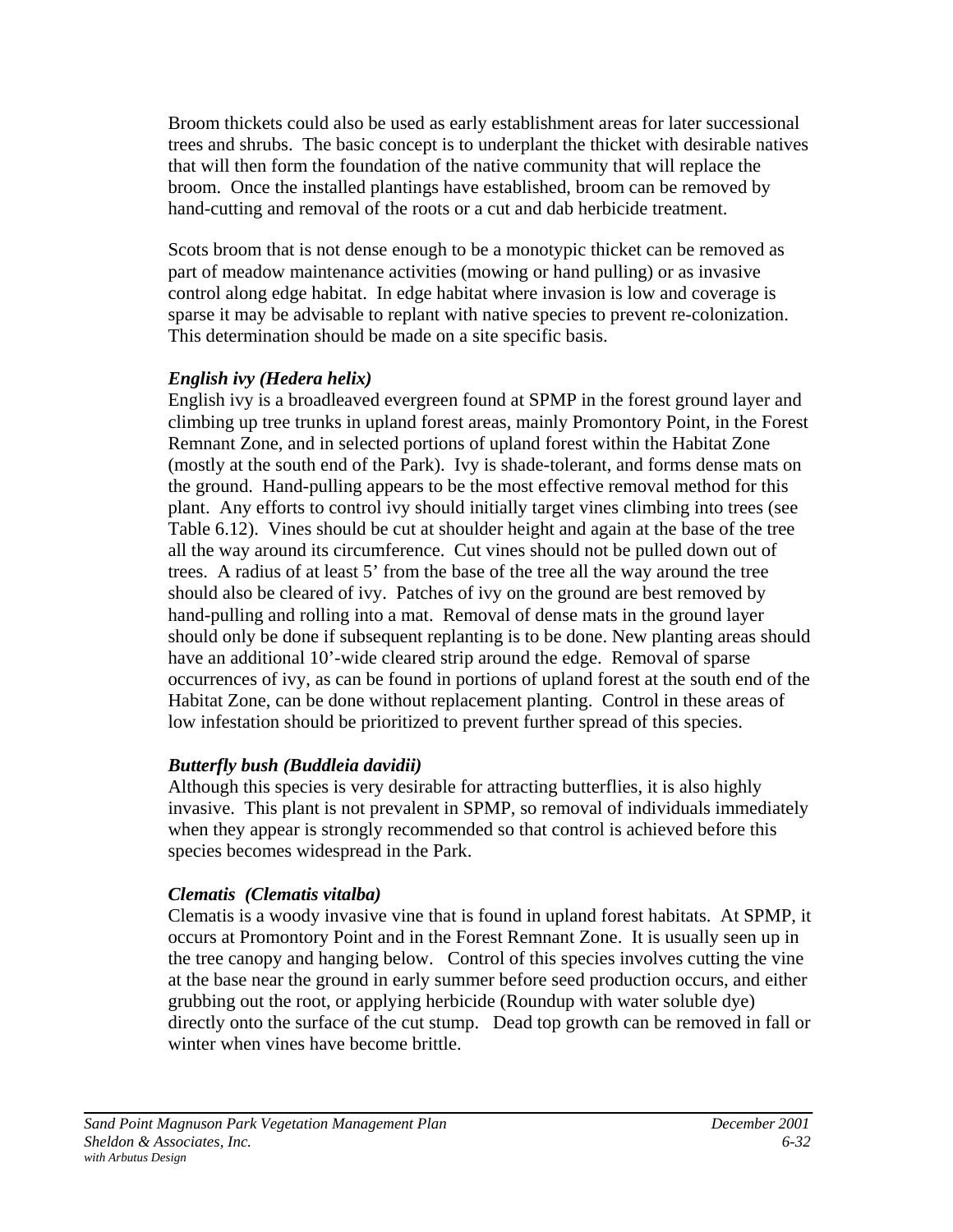#### Herbaceous Species

#### *Japanese knotweed (Polyganum cuspidatum)*

Knotweed, or false bamboo, is an herbaceous perennial that forms large monotypic clumps upwards of 6-8' in height. It reproduces by seed and by rhizomes, which are very large and impossible to remove effectively by grubbing. It prefers moist soil conditions, and is typically found around wetlands, along streambanks, and in ditches. At SPMP, it currently has a limited presence mainly in a few isolated locations along the shoreline, and in a large stand on the northwest slope of Promontory Point just east of the USGS lab.

Immediate removal of these patches is strongly recommended to prevent further spread of this species because it is so persistent and dominant once established, and can be very difficult to eradicate. The most effective removal method is to exhaust its root reserves by repeated cutting during the growing season (at least 3 times between April and August), and then burying the entire area after the last cutting under well stapled heavy duty weed fabric or double layer industrial strength cardboard, overlain by a deep (8-12") layer of wood chips. If desired, selective application of Rodeo can be used on re-growth in late summer, and fabric/mulch installation can be delayed until late winter. Planting should not be done until after 2- 3 years so that the fabric/mulch is not compromised while roots are still viable. See Table 6.11 for removal strategy details.

#### *Purple loosestrife (Lythrum salicaria)*

Purple loosestrife is a perennial herb with a well-developed taproot. It is found in wetlands, ditches, wet meadows, and along shorelines. It readily establishes and spreads in disturbed wet soils. At SPMP it is not common or widespread, so control efforts for this should be a high priority. Isolate and reduce/remove existing populations to prevent further spread, and monitor known wet areas in the Park. Bright magenta flowers on 2-5' tall stalks are easy to spot in late summer when the plant is in bloom. Existing known populations at SPMP are in the wetland north of the boat ramp along the promenade, in the wet area surrounding the abandoned building in the far north end of the Shoreline Zone, and in the wet area just south of the Dog Off Leash Zone on the north side of Kite Hill.

Control is achieved by eradicating these existing small populations. Hand-pull to remove the plant and its taproot in the summer before seed has set and when soils are still moist. Minimize disturbance to soil to avoid creating desirable conditions for more seedling establishment. Hand-pulling should continue regularly over 2-3 years until removal is thorough. If pulling is not effective, and populations remain small, cutting flower heads prior to seed production can be done to limit seed production. If herbicide is used (Rodeo), it should only be wick-applied to individual plants.

# *Field bindweed (Convolvulus arvensis)*

Bindweed is a pervasive and very invasive perennial vine that winds around and overtops woody vegetation, and forms strangling mats over the top of low shrubs and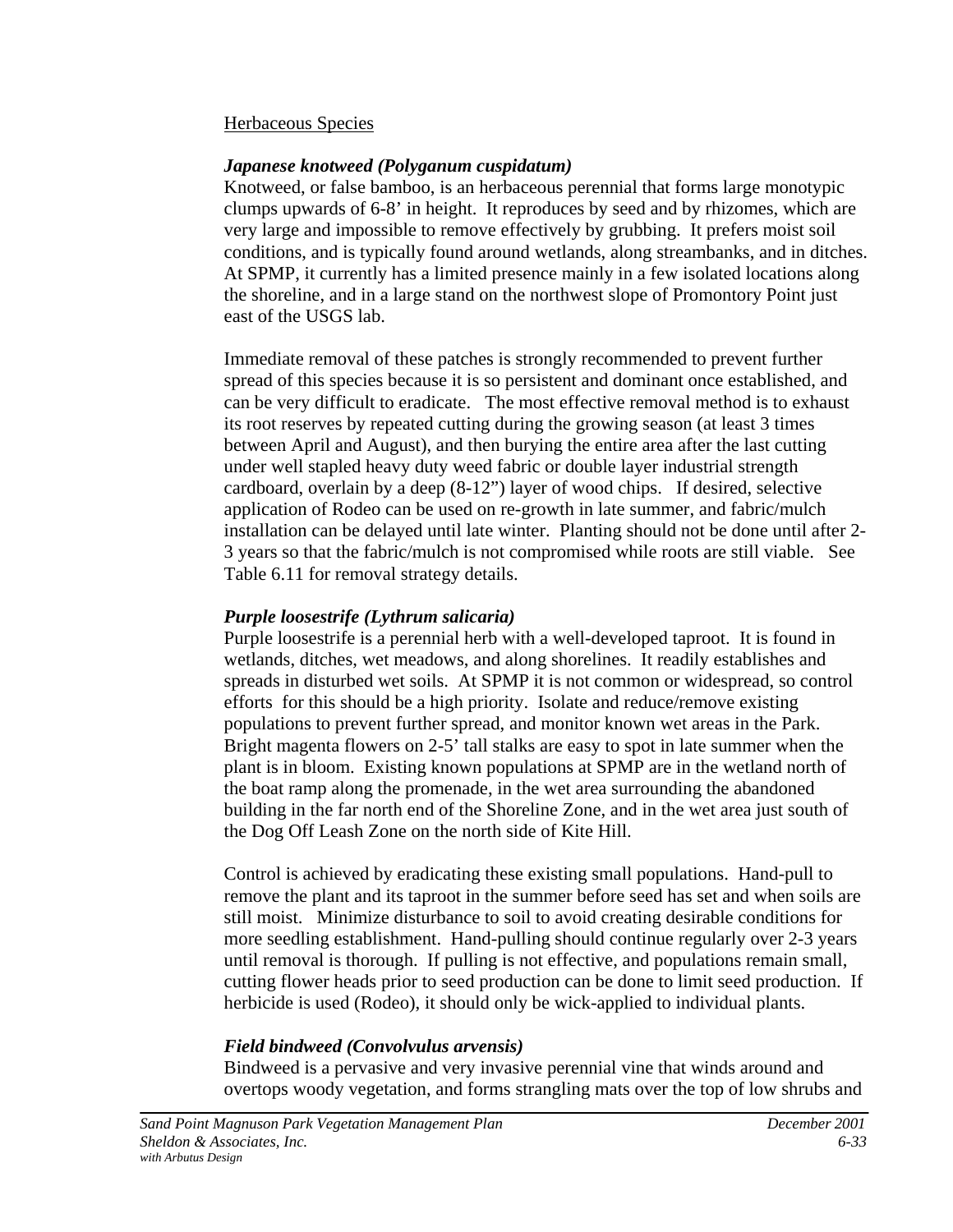understory. It thrives in disturbed sites, especially in sunny locations with moderately dry soils. It can be a particular problem in areas that have been newly cleared of other invasives (e.g. Himalayan blackberry) and replanted. It is most prevalent in the Promontory Point and Forest Remnant Zones. Control of this species will mostly be required in the course of carrying out 3 year maintenance care for newly planted sites. Regular hand-pulling and heavy mulching with wood chips during that 3 year establishment period should suppress this weed adequately. Less frequent follow-up weeding may also be needed after the three year period.

# *Canada thistle (Cirsium arvense)*

Canada thistle is typically found in open disturbed sites and indeed at SPMP occurs mainly in meadow and savannah areas primarily in the Habitat Zone. It is shade intolerant and will not succeed in forested areas. It spreads mostly by windborne seed, but also reproduces by rhizomes or root segments. Control and removal of this species is done by hand-pulling in the case of small infestations, and mowing in the case of large stands. Hand-pulling should be done throughout summer, optimally in June, August and September, and if only done once should be timed before seed sets. Mowing as close to the ground as possible should be done when plants are in flower, but prior to seed set as well. Control efforts will likely have to be repeated for 2-3 years in any given area to be effective.

# Listed Noxious Weeds

# *[Garlic mustard (Alliaria petiolata), Tansy ragwort (Senecio jacobaea) are known occurrences at SPMP]*

Listed noxious weeds will be controlled as required by County Regulations and in accordance with DPR's BMPs.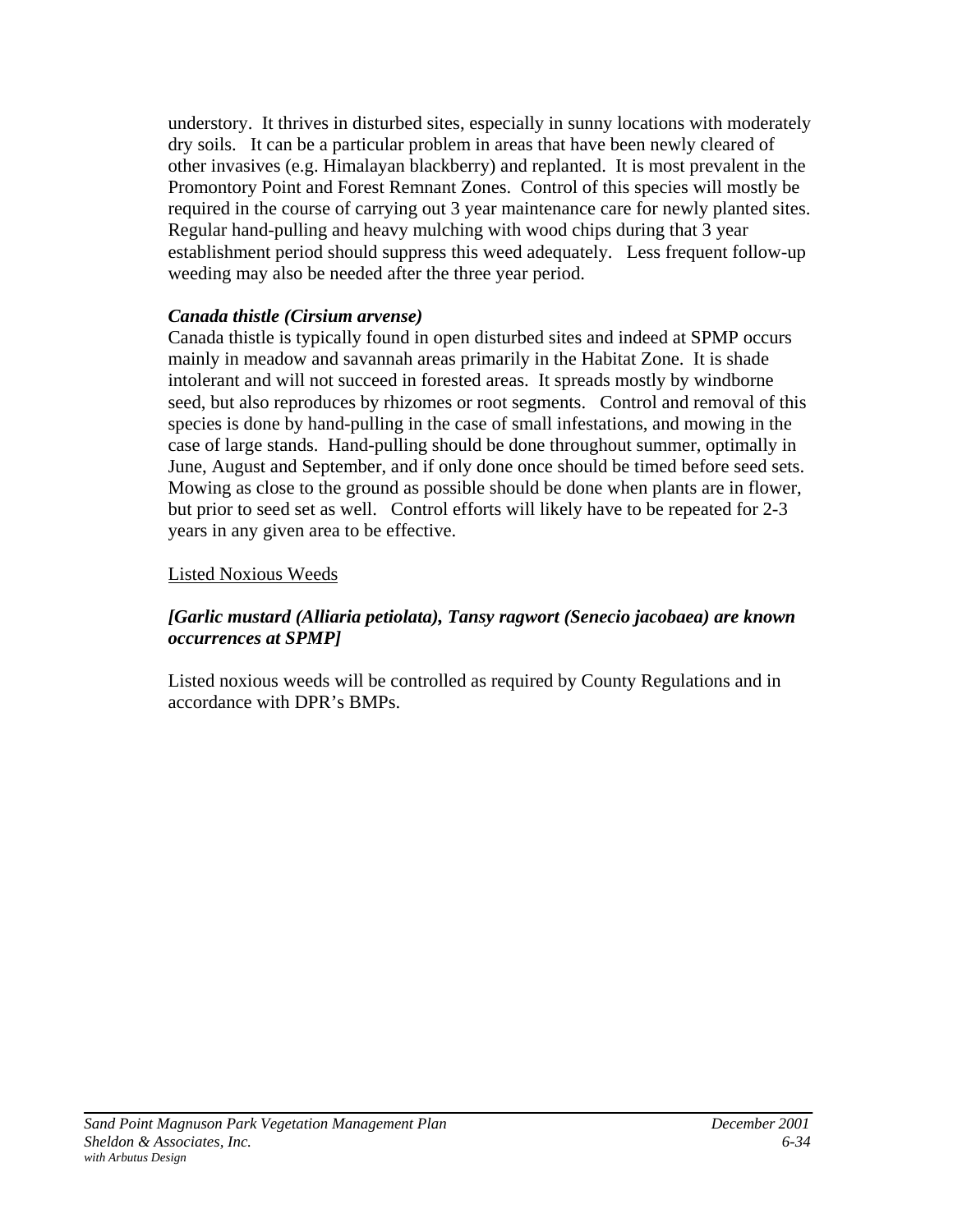| Size of thicket                   | $<$ 50 sq. ft.                | $<$ 50 sq. ft.                                              | $\overline{>50}$ sq. ft. to 1/10 acre                | $>1/10$ acre                                                 |
|-----------------------------------|-------------------------------|-------------------------------------------------------------|------------------------------------------------------|--------------------------------------------------------------|
| Landscape                         | Not contiguous                | Contiguous with shrub or                                    | Any Zone, any M.A.                                   | Any Zone, any M.A.                                           |
| <b>Setting</b>                    | with shrub or                 | forest habitat, or in                                       |                                                      |                                                              |
|                                   | forest habitat,               | Shoreline Zone                                              |                                                      |                                                              |
|                                   | and not in                    |                                                             |                                                      |                                                              |
|                                   | Shoreline Zone                |                                                             |                                                      |                                                              |
| <b>Removal</b>                    | Remove entire                 | Remove entire thicket and                                   | Remove entire thicket                                | Remove 1/3 total thicket area                                |
| <b>Strategy</b>                   | thicket and<br>return for     | return for follow-up                                        | and return for follow-up<br>removal of re-sprouts at | up to $1/10$ acre and return for<br>follow-up removal of re- |
|                                   | follow-up                     | removal of re-sprouts at<br>least twice during the next     | least twice during the                               | sprouts at least twice during                                |
|                                   | removal of re-                | 2-3 growing seasons in                                      | next 2-3 growing seasons                             | the next 2-3 growing seasons                                 |
|                                   | sprouts at least              | conjunction with 3 year                                     | in conjunction with 3                                | in conjunction with 3 year                                   |
|                                   | twice during                  | establishment care of new                                   | year establishment care                              | establishment care of new                                    |
|                                   | the next 2                    | plantings.                                                  | of new plantings.                                    | plantings.                                                   |
|                                   | growing                       |                                                             |                                                      |                                                              |
|                                   | seasons.                      |                                                             |                                                      |                                                              |
| <b>Timing</b>                     | Depends on<br>strategy chosen | Depends on strategy chosen<br>but July 1 - April 1 is       | Depends on strategy<br>chosen but July 1 - April     | Depends on strategy chosen<br>but July 1 - April 1 is        |
|                                   | but July 1 -                  | preferred                                                   | 1 is preferred                                       | preferred                                                    |
|                                   | April 1 is                    |                                                             |                                                      |                                                              |
|                                   | preferred                     |                                                             |                                                      |                                                              |
| <b>Max. Annual</b>                | unlimited                     | Limited only by resources                                   | Limited only by                                      | Not to exceed 1/3 total                                      |
| <b>Removal</b>                    |                               | for replanting and 3 year                                   | resources for replanting                             | acreage of blackberry                                        |
| Area                              |                               | establishment care                                          | and 3 year establishment<br>care                     | thickets of this size class in<br>Park                       |
| <b>Removal</b>                    | none                          | none                                                        | none                                                 | Every 3 years at the                                         |
| <b>Interval</b>                   |                               |                                                             |                                                      | successful completion of 3                                   |
|                                   |                               |                                                             |                                                      | yr. establishment care period                                |
|                                   |                               |                                                             |                                                      | for previously removed area                                  |
| <b>Replanting</b>                 | No replanting                 | Replant removal area with                                   | Replant removal area                                 | Replant removal area with                                    |
| <b>Strategy</b>                   | required                      | trees and shrubs if<br>contiguous to forest, shrubs         | with trees and shrubs if<br>contiguous to forest,    | trees and shrubs if<br>contiguous to forest, shrubs          |
|                                   |                               | if contiguous to shrub                                      | shrubs if contiguous to                              | if contiguous to shrub                                       |
|                                   |                               | habitat. 3-yr. establishment                                | shrub habitat. 3-yr.                                 | habitat. 3-yr. establishment                                 |
|                                   |                               | care is required.                                           | establishment care is                                | care is required.                                            |
|                                   |                               |                                                             | required.                                            |                                                              |
| <b>Replanting</b>                 | NA                            | Trees: $500/acre = 0.012/sq$ .                              | Trees: $500/$ acre =                                 | Trees: $500/acre = 0.012/sq$ .                               |
| <b>Densities</b>                  |                               | ft. (min. $25-50%$ evergreen)<br>Shrubs: $1200-2500/acre =$ | 0.012/sq. ft. (min. 25-<br>50% evergreen)            | ft. (min. $25-50\%$ evergreen)<br>Shrubs: $1200-2500/acre =$ |
|                                   |                               | 0.028-0.058/sq. ft. (shrub                                  | Shrubs: 1200-2500/acre                               | 0.028-0.058/sq. ft. (shrub                                   |
|                                   |                               | density depends on optimal                                  | $= 0.028 - 0.058$ /sq. ft.                           | density depends on optimal                                   |
|                                   |                               | spacing for species used)                                   | (shrub density depends                               | spacing for species used)                                    |
|                                   |                               |                                                             | on optimal spacing for                               |                                                              |
|                                   |                               |                                                             | species used)                                        |                                                              |
| <b>Species</b>                    | NA                            | Xeric or Mesic plant<br>community depending on              | Xeric or Mesic plant<br>community depending on       | Xeric or Mesic plant<br>community depending on               |
| Composition                       |                               | microclimate conditions                                     | microclimate conditions                              | microclimate conditions and                                  |
| <b>of</b>                         |                               | and existing vegetation at                                  | and existing vegetation at                           | existing vegetation at                                       |
| <b>Replacement</b>                |                               | replanting location                                         | replanting location                                  | replanting location                                          |
| <b>Planting</b><br><b>Minimum</b> | 1 year                        | 1 year                                                      | 1 year                                               | 9 years                                                      |
| <b>Possible Time</b>              |                               |                                                             |                                                      |                                                              |
| to Remove                         |                               |                                                             |                                                      |                                                              |
| Max. Acreage                      |                               |                                                             |                                                      |                                                              |
| in Size Class if                  |                               |                                                             |                                                      |                                                              |
| <b>Effort</b>                     |                               |                                                             |                                                      |                                                              |
| <b>Optimally</b><br><b>Funded</b> |                               |                                                             |                                                      |                                                              |

# **Table 6.6. Removal Schedule for Blackberry Thickets (Himalayan, Evergreen)**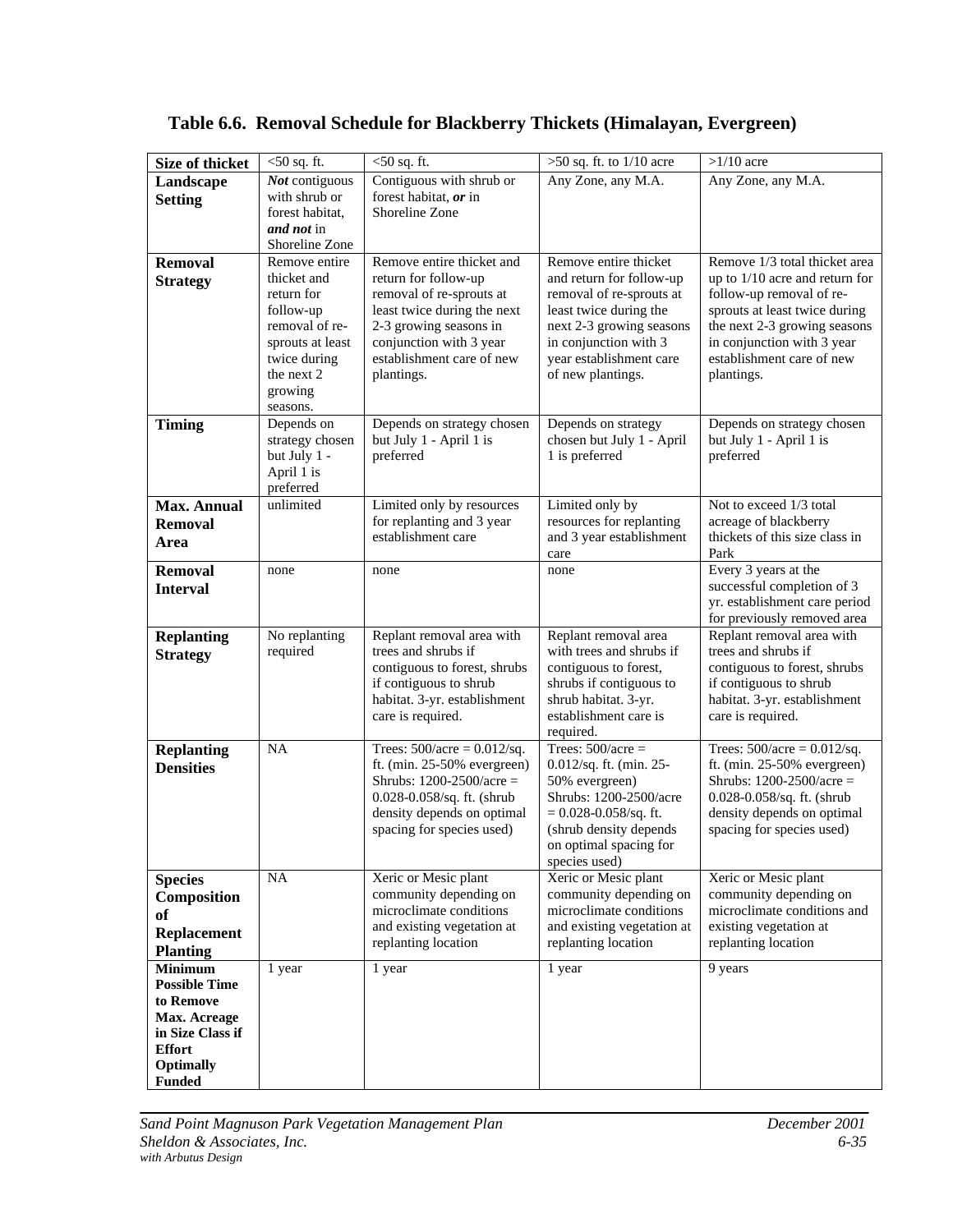| <b>Size of thicket</b>                                                                                                     | $<$ 50 sq. ft.                                                                                                                  | $>50$ sq. ft.                                                                                                                                                                                          |
|----------------------------------------------------------------------------------------------------------------------------|---------------------------------------------------------------------------------------------------------------------------------|--------------------------------------------------------------------------------------------------------------------------------------------------------------------------------------------------------|
| <b>Landscape Setting</b>                                                                                                   | Any Zone, any M.A.                                                                                                              | Any Zone, any M.A.                                                                                                                                                                                     |
| <b>Removal Strategy</b>                                                                                                    | Remove entire thicket and return for<br>follow-up removal of re-sprouts at<br>least twice during the next 2 growing<br>seasons. | Remove entire thicket and return for<br>follow-up removal of re-sprouts at<br>least twice during the next 2-3<br>growing seasons in conjunction with<br>3 year establishment care of new<br>plantings. |
| <b>Timing</b>                                                                                                              | Depends on strategy chosen but July<br>1 - April 1 is preferred                                                                 | Depends on strategy chosen but July<br>1 - April 1 is preferred                                                                                                                                        |
| <b>Max. Annual Removal</b><br>Area                                                                                         | unlimited                                                                                                                       | Limited only by resources for<br>replanting and 3 yr. establishment<br>care                                                                                                                            |
| <b>Removal Interval</b>                                                                                                    | none                                                                                                                            | none                                                                                                                                                                                                   |
| <b>Replanting Strategy</b>                                                                                                 | No replanting required                                                                                                          | Replant removal area with trees and<br>shrubs. 3-yr. establishment care is<br>required.                                                                                                                |
| <b>Replanting Densities</b>                                                                                                | <b>NA</b>                                                                                                                       | Trees: $500/ace = 0.012/sq$ . ft. (min.<br>25-50% evergreen) and<br>Shrubs: $1200-2500/ace = 0.028$ -<br>0.058/sq. ft. (density depends on<br>optimal spacing for species used)                        |
| <b>Species Composition of</b><br><b>Replacement Planting</b>                                                               | <b>NA</b>                                                                                                                       | Xeric plant community                                                                                                                                                                                  |
| <b>Minimum Possible Time to</b><br><b>Remove Max. Acreage in</b><br><b>Size Class if Effort</b><br><b>Optimally Funded</b> | 1 year                                                                                                                          | 1 year                                                                                                                                                                                                 |

**Table 6.7. Removal Schedule for Scot's Broom Thickets**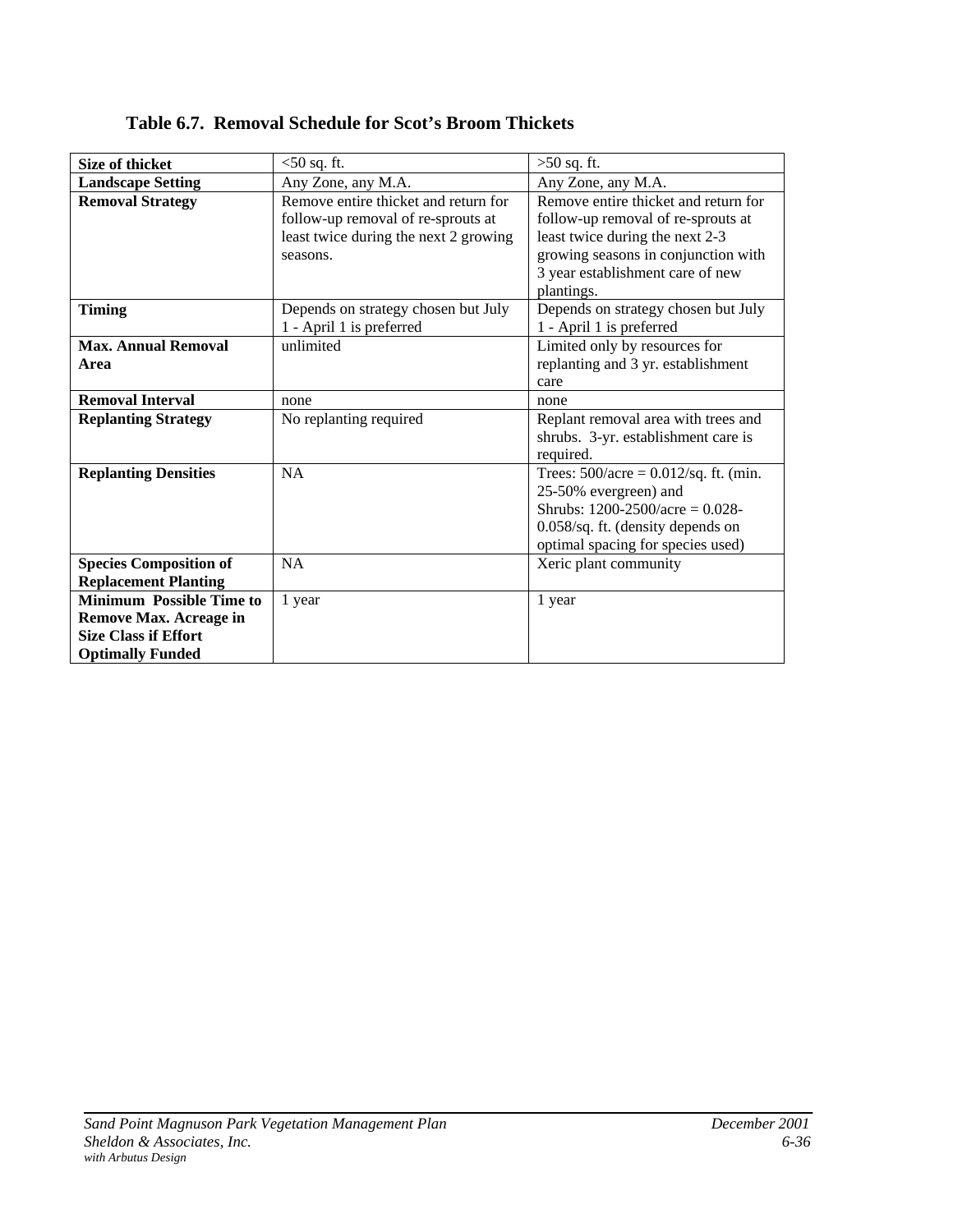| <b>Removal Size</b>           | Saplings <15' ht. and/or <1" dbh             | Canopy trees >15' ht. and/or >1" dbh                                            |
|-------------------------------|----------------------------------------------|---------------------------------------------------------------------------------|
| <b>Landscape Setting</b>      | Any Zone, any M.A.                           | Any Zone, any M.A.                                                              |
| <b>Removal Strategy</b>       | Remove entire group of saplings or           | Thin trees within existing stands and                                           |
|                               | individuals and return once yearly for       | return once yearly to check for and                                             |
|                               | 2-3 years to check for and control           | control vegetative re-sprouting.                                                |
|                               | vegetative re-sprouting                      |                                                                                 |
| <b>Removal Quantity</b>       | Limited only by resources for                | Up to 1/3 the total number of stems in a                                        |
|                               | replanting and 3 year establishment          | given stand                                                                     |
|                               | care                                         |                                                                                 |
| <b>Timing</b>                 | Depends on strategy chosen but July 1 -      | Depends on strategy chosen but July 1 -                                         |
|                               | April 1 is preferred                         | April 1 is preferred                                                            |
| <b>Max. Annual Removal</b>    | Limited only by resources for                | No more than 1/3 total number of target                                         |
| Quantity                      | replanting and 3 year establishment          | stems in the Park                                                               |
|                               | care                                         |                                                                                 |
| <b>Removal Interval</b>       | none                                         | No more than 1/3 total stems every 5                                            |
|                               |                                              | years                                                                           |
| <b>Replanting Strategy</b>    | Replace lost aerial coverage with equal      | Replace lost aerial coverage with equal                                         |
|                               | area of tree and shrub plant community       | area of tree and shrub plant community                                          |
|                               | around edges of nearest adjacent forest      | around edges of nearest adjacent forest                                         |
|                               | patches. At the time of planting,            | patches. At the time of planting,                                               |
|                               | replacement community must equal or          | replacement community must equal or                                             |
|                               | exceed lost aerial coverage. 3-yr.           | exceed lost aerial coverage. 3-yr.                                              |
|                               | establishment care is required.              | establishment care is required.                                                 |
| <b>Replanting Densities</b>   | Trees: $500/acre = 0.012/sq$ . ft. (min. 25- | Trees: $500/acre = 0.012/sq$ . ft. (min. 25-                                    |
|                               | 50% evergreen) and                           | 50% evergreen) and                                                              |
|                               | Shrubs: $1200-2500/acre = 0.028$ -           | Shrubs: $1200-2500/acre = 0.028$ -                                              |
|                               | 0.058/sq. ft. (shrub density depends on      | 0.058/sq. ft. (shrub density depends on                                         |
|                               | optimal spacing for species used)            | optimal spacing for species used)                                               |
|                               |                                              | OR                                                                              |
|                               |                                              | An association of 6-10 plants per tree<br>removed with at least 2 trees in each |
|                               |                                              | association                                                                     |
| <b>Species Composition of</b> | Xeric or Mesic plant community               | Xeric or Mesic plant community                                                  |
| <b>Replacement Planting</b>   | depending on microclimate conditions         | depending on microclimate conditions                                            |
|                               | and existing vegetation at replanting        | and existing vegetation at replanting                                           |
|                               | location                                     | location                                                                        |
| <b>Minimum Possible</b>       | 1 year                                       | 15 years                                                                        |
| Time to Remove Max.           |                                              |                                                                                 |
| <b>Quantity if Effort</b>     |                                              |                                                                                 |
| <b>Optimally Funded</b>       |                                              |                                                                                 |

# **Table 6.8. Removal Schedule for Non-native Poplar, Norway Maple**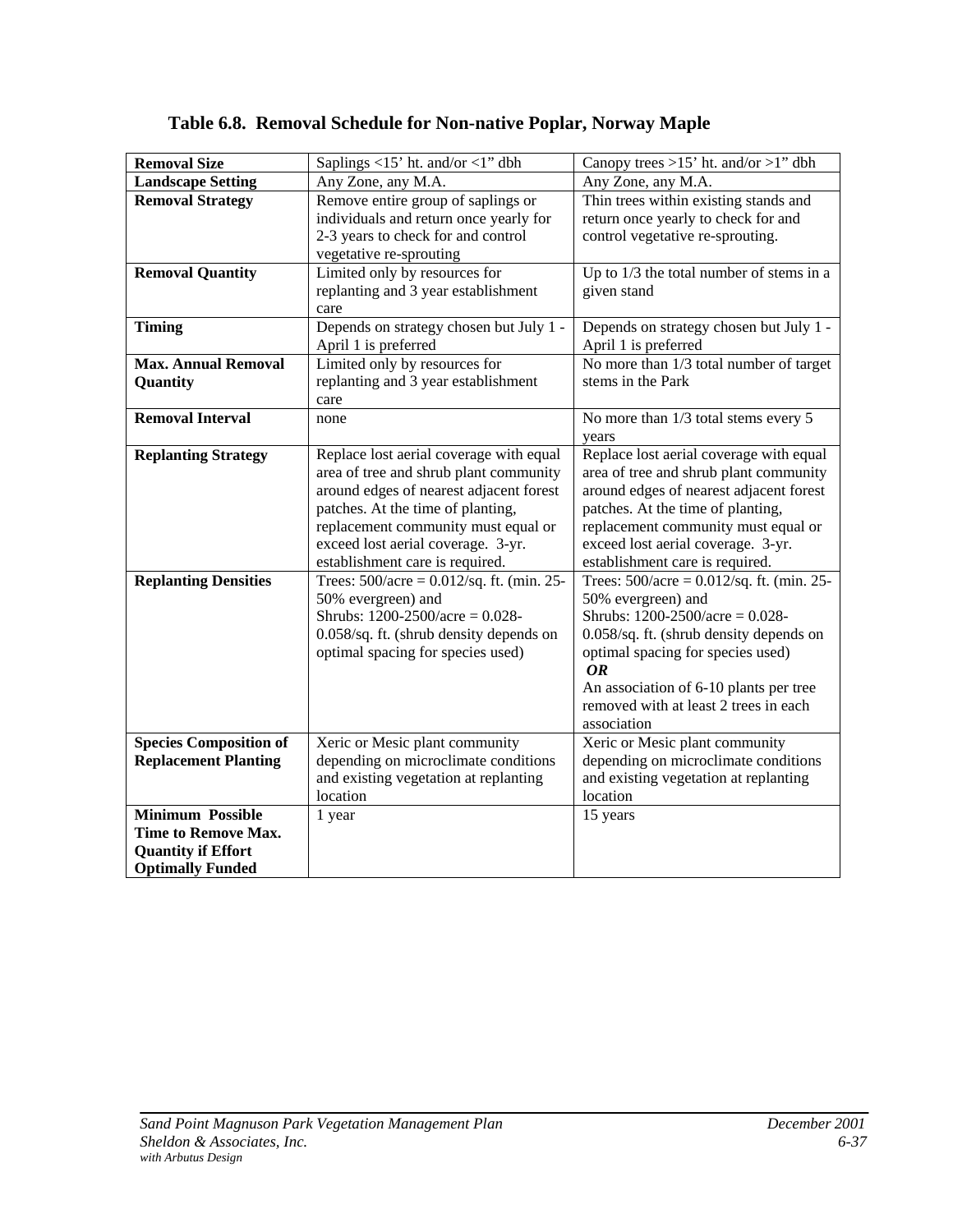| <b>Removal Size</b>                   | All sizes                                                     |
|---------------------------------------|---------------------------------------------------------------|
| <b>Removal Strategy</b>               | Remove individuals and return once yearly in                  |
|                                       | conjunction with 3 year establishment care to                 |
|                                       | check for and remove re-sprouts.                              |
| <b>Removal Quantity</b>               | Limited to removal that leaves immediately                    |
|                                       | available nearby alternate habitat for displaced              |
|                                       | wildlife. Also limited by resources for                       |
|                                       | replanting and 3 yr. establishment care                       |
| <b>Landscape Setting</b>              | Any Zone, any M.A.                                            |
| <b>Timing</b>                         | Depends on strategy chosen but July 1 - April 1               |
|                                       | is preferred                                                  |
| <b>Max. Annual Removal Quantity</b>   | Limited only by resources for replanting and 3                |
|                                       | yr. establishment care                                        |
| <b>Removal Interval</b>               | none                                                          |
| <b>Replanting Strategy</b>            | Replacement planting is necessary only where                  |
|                                       | removed plants are in the mature shrub stage or               |
|                                       | at sapling ht. of $>4$ '. Replace lost aerial                 |
|                                       | coverage with equal area of tree and shrub                    |
|                                       | plant community at removal location, $OR$                     |
|                                       | around edges of nearest adjacent forest patches.              |
|                                       | 3-yr. establishment care is required.                         |
| <b>Replanting Densities</b>           | Trees: $500/acre = 0.012/sq$ . ft. (min. 25-50%)              |
|                                       | evergreen) and                                                |
|                                       | Shrubs: $1200-2500/\text{acre} = 0.028-0.058/\text{sq}$ . ft. |
|                                       | (shrub density depends on optimal spacing for                 |
|                                       | species used)                                                 |
| <b>Species Composition of</b>         | Xeric or Mesic plant community depending on                   |
| <b>Replacement Planting</b>           | microclimate conditions and existing                          |
|                                       | vegetation at replanting location                             |
| <b>Minimum Possible Time to</b>       | 1 year                                                        |
| <b>Remove Max. Quantity if Effort</b> |                                                               |
| <b>Optimally Funded</b>               |                                                               |

**Table 6.9. Removal Schedule for Non-native Hawthorn**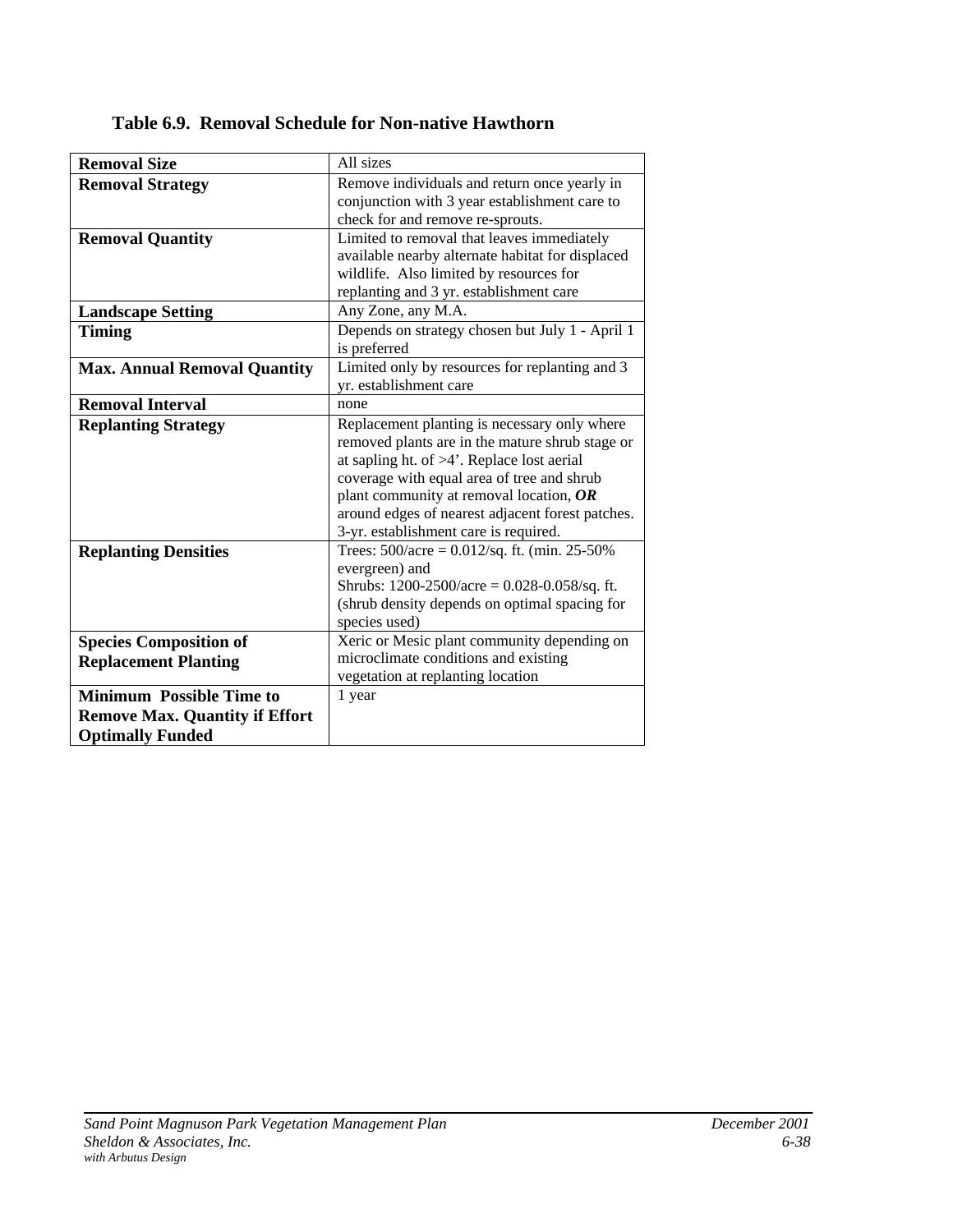| <b>Removal Size</b>                   | All sizes                                                     |
|---------------------------------------|---------------------------------------------------------------|
| <b>Removal Strategy</b>               | Remove individuals and return once yearly to                  |
|                                       | check for and remove re-sprouts in conjunction                |
|                                       | with 3 year establishment care.                               |
| <b>Removal Quantity</b>               | Limited only by resources for replanting and 3                |
|                                       | yr. establishment care                                        |
| <b>Landscape Setting</b>              | Any Zone, any M.A.                                            |
| <b>Timing</b>                         | Depends on strategy chosen but July 1 - April 1               |
|                                       | is preferred                                                  |
| <b>Max. Annual Removal Quantity</b>   | Limited only by resources for replanting and 3                |
|                                       | yr. establishment care                                        |
| <b>Removal Interval</b>               | 3 years                                                       |
| <b>Replanting Strategy</b>            | Replacement planting is necessary only where                  |
|                                       | removed plants are in the mature shrub stage or               |
|                                       | at sapling ht. of $>4$ <sup>'</sup> . Replace lost aerial     |
|                                       | coverage with equal area of tree and shrub                    |
|                                       | plant community at removal location, $OR$                     |
|                                       | around edges of nearest adjacent forest patches.              |
|                                       | 3-yr. establishment care is required.                         |
| <b>Replanting Densities</b>           | Trees: $500/ace = 0.012/sq$ . ft. (min. 25-50%)               |
|                                       | evergreen) and                                                |
|                                       | Shrubs: $1200-2500/\text{acre} = 0.028-0.058/\text{sq}$ . ft. |
|                                       | (shrub density depends on optimal spacing for                 |
|                                       | species used)                                                 |
| <b>Species Composition of</b>         | Xeric or Mesic plant community depending on                   |
| <b>Replacement Planting</b>           | microclimate conditions and existing                          |
|                                       | vegetation at replanting location                             |
| <b>Minimum Possible Time to</b>       | 1 year                                                        |
| <b>Remove Max. Quantity if Effort</b> |                                                               |
| <b>Optimally Funded</b>               |                                                               |

### **Table 6.10. Removal Schedule for Firethorn, Laurel, Holly, Butterfly Bush**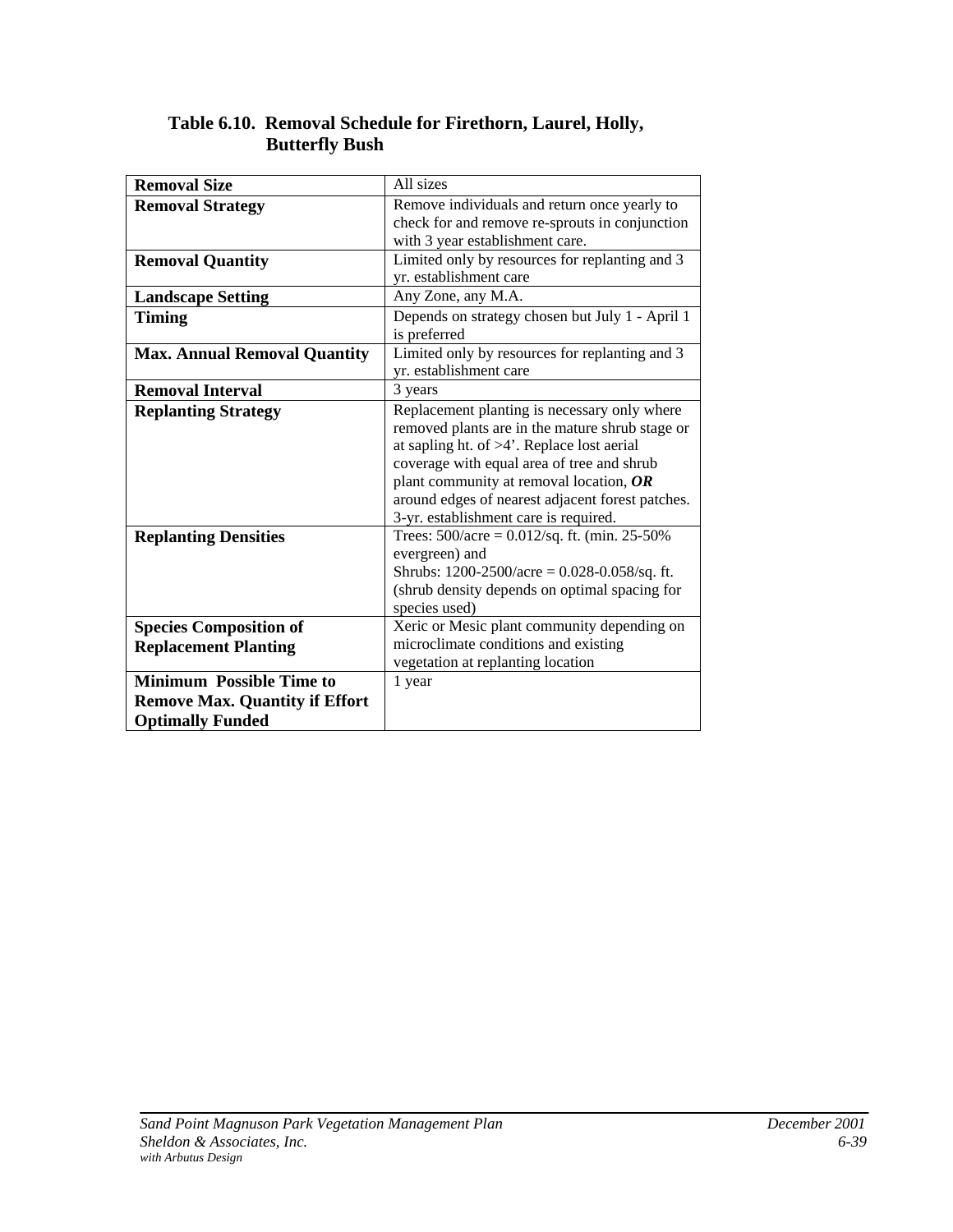| <b>Size of Patch</b>                    | Any size                                                      |
|-----------------------------------------|---------------------------------------------------------------|
| <b>Removal Strategy</b>                 | Remove entire patch and return twice yearly                   |
|                                         | during the next 2-3 growing seasons to check for              |
|                                         | and remove re-sprouts.                                        |
| <b>Landscape Setting</b>                | Any Zone, any M.A.                                            |
| <b>Timing</b>                           | Depends on strategy chosen                                    |
| <b>Max. Annual Removal Area</b>         | Limited only by resources for follow-up control               |
|                                         | and replanting in year 2 or 3                                 |
| <b>Removal Interval</b>                 | none                                                          |
| <b>Replanting Strategy</b>              | No replanting and 3 year establishment care are               |
|                                         | to be done until control of invasion is complete              |
|                                         | (2-3 years). Replanting of entire removal area                |
|                                         | with trees and shrubs and 3 year care are                     |
|                                         | required.                                                     |
| <b>Replanting Densities</b>             | Trees: $500/acre = 0.012/sq$ . ft. and                        |
|                                         | Shrubs: $1200-2500/\text{acre} = 0.028-0.058/\text{sq}$ . ft. |
|                                         | (shrub density depends on optimal spacing for                 |
|                                         | species used)                                                 |
| <b>Species Composition of</b>           | Mesic or moist plant community depending on                   |
| <b>Replacement Planting</b>             | microclimate conditions and existing vegetation               |
| <b>Minimum Possible Time to</b>         | 1 year for initial removal, 2-3 years for                     |
| <b>Remove Max. Acreage in Size</b>      | replacement planting                                          |
| <b>Class if Effort Optimally Funded</b> |                                                               |

**Table 6.11. Removal Schedule for Japanese Knotweed**

## **Table 6.12. Removal Schedule for English Ivy**

| <b>Size of Patch</b>                    | Any size                                                      |
|-----------------------------------------|---------------------------------------------------------------|
| <b>Landscape Setting</b>                | Any Zone, any M.A.                                            |
| <b>Removal Strategy</b>                 | Remove any size patch and return twice yearly                 |
|                                         | during the next 2-3 growing seasons to check for              |
|                                         | and remove re-sprouts in conjunction with 3                   |
|                                         | year establishment care.                                      |
| <b>Timing</b>                           | Depends on strategy chosen                                    |
| <b>Max. Annual Removal Area</b>         | Limited only by resources for replanting and 3                |
|                                         | year establishment care                                       |
| <b>Removal Interval</b>                 | none                                                          |
| <b>Replanting Strategy</b>              | Replant cleared area with shrubs or trees and                 |
|                                         | shrubs for any ivy removed from the ground. 3                 |
|                                         | year establishment care is required. Ivy can be               |
|                                         | cut from trees per described removal protocol                 |
|                                         | without any replacement planting.                             |
| <b>Replanting Densities</b>             | Trees: $500/acre = 0.012/sq$ . ft.                            |
|                                         | Shrubs: $1200-2500/\text{acre} = 0.028-0.058/\text{sq}$ . ft. |
| <b>Species Composition of</b>           | Xeric or Mesic shade-tolerant community                       |
| <b>Replacement Planting</b>             | depending on microclimate conditions                          |
| <b>Minimum Possible Time to</b>         | 1 year                                                        |
| <b>Remove Max. Acreage in Size</b>      |                                                               |
| <b>Class if Effort Optimally Funded</b> |                                                               |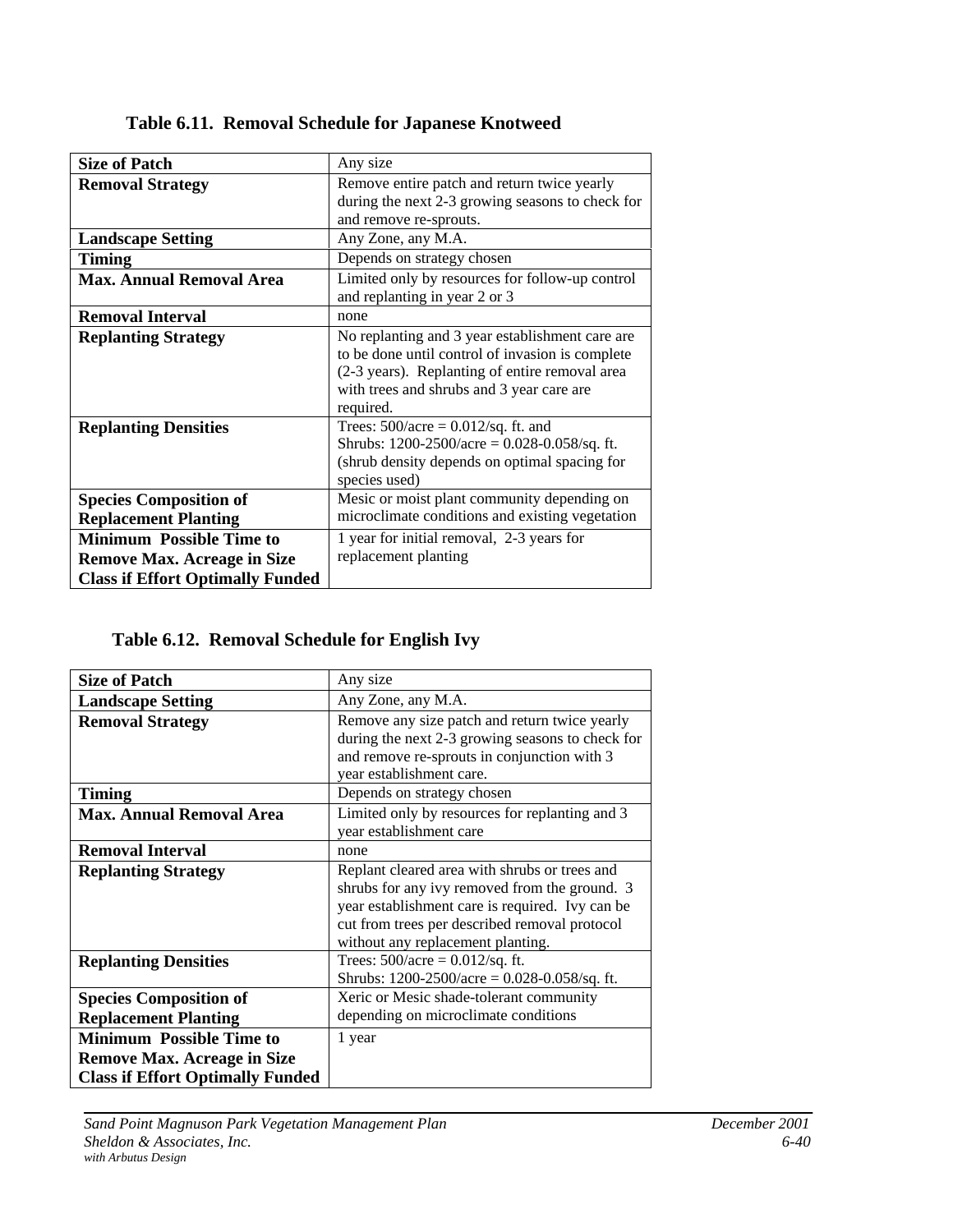## **SECTION 7: PLAN IMPLEMENTATION**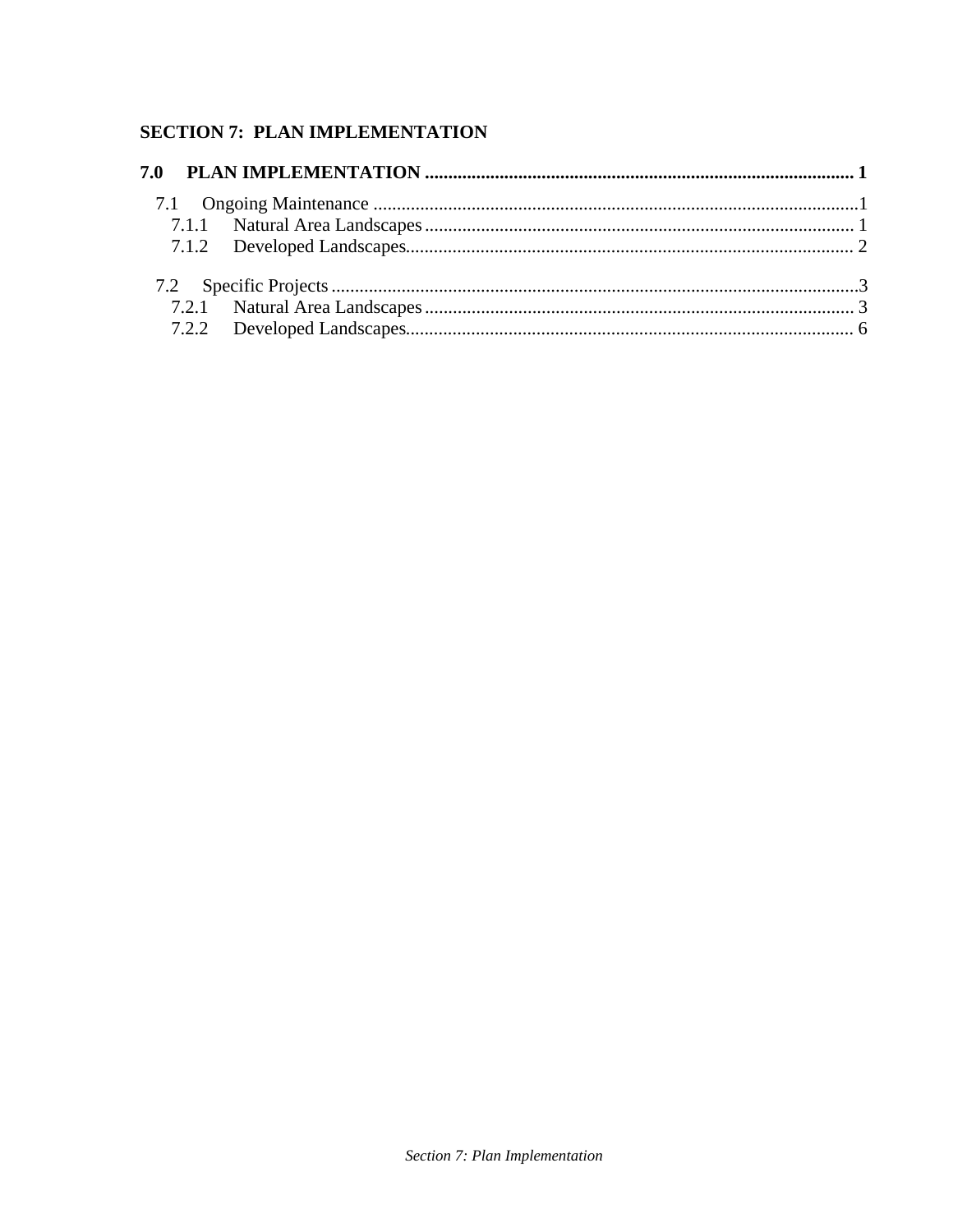## <span id="page-184-0"></span>**7.0 PLAN IMPLEMENTATION**

Implementation of this plan must be done strategically and incrementally to maximize the potential benefits from efforts expended. This section is meant to provide guidance on setting priorities amongst the numerous maintenance actions and projects described in previous sections of this document. Maintenance and specific projects are treated separately – the former is ongoing, while the latter involves initial implementation directed toward a particular landscape element or area. Over time, the bulk of landscape will shift into the category of ongoing maintenance. To further distinguish among aspects of implementation work, natural and developed landscapes are treated separately, reflecting the different criteria appropriate to use in setting priorities.

## **7.1 Ongoing Maintenance**

Ongoing maintenance consists of the regular maintenance activities that are necessary to simply keep the Park in its current state. The work encompassed by these activities is performed by DPR staff or by paid workers under contract with SPMP. This work includes things like mowing grass, taking care of landscape beds in the Historic District, removing hazard trees after a windstorm, pruning, mulching beds, mowing and weeding of the Fin Project, and mowing meadows in the natural areas. There may be some opportunities for volunteer involvement and stewardship within the framework of ongoing maintenance activities. For example: habitat islands in the Fin Project may be adopted and taken care of by a volunteer group; specific landscape beds in the Historic District could be adopted by citizens in the transitional housing at SPMP who would weed and water them; pruning of specific areas could be done annually by students in local Horticulture programs at Edmonds Community College and/or Lake Washington Vocational Technical College.

## 7.1.1 Natural Area Landscapes

Maintenance in the natural areas of the Park consists generally of the following: mowing of meadow areas, removal of hazard trees, mowing and weeding of the Fin Project, care of previously implemented planting projects, and limited control and eradication of invasive and noxious weeds. This maintenance is currently done by SPMP staff and paid contractors, with significant contributions of time from volunteers for the last two actions. As implementation of specific projects proceeds, expanding the volunteer base to help with the stewardship of newly planted areas will be critical to the success of these projects. Ensuring adequate stewardship prior to project implementation is strongly recommended.

## *Prioritization of Actions*

The following maintenance actions in natural areas should be HIGH priority:

1) Contain thickets of non-native woody species by establishing and maintaining boundaries of invasion.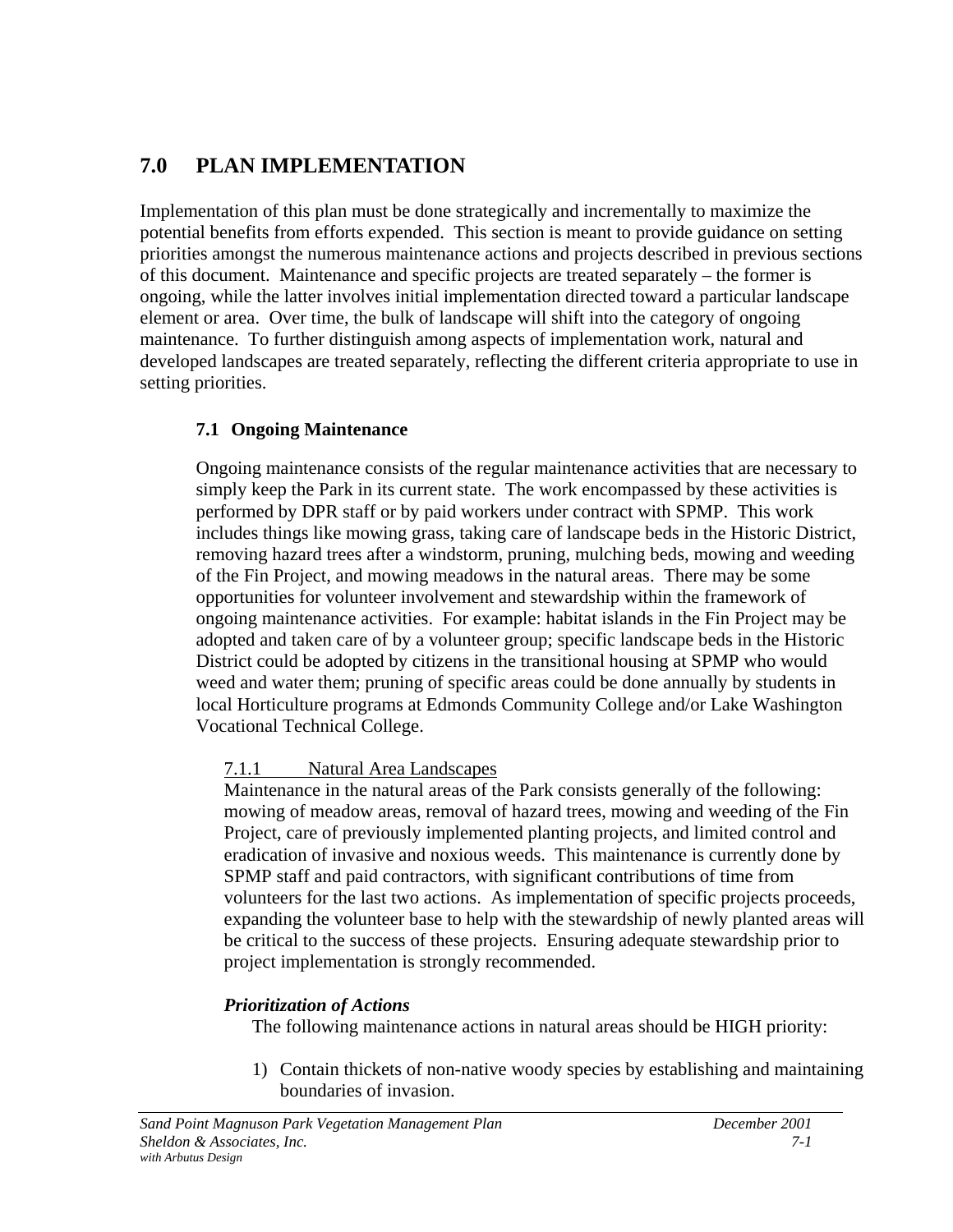- 2) Mow upland meadows and meadow in savanna areas in September to keep woody species and weedy herbaceous species from becoming established.
- 3) Maintain already implemented planting projects.

The table below lists the landscape zones and management areas where high priority maintenance actions should occur.

| <b>Landscape Zone</b>     | <b>Management Area</b> | <b>Action</b>                           |
|---------------------------|------------------------|-----------------------------------------|
| Habitat                   | <b>Upland Meadow</b>   | meadow mowing, thicket containment      |
|                           | Tree/Shrub Savannah    | meadow mowing, thicket containment      |
| Shoreline                 | <b>Upland Meadow</b>   | meadow mowing, thicket containment      |
|                           | Tree/Shrub Savannah    | meadow mowing, thicket containment      |
| Promontory Point          | <b>Upland Meadow</b>   | meadow mowing (particularly in the      |
|                           |                        | NW meadow)                              |
|                           | <b>Upland Forest</b>   | maintain perimeter plantings already in |
|                           |                        | place                                   |
| <b>Forest Remnant</b>     | Open Forest Margin     | meadow mowing                           |
| <b>Community Activity</b> | Tree/Shrub Savannah    | meadow mowing                           |
| Center                    |                        |                                         |
| Sportsfields              | <b>Upland Meadow</b>   | meadow mowing                           |

## **Table 7.1 High Priority Maintenance for Natural Areas**

## 7.1.2 Developed Landscapes

Maintenance in the developed landscape areas of the Park consists generally of the following: mowing of turf, other turf care (aerating, fertilizing, etc.), watering of beds, mulching, pruning, and weeding and invasive control. This maintenance is currently done by SPMP staff and SCC. Volunteers could be included in some maintenance in these areas if associated with new project implementation.

## *Prioritization of Actions*

The following maintenance actions in developed areas should be HIGH priority:

- 1) Monitor inventory-identified, potentially hazardous trees with target(s), and provide appropriate follow-up mitigation.
- 2) Apply and annually replenish organic mulch in established planting beds and around bases of trees.
- 3) Remove weeds climbing up or engulfing ornamental plants.
- 4) Contain invasive plant spread within current (or as feasible, reduced) areas, and cut back during growing season before seeds mature.
- 5) Provide training pruning for juvenile trees, to establish good structural framework.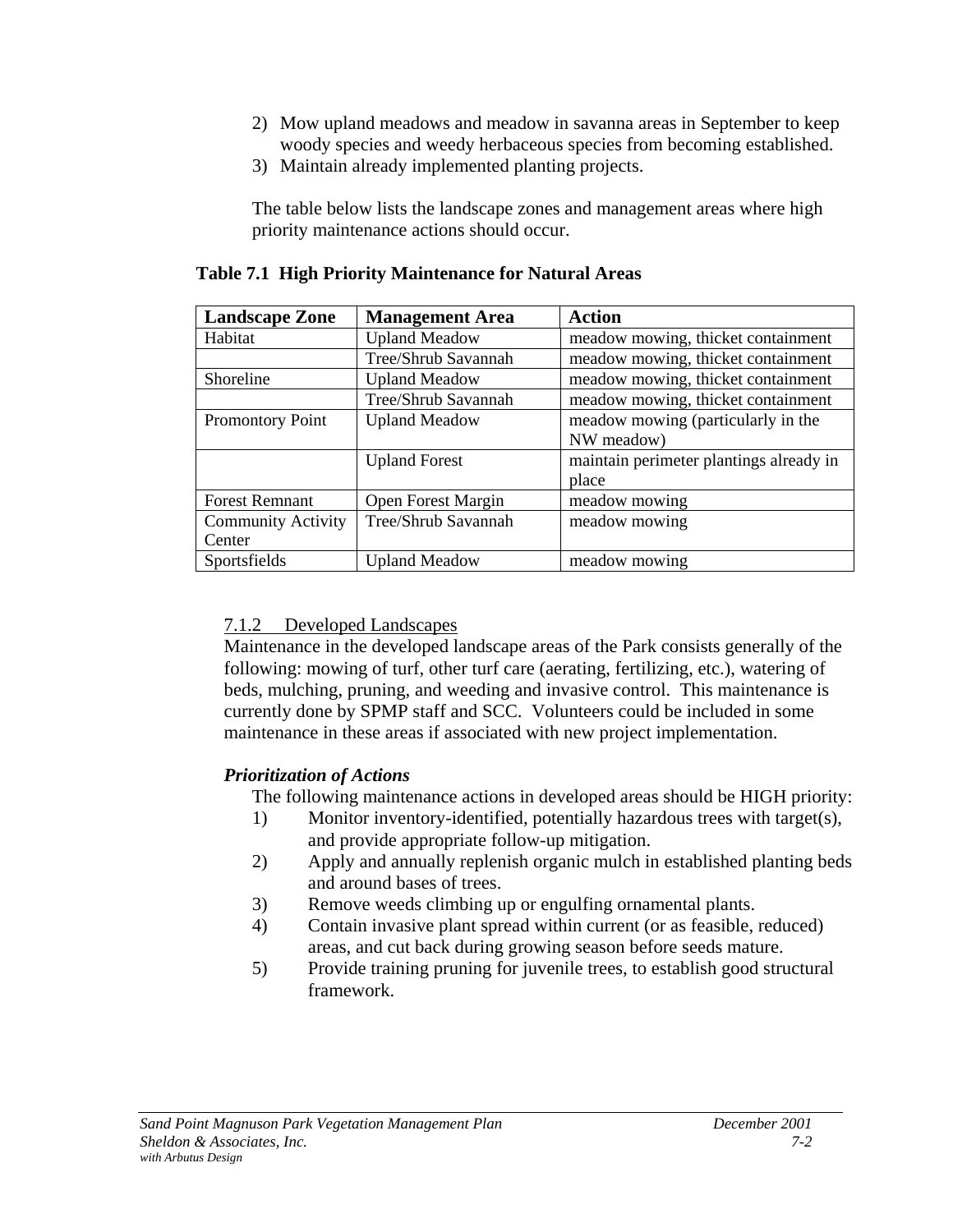| <b>Landscape Zone</b>    | <b>Management Area</b>        | <b>Action</b>                           |
|--------------------------|-------------------------------|-----------------------------------------|
| <b>Historic District</b> | <b>North Shore Recreation</b> | Invasives containment & cutting back    |
|                          | Aircraft Industrial           | Invasives containment, training pruning |
|                          | <b>Historic District Core</b> | Weeding established beds, mulching,     |
|                          |                               | monitoring & abating tree hazards       |
|                          | Officer's Row                 | Weeding & mulching beds, invasives      |
|                          |                               | control along east edge                 |
|                          | Golf Greensward               | Invasives control @ south end           |
|                          | Sand Point Way                | Monitoring & abating tree hazards,      |
|                          |                               | mulching base of trees                  |
| Sand Pt. E. Housing      |                               | Meadow mowing, invasives                |
|                          |                               | containment, pruning apples             |

<span id="page-186-0"></span>**Table 7.2 High Priority Maintenance for Developed Landscape**

## **7.2 Specific Projects**

The implementation of specific projects at SPMP should always be overseen by DPR staff at SPMP and the DPR Urban Forestry Program (when appropriate). Specific projects include things like meadow restoration at Promontory Point, replacement planting done in concert with invasive removal, planting the grassy islands in the south parking lot with trees and shrubs, and renovating or restoring specific elements of the historic landscape in the Historic District. Volunteer stewardship can and should be a significant part of this type of work at SPMP.

## 7.2.1 Natural Area Landscapes

In the natural areas throughout the Park, the general and common theme of most of the specific projects is the removal and replacement of invasive plant species with natives, and the supplementation or enhancement of existing habitat. This work should proceed to focus high priority on containment of the most rapidly spreading invasives, removal of those that are the least established but potentially threatening, and removal/reduction of those that can be removed most easily for the greatest habitat benefits. In addition, the most intact habitats, and those that provide the greatest benefit to the greatest variety of species or wildlife guilds should be targeted for protection and enhancement measures to keep them that way. Finally, projects that are good candidates for outside funding or grant money should be high priority as well. Lowest priority should be given to those areas that are the most compromised and will require the highest level of effort to restore to quality habitat. These areas should be addressed with removal/control and replanting efforts with an expectation of a high level of initial effort followed by extensive long-term continuing care. All other areas that do not meet the criteria for either the highest or lowest level of attention are moderate priority.

Specific projects with Zones and Management Areas identified are listed in Tables 7.2 and 7.3 below for high and low priority levels.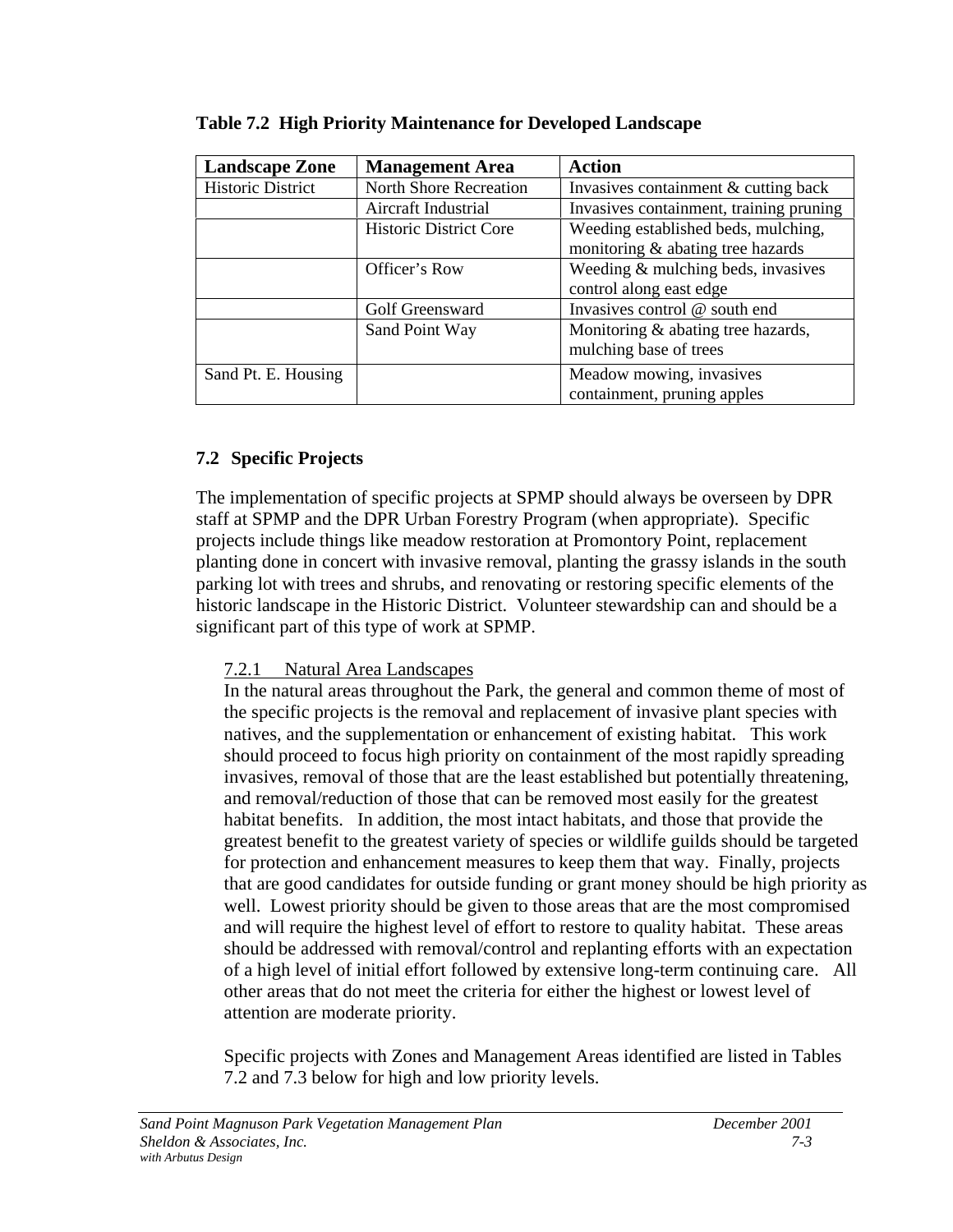## *Project Prioritization*

## *High Priority Projects*

The most immediate and focused attention should be directed at those existing habitats within SPMP that are the least compromised and those that have the highest value or the highest potential value. More specifically, these habitats include riparian, wetland and aquatic habitats, and upland forest. Projects that fall under the first of the two categories described below should be implemented as soon as possible. They do not require large capital expenditure, but have substantial positive habitat benefits. Projects that fall under the second category are dependent on more substantial initial implementation capital, and although they are high priority, may not be as immediately possible for budgetary reasons.

- 1) Removals of invasive non-native species from areas with low levels of invasion that exhibit characteristics of relatively intact and high wildlife value plant communities. Removals of non-native invasives that are relatively easy to remove and result in significant positive benefits to the targeted habitats.
- 2) Restoration of habitats that are of the highest value, regardless of existing level of degradation.

| Landscape | <b>Management Area</b> | <b>Project</b>                                                                                                                                                                                                                                                               |
|-----------|------------------------|------------------------------------------------------------------------------------------------------------------------------------------------------------------------------------------------------------------------------------------------------------------------------|
| Zone      |                        |                                                                                                                                                                                                                                                                              |
| Habitat   | <b>Upland Forest</b>   | • Removal and replacement of non-native poplar<br>throughout all forest areas<br>• Removal and replacement of all other non-native<br>invasives                                                                                                                              |
|           |                        | No specific forest patches are identified as higher<br>priority than others. All patches that meet the criteria<br>for high priority projects are good candidates for<br>immediate action.                                                                                   |
|           | Wetland                | • Removal and replacement of non-native poplar in<br>all wetlands and adjacent buffers<br>• Control of non-native invasives (yellow iris, purple<br>loosestrife, Japanese knotweed)<br>• Enhancement of wetland buffers to link wetlands<br>across the landscape with forest |
|           | <b>Wetland Mosaic</b>  | • Removal and replacement of non-native poplar in<br>all areas of mosaic<br>• Removal and replacement of non-native hawthorn<br>in all areas of mosaic                                                                                                                       |
|           | Non-native Shrub       | • Removal and replacement of thickets in wetland<br>buffers<br>• Removal and replacement of thickets in between<br>forest patches to promote linkage between isolated<br>patches and increase forest patch size                                                              |

## **Table 7.3 High Priority Projects for Natural Areas**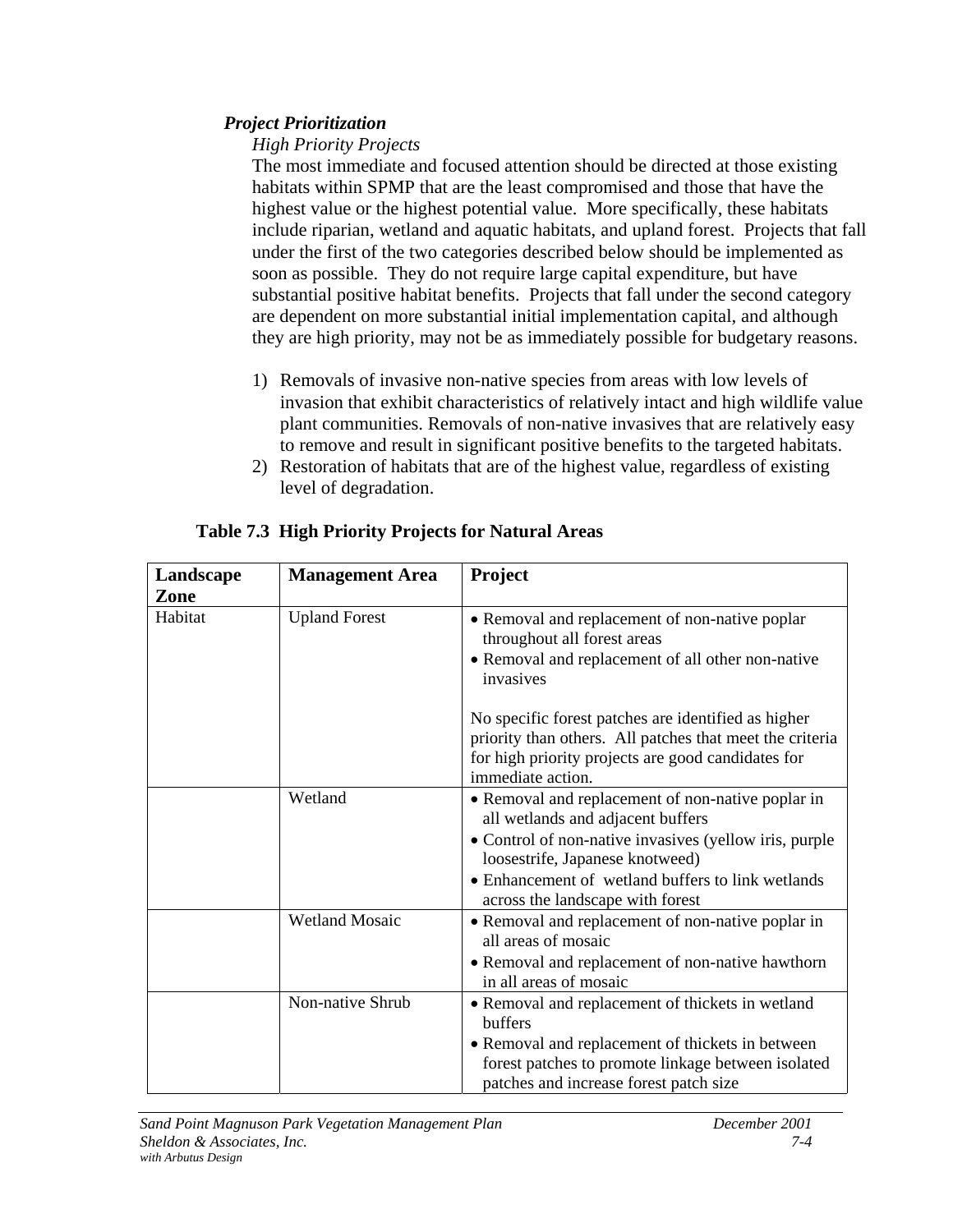| Habitat                             | Tree/Shrub Savannah  | • Removal and replacement of non-native poplar in<br>all areas of savanna                                                                                                                                                                                                                                                                   |
|-------------------------------------|----------------------|---------------------------------------------------------------------------------------------------------------------------------------------------------------------------------------------------------------------------------------------------------------------------------------------------------------------------------------------|
| Shoreline                           | Nearshore            | • Removal and replacement of non-native poplar<br>along edge of shoreline<br>• Removal of knotweed, yellow iris, blackberry and<br>other shrub and herb layer invasives<br>• Restoration of littoral zone substrate and shoreline<br>edge (starting at far north end)                                                                       |
|                                     | Wetland              | • Removal and control of yellow iris and purple<br>loosestrife<br>• Enhancement of buffer with control of invasives<br>and planting of appropriate natives                                                                                                                                                                                  |
|                                     | Non-native Shrub     | • Removal and replacement of thickets east of the<br>promenade in conjunction with shoreline edge and<br>nearshore restoration<br>• Removal of and replacement of pyracantha north of<br>swimming beach                                                                                                                                     |
|                                     | Tree/Shrub Savannah  | • Removal and replacement of non-native poplar in<br>all areas of savanna                                                                                                                                                                                                                                                                   |
| Promontory<br>Point                 | <b>Upland Forest</b> | • Removal and control of invasives on east-facing<br>slopes above Kingfisher Basin (ivy in trees and<br>cliffs)<br>• Removal and control of invasives on north-facing<br>slope and bench of west ridge<br>• Removal and control of invasives on west-facing<br>slope of central N-S- ridge<br>• Removal and control of Japanese knotweed on |
| Community<br><b>Activity Center</b> | Tree/Shrub Savannah  | north slope of central N-S ridge<br>• Removal and replacement of non-native poplar in<br>all areas of savanna                                                                                                                                                                                                                               |
| Dog Off Leash                       | <b>Upland Forest</b> | • Removal and replacement of non-native poplar in<br>all areas of forest<br>• Removal and control of shrub and herb layer<br>invasives throughout                                                                                                                                                                                           |
| <b>Forest Remnant</b>               | North Woodland       | • Removal and replacement of non-native trees<br>(poplar, London plane, horse chestnut, Norway<br>maple, birch, hawthorn, mountain ash) in all areas<br>of forest<br>• Removal and control of shrub and herb layer<br>invasives throughout                                                                                                  |
|                                     | South Woodland       | • Establishment of perimeter protection of area with<br>fencing, dense edge plantings<br>• Restoration of vegetation to central, construction-<br>damaged strip: prep area, add trees & understory<br>• Removal and control of shrub and herb layer<br>invasives throughout, principally at periphery                                       |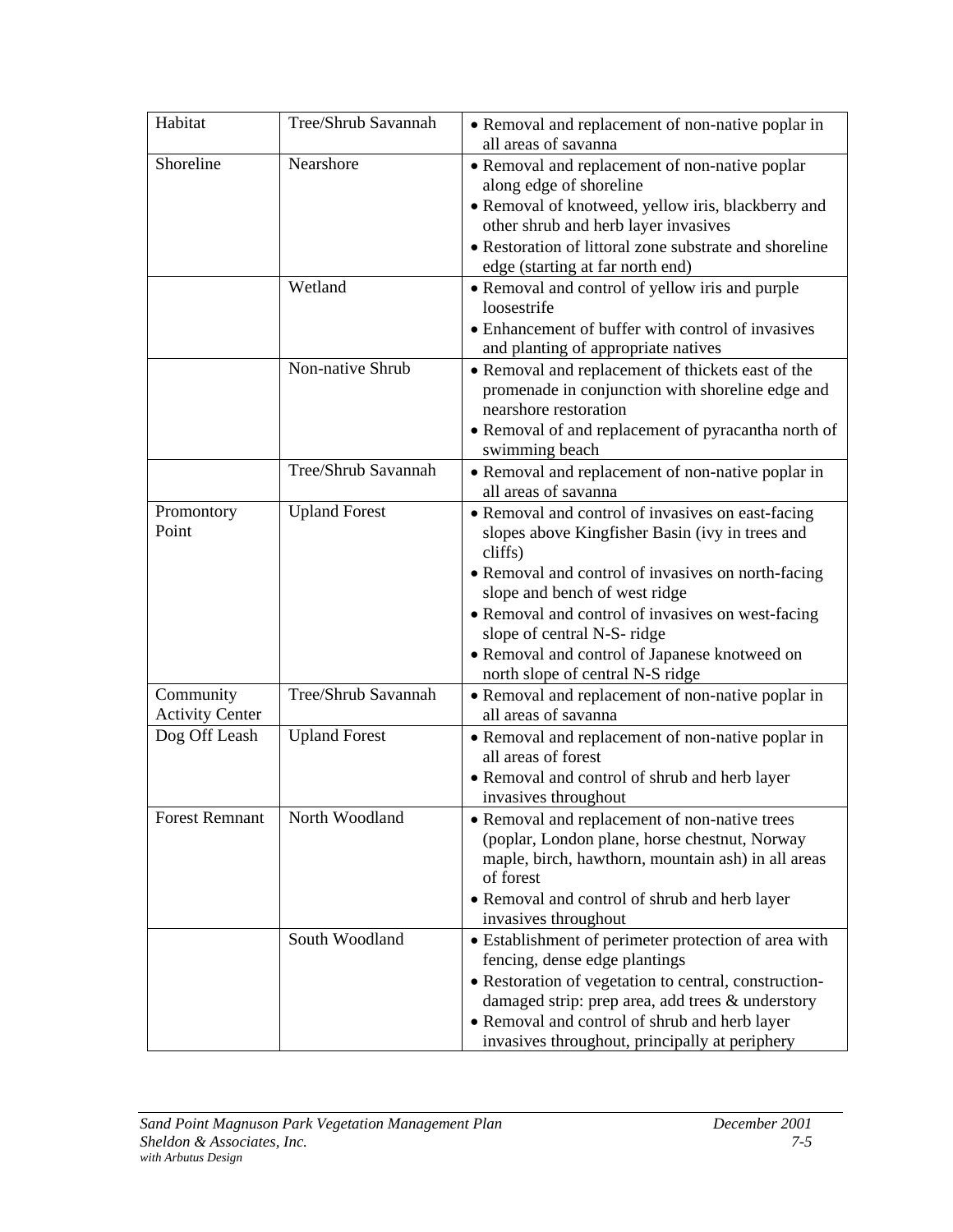## *Low Priority Projects*

Projects given lowest priority are in severely infested or compromised areas, and which also may not possess high potential value even if they were intact. These projects have higher implementation and maintenance costs, as well as protracted labor requirements. These projects are also unlikely to receive or qualify for outside funding or grants. Although these project areas fall within the Park and deserve responsible stewardship, faced with the reality of budgetary constraints and the magnitude of the task at hand, it is useful to differentiate between the highest value projects and those that are less likely to fulfill Plan goals. At SPMP these projects are located in the Non-native Shrub and Tree/Shrub Savannah Management Areas in three of the landscape Zones. The main project components are the same in all of these areas – remove severe infestations of invasives, particularly of non-native shrubs (blackberry and Scot's broom thickets) and replace with natives.

| Landscape           | <b>Management Area</b> | <b>Project</b>                                                                                                     |
|---------------------|------------------------|--------------------------------------------------------------------------------------------------------------------|
| Zone                |                        |                                                                                                                    |
| Habitat             | Non-native Shrub       | • Removal and replacement of thickets in all areas<br>that are not wetland buffers or in between forest<br>patches |
|                     | Tree/Shrub Savannah    | • Removal and replacement of thickets                                                                              |
|                     |                        | • Removal of non-native hawthorn                                                                                   |
| Shoreline           | Non-native Shrub       | • Removal and replacement of thickets inland of the<br>promenade that are not in wetland buffer                    |
|                     | Tree/Shrub Savannah    | • Removal and replacement of non-natives other than<br>poplar                                                      |
| Promontory<br>Point | Non-native Shrub       | • Removal and replacement of thickets around<br>perimeter edges of the Zone                                        |

## **Table 7.4 Low Priority Projects for Natural Areas**

## 7.2.2 Developed Landscapes

In developed landscapes of the Park, the general and common themes of implementation projects are hazard abatement, renovation, and improved care of the landscape, particularly in the context of historic integrity. Project priorities should address the most pressing problems first, and focus resources on rehabilitation of the most important historic landscape elements. These actions are often closely linked.

## *Project Prioritization*

*High Priority Projects*

1) Systematically abate Historic District tree hazards by initiating a program for tree removal and in-kind replacement, corrective pruning, and regular hazard condition monitoring. Deal first with trees that meet all of the following criteria: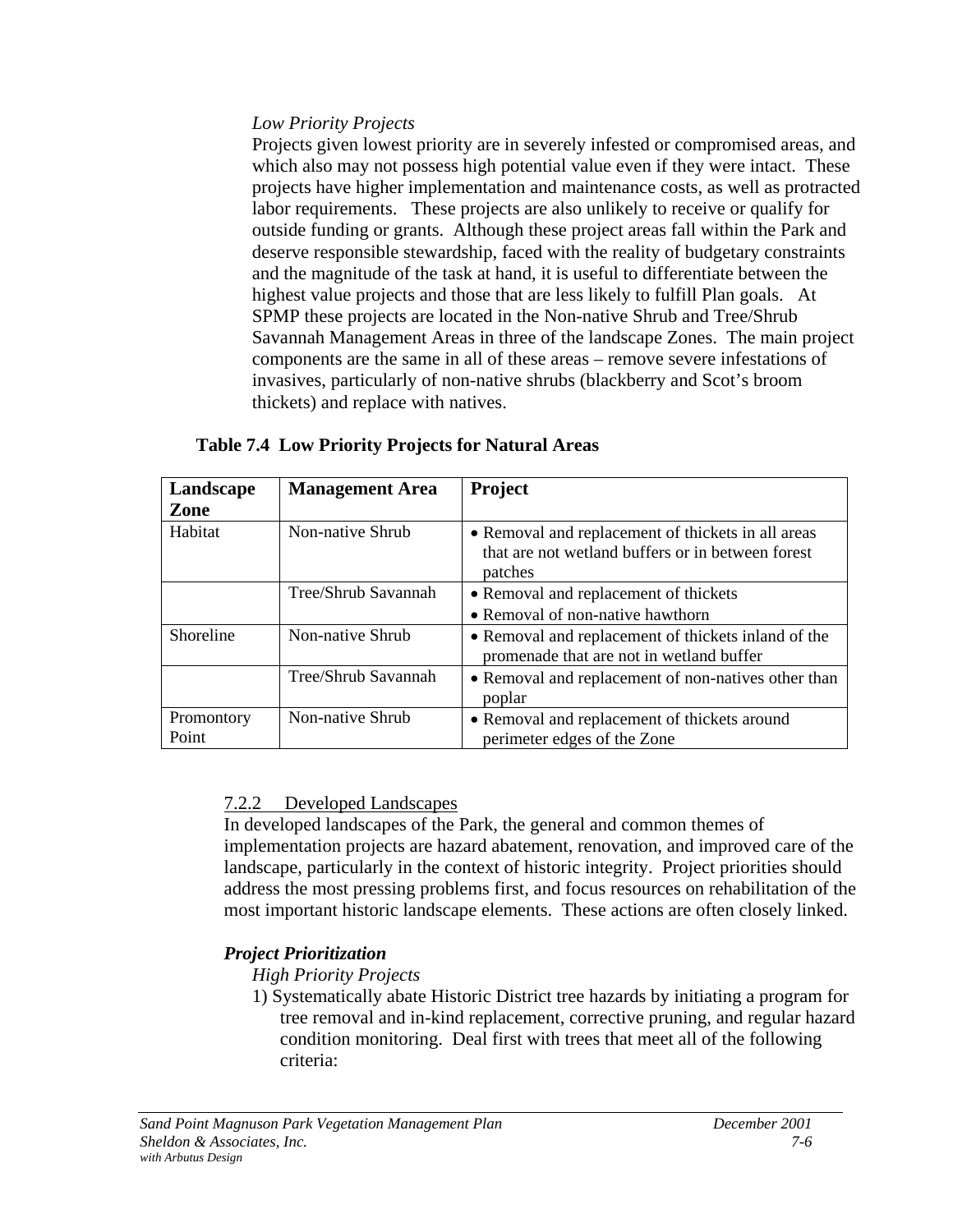- Identified by 2001 inventory as possessing both defects and potential targets.
- Identified as "Historic Landscape Features to be Preserved and Maintained" in Table 2-3 of the 1998 Sand Point HPRP Plan.
- Located in highest use and/or visibility areas of the Park.

Based on these criteria, top attention should be given to:

- Historic District Zone, Sand Point Way MA : entire row of trees
- Historic District Zone, Historic District Core MA: Deodara cedars along both sides of  $62<sup>nd</sup>$  Avenue NE, white spruce off SE corner of Building 25, atlas cedar on NW corner of  $63<sup>rd</sup>$  Avenue NE and NE 74<sup>th</sup> Street

Problem trees in the following areas also should receive priority attention, but with somewhat less urgency than those called out immediately above because their usage level is lower:

- Historic District Zone, Golf Greensward MA
- Historic District Zone, Officer's Row MA

Program components should include all elements described below:

- Full hazard evaluation of all trees in above-described populations, performed by a certified arborist in accordance with current ISA standards.
- Development of a detailed, tree-by-tree removal, pruning, health enhancement, monitoring and replacement schedule, coordinated to achieve maximum possible continuity of historic landscape character while meeting hazard mitigation mandate in prudent time period.
- Review and approval by DPR Senior Urban Forester and designated Sand Point Historic Preservation Coordinator before implementation begins. SHPO Consultation (Level C Review per HPRP Plan) automatically will be required for "Removal of a significant landscape feature (listed in Table 2-3)." Selective removal of portions of a feature, such as individual hazard trees, may not meet this threshold; however, if the ultimate intent is to undertake substantial replacement, full SHPO Consultation is needed.
- Timely implementation: Hazard tree mitigation pruning, removals and replacement planting should be undertaken as quickly as possible, with phasing correlated to the risk to which SPMP users are exposed. Full program should be operational within two years of VMP adoption.
- Implementation documentation: Develop and maintain vegetation management records, linked to and building upon 2001 Historic District Tree Inventory database. Include dates and specific nature of all tree work as it is accomplished: pruning, removal, planting, and establishment care (training pruning, mulching, watering, stake removal). Although primarily intended to serve as a management tool for SPMP facilities staff, progress reports should be generated at least twice annually for the duration of project implementation, for review by DPR Senior Urban Forester, Sand Point HPO, and if involved, Washington SHPO. Thereafter, routine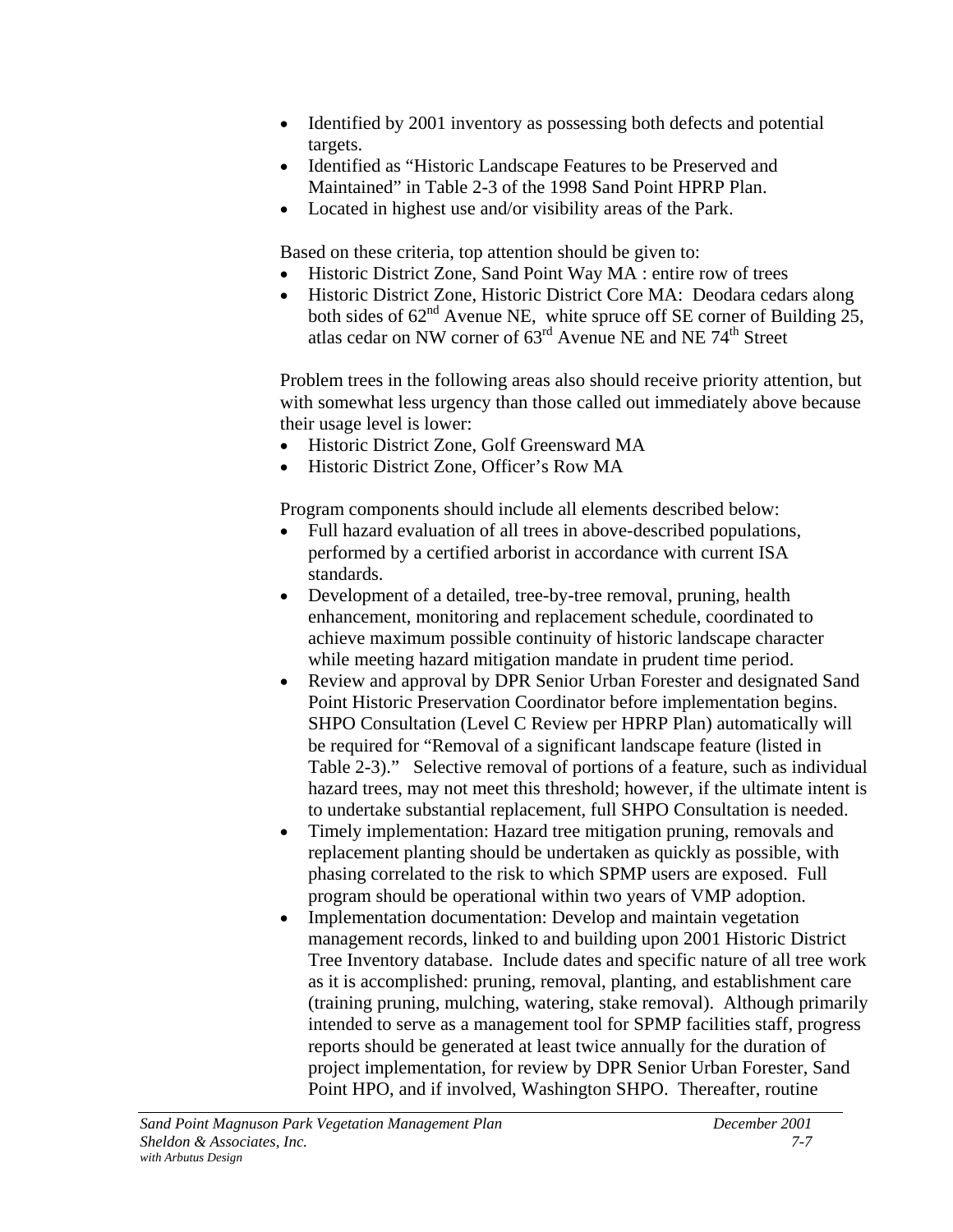maintenance records need not be circulated externally. This documentation system could readily be expanded in time, to encompass tree and landscape management activities throughout the Historic District or larger Park areas.

2) Renovate and/or reinstate historic plantings, starting with key contributing historic landscape features identified in the HPRP Plan, as well as landscape vestiges that remain substantially intact elsewhere in the Historic District. With the exception of the rose garden formerly located south of Building 26S, reconstruction of lost historic plantings and creation of entirely new ones, however desirable, rank lower in priority because no historic fabric is at risk. Top implementation projects include:

Historic District Zone: Officer's Row MA – Front entry landscaping associated with Buildings 330,331 & 332 (Historic Landscape Feature 14), with related side and rear yard plantings as a secondary priority. Project will entail:

- Completing a detailed review of original archived planting plans, making necessary palette adjustments to exchange taxa that are inappropriate due to invasiveness or severe cultural problems for suitable taxa of similar character. To the maximum extent possible, original species should be retained and alternate species chosen from the appended Sand Point historic plants list.
- Evaluating all plant material remaining on site for appropriate disposition or treatment (pruning, renovation, removal, replacement), based on whether plants are original varieties or later additions, whether they can be restored to or maintained in good condition at appropriate scale, and whether or not they are healthy, non-invasive taxa.
- Submitting restoration plan and plant list to Sand Point HPC for advance review and approval, incorporating all modifications directed.
- Reviewing plan with tenant agencies to inform them about project and encourage their active participation in its execution and long-term care, recognizing that the landscape may provide positive program opportunities for the residents they serve.
- Undertaking careful, horticulturally-supervised plant removal and site preparation (edging beds, amending soil), irrigation work (if needed), existing plant pruning and fertilization, plant installation following approved plan, mulching and watering.
- Make and keep in SPMP archive for future reference as-built documents that show any changes from design plan and provide a final plant list and count.
- Provide and document details of establishment care for three seasons, including adequate watering, weed control, dead plant replacement, mulch replenishment and training pruning. Ideally, utilize a maintenance calendar database to schedule and record establishment care activities as they are completed.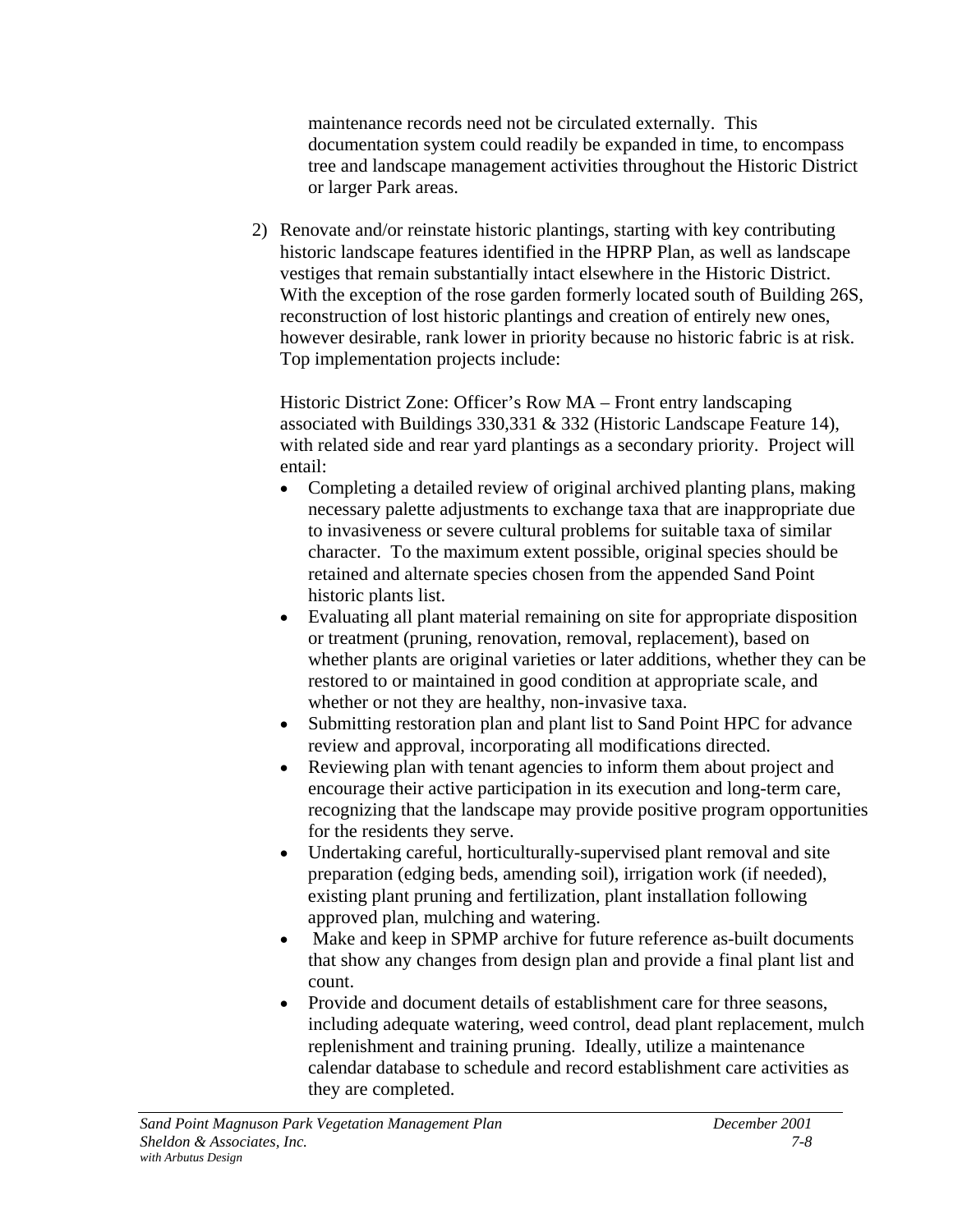Historic District Zone: Historic District Core MA – Reconstruction of lost Rose Garden (Historic Landscape Feature 18). Project will entail:

- Investigate site for vestige bed, walk and plant locations; make base record drawing.
- Search available offsite archives for historic garden plan and plant list. If found, assess rose varieties for appropriateness in context of contemporary landscape sustainability requirements (notably disease and pest resistance, hardiness). Substitute superior varieties for highly-problematic ones. If no primary documents exist, seek information from residents familiar with the garden, and select roses from types known to be available in the 1930- 1970 time period. Consult with knowledgeable local rosarians.
- Develop garden reconstruction plan for review and approval of HPC. Authenticity of bed and path configurations and materials are primary, exact rose placement and varieties less so. It is likely that the original garden featured hybrid tea-type roses.
- Install hardscape elements, conserving original material where vestiges remain, and provide low-trajectory irrigation to bed areas.
- Prepare soil deeply and amend thoroughly, then plant roses, mulch and water.
- Provide and document establishment maintenance, as described above. Adjacent building tenants may likewise be engaged in project installation or aftercare activities.
- Develop and execute a strategy for long-term upkeep of garden; SPMP grounds staff cannot be expected to provide all required care for this garden, due to its anticipated maintenance needs (particularly annual pruning and disease control).

Additional important renovation projects are listed below; these should follow essentially the same steps outlined above for Officer's Row. Some may be amenable to incremental execution using volunteers, focusing on one or two steps at a time, or on certain bed areas start-to-finish. All, however, should proceed only after careful evaluation of existing plantings for fidelity to archived plans, and based on HDC-approved restoration plans. In some cases, recently-planted material incompatible with the style and palette of the Historic District's period of significance may need to be removed. Such plants might appropriately be incorporated elsewhere in the Park. Project sites include:

Historic District Zone: Historic District Core MA – Foundation plantings fronting/surrounding Buildings 9, 25, 29, 138, 47. Amongst these, the most intact and highly-visible should be restored first.

Historic District Zone: Aircraft Industrial MA – Foundation plantings surrounding Building 2 (Hangar).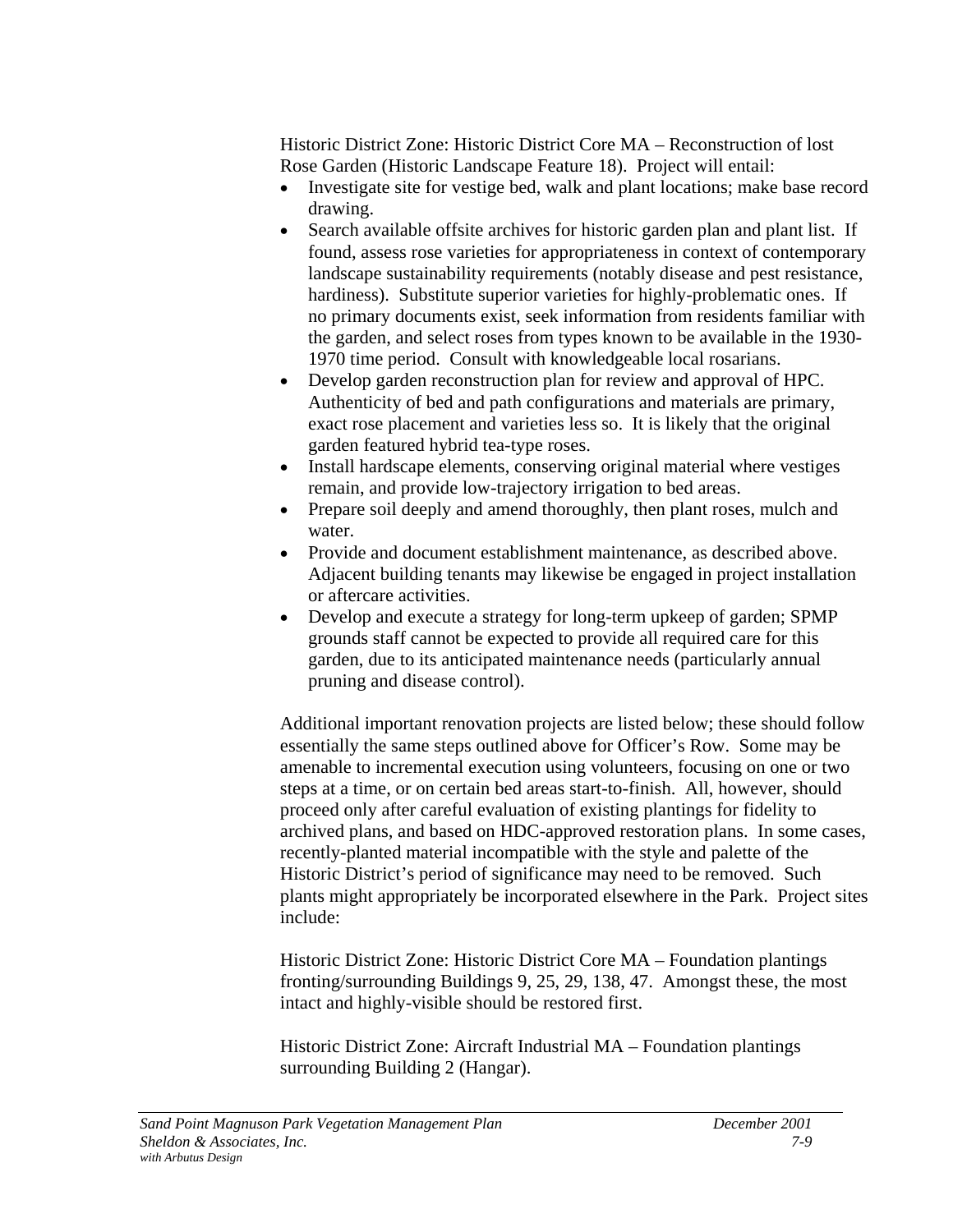3) Remove and control invasive species and replace with appropriate plantings. Implementation priority amongst sites should be given to identified Historic Landscape Features not already taken care of through preceding projects. For specific recommendations on replacement plantings and removal techniques, refer to individual MA treatment types (Section 5) and management and maintenance practices (Section 6).

Historic District Zone: Golf Greensward MA – predominately south end of area (Historic Landscape Feature 19).

Historic District Zone: Historic District Core MA – foundation beds around Contributing Buildings.

Historic District Zone: Aircraft Industrial MA – west of buildings, visible from Sand Point Way.

Historic District Zone: North Shore Recreation MA – unmanaged upland areas visible from Sand Point Way.

Sand Point East Housing Zone – where infestations threaten adjacent native or historic landscape areas, predominantly along south edge of zone.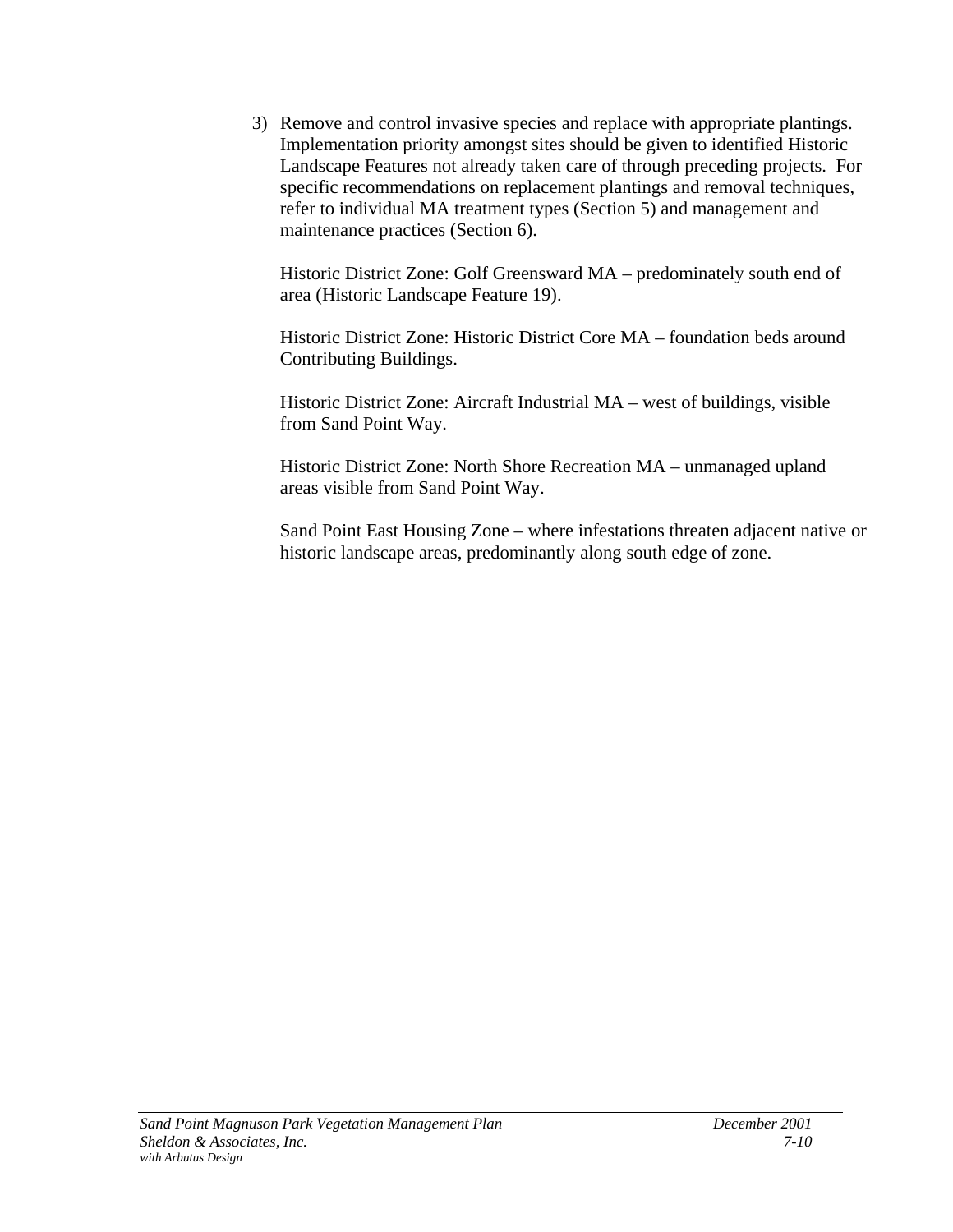## **SECTION 8: MONITORING**

| 8.0 | <b>MONITORING</b> |
|-----|-------------------|
|-----|-------------------|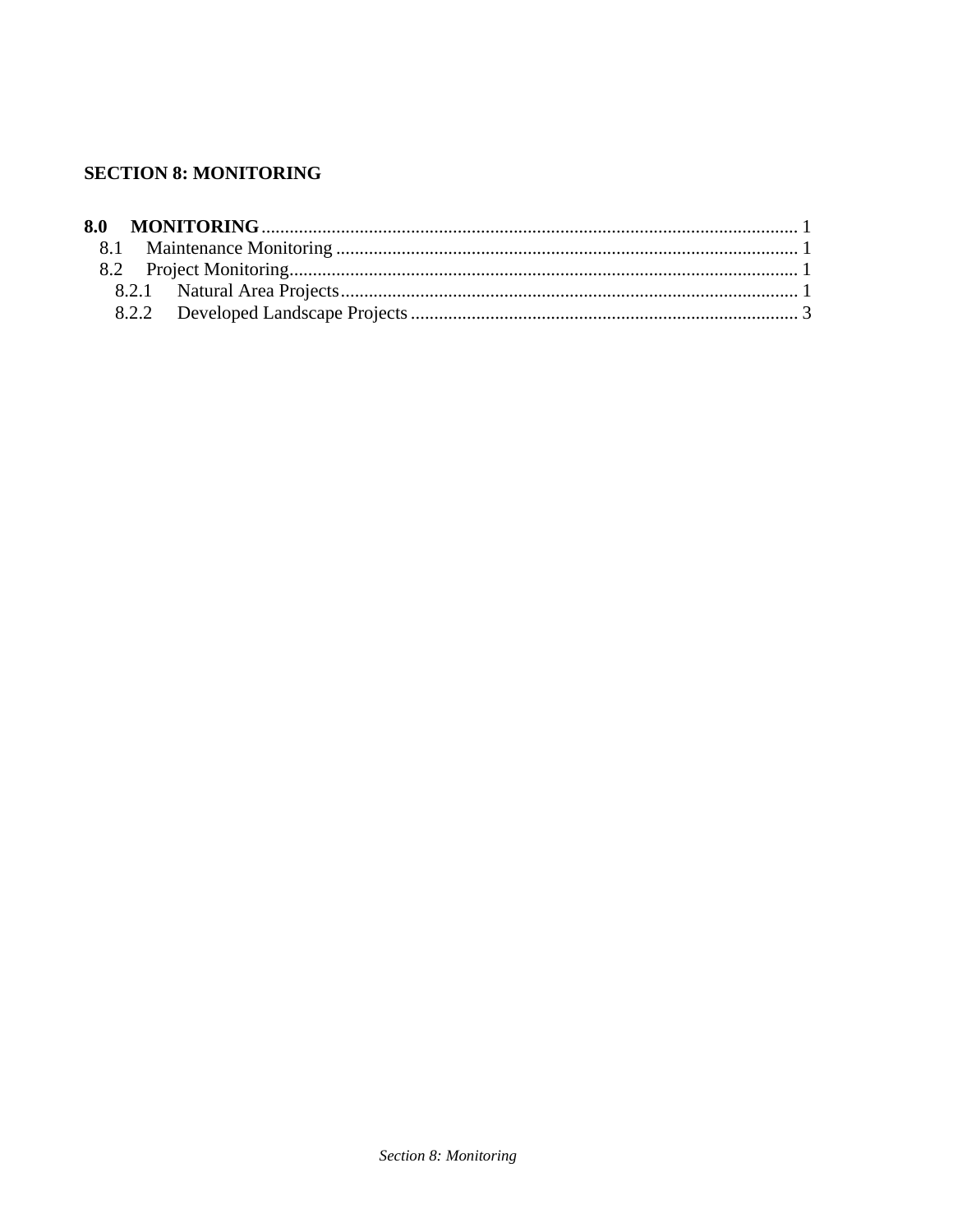## <span id="page-195-0"></span>**8.0 MONITORING**

Monitoring of the work performed as directed by the VMP completes an important feedback loop by assessing whether or not the management of the Park is meeting the Goals and Objectives laid out in Section 1 of this plan. Management of the vegetation in the Park is accomplished by doing a combination of regular and ongoing maintenance and by implementing specific projects. Monitoring of regular maintenance has to do with making sure that: 1) work is being performed where, when, and how it is supposed to be done; 2) the work being done is having the desired results; and 3) any necessary adjustments are made to the maintenance action(s) in the future if intended goals and objectives are not being met. Monitoring of specific projects has to do with evaluating 1) the success of the project's design 2) the success of the project's implementation. Therefore, monitoring recommendations for ongoing maintenance have been separated from those for projects.

## **8.1 Maintenance Monitoring**

Evaluation of the effectiveness of ongoing and routine maintenance, or measurement of the change over time, should be done by SPMP staff or a designated representative every two years to assess how well vegetation management goals and objectives are being met. Checklists for monitoring of each MA can be found in Section 5 of this Plan. Completed checklists should be reviewed by SPMP staff to identify problems, progress, and the effectiveness of maintenance actions. Information recorded on the checklists is meant to inform and refine ongoing maintenance work and allocation of maintenance resources (personnel, budget, effort priorities). Monitoring is only effective if the results are incorporated into the ongoing management actions in the Park.

## **8.2 Project Monitoring**

Monitoring is an important part of any project because it allows evaluation of the success of a project and therefore the success of the planning and implementation. Problems can be identified as they occur, and appropriate actions can be taken to keep the project on track to meet its goals and objectives. This ultimately improves subsequent projects because they are informed by lessons learned in the past about what works and what doesn't, and why. The collection of measurable data and its documentation in a format that can be understood and accessed by others is the best way to improve project successes in the future.

## 8.2.1 Natural Area Projects

Monitoring for 3-5 years is recommended for any project in the natural areas of the Park. Development of a monitoring plan should occur when project is being planned. Monitoring plans are site specific because each project has different goals and objectives, and also has different site conditions. Any number of site parameters can be measured and used to evaluate a project, but most of the projects at Sand Point Magnuson Park (SPMP) have to do with removing or controlling invasive species and replacing them with native plants. Therefore, the information most relevant to evaluating success will have to do with measuring how well the installed plants are surviving and growing, and how effectively the invasive species on the site have been removed and controlled. Below is a list of common parameters to measure as part of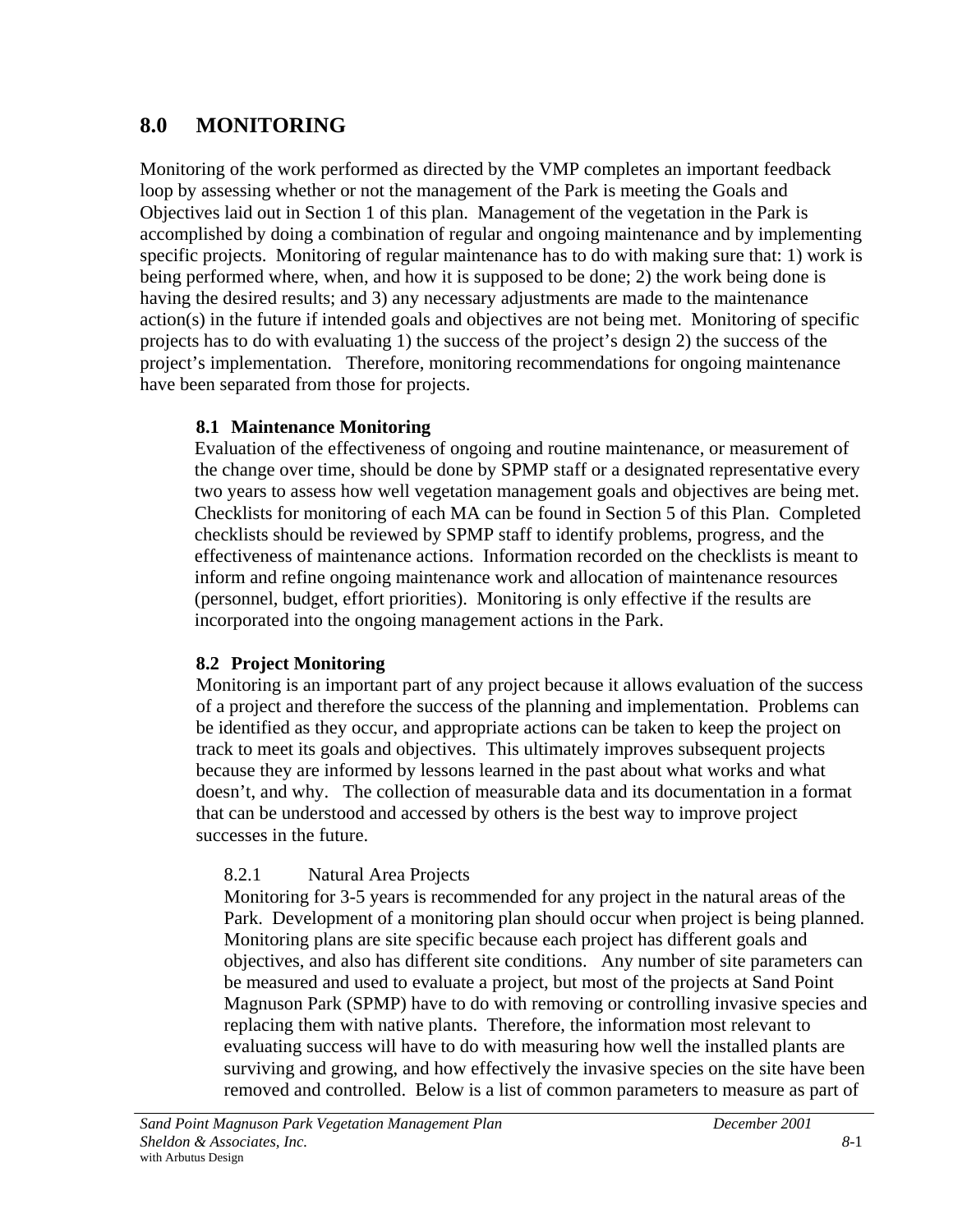a monitoring program. Those that will be the most appropriate to use for a typical planting project at SPMP are marked with an asterisk. In the monitoring plan, some acceptable threshold or standard of performance should be chosen for each parameter. SPMP staff or designated representative with a background in or knowledge of ecological restoration should perform monitoring. Reports should be completed annually and submitted to DPR Urban Forester and to SPMP staff.

## *Some Required Components of Monitoring Plans*

• Clearly stated Goal(s) of the project: a general statement of what result you are trying to achieve

*Example:*

- 0.5 acres of mixed forest and shrub plant community
- Clearly stated Objectives of project: the more specific description of the goal *Examples:*
	- Create forest canopy with at least three species, and shrub layer with at least species.
	- Create wildlife habitat features for birds and small mammals.
- Performance Standards: must be measurable, quantifiable indicators of performance of the project relative to the stated goals and objectives (is the project doing what you said it would or wanted it to do?), and should relate to baseline of pre-project conditions

*Examples:*

- **plant species diversity** (minimum # of species)
- **plant survival\*:** (minimum acceptable at Year 1, Year 3), depends on harshness of site conditions and level of follow-up care but usually something in the range of 60-85%
- **aerial coverage by desirable species (planted and volunteers)\***: again depends on the site conditions and planting density but are usually not too high the first year and increase to the third year, usually done by vegetation class/layer (shrub/tree, herbaceous)
- **aerial coverage by non-natives/invasives\***: maximum thresholds, depends on species and degree of pre-installation coverage
- **growth of installed plants**: usually just for trees, measured by doing subset of stem diameters of planted trees using calipers
- **soil standards**: % organic content in top 12" (not a very commonly used standard, and hard to measure – need burn test)
- Monitoring Methods: how often, when, what data to collect and how; description of report format; identification of who gets the report and when do they get it

Monitoring should be done once a year during the growing season (usually June or early July is a good time) for 3-5 years, twice a year (May and August) for sites that are anticipated to have more problems or need more care. All reports should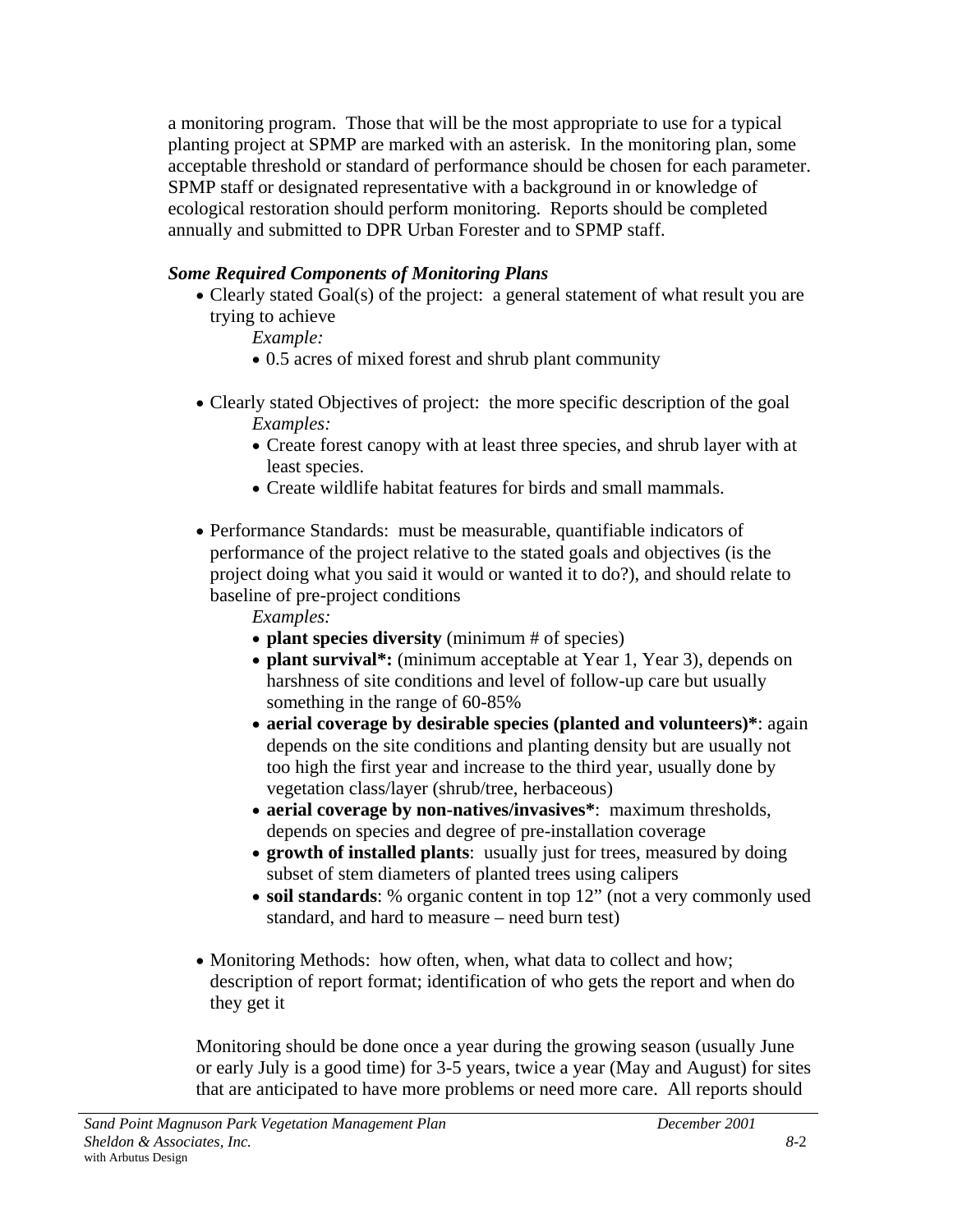include: a brief project background with the goals, objectives, and performance standards included; summary of the results; assessment of project with regard to performance standards; and a description of any recommended actions.

- Contingency Plan: describe some likely scenarios of what might go wrong, and what contingency actions will be taken to remedy problem *Example:*
	- Problem  $=$  re-invasion by weeds is beyond acceptable threshold Action Needed = weeding 3 times per month instead of once per month until weeds are under control

## 8.2.2 Developed Landscape Projects

Monitoring for a minimum of five years is recommended for any project in the developed landscape areas of the Park. As for natural area projects, a monitoring plan should be developed as part of overall project planning, tailored to fit particular project goals and objectives, site conditions, and component tasks involved. Information most relevant to evaluating success of landscape projects in developed areas likewise will include measuring how well installed plants are surviving and growing, and how effectively weeds and invasive species are being controlled. Below is a list of useful parameters to measure, as part of a monitoring program; appropriate thresholds or performance standards should be selected for each parameter used. Horticulturally-knowledgeable DPR/SPMP staff or a designated representative should perform monitoring. Reports should be completed annually and submitted to DPR Urban Forester and to SPMP staff.

## *Some Required Components of Monitoring Plans*

• Clearly stated Goal (s) of the project: a general statement of what result you are trying to achieve

*Example:*

- "healthy mixed ornamental plantings closely matching arrangement and palette of original 1939 landscape"
- Clearly stated Objectives of project: the more specific description of the goal *Examples:*
	- Create a sustainable plant community, which embodies historic precedent but eliminates problematic plant varieties.
	- Conserve appropriate existing plant material, bed layout and walkways.
- Performance Standards: serve as objective indicators of project performance relative to stated goals and objectives.
	- *Examples:*
	- **Plant survival:** (minimum acceptable at Year 1, Year 3, Year 5) for developed landscapes should approach 100% for woody shrubs and trees, 85 – 90% for groundcovers and herbaceous plants. Replacement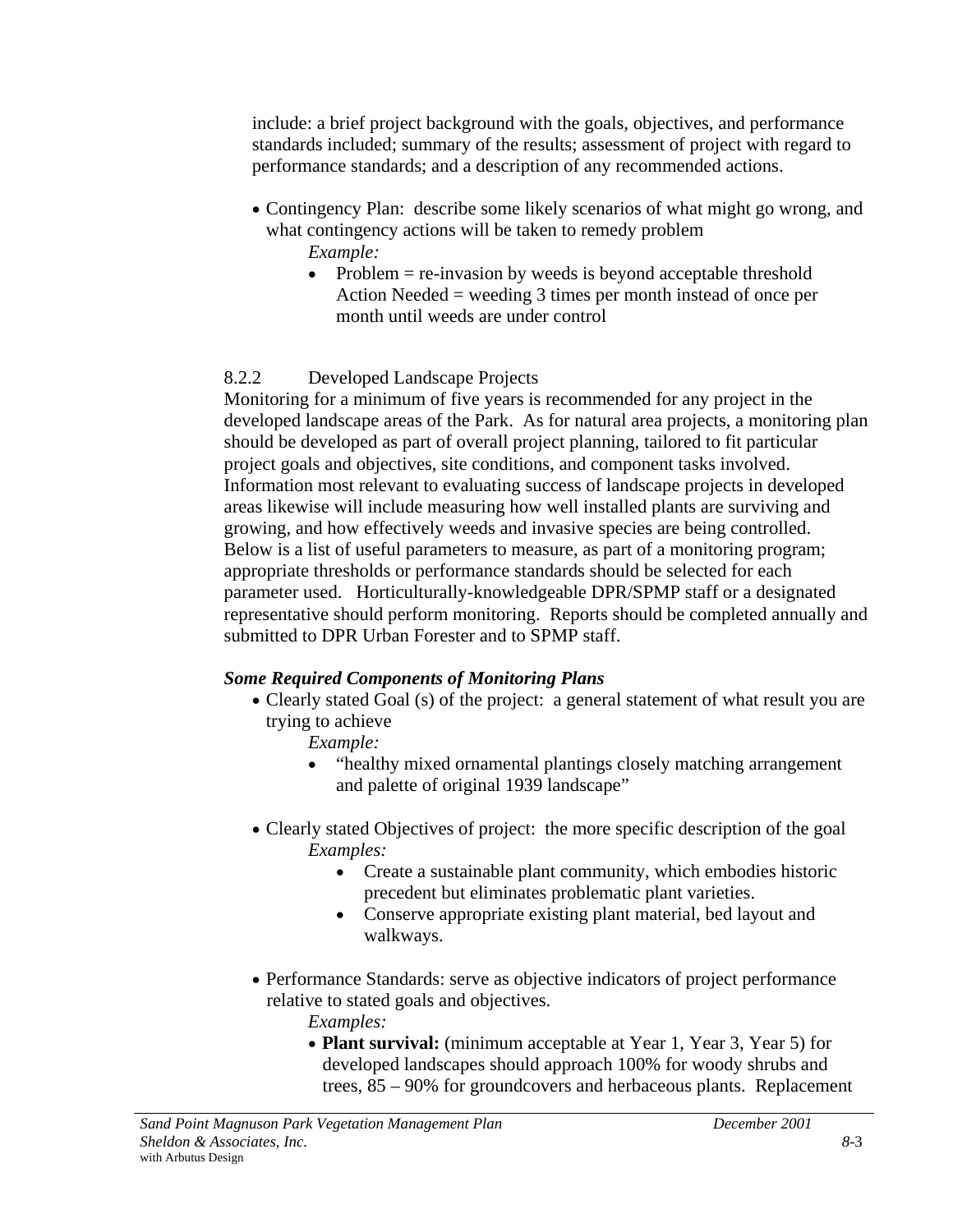planting is the usual remedy, since attrition compromises landscape integrity.

- **Ground plane coverage by weeds/invasives**: maximum thresholds, which depend on aggressiveness of species and ease of eradication. In areas being converted from rough to planted, degree of pre-installation coverage affects thresholds at different monitoring intervals; for restored ornamental plantings the presumption is that site preparation will eradicate weeds and invasives as a prerequisite, with a correspondingly high standard post-installation.
- **Invasives encroachment on desirable plants**: degree to which invasives have grown into, through or over desirable woody plants, as percentage covered or infested. For ornamental landscapes, the standard should approach zero tolerance.
- **Growth of installed plants**: for trees, stem diameters of planted trees should be measured using calipers, and annual branch elongation using tape or ruler. Standard will vary by species and planting environment (sun/shade, irrigated/nonirrigated). For shrubs, height and spread - or degree of fill in mass plantings, with standards varying by species.
- **Planting bed condition:** measures such parameters as presence and amount of litter, depth, type and extent of mulch, bed edge maintenance at lawns, and presence of excessively wet or dry soil (indicating irrigation problems).
- **Condition of installed plants:** records whether or not woody plants show evidence of appropriate care or neglect and damage. Observable factors include proper pruning for training and maintenance purposes, according to standards for species or individual specimen, presence and degree of disease, insect infestation or cultural problems (such as overor underwatering, excess or inadequate light, herbicide damage), visible damage to crown, stem, branches or roots and apparent extent.
- Monitoring Methods: how often, when, what data to collect and how; description of report format; who is to receive it when, and how they are expected to use it.

Monitoring should be done once a year during the growing season (for most parameters, July or August is a good time for three years following installation, then at five years, and ideally again at eight. More intensive plant establishment care and related monitoring should segue to a routine maintenance level after 3-5 years. For projects implemented in developed landscape areas, a final monitoring visit can be instructive as to ultimate project success at relative plant maturity. As for natural area projects, all monitoring reports should include: a brief project background with the goals, objectives, and performance standards included; summary of the results; assessment of project with regard to performance standards; and a description of any recommended actions.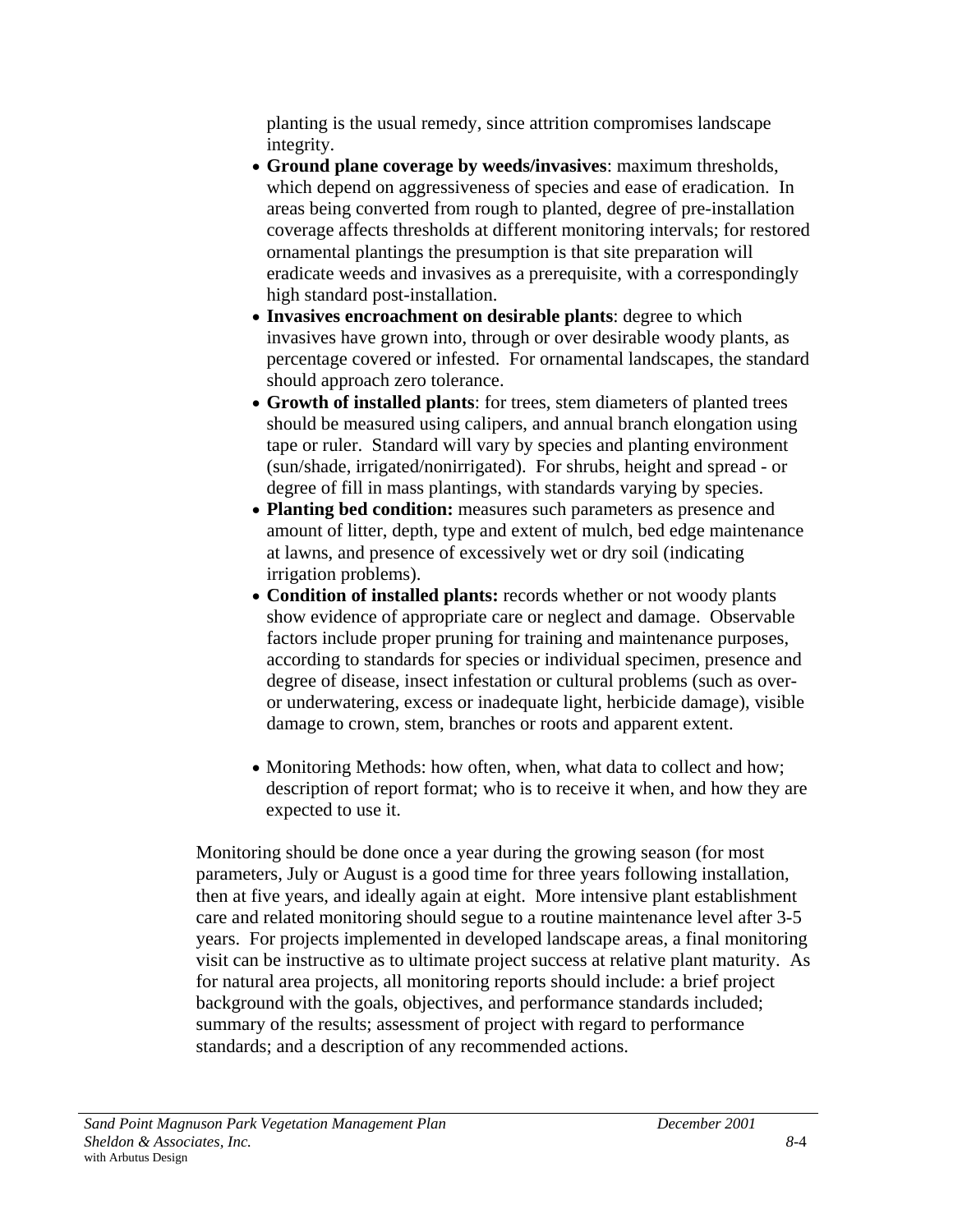- Contingency Plan: describe some likely scenarios of what might go wrong, and what contingency actions will be taken to remedy problem
	- *Example:*
		- Problem = Plants show signs of severe drought stress. Action(s) needed  $=$  immediately supplying water by hand to replenish soil to depth of 6", monitoring soil moisture weekly for duration of dry season, adjusting irrigation schedule, diagnosing and making necessary system repairs.

It should be noted that some projects will straddle the somewhat arbitrary margin between natural and developed landscape types. Predominantly natural park zones often contain developed landscape areas, and vice versa. It is, in fact, a stated planning goal for Sand Point Magnuson Park that formal and natural landscape elements become integrated over time. Common sense should dictate which parameters to draw upon in assembling an appropriate and effective project monitoring plan.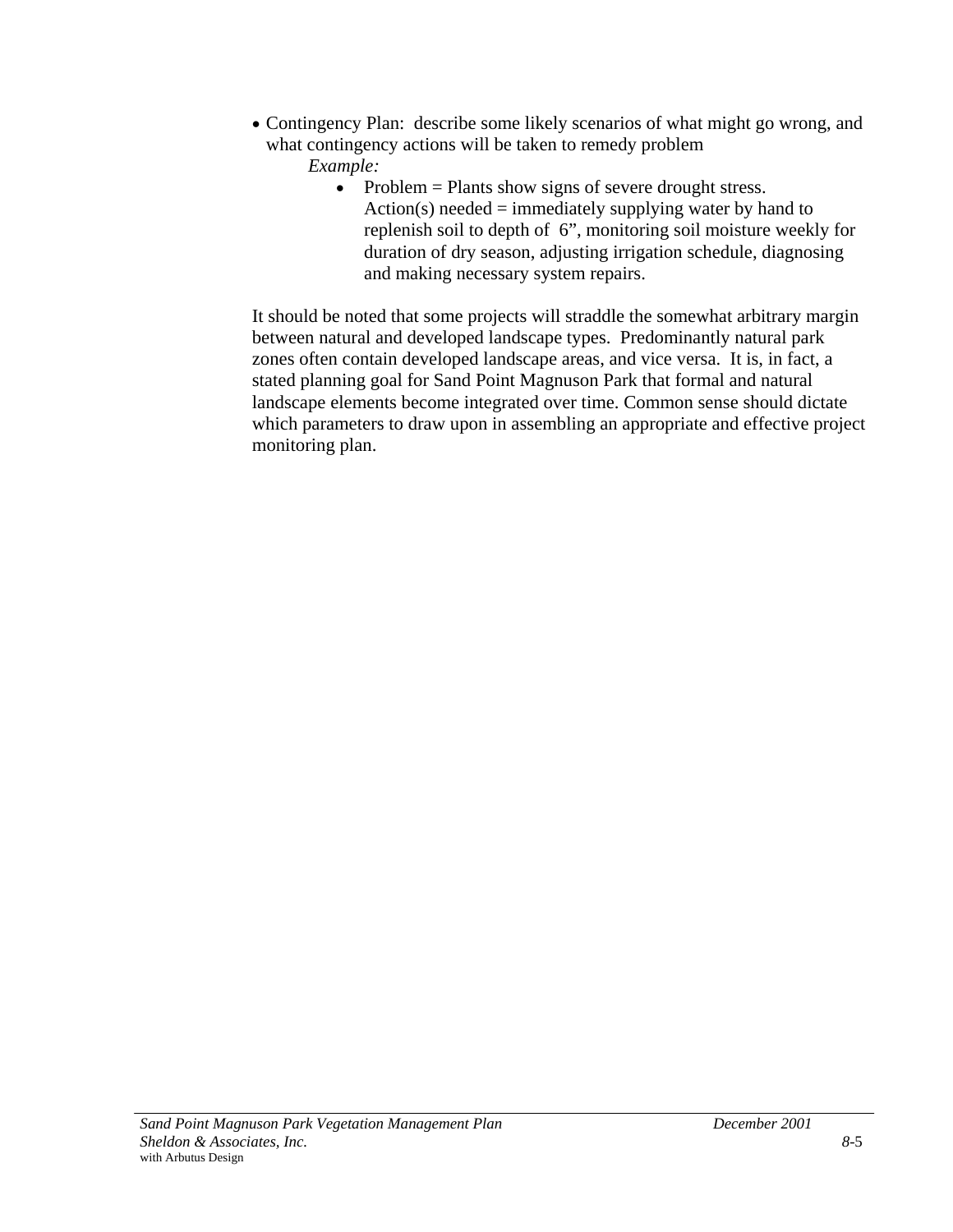## **9.0 REFERENCES**

Adolfson Associates, Inc. 1998. Magnuson Park Wildlife Habitat Study, Seattle, Washington. Prepared for Seattle Audubon Society by Adolfson Associates, Inc. November 1998.

AMEC Earth and Environmental, Inc. 2000. Hydrogeologic Report, Magnuson Park Wetlands, Seattle, Washington. Submitted to Jones and Jones, Architects and Landscape Architects. September 2000.

Barker Landscape Architects. 2000. Magnuson Community Gardens. Submitted to the Magnuson Community Gardens Committee. August 2000.

Birnbaum, Charles A. 1994. Preservation Brief 36 – Protecting Cultural Landscapes: Planning, Treatment and Management of Historic Landscapes. U.S. Department of the Interior, National Park Service Cultural Resources. September 1994.

Carrasquero, Jose. 2001. Over-Water Structures: Freshwater Issues. Submitted to Washington Department of Fish and Wildlife, Washington Department of Ecology, and Washington Department of Transportation. Prepared by Herrera Environmental Consultants, April 12, 2001.

City of Seattle Urban Forest Coalition. 1998. A City Among the Trees: An Urban Forestry Resource Guide. City of Seattle urban Forest Coalition in collaboration with Arai/Jackson Architects & Planners.

EDAW, Inc. 1998. Final Sand Point Historic Properties Reuse and Protection (HPRP) Plan. Prepared for Office of Sand Point Operations, City of Seattle, and Director of Real Estate, University of Washington. April 1998.

EDAW, Inc., Miller/Hull, Suzuki Associates, Nakano/Dennis, AKB Engineers, Inc., Ellen Sollod, and Judy Stoloff. 1997. Final Design Guidelines Manual for Sand Point/Magnuson Park. Prepared for the City of Seattle. October 1997.

Harris, R.W., J.R. Clark, and N.P. Matheny (editors). 1999. Arboriculture: Integrated Management of Landscape Trees, Shrubs, and Vines. Third edition. Prentice Hall.

Hart Crowser. 2000. Geotechnical Engineering Design Study, Children's Hospital Facilities Development Plan, Sand Point Way Campus. Prepared for Children's Hospital. November 2000.

Jacobson, Arthur Lee. 1996. North American Landscape Trees. Ten Speed Press.

Kurko, K. 2001. Seattle's Aquatic Environments: Lake Washington.

National Recreation and Park Association. 1986. Park Maintenance Standards. Alexandria, VA.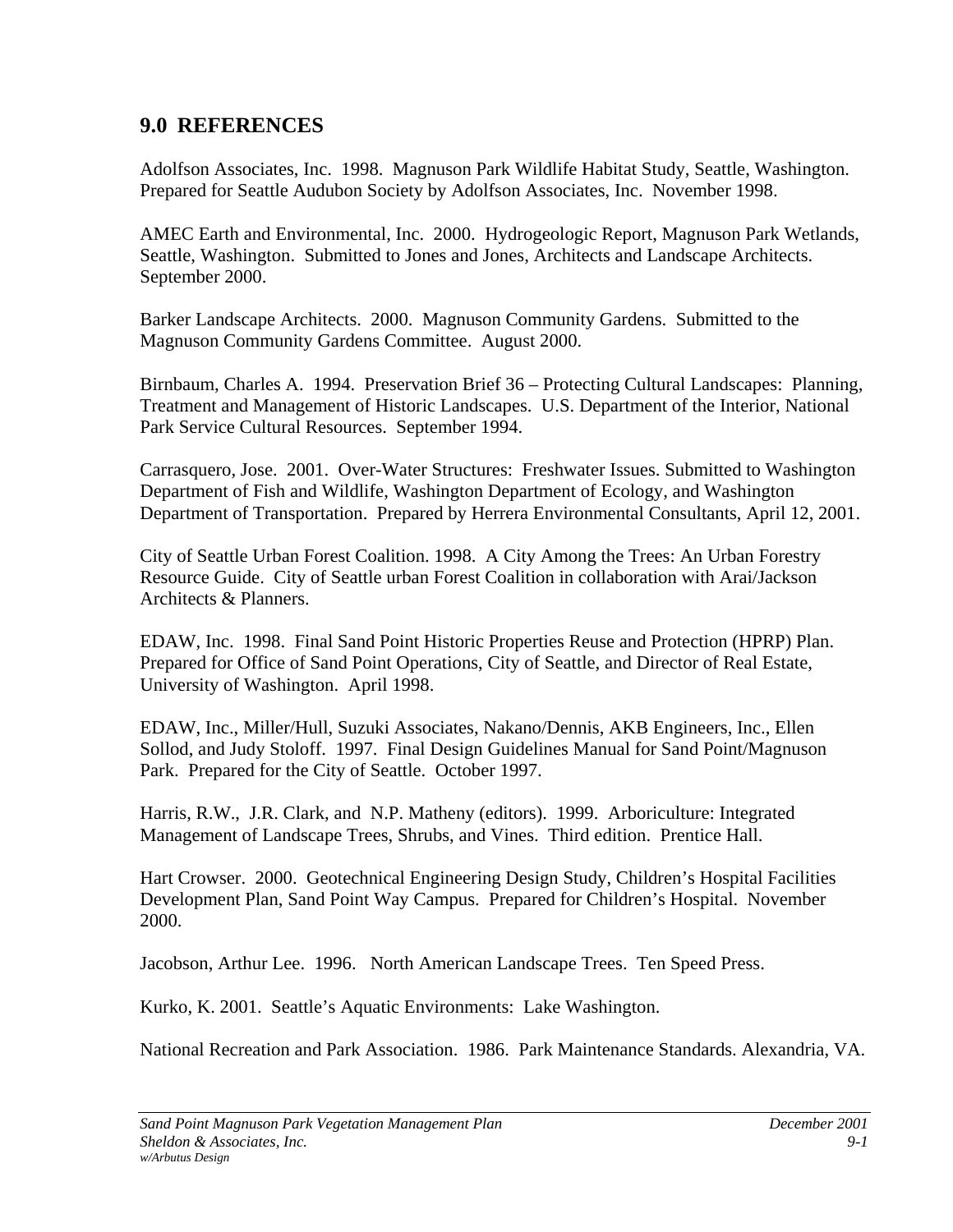Sand Point Blue Ribbon Committee, Charles Royer, Chair, Berk & Associates, Project Consultant. 1999. Report to the Mayor and Seattle City Council. February 1999.

Sand Point Environmental Stewardship Committee & Seattle Audubon Society. 1997. Magnuson Park Habitats Project, Survey of Existing Conditions. January 1997.

City of Seattle, 1997. Sand Point Physical Development Management Plan. City of Seattle, Office of Management and Planning. May 1997.

Seattle Department of Parks and Recreation. 1994. Urban Wildlife and Habitat Management Plan. Prepared by Gregg Miller, Seattle Department of Parks and Recreation. July 1994.

Seattle Department of Parks and Recreation. 1999. Landscape, Horticulture and Urban Forestry Best Management Practices. September 1999.

Seattle Department of Parks and Recreation. 2000. Urban Wildlife and Habitat Management Plan. Updated July 2000. Prepared by Gregg Miller, Seattle Department of Parks and Recreation.

Seattle Department of Parks and Recreation. 2000. Complan. Draft 2000 Update.

Seattle Department of Parks and Recreation. 2001. Tree Management, Maintenance, Pruning and/or Removal. Department Policy and Procedure, City of Seattle. June 2001.

Seattle Department of Parks and Recreation. 2001. Policy and Procedure Tree Policy – Tree Management, Maintenance, Pruning and/or Removal. #060-P 5.6.1.

Toft, J. 2001. Shoreline and Dock Modifications in Lake Washington. Preliminary Draft. Prepared for King County Department of Natural Resources by Wetland Ecosystem Team, University of Washington.

U.S. Department of the Interior, National Park Service, Historic Landscape Initiative. 1995. The Secretary of the Interior's Standards for the Treatment of Historic Properties (36 CFR Part 68) with Guidelines for the Treatment of Cultural Landscapes. August 1995.

U.S. Department of the Navy. 1996. Draft Environmental Impact Statement, Reuse of Naval Station Puget Sound, Sand Point, Seattle, Washington. Volume 1. Prepared by Engineering Field Activity, Northwest, Naval Facilities Engineering Command. November 1996.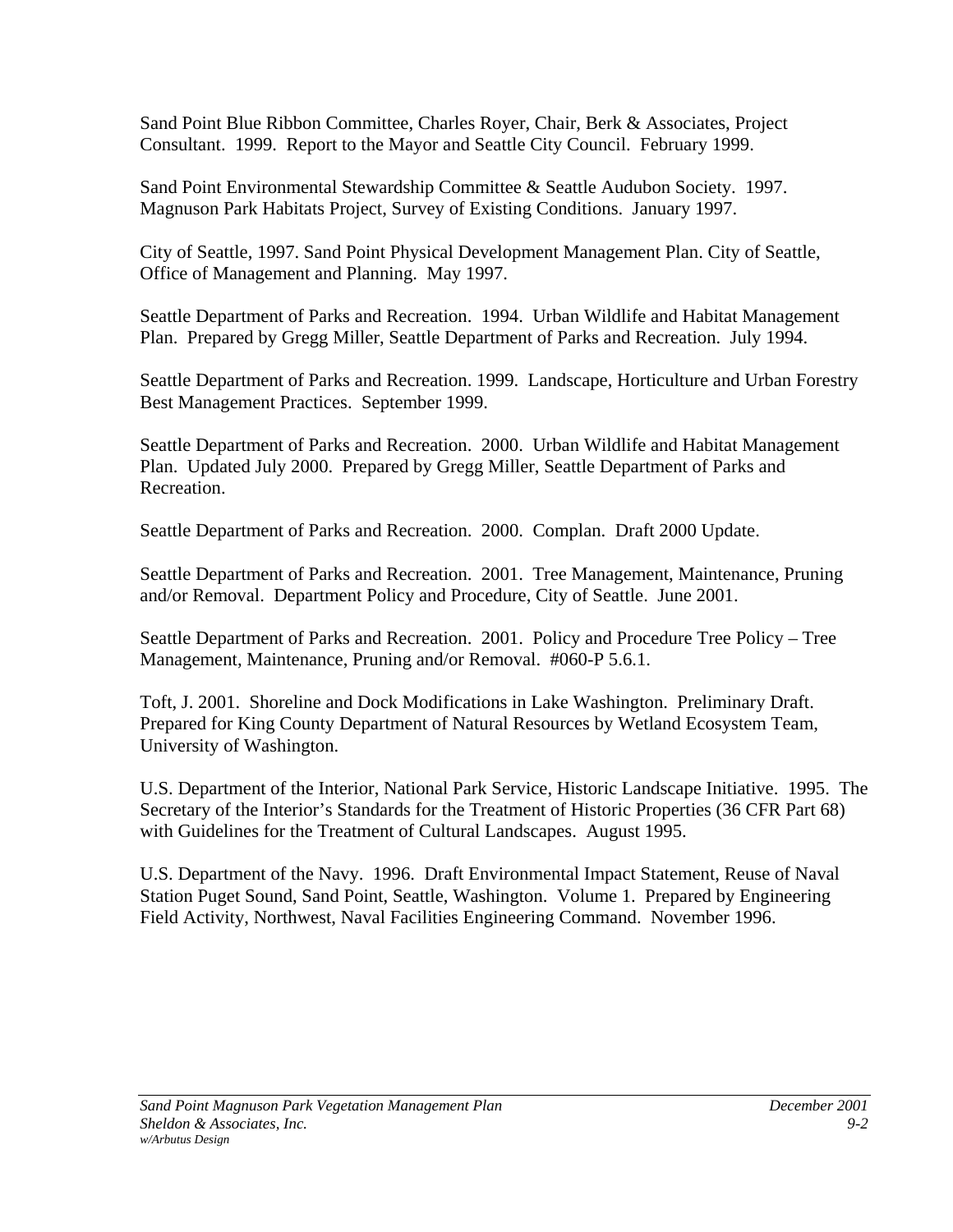## **APPENDIX A: Summary of Public Comment**

| <b>Document</b> |
|-----------------|
|-----------------|

#### **No. of Pages**

Compendium of Public Comments Regarding Sand Point Magnuson Park Vegetation 12 Management Plan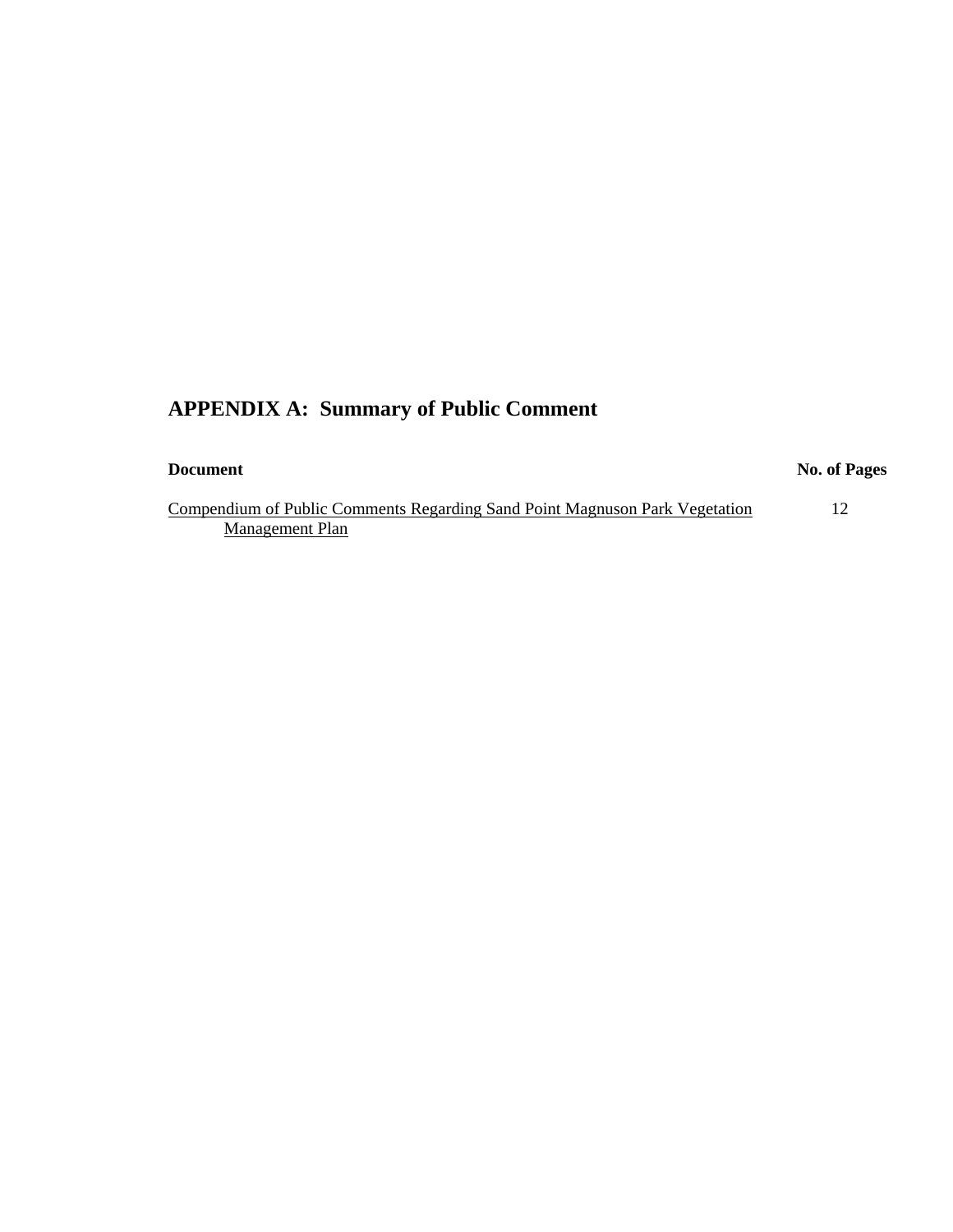# **APPENDIX B: Vegetation-related Design and Historic District Documents**

### **Document** No. of Pages

|                                            | Design Guidelines Manual for Sand Point Magnuson Park - Excerpts                 |   |
|--------------------------------------------|----------------------------------------------------------------------------------|---|
|                                            | Section 4.1.5 Site Design Guidelines: Planting                                   | 6 |
| Table 4.1.5.1                              | Sand Point Naval Station Historical Plant List                                   | 2 |
| Table 4.1.5.2                              | <b>Magnuson Park Existing Conditions Plant List</b>                              | 2 |
|                                            | Annotated Historic District Plant List (database)                                | 3 |
| <b>Extant Historic Planting Plans List</b> |                                                                                  |   |
|                                            | Sand Point Historic Properties Reuse and Protection (HPRP) Plan - Excerpts       |   |
| Figure 2.1                                 | Map of the Sand Point Historic District                                          | 1 |
| Table 2-1                                  | Contributing Buildings in the Historic District                                  | 2 |
| Figure 2.7                                 | Historic Landscape Features (map)                                                |   |
| Table 2-3                                  | Historic Landscape Features to be Preserved and Maintained                       | 3 |
| Figure 2.8                                 | Historic View Corridors (map)                                                    |   |
| Table 2-4                                  | Historic View Corridors to be Preserved and Maintained                           |   |
| Figure 4-1                                 | Procedures for Reviewing Activities Affecting Historic Resources                 | 2 |
| Table 5-4                                  | <b>Activity Tracking Matrix (example)</b>                                        |   |
|                                            | Photographs: Vegetation-related HPRP Plan Historic Landscape Features & Historic | 3 |
| <b>View Corridors</b>                      |                                                                                  |   |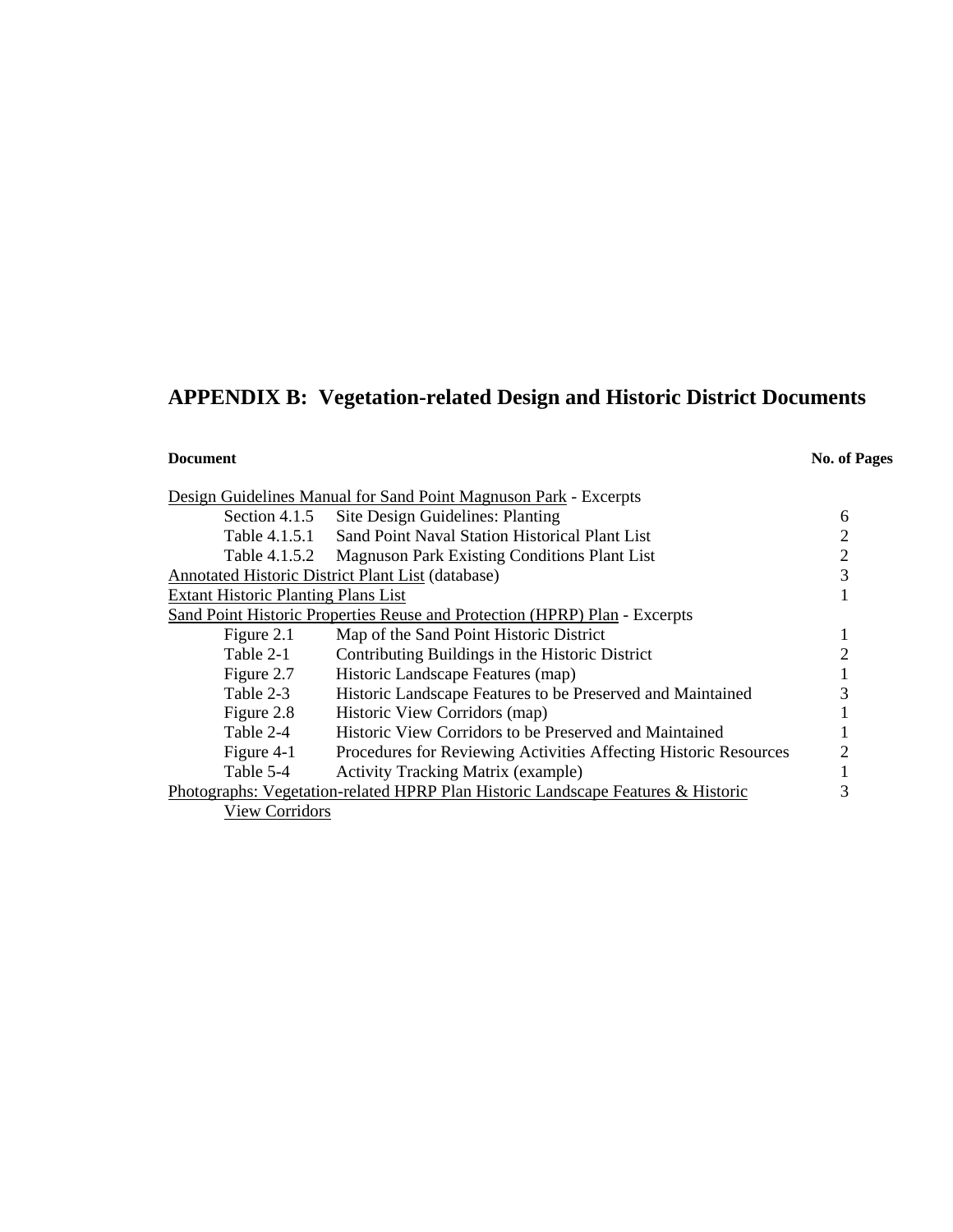# **APPENDIX C: Sand Point 2001 Tree Inventory**

### **Document** No. of Pages

| 2001 Tree Inventory - Sand Point Magnuson Park (narrative – scope, methodology & findings) |  |  |
|--------------------------------------------------------------------------------------------|--|--|
| Inventory Abbreviations Key (list)                                                         |  |  |
| Sand Point 2001 Tree Inventory Data (electronic format only - Excel database)              |  |  |
| Data Summary & Analysis (databases)                                                        |  |  |
| Tree Demographics - Historic District Zone                                                 |  |  |
| Tree Condition & Hazard – Historic District & Sand Point East Housing Zones                |  |  |
| Individual Tree Management – Sand Point East Housing Zone                                  |  |  |
| Priority Management Trees - Historic District Zone by Management Area                      |  |  |
| Tree Location Maps (11x 17 and electronic formats)                                         |  |  |
| Sand Point East Housing Zone                                                               |  |  |
| Historic District Zone Management Areas                                                    |  |  |
| - Historic District Core<br>- Sand Point Way (2)                                           |  |  |
| - North Shore Recreation<br>- Golf Greensward                                              |  |  |
| - Aircraft Industrial<br>- Officer's Row                                                   |  |  |